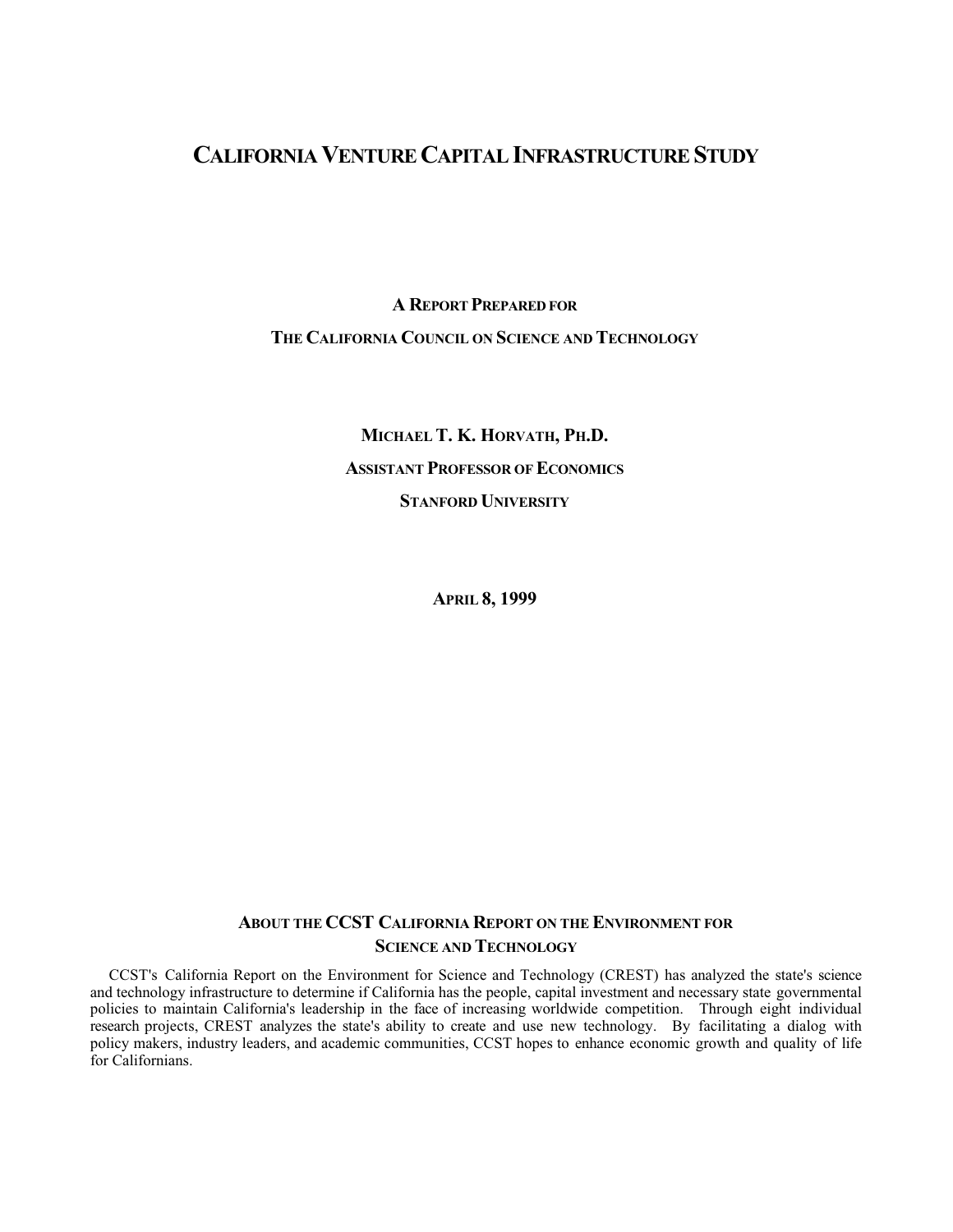#### **ACKNOWLEDGMENTS**

The California Council on Science and Technology gratefully acknowledges support from the W. M. Keck Foundation of Los Angeles, CCST's Sustaining Members, and the State of California.

The author wishes to thank Ali Hortacsu for excellent research assistance and PriceWaterhouseCoopers for providing the data underlying the report. The views expressed herein are those of the author and do not necessarily reflect the views of PriceWaterhouseCoopers, LLP.

#### **COPYRIGHT**

Copyright 1999 by the California Council on Science and Technology. Library of Congress Cataloging Number in Publications Data Main Entry Under Title:

California Venture Capital Infrastructure Study

ISBN 1-930117-04-3

All rights reserved. No part of this work covered by the copyrights hereon may be reproduced or copied in any form or by any means -- graphic, electronic, or mechanical, including photocopying, recording, taping or information storage and retrieval systems -- without the express written permission of the California Council on Science and Technology.

Note: The California Council on Science and Technology (CCST) has made every reasonable effort to assure the accuracy of the information in this publication. However, the contents of this publication are subject to changes, omissions, and errors, and CCST accepts no liability for inaccuracies that may occur.

The California Council on Science and Technology is a nonprofit organization established in 1988 at the request of the California State Government and sponsored by the major post secondary institutions of California, in conjunction with leading private-sector firms. CCST's mission is to improve science and technology policy and application in California by proposing programs, conducting analyses, and helping government implement policies and initiatives for a better economy and quality of life.

The writers of this publication can be reached for questions or comments on content at the

California Council on Science and Technology 1130 K Street, Suite 280 Sacramento, California 95814

by voice at (916) 492-0996

by fax at (916) 492-0999

or e-mail at ccst@ccst.ucr.edu

To order additional copies of this report or other CCST publications contact 909.787.2913 or email ccst@ccst.ucr.edu.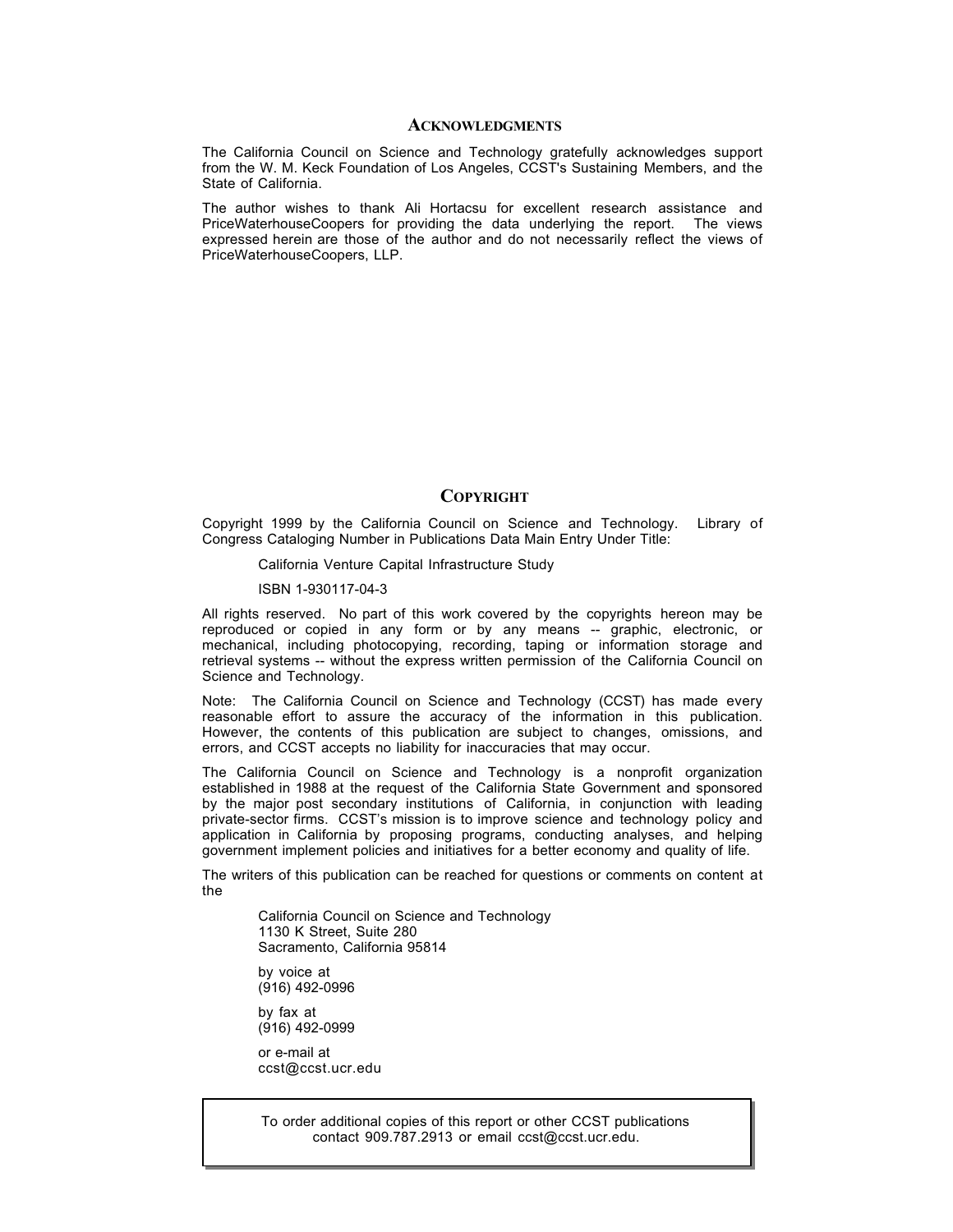# **Table of Contents**

| 1. |     |       |
|----|-----|-------|
|    | 1.1 |       |
|    | 1.2 |       |
|    | 1.3 |       |
| 2. |     |       |
|    | 2.1 |       |
|    | 2.2 |       |
|    | 2.3 |       |
|    | 2.4 |       |
|    | 2.5 |       |
|    | 2.6 |       |
| 3. |     |       |
|    | 3.1 |       |
|    | 3.2 |       |
|    | 3.3 |       |
| 4. |     |       |
|    | 4.1 |       |
|    | 4.2 |       |
|    | 4.3 |       |
|    | 4.4 |       |
|    | 4.5 |       |
| 5. |     | $-22$ |
|    | 5.1 |       |
|    | 5.2 |       |
|    | 5.3 |       |
| 6. |     | -31   |

# **List of Figures and Tables**

| Figure 1.  |                                                                                                                            |  |  |  |  |  |  |  |  |  |
|------------|----------------------------------------------------------------------------------------------------------------------------|--|--|--|--|--|--|--|--|--|
| Figure 2.  |                                                                                                                            |  |  |  |  |  |  |  |  |  |
| Figure 3a. |                                                                                                                            |  |  |  |  |  |  |  |  |  |
| Figure 3b. |                                                                                                                            |  |  |  |  |  |  |  |  |  |
| Figure 4.  |                                                                                                                            |  |  |  |  |  |  |  |  |  |
| Figure 5.  | Percentage of U.S. Total Flows Received by California Companies, 1995-1998Q1 ---------------------------------11           |  |  |  |  |  |  |  |  |  |
| Figure 6.  | Percentage of California Total Flows Received by Companies in California Metro Regions-----------------------13            |  |  |  |  |  |  |  |  |  |
| Figure 7.  | Percentage of U.S. Total Flows Flowing to the Largest Recipient Industries, 1995-1998Q1----------------------13            |  |  |  |  |  |  |  |  |  |
| Figure 8.  | Percentage of California Total Flows Flowing to the Largest Recipient Industries, 1995-1998Q1----------------14            |  |  |  |  |  |  |  |  |  |
| Figure 9.  |                                                                                                                            |  |  |  |  |  |  |  |  |  |
|            |                                                                                                                            |  |  |  |  |  |  |  |  |  |
|            | Figure 11a. Percentage of U.S. Total Flows to Science and Technology Industries Flowing to California Companies-----17     |  |  |  |  |  |  |  |  |  |
|            |                                                                                                                            |  |  |  |  |  |  |  |  |  |
|            | Figure 12. Percentage of Total Flows (\$) to Early Stage Companies for Select States and the U.S. ————————————————————18   |  |  |  |  |  |  |  |  |  |
|            | Figure 13. Percentage of Total Deals (#) to Early Stage Companies for Select States and the U.S. ————————————————————18    |  |  |  |  |  |  |  |  |  |
|            |                                                                                                                            |  |  |  |  |  |  |  |  |  |
|            |                                                                                                                            |  |  |  |  |  |  |  |  |  |
|            |                                                                                                                            |  |  |  |  |  |  |  |  |  |
|            | Figure 17. Percentage of State Total Placements (#) Going to Initial/Seed Stage Companies, 1995-1998:Q1-----------------20 |  |  |  |  |  |  |  |  |  |
|            | Figure 18. California Companies's Percent of Flows from California VCs and California VCs' Percent of Flows to             |  |  |  |  |  |  |  |  |  |
|            | -------------21                                                                                                            |  |  |  |  |  |  |  |  |  |
|            | Figure 19. Percentage of Total Flows from Largest Source States to Companies in Own State and California, 1995-            |  |  |  |  |  |  |  |  |  |
|            |                                                                                                                            |  |  |  |  |  |  |  |  |  |
|            | Figure 20. Percentage of Total Flows from Largest Source Metro Regions to Companies in Own Region and California,          |  |  |  |  |  |  |  |  |  |
|            |                                                                                                                            |  |  |  |  |  |  |  |  |  |
|            | Figure 21. Percentage of Total Flows to the California Metro Regions from Select California Regions and the Rest of the    |  |  |  |  |  |  |  |  |  |
|            |                                                                                                                            |  |  |  |  |  |  |  |  |  |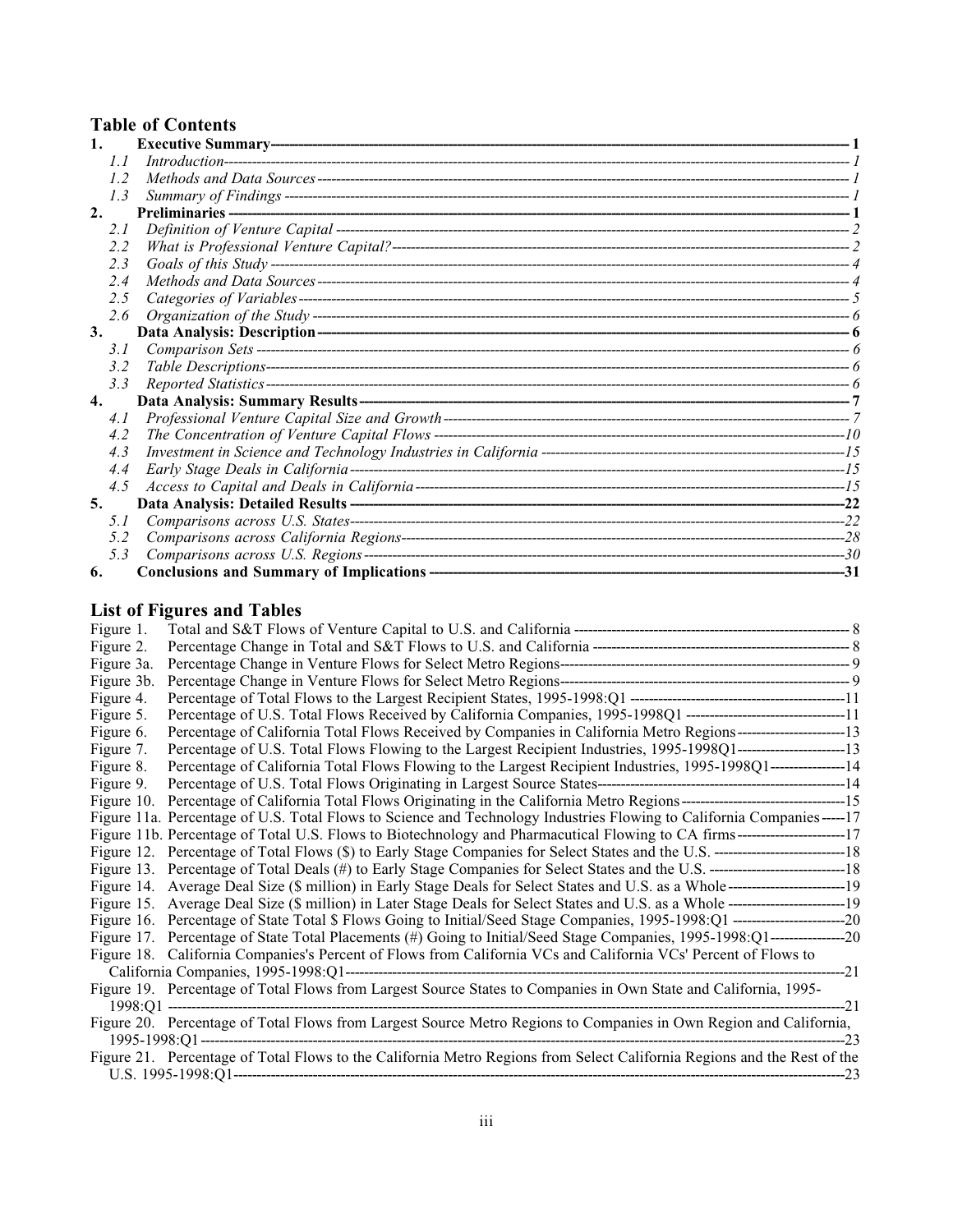| Figure 22. Percentage of Total Flows from the California Metro Regions to North and South CA and the Rest of the<br>---24                                          |
|--------------------------------------------------------------------------------------------------------------------------------------------------------------------|
| Figure 23. Dollar Difference between Venture Flows from State and to State for Select States, 1995-1998:Q1---------------24                                        |
| Table 1.<br>Excerpt from Data Tables--------------                                                                                                                 |
| U.S. States Comparison Set: Geographical Comparison - Table 1 Flows to Top 20 States--------------------------33<br>Table 1.1                                      |
| U.S. States Comparison Set: Geographical Comparison - Table 2 Flows to Top 10 States by Top Industries<br>Table 1.2                                                |
| $-34$<br>in Each State-                                                                                                                                            |
| U.S. States Comparison Set: Geographical Comparison - Flows to Top 10 States by Stage of Financing ---- 36<br>Table 1.3                                            |
| U.S. States Comparison Set: Geographical Comparison – Flows to Top 10 States by Amount Category ----- 39<br>Table 1.4                                              |
| Table 2.1                                                                                                                                                          |
| U.S. States Comparison Set: Industry Comparison - Flows to Major Industries by Top 5 States for Each<br>Table 2.2                                                  |
| Industry<br>--42<br>------------------------------                                                                                                                 |
| U.S. States Comparison Set: Industry Comparison - Flows to Major Industries by Stage of Financing------- 44<br>Table 2.3                                           |
| U.S. States Comparison Set: Industry Comparison – Flows to Major Industries by Amount Category -------48<br>Table 2.4                                              |
| Table 3.1                                                                                                                                                          |
| Table 3.2                                                                                                                                                          |
| California Comparison Set: Geographical Comparison - Flows to Major Metro Regions ---------------------------53<br>Table 4.1                                       |
| California Comparison Set: Geographical Comparison - Flows to Major Metro Regions by Top 5 Industries<br>Table 4.2                                                 |
| -------54<br>in Each Region-------                                                                                                                                 |
| California Comparison Set: Geographical Comparison – Flows to Major Metro Regions by Stage of<br>Table 4.3                                                         |
| ----------55<br>Financing-                                                                                                                                         |
| California Comparison Set: Geographical Comparison – Flows to Major Metro Regions by Amount<br>Table 4.4                                                           |
| ------------------------------57<br>Categories -                                                                                                                   |
| Table 5.1                                                                                                                                                          |
| California Comparison Set: Industry Comparison – Flows to Major Industries by Metro Region-----------------60<br>Table 5.2                                         |
| California Comparison Set: Industry Comparison – Flows to Major Industries by Stage of Financing---------63<br>Table 5.3                                           |
| California Comparison Set: Industry Comparison – Flows to Major Industries by Amount Category ----------66<br>Table 5.4                                            |
| CA Regional Comparison Set: Input-Output – Flows between Major California Metro Regions----------------------68<br>Table 6.1                                       |
| U.S. Regional Comparison Set: Geographical Comparison – Flows to Major Metropolitan Areas-----------------69<br>Table 7.1                                          |
| U.S. Regional Comparison Set: Geographical Comparison - Flows to Top Metropolitan Areas by Top 5<br>Table 7.2                                                      |
| $-70$<br>Industries -                                                                                                                                              |
| U.S. Regional Comparison Set: Geographical Comparison - Flows to Top Metropolitan Areas by Stage of<br>Table 7.3<br>Financing-<br>$-73$                            |
| U.S. Regional Comparison Set: Geographical Comparison - % Change in Flows to Top Metropolitan Areas<br>Table 7.4<br>for Selected Time Periods----------<br>--79    |
| U.S. Regional Comparison Set: Industry Comparison - Flows to Major Industries by Top 5 Metropolitan<br>Table 8.1<br>$-80$<br>Areas                                 |
| U.S. Regional Comparison Set: Input-Output – Destination of Venture Capital Flows from Major Metro<br>Table 9.1<br>----------------------------------82<br>Regions |

Table 9.2 U.S. Regional Comparison Set: Input-Output – Source of Venture Capital Flows to Major Metro Regions--83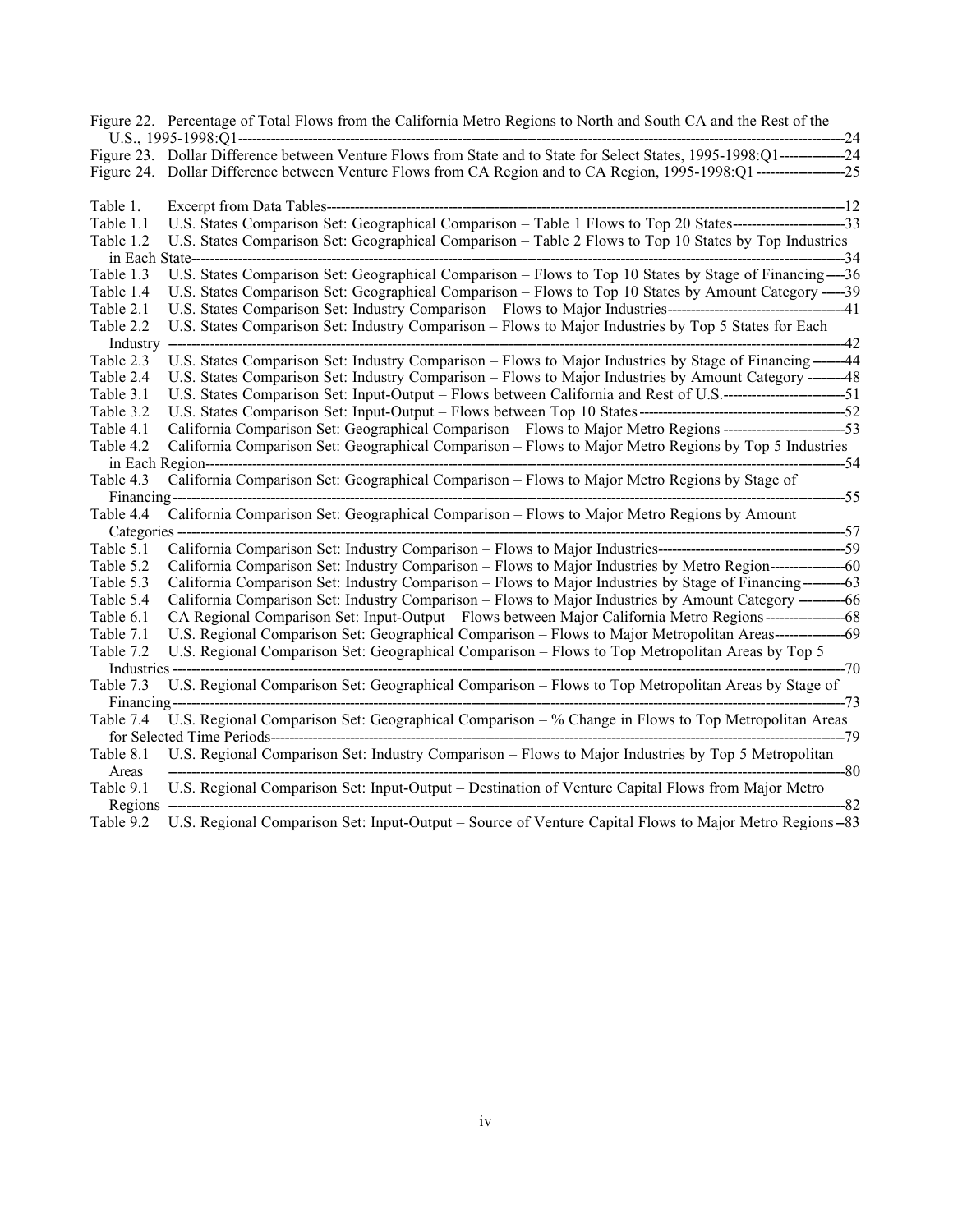## **1. Executive Summary**

#### **1.1 Introduction**

The following study undertakes what may be the first comprehensive description, quantification, and analysis of the venture capital sector in the State of California. Specifically, the study examines the patterns of financing activity by venture capital firms located in California and the flow of venture capital dollars to investee companies located in California. The goal of this study is to assess the strengths and weaknesses of the venture capital industry in California to meet the need for capital in the financing of innovation within the state.

## **1.2 Methods and Data Sources**

This study involves the analysis of data about flows of capital from venture capital firms to investee companies. The data come from the PriceWaterhouseCoopers, LLP quarterly survey of the professional venture capital firms in the United States and span the time period 1995:Q1- 1998:Q1. A primary task in this study is to use the survey data to *map* the flows of venture capital to the different regions of California and to compare these to other regions of the United States. Similarly, the study maps the flows of venture capital emanating from California and makes comparisons with other regions of the United States.

#### **1.3 Summary of Findings:**

♦ **High Geographic Concentration of Flows ~** Venture capital flows are heavily concentrated geographically with a few regions receiving a large fraction of venture capital funds. This concentration manifests itself at the nationwide state level with California receiving over one-third of the total U.S. flows, more than three times as much as the next largest recipient of funds does. It also manifests itself at the California State level with Santa Clara County (Silicon Valley) receiving 45% of total flows to California. Finally, the extreme concentration of flows is also found at the Metropolitan Region level where the top three Metro regions (Santa Clara, Boston/Rt128, and New York Metro) receive over one-third of all venture flows in the U.S.

♦ **High Industrial Concentration of Flows** ~ Venture capital flows are heavily concentrated in a small set of industries. Over 25% of all venture capital flows go to the Software & Information industry. Another 20% of flows go to fund companies in the Communication industry. Healthcare companies receive an additional 15% of total U.S. flows. This picture is replicated within the state of California as well except that Computers & Peripherals and Biotechnology receive more venture capital flows than Healthcare.

♦ **California Venture Firms Specialize in Science**

and Technology Investments  $\sim$  Over 55% of flows emanating from California venture firms go to fund companies in the Software & Information and<br>Communication industries. Nearly one-half of the Communication industries. Software & Information flow and one-third of the Communications flow are going to companies located in California.

♦ **California Receives Larger Share of Earlier Stage Investments**  $\sim$  California is one of a few states in which investee companies receives more early stage funds than later stage funds. This may reflect recent trends toward investing in internet-related start-ups (over the sample period under study) which have not yet reached later financing stages.

♦ **Seed Stage Deals are Declining as Percent of California Total** ~ The number of Initial/seed stage deals and the deals ranging from \$0-\$0.5 million have declined as a percent of total California placements, from 11.2% of all deals in 1996 to 8.6% of all deals in 1997. In the first quarter of 1998, only 5.9% of California placements were characterized as initial/seed stage deals.

**First and Second Round Deals are Getting Larger in Size**  $\sim$  In California, the average size of first round placements has risen from \$3.8 million to \$4.7 million between 1995-1998. The average size of second round deals has risen from \$4.2 million to \$5.5 million over the same period.

♦ **California Venture Capital Firms Invest Primarily in California Companies**  $\sim$  **Nearly 70% of** the funds emanating from California venture capital firms flow to companies located in California. Venture firms outside the state place only 20% of their funds inside California companies.

♦ **California Start-Up Companies Have Access to Entire U.S. Venture Capital Market** ~ California companies receive over 40% of their venture funds from venture firms located outside the state. This contrasts with non-California companies who receive less than 15% of their total funds from California venture firms.

## **2. Preliminaries**

The following study undertakes what may be the first comprehensive description, quantification, and analysis of the venture capital sector in the State of California. Venture capital is a type of capital that is particularly suitable to the *financing of innovation*: the financing of enterprises that are attempting to do something new and untested. While not limited to this use, the prominent examples of venture-financed firms of the 1980s and 90s - -Netscape Communications, Apple Computer, Network General, McAfee Associates, Isis Pharmaceuticals, Cisco Systems, PeopleSoft-- underscores the association of venture capital with the creation of new technologies. That is why this study is being included in a broader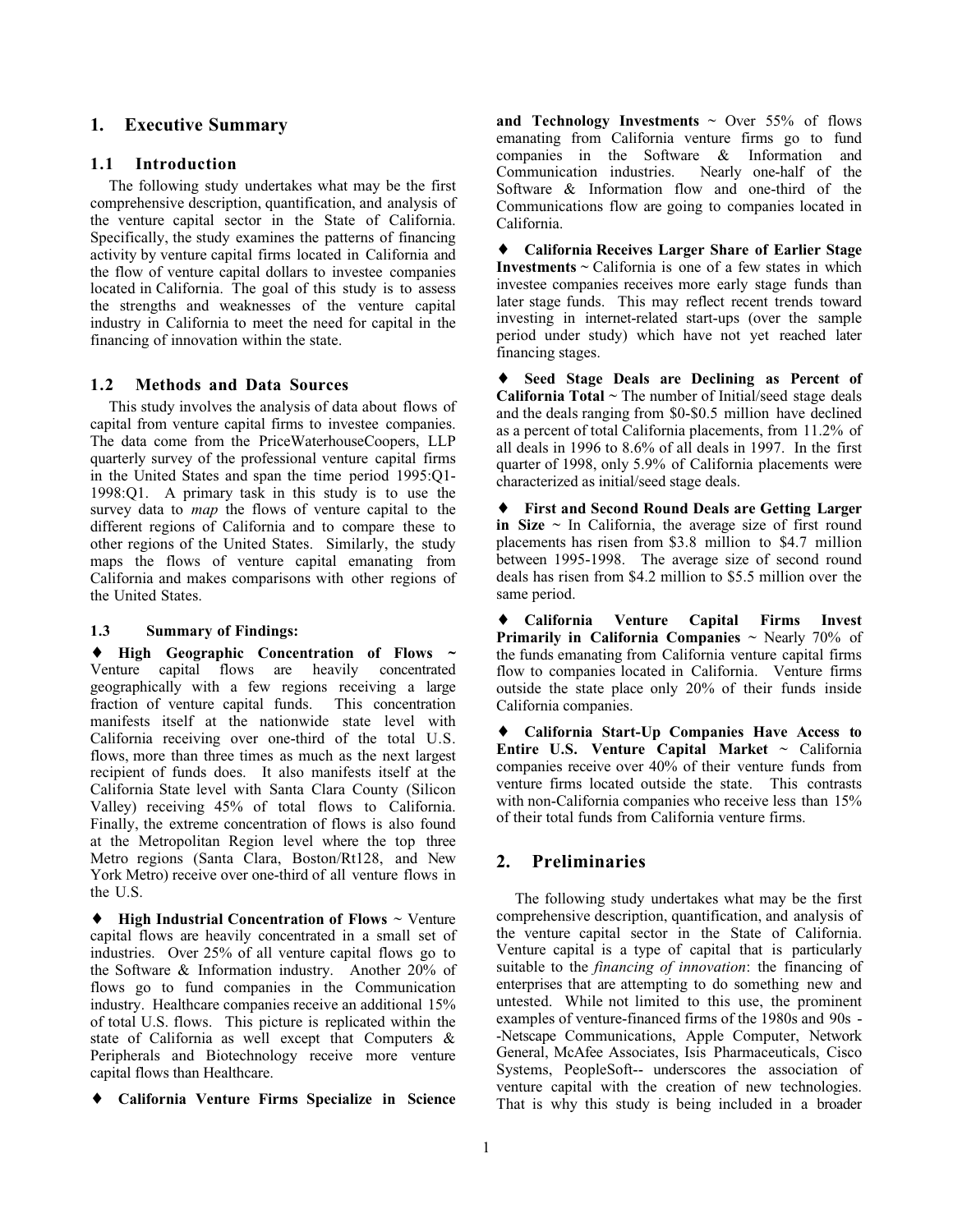analysis of the Science and Technology Infrastructure in California. Furthermore, the use of venture capital in the financing of innovation is a fairly recent phenomenon, accelerating slowly since the 1950s to its current brisk  $50\%$  annual growth rates.<sup>1</sup> Therefore, venture capital has received relatively little attention by economists and policymakers making its study all the more necessary.

Before launching in, some preliminary definitions, remarks, and descriptions are warranted. This section presents these and provides a description of the organization of the remainder of the study.

#### **2.1 Definition of Venture Capital**

When discussing and studying venture capital it is crucial to first define what is meant by the term since venture capital is simply a subset of the far vaster capital market. This study adopts the following definition for venture capital: *professionally managed, patient risk equity capital invested in innovative and/or rapidly expanding enterprise*. This differs only slightly from the definition used by the National Venture Capital Association (*patient risk equity capital invested in innovative and/or rapidly expanding enterprise*). The emphasis of this study is on the flow of funds from *professional* venture capital partnerships to investee companies.<sup>2</sup> A more complete description of professional venture capital can be found below.

In this study, the definition of "venture capital" is crucial to establishing the scope of the analysis. Many types of capital have elements that resemble *venture capital*, as defined here, however they are not considered in this study. For example, several states have taken initiatives to establish funds to be used in assisting the formation of new enterprises within the states' geographic boundaries. Unless such a fund were managed by a professional venture capital firm, it would not be counted in this study. The reason *public* venture capital is excluded from the study is that it is likely to be influenced motives different from those influencing *professional* venture capital.<sup>3</sup>

In another example, several municipal governments have established small business incubators, office

 $\overline{a}$ 

buildings or parks that reduce the high managerial overhead of establishing a small business by spreading these costs over several such young enterprises. While these efforts are related to the formation of new enterprises and may be profitably considered in the analysis of the "financing of innovation" they are not directly comparable to the investment made by a professional venture firm in a company that may reside within one of the incubators. The municipal government typically makes no direct capital investment, and rarely receives equity, in the firm whereas the venture firm does.

Finally, it is important to stress that the definition of professional venture capital also excludes *angel investing*. Angel investors are individuals, often with considerable wealth, who place capital inside new and existing firms in return for equity. What distinguishes equity investors from professional venture capitalists is that they are typically investing their own funds while professional venture capitalists typically are investing funds of a limited partnership (see below). This distinction is usually not so clear-cut, however, since a (small) portion of the limited partnership's funds come from the professional venture capitalists. Furthermore, a common path for a start-up company to receiving professional venture capital is to first receive some *angel money*. The role of angel investing in the seed-stage or earliest development of an idea into a company can not be understated. Therefore, it would be helpful to include angel investing in a study such as this one. Unfortunately, there is little data to guide such an analysis. Angel investing falls under no national government authority's jurisdiction and therefore is not monitored. Even survey methods such as those used here would be futile. Angel investors are too diffuse, often preferring to remain anonymous, unlike professional venture capital firms.<sup>4</sup>

#### **2.2 What is professional venture capital?**

The most common legal form taken by professional venture capital firms is that of the limited partnership. A professional venture capital firm is a collection of *general partners* who make investment decisions for the partnership. Investments involve exchanging capital for equity positions, typically preferred shares, in new or expanding enterprises. The funds that get invested are contributed by the all the partners but the *limited partners* contribute the lion's share (often over 95% of the funds). The limited partners are typically comprised of corporate

<sup>&</sup>lt;sup>1</sup> Of course, some forms of venture capital existed even in the earliest economies. Examples of friends-and-family financing, the practice of raising capital to start a new business from relatives and friends who then participate in the profits of the enterprise, can be found in the Old Testament: Jacob received flocks of sheep and goats from his father-in-law, Laban, which propelled him to great wealth, a great deal of which was appropriated by his backer.

<sup>&</sup>lt;sup>2</sup> Descriptions of non-professional venture capital are also included in this study but due to lack of data on much of this class of venture capital, an in-depth analysis is not possible.

<sup>&</sup>lt;sup>3</sup> For example, the state government may be concerned with raising the tax base rather than with bringing the investee firm to an initial public offering.

<sup>&</sup>lt;sup>4</sup> Some angels or "bands of angels" have not remained anonymous, but have developed their practice of investing in new companies to the point where they attract considerable attention in the venture capital community, taking on identities separate from those of the angels themselves; for example, the Band of Angels in Silicon Valley and Zero Stage Capital in New England. In some instances, the investments made by these individuals or groups would be included in the survey data collected for this analysis.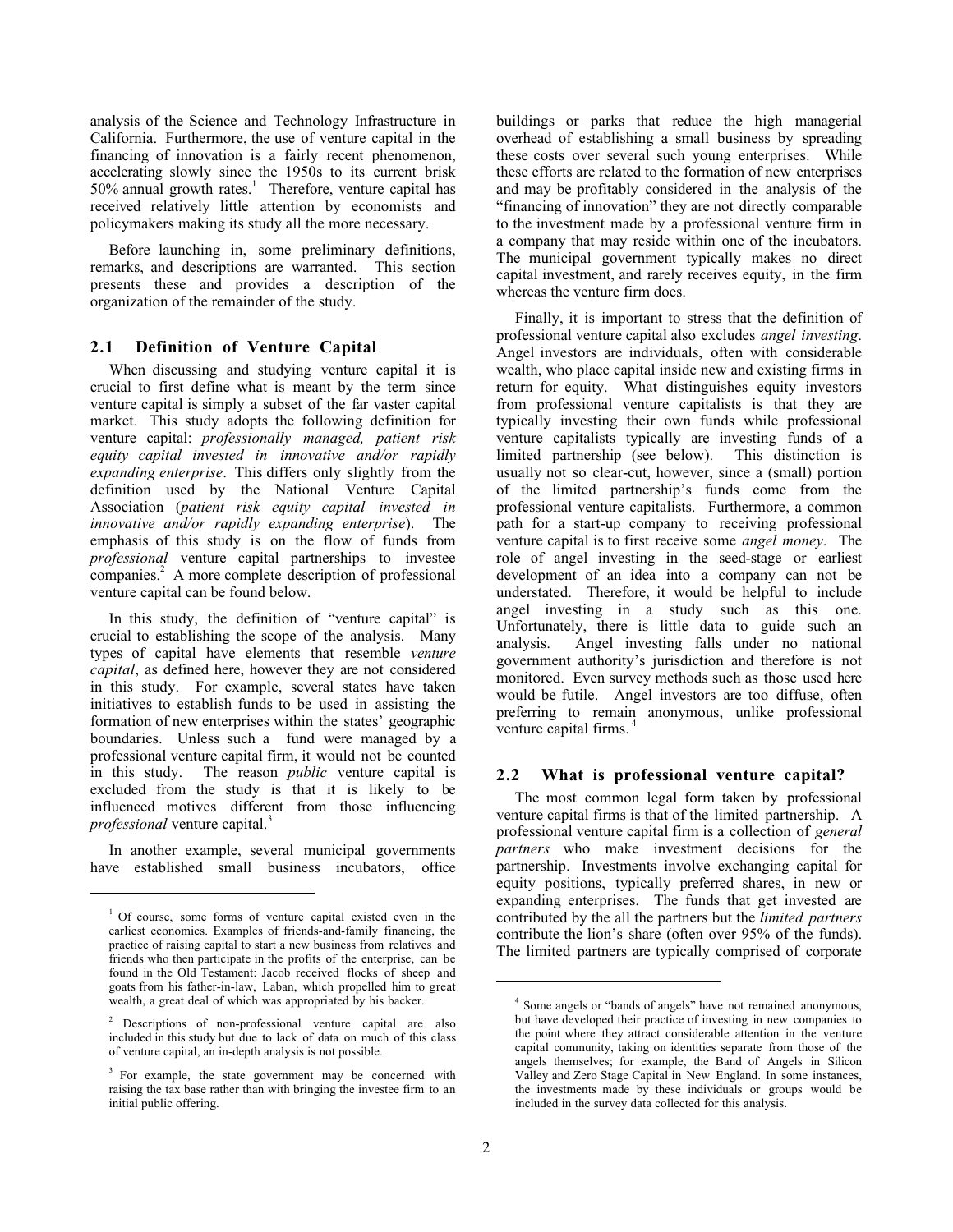investors with long time-horizons such as pension funds, insurance companies, university endowments, and exceptionally wealthy families such as the Rockefellers. A venture fund exists legally as a limited partnership for a specific period of time, typically on the order of seven to ten years. During this time it is expected that the general partners will invest the fund in accordance with any guidelines established at the fund's inception and will monitor the performance of the fund's investee companies. For their services as intermediaries, the general partners typically receive an annual management fee of a few percentage points of the fund's total sum. At the termination of the fund's (limited partnership's) life, all proceeds from the investments are distributed to the investing partners.

The venture capital firm (the general partners) typically do not disband at the termination and distribution of a fund, but rather they go on to *raise* another fund with the same or new limited partners. In fact, it is common for a venture capital firm to operate several funds simultaneously, often denoting them by Roman numerals following the fund's name (*e.g.* Solaris Capital Limited Partnership Fund III and IV). The need to raise new funds with which to make more investments creates an incentive for the general partners to achieve superior rates of return. The most common metric used in the venture capital industry is the *internal rate of return* (IROR) on placements. This calculates the rate of return on each investment at an annual rate. Therefore, it penalizes the general partners for investments that perform poorly in their absolute rates of return over the investment's life and also for investments that take longer to reach profitability. The quest for superior performance inside the venture capital firm also creates an incentive for specialization by industry and stage of development of the investee company.<sup>5</sup> It is typical for the general partners to have specific education and skills in the industries in which they search for potential investee companies.

This description is purposely general and simplistic.<sup>6</sup> It stresses the role that venture capitalists play as the intermediaries between the pure capital or money on the one hand and the investee companies on the other. In this intermediary role, the professional venture capital firm is expected to filter out bad deals, provide managerial, board room, and technical advice to the companies that receive

 $\overline{a}$ 

financing, and protect the ultimate liquidity of the investment for the limited partners within the time frame of the life of the limited partnership.

This last point deserves some clarification. Since a venture capital firm typically receives stock in return for investing capital in a company, it is necessary to describe how this stock gets turned into profits that ultimately get distributed to the limited partners. This is referred to as the *exit strategy*.<sup>7</sup> The venture capital firm tries to ensure that its equity position within a firm will be liquid at least by the termination date of the fund, when the limited partnership dissolves and proceeds are distributed.

Simplifying again, there are four means of exit: acquisition, merger, initial public offering (IPO), and liquidation. Liquidation, the simplest to explain, is tantamount to failure. In liquidation the firm is unable to continue operating, usually due to the lack of capital and its inability to raise more. All assets (including any sellable patents) are sold off and the proceeds are distributed to the shareholders according to formulae that heavily favor the preferred shareholders. The first two, acquisition and merger, provide liquidity for the venture capital firm if the acquiring or merging firm is a publicly traded corporation. In this case, it is typical for the transaction to involve the exchange of stock of the investee company for stock in the publicly traded firm. For example, when Microsoft acquired Hotmail, a Silicon Valley-based provider of free personal e-mail accounts, for over \$400 million, they issued the holders of Hotmail stock, Microsoft shares in exchange. It is sometimes difficult to asses whether acquisitions or mergers are failures or successes. The valuation placed on the firm may never become public information, and even then, the amounts invested in the firm prior to the merger or acquisition and the valuations at each round of investment are often unknown.

The third form of exit, the IPO, involves registering the shares of the investee company with the Securities and Exchange Commission (SEC) and selling a quantity of shares on a public stock exchange. The proceeds from this sale of new shares provides capital for the company. But the act of registering the shares of the corporation with the SEC also provides the holders of the *inside* shares, those held by founders, employees and investors prior to the IPO, a liquid market for their shares. There is a caveat, however. Typically, insiders are permitted to sell their shares on the public markets only after a period of time (*e.g.* 6 months) has elapsed from the date of the  $IPO.<sup>8</sup>$ 

<sup>&</sup>lt;sup>5</sup> The stages of development of a venture-backed company are defined below. Loosely, they refer to the point in a product cycle at which the firm is receiving financing: seed, development, etc.

<sup>6</sup> There are almost as many variants to this basic formula for a professional venture capital firm as there are venture capital firms! Importantly, the description has ignored the practice of syndication where several venture capital firms co-invest in the same company, with one venture capital firm taking the *lead investment*. There are also substantial contracting details that shape the conduct and performance of the venture capital industry. A further expansion on these topics is beyond the scope of the study at hand, however.

<sup>7</sup> Both venture capital firms and the managers/founders of investee companies can have *exit strategies*. This phrase simply refers to the strategy these participants hold of how to create a liquid market for their shares.

<sup>&</sup>lt;sup>8</sup> Among other reasons, the underwriters enacted this temporary moratorium on the trading of insider shares in order to ensure the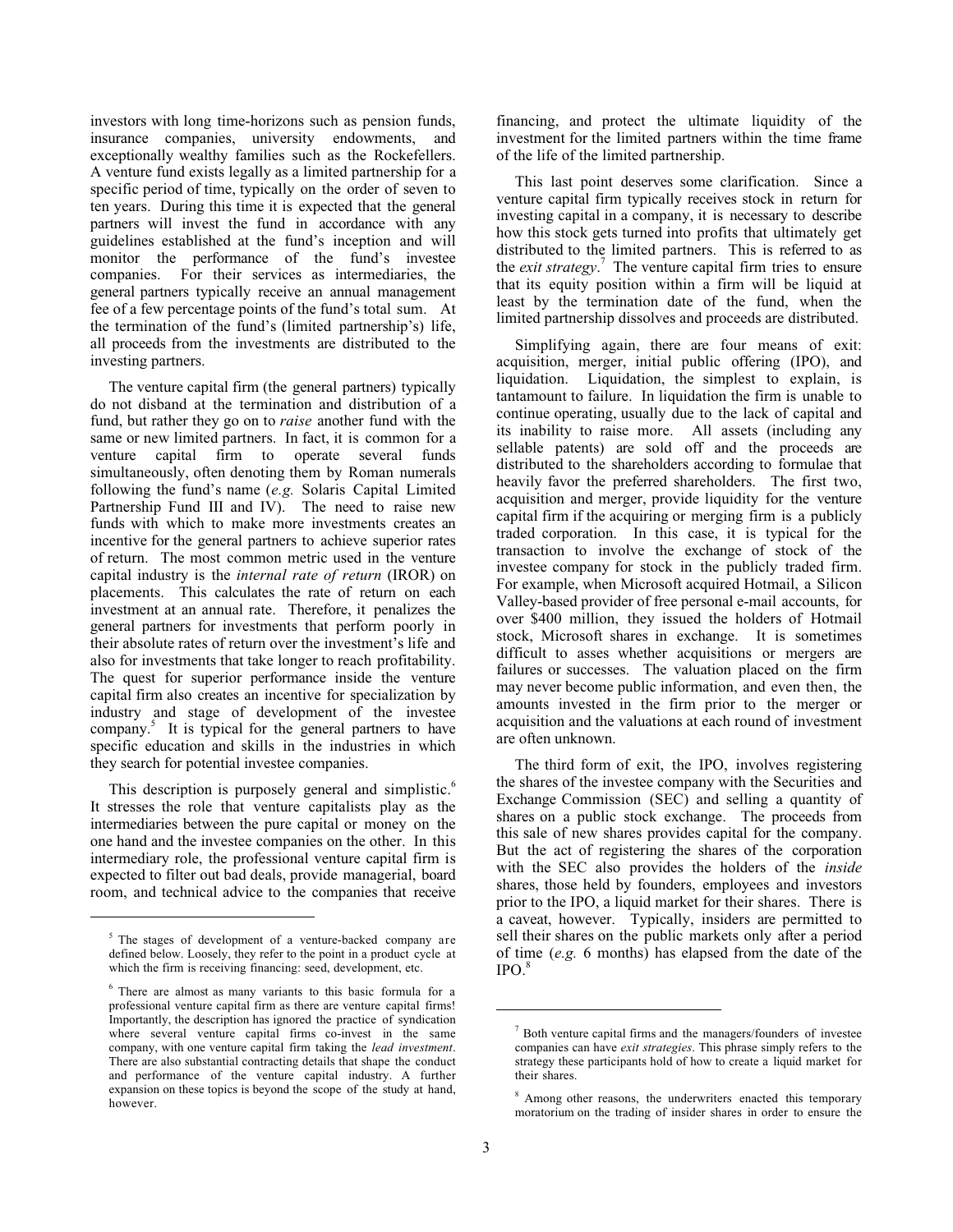#### **2.3 Goals of this Study**

This study is focused on assessing the financing infrastructure of the professional venture capital industry<br>in the State of California. Specifically, the study in the State of California. examines the patterns of financing activity by venture capital firms located in California and the flow of venture capital dollars to investee companies located in California. The goal of this study is to assess the strengths and weaknesses of the venture capital industry in California to meet the need for capital in the financing of innovation within the state. The study will permit an assessment of the impact of professional venture capital on local/state economies through job creation and infrastructure improvements. Through this analysis it will be possible to identify trends in professional venture investing and answer the question: To what extent do venture capitalists determine which technologies are pursued?

While the study focuses on California venture capital firms and California venture-backed firms, it should be obvious to the casual observer that capital knows few, if any, geographic boundaries. Wherever property rights are established by law, and laws do not prohibit the movement of capital, it is market forces that chiefly dictate where capital will flow. Within the United States, for example, there is no prohibition against a venture capital firm in Florida investing in a company located in California. Furthermore, the judiciary in California gives the Florida venture capital firm regress against unlawful seizure of assets held inside the investee firm. For this reason, this study can not focus solely on the State of California, alone. Therefore, much of the analysis Therefore, much of the analysis involves gathering a complete geographic picture of venture capital flows in the United States.<sup>9</sup> However, the content of the analysis is focused on the state of the industry in California. A more complete description of the specific pieces to the study can be found under **Organization of the Study** below.

## **2.4 Methods and Data Sources**

 $\overline{a}$ 

This study involves the analysis of data about flows of capital from venture capital firms to investee companies. The unit of observation is the *deal*, that is, the dollar amount invested by a venture capital firm $10$  in a company.

The variables that are recorded for each observation include the quarter-year of the transaction, the name, business location (city and state), stage of development $11$ . and primary industry of the investee company, the name and business location of the participating venture capital firm, and the dollar amount invested. Data on valuations of the investee companies at the time of financing is not available. Furthermore, this study does not attempt linking data on outcomes at the investee firms to the data on venture capital placements, though this would be a worthwhile undertaking in future studies.

The data come from PriceWaterhouseCoopers, LLP, a large accounting and managerial consulting firm. Each quarter year, PriceWaterhouseCoopers undertakes a survey of the professional venture capital firms in the United States registered with the National Venture Capital Association. The survey asks the venture firms to provide the above information on all the deals they performed in the previous quarter year. The response rate on the survey is very high (50 %) due to the fact that the venture firms are interested in "leaking" information about their investments to the broader business community. The survey has been undertaken since the first quarter of 1995. The survey collectors verify all the information collected by contacting the investee companies directly.

The entire dataset is comprised of 7040 recorded deals involving 631 venture capital firms and 4117 investee companies. Further summary statistics on the observed variables will be available in a subsequent draft of this study.

#### **2.4.1 Caveats about Survey Data**

While the dataset is rich it is important to remember that the data is based on a *survey* of a subset of all the professional venture capital firms in the United States. Though the survey attempts to capture a majority of activity in the venture capital industry, it is impossible for PriceWaterhouseCoopers to establish contact with every professional venture capital firm. Therefore, the absolute dollar amounts and numbers of transactions recorded each quarter must be viewed with this in mind. More meaningful data can be constructed from ratios and growth rates (*e.g.* the ratio of dollar placements in California to the rest of the United States or the quarterly growth rate in the number of deals in Orange County). Ratios and growth rates based on the survey data will accurately reflect the true ratios and growth rates in the venture capital industry as long as the survey is not biased. Possible biases include: composition bias –the surveyed venture capital firms may be larger/smaller or more successful/unsuccessful relative to the average firm

best chance at stability in a corporation's share price following an IPO.

<sup>&</sup>lt;sup>9</sup> Of course, a similar logic would apply across national boarders as well. However, the available data indicate that professional venture capital is largely a U.S. phenomenon.

<sup>&</sup>lt;sup>10</sup> As noted above, a common practice among venture capital firms is to syndicate, or co-invest in a company, with other venture capital firms. In these cases, the unit of observation is the total dollar amount invested by the syndicate. When it is necessary in the analysis to ascribe this amount to a particular venture capital firm, it is ascribed to the lead firm, the one that made the principle

decision to invest in the company and typically takes the largest position.

 $11$  The stage of development is synonymous, in this context, with the round number of the deal (*e.g.* first round, second round, *etc.*).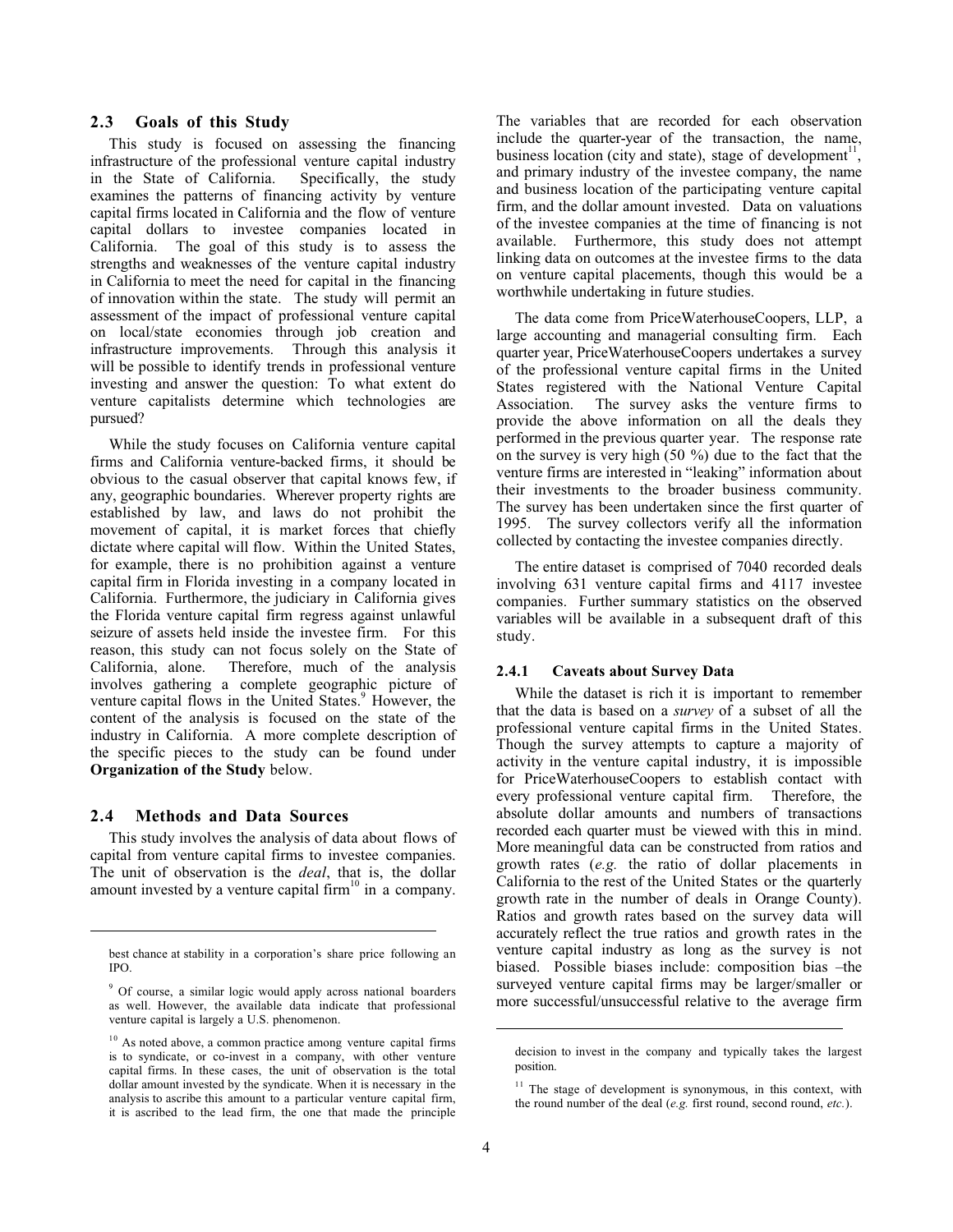in the population of venture capital firms, selection bias -the firms in the sample may be unrepresentative of the population of venture capital firm if, for example, they are over-sampled from one geographic area, and reporting bias --the responding firms may select which deals to report on the survey in order to protect confidentiality or their reputations.

## **2.5 Categories of Variables**

As stated, the unit of observation is the individual deal between a venture capital firm and an investee company. In order to provide summary statistics based on the thousands of records in the dataset it is useful to categorize such information as the location of the company and venture capital firm, the industry and stage of development of the company, and the amount invested. The tables and charts in the study make frequent use of these categories.

The list of industries includes all the major industries that the observed investee companies operate in plus a *miscellaneous* industry for infrequently observed types and a *not categorized* industry for observations where this information was unavailable. Since the observations in these latter categories are few, they are combined in the study. Industries marked with \* are designated "Science and Technology" industries, a distinction that will be used in some of the analysis of the next section.

The list of regions is broken into two segments. The first includes regions within the State of California. The second includes regions in other States. These regions are not of equal size. Rather, the definition of the regional boundaries is based on received wisdom that these are important centers for venture capital and entrepreneurial activity. Both segments contain catch-all *other* regional categories.

The list of stages includes the stage of financing/development of the investee company. The definition of these is sometimes somewhat arbitrary. The list of amount categories groups observations according to the dollar amounts involved in the transactions.

#### **2.5.1 List of Industries** (\* indicates a "Science and Technology" industry)

Biotechnology \* Business Services Communication ' Computer and Peripherals \* Consumer Distribution/Retailing Electronics and Instruments \* Environmental Healthcare Industrial Medical Instruments and Devices \* Miscellaneous/Not Categorized Pharmaceuticals \* Semiconductors \* Software and Information \*

#### **2.5.2 List of Regions**

California Regions (with abbreviations in parentheses) San Francisco East Bay (Eastbay) Los Angeles (LA) Orange County (Orange) Other (Other CA) San Francisco Bay Peninsula (Peninsula) San Diego Santa Clara County (Santaclara) San Francisco (SF)

Non-California Regions (with abbreviations in parentheses) Atlanta Austin Boston/Rt128 (Rt128) Chicago Dallas/Fort Worth (Dallas/FW) Houston Miami/Fort Lauderdale/Boca Raton (Miami/FLA/BR) Minneapolis-St. Paul (MSP) New York Metroplex (NY Metro) Philadelphia Portland Research Triangle N.C. (RSRCHTRI) Seattle

Washington D.C. Metroplex (DC/Metroplex)

## 2.5.3 List of Stages<sup>12</sup>

Initial/Seed First round Second round Third round Fourth or higher round Follow-on round Buyout Bridge/Mezzanine IPO/Secondary Purchases/Warrants/ Other (IPO/2ndP/Wrts/Other) Not Categorized

## **2.5.4 List of Amount Categories**

\$0-0.5 million \$0.5-2.0 million \$2.0-4.0 million \$4.0-8.0 million \$8.0-16.0 million >\$16.0 million

<sup>&</sup>lt;sup>12</sup> These are largely based on the round number (*e.g.* first, second, *etc.*). Initial/seed rounds typically involve small dollar amounts in the early stages of corporate development. Follow-on rounds denote deals where a venture capital firm followed the lead investment by another venture capital firm. Bridge/Mezzanine rounds are late stage rounds comprised of deals with relatively short periods until liquidity is reached. For example, companies may secure bridge/mezzanine financing just prior to going public. A secondary purchase involves the purchase of shares already held by founders or investors in the company. The warrants category involves deals where warrants to purchase shares are exercised. The warrants may have been acquired as part of a previous round of financing or borrowing of funds.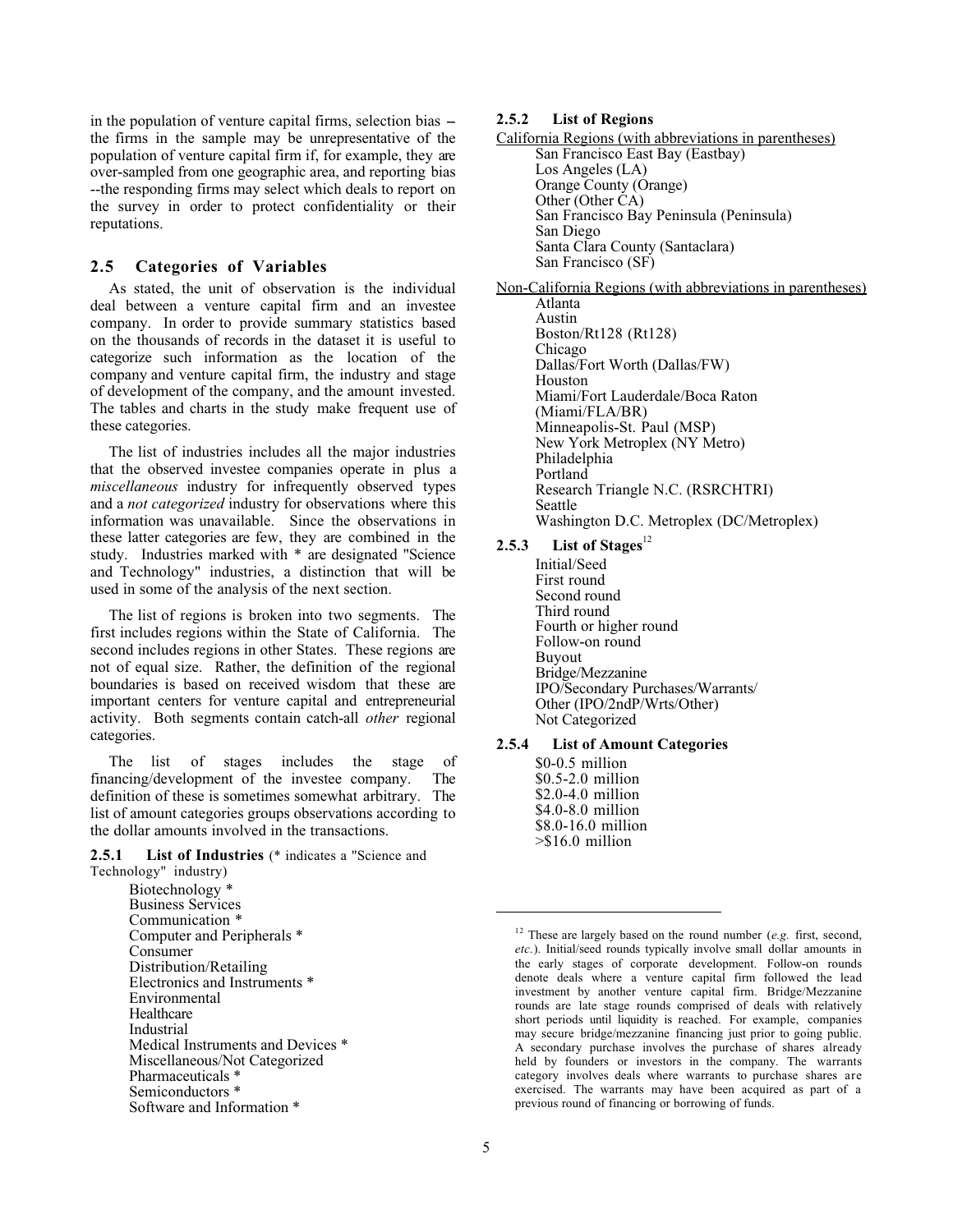## **2.6 Organization of the Study**

The subsequent sections of this study use the data to focus attention on several key questions concerning the infrastructure of the venture capital industry in California. A primary task in this study is to *map* the flows of venture capital to the different regions of California and to compare these to other regions of the United States. This mapping is performed by region, industry, stage of financing and amount categories. Such a mapping will permit an assessment of which areas of California and which industries are receiving sufficient venture capital dollars and which areas/industries are underserved by the professional venture capital industry.

## **3. Data Analysis: Description**

## **3.1 Comparison Sets**

The tables described below are grouped by comparison sets based on regional definitions. There are three different comparison sets: 1) **state** 2) **California** and 3) **U.S. regional**. The broadest comparison set is the state comparison set which compares venture capital activity at the U.S. state level. The focus of the analysis remains on California compared to other states. The California comparison set is comprised of eight subregions within California (from north to south): San Francisco, East Bay, SF Bay Peninsula, Santa Clara County, Los Angeles, Orange County, San Diego, and Other. The U.S. regional comparison set augments the first seven California subregions with: Atlanta, Austin, Boston (Route 128), Chicago, Dallas/Forth Worth, Houston, Miami/Ft. Lauderdale/Boca Raton, Minneapolis/St. Paul, New York Metropolitan Area, North Carolina Research Triangle, Philadelphia, Portland, Washington D.C. Metropolitan Area, and Seattle.

#### **3.2 Table Descriptions**

Underlying the analysis are three types of tables: 1) **geographical comparison tables**, 2) **industry comparison tables**, and 3) **input-output tables**. Geographical comparison tables present data on venture capital flows into each region by industry, stage of financing, and amount category permitting direct comparison across regions. Industry comparison tables present data on venture capital flows into each industry by region, stage of financing, and amount category permitting direct comparison across industries. Flows in both geographical comparison tables and industry comparison tables are classified geographically by the location of the investee company, the company receiving the venture capital dollars.

Input-output tables present data on the origination and destination location of venture flows. In some cases, the tables are organized as matrices where the column dimension indicates the location of the venture capital firms while the row dimension indicates the location of the investee companies. When many regions are being compared simultaneously the entire matrix is not reported. Instead, select flows are reported. The inputoutput tables permit simultaneous comparison of both the source and the destination of venture flows. The data in the input-output tables can also be presented by industry, stage of financing, and amount category but this draft focuses solely on total flows.

#### **3.3 Reported Statistics**

Each table reports statistics on the total annual dollar placements (in millions) and the total number of placements by venture firms. The dollar amounts are in nominal terms (are not adjusted for inflation) in this draft. Ideally, real dollar amounts would be used in the analysis. However, correctly adjusting for inflation would involve constructing producer price indices on a regional basis since the cost of labor and overhead (office space, *etc.*) differs substantially between regions even as geographically proximate as San Francisco and Santa Clara County. This is a difficult and time consuming undertaking since consistent measures of relevant prices are not readily available.

The number of placements is a revealing statistic on the pace of activity among venture firms. Each deal or placement typically involves *due diligence*<sup>13</sup> on the part of the investing firm before the investment is consummated and attendance of company board meetings<sup>14</sup> after the money changes hands. Therefore, the number of placements may be a more informative indicator of the level of activity among venture firms than the dollar value of the placements.

Data are reported for each year 1995, 1996 and 1997 as well as for the first quarter of 1998, the last quarter available at the time this study was undertaken. The data are actually observed at the quarterly frequency for each year permitting greater detail than the annual level reported. For the present purposes, the quarterly data do not reveal interesting differences from the annual data and are not reported to conserve space. The quarterly data do reveal a strong seasonal component to venture flows with the greatest volume coming in the second quarter and the smallest volume in the third quarter. The first and fourth

 $13$  Due diligence is a time consuming process for both the venture firm and the investee company where information flows from the investee company to the venture firm regarding the history of the company prior to the planned investment.

 $14$  It is typical for a venture firm with a sizeable (15% or more) stake in an investee firm to have one or more board seats and attend board meetings on a regular basis. Venture firms taking smaller positions often receive *visitation rights* allowing them access to board meetings. Board meetings are often held monthly, given the need for outside investors to closely monitor the events transpiring within the company and its market.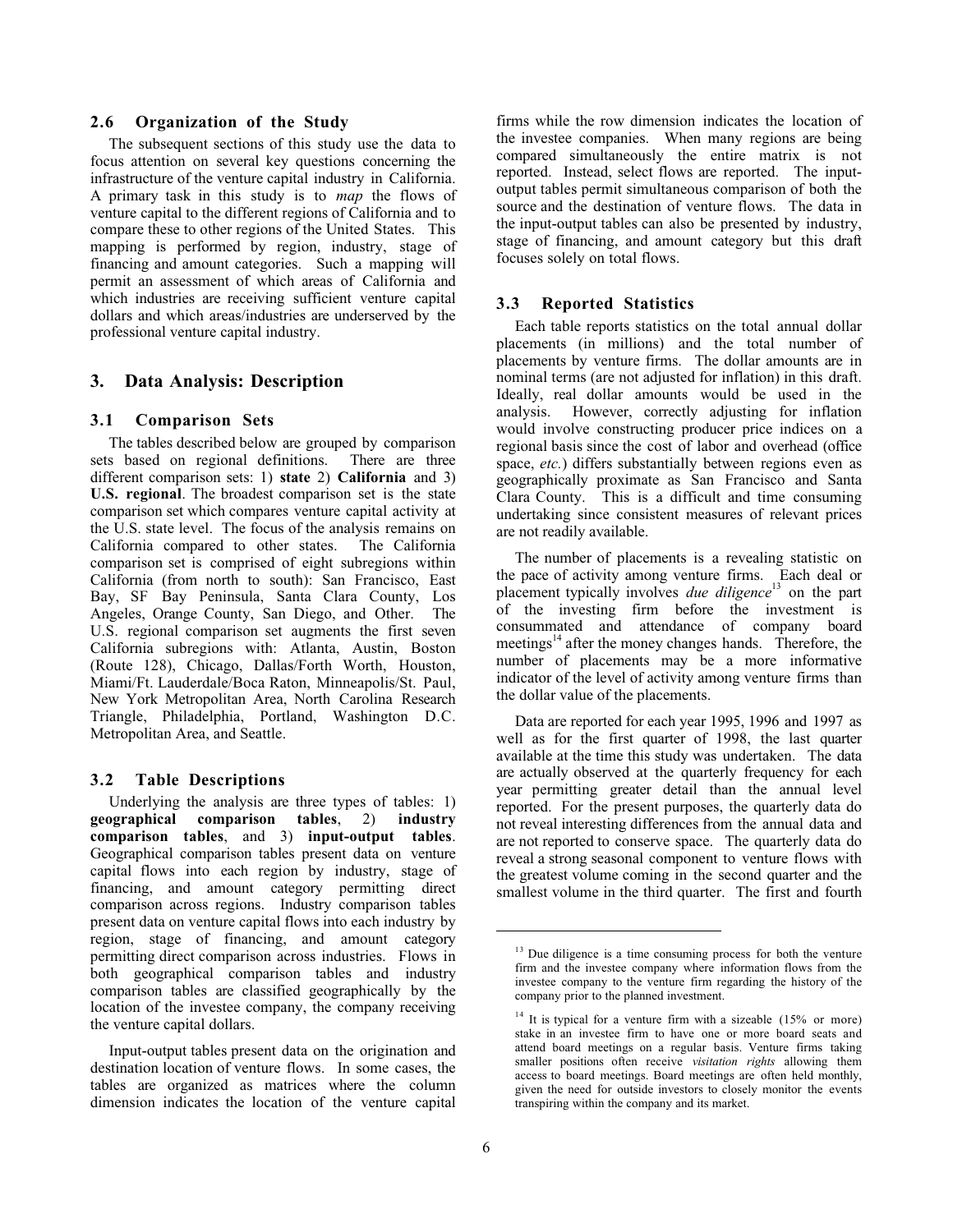quarters are roughly equal in terms of venture capital flows but are lower than the second quarter volumes.

The analysis is presented at two levels. First, summary results are presented with graphical support provided in the text of the report. The information contained in the graphs and charts provided is extracted from the tables included with this report. Following this, detailed results are described with references to the tables at the back of the report.

## **4. Data Analysis: Summary Results**

Summary results are provided on the following topics:

- ♦ Professional Venture Capital Size and Growth
- ♦ The Concentration of Venture Capital Flows
- Investment in Science and Technology Industries in California
- ♦ Early Stage Deals in California
- ♦ Access to Capital and Deals in California

## **4.1 Professional Venture Capital Size and Growth**

Total flows of venture capital from professional venture capital funds captured by the survey data totaled \$12.8 billion in 1997. To put this in perspective, IBM Corporation spent just under \$5 billion in 1997 on its own research and development.<sup>15</sup> This comparison is relevant since much of the flows in venture capital are going to start-up companies engaged in research and development that may, at some future point, translate into marketable products. This comparison indicates that the flows in professional venture capital must be deemed small compared with total investments in research and development by the private sector.

However, the nature of professional venture capital investments is altogether different from the kind of investment in R&D undertaken by the largest corporations. Venture capital placements are incredibly diffuse. The \$12.8 billion dollars flowed to nearly 2000 companies at various stages of development and in a range of industries. In many cases, venture capital is the only source of external finance available to these companies since they have insufficient tangible collateral to support a traditional commercial bank loan. Furthermore, many of the companies that receive venture financing grow to become major corporations in their respective industries. While it is difficult to determine how much of their success is due to the fact that they were venture financed, there is little doubt that their ability to grow was aided by the venture capital investments made during their start-up phases.

It would also be interesting to compare data on U.S. venture capital flows to figures from other countries. Unfortunately, there is little data to aid this analysis. A ballpark figure obtained from an association of venture capital concerns in the United Kingdom put U.K. venture capital at just over \$5 billion in 1997. However, this figure included the placements of non-professional venture angels whereas the U.S. figure of \$12.8 billion does not. Therefore, an easy conclusion is that U.S. flows are substantially larger than flows in other countries.

U.S. venture capital flows were not always as large as the figures indicate for 1997. The survey data goes back to 1995 and indicates total flows of \$7.6 billion in 1995 and \$9.5 billion in 1996. Figure 1 presents this information in graphical form. Totals for the U.S. and California are shown for 1995-1997 and an estimate for the totals for 1998. Final data for 1998 is not yet available. Figure 1 also breaks out flows to the Science and Technology (S&T) industries for both the U.S. and California. The figure also reveals the heavy emphasis on the S&T industries in California compared with the U.S. total, something which will be discussed further below.

While the flows of professional venture capital have been increasing dramatically over the past three years, there is evidence that growth in flows is slowing down. Figure 2 presents data on percentage change in flows, showing the same breakdowns as in Figure 1. While venture flows increased by 30-45% between 1996 and 1997, the projected increase in 1998 is on the order of 10- 15%.

The slower growth in venture placements is not universally felt across the U.S. Among the 21 Metro Regions identified in the analysis, eight are experiencing rapid increases in venture flows while 13 are experiencing slower increases or marked declines in venture capital flows.

Figure 3a presents data on the percentage change in venture flows to metro regions lately experiencing increases in these flows. Figure 3b presents the same data for metro regions in which flows are increasing only slowly or are decreasing.

Within California, flows to Peninsula, San Diego, LA and SF companies are rising quickly while flows to Santa Clara, Eastbay and Orange County companies are lately increasing more slowly. No California metro region is experiencing a decline in venture flows between 1997Q1 and 1998Q1. Only Orange county saw a decline in venture capital flows between 1995-1996.

<sup>&</sup>lt;sup>15</sup> Source: IBM Corporation SEC 10-K Filing, 1997.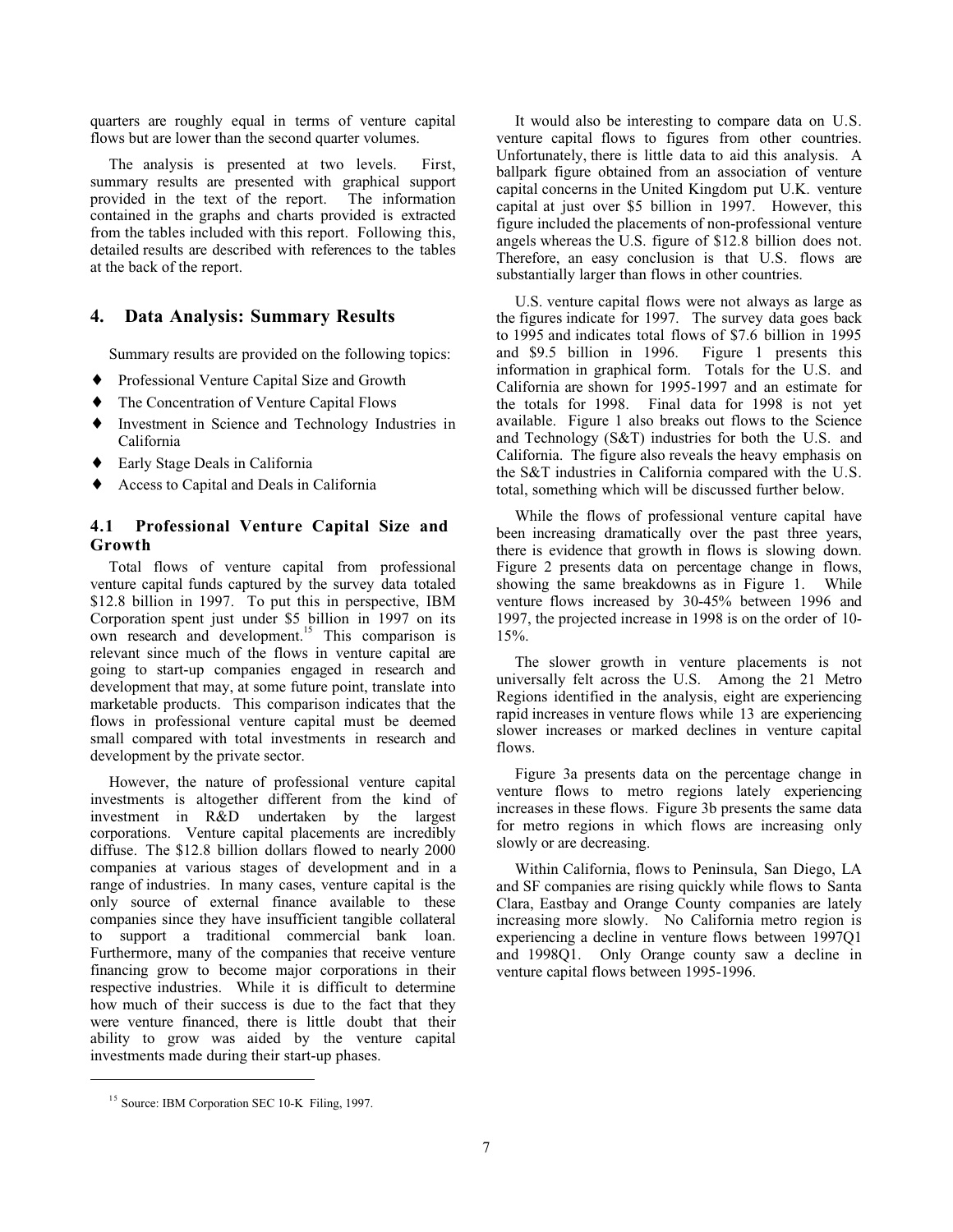

**Figure 1. Total and S&T Flows of Venture Capital to U.S. and California**



… But Growth of \$ Placements is Seen Slowing in 1998 Change in Flows of Professional Venture Capital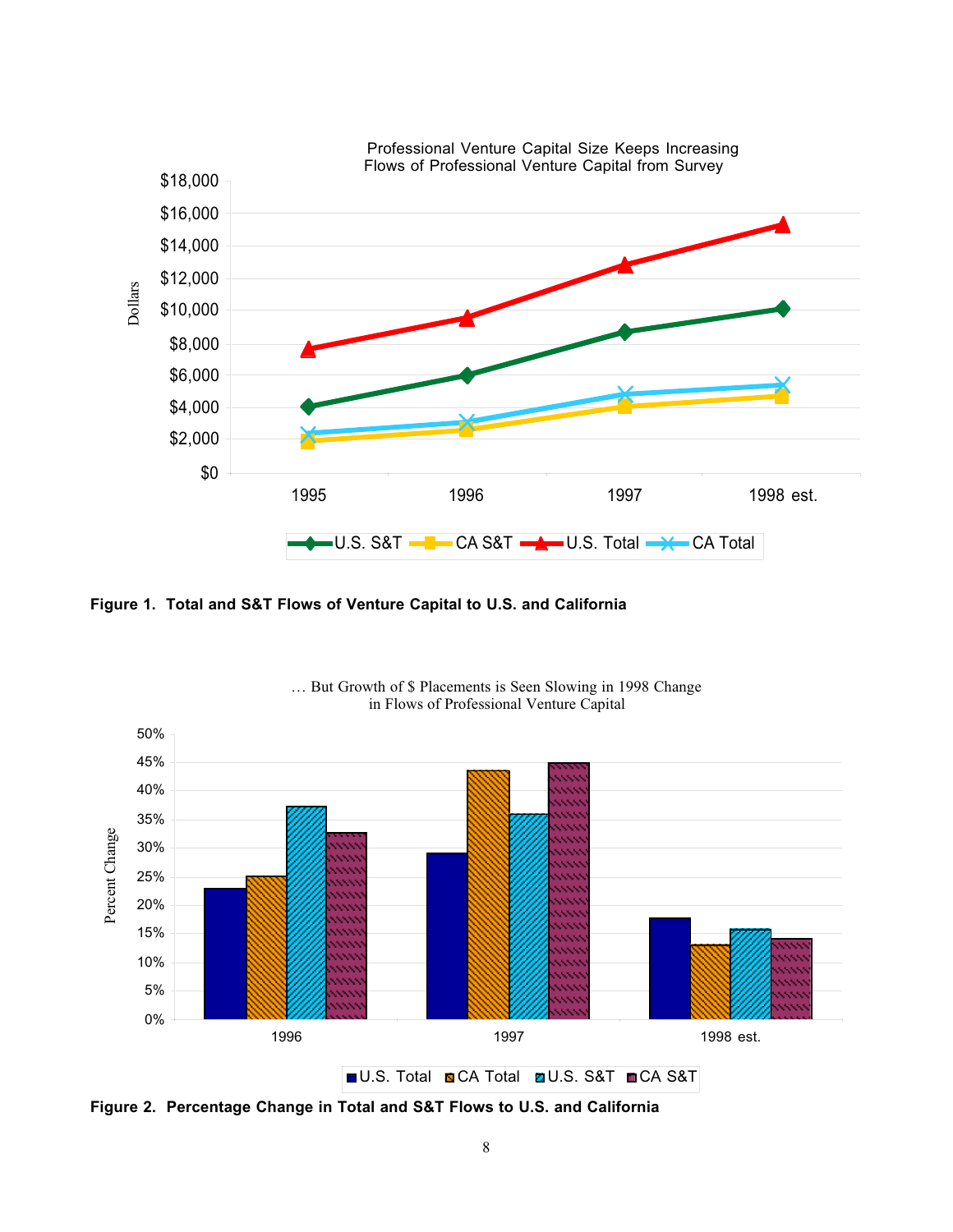

## In Many Metro Areas, Growth in Funding is Rising % Change in Flows to Companies Located in Metro Region

**Figure 3a. Percentage Change in Venture Flows for Select Metro Regions**



… But In Other Areas, Growth is Slowing Down % Change in Flows to Companies Located in Metro Region

**Figure 3b. Percentage Change in Venture Flows for Select Metro Regions**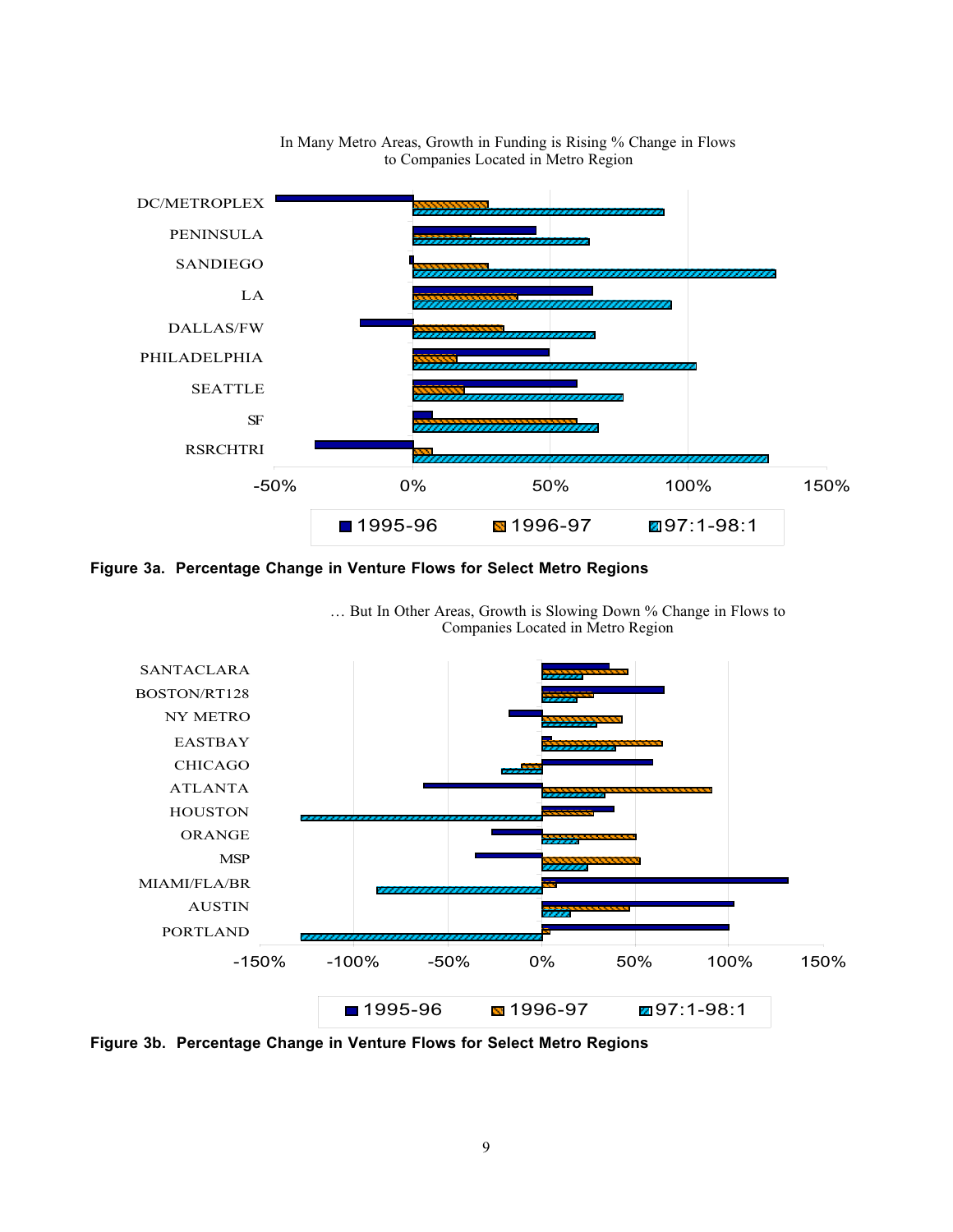It is not surprising that the regions receiving the largest amounts of venture capital (Santa Clara, Boston/Rt 128, NY Metro) are experiencing slower growth in placements than regions that, to date, have received smaller flows. Venture flows to a region such as Santa Clara contribute to job creation, generally considered a positive effect on welfare. However, if the infrastructure of the region is unable to keep pace with the influx of denizens to the region then quality of life begins to deteriorate. Increased housing costs, traffic, congestion in public areas in these areas mean that the newest start-up companies may decide to locate somewhere else.

## **4.2 The Concentration of Venture Capital Flows**

The data reveal the heavy concentration of venture flows along geographic and industry categories. The geographic concentration is evident at several levels. For the entire U.S., over 50% of the venture flows between 1995-1998Q1 went to companies located in just three states, California, Massachusetts, and Texas, with California companies receiving more than three time the flows of Massachusetts. Furthermore, the trend seems to indicate growing concentration of flows. In 1995 these three states received 45% of the U.S. total. In 1997, the last full year for which data is available, these states received over 55% of the U.S. total. (Figure 5 reveals that the growing share received by California companies is chiefly responsible for the increase in concentration among the top three states.)

Figure 4 presents a more complete description of the breakdowns. California received over one-third of the flows captured by the survey. Massachusetts received around 10% while Texas received 7%. New Jersey, New York, Illinois, Pennsylvania, Connecticut, Colorado, and Washington received between 3-4% each.

Furthermore, figure 5 shows that the trend of venture investments flowing to California companies is positive.16 In 1995, just over 31% of the venture placements went to California companies. In 1997, the last full year for which data is available, over 37% of total U.S. flows went to California companies.

Concentration is evident, but is less severe, at the metro region level, as the Table 1 (an excerpt from the data tables) indicates.

The largest recipient metro region, Santa Clara, received between 15.7% of total U.S. flows over the sample period, and the largest three recipient metro regions together received only one-third of total U.S. flows.

Considering solely flows to California, concentration among metro regions is much more severe. Figure 6

 $\overline{a}$ 

presents the percentage of California total flows received by each California metro region. Santa Clara companies received over 40% of funds flowing to California over the sample period. Peninsula, San Diego and East Bay firms received nearly 10% each.

Concentration of venture flows along industrial lines is equally stark. For the U.S. as a whole, 23% of total flows over the sample went to Software & Information companies, 21% went to Communications companies, and 10% went to Healthcare companies for a threeindustry total percentage of 54%. Figure 7 presents further details on the breakdowns by industry.

The picture is similar for flows to California, only the industry concentration is more extreme. Figure 8 presents the breakdown by industry for California flows. Over the sample period, the largest recipient industry, Software & Information, received nearly one-third of total California flows. The largest three industries received 62% of total California flows. The California flows also reveal the importance of the Computers and Peripherals and Biotechnology industries to California venture capital flows compared with the U.S. total flows (figure 7). Figure 8 also suggests that the most significant source of growth in California's share of total U.S. venture capital flows is the fact that so much of the California flows go to the fastest growing industries in terms of venture flows.

The final consideration of concentration of venture flows concerns the location of the venture capital firms making the investments. Figure 9 presents yearly breakdowns of the percentage of total U.S. flows emanating from the largest source states. California is the largest source of funds with California venture capitalists placing nearly 30% of the U.S. total flow of venture funds over the sample period. Massachusetts and New York supply an additional 30% bringing the three-state total share to nearly 60% of total flows.

Considering the flows from California venture capital firms only, the concentration by metro region is even more severe. Figure 10 shows the percent of funds invested by California venture firms emanating from the California metro regions. Venture firms in the Peninsula area supplied around 45% of the total flows from California. San Francisco venture firms supplied an additional 30% and Santa Clara firms 15% to bring the three-region total share to an incredible 90%. Southern California regions (LA, Orange County, and San Diego) contributed less than 10% of the total flows from California venture firms.

<sup>&</sup>lt;sup>16</sup> There is some question whether 1998 will continue the trend.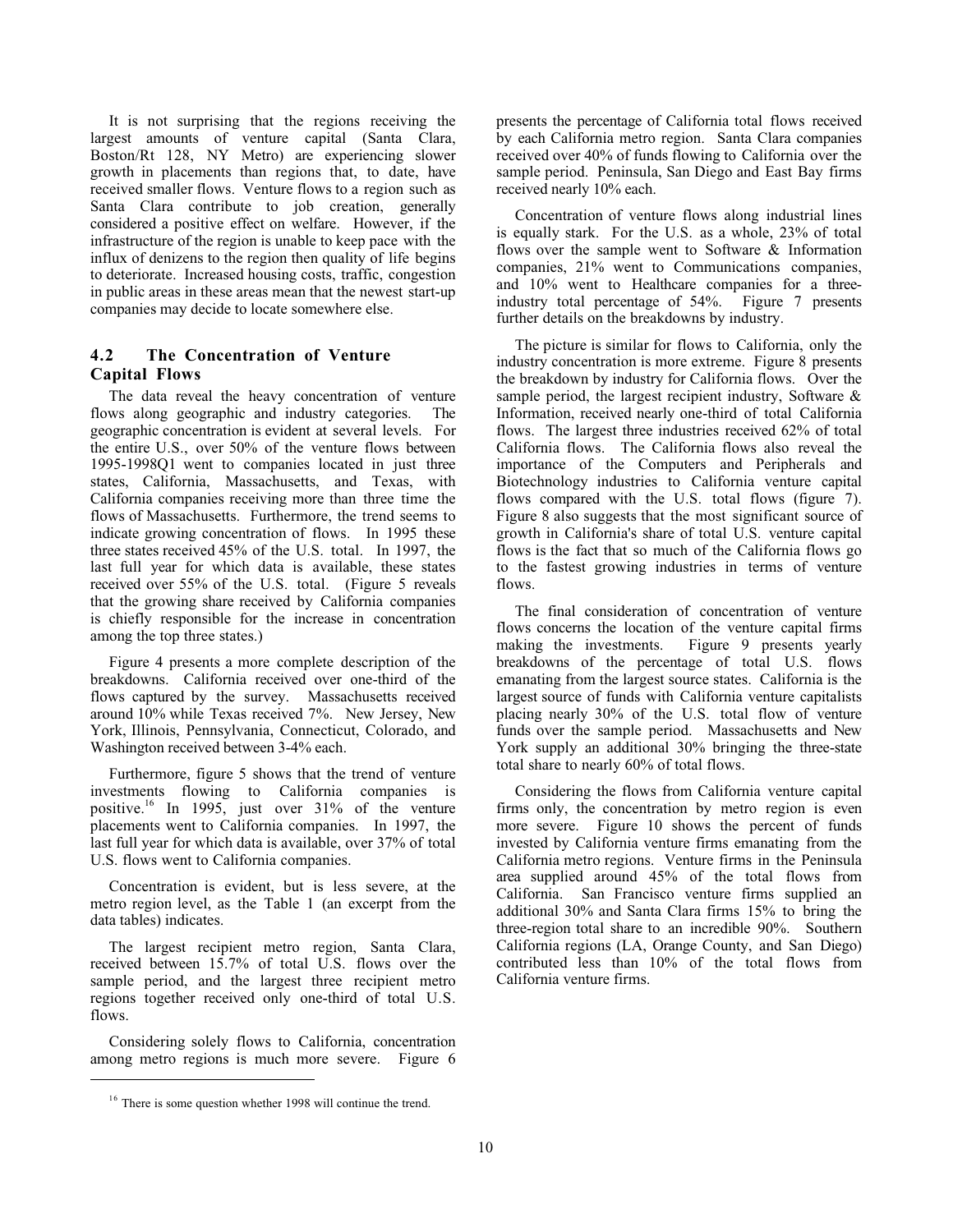

Flows of Venture Capital Are Heavily Concentrated by State Percent of U.S. Total Flows: 1995-1998Q1

**Figure 4. Percentage of Total Flows to the Largest Recipient States, 1995-1998:Q1**



Venture Capital Flows Have Increasingly Favored California % of U.S. Total Flows Received by California Companies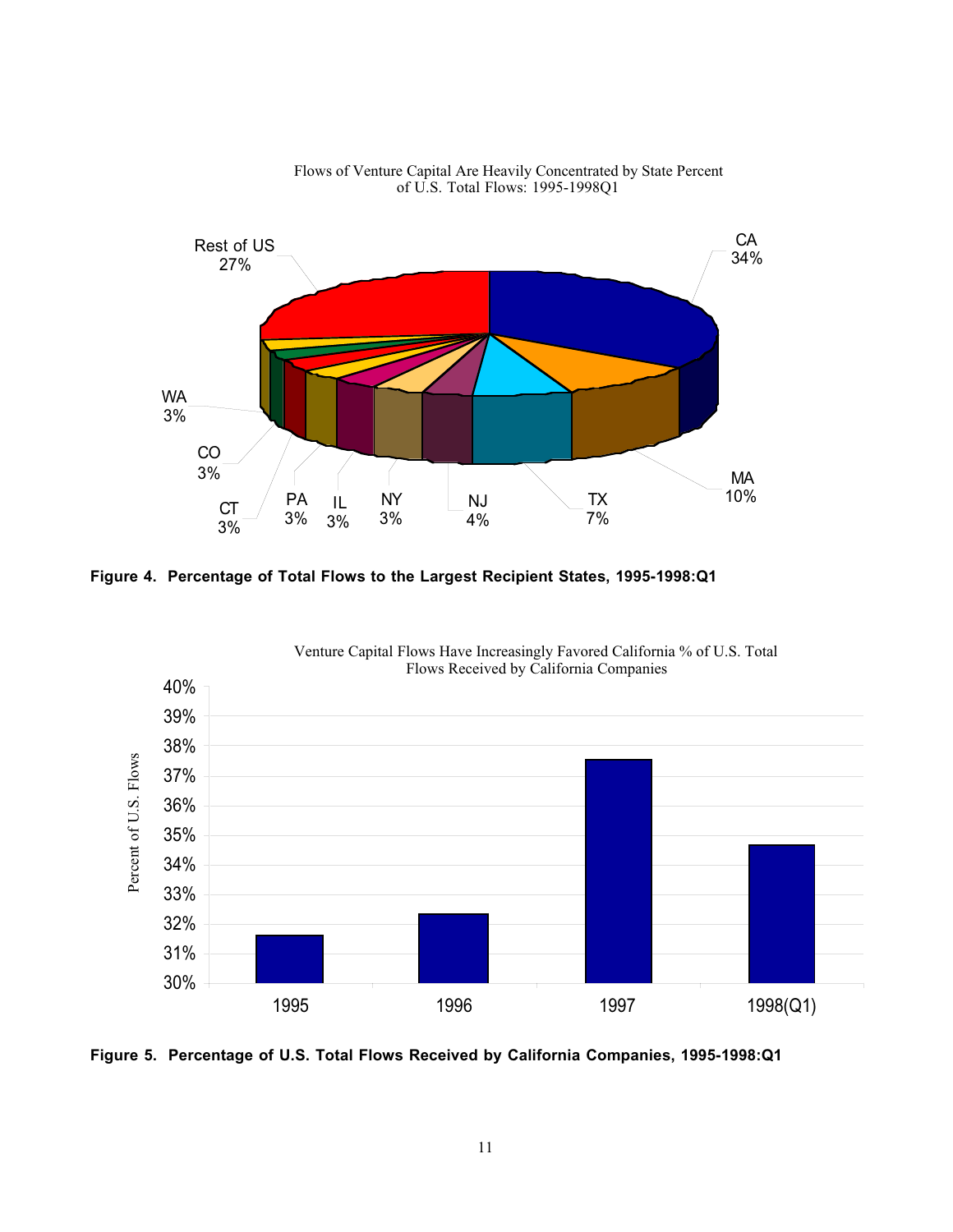| % of U.S. Total<br><b>Flows</b> | 1995  | 1996  | 1997  | 1998(Q1) | <b>Total</b> |
|---------------------------------|-------|-------|-------|----------|--------------|
| <b>SANTACLARA</b>               | 13.6% | 15.5% | 18.3% | 11.6%    | 15.7%        |
| BOSTON/RT128                    | 6.6%  | 10.3% | 10.1% | 11.3%    | 9.5%         |
| NY METRO                        | 10.5% | 7.0%  | 8.1%  | 8.2%     | 8.3%         |
| <b>DC/METROPLEX</b>             | 6.6%  | 3.2%  | 3.1%  | 5.0%     | 4.1%         |
| <b>PENINSULA</b>                | 3.1%  | 3.8%  | 3.5%  | 5.2%     | 3.7%         |
| <b>SANDIEGO</b>                 | 4.1%  | 3.2%  | 3.2%  | 4.5%     | 3.5%         |
| <b>EASTBAY</b>                  | 3.0%  | 2.5%  | 3.6%  | 2.9%     | 3.1%         |
| LA                              | 1.9%  | 2.9%  | 3.2%  | 4.8%     | 3.0%         |
| <b>DALLAS/FW</b>                | 4.0%  | 2.6%  | 2.7%  | 2.7%     | 3.0%         |
| PHILADELPHIA                    | 2.3%  | 3.0%  | 2.6%  | 5.6%     | 3.0%         |
| <b>CHICAGO</b>                  | 2.6%  | 3.8%  | 2.6%  | 2.8%     | 3.0%         |
| <b>SEATTLE</b>                  | 2.3%  | 3.3%  | 3.0%  | 1.9%     | 2.8%         |
| <b>SF</b>                       | 2.4%  | 2.1%  | 2.8%  | 3.3%     | 2.6%         |
| <b>ATLANTA</b>                  | 3.2%  | 1.3%  | 2.6%  | 2.4%     | 2.3%         |
| <b>HOUSTON</b>                  | 2.1%  | 2.5%  | 2.4%  | 0.6%     | 2.2%         |
| ORANGE                          | 2.6%  | 1.6%  | 2.0%  | 1.5%     | 2.0%         |
| <b>MSP</b>                      | 2.3%  | 1.3%  | 1.6%  | 1.4%     | 1.6%         |
| MIAMI/FLA/BR                    | 0.6%  | 2.4%  | 1.9%  | 0.5%     | 1.6%         |
| <b>RSRCHTRI</b>                 | 2.5%  | 1.4%  | 1.1%  | 1.9%     | 1.6%         |
| <b>AUSTIN</b>                   | 0.5%  | 1.3%  | 1.6%  | 0.5%     | 1.2%         |
| <b>PORTLAND</b>                 | 0.3%  | 0.6%  | 0.5%  | 0.1%     | 0.4%         |
| <b>OTHER</b>                    | 22.8% | 24.2% | 19.3% | 21.2%    | 21.7%        |

**Table 1. Excerpt from Data Tables**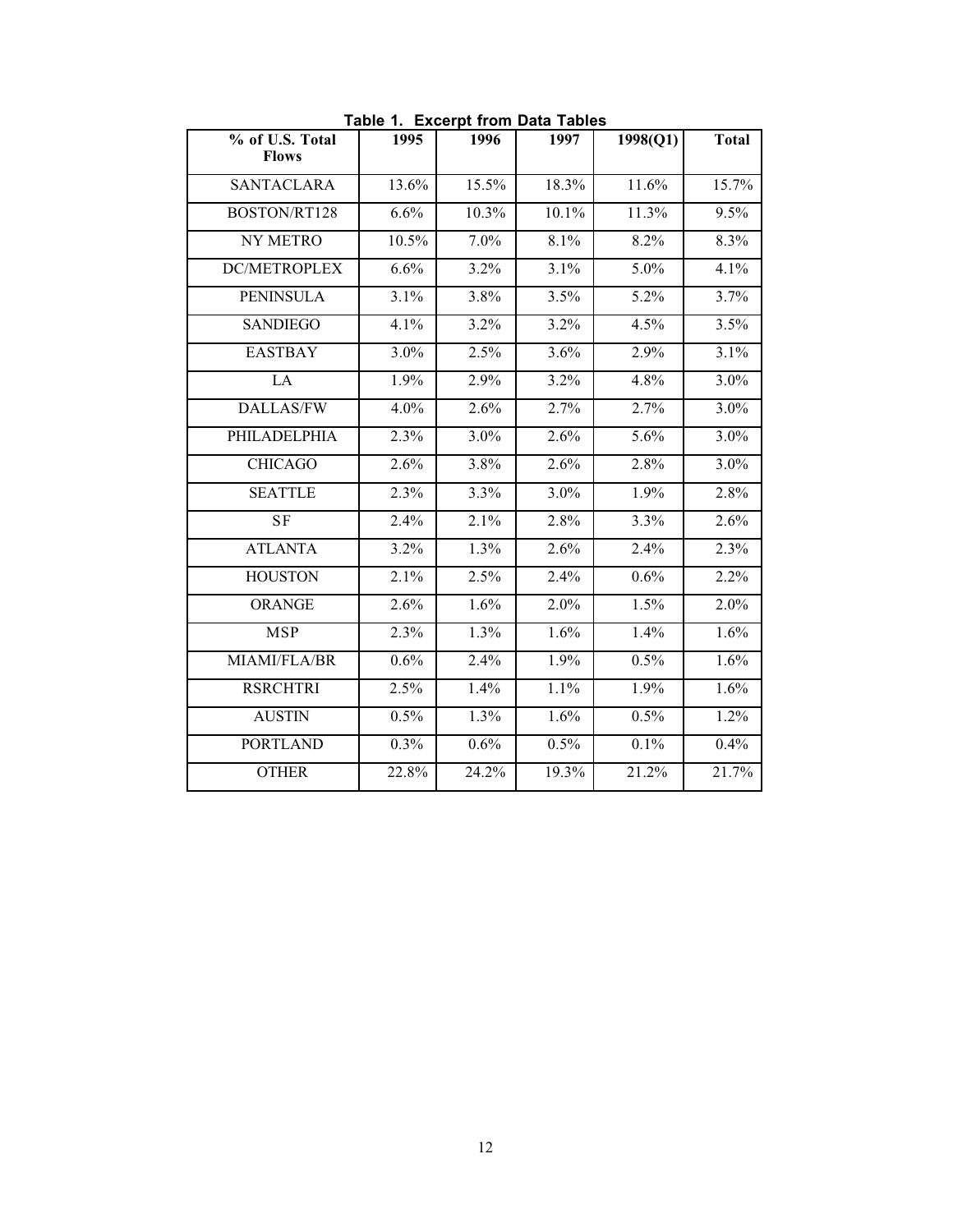

**Figure 6. Percentage of California Total Flows Received by Companies in California Metro Regions**



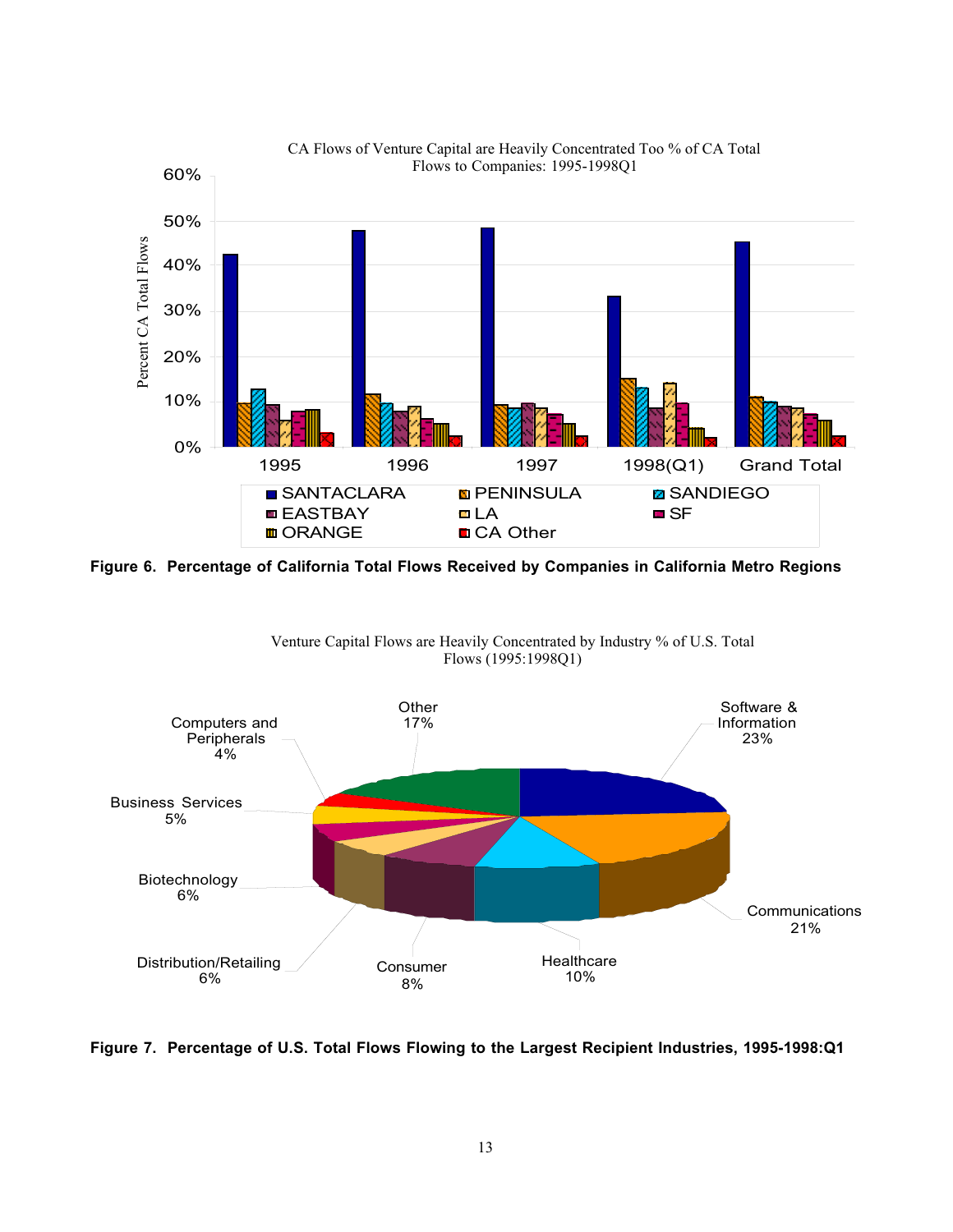…Even More so in California % of CA Total Flows (1995:1998Q1)



**Figure 8. Percentage of California Total Flows Flowing to the Largest Recipient Industries, 1995- 1998:Q1**



Flows from U.S. Venture Firms are Heavily Concentrated % of Flows From U.S. Venture Firms by State

14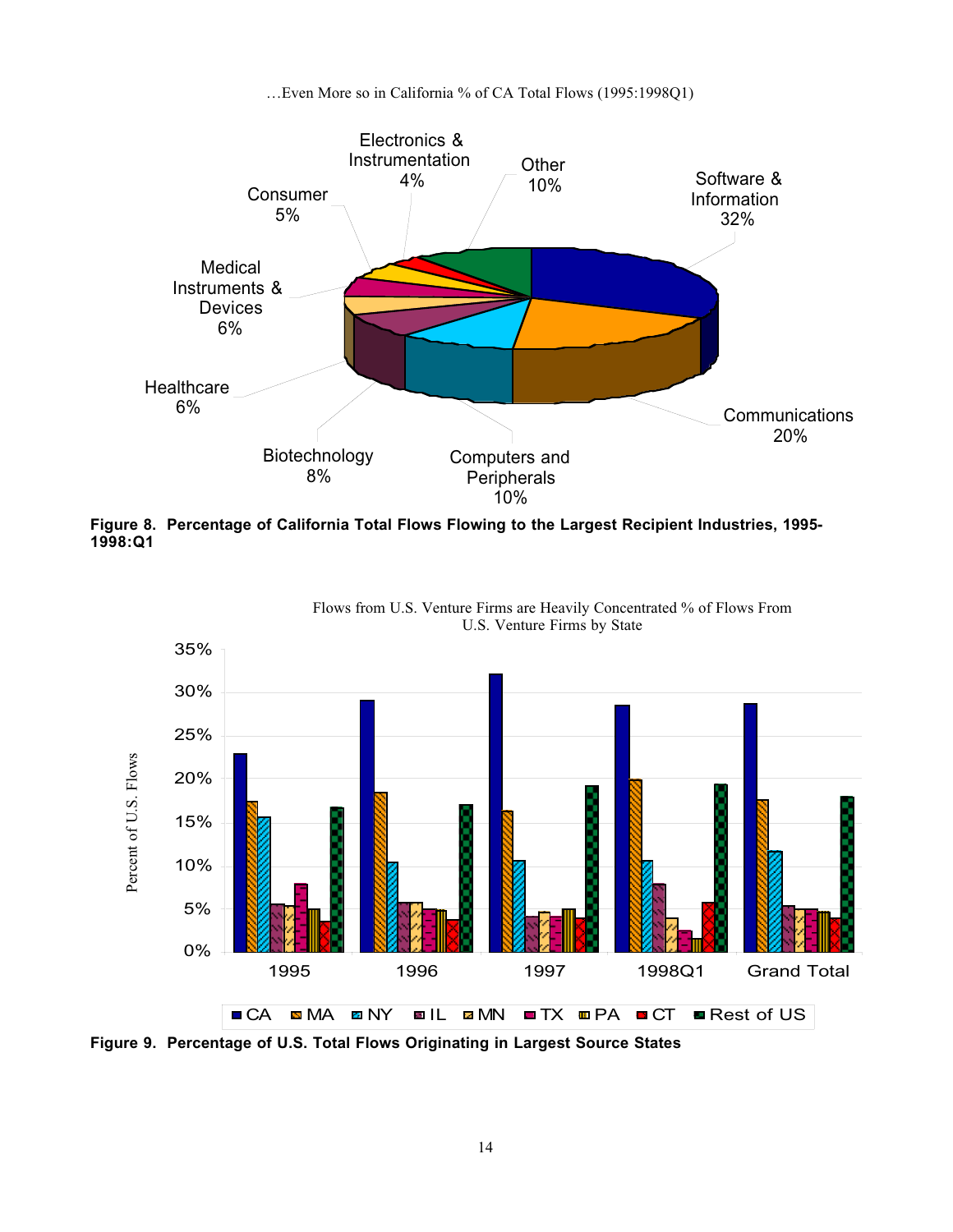

… More so in California % of Flows from CA Venture Firms by Region

**Figure 10. Percentage of California Total Flows Originating in the California Metro Regions**

## **4.3 Investment in Science and Technology Industries in California**

A primary interest in this analysis is whether the venture capital infrastructure in California and the entire United States is providing sufficient capital to fulfill the needs of the Science and Technology companies located in the state. While it is difficult to determine the "need" for capital by S&T firms in California, a revealing statistic to assess the availability of capital for these firms is the percentage of total investments in S&T industries flowing to firms located in California.

Figure 11a presents this data for the eight S&T industries. California companies receive more than onethird of total flows to each S&T industry over the sample period. Notably, 80% of total U.S. flows to the Computers and Peripherals industry and 90% of the total U.S. flows to the Semiconductor industry go to firms located in California. Furthermore, the share garnered by California companies in the Communications and Software & Information industries is rising over the sample period.

The only alarming trend seems to be the California share of investments in the Biotechnology and Pharmaceutical industries has declined considerably over the sample period (see figure 11b). In 1995 over 50% of the venture capital dollars in each of these industries went to companies located in California. In the first quarter of 1998, only 30% of the investments in Biotechnology and only 20% of the investments in Pharmaceuticals when to

California companies. From this analysis, alone, it is impossible to determine whether there is currently a need for capital by California companies in these industries which is simply not being met or whether California's share of companies in these industries has declined.

#### **4.4 Early Stage Deals in California**

The phenomenal growth in venture capital placements evident in Figure 1 would not be possible without a commensurate growth in the size of funds inside limited venture capital partnerships. Past success in investing has made it easier for the general partners of venture firms to raise ever larger funds. Typically, however, the number of general partners in these firms does not grow as quickly making it necessary for the funds to make larger investments in each company that they finance. This trend has led to the hypothesis that the early stage companies may find a harder time in raising venture capital as venture capitalists increasingly chase after the larger later stage deals. This situation would be of concern for the future health of economies like California's since without sufficient early stage deals today, there would not be sufficient later stage companies at some point in the future.

The following analysis divides the stages of venture financing into "Early" and "Later" stages. The early stage group includes the initial/seed, first, and second rounds of venture financing. The later stage group includes all other rounds of financing.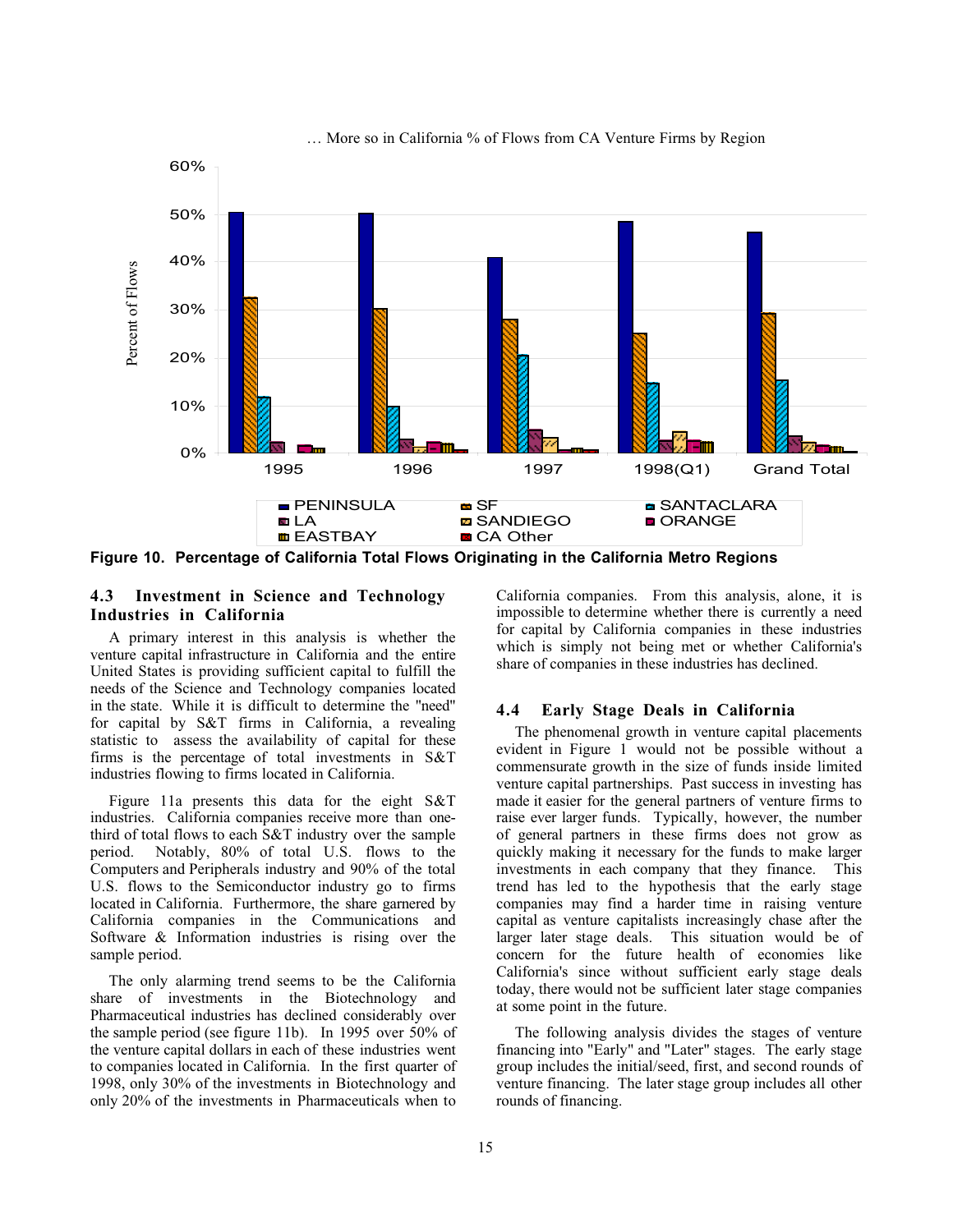Figure 12 presents the percentage of total flows to the three largest recipient states-- California, Massachusetts, and Texas-- and the U.S. as a whole, that flow to early stage companies. The share of early stage deals in California comes in at 50% over the whole sample compared with Massachusetts at 45%, Texas at 21% and the whole U.S. at 39%.

The evidence in favor of sufficient early stage deals is even stronger when looking at the data in terms of the number of transactions with early stage companies, as in figure 13. Early stage deals tend to be smaller in size (see below). Therefore, the share of total number of placements in early stage companies typically exceeds the share of the dollar value of placements. But figure 13 reveals that California's share of early stage transactions (60%) is considerably above that in Massachusetts, Texas or the U.S. as a whole.

Figure 14 plots the average deal size among early stage deals for California, Massachusetts, Texas, as well as the U.S. average. The figure reveals the pronounced upward trend in average early stage deal size, especially in Massachusetts, California, and the U.S. average. Several factors may lead to larger early stage deals. First, wage inflation in high-technology sectors has been severe over the sample period. Therefore, the buying power of a venture capital dollar has been diluted meaning that more dollars are required to achieve the same progress within a start-up company. Second, venture firms may be selecting start-up companies with bigger capital needs. Third, the kinds of start-ups being funded in the latter part of the sample may be more capital intensive than in 1995.

Figure 15 plots the same information for later stage deals. The average later stage deal is increasing in California, Massachusetts, and Texas but the average for the U.S. shows a slight negative trend.

While there appears to be no cause for alarm concerning early stage deals, there is a trend that bears further analysis. The survey data reveal that fewer venture capital dollars are going to companies at their earliest stages of development. Figure 16 shows that the Initial/Seed investment has declined as a percent of total investments and as a percent of total number of transactions in California. The same downward trend is found in Massachusetts, Texas, and the U.S. as a whole. This may simply reflect a surge in initial/seed investments in 1996 associated with the internet.

It may be that California's 1996 7% share of dollars invested and 11% share of numbers of placements (see figure 17) was an aberration associated with the emergence of the World Wide Web and a host of internet related start-ups seeking to develop products for this new medium. Another explanation for the decline in initial/seed stage deals is that angel investing is replacing professional venture capital as the outside financing of choice at the earliest stages of a company's life.

## **4.5 Access to Capital and Deals in California**

A primary consideration in the study of the venture capital infrastructure in California is the extent to which start-up companies in California have broad access to venture capital markets. Furthermore, it is important to understand the opportunities that California venture capital firms have to access deals in California and other parts of the  $U.S.<sup>1</sup>$ 

Figure 18 shows the extent to which California startup companies and California VCs are dependent on California VCs and companies, respectively. First consider the top two bars in the figure. They show that California start-up companies receive around 55% of their total venture capital funds from California venture firms and hence, 45% from outside the State. This compares with non-California companies which receive less than 15% of their total funds from California venture firms. These numbers indicate that California companies have access to the entire U.S. venture capital market. Conversely, the California venture capital market does not seem to be open to non-California start-up companies.

The bottom two bars present data from the perspective of the venture firms. They show that California venture firms place nearly 70% of their funds inside California companies. This compares with non-California venture firms which place just over 30% of their funds inside California companies. This information suggests that California venture capitalists have a preference for investing in California companies and that non-California venture capitalists do not have as great access to deal flow from California companies.

Figure 19 continues the analysis of the flows of venture capital by reporting the percentage of total flows from the largest source states to companies in their own state and to companies in California. There are three important findings in this figure. First, the other states are more diversified geographically than California venture capitalists are. Only Texas comes close by channeling 50% of total flows to companies located in Texas, compared with California's near 70%. Second, most of the largest source states send a significant portion of their venture capital flows to California companies; the percent flowing to California is often greater than the percent flowing to companies in their own state. Third, Texas

<sup>&</sup>lt;sup>17</sup> If California constituted a segmented market for venture capital then the State would be less insured against regional shocks that would limit its ability to continue self-financing its start-up companies. If California start-ups had access to venture capital from the entire U.S. and if California venture capital firms were able to participate in deals outside the state then the risk of regional shocks having large deleterious effects on the pace of California's science and technology development would be small.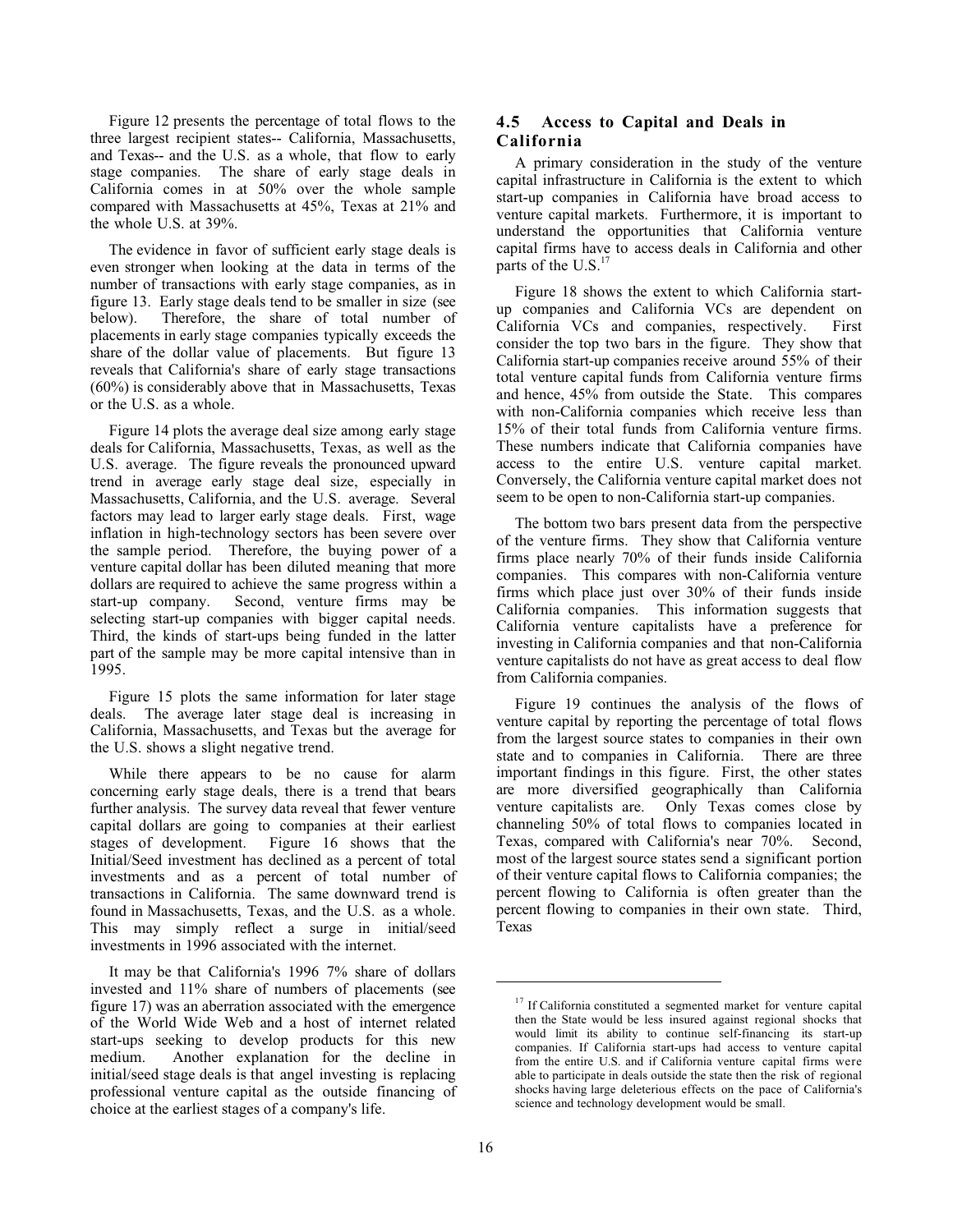

California Receives a Majority of S&T Investment % of U.S.

**Figure 11a. Percentage of U.S. Total Flows to Science and Technology Industries Flowing to California Companies**



…but Biotech and Pharmaceuticals are declining % of U.S. Flows to CA Companies in Select S&T Industries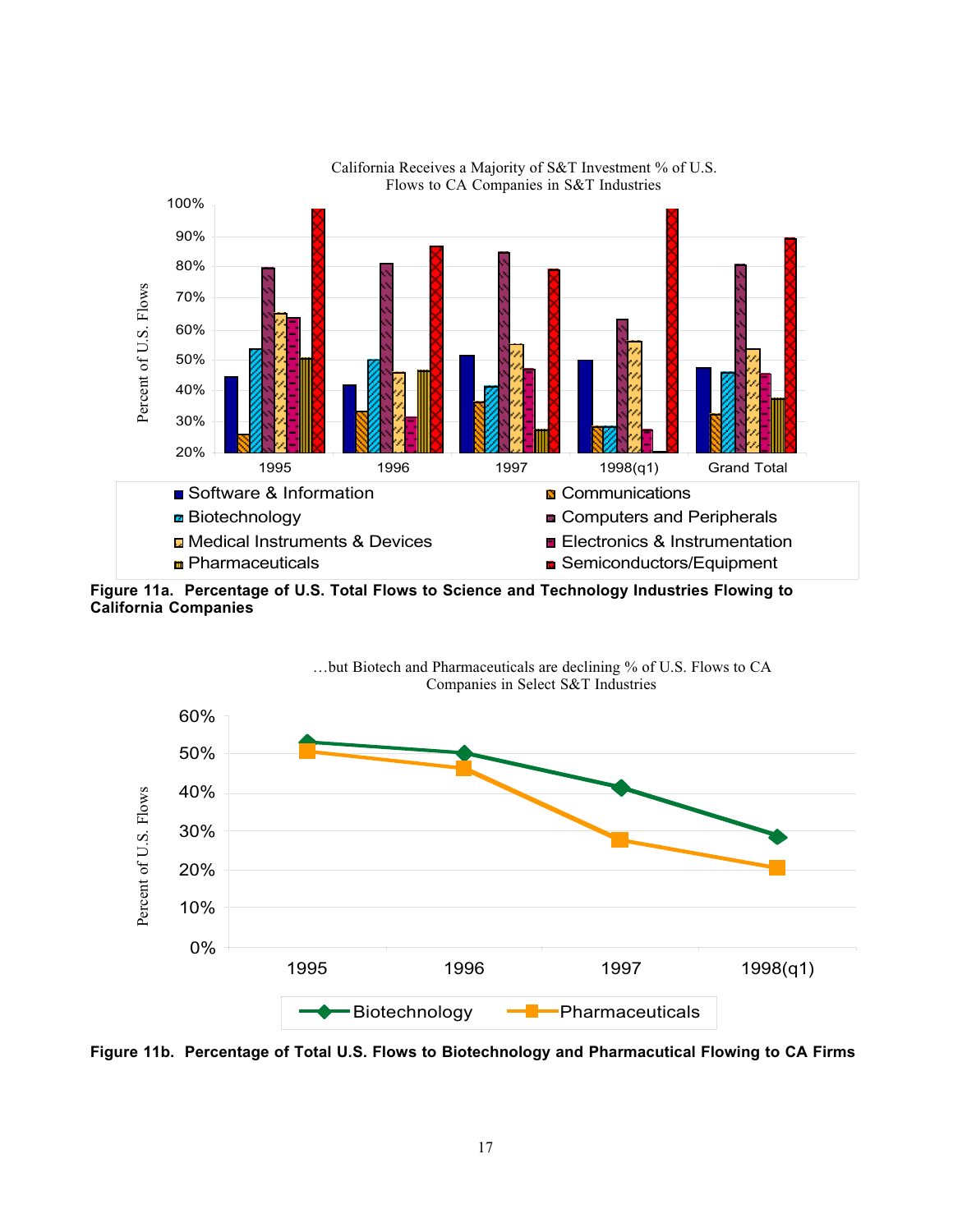

California Is a Leader in Early Stage Placement % of State Total \$ Value of Placements in Early Stage Companies

**Figure 12. Percentage of Total Flows (\$) to Early Stage Companies for Select States and the U.S.**



…More so When Looking at Number of Placement % of State Total # of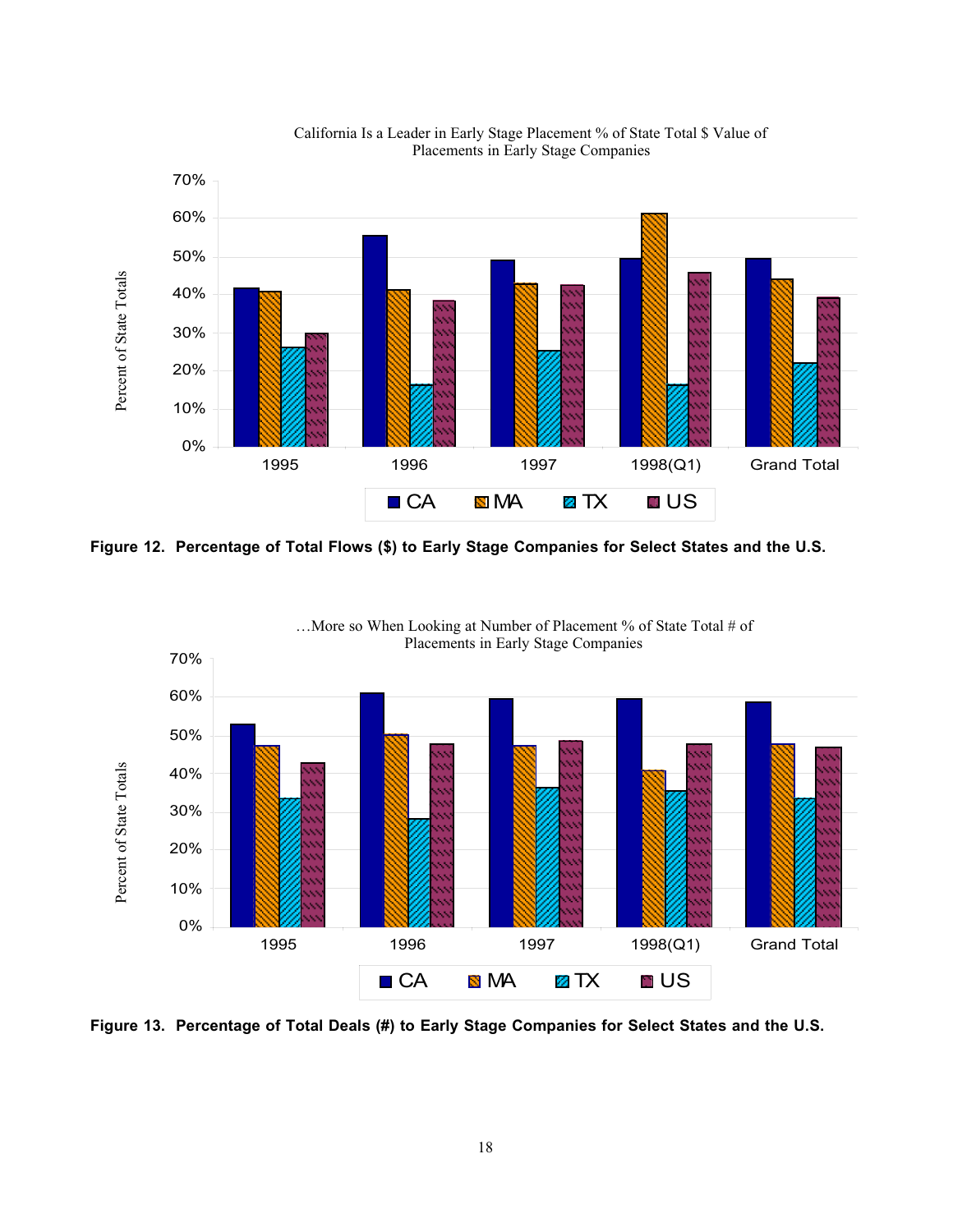

Average Deal Size is on the Rise for Early Stage Deals Average \$

**Figure 14. Average Deal Size (\$ Million) in Early Stage Deals for Select States and U.S. as a Whole**



…For Later Stage Deals Too, Perhaps Average \$ (millions) Investment in Later Stage Deals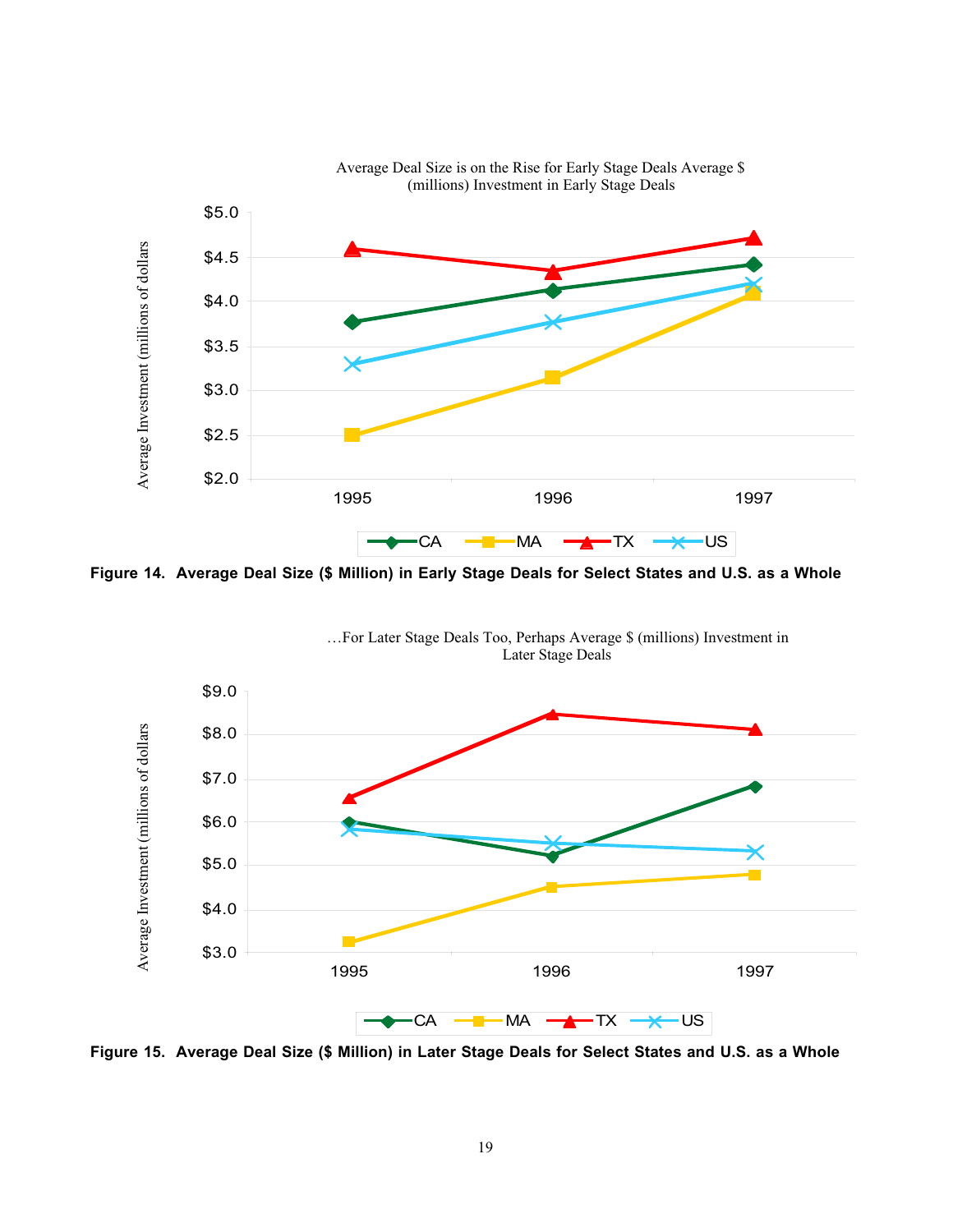

Initial/Seed Stage Deals are Diminishing in Dollar Flows % of State Total \$ Placements in Initial/Seed Stage Companies

**Figure 16. Percentage of State Total \$ Flows Going to Initial/Seed Stage Companies, 1995-1998:Q1**



**Figure 17. Percentage of State Total Placements (#) Going to Initial/Seed Stage Companies, 1995-**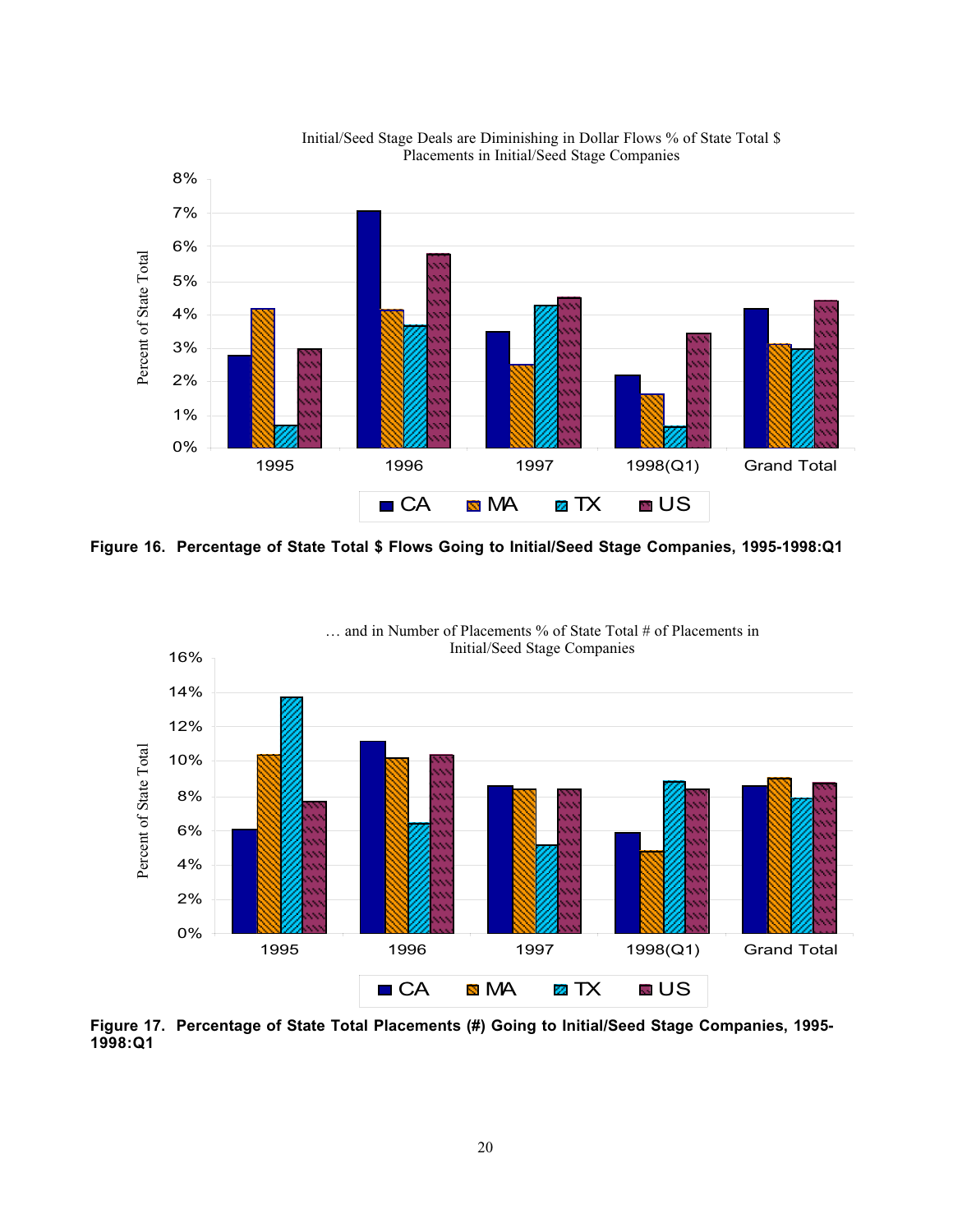

California Companies and VCs have Greater Access to California Capital Flows and Deal % of Flows From CA VCs or To CA Companies

**Figure 18. California Companies' Percent of Flows from California VCs and California VCs' Percent of Flows to California Companies, 1995-1998:Q1**





**Figure 19. Percentage of Total Flows from Largest Source States to Companies in Own State and**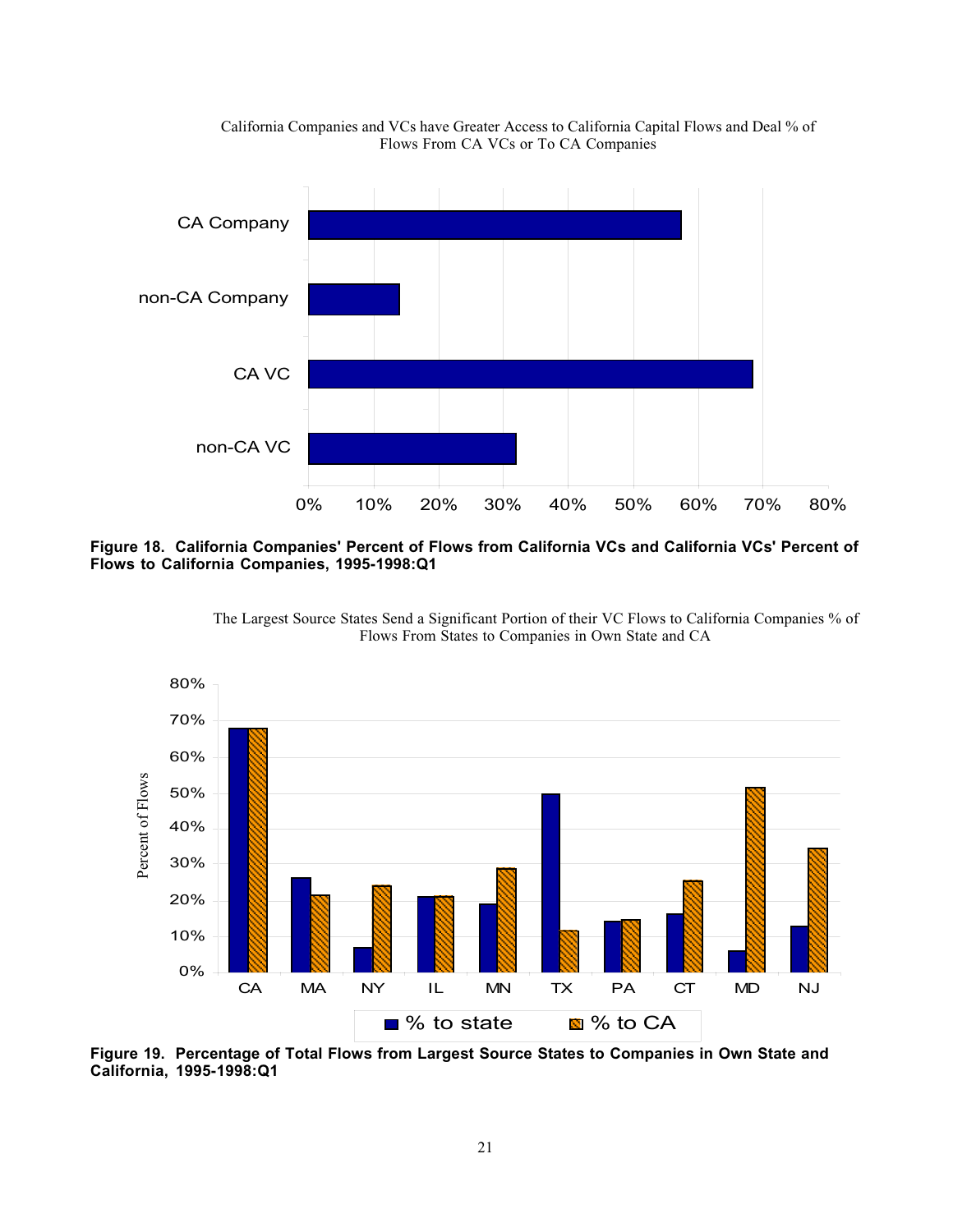venture capitalists send the lowest percentage of funds to California companies of any of the largest ten source states for venture capital. This suggests that California companies have not yet established relationships with Texas venture capitalists.

Figure 20 reports similar information for the largest source metro regions outside California. Again, most metro regions channel more funds to California companies than to companies in their own metro region and all of them send more than 20% of their funds to California companies.

Similar analyses can be performed for the California metro regions. Figure 21 graphs the percentage of total metro region flows to the California metro regions coming from the Peninsula and SF metro regions as well as the percent coming from outside of California and from the metro region's own venture capitalists. The top three metro regions-- SF, Santa Clara, and Peninsula-- are all similar in that companies in these regions receive a substantial portion of their funding from either SF, Peninsula, or their own region and rely on non-California venture capitalists for only one-third or less of their total financing over the sample period. The bottom four California metro regions-- Eastbay, San Diego, Orange County, and LA-- receive 50% or more of their venture funds from non-California venture capital firms. Furthermore, only Eastbay companies receives a significant percentage of funds from either Peninsula or SF venture capitalists.

The North-South characterization of these flows is born out in Figure 22 as well which presents data from the perspective of the venture firms; it shows the percentage of each California metro regions venture funds that flow to North California metro regions, South California metro regions and outside of California.

The SF, Santa Clara, Peninsula, and Eastbay venture firms place between 40-75% of their venture capital flows with North California companies and less than 10% with South California companies. Thus, they show a preference for funding companies outside California over funding companies in South California. They also place between 25-45% of their flows with companies located outside California. Conversely, San Diego, Orange County venture firms place 65-75% of their flows with South California start-ups and send 5-25% of their funds to North California companies and the remaining 7-18% of their funds to non-California companies. LA venture firms fall somewhere between these two groups. They send nearly 40% of their flows to North California companies, 30% to South California companies, and 26% to companies outside California.

These findings suggest that Southern California could benefit from more resident venture capital firms. Furthermore, it suggests an analysis of the net flows of venture capital to/from a geographic area.

Figure 23 graphs the dollar difference between the venture flows emanating from and flowing to the largest venture capital states. The States with positive values are net exporters of venture capital while the States with negative values are net importers of venture capital. California is the largest net importer of venture capital among these states while New York is the largest net exporter of venture capital.

Figure 24 repeats this exercise with the California metro regions. Santa Clara is the largest net importer of venture capital while Peninsula is the largest net exporter. Here the geographic definitions produce the result. If one combines the California metro regions into North and South, as in figure 22 then the North is a net exporter of venture capital while the South is a net importer of capital; Orange County, LA, and San Diego are net importers of venture capital.

## **5. Data Analysis: Detailed Results**

## **5.1 Comparisons across U.S. States**

#### **5.1.1 Geographical Comparison Tables (4 tables)**

Geographical Comparison Table 1.1 presents data on dollar and deal flows to the top 20 U.S. States over the sample period. The data are also reported for each state as a percent of total U.S. flows. There are at least three striking features of the State level flows data. First, California companies receive roughly three times as much venture capital dollars and deals as the next largest state (Massachusetts) and over one-third of the total U.S. flows. In just the first quarter of 1998 alone California companies received roughly \$1.25 Billion in 222 placements, exceeding the 1997 *yearly* flows to all states except Massachusetts. Furthermore, the evidence suggests a growing share of venture capital dollars and deals flow to California over the sample share. While California received 31.6% of total dollar flows in 1995, it received 37.6% in 1997, the last full year of the sample. Second, beyond the concentration evident in California, flows are heavily concentrated in other states with the top 5 states accounting for roughly 55% and the top 10 states roughly 70% of the total U.S. flows. Because of this, further analyses of state-level data focus only on the top 10 states in an effort to conserve space and focus attention on the most relevant findings. Third, there is no variability over time in the relative ranking of states among the top 3 (California, Massachusetts, and Texas) and little variability in the relative ranking of states among the top 10. One explanation for this finding is that venture capital firms do much of their investing within their state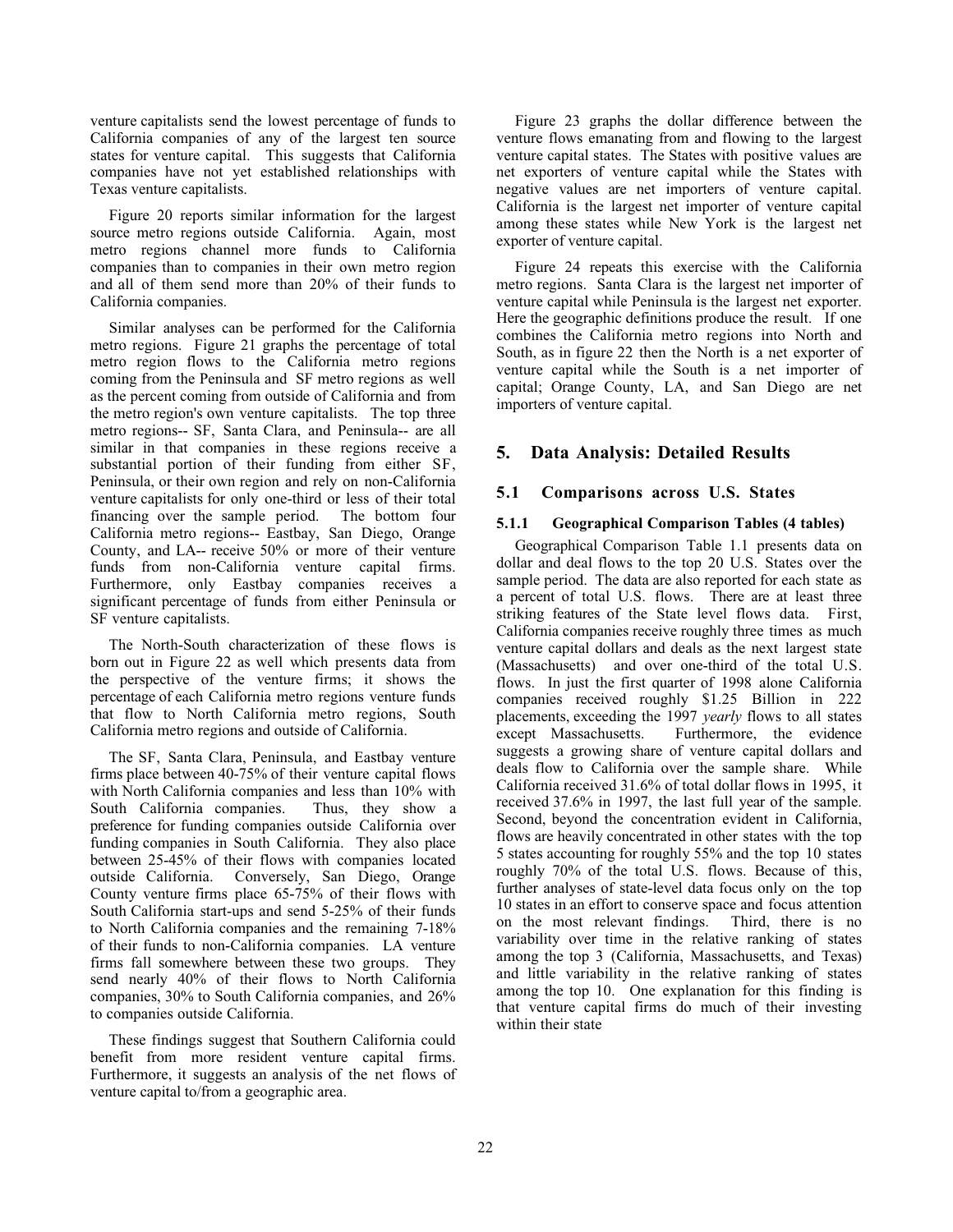…and Largest Non-CA Source Metro Regions Send More Funds to California than to Companies in Own Region % of Flows From Metro Region to Companies in Own Region and CA



**Figure 20. Percentage of Total Flows from Largest Source Metro Regions to Companies in Own Region and California, 1995-1998:Q1**





**Figure 21. Percentage of Total Flows to the California Metro Regions from Select California Regions and the Rest of the U.S., 1995-1998:Q1**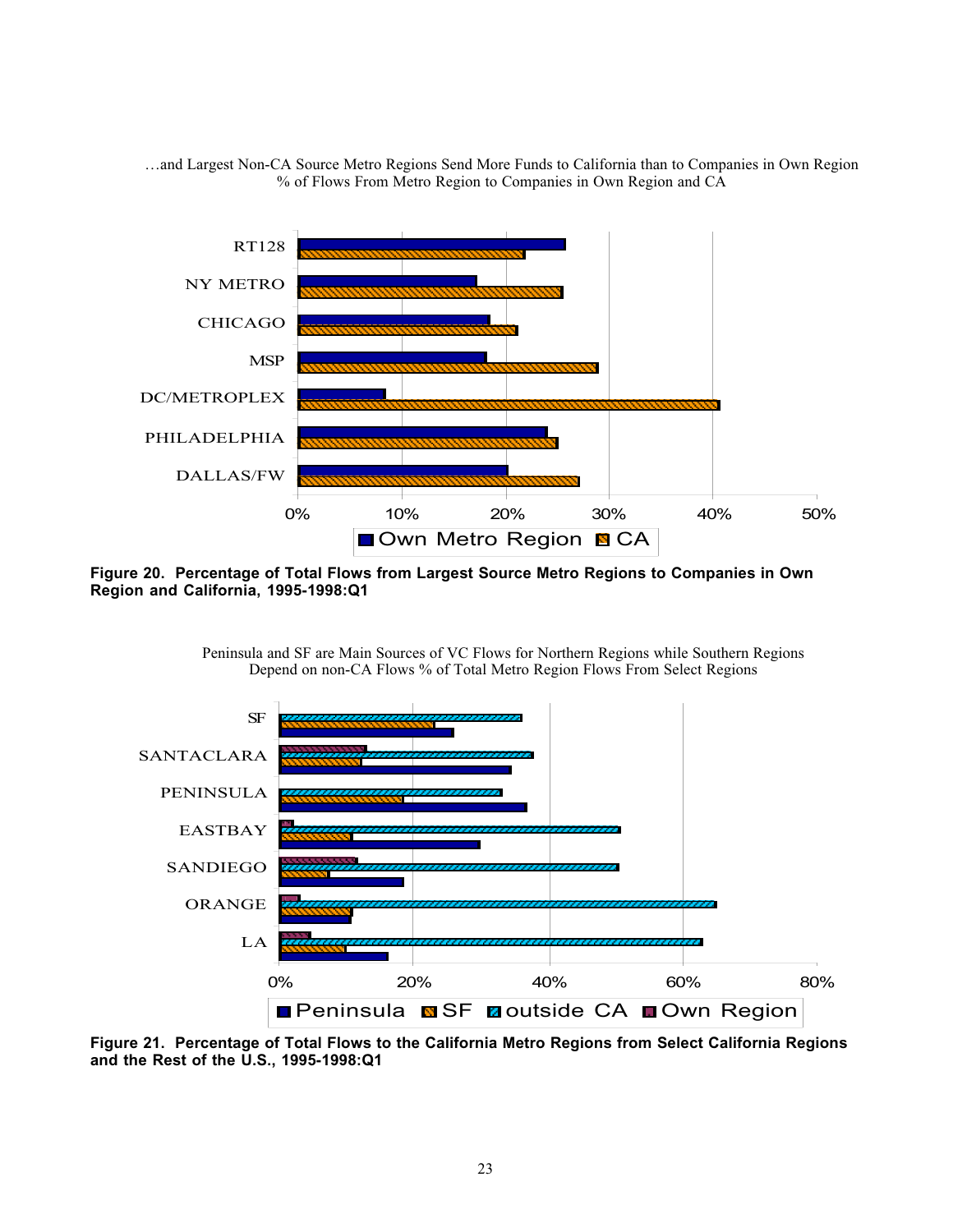

VCs in Most CA Metro Regions Invest Locally % of VCs' Total Metro Region Placements To Select Regions

**Figure 22. Percentage of Total Flows from the California Metro Regions to North and South CA and the Rest of the U.S., 1995-1998:Q1**



California is a Net Importer of Venture Capital Flows \$ Difference between Venture Flows From State and To State

**Figure 23. Dollar Difference between Venture Flows from State and to State for Select States, 1995- 1998: Q1**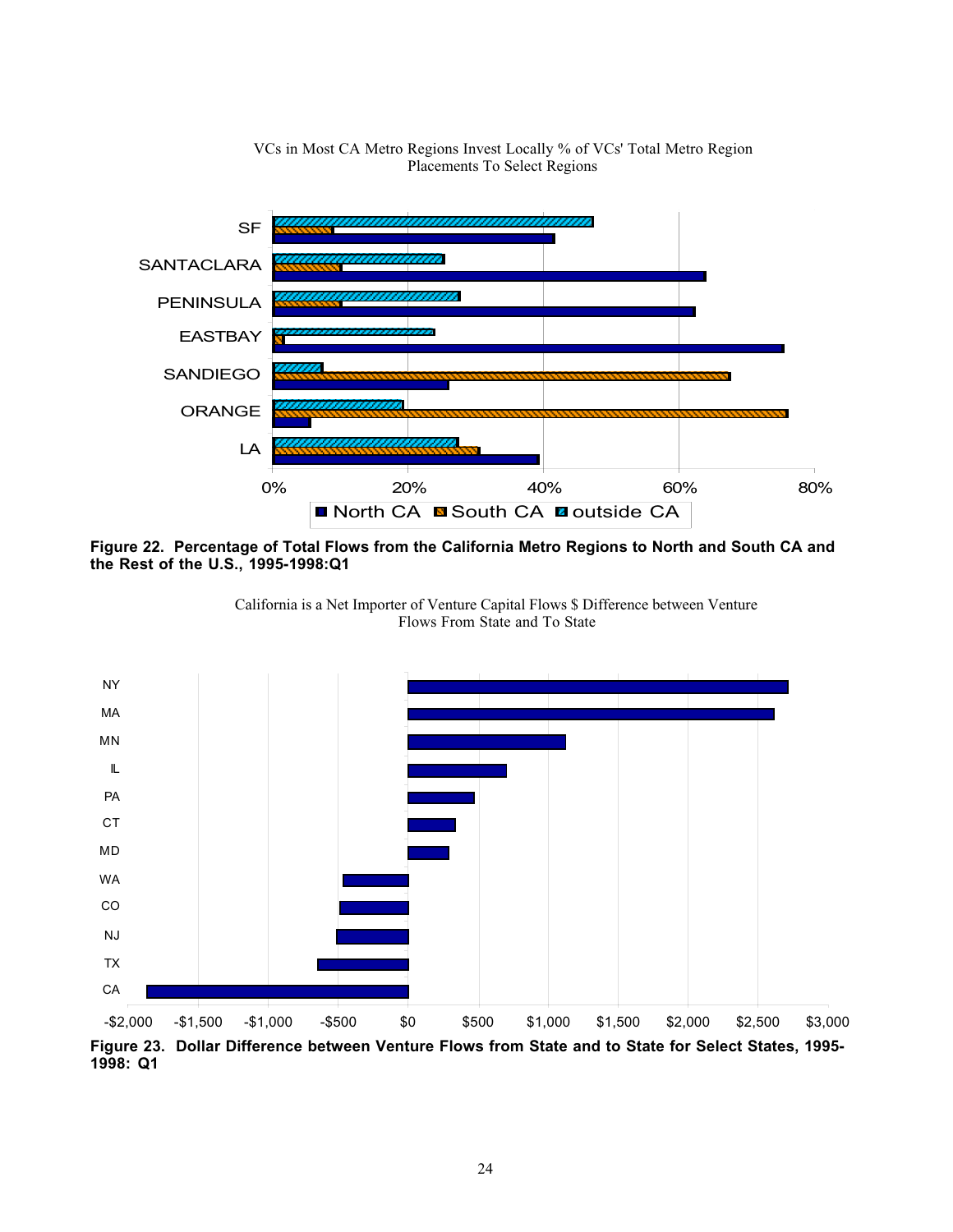

... and South CA is Net Importer of Venture Capital Flows \$ Difference between Venture Flows from and to Metro Region

**Figure 24. Dollar Difference between Venture Flows from CA Region and to CA Region, 1995-1998:Q1**

and rarely move offices across state boundaries. Therefore, once a state has become active in venture capital it is likely to remain so in the future.<sup>1</sup>

Geographical Comparison Table 1.2 presents the data from Table 1.1 for the top 10 states, disaggregated by industry. In the interest of conserving space, only the top 5 industries are reported for each state. However, in most instances this is sufficient to account for two-thirds or more of the total venture flows to each state. The table reveals that while states differ in the relative rankings of the top 5 industries, 9 of the 10 states have Healthcare in the top 5 industries and 8 of the 10 states show both Software & Information and Communications to be in the top 5 industries. Distribution/Retailing also shows in the top 5 in 5 of the 10 states. The table also reveals the enormous degree of specialization by industry within each

 $\overline{a}$ 

state listed. Not only do the top 5 industries capture more than two-thirds of the state total but the top industry captures over 25% of the state total in six of the 10 states. The most extreme cases of specialization are found in Colorado where the Communications industry receives over 41% of venture capital dollars (\$206 million for 1997) and Massachusetts and California where the Software and Information industry receives roughly 33% of venture capital dollars (\$1.63 billion in California and \$352 million in Massachusetts for 1997). Comparing flows within a state over the years in the sample reveals that venture investing in many industries comes in waves. For example, investments in Communications in California accounted for 15% of total investments in the state in 1995 but rose to 20.6% in 1996 and 21.6% in 1997. Results from the first quarter of 1998 indicate that investments in Communications in California are slowing compared with investments in other industries.<sup>19</sup> In another example, Biotechnology investments in another example, Biotechnology investments in California have fallen not in percentage terms for the state but in absolute terms as well. In 1996, Biotech firms in California received nearly 11% (\$327 million) of the total

<sup>&</sup>lt;sup>18</sup> There are other interesting tidbits in the table. For instance, comparing the percentage of dollars to the percentage of placements in a state gives some indication of the relative size of deals compared to other states. Minnesota ranks only sixteenth in terms of total dollars received over the sample period, accounting for just 1.7% of the U.S. total. Minnesota ranks sixth, however, in terms of numbers of placements with 3.3% of the U.S. total over the sample period revealing that the deals flowing to Minnesota tend to be smaller in terms of dollars, on average, than in most other states.

<sup>&</sup>lt;sup>19</sup> In absolute dollars and number of deals, of course, investments in Communications in California has risen dramatically over the sample period.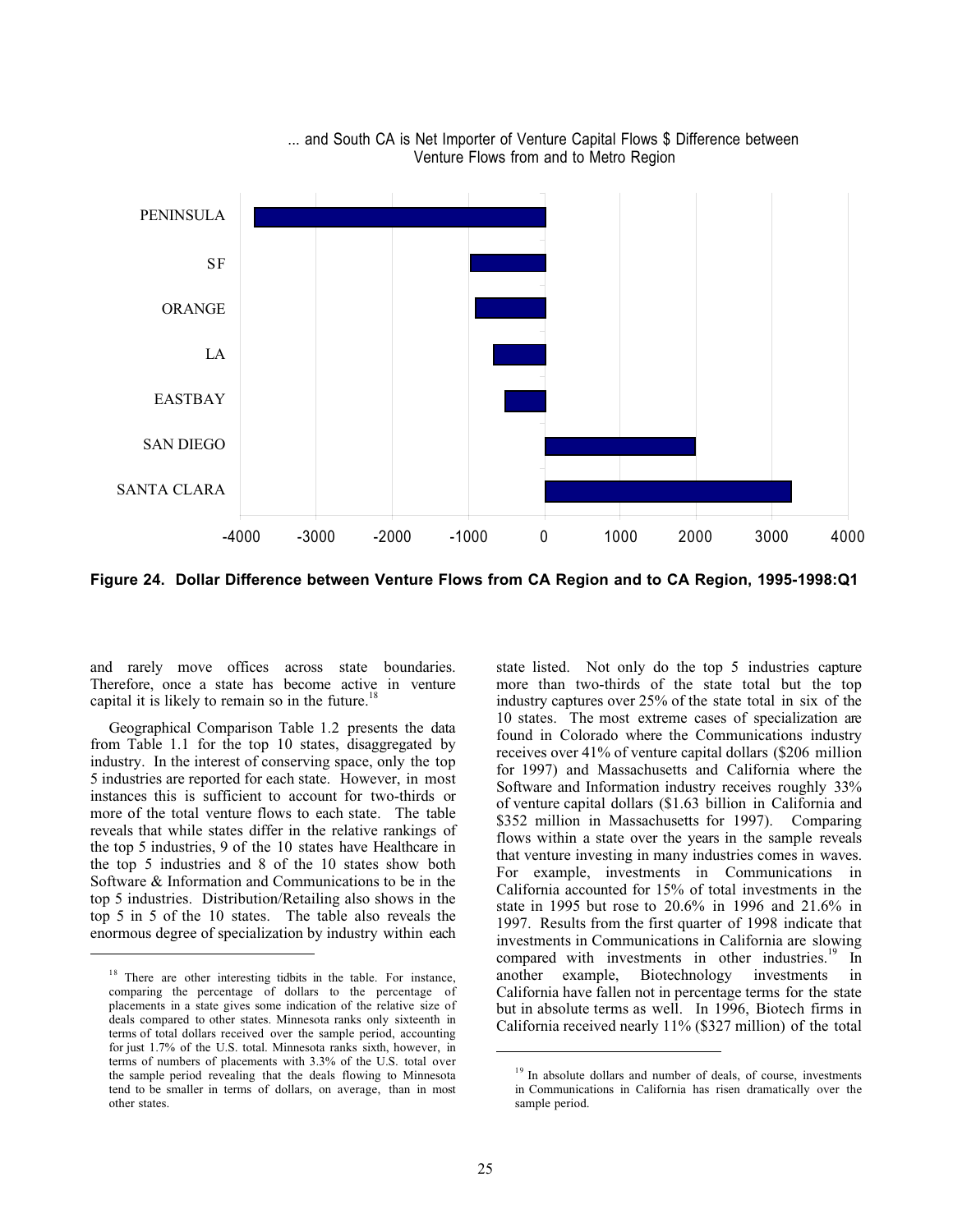venture dollars for the state. In 1997 Biotechnology investing in California accounted for just under 6% (\$278 million) of the state total, representing a 20% reduction in dollars flowing to Biotech between the two years.

Geographical Comparison Table 1.3 presents the data by states disaggregated by stage of financing. The stages of financing are defined, in most cases, by the order of the round. The picture emerging from the table reveals a major difference in the stages of financing prevalent in California compared to those prevalent in many other states in the Top 10 over the sample period. California flows are heavily concentrated in earlier stages (Initial/Seed, First, and Second) while flows to Texas, New Jersey, Illinois, Pennsylvania, and Connecticut are more concentrated on later stages (Third , Fourth & Beyond, Follow-on, Buyout, Bridge/Mezzanine, and IPO and Secondary Purchases). Other states that look similar to California, focusing on earlier stages, in this table include Massachusetts, New York, Colorado, and Washington. One possible interpretation of this finding is that some states focus on early stage development of technologies while other states focus on later stages including production and expansion of capacity. Table 1.3 also reveals that there has been a marked drop in Initial/Seed venture investing among professional venture capital firms in many states. Initial/Seed investments typically involve very small deal sizes making it difficult for this category to account for a significant share of the dollar volume of flows. However, in 1996 over 11% of the number of placements in California were Initial/Seed deals. In 1997 the share had fallen to 8.6% and in the first quarter of 1998, the share had fallen further still to 5.9%. One possible explanation for this is that professional venture capital firms no longer find the Initial/Seed stage deals to be as lucrative relative to other stages as in the past. Another explanation is that other sources of capital, specifically angel money, are better suited to fund companies at the Initial/Seed stage. The fact that the pace of Second and Third round investments has not slowed with the slowdown in Initial/Seed and First round investments suggests that companies *are* able to find capital in order to "get off the ground". The pipeline is not drying up at the "late-early" stages even though professional venture capital firms are not spending resources putting deals together at the "early-early" stages. Nevertheless, it can not be said that the Initial/Seed and First round stage deals are non-existent in California. The data indicates that California is, in fact, one of the most active states in early stage deals, including Initial/Seed deals.

Geographical Comparison Table 1.4 presents data across the top 10 states broken down by amount category. This provides similar information to the previous table where the breakdown occurred by stage of financing since there is a strong correlation between deal size and stage of financing. Therefore, Table 1.4 allows a closer look at the market for early-stage venture flows in California compared to other states. In California, the amount category \$0.5M-\$2.0M (M denotes million) is the most common category with roughly 25% of all deals falling into it over the sample period. The second most common category is \$4M-\$8M with roughly 23% of all California placements over the sample. The data from 1997 and 1998 Q1 suggest that the latter category is becoming more common relative to the prior one. In 1997 and 1998 Q1, 25% and 28% of all deals fell into the \$4M- \$8M category, respectively, while 23% and 25% fell into the \$0.5M-2.0M category in these two time periods. If one combines the categories \$0-0.5M, \$0.5M-\$2.0M, and \$2M-\$4M, however, it is less clear that the smaller deals are becoming less common. These three categories account for roughly 60% of all placements in all periods. It is probably the case that the smallest deals are becoming less common due to inflationary pressures on wages and overhead costs; \$0.5 million will not accomplish as much in 1998 as it used to in 1996. Therefore, venture capitalists and entrepreneurs alike are negotiating larger deals even in the Initial/Seed rounds. This indeed turns out to be the case in California, at least for First and Second round deals. First round deals averaged \$3.8 million in 1995-1996. In 1997 First round deals averaged \$4.2 million and for Q1 of 1998, \$4.7 million. Similarly, California Second round deals averaged \$4.2 million in 1995 but have averaged \$5.5 million in 1996-1998Q1.

#### **5.1.2 Industry Comparison Tables (4 tables)**

Staying with the U.S. States Comparison Set but moving to the Industry Comparison Tables permits further comparisons. Industry Comparison Table 2.1 presents flows to the 15 Industry categories for the entire U.S. The table reveals that roughly 25% of all professional venture capital dollars and over 30% of all placements go to the Software & Information industry. Furthermore, these shares have been trending upward over the sample period. Another 20% of VC dollars and 15% of placements go to the Communications industry with Healthcare receiving roughly another 10% of both total U.S. dollars and placements.

Industry Comparison Table 2.2 presents the data broken down for the top 5 U.S. states in each industry. California appears in the top 2 in every industry except three: Distribution/Retailing<sup>20</sup>, Environmental and the Misc./Not Categorized category. In most industries, California companies receive over 20% of the nationwide industry total flows. Extreme cases where California companies receive substantially more than this include the Software & Information industry (50%), Biotechnology (45%), Computers & Peripherals (80%), Medical Instruments & Devices (55%), Electronics & Instrumentation (45%), and Semiconductors/Equipment (90%). Conversely, California's share of flows to the

<sup>&</sup>lt;sup>20</sup> California is ranked third in Distribution/Retailing.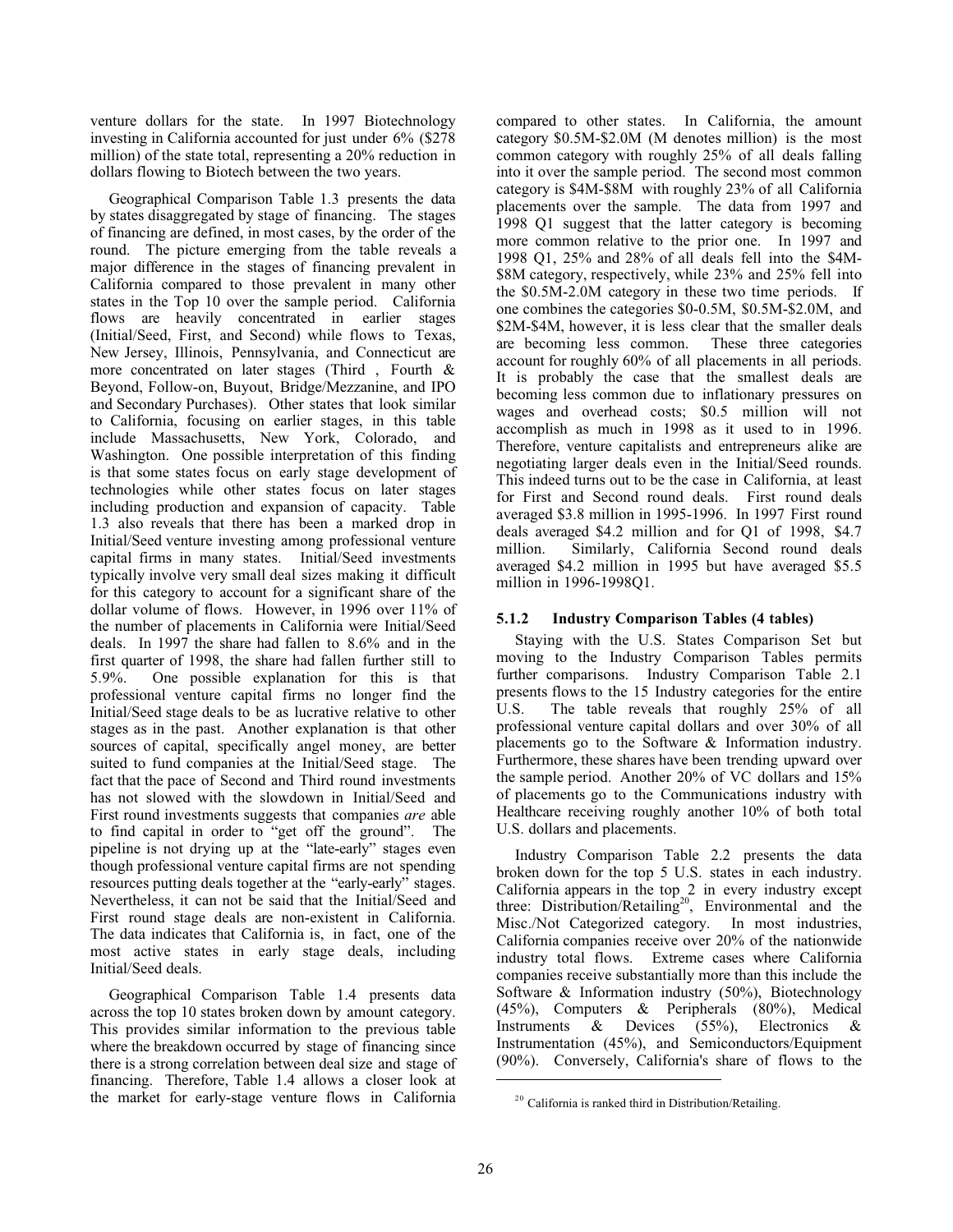Industrial, Distribution/Retailing and Environmental industries is 10% or less. It is not possible to determine whether there is currently a demand for venture capital at California companies in these industries. However this finding suggests further investigation of these industries to determine if they are being underserved by the professional venture capital industry and, if so, why? There is some evidence that the industry shares flowing to California companies is slowing in some industries where California companies have dominated in the past. In particular, the Biotechnology, Electronics & Instrumentation, and Pharmaceuticals industries show pronounced downward trends in the share of flows to California companies. $21$  The table also reveals that no other state is dominant in so many industries as California. Texas and Massachusetts appear in the top 5 states in 10 of the industries but other states appearing in the table do so much more sporadically. This finding indicates that California, Massachusetts, and Texas have a broad distribution of venture flows across many industries while most other states specialize in a few industries that attract venture capital flows.

Industry Comparison Table 2.3 disaggregates the industry flows by stage of financing. The relevant finding from the table for the purposes of this study is that some industries receive substantially more flows in the form of earlier stage deals than other industries. For example, most dollars flowing to the Consumer, Industrial, Distribution & Retailing, and Environmental industries come in the form of Buyouts, IPOs (etc.), Follow-on rounds, and Bridge-Mezzanine deals. Most dollars flowing to the Software & Information, Communications, Healthcare, and Biotechnology industries come in the form of First, Second, or Third round deals. This coincides with the picture from Geographical Comparison Table 1.3 discussed above. There it was shown that some states receive a disproportionate share of earlier stage deals while other states receive more later stage deals. If states specialize by industry then these tables are revealing largely the same thing.

Industry Comparison Table 2.4 presents flows to the 15 industry categories broken down by the amount category of the transactions.

## **5.1.3 Input-Output Tables (2 tables)**

 $\overline{a}$ 

Input-Output Table 3.1 presents a series of 2-by-2 tables showing the flow of venture capital dollars and placements between California and the rest of the U.S. There are 15 separate 2-by-2 panels on the page. The top row presents data for the entire sample period. Each successive row presents data for a particular year, or in the case of 1998, for the first quarter of the year. The first panel in each row shows the flows in terms of dollars and number of deals. As an example of how to read the table, the top row (All years) reveals that \$6.58 billion flowed from California venture firms to California companies between 1995-1998Q1 while \$3.08 billion flowed from California venture firms to companies located outside of California over the same time period. The second panel in each row presents the same data as the first panel in each row but in percentage terms using the column sums as the denominator. The column sums are the total flow to companies inside California and outside California. Using the same example as before, the first row-second column panel reveals that the flows from California venture firms to California companies accounted for 57.1% of all flows to such companies while the flows from California venture firms to non-California companies accounted for just 14.0% of all flows to such companies. The third panel in each row reports the flows as a percent of the row sums. The row sums are the total flows from California venture firms and from non-California venture firms. In the previous example, 68.2% of all venture capital dollars that came from California venture firms found their way to California companies while 31.8% of such funds found their way to non-California companies.

The usefulness of the input-output tables is that they permit an assessment of the extent to which venture capital markets are geographically segmented. If the tables reveal that funds do not tend to travel outside of defined geographic boundaries then one can conclude that the geographic boundaries represent boundaries on the definition of venture capital markets as well. If funds are found to travel across defined boundaries then one can conclude that the geographic regions together constitute a single venture capital market.

Input-Output Table 3.1 reveals that California and the rest of the U.S. probably constitute separate venture capital markets from the perspective of the venture capital firms. The panel (third column) shows that roughly 70% of venture capital dollars that originate in California flow to California companies and only 30% flow from California to companies outside the state. Similarly, roughly 80% of the venture capital dollars that originate outside California flow to companies located outside of California and only 20% flow to companies located inside California. The market for venture capital is also extremely segmented for companies located outside of California. The panels (second column) reveal that companies located outside of California receive roughly 85% of their venture capital funds from venture firms located outside California and only 15% from venture firms located inside California. The market for venture capital is not so segmented from the perspective of investee companies located in California, however. The second column panels reveal that California companies get roughly 60% of their venture capital funds from California venture capital firms and 40% from venture

 $21$  Caution should be used here however since the sample period is very short and inferring trends is difficult with short samples.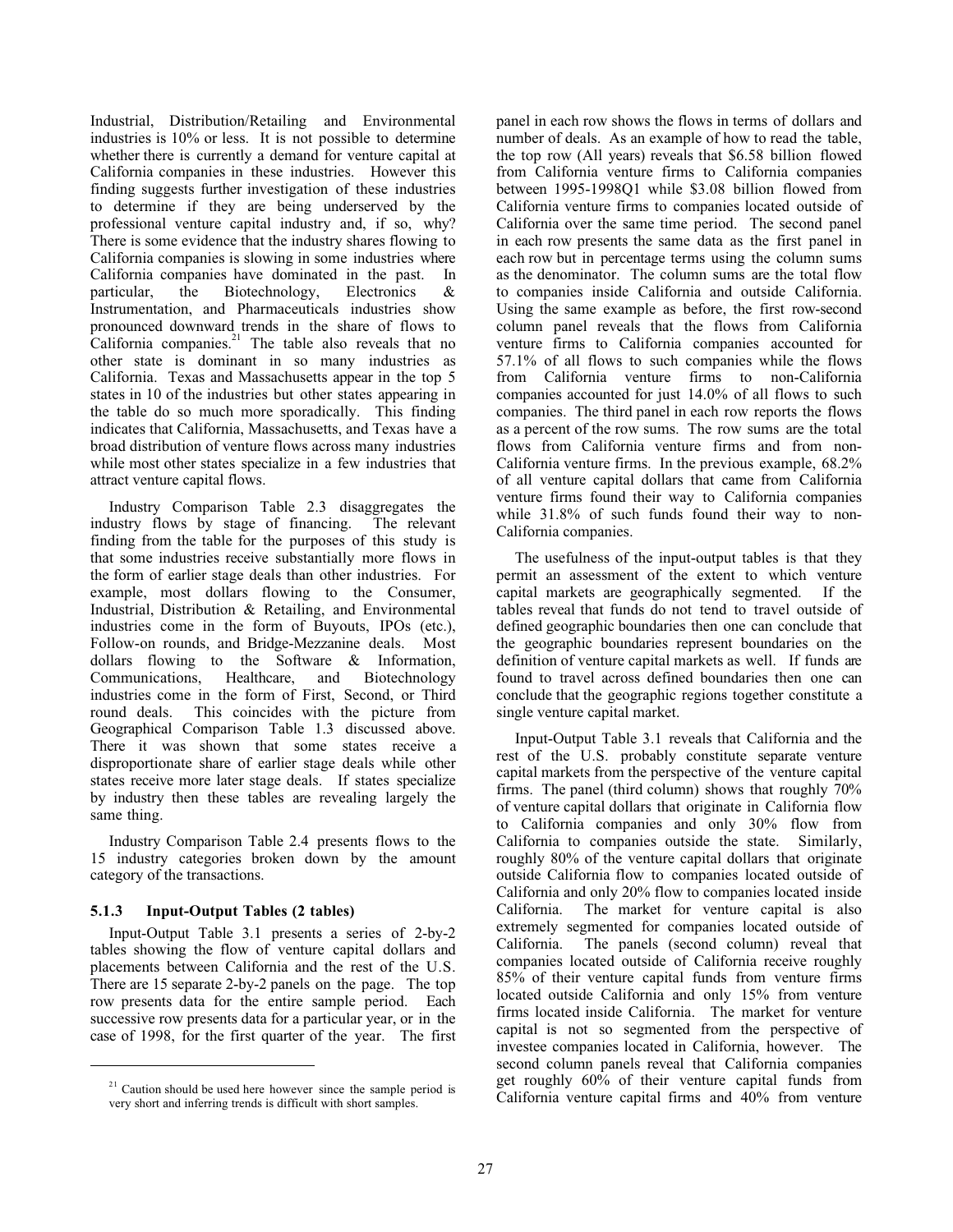firms located outside California. In other words, California companies have a much easier time attracting venture capital dollars from non-California venture firms compared with non-California companies and their attempts to get funds from California venture firms. A similar picture obtains for the individual years in the panel, as well.

Input-Output Table 3.2 presents data on flows of venture funds between the top 10 states placing and receiving venture capital.<sup>22</sup> The top panel on the page reports the data in terms of dollars and number of placements. The second panel on the page reports the data as a percent of the company totals (column totals) while the third panel on the page reports the data as a percent of the venture capitalists' totals (row totals). Reading the middle panel, for example, the first row, second column reveals that 13.8% of venture capital flows (in \$) to Colorado companies originated in California.

The diagonals on the panels are highlighted to emphasize the link between geography and venture flows. The diagonal of the middle panel on the page reveals that companies in 11 out of the 12 states receive over 20% of their venture funds from venture capitalists within their state. Three states (California, Massachusetts, and Minnesota) receive 50% or more of their venture funds from venture firms located in their state. There is a tighter connection between geography and venture flows from the venture firms' perspective. The bottom panel reveals that while only 8 out of 12 states place over 20% their venture funds in companies located in their state, four states (California, Massachusetts, Texas, and Washington) place over 50% of their venture funds in companies located within the state. California is an extreme case in both instances. Nearly 60% of all venture funds flowing to California companies come from California venture firms and nearly 70% of venture funds coming from California venture firms flow to California companies.

The middle panel reveals also shows that venture firms located in California place nearly 30% of the total U.S. figure, more than any other state. Furthermore, California venture firms are an important source of venture capital to nearly every state in the top 10. The bottom panel reveals that this is a one-sided relationship. Companies located in any particular state except California do not constitute

 $\overline{a}$ 

an important source of demand for funds at California venture firms.

## **5.2 Comparisons across California Regions**

## **5.2.1 Geographical Comparison Tables (4 tables)**

Geographical Comparison Table 4.1 reports flows to companies located in the eight California subregions. The data is ranked by the dollar amount of the flows. The picture that emerges from the table is similar to that of the U.S. States Comparison set. Just as companies located in California have received a disproportionate share of the U.S. total flow of venture capital funds, companies located in Santa Clara County (Silicon Valley) have received a disproportionate share of the California total flow of venture capital funds. Roughly 45% of total venture capital dollars and deals flowing to California over the sample period have flowed to companies located in Santa Clara County. Furthermore, until 1998Q1, the trend in this share was positive.<sup>23</sup> Firms located in the SF Bay Peninsula and San Diego have received roughly 10% of the California total, each. Eastbay and LA firms have received roughly 9%, each, while firms located in SF have received 7.5%. Finally, firms located in Orange County and in CA Other have received roughly 6% and 2.5%, respectively. While results for 1998Q1 may not be indicative of yearly totals, it seems that venture activity in Santa Clara County has cooled substantially while it has heated up in Peninsula, San Diego, and LA. LA is especially noteworthy. In the first quarter of 1998 alone, the dollar volume of venture deals was nearly 50% of the 1997 total flows.

Geographical Comparison Table 4.2 breaks down the regional flows by top 5 industries in each region. Again, Software & Information and Communications appears in the top 5 industries in every California region indicating that these industries are able to attract venture funds regardless of location. The table also shows that some regions are heavily specialized in a few industries while other regions are not specialized. Santa Clara, Peninsula, and SF are the most specialized with over 55% of total regional flows going to the top 2 industries. LA and Orange County are the least specialized with roughly 35% going to the top 2 industries. LA and Orange county are also outliers in that they show the Consumer industry category to be the most prevalent recipient of venture funds. The only other regions that has the Consumer industry in the top 5 are SF and CA Other.

Geographical Comparison Table 4.3 breaks down the regional flows by stage of financing. Four regions list

 $22$  The observant reader will note that there are 12 states shown on the table. This is due to the fact that there is not a perfect intersection between the top 10 states sourcing venture capital and the top 10 states receiving venture capital. Minnesota and Maryland appear in the top 10 states sourcing venture capital while they are ranked  $16^{th}$  and  $18^{th}$ , respectively, as recipients of venture capital funds. Therefore, in order to create a balanced table (same number of rows as columns) Minnesota and Maryland were added to the list of top 10 states receiving venture capital funds.

<sup>&</sup>lt;sup>23</sup> The positive trend could reflect the wave of venture funds that flowed to internet start-ups, many of which were located in Santa Clara County.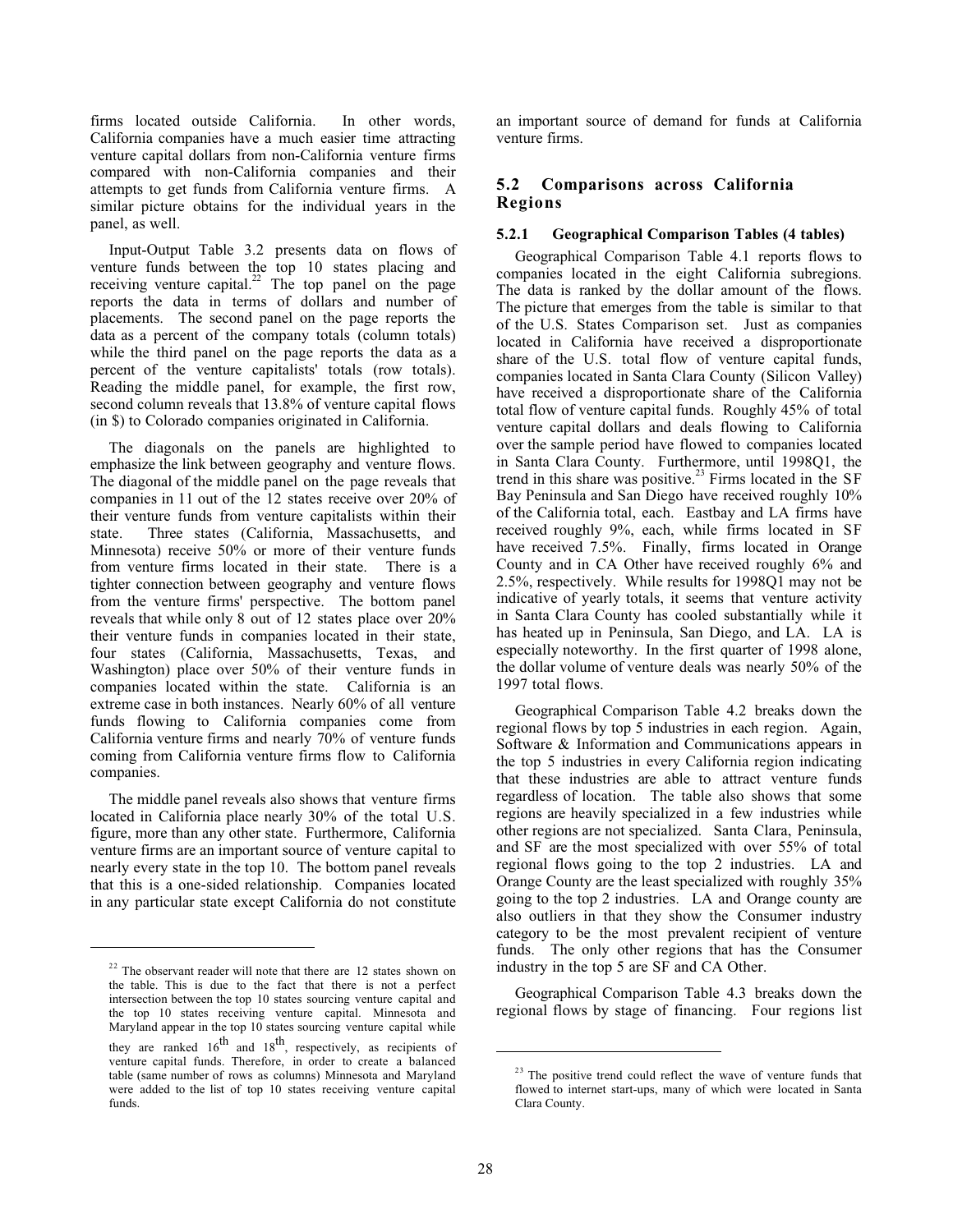Second round as the most prevalent (in \$ terms), Santa Clara, Peninsula, Eastbay, and SF.

Geographical Comparison Table 4.4 shows the regional flows by amount category. Differences across regions are fairly small. The only anomaly is the relative scarcity (just 10% of all transactions) of \$0-\$0.5M deals in Santa Clara County. Conversely, the smallest amount category is especially prevalent in San Diego and Orange County.

## **5.2.2 Industry Comparison Tables (4 tables)**

Industry Comparison Table 5.1 presents data on flows to California companies by industry category. The table reveals once again the extreme specialization into a few industries within California. Software & Information, Communications and computers & Peripherals together receive over 60% of the venture capital flows to California companies. It is also revealing to compare the relative rankings of these industries with the relative rankings in the U.S. total from the U.S. Comparison Set (Industry Table 2.1). While Software & Information and Communications rank number one and two in both California and the U.S., there are differences below the top two. For example, Computers & Peripherals ranks third in California and only  $9^{\overline{th}}$  in the U.S. Biotechnology ranks  $4<sup>th</sup>$  in California and only  $7<sup>th</sup>$  in the U.S. By comparison, the Consumer category ranks  $4<sup>th</sup>$  in the U.S. and only  $7<sup>th</sup>$  in California and the Industrial category ranks  $5<sup>th</sup>$  in the U.S. and only 11<sup>th</sup> in California.

Industry Comparison Table 5.2 breaks down the industry flows by California region. Santa Clara ranks as the top recipient of venture funds in 8 of the 15 industry categories and ranks in the top 2 in every industry except Consumer products, Business Services and Distribution/Retailing. The table indicates that the perception that San Diego is the center for Biotechnology ventures is relative to other activities in San Diego. While Geographical Comparison Table 4.2 revealed that Biotechnology firms received the largest fraction of venture funds flowing to San Diego, Industry Comparison Table 5.2 shows that Santa Clara Biotech firms received slightly more venture funds than San Diego firms over the sample period.<sup>24</sup> Santa Clara is not perceived as a Biotech ventures area because only 6% of venture funds flowing to Santa Clara flow to Biotech firms.

Industry Comparison Table 5.3 reports the flows to each industry in California by stage of financing.

Industry Comparison Table 5.4 reports the flows to each region by amount category.

 $\overline{a}$ 

#### **5.2.3 Input-Output Tables (1 table)**

Input-Output Table 6.1 presents data on flows between regions in California. The construction of the table is similar to that of the U.S. States Comparison Set, Input-Output Table 3.2. The top panel reports data in terms of dollars and numbers of placements. The middle panel reports the data in terms of the column sums (as a fraction of the investee companies totals) and the bottom panel reports the data in terms of the row sums (as a fraction of the venture firm totals). Looking at just the California regions allows an assessment of the extent to which venture capital markets within California are segmented. Looking first at the middle panel it is evident that there is no strong tendency for venture funds for companies located in a particular region to come from the same region. Only investee companies in the Peninsula region receive over 25% of their total funds from venture firms in the Peninsula region (they receive 36.5% from within the region over the sample period). However, it is apparent that companies in Eastbay, Peninsula, Santa Clara County and SF depend heavily on venture flows coming from the Peninsula region. Each of these regions receives roughly 30% of its total flows from venture firms located in the Peninsula making the Peninsula the largest California source of venture funds to California companies. California regions also differ on the fraction of their venture flows coming from outside California. Companies in Eastbay, LA, Orange County, and San Diego all receive over 50% of their venture funds from outside the state. Conversely, companies in Peninsula, Santa Clara County, and SF receive only 35% of their funds from outside California.

The bottom panel of the table presents the data from the perspective of the venture firms in each region of California. Again, there is no strong tendency for a substantial fraction of a region's venture flows to go to companies located in the same region. The exceptions are San Diego and Santa Clara County where roughly 60% and 45%, respectively, of venture funds originating in these regions flow to companies located in the same region. Santa Clara County receives a large fraction of each region's venture dollars, except for the case of Orange County where no flows are observed to Santa Clara companies. Venture firms in many regions send more funds to Santa Clara companies than they do to companies located in all 49 states other than California combined. Other pairings that seem important from the perspective of the venture firms in each region are as follows (listed as SOURCE-DESTINATION with percentage of venture funds' total in parentheses): Eastbay-Peninsula (20%) and Orange County-San Diego (32%). The region which sends the largest amount of venture capital outside of California is SF with roughly 45% of its total venture flows going to companies located outside the state.

LA, San Diego, and Orange County have significantly smaller venture capital sectors compared with the

<sup>&</sup>lt;sup>24</sup> The trend may favor San Diego firms, however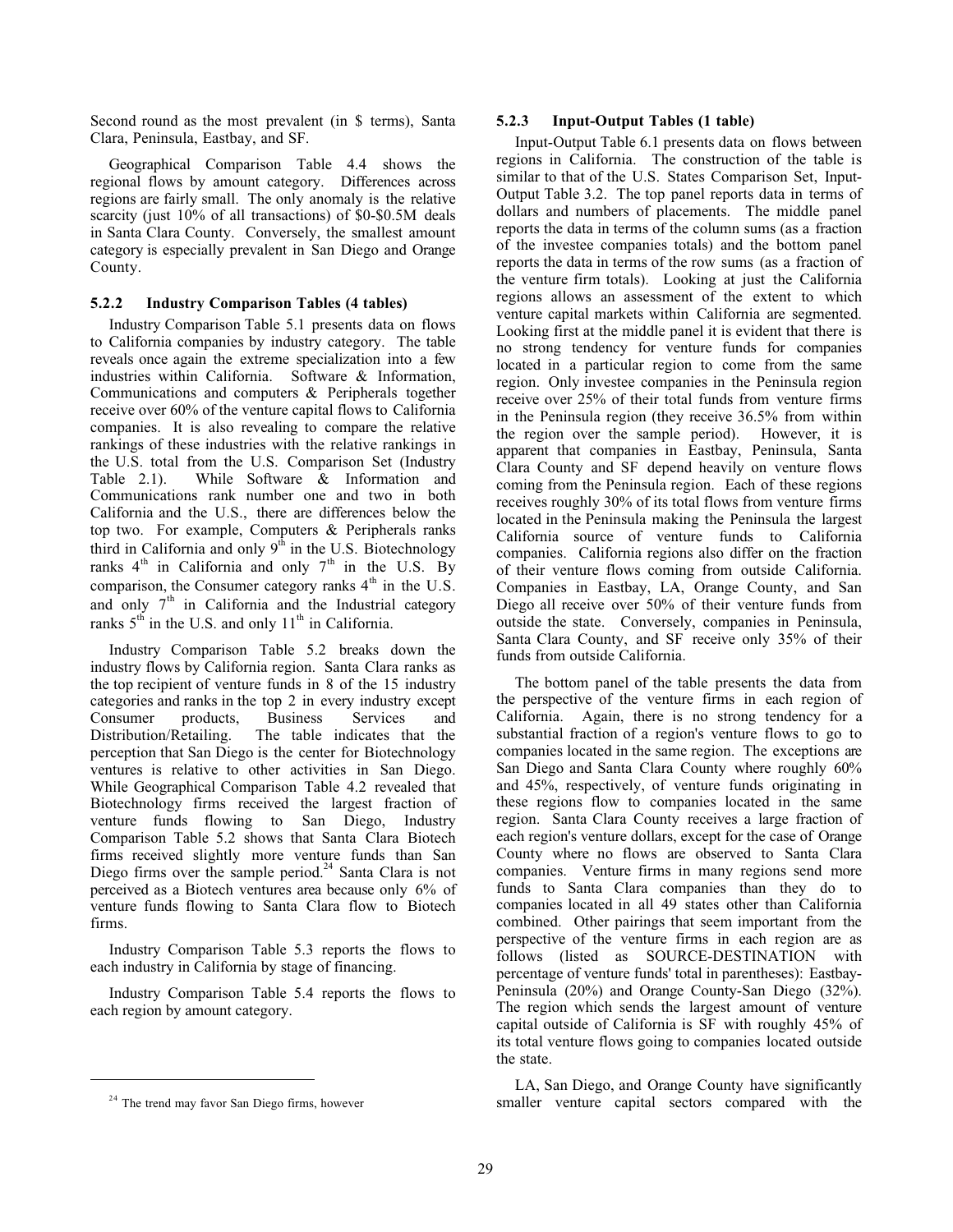financing needs of the start-up companies located in these regions, based on the ratio of venture capital dollars emanating from these regions over the dollars placed at companies located in these regions. LA venture firms place one dollar for every three taken by LA start-ups. For San Diego and Orange County the ratio is one-to-For sall  $D \times \infty$  in  $\infty$  in  $\infty$  in  $\infty$  investing  $\frac{1}{2}$  is a significant advantage to investing locally<sup>26</sup> this finding may indicate that these regions could sustain a larger number of venture capital firms.

## **5.3 Comparisons across U.S. Regions**

#### **5.3.1 Geographical Comparison Tables (4 tables)**

Geographical Comparison Table 7.1 presents data on venture flows to the 21 Metropolitan areas used in this study. The bottom panel of the table reveals that looking only at these 21 metro areas captures nearly 80% of the flows and 75% of the deals in the data under study. Furthermore, the extreme concentration of flows evident in other tables, while present here as well, is not as extreme. The top three metro areas (Santa Clara County, Boston/Rt128, and NY Metro) account for roughly 35% of all venture flows in the U.S. The concentration of flows is much less pronounced after the top three areas however. DC/Metroplex, Peninsula, San Diego, Eastbay, LA, Dallas/FW, Philadelphia, and Chicago have shares of total U.S. flows ranging from 4.1% to 3.0% (in order listed).

Geographical Comparison Table 7.2 breaks the flows to regions down by the top 5 industries in each metro region. Software & Information is in the top 5 in every metro region except Dallas/FW. Geographical Comparison Table 7.3 breaks the flows to regions down by stages of financing. Regions outside California tend to focus on later stages.

Geographical Comparison Table 7.4 reports percentage changes in flows to each metro region over selected time periods (1995-1996, 1996-1997, 1997:Q1-1998:Q1, and 1995-1997). The regions experiencing the largest growth between 1995 and 1997 are among the smallest regions in absolute terms: Miami/FLA/BR (+165%), Austin  $(+161\%)$ , and Portland  $(+114\%)$ .<sup>27</sup> LA  $(+106\%)$ , RT128 (+95%), and Santa Clara County (+83%) have also experienced phenomenal growth in venture flows between

 $\overline{a}$ 

1995-1997. This compares with a growth in flows for all metro areas of +57% over the same time period. Metro regions experiencing near zero or negative growth in venture flows (in \$ terms) between 1995 and 1997 are as follows: Research Triangle (-29%), DC/Metroplex (-23%), and Dallas/FW  $(+14%)$ . The negative trend in these regions may be reversing, however. All three of these regions experienced sharp increases in venture flows comparing 1998:Q1 with 1997:Q1. Among the California regions, the slowest growing regions between 1995-1997 are Orange County (+25%) and San Diego  $(+27\%)$ .

#### **5.3.2 Industry Comparison Tables (1 Table)**

Industry Comparison Table 8.1 presents data on flows to each industry category showing the top 5 metro regions in each industry. A California region is not present in the top 5 in only three of the categories: Business Services, Environmental, and Misc./Not Categorized.<sup>28</sup>

#### **5.3.3 Input-Output Tables (2 tables)**

Input-Output Tables 9.1 and 9.2 are organized differently than the input-output tables for either the U.S. States Comparison Set or the California Regional Comparison Set. Since there are 21 metro regions in the analysis, presenting a 21-by-21 matrix of flows seemed unsavory. Instead, select values from this matrix are reported in two tables. Input-Output Table 9.1 reports the destination of venture capital flows for each metro region by providing the following: the percent that remained within the metro region, the percent that remained within the state, the percent that flowed to California companies, the percent that flowed to Boston/RT128 companies and the percent that flowed to companies in the NY Metro area. These three areas are chosen since they are the top three recipient metro areas. The Total column of the table indicates the total dollars and number of placements originating in each metro region. RT128 is the metro region that sources the largest amount of venture capital funds over the sample period with \$5.9 billion. NY Metro is second with \$5.5 billion and Peninsula is third with \$4.5 billion. The bottom panels of the table report summary averages on the destination of flows. On average, 28% of venture flows stay within the metro region of origin. This is slightly higher for non-California metro regions (30%). As seen in other tables, California venture capital is much more likely to remain within the state than non-California venture capital. Only 38% of venture flows originating outside California remained within the state of origin compared with 75% of venture flows originating inside California. Input-Output Table 9.1 also reveals that some venture flows are much more likely to remain within the metro region of origin. Venture firms in Research Triangle (66%), San Diego

<sup>&</sup>lt;sup>25</sup> While the ratio for Santa Clara is one-to-four and for Eastbay is one-to-eight, these regions are so geographically proximate to Peninsula and SF that they comprise a single geographic market for venture capital flows.

<sup>&</sup>lt;sup>26</sup> The advantages to investing locally are several. The venture firms that invest locally have an enhanced ability to monitor the performance of their portfolio companies. Furthermore, it may be the case that venture firms have an easier time hearing about and investigating companies that are geographically proximate.

 $27$  Miami/FLA/BR and Portland both show a marked drop in venture flows comparing 1997:Q1 with 1998:Q1.

<sup>&</sup>lt;sup>28</sup> There are no additional tables in this section in order to avoid duplication of data being presented.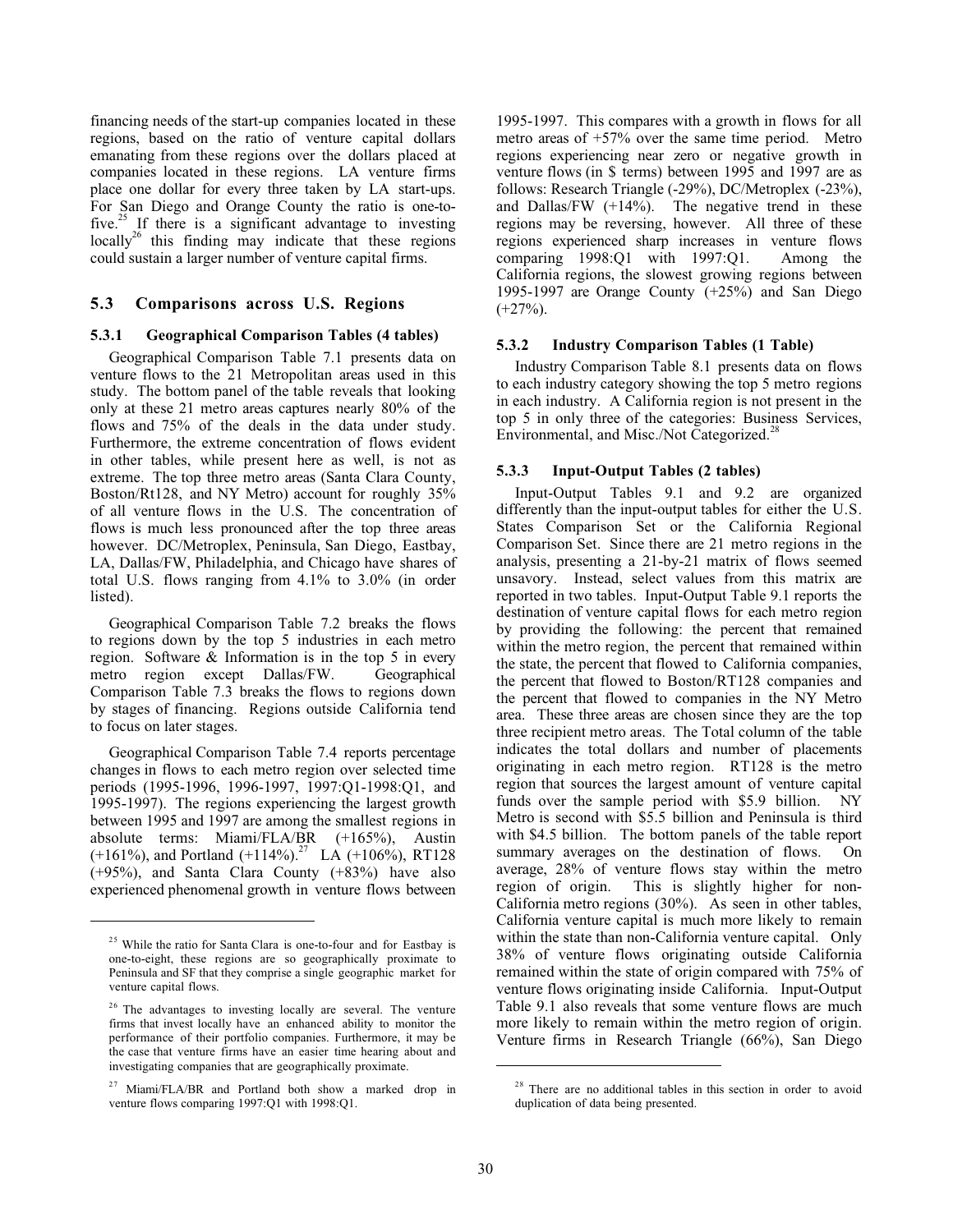(62%), Seattle (57%), Houston (54%), Santa Clara (46%), and Atlanta (46%) place a large share of their total venture flows in companies located within their metro regions. Conversely, venture firms in SF (7%), DC/Metroplex (8.2%), Peninsula (10%), LA (13%), Orange County (13%), and Eastbay (15%) place a very small share of their total flows in companies located within their metro regions. While venture firms in all California metro regions place a large share of their total flows in companies located in California, this is not the case for all regions outside of California. Austin (0.3%), Houston (6%), Atlanta (6%), and Research Triangle (10%) venture firms place 10% or less of their total flows in companies located in California. These regions also have very low shares flowing to either RT128 or NY Metro indicating that they are probably shut out from these markets due to competition from venture firms that are more geographically proximate.

Input-Output Table 9.2 is organized just as Input-Output Table 9.1 except that it presents data on the source of venture capital flows for each metro region. The Total flows reported in data column 1 matches the data from Geographical Comparison Table 7.1. The other columns indicate that investee companies in some metro regions are heavily dependent on local flows (flows from venture firms located within the metro region). Companies in Boston/RT128, NY Metro, Peninsula, Chicago, and MSP receive over one-third of their total flows from venture firms located within their metro regions. Some metro regions depend very little on local venture firms. Companies in Miami/FLA/BR (0.6%), Eastbay (2%), Orange County (3%), LA (4%), DC/Metroplex (6%) and Portland (7%) receive less than 10% of their total flows from venture firms located within their metro regions. In the case of Portland and Miami/FLA/BR, Eastbay, LA and Orange County, this seems to be caused too little supply of local (within metro region) venture capital. In each of these metro regions the metro region flows to companies far exceed the metro region flows from venture firms. The bottom panels report average statistics for California and non-California metro regions. While companies in the California metro regions get a smaller fraction of their total flows from venture firms within their metro regions compared with companies in non-California metro regions (13% vs. 24%), they receive a much larger fraction of their flows from venture firms within all of California (53% vs. 29%).

# **6. Conclusions and Summary of Implications**

The preceding analysis has brought to light several findings concerning the professional venture capital infrastructure in California and the U.S. as a whole. These are recapitulated here.

♦ **High Geographic Concentration of Flows ~** Venture capital flows are heavily concentrated geographically with a few regions receiving a large fraction of venture capital funds. This concentration manifests itself at the nationwide state level with California receiving over one-third of the total U.S. flows, more than three times as much as the next largest recipient of funds does. It also manifests itself at the California State level with Santa Clara County (Silicon Valley) receiving 45% of total flows to California. Finally, the extreme concentration of flows is also found at the Metropolitan Region level where the top three Metro regions (Santa Clara, Boston/Rt128, and New York Metro) receive over one-third of all venture flows in the U.S.

♦ **High Industrial Concentration of Flows** ~ Venture capital flows are heavily concentrated in a small set of industries. Over 25% of all venture capital flows go to the Software & Information industry. Another 20% of flows go to fund companies in the Communication industry. Healthcare companies receive an additional 15% of total U.S. flows. This picture is replicated within the state of California as well except that Computers & Peripherals and Biotechnology receive more venture capital flows than Healthcare.

♦ **California Venture Firms Specialize in Science and Technology Investments**  $\sim$  **Over 55% of flows** emanating from California venture firms go to fund companies in the Software & Information and Communication industries. Nearly one-half of the Software & Information flow and one-third of the Communications flow are going to companies located in California.

♦ **California Receives Larger Share of Earlier Stage Investments**  $\sim$  California is one of a few states in which investee companies receives more early stage funds than later stage funds. This may reflect recent trends toward investing in internet-related start-ups (over the sample period under study) which have not yet reached later financing stages.

Seed Stage Deals are Declining as Percent of **California Total**. The number of Initial/seed stage deals and the deals ranging from \$0-\$0.5 million have declined as a percent of total California placements, from 11.2% of all deals in 1996 to 8.6% of all deals in 1997. In the first quarter of 1998, only 5.9% of California placements were characterized as initial/seed stage deals.

♦ **First and Second Round Deals are Getting Larger in Size**  $\sim$  In California, the average size of first round placements has risen from \$3.8 million to \$4.7 million between 1995-1998. The average size of second round deals has risen from \$4.2 million to \$5.5 million over the same period.

♦ **California Venture Capital Firms Invest Primarily in California Companies ~ Nearly 70% of**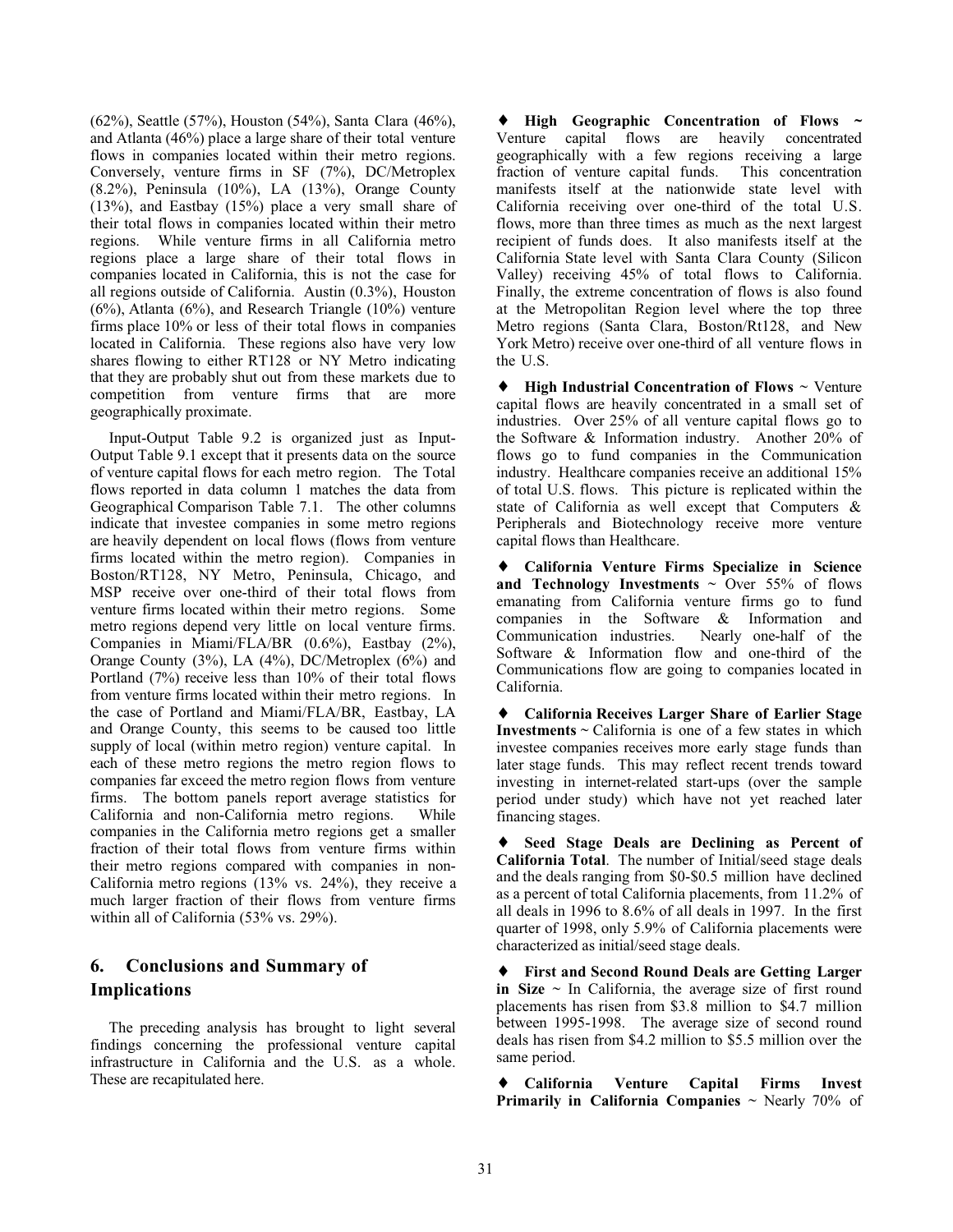the funds emanating from California venture capital firms flow to companies located in California. Venture firms outside the state place only 20% of their funds inside California companies.

♦ **California Start-Up Companies Have Access to Entire U.S. Venture Capital Market** ~ California companies receive over 40% of their venture funds from venture firms located outside the state. This contrasts with non-California companies who receive less than  $15\%$ of their total funds from California venture firms.

Based on the preceding analysis several conclusions can be reached concerning venture capital investing as it pertains to the science and technology infrastructure in California. It should be stressed that the sample period of data upon which these conclusions are based is very short. Therefore, statements concerning trends are tenuous conjectures that require validation through further studies at a later date.

Flows of venture capital to California companies in the science and technology industries show no signs of leveling off or decreasing but rather have increased dramatically over the sample period under study (1995- 1998). These increases are manifest in the absolute dollar amounts invested and the percentage these amounts represent out of total U.S. venture capital flows. This indicates that California seems to be a "business friendly" environment, at least for the small-to-medium sized companies typical of those receiving venture financing. There are three exceptions to this finding; the flows to biotechnology, electronics and instrumentation, and pharmaceutical firms in California have pronounced downward trends. It is unclear whether this is a manifestation of the product life cycle inside the California companies in these sectors or whether this is the outcome of location choice by companies in these sectors. The sample period is very short making analysis of trends extremely tenuous.

California companies in the science and technology industries have access to the entire U.S. venture capital market and are not tied to the fortunes or misfortunes of California venture capital firms. Even though the growth in placements by California venture firms appears to be slowing down, this is unlikely to lead to an insufficient amount of venture capital financing for California companies since supply will flow in from outside the State.

The California venture capital industry has enjoyed robust growth until recently. California venture capital firms have increased the number of placements of capital and the dollar amounts placed. These increases have been most dramatic among placements inside California investee companies. Though this growth was somewhat slower in 1997-98 than in previous years, the slowdown may simply be a reflection of the tail end of the enthusiastic, "above-trend" investing by California venture firms in internet start-ups during 1995-1997.

This said, there are several geographic segments of the California economy that are currently not receiving as much attention from the venture capital firms inside California as from firms outside the State. In particular, Eastbay, Los Angeles, Orange County, and San Diego companies receive over 50% of their venture capital dollars from outside of California. It is impossible to say from the preceding analysis whether this represents a market failure requiring some form of policy intervention or whether this represents an efficient market equilibrium.

There is evidence that professional venture capital is becoming less active in financing companies at the earliest stage of development; seed stage deals have declined as a percentage of total venture capital placements in California. However, there is no strong indication that the slow-down in early-stage investing by professional venture capital firms is translating into fewer companies at later stages of development. Quite the opposite, the number of first and second stage placements has increased at a healthy rate. This may be an indication that other forms of financing such as angel financing are replacing professional venture financing at the seed stage of a company's financing needs.

First and second stage investments have gotten larger in dollar amount which may be an indication that the nature of professional venture capital investing is changing to reflect the faster pace of start-up development, especially among technology companies.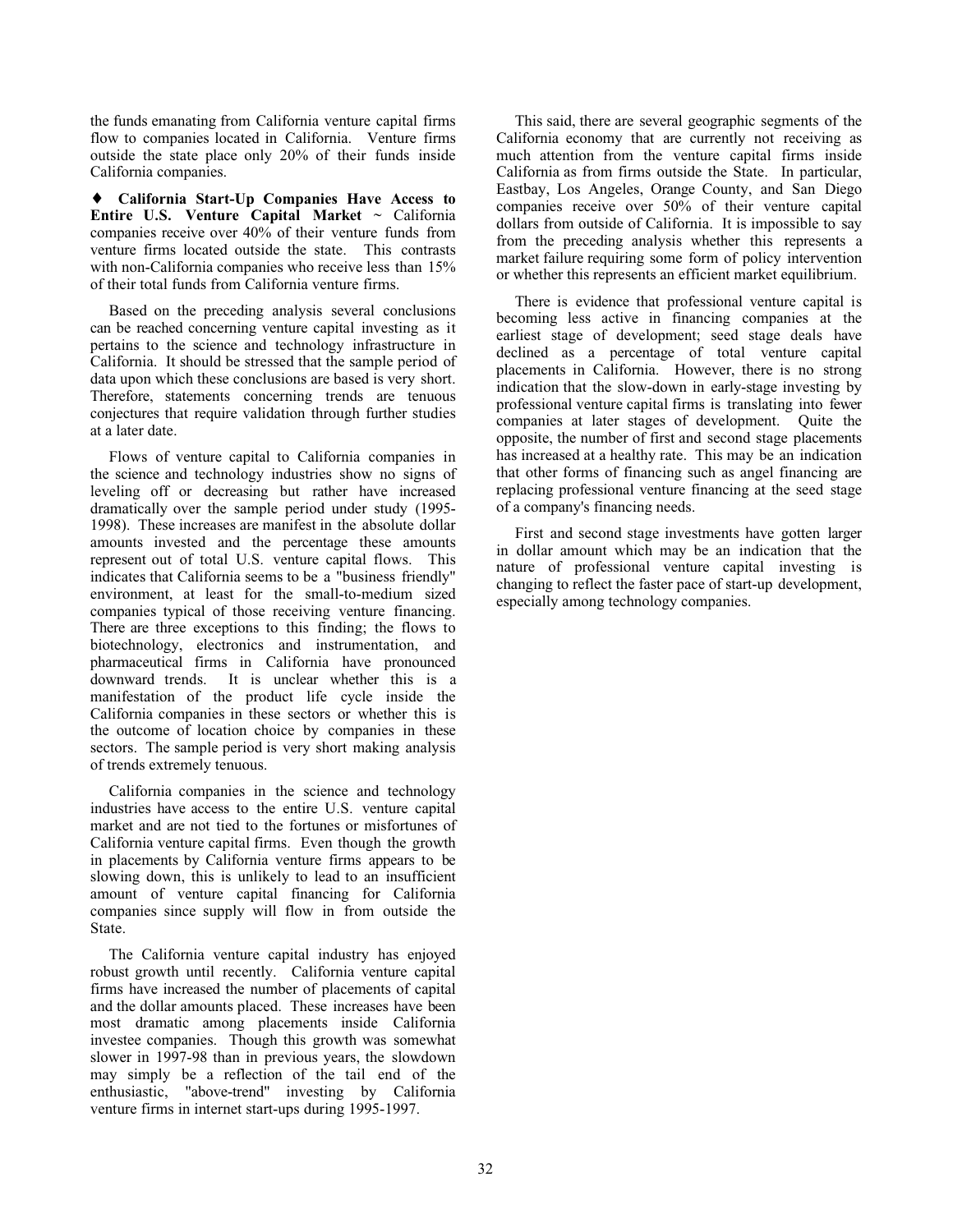## **Table 1.1 U.S. States Comparison Set: Geographical Comparison - Table 1 Flows to Top 20 States**

| industry      | 'All)  |                |         |        |                      |
|---------------|--------|----------------|---------|--------|----------------------|
| stage         | 'All)  |                |         |        |                      |
|               |        | Total for U.S. |         |        |                      |
|               | vear   |                |         |        |                      |
| Data          | 1995   | 1996           | 1997    |        | 1998(Q1) Grand Total |
| \$ (millions) | 7566.2 | 9535.3         | 12788.4 | 3600.7 | 33490.7              |
| # Placements  | 1585   | 2063           | 2689    | 703    | 7040                 |

| industry          | (All)                         |             |                      |              |             |                    |                |              |              |                 |                      |              |
|-------------------|-------------------------------|-------------|----------------------|--------------|-------------|--------------------|----------------|--------------|--------------|-----------------|----------------------|--------------|
| stage             | (AII)                         |             |                      |              |             |                    |                |              |              |                 |                      |              |
|                   |                               |             | <b>Top 20 States</b> |              |             |                    |                |              |              | % of U.S. Total |                      |              |
|                   |                               | vear        |                      |              |             |                    |                |              |              |                 |                      |              |
| state             | Data                          | 1995        | 1996                 | 1997         | 1998(O1)    | <b>Grand Total</b> |                | 1995         | 1996         | 1997            | 1998(Q1) Grand Total |              |
| 1 CA              | \$ (millions)                 | 2391.5      | 3087.3               | 4809.3       | 1247.7      | 11535.8            | CA             | 31.6%        | 32.4%        | 37.6%           | 34.7%                | 34.4%        |
|                   | # Placements                  | 494         | 714                  | 912          | 222         | 2342               |                | 31.2%        | 34.6%        | 33.9%           | 31.6%                | 33.3%        |
| $2$ MA            | \$ (millions)                 | 534.6       | 1013.2               | 1323.7       | 413.2       | 3284.7             | MA             | 7.1%         | 10.6%        | 10.4%           | 11.5%                | 9.8%         |
|                   | # Placements                  | 183         | 264                  | 298          | 83          | 828                |                | 11.5%        | 12.8%        | 11.1%           | 11.8%                | 11.8%        |
| $3$ TX            | \$ (millions)<br># Placements | 536.4<br>80 | 668.9<br>94          | 936.3<br>137 | 172.5       | 2314.1<br>345      | TX             | 7.1%<br>5.0% | 7.0%<br>4.6% | 7.3%<br>5.1%    | 4.8%<br>4.8%         | 6.9%<br>4.9% |
| $4$ NJ            | \$ (millions)                 | 357.6       | 286.3                | 452.5        | 34<br>125.8 | 1222.2             | NJ             | 4.7%         | 3.0%         | 3.5%            | 3.5%                 | 3.6%         |
|                   | # Placements                  | 58          | 61                   | 66           | 17          | 202                |                | 3.7%         | 3.0%         | 2.5%            | 2.4%                 | 2.9%         |
| 5 NY              | \$ (millions)                 | 238.9       | 202.2                | 589.6        | 141.3       | 1171.9             | NY             | 3.2%         | 2.1%         | 4.6%            | 3.9%                 | 3.5%         |
|                   | # Placements                  | 51          | 54                   | 113          | 31          | 249                |                | 3.2%         | 2.6%         | 4.2%            | 4.4%                 | 3.5%         |
| $6$ IL            | \$ (millions)                 | 266.2       | 371.3                | 347.2        | 100.9       | 1085.6             | IL             | 3.5%         | 3.9%         | 2.7%            | 2.8%                 | 3.2%         |
|                   | # Placements                  | 39          | 51                   | 66           | 14          | 170                |                | 2.5%         | 2.5%         | 2.5%            | 2.0%                 | 2.4%         |
| $7$ $PA$          | \$ (millions)                 | 183.8       | 336.9                | 323.9        | 205.5       | 1050.0             | PA             | 2.4%         | 3.5%         | 2.5%            | 5.7%                 | 3.1%         |
|                   | # Placements                  | 85          | 99                   | 119          | 43          | 346                |                | 5.4%         | 4.8%         | 4.4%            | 6.1%                 | 4.9%         |
| 8 CT              | \$ (millions)                 | 280.1       | 380.5                | 199.0        | 129.6       | 989.2              | <b>CT</b>      | 3.7%         | 4.0%         | 1.6%            | 3.6%                 | 3.0%         |
|                   | # Placements                  | 58          | 48                   | 52           | 18          | 176                |                | 3.7%         | 2.3%         | 1.9%            | 2.6%                 | 2.5%         |
| 9 <sub>CO</sub>   | \$ (millions)                 | 118.0       | 343.7                | 372.5        | 143.6       | 977.8              | C <sub>O</sub> | 1.6%         | 3.6%         | 2.9%            | 4.0%                 | 2.9%         |
|                   | # Placements                  | 42          | 55                   | 86           | 24          | 207                |                | 2.6%         | 2.7%         | 3.2%            | 3.4%                 | 2.9%         |
| 10 WA             | \$ (millions)                 | 171.6       | 322.0                | 400.2        | 68.0        | 961.7              | WA             | 2.3%         | 3.4%         | 3.1%            | 1.9%                 | 2.9%         |
|                   | # Placements                  | 36          | 59                   | 75           | 19          | 189                |                | 2.3%         | 2.9%         | 2.8%            | 2.7%                 | 2.7%         |
| 11 FL             | \$ (millions)                 | 128.5       | 388.7                | 369.5        | 30.9        | 917.5              | FL             | 1.7%         | 4.1%         | 2.9%            | 0.9%                 | 2.7%         |
|                   | # Placements                  | 30          | 49                   | 66           | 12          | 157                |                | 1.9%         | 2.4%         | 2.5%            | 1.7%                 | 2.2%         |
| 12 GA             | \$ (millions)                 | 262.7       | 139.7                | 362.2        | 94.1        | 858.7              | GA             | 3.5%         | 1.5%         | 2.8%            | 2.6%                 | 2.6%         |
|                   | # Placements                  | 32          | 39                   | 86           | 21          | 178                |                | 2.0%         | 1.9%         | 3.2%            | 3.0%                 | 2.5%         |
| 13 VA             | \$ (millions)                 | 258.3       | 221.5                | 236.9        | 102.5       | 819.1              | VA             | 3.4%         | 2.3%         | 1.9%            | 2.8%                 | 2.4%         |
|                   | # Placements                  | 24          | 41                   | 60           | 15          | 140                |                | 1.5%         | 2.0%         | 2.2%            | 2.1%                 | 2.0%         |
| $14\overline{NC}$ | \$ (millions)                 | 241.9       | 172.5                | 265.1        | 86.2        | 765.7              | NC             | 3.2%         | 1.8%         | 2.1%            | 2.4%                 | 2.3%         |
|                   | # Placements                  | 32          | 37                   | 60           | 18          | 147                |                | 2.0%         | 1.8%         | 2.2%            | 2.6%                 | 2.1%         |
| 15 OH             | \$ (millions)                 | 128.4       | 257.8                | 156.5        | 96.2        | 638.8              | OH             | 1.7%         | 2.7%         | 1.2%            | 2.7%                 | 1.9%         |
|                   | # Placements                  | 28          | 45                   | 45           | 17          | 135                |                | 1.8%         | 2.2%         | 1.7%            | 2.4%                 | 1.9%         |
| 16 MN             | \$ (millions)                 | 173.7       | 124.3                | 213.8        | 59.2        | 571.0              | <b>MN</b>      | 2.3%         | 1.3%         | 1.7%            | 1.6%                 | 1.7%         |
|                   | # Placements                  | 62          | 61                   | 90           | 21          | 234                |                | 3.9%         | 3.0%         | 3.3%            | 3.0%                 | 3.3%         |
| 17 TN             | \$ (millions)                 | 135.7       | 256.6                | 105.6        | 13.6        | 511.5              | TN             | 1.8%         | 2.7%         | 0.8%            | 0.4%                 | 1.5%         |
|                   | # Placements                  | 13          | 31                   | 22           |             | 72                 |                | 0.8%         | 1.5%         | 0.8%            | 0.9%                 | 1.0%         |
| 18 MD             | \$ (millions)                 | 234.3       | 63.9                 | 126.3        | 27.1        | 451.5              | <b>MD</b>      | 3.1%         | 0.7%         | 1.0%            | 0.8%                 | 1.3%         |
|                   | # Placements                  | 27          | 22                   | 31           |             | 89                 |                | 1.7%         | 1.1%         | 1.2%            | 1.3%                 | 1.3%         |
| 19 MO             | \$ (millions)                 | 196.4       | 57.9                 | 131.1        | 43.0        | 428.3              | MO             | 2.6%         | 0.6%         | 1.0%            | 1.2%                 | 1.3%         |
|                   | # Placements                  | 26          | 19                   | 17           |             | 64                 |                | 1.6%         | 0.9%         | 0.6%            | 0.3%                 | 0.9%         |
| $20$ AZ           | \$ (millions)                 | 84.2        | 96.9                 | 109.3        | 39.0        | 329.3              | AZ             | 1.1%         | 1.0%         | 0.9%            | 1.1%                 | 1.0%         |
|                   | # Placements                  | 17          | 22                   | 28           |             | 75                 |                | 1.1%         | 1.1%         | 1.0%            | 1.1%                 | 1.1%         |
| <b>Rest of US</b> | \$ (millions)                 | 643.4       | 743.6                | 958.1        | 261.2       | 2606.3             |                | 8.5%         | 7.8%         | 7.5%            | 7.3%                 | 7.8%         |
|                   | # Placements                  | 168         | 198                  | 260          | 69          | 695                |                | 10.6%        | 9.6%         | 9.7%            | 9.8%                 | 9.9%         |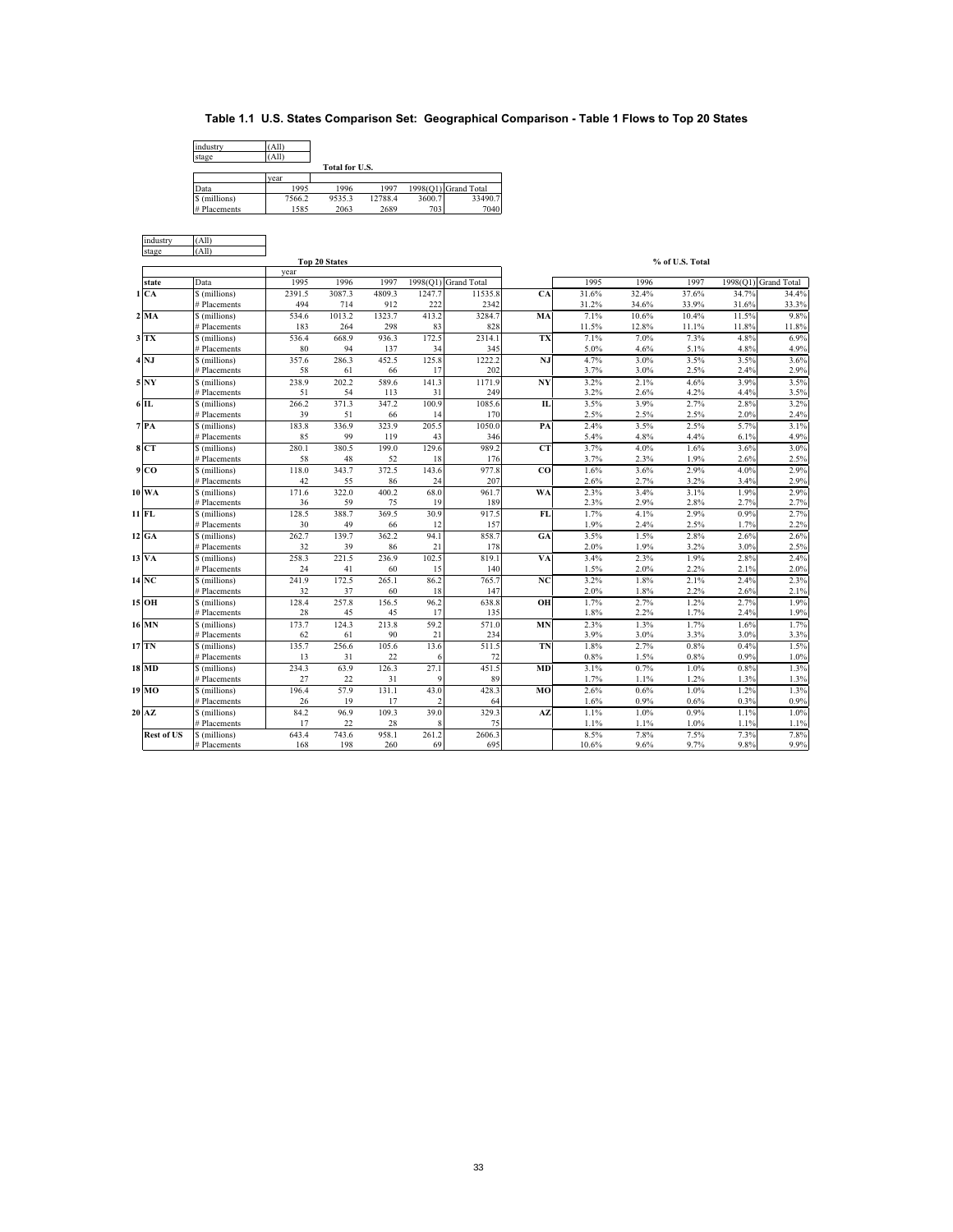#### **Table 1.2 U.S. States Comparison Set: Geographical Comparison - Table 2 Flows to Top 10 States by Top Industries in Each State (page 1 of 2)** stage (All)

|                           |                           | Top 10 States, Top 5 Industries in Each State | year           |             |                  |                         |                    |    |                |                | % of State Total |                 |                    |
|---------------------------|---------------------------|-----------------------------------------------|----------------|-------------|------------------|-------------------------|--------------------|----|----------------|----------------|------------------|-----------------|--------------------|
| state                     | <b>Major Industry</b>     | Data                                          | 1995           | 1996        |                  | 1997 1998(Q1)           | <b>Grand Total</b> |    | 1995           | 1996           | 1997             | 1998(Q1)        | <b>Grand Total</b> |
| 1 CA                      | Software & Information    | \$ (millions)                                 | 578.8          | 968.9       | 1632.8           | 517.0                   | 3697.5             | CA | 24%            | 31.4%          | 34.0%            | 41.4%           | 32.1%              |
|                           |                           | # Placements                                  | 154            | 284         | 385              | 91                      | 914                |    | 31%            | 39.8%          | 42.2%            | 41.0%           | 39.0%              |
|                           | Communications            | \$ (millions)                                 | 361.3          | 635.7       | 1038.2           | 228.3                   | 2263.5             |    | 15.1%          | 20.6%          | 21.6%            | 18.3%           | 19.6%              |
|                           |                           | # Placements                                  | 66             | 124         | 155              | 41                      | 386                |    | 13.4%          | 17.4%          | 17.0%            | 18.5%           | 16.5%              |
|                           | Computers and Peripherals | \$ (millions)                                 | 290.4          | 290.2       | 497.4            | 75.5                    | 1153.5             |    | 12.1%          | 9.4%           | 10.3%            | 6.1%            | 10.0%              |
|                           |                           | # Placements                                  | 44             | 38          | 56               | 16                      | 154                |    | 8.9%           | 5.3%           | 6.1%             | 7.2%            | 6.6%               |
|                           | Biotechnology             | \$ (millions)                                 | 272.5          | 327.4       | 277.7            | 42.5                    | 920.1              |    | 11.4%          | 10.6%          | 5.8%             | 3.4%            | 8.0%               |
|                           |                           | # Placements                                  | 45             | 53          | 42               | 11                      | 151                |    | 9.1%           | 7.4%           | 4.6%             | 5.0%            | 6.4%               |
|                           | Healthcare                | \$ (millions)                                 | 192.5          | 129.5       | 235.4            | 138.1                   | 695.4              |    | 8.0%           | 4.2%           | 4.9%             | 11.1%           | 6.0%               |
|                           |                           | # Placements                                  | 46             | 29          | 42               | 15                      | 132                |    | 9.3%           | 4.1%           | 4.6%             | 6.8%            | 5.6%               |
| $2$ MA                    | Software & Information    | \$ (millions)                                 | 158.6          | 409.5       | 351.7            | 169.4                   | 1089.2             | MA | 29.7%          | 40.4%          | 26.6%            | 41.0%           | 33.2%              |
|                           |                           | # Placements                                  | 55             | 102         | 111              | 38                      | 306                |    | 30.1%          | 38.6%          | 37.2%            | 45.8%           | 37.0%              |
|                           | Communications            | \$ (millions)<br># Placements                 | 45.6           | 107.6       | 177.2            | 108.0<br>9              | 438.4              |    | 8.5%<br>6.0%   | 10.6%          | 13.4%            | 26.1%           | 13.3%              |
|                           | Biotechnology             | \$ (millions)                                 | 11<br>91.4     | 32<br>113.4 | 33<br>206.5      | 23.9                    | 85<br>435.2        |    | 17.1%          | 12.1%<br>11.2% | 11.1%<br>15.6%   | 10.8%<br>5.8%   | 10.3%<br>13.2%     |
|                           |                           | # Placements                                  | 21             | 27          | 29               | 6                       | 83                 |    | 11.5%          | 10.2%          | 9.7%             | 7.2%            | 10.0%              |
|                           | Healthcare                | \$ (millions)                                 | 50.1           | 120.7       | 58.5             | 37.9                    | 267.1              |    | 9.4%           | 11.9%          | 4.4%             | 9.2%            | 8.1%               |
|                           |                           | # Placements                                  | 21             | 24          | 18               | 7                       | 70                 |    | 11.5%          | 9.1%           | 6.0%             | 8.4%            | 8.5%               |
|                           | Distribution/Retailing    | \$ (millions)                                 | 39.5           | 61.7        | 135.2            | 3.7                     | 240.1              |    | 7.4%           | 6.1%           | 10.2%            | 0.9%            | 7.3%               |
|                           |                           | # Placements                                  | 7              | 11          | 15               | 1                       | 34                 |    | 3.8%           | 4.2%           | 5.0%             | 1.2%            | 4.1%               |
| $3$ TX                    | Communications            | \$ (millions)                                 | 141.7          | 146.0       | 343.3            | 58.3                    | 689.3              | TX | 26.4%          | 21.8%          | 36.7%            | 33.8%           | 29.8%              |
|                           |                           | # Placements                                  | 14             | 15          | 27               | 6                       | 62                 |    | 17.5%          | 16.0%          | 19.7%            | 17.6%           | 18.0%              |
|                           | Industrial                | \$ (millions)                                 | 84.5           | 161.4       | 51.0             | 27.0                    | 323.9              |    | 15.8%          | 24.1%          | 5.4%             | 15.6%           | 14.0%              |
|                           |                           | # Placements                                  | 12             | 7           | 16               | 7                       | 42                 |    | 15.0%          | 7.4%           | 11.7%            | 20.6%           | 12.2%              |
|                           | Software & Information    | \$ (millions)                                 | 18.4           | 72.8        | 135.5            | 37.2                    | 263.9              |    | 3.4%           | 10.9%          | 14.5%            | 21.6%           | 11.4%              |
|                           |                           | # Placements                                  | 14             | 25          | 33               | 6                       | 78                 |    | 17.5%          | 26.6%          | 24.1%            | 17.6%           | 22.6%              |
|                           | Healthcare                | \$ (millions)                                 | 56.6           | 49.8        | 144.7            | 12.5                    | 263.7              |    | 10.6%          | 7.4%           | 15.5%            | 7.3%            | 11.4%              |
|                           |                           | # Placements                                  | 7              | 9           | 15               | $\overline{4}$          | 35                 |    | 8.8%           | 9.6%           | 10.9%            | 11.8%           | 10.1%              |
|                           | Consumer                  | \$ (millions)                                 | 73.5           | 107.1       | 63.7             | 1.0                     | 245.2              |    | 13.7%          | 16.0%          | 6.8%             | 0.6%            | 10.6%              |
|                           |                           | # Placements                                  | 8              | 8           | 13               | $\overline{2}$          | 31                 |    | 10.0%          | 8.5%           | 9.5%             | 5.9%            | 9.0%               |
| $4\overline{\mathrm{NJ}}$ | Distribution/Retailing    | \$ (millions)                                 | 112.1          | 27.7        | 112.5            | 0.0<br>$\boldsymbol{0}$ | 252.3              | NJ | 31.3%          | 9.7%<br>9.8%   | 24.9%            | $0.0\%$<br>0.0% | 20.6%              |
|                           | Communications            | # Placements<br>\$ (millions)                 | 6<br>68.6      | 6<br>33.4   | 7<br>98.2        | 6.4                     | 19<br>206.6        |    | 10.3%<br>19.2% | 11.6%          | 10.6%<br>21.7%   | 5.1%            | 9.4%<br>16.9%      |
|                           |                           | # Placements                                  | 6              | 8           | 10               | $\overline{2}$          | 26                 |    | 10.3%          | 13.1%          | 15.2%            | 11.8%           | 12.9%              |
|                           | Software & Information    | \$ (millions)                                 | 40.4           | 54.9        | 54.2             | 41.6                    | 191.1              |    | 11.3%          | 19.2%          | 12.0%            | 33.1%           | 15.6%              |
|                           |                           | # Placements                                  | 12             | 14          | 12               | $\overline{2}$          | 40                 |    | 20.7%          | 23.0%          | 18.2%            | 11.8%           | 19.8%              |
|                           | Healthcare                | \$ (millions)                                 | 22.4           | 16.2        | 96.5             | 22.3                    | 157.4              |    | 6.3%           | 5.6%           | 21.3%            | 17.7%           | 12.9%              |
|                           |                           | # Placements                                  | 6              | 6           | 12               | 3                       | 27                 |    | 10.3%          | 9.8%           | 18.2%            | 17.6%           | 13.4%              |
|                           | Industrial                | \$ (millions)                                 | 25.6           | 21.7        | 38.8             | 22.8                    | 108.9              |    | 7.1%           | 7.6%           | 8.6%             | 18.1%           | 8.9%               |
|                           |                           | # Placements                                  | 7              | 3           | 8                | 3                       | 21                 |    | 12.1%          | 4.9%           | 12.1%            | 17.6%           | 10.4%              |
| 5 NY                      | Software & Information    | \$ (millions)                                 | 11.0           | 90.9        | 117.3            | 26.7                    | 245.9              | NY | 4.6%           | 45.0%          | 19.9%            | 18.9%           | 21.0%              |
|                           |                           | # Placements                                  | 7              | 18          | 31               | 11                      | 67                 |    | 13.7%          | 33.3%          | 27.4%            | 35.5%           | 26.9%              |
|                           | <b>Business Services</b>  | \$ (millions)                                 | 26.1           | 2.0         | 166.2            | 0.1                     | 194.4              |    | 10.9%          | 1.0%           | 28.2%            | 0.1%            | 16.6%              |
|                           |                           | # Placements                                  | 5              | 3           | 11               | 1                       | 20                 |    | 9.8%           | 5.6%           | 9.7%             | 3.2%            | 8.0%               |
|                           | Communications            | \$ (millions)                                 | 38.5           | 5.9         | 62.4             | 86.3                    | 193.1              |    | 16.1%          | 2.9%           | 10.6%            | 61.1%           | 16.5%              |
|                           |                           | # Placements                                  | 5<br>42.8      | 4<br>40.5   | 22               | 12                      | 43                 |    | 9.8%           | 7.4%           | 19.5%            | 38.7%           | 17.3%              |
|                           | Consumer                  | \$ (millions)<br># Placements                 | 5              | 7           | 60.8<br>8        | 0.0<br>$\mathbf{0}$     | 144.0<br>20        |    | 17.9%<br>9.8%  | 20.0%<br>13.0% | 10.3%<br>7.1%    | 0.0%<br>$0.0\%$ | 12.3%<br>8.0%      |
|                           | Distribution/Retailing    | \$(millions)                                  | 70.6           | 13.2        | 53.3             | 0.0                     | 137.1              |    | 29.5%          | 6.5%           | $9.0\%$          | 0.0%            | 11.7%              |
|                           |                           | # Placements                                  | 7              | 6           | 13               | $\boldsymbol{0}$        | 26                 |    | 13.7%          | 11.1%          | 11.5%            | $0.0\%$         | 10.4%              |
| $6\overline{1}$           | Consumer                  | \$ (millions)                                 | 129.3          | 88.3        | 18.6             | 0.0                     | 236.2              | IL | 48.6%          | 23.8%          | 5.4%             | $0.0\%$         | 21.8%              |
|                           |                           | # Placements                                  | 6              | $\,$ 8 $\,$ | $\boldsymbol{7}$ | $\boldsymbol{0}$        | 21                 |    | 15.4%          | 15.7%          | 10.6%            | $0.0\%$         | 12.4%              |
|                           | Communications            | \$ (millions)                                 | 30.0           | 65.5        | 93.8             | 43.4                    | 232.6              |    | 11.3%          | 17.6%          | 27.0%            | 43.0%           | 21.4%              |
|                           |                           | # Placements                                  | 3              | 8           | 11               | 5                       | 27                 |    | 7.7%           | 15.7%          | 16.7%            | 35.7%           | 15.9%              |
|                           | Industrial                | \$ (millions)                                 | 51.8           | 33.3        | 81.7             | 0.0                     | 166.9              |    | 19.5%          | 9.0%           | 23.5%            | $0.0\%$         | 15.4%              |
|                           |                           | # Placements                                  | 9              | 4           | 9                | $\boldsymbol{0}$        | 22                 |    | 23.1%          | 7.8%           | 13.6%            | $0.0\%$         | 12.9%              |
|                           | Software & Information    | \$ (millions)                                 | 21.4           | 59.0        | 44.3             | 34.1                    | 158.7              |    | 8.0%           | 15.9%          | 12.7%            | 33.8%           | 14.6%              |
|                           |                           | # Placements                                  | 8              | 10          | 10               |                         | 32                 |    | 20.5%          | 19.6%          | 15.2%            | 28.6%           | 18.8%              |
|                           | Healthcare                | \$ (millions)                                 | 5.8            | 37.2        | 56.8             | 13.6                    | 113.4              |    | 2.2%           | 10.0%          | 16.4%            | 13.5%           | 10.4%              |
|                           |                           | # Placements                                  | $\overline{4}$ | $\,$ 8 $\,$ | 15               | 4                       | 31                 |    | 10.3%          | 15.7%          | 22.7%            | 28.6%           | 18.2%              |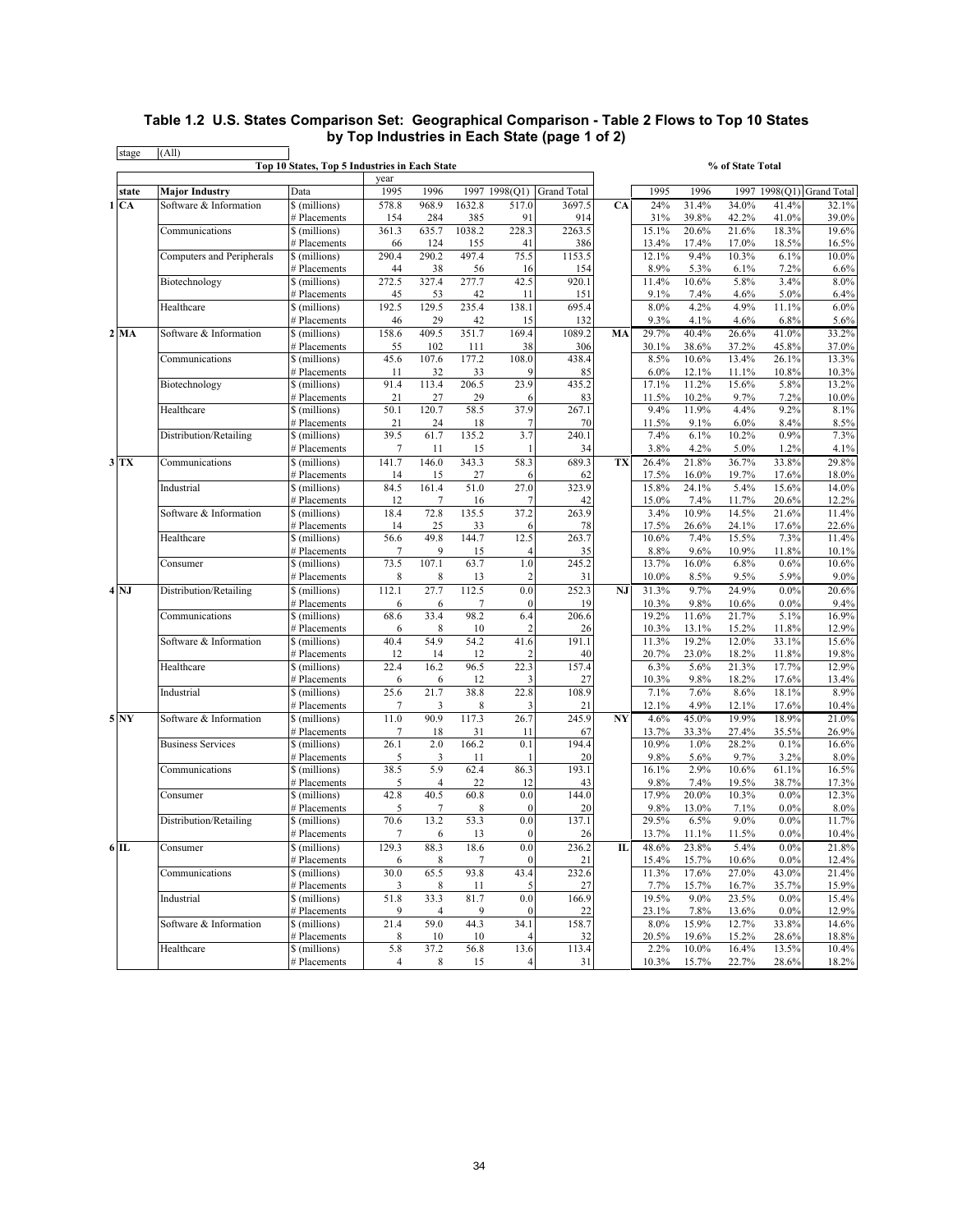|                 |                          |               | year              |                         |                |                |                    |             |       |       |       |         |                           |
|-----------------|--------------------------|---------------|-------------------|-------------------------|----------------|----------------|--------------------|-------------|-------|-------|-------|---------|---------------------------|
| state           | <b>Major Industry</b>    | Data          | 1995              | 1996                    |                | 1997 1998(Q1)  | <b>Grand Total</b> |             | 1995  | 1996  |       |         | 1997 1998(O1) Grand Total |
| 7R              | Industrial               | \$ (millions) | 26.7              | 70.9                    | 13.4           | 38.8           | 149.8              | PA          | 14.5% | 21.0% | 4.1%  | 18.9%   | 14.3%                     |
|                 |                          | # Placements  | 9                 | 12                      | 10             | 4              | 35                 |             | 10.6% | 12.1% | 8.4%  | 9.3%    | 10.1%                     |
|                 | Software & Information   | \$ (millions) | 34.8              | 39.0                    | 60.8           | 9.2            | 143.7              |             | 18.9% | 11.6% | 18.8% | 4.5%    | 13.7%                     |
|                 |                          | # Placements  | 18                | 17                      | 29             | 8              | 72                 |             | 21.2% | 17.2% | 24.4% | 18.6%   | 20.8%                     |
|                 | Distribution/Retailing   | \$ (millions) | 1.5               | 53.4                    | 27.8           | 60.5           | 143.2              |             | 0.8%  | 15.9% | 8.6%  | 29.4%   | 13.6%                     |
|                 |                          | # Placements  | $\overline{2}$    | $\overline{4}$          | 6              | $\overline{2}$ | 14                 |             | 2.4%  | 4.0%  | 5.0%  | 4.7%    | 4.0%                      |
|                 | Healthcare               | \$ (millions) | 19.4              | 36.1                    | 33.0           | 50.1           | 138.7              |             | 10.6% | 10.7% | 10.2% | 24.4%   | 13.2%                     |
|                 |                          | # Placements  | 14                | $\overline{7}$          | 12             | 7              | 40                 |             | 16.5% | 7.1%  | 10.1% | 16.3%   | 11.6%                     |
|                 | Biotechnology            | \$ (millions) | 26.7              | 61.5                    | 34.2           | 11.7           | 134.0              |             | 14.5% | 18.2% | 10.5% | 5.7%    | 12.8%                     |
|                 |                          | # Placements  | 12                | 14                      | 10             | 8              | 44                 |             | 14.1% | 14.1% | 8.4%  | 18.6%   | 12.7%                     |
| 8 CT            | Consumer                 | \$ (millions) | 186.9             | 22.5                    | 27.7           | 40.0           | 277.1              | <b>CT</b>   | 66.7% | 5.9%  | 13.9% | 30.9%   | 28.0%                     |
|                 |                          | # Placements  | 6                 | 3                       | 11             |                | 21                 |             | 10.3% | 6.3%  | 21.2% | 5.6%    | 11.9%                     |
|                 | Communications           | \$ (millions) | 16.6              | 172.5                   | 10.3           | 0.1            | 199.5              |             | 5.9%  | 45.3% | 5.2%  | 0.1%    | 20.2%                     |
|                 |                          | # Placements  | $\overline{4}$    | 6                       | 3              |                | 14                 |             | 6.9%  | 12.5% | 5.8%  | 5.6%    | 8.0%                      |
|                 | Healthcare               | \$ (millions) | 10.9              | 36.7                    | 56.4           | 16.3           | 120.3              |             | 3.9%  | 9.6%  | 28.4% | 12.6%   | 12.2%                     |
|                 |                          | # Placements  | $\overline{4}$    | 9                       | 9              | 5              | 27                 |             | 6.9%  | 18.8% | 17.3% | 27.8%   | 15.3%                     |
|                 | <b>Business Services</b> | \$ (millions) | 14.5              | 65.5                    | 13.2           | 20.6           | 113.7              |             | 5.2%  | 17.2% | 6.6%  | 15.9%   | 11.5%                     |
|                 |                          | # Placements  | 6                 | 5                       | $\overline{4}$ | $\overline{2}$ | 17                 |             | 10.3% | 10.4% | 7.7%  | 11.1%   | 9.7%                      |
|                 | Distribution/Retailing   | \$ (millions) | 2.2               | 46.6                    | 33.3           | 24.7           | 106.9              |             | 0.8%  | 12.2% | 16.8% | 19.1%   | 10.8%                     |
|                 |                          | # Placements  | 1                 | 9                       | 5              | $\overline{2}$ | 17                 |             | 1.7%  | 18.8% | 9.6%  | 11.1%   | 9.7%                      |
| 9 <sub>CO</sub> | Communications           | \$ (millions) | 17.2              | 147.2                   | 205.9          | 33.0           | 403.3              | $_{\rm CO}$ | 14.6% | 42.8% | 55.3% | 23.0%   | 41.2%                     |
|                 |                          | # Placements  | $\overline{2}$    | 16                      | 23             | 7              | 48                 |             | 4.8%  | 29.1% | 26.7% | 29.2%   | 23.2%                     |
|                 | Software & Information   | \$ (millions) | 29.4              | 93.0                    | 70.6           | 15.5           | 208.5              |             | 24.9% | 27.1% | 19.0% | 10.8%   | 21.3%                     |
|                 |                          | # Placements  | 15                | 18                      | 26             | 8              | 67                 |             | 35.7% | 32.7% | 30.2% | 33.3%   | 32.4%                     |
|                 | Industrial               | \$ (millions) | 11.3              | 52.1                    | 23.1           | 0.2            | 86.7               |             | 9.6%  | 15.1% | 6.2%  | 0.1%    | 8.9%                      |
|                 |                          | # Placements  | 5                 | $\overline{4}$          | 8              | $\overline{2}$ | 19                 |             | 11.9% | 7.3%  | 9.3%  | 8.3%    | 9.2%                      |
|                 | Healthcare               | \$ (millions) | 19.1              | 18.7                    | 16.5           | 0.0            | 54.3               |             | 16.2% | 5.4%  | 4.4%  | $0.0\%$ | 5.6%                      |
|                 |                          | # Placements  | 9                 | 6                       | 3              | $\mathbf{0}$   | 18                 |             | 21.4% | 10.9% | 3.5%  | $0.0\%$ | 8.7%                      |
|                 | Consumer                 | \$ (millions) | 1.3               | 7.0                     | 29.1           | 16.4           | 53.8               |             | 1.1%  | 2.0%  | 7.8%  | 11.4%   | 5.5%                      |
|                 |                          | # Placements  | $\mathbf{1}$      | $\overline{c}$          | 6              |                | 10                 |             | 2.4%  | 3.6%  | 7.0%  | 4.2%    | 4.8%                      |
| $10$ WA         | Communications           | \$ (millions) | $\overline{20.2}$ | 128.8                   | 117.3          | 8.9            | 275.2              | <b>WA</b>   | 11.8% | 40.0% | 29.3% | 13.0%   | 28.6%                     |
|                 |                          | # Placements  | 5                 | 17                      | 21             | $\Delta$       | 47                 |             | 13.9% | 28.8% | 28.0% | 21.1%   | 24.9%                     |
|                 | Software & Information   | \$ (millions) | 28.3              | 83.1                    | 115.2          | 33.6           | 260.1              |             | 16.5% | 25.8% | 28.8% | 49.4%   | 27.0%                     |
|                 |                          | # Placements  | 10                | 20                      | 30             | 10             | 70                 |             | 27.8% | 33.9% | 40.0% | 52.6%   | 37.0%                     |
|                 | Healthcare               | \$ (millions) | 27.0              | 19.3                    | 33.6           | 13.2           | 93.1               |             | 15.7% | 6.0%  | 8.4%  | 19.4%   | 9.7%                      |
|                 |                          | # Placements  | $\overline{4}$    | $\overline{\mathbf{3}}$ | 3              | $\overline{c}$ | 12                 |             | 11.1% | 5.1%  | 4.0%  | 10.5%   | 6.3%                      |
|                 | Biotechnology            | \$ (millions) | 7.8               | 43.1                    | 30.0           | 0.0            | 80.9               |             | 4.5%  | 13.4% | 7.5%  | $0.0\%$ | 8.4%                      |
|                 |                          | # Placements  | 3                 | 5                       | $\overline{4}$ | $\mathbf{0}$   | 12                 |             | 8.3%  | 8.5%  | 5.3%  | $0.0\%$ | 6.3%                      |
|                 | Consumer                 | \$ (millions) | 21.9              | 10.9                    | 41.1           | 0.0            | 74.0               |             | 12.8% | 3.4%  | 10.3% | 0.0%    | 7.7%                      |
|                 |                          | # Placements  | $\overline{4}$    | 3                       | 8              | $\Omega$       | 15                 |             | 11.1% | 5.1%  | 10.7% | $0.0\%$ | 7.9%                      |

## **Table 1.2 U.S. States Comparison Set: Geographical Comparison - Table 2 Flows to Top 10 States by Top Industries in Each State (page 2 of 2)**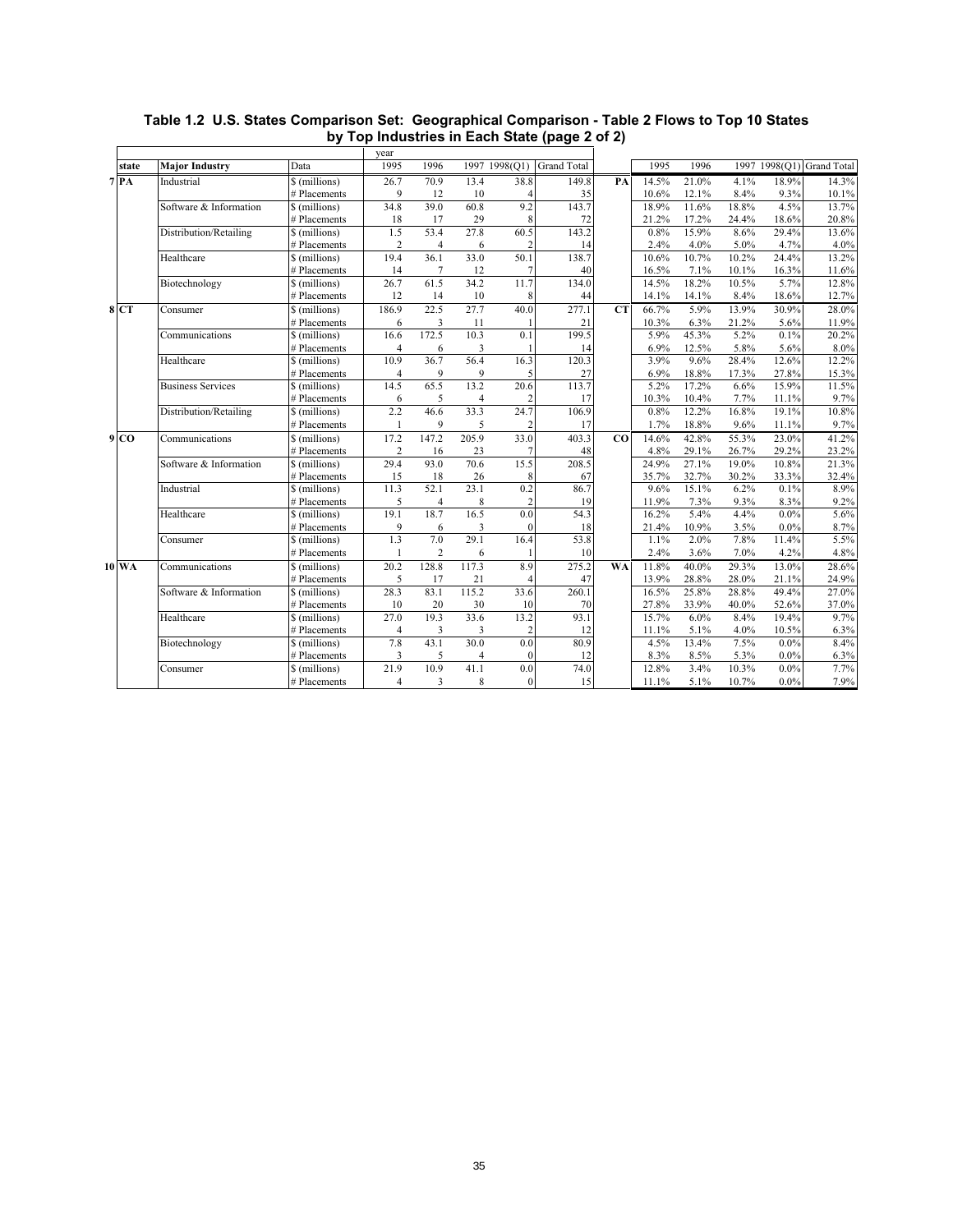|                  |                           | Top 10 States, Stages of Financing |                        |                        |                      |                     |                    |    |                |                  | % of State Total |                |                     |
|------------------|---------------------------|------------------------------------|------------------------|------------------------|----------------------|---------------------|--------------------|----|----------------|------------------|------------------|----------------|---------------------|
| state            | <b>Stage of Financing</b> | Data                               | year<br>1995           | 1996                   | 1997                 | 1998(Q1)            | <b>Grand Total</b> |    | 1995           | 1996             | 1997             |                | 1998(Q1 Grand Total |
| CA<br>1          | Second                    | \$ (millions)                      | 345.2                  | 649.7                  | 1122.7               | 261.2               | 2378.8             | CA | 14.4%          | 21.0%            | 23.3%            | 20.9%          | 20.6%               |
|                  | First                     | # Placements<br>\$ (millions)      | 82<br>346.3            | 117<br>534.2           | 207<br>707.4         | 47<br>250.7         | 453<br>1838.6      |    | 16.6%<br>14.5% | 16.4%<br>17.3%   | 22.7%<br>14.7%   | 21.2%<br>20.1% | 19.3%<br>15.9%      |
|                  |                           | # Placements                       | 89                     | 144                    | 167                  | 53                  | 453                |    | 18.0%          | 20.2%            | 18.3%            | 23.9%          | 19.3%               |
|                  | Third                     | \$ (millions)                      | 268.0                  | 376.0                  | 825.6                | 206.6               | 1676.3             |    | 11.2%          | 12.2%            | 17.2%            | 16.6%          | 14.5%               |
|                  | Follow-on                 | # Placements<br>\$ (millions)      | 51<br>294.5            | 61<br>321.4            | 109<br>427.8         | 31<br>97.4          | 252<br>1141.2      |    | 10.3%<br>12.3% | 8.5%<br>10.4%    | 12.0%<br>8.9%    | 14.0%<br>7.8%  | 10.8%<br>9.9%       |
|                  |                           | # Placements                       | 57                     | 81                     | 85                   | 21                  | 244                |    | 11.5%          | 11.3%            | 9.3%             | 9.5%           | 10.4%               |
|                  | Fourth & Beyond           | \$ (millions)<br># Placements      | 276.3<br>33            | 202.6<br>29            | 483.3<br>50          | 154.7<br>16         | 1116.9<br>128      |    | 11.6%<br>6.7%  | 6.6%<br>4.1%     | 10.0%<br>5.5%    | 12.4%<br>7.2%  | 9.7%<br>5.5%        |
|                  | Not Categorized           | \$ (millions)                      | 285.3                  | 251.8                  | 318.2                | 61.6                | 916.8              |    | 11.9%          | 8.2%             | 6.6%             | 4.9%           | 7.9%                |
|                  | Bridge/Mezzanine          | # Placements<br>\$ (millions)      | 61<br>174.2            | 78<br>221.7            | 72<br>343.3          | 12<br>72.7          | 223<br>811.9       |    | 12.3%<br>7.3%  | 10.9%<br>7.2%    | 7.9%<br>7.1%     | 5.4%<br>5.8%   | 9.5%<br>7.0%        |
|                  |                           | # Placements                       | 60                     | 83                     | 101                  | 20                  | 264                |    | 12.1%          | 11.6%            | 11.1%            | 9.0%           | 11.3%               |
|                  | Buyout                    | \$ (millions)<br># Placements      | 179.8<br>10            | 144.2<br>8             | 260.5<br>16          | 76.6<br>З           | 661.0<br>37        |    | 7.5%<br>2.0%   | 4.7%<br>1.1%     | 5.4%<br>1.8%     | 6.1%<br>1.4%   | 5.7%<br>1.6%        |
|                  | IPO/Wrts/2ndP/Other       | \$ (millions)                      | 154.9                  | 167.0                  | 153.4                | 38.5                | 513.7              |    | 6.5%           | 5.4%             | 3.2%             | 3.1%           | 4.5%                |
|                  | Initial/Seed              | # Placements<br>\$ (millions)      | 21<br>67.0             | 33<br>218.6            | 27<br>167.3          | 6<br>27.7           | 87<br>480.5        |    | 4.3%<br>2.8%   | 4.6%<br>7.1%     | 3.0%<br>3.5%     | 2.7%<br>2.2%   | 3.7%<br>4.2%        |
|                  |                           | # Placements                       | 30                     | 80                     | 78                   | 13                  | 201                |    | 6.1%           | 11.2%            | 8.6%             | 5.9%           | 8.6%                |
| CA \$ (millions) |                           |                                    | 2391.5                 | 3087.3                 | 4809.3               | 1247.7              | 11535.8            |    |                |                  |                  |                |                     |
| $2$ MA           | CA # Placements<br>Second | \$ (millions)                      | 494<br>86.6            | 714<br>248.0           | 912<br>275.5         | 222<br>147.8        | 2342<br>757.8      | MA | 16.2%          | 24.5%            | 20.8%            | 35.8%          | 23.1%               |
|                  |                           | # Placements                       | 30                     | 57                     | 51                   | 11                  | 149                |    | 16.4%          | 21.6%            | 17.1%            | 13.3%          | 18.0%               |
|                  | First                     | \$ (millions)<br># Placements      | 103.5<br>36            | 122.6<br>47            | 262.2<br>64          | 98.7<br>19          | 586.9<br>166       |    | 19.3%<br>19.7% | 12.1%<br>17.8%   | 19.8%<br>21.5%   | 23.9%<br>22.9% | 17.9%<br>20.0%      |
|                  | Follow-on                 | \$ (millions)                      | 81.9                   | 139.7                  | 142.6                | 49.4                | 413.6              |    | 15.3%          | 13.8%            | 10.8%            | 12.0%          | 12.6%               |
|                  | Third                     | # Placements<br>\$ (millions)      | 28<br>62.5             | 45<br>82.6             | 50<br>137.8          | 13<br>67.9          | 136<br>350.8       |    | 15.3%<br>11.7% | 17.0%<br>8.2%    | 16.8%<br>10.4%   | 15.7%<br>16.4% | 16.4%<br>10.7%      |
|                  |                           | # Placements                       | 16                     | 20                     | 28                   | 11                  | 75                 |    | 8.7%           | 7.6%             | 9.4%             | 13.3%          | 9.1%                |
|                  | Bridge/Mezzanine          | \$ (millions)<br># Placements      | 36.1<br>31             | 109.1<br>40            | 168.8<br>47          | 17.7<br>17          | 331.7<br>135       |    | 6.8%<br>16.9%  | 10.8%<br>15.2%   | 12.8%<br>15.8%   | 4.3%<br>20.5%  | 10.1%<br>16.3%      |
|                  | Buyout                    | \$ (millions)                      | 80.7                   | 50.8                   | 159.0                | 1.5                 | 291.9              |    | 15.1%          | 5.0%             | 12.0%            | 0.4%           | 8.9%                |
|                  | Fourth & Beyond           | # Placements<br>\$ (millions)      | 8<br>35.7              | 6<br>48.2              | 9<br>113.2           | 23.1                | 24<br>220.2        |    | 4.4%<br>6.7%   | 2.3%<br>4.8%     | 3.0%<br>8.6%     | 1.2%<br>5.6%   | 2.9%<br>6.7%        |
|                  |                           | # Placements                       | 6                      | 6                      | 13                   | 5                   | 30                 |    | 3.3%           | 2.3%             | 4.4%             | 6.0%           | 3.6%                |
|                  | IPO/Wrts/2ndP/Other       | \$ (millions)<br># Placements      | 11.9<br>6              | 153.1<br>13            | 30.4<br>10           | 0.4                 | 195.8<br>31        |    | 2.2%<br>3.3%   | 15.1%<br>4.9%    | 2.3%<br>3.4%     | 0.1%<br>2.4%   | 6.0%<br>3.7%        |
|                  | Initial/Seed              | \$ (millions)                      | 22.1                   | 41.4                   | 32.8                 | 6.7                 | 103.1              |    | 4.1%           | 4.1%             | 2.5%             | 1.6%           | 3.1%                |
|                  | Not Categorized           | # Placements<br>\$ (millions)      | 19<br>13.7             | 27<br>17.8             | 25<br>1.5            | 4<br>0.0            | 75<br>33.0         |    | 10.4%<br>2.6%  | 10.2%<br>1.8%    | 8.4%<br>0.1%     | 4.8%<br>0.0%   | 9.1%<br>1.0%        |
|                  |                           | # Placements                       | 3                      | 3                      |                      | $\Omega$            |                    |    | 1.6%           | 1.1%             | 0.3%             | 0.0%           | 0.8%                |
| MA \$ (millions) | MA # Placements           |                                    | 534.6<br>183           | 1013.2<br>264          | 1323.7<br>298        | 413.2<br>83         | 3284.7<br>828      |    |                |                  |                  |                |                     |
| $3$ TX           | Buyout                    | \$ (millions)                      | 93.8                   | 288.6                  | 243.6                | 19.9                | 646.0              | TX | 17.5%          | 43.1%            | 26.0%            | 11.6%          | 27.9%               |
|                  | Follow-on                 | # Placements<br>\$ (millions)      | 11<br>80.3             | 11<br>102.0            | 16<br>208.6          | 39.5                | 42<br>430.4        |    | 13.8%<br>15.0% | 11.7%<br>15.3%   | 11.7%<br>22.3%   | 11.8%<br>22.9% | 12.2%<br>18.6%      |
|                  |                           | # Placements                       | 19                     | 19                     | 36                   |                     | 80                 |    | 23.8%          | 20.2%            | 26.3%            | 17.6%          | 23.2%               |
|                  | Second                    | \$ (millions)<br># Placements      | 84.1<br>6              | 40.8<br>10             | 119.7<br>22          | 11.5                | 256.0<br>41        |    | 15.7%<br>7.5%  | $6.1\%$<br>10.6% | 12.8%<br>16.1%   | 6.7%<br>8.8%   | 11.1%<br>11.9%      |
|                  | Third                     | \$ (millions)                      | 33.2                   | 15.3                   | 121.5                | 64.6                | 234.6              |    | 6.2%           | 2.3%             | 13.0%            | 37.5%          | 10.1%               |
|                  | Not Categorized           | # Placements<br>\$ (millions)      | $\overline{4}$<br>94.8 | 7<br>46.0              | 13<br>34.9           | 5<br>2.8            | 29<br>178.4        |    | 5.0%<br>17.7%  | 7.4%<br>6.9%     | 9.5%<br>3.7%     | 14.7%<br>1.6%  | 8.4%<br>7.7%        |
|                  |                           | # Placements                       | 5                      | 9                      | 6                    |                     | 23                 |    | 6.3%           | 9.6%             | 4.4%             | 8.8%           | 6.7%                |
|                  | IPO/Wrts/2ndP/Other       | \$ (millions)<br># Placements      | 37.9<br>5              | 66.0<br>6              | 32.3<br>4            | 11.9                | 148.0<br>19        |    | 7.1%<br>6.3%   | 9.9%<br>6.4%     | 3.4%<br>2.9%     | 6.9%<br>11.8%  | 6.4%<br>5.5%        |
|                  | First                     | \$ (millions)                      | 27.1                   | 38.9                   | 66.2                 | 15.1                | 147.3              |    | 5.1%           | 5.8%             | 7.1%             | 8.8%           | 6.4%                |
|                  | Bridge/Mezzanine          | # Placements<br>\$ (millions)      | 8<br>48.6              | 8<br>31.5              | 19<br>27.6           | 5<br>0.0            | 40<br>107.7        |    | 10.0%<br>9.1%  | 8.5%<br>4.7%     | 13.9%<br>3.0%    | 14.7%<br>0.0%  | 11.6%<br>4.7%       |
|                  |                           | # Placements                       | 9                      | 14                     | 11                   | $\mathbf{0}$        | 34                 |    | 11.3%          | 14.9%            | 8.0%             | 0.0%           | 9.9%                |
|                  | Fourth & Beyond           | \$ (millions)<br># Placements      | 33.0<br>$\overline{2}$ | 15.4<br>$\overline{4}$ | 42.4<br>3            | 6.0                 | 96.8<br>10         |    | 6.2%<br>2.5%   | 2.3%<br>4.3%     | 4.5%<br>2.2%     | 3.5%<br>2.9%   | 4.2%<br>2.9%        |
|                  | Initial/Seed              | \$ (millions)                      | 3.7                    | 24.5                   | 39.6                 | 1.1                 | 68.9               |    | 0.7%           | 3.7%             | 4.2%             | 0.6%           | 3.0%                |
| TX \$ (millions) |                           | # Placements                       | 11<br>536.4            | 6<br>668.9             | 936.3                | 172.5               | 27<br>2314.1       |    | 13.8%          | $6.4\%$          | 5.1%             | 8.8%           | 7.8%                |
|                  | TX # Placements           |                                    | 80                     | 94                     | 137                  | 34                  | 345                |    |                |                  |                  |                |                     |
| NJ               | Buyout                    | $\sqrt{\frac{1}{2}}$ (millions)    | 132.6                  | 23.9                   | 69.2                 | 0.0                 | 225.7              | NJ | 37.1%          | 8.3%             | 15.3%            | 0.0%           | 18.5%               |
|                  | Second                    | # Placements<br>\$ (millions)      | 6<br>33.4              | 3<br>30.8              | $\,$ 8 $\,$<br>107.0 | $\Omega$<br>19.6    | 17<br>190.9        |    | 10.3%<br>9.3%  | 4.9%<br>10.8%    | 12.1%<br>23.7%   | 0.0%<br>15.6%  | 8.4%<br>15.6%       |
|                  |                           | # Placements                       | 8                      | 7                      | $\overline{7}$       |                     | 24                 |    | 13.8%          | 11.5%            | 10.6%            | 11.8%          | 11.9%               |
|                  | Follow-on                 | \$ (millions)<br># Placements      | 32.5<br>12             | 46.2<br>15             | 81.8<br>13           | 0.0<br>$\mathbf{0}$ | 160.5<br>40        |    | 9.1%<br>20.7%  | 16.1%<br>24.6%   | 18.1%<br>19.7%   | 0.0%<br>0.0%   | 13.1%<br>19.8%      |
|                  | First                     | \$ (millions)                      | 46.9                   | 13.8                   | 22.9                 | 39.5                | 123.0              |    | 13.1%          | 4.8%             | 5.1%             | 31.4%          | 10.1%               |
|                  | IPO/Wrts/2ndP/Other       | # Placements<br>\$ (millions)      | 7<br>6.3               | 6<br>31.4              | 7<br>38.5            | 40.0                | 24<br>116.2        |    | 12.1%<br>1.8%  | 9.8%<br>11.0%    | 10.6%<br>8.5%    | 23.5%<br>31.8% | 11.9%<br>9.5%       |
|                  |                           | # Placements                       | $\overline{2}$         | 7                      | 5                    |                     | 15                 |    | 3.4%           | 11.5%            | 7.6%             | 5.9%           | 7.4%                |
|                  | Third                     | \$ (millions)<br># Placements      | 12.3<br>3              | 17.2<br>6              | 73.1<br>9            | 1.6                 | 104.1<br>19        |    | 3.4%<br>5.2%   | 6.0%<br>9.8%     | 16.1%<br>13.6%   | 1.3%<br>5.9%   | 8.5%<br>9.4%        |
|                  | Not Categorized           | \$ (millions)                      | 50.8                   | 18.5                   | 17.0                 | 10.2                | 96.5               |    | 14.2%          | 6.5%             | 3.7%             | 8.1%           | 7.9%                |
|                  | Fourth & Beyond           | # Placements<br>\$ (millions)      | 6<br>26.2              | 3<br>50.0              | 6<br>1.2             | 0.0                 | 20<br>77.4         |    | 10.3%<br>7.3%  | 4.9%<br>17.5%    | 9.1%<br>0.3%     | 29.4%<br>0.0%  | 9.9%<br>6.3%        |
|                  |                           | # Placements                       | 2                      | $\overline{4}$         |                      | $\theta$            | 7                  |    | 3.4%           | 6.6%             | 1.5%             | $0.0\%$        | 3.5%                |
|                  | Initial/Seed              | \$ (millions)<br># Placements      | 0.2<br>-1              | 32.8<br>3              | 29.8<br>3            | 8.5                 | 71.3               |    | 0.1%<br>1.7%   | 11.5%<br>4.9%    | 6.6%<br>4.5%     | 6.8%<br>11.8%  | 5.8%<br>4.5%        |
|                  | Bridge/Mezzanine          | \$ (millions)                      | 16.5                   | 21.7                   | 12.2                 | 6.3                 | 56.6               |    | 4.6%           | 7.6%             | 2.7%             | 5.0%           | 4.6%                |
| NJ \$ (millions) |                           | # Placements                       | 11<br>357.6            | 7<br>286.3             | $\tau$<br>452.5      | 125.8               | 27<br>1222.2       |    | 19.0%          | 11.5%            | 10.6%            | 11.8%          | 13.4%               |
| NJ # Placements  |                           |                                    | 58                     | 61                     | 66                   | 17                  | 202                |    |                |                  |                  |                |                     |

## **Table 1.3 U.S. States Comparison Set: Geographical Comparison - Flows to Top 10 States by Stage of Financing (page 1 of 3)**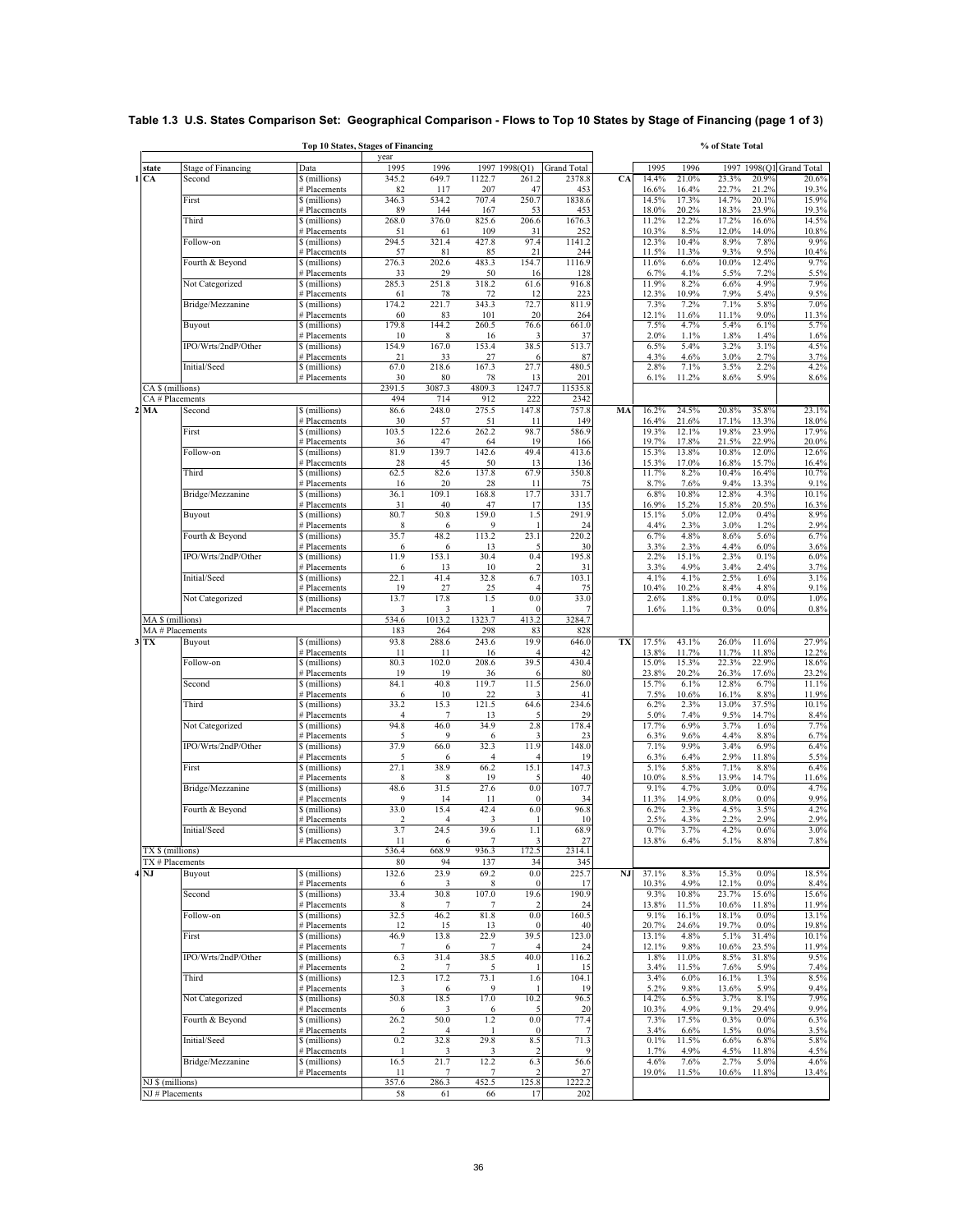| Table 1.3 U.S. States Comparison Set: Geographical Comparison - Flows to Top 10 States by Stage of Financing (page 2 of 3) |  |  |  |
|----------------------------------------------------------------------------------------------------------------------------|--|--|--|
|----------------------------------------------------------------------------------------------------------------------------|--|--|--|

|                         |                           |                                    | year                    |                        |                        |                   |                    |           |                 |                |                |                |                    |
|-------------------------|---------------------------|------------------------------------|-------------------------|------------------------|------------------------|-------------------|--------------------|-----------|-----------------|----------------|----------------|----------------|--------------------|
| state                   | Stage of Financing        | Data                               | 1995                    | 1996                   | 1997                   | 1998(Q1)          | <b>Grand Total</b> |           | 1995            | 1996           | 1997           | 1998(Q1        | <b>Grand Total</b> |
| $5\overline{\text{NY}}$ | First                     | \$ (millions)                      | 16.6                    | 44.4                   | 64.8                   | 64.0              | 189.7              | NY        | 6.9%            | 21.9%          | 11.0%          | 45.3%          | 16.2%              |
|                         |                           | # Placements                       | 14                      | 11                     | 26                     | 10                | 61                 |           | 27.5%           | 20.4%          | 23.0%          | 32.3%          | 24.5%              |
|                         | Initial/Seed              | \$ (millions)<br># Placements      | 0.0<br>-1               | 5.1<br>5               | 143.4<br>10            | 0.0<br>$\epsilon$ | 148.6<br>16        |           | 0.0%<br>2.0%    | 2.5%<br>9.3%   | 24.3%<br>8.8%  | 0.0%<br>0.0%   | 12.7%<br>6.4%      |
|                         | IPO/Wrts/2ndP/Other       | \$ (millions)                      | 75.7                    | 3.0                    | 49.0                   | 15.9              | 143.5              |           | 31.7%           | 1.5%           | 8.3%           | 11.2%          | 12.2%              |
|                         |                           | # Placements                       | 5                       | 2                      |                        |                   | 14                 |           | 9.8%            | 3.7%           | 3.5%           | 9.7%           | 5.6%               |
|                         | Buyout                    | \$ (millions)                      | 65.5                    | 15.5<br>$\overline{2}$ | 31.5<br>5              | 21.9              | 134.4              |           | 27.4%<br>5.9%   | 7.7%<br>3.7%   | 5.3%<br>4.4%   | 15.5%<br>6.5%  | 11.5%              |
|                         | Follow-on                 | # Placements<br>\$(millions)       | 3<br>10.0               | 45.7                   | 46.7                   | 17.2              | 12<br>119.5        |           | 4.2%            | 22.6%          | 7.9%           | 12.1%          | 4.8%<br>10.2%      |
|                         |                           | # Placements                       | 6                       | 10                     | 16                     | 5                 | 37                 |           | 11.8%           | 18.5%          | 14.2%          | 16.1%          | 14.9%              |
|                         | Not Categorized           | \$ (millions)                      | 26.5                    | 17.3                   | 66.3                   | 3.3               | 113.3              |           | 11.1%           | 8.6%           | 11.2%          | 2.3%           | 9.7%               |
|                         | Second                    | <b>Placements</b><br>\$ (millions) | 5<br>11.4               | 5<br>17.0              | 11<br>66.5             | 2<br>17.0         | 23<br>111.8        |           | 9.8%<br>4.8%    | 9.3%<br>8.4%   | 9.7%<br>11.3%  | 6.5%<br>12.0%  | 9.2%<br>9.5%       |
|                         |                           | # Placements                       | 11                      | 10                     | 17                     | 5                 | 43                 |           | 21.6%           | 18.5%          | 15.0%          | 16.1%          | 17.3%              |
|                         | Third                     | \$ (millions)                      | 17.2                    | 18.9                   | 60.6                   | 0.3               | 97.0               |           | 7.2%            | 9.3%           | 10.3%          | 0.2%           | 8.3%               |
|                         |                           | # Placements                       | -1                      | $\overline{2}$         | 7                      |                   | 11                 |           | 2.0%            | 3.7%           | 6.2%           | 3.2%           | 4.4%               |
|                         | Bridge/Mezzanine          | \$(millions)<br># Placements       | 9.5<br>$\overline{4}$   | 19.6<br>$\overline{4}$ | 38.2<br>14             | 1.9               | 69.2<br>25         |           | 4.0%<br>7.8%    | 9.7%<br>7.4%   | 6.5%<br>12.4%  | 1.3%<br>9.7%   | 5.9%<br>10.0%      |
|                         | Fourth & Beyond           | \$ (millions)                      | 6.5                     | 15.7                   | 22.8                   | 0.0               | 45.0               |           | 2.7%            | 7.8%           | 3.9%           | 0.0%           | 3.8%               |
|                         |                           | # Placements                       |                         | 3                      | 3                      | $\epsilon$        | 7                  |           | 2.0%            | 5.6%           | 2.7%           | 0.0%           | 2.8%               |
| NY \$ (millions)        |                           |                                    | 238.9                   | 202.2                  | 589.6                  | 141.3             | 1171.9             |           |                 |                |                |                |                    |
| 6 IL                    | NY # Placements<br>Buyout | \$ (millions)                      | 51<br>109.5             | 54<br>45.9             | 113<br>50.3            | 31<br>9.8         | 249<br>215.4       | IL        | 41.1%           | 12.4%          | 14.5%          | 9.7%           | 19.8%              |
|                         |                           | # Placements                       | 11                      | 5                      | 5                      |                   | 22                 |           | 28.2%           | 9.8%           | 7.6%           | 7.1%           | 12.9%              |
|                         | Follow-on                 | \$(millions)                       | 23.7                    | 28.0                   | 99.7                   | 0.2               | 151.6              |           | 8.9%            | 7.5%           | 28.7%          | 0.2%           | 14.0%              |
|                         |                           | # Placements                       | 7                       | 4<br>78.9              | 16                     | n                 | 28                 |           | 17.9%           | 7.8%           | 24.2%          | 7.1%           | 16.5%              |
|                         | Bridge/Mezzanine          | \$ (millions)<br># Placements      | 49.3<br>$\overline{2}$  | $\overline{7}$         | 0.8<br>3               | 9.0<br>-2         | 138.0<br>14        |           | 18.5%<br>5.1%   | 21.3%<br>13.7% | 0.2%<br>4.5%   | 8.9%<br>14.3%  | 12.7%<br>8.2%      |
|                         | First                     | \$ (millions)                      | 8.1                     | 55.6                   | 61.8                   | 6.9               | 132.3              |           | 3.0%            | 15.0%          | 17.8%          | 6.8%           | 12.2%              |
|                         |                           | # Placements                       | $\overline{4}$          | 7                      | 8                      |                   | 20                 |           | 10.3%           | 13.7%          | 12.1%          | 7.1%           | 11.8%              |
|                         | IPO/Wrts/2ndP/Other       | \$ (millions)                      | 0.0                     | 56.2                   | 15.2<br>5              | 49.4              | 120.7              |           | 0.0%            | 15.1%<br>5.9%  | 4.4%           | 49.0%          | 11.1%              |
|                         | Second                    | # Placements<br>\$ (millions)      | $\mathbf{0}$<br>26.2    | 3<br>42.4              | 43.1                   | 5.5               | 13<br>117.2        |           | $0.0\%$<br>9.9% | 11.4%          | 7.6%<br>12.4%  | 35.7%<br>5.5%  | 7.6%<br>10.8%      |
|                         |                           | # Placements                       |                         | 6                      | 11                     |                   | 19                 |           | 2.6%            | 11.8%          | 16.7%          | 7.1%           | 11.2%              |
|                         | Not Categorized           | \$ (millions)                      | 25.9                    | 30.3                   | 39.8                   | 5.0               | 101.1              |           | 9.7%            | 8.2%           | 11.5%          | 5.0%           | 9.3%               |
|                         | Third                     | <b>Placements</b><br>\$ (millions) | 5<br>22.9               | 8<br>7.9               | $\overline{7}$<br>31.2 | 12.1              | 21<br>74.1         |           | 12.8%<br>8.6%   | 15.7%<br>2.1%  | 10.6%<br>9.0%  | 7.1%<br>12.0%  | 12.4%<br>6.8%      |
|                         |                           | # Placements                       | 7                       | 3                      | 5                      |                   | 16                 |           | 17.9%           | 5.9%           | 7.6%           | 7.1%           | 9.4%               |
|                         | Initial/Seed              | \$ (millions)                      | 0.6                     | 18.7                   | 4.3                    | 0.0               | 23.5               |           | 0.2%            | 5.0%           | 1.2%           | 0.0%           | 2.2%               |
|                         |                           | # Placements                       | $\overline{2}$          | 7                      | 5                      | $\epsilon$        | 14                 |           | 5.1%            | 13.7%          | 7.6%           | 0.0%           | 8.2%               |
|                         | Fourth & Beyond           | \$(millions)<br># Placements       | 0.0<br>$\boldsymbol{0}$ | 7.5<br>-1              | 1.1                    | 3.0               | 11.6               |           | 0.0%<br>$0.0\%$ | 2.0%<br>2.0%   | 0.3%<br>1.5%   | 3.0%<br>7.1%   | 1.1%<br>1.8%       |
| IL \$ (millions)        |                           |                                    | 266.2                   | 371.3                  | 347.2                  | 100.9             | 1085.6             |           |                 |                |                |                |                    |
|                         | IL # Placements           |                                    | 39                      | 51                     | 66                     | 14                | 170                |           |                 |                |                |                |                    |
| $7$ $PA$                | Buyout                    | \$ (millions)                      | 16.5                    | 71.1                   | 47.4                   | 97.5              | 232.5              | PA        | $9.0\%$         | 21.1%          | 14.6%          | 47.5%          | 22.1%              |
|                         | Second                    | # Placements<br>\$ (millions)      | 33.3                    | 8<br>31.4              | 3<br>47.5              | 34.0              | 15<br>146.2        |           | 1.2%<br>18.1%   | 8.1%<br>9.3%   | 2.5%<br>14.7%  | 7.0%<br>16.5%  | 4.3%<br>13.9%      |
|                         |                           | # Placements                       | $\overline{7}$          | 6                      | 16                     |                   | 32                 |           | 8.2%            | 6.1%           | 13.4%          | 7.0%           | 9.2%               |
|                         | Follow-on                 | \$ (millions)                      | 54.4                    | 31.3                   | 43.2                   | 3.9               | 132.9              |           | 29.6%           | 9.3%           | 13.4%          | 1.9%           | 12.7%              |
|                         |                           | # Placements                       | 21                      | 11                     | 18                     | 2                 | 52                 |           | 24.7%           | 11.1%          | 15.1%          | 4.7%           | 15.0%              |
|                         | First                     | \$ (millions)<br># Placements      | 29.0<br>16              | 32.0<br>12             | 46.7<br>20             | 12.5              | 120.3<br>52        |           | 15.8%<br>18.8%  | 9.5%<br>12.1%  | 14.4%<br>16.8% | 6.1%<br>9.3%   | 11.5%<br>15.0%     |
|                         | Not Categorized           | \$ (millions)                      | 21.2                    | 56.5                   | 27.2                   | 7.2               | 112.2              |           | 11.6%           | 16.8%          | 8.4%           | 3.5%           | 10.7%              |
|                         |                           | # Placements                       | 6                       | 17                     | 9                      | 7                 | 39                 |           | 7.1%            | 17.2%          | 7.6%           | 16.3%          | 11.3%              |
|                         | Third                     | \$ (millions)                      | 3.1                     | 41.7<br>9              | 50.0                   | 12.8              | 107.5              |           | 1.7%            | 12.4%          | 15.4%          | 6.2%           | 10.2%              |
|                         | Initial/Seed              | # Placements<br>\$ (millions)      | 10<br>4.7               | 50.9                   | 12<br>18.8             | 16.7              | 34<br>91.1         |           | 11.8%<br>2.6%   | 9.1%<br>15.1%  | 10.1%<br>5.8%  | 7.0%<br>8.1%   | 9.8%<br>8.7%       |
|                         |                           | # Placements                       | 16                      | 23                     | 25                     | 15                | 79                 |           | 18.8%           | 23.2%          | 21.0%          | 34.9%          | 22.8%              |
|                         | Bridge/Mezzanine          | \$ (millions)                      | 13.6                    | 5.8                    | 20.3                   | 13.6              | 53.3               |           | 7.4%            | 1.7%           | 6.3%           | 6.6%           | 5.1%               |
|                         | IPO/Wrts/2ndP/Other       | # Placements<br>\$ (millions)      | $\overline{7}$<br>7.9   | 9<br>16.0              | 10<br>4.2              | 0.8               | 30<br>28.9         |           | 8.2%<br>4.3%    | 9.1%<br>4.8%   | 8.4%<br>1.3%   | 9.3%<br>0.4%   | 8.7%<br>2.8%       |
|                         |                           | # Placements                       | -1                      | 3                      | $\overline{2}$         |                   | 7                  |           | 1.2%            | 3.0%           | 1.7%           | 2.3%           | 2.0%               |
|                         | Fourth & Beyond           | \$ (millions)                      | 0.0                     | 0.0                    | 18.6                   | 6.5               | 25.2               |           | 0.0%            | 0.0%           | 5.8%           | 3.2%           | 2.4%               |
|                         |                           | # Placements                       | $\mathbf{0}$            | 1                      | $\overline{4}$         |                   | 6                  |           | $0.0\%$         | 1.0%           | 3.4%           | 2.3%           | 1.7%               |
| PA <u>\$ (milions)</u>  | PA # Placements           |                                    | 183.8<br>85             | 330.<br>99             | 323.S<br>119           | 205.,<br>43       | 1050.0<br>346      |           |                 |                |                |                |                    |
| 8 CT                    | Buyout                    | \$ (millions)                      | 0.0                     | 206.8                  | 13.5                   | 0.6               | 220.9              | <b>CT</b> | $0.0\%$         | 54.4%          | 6.8%           | 0.5%           | 22.3%              |
|                         |                           | # Placements                       | $\bf{0}$                | 8                      |                        |                   | 10                 |           | $0.0\%$         | 16.7%          | 1.9%           | 5.6%           | 5.7%               |
|                         | IPO/Wrts/2ndP/Other       | \$ (millions)                      | 182.3                   | 2.8                    | 0.5                    | 0.0               | 185.6              |           | 65.1%           | 0.7%           | 0.3%           | 0.0%           | 18.8%              |
|                         | Second                    | # Placements<br>\$ (millions)      | 22.6                    | -1<br>10.2             | 2<br>34.3              | -0<br>45.3        | 112.3              |           | 6.9%<br>8.1%    | 2.1%<br>2.7%   | 3.8%<br>17.2%  | 0.0%<br>34.9%  | 4.0%<br>11.4%      |
|                         |                           | # Placements                       | 8                       | 5                      | 6                      |                   | 25                 |           | 13.8%           | 10.4%          | 11.5%          | 33.3%          | 14.2%              |
|                         | Bridge/Mezzanine          | \$ (millions)                      | 8.6                     | 7.3                    | 40.6                   | 42.7              | 99.1               |           | 3.1%            | 1.9%           | 20.4%          | 33.0%          | 10.0%              |
|                         |                           | # Placements                       | 6                       | 5                      | 7                      |                   | 21                 |           | 10.3%           | 10.4%          | 13.5%          | 16.7%          | 11.9%              |
|                         | Initial/Seed              | \$ (millions)<br># Placements      | 2.5<br>6                | 59.3<br>4              | 9.5<br>6               | 25.5              | 96.8<br>20         |           | 0.9%<br>10.3%   | 15.6%<br>8.3%  | 4.7%<br>11.5%  | 19.7%<br>22.2% | 9.8%<br>11.4%      |
|                         | Follow-on                 | \$ (millions)                      | 25.5                    | 40.3                   | 23.5                   | 0.1               | 89.4               |           | 9.1%            | 10.6%          | 11.8%          | 0.1%           | 9.0%               |
|                         |                           | # Placements                       | 9                       | 11                     | 9                      |                   | 30                 |           | 15.5%           | 22.9%          | 17.3%          | 5.6%           | 17.0%              |
|                         | First                     | \$ (millions)                      | 20.7                    | 9.7                    | 34.9                   | 10.5              | 75.7               |           | 7.4%            | 2.5%           | 17.5%          | 8.1%           | 7.7%               |
|                         | Third                     | # Placements<br>\$ (millions)      | 14<br>14.0              | 3<br>30.4              | 9<br>13.1              | 5.0               | 28<br>62.4         |           | 24.1%<br>5.0%   | 6.3%<br>8.0%   | 17.3%<br>6.6%  | 11.1%<br>3.9%  | 15.9%<br>6.3%      |
|                         |                           | # Placements                       | 6                       | 5                      | 5                      |                   | 17                 |           | 10.3%           | 10.4%          | 9.6%           | 5.6%           | 9.7%               |
|                         | Fourth & Beyond           | \$ (millions)                      | 0.6                     | 0.0                    | 23.2                   | 0.0               | 23.9               |           | 0.2%            | 0.0%           | 11.7%          | 0.0%           | 2.4%               |
|                         | Not Categorized           | # Placements                       |                         | 0                      | $\overline{4}$         | -0                |                    |           | 1.7%            | 0.0%           | 7.7%<br>3.0%   | 0.0%           | 2.8%<br>2.3%       |
|                         |                           | \$ (millions)<br># Placements      | 3.4<br>$\overline{4}$   | 13.7<br>6              | 6.1<br>3               | 0.0<br>$\epsilon$ | 23.1<br>13         |           | 1.2%<br>6.9%    | 3.6%<br>12.5%  | 5.8%           | 0.0%<br>0.0%   | 7.4%               |
| CT \$ (millions)        |                           |                                    | 280.1                   | 380.5                  | 199.0                  | 129.6             | 989.2              |           |                 |                |                |                |                    |
|                         | CT # Placements           |                                    | 58                      | 48                     | 52                     | 18                | 176                |           |                 |                |                |                |                    |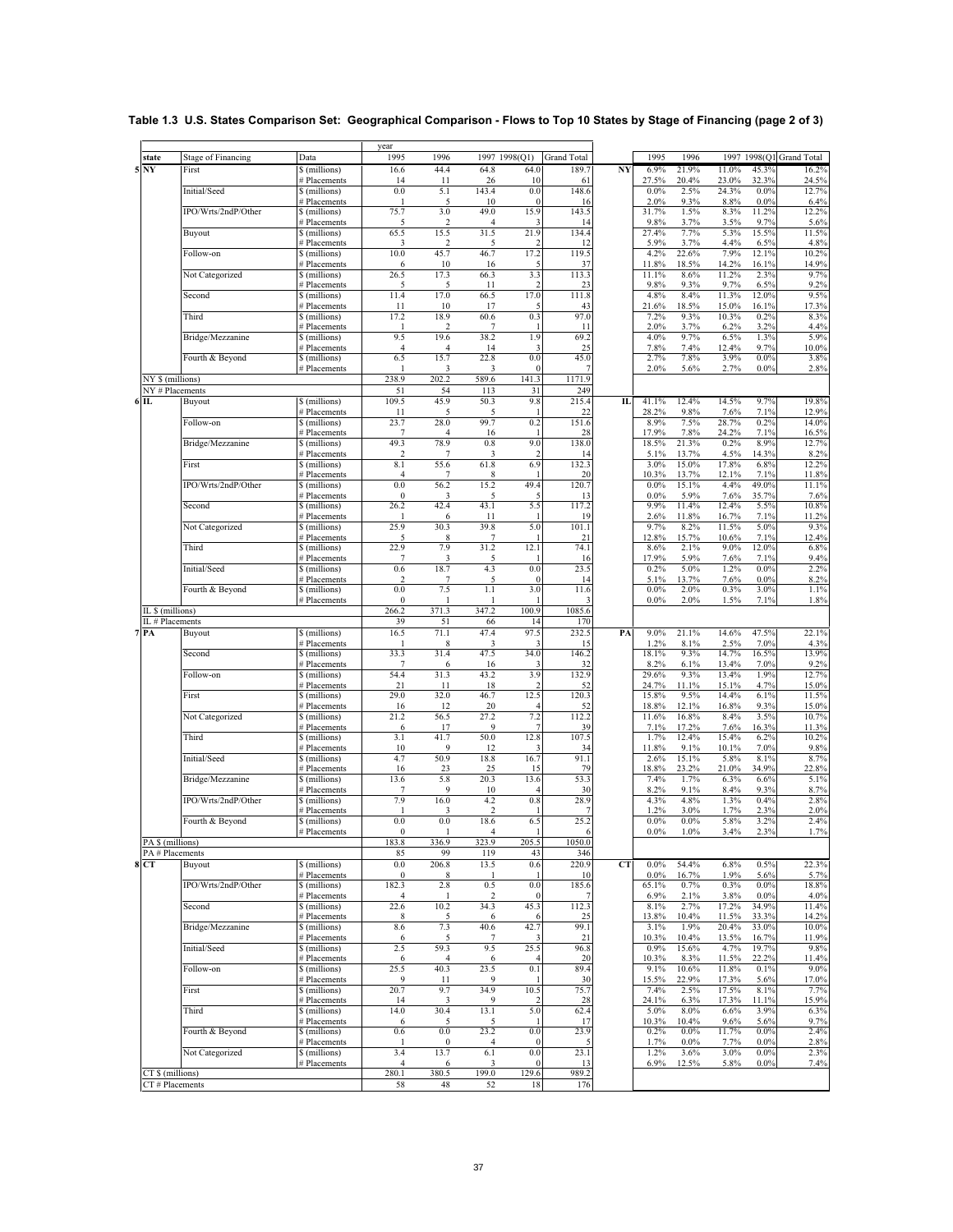|                 |                           |                               | vear           |                |                |                   |                    |                |                |                |               |                |                          |
|-----------------|---------------------------|-------------------------------|----------------|----------------|----------------|-------------------|--------------------|----------------|----------------|----------------|---------------|----------------|--------------------------|
| state           | <b>Stage of Financing</b> | Data                          | 1995           | 1996           |                | 1997 1998(Q1)     | <b>Grand Total</b> |                | 1995           | 1996           |               |                | 1997 1998(Q1 Grand Total |
| 9 <sub>CO</sub> | Second                    | \$ (millions)                 | 22.7           | 96.9           | 63.6           | 37.0              | 220.1              | C <sub>0</sub> | 19.2%          | 28.2%          | 17.1%         | 25.8%          | 22.5%                    |
|                 |                           | # Placements                  | 4              | 5              | 16             | 5                 | 30                 |                | 9.5%           | 9.1%           | 18.6%         | 20.8%          | 14.5%                    |
|                 | First                     | \$ (millions)                 | 29.4           | 42.2           | 126.1          | 15.4              | 213.1              |                | 24.9%          | 12.3%          | 33.9%         | 10.7%          | 21.8%                    |
|                 |                           | # Placements                  | 10             | 11             | 20             | 3                 | 44                 |                | 23.8%          | 20.0%          | 23.3%         | 12.5%          | 21.3%                    |
|                 | Third                     | \$ (millions)                 | 29.0           | 57.7           | 41.1           | 15.4              | 143.1              |                | 24.6%          | 16.8%          | 11.0%         | 10.7%          | 14.6%                    |
|                 |                           | # Placements                  | 7              | 6              | 6              | p                 | 21                 |                | 16.7%          | 10.9%          | 7.0%          | 8.3%           | 10.1%                    |
|                 | Buyout                    | \$ (millions)                 | 10.6           | 44.0           | 5.9            | 57.5              | 118.0              |                | 9.0%           | 12.8%          | 1.6%          | 40.1%          | 12.1%                    |
|                 |                           | # Placements                  | 3              | 1              | $\overline{c}$ | 3                 |                    |                | 7.1%           | 1.8%           | 2.3%          | 12.5%          | 4.3%                     |
|                 | Follow-on                 | \$ (millions)                 | 19.8           | 36.6           | 31.8           | 12.9              | 101.0              |                | 16.8%          | 10.6%          | 8.5%          | 9.0%           | 10.3%                    |
|                 |                           | # Placements                  | 7              | 6              | 7              | -6                | 26                 |                | 16.7%          | 10.9%          | 8.1%          | 25.0%          | 12.6%                    |
|                 | Bridge/Mezzanine          | \$ (millions)                 | 3.3            | 11.3           | 33.6           | 3.4               | 51.6               |                | 2.8%           | 3.3%           | 9.0%          | 2.4%           | 5.3%                     |
|                 |                           | # Placements                  | 6              | 6              | 9              | 3                 | 24                 |                | 14.3%          | 10.9%          | 10.5%         | 12.5%          | 11.6%                    |
|                 | Not Categorized           | \$ (millions)                 | 0.5            | 11.3           | 33.4           | 0.0               | 45.2               |                | 0.4%           | 3.3%           | 9.0%          | $0.0\%$        | 4.6%                     |
|                 |                           | # Placements                  | $\overline{c}$ | 5              | $\overline{7}$ | $\theta$          | 14                 |                | 4.8%           | 9.1%           | 8.1%          | 0.0%           | 6.8%                     |
|                 | Fourth & Beyond           | \$ (millions)                 | 1.0            | 12.6           | 18.4           | 2.1               | 34.1               |                | 0.8%           | 3.7%           | 4.9%          | 1.4%           | 3.5%                     |
|                 |                           | # Placements                  | $\mathbf{1}$   | 3              | $\overline{4}$ | 2                 | 10                 |                | 2.4%           | 5.5%           | 4.7%          | 8.3%           | 4.8%                     |
|                 | IPO/Wrts/2ndP/Other       | \$ (millions)                 | 0.8            | 18.1           | 7.5            | 0.0               | 26.3               |                | 0.6%           | 5.3%           | 2.0%          | $0.0\%$        | 2.7%                     |
|                 |                           | # Placements                  | $\mathbf{1}$   | 3              | 3              | $\theta$          | $\overline{7}$     |                | 2.4%           | 5.5%           | 3.5%          | 0.0%           | 3.4%                     |
|                 | Initial/Seed              | \$ (millions)                 | 1.0            | 13.1           | 11.1           | 0.0<br>$\epsilon$ | 25.3               |                | 0.8%           | 3.8%           | 3.0%          | 0.0%           | 2.6%                     |
|                 |                           | # Placements                  | 1              | 9              | 12<br>372.5    |                   | 22                 |                | 2.4%           | 16.4%          | 14.0%         | 0.0%           | 10.6%                    |
|                 | CO \$ (millions)          |                               | 118.0          | 343.7          |                | 143.6             | 977.8              |                |                |                |               |                |                          |
|                 | CO# Placements            |                               | 42             | 55             | 86             | 24                | 207                |                |                |                |               |                |                          |
| 10 WA           | Second                    | \$ (millions)                 | 46.6           | 81.8           | 108.0          | 14.6              | 251.1              | <b>WA</b>      | 27.2%          | 25.4%          | 27.0%         | 21.5%          | 26.1%                    |
|                 |                           | # Placements                  | 8              | 15             | 19             |                   | 46                 |                | 22.2%          | 25.4%          | 25.3%         | 21.1%          | 24.3%                    |
|                 | First                     | \$ (millions)<br># Placements | 18.0<br>6      | 88.9<br>18     | 38.5<br>14     | 49.8<br>ę         | 195.2<br>47        |                | 10.5%<br>16.7% | 27.6%          | 9.6%<br>18.7% | 73.3%<br>47.4% | 20.3%                    |
|                 | Third                     | \$ (millions)                 | 30.2           | 67.7           | 77.6           | 0.8               | 176.3              |                | 17.6%          | 30.5%<br>21.0% | 19.4%         | 1.1%           | 24.9%<br>18.3%           |
|                 |                           | # Placements                  | 3              | $\overline{7}$ | 7              |                   | 18                 |                | 8.3%           |                |               | 5.3%           |                          |
|                 | Not Categorized           | \$ (millions)                 | 22.6           | 36.2           | 37.4           | 0.0               | 96.1               |                | 13.1%          | 11.9%<br>11.2% | 9.3%<br>9.3%  | 0.0%           | 9.5%<br>10.0%            |
|                 |                           | # Placements                  | 4              | 5              | 5              | $\theta$          | 14                 |                | 11.1%          | 8.5%           | 6.7%          | $0.0\%$        | 7.4%                     |
|                 | Follow-on                 | \$ (millions)                 | 20.9           | 30.0           | 44.0           | 0.0               | 94.9               |                | 12.2%          | 9.3%           | 11.0%         | 0.0%           | 9.9%                     |
|                 |                           | # Placements                  | 5              | $\overline{c}$ | 6              | $\theta$          | 13                 |                | 13.9%          | 3.4%           | 8.0%          | $0.0\%$        | 6.9%                     |
|                 | Fourth & Beyond           | \$ (millions)                 | 0.0            | 3.0            | 47.9           | 0.0               | 50.9               |                | $0.0\%$        | 0.9%           | 12.0%         | 0.0%           | 5.3%                     |
|                 |                           | # Placements                  | $\mathbf{0}$   | $\mathbf{1}$   | $\overline{4}$ | $\theta$          | 5                  |                | $0.0\%$        | 1.7%           | 5.3%          | $0.0\%$        | 2.6%                     |
|                 | Bridge/Mezzanine          | \$ (millions)                 | 20.5           | 5.2            | 6.1            | 1.9               | 33.8               |                | 12.0%          | 1.6%           | 1.5%          | 2.8%           | 3.5%                     |
|                 |                           | # Placements                  | $\overline{7}$ | $\overline{4}$ | 10             |                   | 22                 |                | 19.4%          | 6.8%           | 13.3%         | 5.3%           | 11.6%                    |
|                 | Initial/Seed              | \$ (millions)                 | 2.2            | 8.2            | 21.9           | 0.3               | 32.7               |                | 1.3%           | 2.6%           | 5.5%          | 0.4%           | 3.4%                     |
|                 |                           | # Placements                  | $\overline{c}$ | $\overline{4}$ | $\overline{4}$ | 3                 | 13                 |                | 5.6%           | 6.8%           | 5.3%          | 15.8%          | 6.9%                     |
|                 | Buyout                    | \$ (millions)                 | 10.6           | 0.0            | 6.8            | 0.0               | 17.4               |                | 6.2%           | 0.0%           | 1.7%          | 0.0%           | 1.8%                     |
|                 |                           | # Placements                  | $\mathbf{1}$   | $\theta$       |                | $\epsilon$        | $\overline{c}$     |                | 2.8%           | 0.0%           | 1.3%          | 0.0%           | 1.1%                     |
|                 | IPO/Wrts/2ndP/Other       | \$ (millions)                 | 0.0            | 1.0            | 11.9           | 0.6               | 13.6               |                | $0.0\%$        | 0.3%           | 3.0%          | 0.9%           | 1.4%                     |
|                 |                           | # Placements                  | $\mathbf{0}$   | 3              | 5              |                   |                    |                | $0.0\%$        | 5.1%           | 6.7%          | 5.3%           | 4.8%                     |
|                 | WA \$ (millions)          |                               | 171.6          | 322.0          | 400.2          | 68.0              | 961.7              |                |                |                |               |                |                          |
|                 | WA # Placements           |                               | 36             | 59             | 75             | 19                | 189                |                |                |                |               |                |                          |
|                 |                           |                               |                |                |                |                   |                    |                |                |                |               |                |                          |

## **Table 1.3 U.S. States Comparison Set: Geographical Comparison - Flows to Top 10 States by Stage of Financing (page 3 of 3)**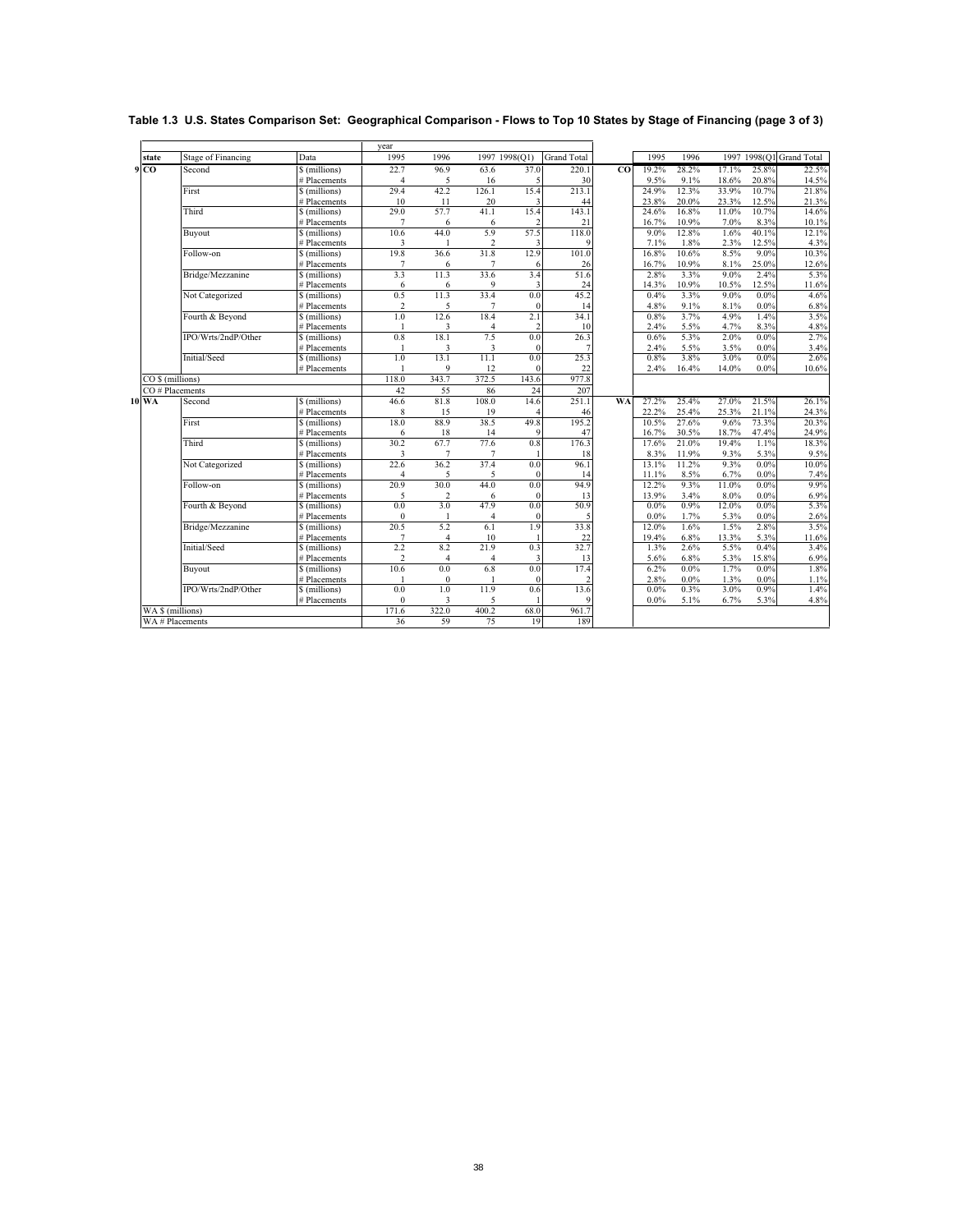|                                      |                                |                               | <b>Top 10 States, Amount Categories</b> |                        |                        |               |                    |              |                |                | % of State Total |                |                    |
|--------------------------------------|--------------------------------|-------------------------------|-----------------------------------------|------------------------|------------------------|---------------|--------------------|--------------|----------------|----------------|------------------|----------------|--------------------|
| state                                | amtcat                         | Data                          | year<br>1995                            | 1996                   |                        | 1997 1998(Q1) | <b>Grand Total</b> |              | 1995           | 1996           |                  | 1997 1998(Q1)  | <b>Grand Total</b> |
| 1 <sub>C</sub> A                     | \$0.5M-\$2M                    | \$ (millions)                 | 168.3                                   | 245.4                  | 266.1                  | 66.7          | 746.5              | CA           | 7.0%           | 7.9%           | 5.5%             | 5.3%           | 6.5%               |
|                                      |                                | # Placements                  | 136                                     | 194                    | 209                    | 55            | 594                |              | 27.5%          | 27.2%          | 22.9%            | 24.8%          | 25.4%              |
|                                      | \$4M-\$8M                      | \$ (millions)<br># Placements | 577.3<br>98                             | 840.4<br>146           | 1331.6<br>227          | 370.7<br>62   | 3120.1<br>533      |              | 24.1%<br>19.8% | 27.2%<br>20.4% | 27.7%<br>24.9%   | 29.7%<br>27.9% | 27.0%<br>22.8%     |
|                                      | $$2M-$4M$                      | \$ (millions)                 | 287.3                                   | 447.8                  | 582.2                  | 117.5         | 1434.8             |              | 12.0%          | 14.5%          | 12.1%            | 9.4%           | 12.4%              |
|                                      |                                | # Placements                  | 92                                      | 147                    | 188                    | 37            | 464                |              | 18.6%          | 20.6%          | 20.6%            | 16.7%          | 19.8%              |
|                                      | \$0-\$0.5M                     | \$ (millions)                 | 22.5                                    | 37.2                   | 39.0                   | 7.7           | 106.4              |              | 0.9%           | 1.2%           | 0.8%             | 0.6%           | 0.9%               |
|                                      | \$8M-\$16M                     | # Placements<br>\$ (millions) | 86<br>691.4                             | 121<br>919.5           | 130<br>1148.7          | 23<br>369.0   | 360<br>3128.5      |              | 17.4%<br>28.9% | 16.9%<br>29.8% | 14.3%<br>23.9%   | 10.4%<br>29.6% | 15.4%<br>27.1%     |
|                                      |                                | # Placements                  | 59                                      | 83                     | 104                    | 34            | 280                |              | 11.9%          | 11.6%          | 11.4%            | 15.3%          | 12.0%              |
|                                      | $$16M+$                        | \$ (millions)                 | 644.7                                   | 597.0                  | 1441.7                 | 316.2         | 2999.6             |              | 27.0%          | 19.3%          | 30.0%            | 25.3%          | 26.0%              |
|                                      |                                | # Placements                  | 23<br>2391.5                            | 23<br>3087.3           | 54<br>4809.3           | 11<br>1247.7  | 111                |              | 4.7%           | 3.2%           | 5.9%             | 5.0%           | 4.7%               |
| CA \$ (millions)                     | CA # Placements                |                               | 494                                     | 714                    | 912                    | 222           | 11535.8<br>2342    |              |                |                |                  |                |                    |
| 2 <sub>MA</sub>                      | \$0.5M-\$2M                    | \$ (millions)                 | 72.1                                    | 95.1                   | 100.8                  | 15.4          | 283.4              | MA           | 13.5%          | 9.4%           | 7.6%             | 3.7%           | 8.6%               |
|                                      |                                | # Placements                  | 61                                      | 75                     | 83                     | 14            | 233                |              | 33.3%          | 28.4%          | 27.9%            | 16.9%          | 28.1%              |
|                                      | \$0-\$0.5M                     | \$ (millions)<br># Placements | 11.9<br>46                              | 16.8<br>64             | 18.2<br>64             | 3.3<br>18     | 50.1<br>192        |              | 2.2%<br>25.1%  | 1.7%<br>24.2%  | 1.4%<br>21.5%    | 0.8%<br>21.7%  | 1.5%<br>23.2%      |
|                                      | \$4M-\$8M                      | \$ (millions)                 | 134.7                                   | 276.6                  | 364.7                  | 114.7         | 890.7              |              | 25.2%          | 27.3%          | 27.6%            | 27.8%          | 27.1%              |
|                                      |                                | # Placements                  | 25                                      | 49                     | 61                     | 19            | 154                |              | 13.7%          | 18.6%          | 20.5%            | 22.9%          | 18.6%              |
|                                      | \$2M-\$4M                      | \$ (millions)                 | 111.1                                   | 130.5                  | 129.9                  | 46.9          | 418.4              |              | 20.8%          | 12.9%          | 9.8%             | 11.4%          | 12.7%              |
|                                      | \$8M-\$16M                     | # Placements<br>\$ (millions) | 36<br>146.8                             | 43<br>281.7            | 43<br>393.2            | 15<br>154.2   | 137<br>975.8       |              | 19.7%<br>27.5% | 16.3%<br>27.8% | 14.4%<br>29.7%   | 18.1%<br>37.3% | 16.5%<br>29.7%     |
|                                      |                                | # Placements                  | 13                                      | 25                     | 35                     | 15            | 88                 |              | 7.1%           | 9.5%           | 11.7%            | 18.1%          | 10.6%              |
|                                      | $$16M+$                        | \$ (millions)                 | 58.0                                    | 212.7                  | 316.9                  | 78.8          | 666.3              |              | 10.8%          | 21.0%          | 23.9%            | 19.1%          | 20.3%              |
|                                      |                                | # Placements                  | 2                                       | 8                      | 12                     |               | 24                 |              | 1.1%           | 3.0%           | 4.0%             | 2.4%           | 2.9%               |
| $\overline{\text{MA}}$ \$ (millions) |                                |                               | 534.6                                   | 1013.2                 | 1323.7                 | 413.2<br>83   | 3284.7             |              |                |                |                  |                |                    |
| $3$ TX                               | MA # Placements<br>\$0.5M-\$2M | \$ (millions)                 | 183<br>23.9                             | 264<br>20.5            | 298<br>42.2            | 8.1           | 828<br>94.6        | TX           | 4.4%           | 3.1%           | 4.5%             | 4.7%           | 4.1%               |
|                                      |                                | # Placements                  | 21                                      | 17                     | 36                     |               | 81                 |              | 26.3%          | 18.1%          | 26.3%            | 20.6%          | 23.5%              |
|                                      | \$0-\$0.5M                     | \$ (millions)                 | 5.6                                     | 4.7                    | 6.1                    | 2.5           | 18.9               |              | 1.1%           | 0.7%           | 0.6%             | 1.4%           | 0.8%               |
|                                      | \$4M-\$8M                      | # Placements<br>\$ (millions) | 20<br>55.1                              | 17<br>132.4            | 20<br>161.6            | 10<br>38.2    | 67<br>387.2        |              | 25.0%<br>10.3% | 18.1%<br>19.8% | 14.6%<br>17.3%   | 29.4%<br>22.2% | 19.4%<br>16.7%     |
|                                      |                                | # Placements                  | 10                                      | 21                     | 28                     |               | 65                 |              | 12.5%          | 22.3%          | 20.4%            | 17.6%          | 18.8%              |
|                                      | $$2M-$4M$                      | \$ (millions)                 | 29.8                                    | 53.5                   | 63.3                   | 13.8          | 160.3              |              | 5.5%           | 8.0%           | 6.8%             | 8.0%           | 6.9%               |
|                                      |                                | # Placements                  | 10                                      | 18                     | 21                     |               | 54                 |              | 12.5%          | 19.1%          | 15.3%            | 14.7%          | 15.7%              |
|                                      | \$8M-\$16M                     | \$ (millions)<br># Placements | 114.6<br>10                             | 131.3<br>12            | 181.0<br>17            | 59.9          | 486.7<br>44        |              | 21.4%<br>12.5% | 19.6%<br>12.8% | 19.3%<br>12.4%   | 34.7%<br>14.7% | 21.0%<br>12.8%     |
|                                      | $$16M+$                        | \$ (millions)                 | 307.5                                   | 326.6                  | 482.2                  | 50.0          | 1166.3             |              | 57.3%          | 48.8%          | 51.5%            | 29.0%          | 50.4%              |
|                                      |                                | # Placements                  | 9                                       | 9                      | 15                     |               | 34                 |              | 11.3%          | 9.6%           | 10.9%            | 2.9%           | 9.9%               |
| TX \$ (millions)                     |                                |                               | 536.4                                   | 668.9                  | 936.3                  | 172.5         | 2314.1             |              |                |                |                  |                |                    |
| $4$ NJ                               | TX # Placements<br>\$0.5M-\$2M |                               | 80<br>21.4                              | 94<br>20.3             | 137<br>23.3            | 34<br>6.4     | 345<br>71.4        | NJ           | 6.0%           | 7.1%           | 5.1%             | 5.0%           | 5.8%               |
|                                      |                                | \$ (millions)<br># Placements | 17                                      | 17                     | 18                     |               | 57                 |              | 29.3%          | 27.9%          | 27.3%            | 29.4%          | 28.2%              |
|                                      | \$4M-\$8M                      | \$ (millions)                 | 61.9                                    | 85.5                   | 81.5                   | 21.9          | 250.8              |              | 17.3%          | 29.9%          | 18.0%            | 17.4%          | 20.5%              |
|                                      |                                | # Placements                  | 10                                      | 15                     | 14                     |               | 43                 |              | 17.2%          | 24.6%          | 21.2%            | 23.5%          | 21.3%              |
|                                      | \$0-\$0.5M                     | \$ (millions)<br># Placements | 2.9<br>12                               | 1.7<br>10              | 1.9<br>10              | 0.6           | 7.0<br>34          |              | 0.8%<br>20.7%  | 0.6%<br>16.4%  | 0.4%<br>15.2%    | 0.5%<br>11.8%  | 0.6%<br>16.8%      |
|                                      | \$2M-\$4M                      | \$ (millions)                 | 28.7                                    | 35.4                   | 26.3                   | 2.6           | 92.9               |              | 8.0%           | 12.4%          | 5.8%             | 2.1%           | 7.6%               |
|                                      |                                | # Placements                  | 9                                       | 11                     | 9                      |               | 30                 |              | 15.5%          | 18.0%          | 13.6%            | 5.9%           | 14.9%              |
|                                      | $$16M+$                        | \$ (millions)                 | 183.7                                   | 79.8                   | 245.0                  | 78.0          | 586.5              |              | 51.4%          | 27.9%          | 54.1%            | 62.0%          | 48.0%              |
|                                      | \$8M-\$16M                     | # Placements<br>\$ (millions) | 5<br>59.1                               | 3<br>63.6              | 9<br>74.6              | 16.4          | 20<br>213.6        |              | 8.6%<br>16.5%  | 4.9%<br>22.2%  | 13.6%<br>16.5%   | 17.6%<br>13.0% | 9.9%<br>17.5%      |
|                                      |                                | # Placements                  | 5                                       | 5                      | 6                      |               | 18                 |              | 8.6%           | 8.2%           | 9.1%             | 11.8%          | 8.9%               |
| NJ \$ (millions)                     |                                |                               | 357.6                                   | 286.3                  | 452.5                  | 125.8         | 1222.2             |              |                |                |                  |                |                    |
|                                      | NJ#Placements                  |                               | 58                                      | 61                     | 66                     | 17            | 202                |              |                |                |                  |                |                    |
| <b>5 NY</b>                          | \$0-\$0.5M                     | \$ (millions)<br># Placements | 5.2<br>21                               | 3.0<br>14              | 7.8<br>27              | 2.8<br>11     | 18.8<br>73         | NY           | 2.2%<br>41.2%  | 1.5%<br>25.9%  | 1.3%<br>23.9%    | 2.0%<br>35.5%  | 1.6%<br>29.3%      |
|                                      | \$0.5M-\$2M                    | \$ (millions)                 | 19.1                                    | 19.7                   | 30.0                   | 7.1           | 76.0               |              | 8.0%           | 9.7%           | 5.1%             | $5.0\%$        | 6.5%               |
|                                      |                                | # Placements                  | 14                                      | 15                     | 25                     | 8             | 62                 |              | 27.5%          | 27.8%          | 22.1%            | 25.8%          | 24.9%              |
|                                      | \$2M-\$4M                      | \$ (millions)                 | 17.0                                    | 29.3                   | 77.2                   | 3.2           | 126.7              |              | 7.1%           | 14.5%          | 13.1%            | 2.3%           | 10.8%              |
|                                      | \$4M-\$8M                      | # Placements<br>\$ (millions) | 6<br>23.5                               | 46.3                   | 25<br>92.5             | 22.0          | 41<br>184.3        |              | 11.8%<br>9.8%  | 16.7%<br>22.9% | 22.1%<br>15.7%   | 3.2%<br>15.6%  | 16.5%<br>15.7%     |
|                                      |                                | # Placements                  | 4                                       | 8                      | 17                     |               | 33                 |              | 7.8%           | 14.8%          | 15.0%            | 12.9%          | 13.3%              |
|                                      | \$8M-\$16M                     | \$ (millions)                 | 8.9                                     | 68.8                   | 162.9                  | 54.3          | 294.9              |              | 3.7%           | 34.0%          | 27.6%            | 38.4%          | 25.2%              |
|                                      | \$16M+                         | # Placements                  | -1                                      | 6<br>35.0              | 14<br>219.2            |               | 26                 |              | 2.0%           | 11.1%<br>17.3% | 12.4%            | 16.1%          | 10.4%<br>40.2%     |
|                                      |                                | \$ (millions)<br># Placements | 165.2<br>5                              | $\overline{2}$         | 5                      | 51.9          | 471.3<br>14        |              | 69.1%<br>9.8%  | 3.7%           | 37.2%<br>4.4%    | 36.7%<br>6.5%  | 5.6%               |
| NY \$ (millions)                     |                                |                               | 238.9                                   | 202.2                  | 589.6                  | 141.3         | 1171.9             |              |                |                |                  |                |                    |
|                                      | NY#Placements                  |                               | 51                                      | 54                     | 113                    | 31            | 249                |              |                |                |                  |                |                    |
| 6 IL                                 | \$4M-\$8M                      | \$ (millions)                 | 55.4                                    | 104.0                  | 72.7                   | 30.8<br>f     | 262.9              | $\mathbf{L}$ | 20.8%          | 28.0%          | 20.9%            | 30.5%          | 24.2%              |
|                                      | \$0-\$0.5M                     | # Placements<br>\$ (millions) | 9<br>2.1                                | 16<br>3.3              | 13<br>2.7              | 0.5           | 43<br>8.5          |              | 23.1%<br>0.8%  | 31.4%<br>0.9%  | 19.7%<br>0.8%    | 35.7%<br>0.4%  | 25.3%<br>0.8%      |
|                                      |                                | # Placements                  | 9                                       | 11                     | 15                     |               | 37                 |              | 23.1%          | 21.6%          | 22.7%            | 14.3%          | 21.8%              |
|                                      | \$0.5M-\$2M                    | \$ (millions)                 | 14.8                                    | 6.3                    | 13.2                   | 3.0           | 37.2               |              | 5.6%           | 1.7%           | 3.8%             | 3.0%           | 3.4%               |
|                                      | \$2M-\$4M                      | # Placements<br>\$ (millions) | 9<br>16.8                               | $\overline{4}$<br>24.2 | 12<br>31.7             | 3.0           | 27<br>75.6         |              | 23.1%<br>6.3%  | 7.8%<br>6.5%   | 18.2%<br>9.1%    | 14.3%<br>3.0%  | 15.9%<br>7.0%      |
|                                      |                                | # Placements                  | 6                                       | 8                      | 11                     |               | 26                 |              | 15.4%          | 15.7%          | 16.7%            | 7.1%           | 15.3%              |
|                                      | \$8M-\$16M                     | \$ (millions)                 | 9.5                                     | 58.7                   | 131.7                  | 21.9          | 221.8              |              | 3.6%           | 15.8%          | 37.9%            | 21.7%          | 20.4%              |
|                                      |                                | # Placements                  | $\mathbf{I}$                            | 6                      | 11                     |               | 20                 |              | 2.6%           | 11.8%          | 16.7%            | 14.3%          | 11.8%              |
|                                      | $$16M+$                        | \$ (millions)<br># Placements | 167.7<br>5                              | 174.8<br>6             | 95.3<br>$\overline{4}$ | 41.8          | 479.5<br>17        |              | 63.0%<br>12.8% | 47.1%<br>11.8% | 27.4%<br>6.1%    | 41.4%<br>14.3% | 44.2%<br>10.0%     |
| IL \$ (millions)                     |                                |                               | 266.2                                   | 371.3                  | 347.2                  | 100.9         | 1085.6             |              |                |                |                  |                |                    |
| IL # Placements                      |                                |                               | 39                                      | 51                     | 66                     | 14            | 170                |              |                |                |                  |                |                    |

# **Table 1.4 U.S. States Comparison Set: Geographical Comparison - Flows to Top 10 States by Amount Category (page 1 of 2)**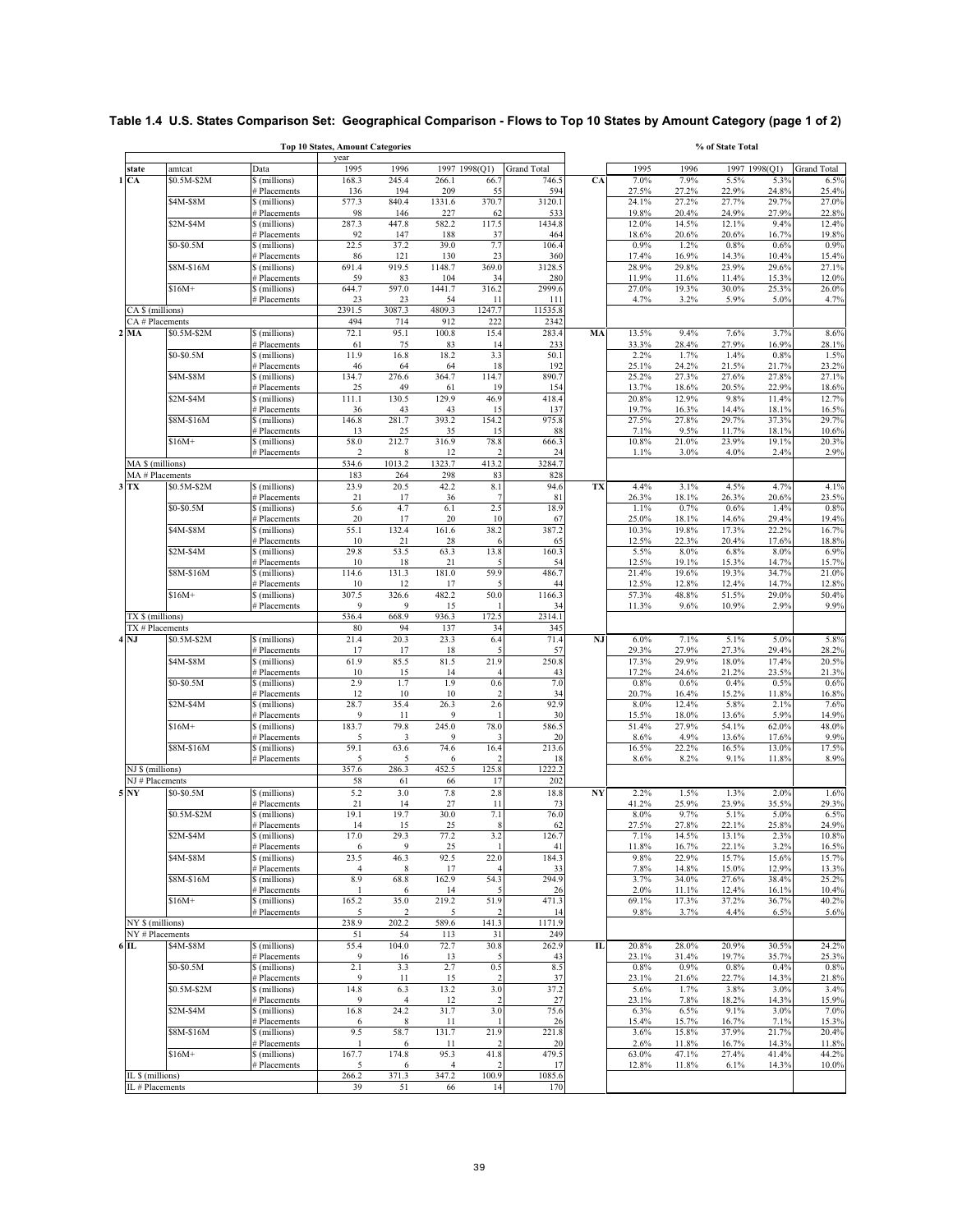|                  |                  |                               | year            |                |                |                          |                    |           |         |       |       |               |                    |
|------------------|------------------|-------------------------------|-----------------|----------------|----------------|--------------------------|--------------------|-----------|---------|-------|-------|---------------|--------------------|
| state            | amtcat           | Data                          | 1995            | 1996           |                | 1997 1998(Q1)            | <b>Grand Total</b> |           | 1995    | 1996  |       | 1997 1998(Q1) | <b>Grand Total</b> |
| 7R               | \$0-\$0.5M       | \$ (millions)                 | 10.0            | 7.6            | 11.5           | 4.8                      | 33.9               | PA        | 5.4%    | 2.3%  | 3.5%  | 2.4%          | 3.2%               |
|                  |                  | # Placements                  | 44              | 43             | 56             | 20                       | 163                |           | 51.8%   | 43.4% | 47.1% | 46.5%         | 47.1%              |
|                  | \$0.5M-\$2M      | \$ (millions)                 | 29.0            | 28.4           | 28.0           | 6.9                      | 92.3               |           | 15.8%   | 8.4%  | 8.6%  | 3.4%          | 8.8%               |
|                  |                  | # Placements                  | 22              | 24             | 26             | 8                        | 80                 |           | 25.9%   | 24.2% | 21.8% | 18.6%         | 23.1%              |
|                  | $$2M-S4M$        | \$ (millions)                 | 14.6            | 31.5           | 44.8           | 15.6                     | 106.5              |           | 8.0%    | 9.3%  | 13.8% | 7.6%          | 10.1%              |
|                  |                  | # Placements                  | 5               | 11             | 14             | 5                        | 35                 |           | 5.9%    | 11.1% | 11.8% | 11.6%         | 10.1%              |
|                  | \$4M-\$8M        | \$ (millions)                 | 68.7            | 42.1           | 52.1           | 28.2                     | 191.2              |           | 37.4%   | 12.5% | 16.1% | 13.7%         | 18.2%              |
|                  |                  | # Placements                  | 10              | 8              | 9              | $\overline{\phantom{0}}$ | 32                 |           | 11.8%   | 8.1%  | 7.6%  | 11.6%         | 9.2%               |
|                  | <b>S8M-\$16M</b> | \$ (millions)                 | 25.0            | 137.3          | 121.8          | 23.9                     | 307.9              |           | 13.6%   | 40.7% | 37.6% | 11.6%         | 29.3%              |
|                  |                  | # Placements                  | $\overline{c}$  | 11             | 11             | $\overline{2}$           | 26                 |           | 2.4%    | 11.1% | 9.2%  | 4.7%          | 7.5%               |
|                  | $$16M+$          | \$ (millions)                 | 36.5            | 90.0           | 65.7           | 126.0                    | 318.2              |           | 19.9%   | 26.7% | 20.3% | 61.3%         | 30.3%              |
|                  |                  | # Placements                  | $\overline{c}$  | $\overline{2}$ | 3              |                          | 10                 |           | 2.4%    | 2.0%  | 2.5%  | 7.0%          | 2.9%               |
| PA \$ (millions) |                  |                               | 183.8           | 336.9          | 323.9          | 205.5                    | 1050.0             |           |         |       |       |               |                    |
|                  | PA # Placements  |                               | 85              | 99             | 119            | 43                       | 346                |           |         |       |       |               |                    |
| 8 <sub>CT</sub>  | \$0-\$0.5M       | \$ (millions)                 | 5.7             | 4.3            | 3.8            | 1.9                      | 15.7               | CT        | 2.0%    | 1.1%  | 1.9%  | 1.5%          | 1.6%               |
|                  |                  | # Placements                  | 20              | 12             | 15             | $\overline{7}$           | 54                 |           | 34.5%   | 25.0% | 28.8% | 38.9%         | 30.7%              |
|                  | \$0.5M-\$2M      | \$ (millions)                 | 30.3            | 10.0           | 12.1           | 1.6                      | 53.9               |           | 10.8%   | 2.6%  | 6.1%  | 1.2%          | 5.4%               |
|                  |                  | # Placements                  | 25              | 9              | 13             | $\overline{2}$           | 49                 |           | 43.1%   | 18.8% | 25.0% | 11.1%         | 27.8%              |
|                  | $$2M-$4M$        | \$ (millions)                 | 19.2            | 35.8           | 35.6           | 2.5                      | 93.1               |           | 6.9%    | 9.4%  | 17.9% | 2.0%          | 9.4%               |
|                  |                  | # Placements                  | 6               | 12             | 12             |                          | 31                 |           | 10.3%   | 25.0% | 23.1% | 5.6%          | 17.6%              |
|                  | \$4M-\$8M        | \$ (millions)                 | 21.9            | 26.6           | 24.2           | 15.0                     | 87.7               |           | 7.8%    | 7.0%  | 12.1% | 11.6%         | 8.9%               |
|                  |                  | # Placements                  | $\overline{4}$  | $\overline{4}$ | $\overline{4}$ | 3                        | 15                 |           | 6.9%    | 8.3%  | 7.7%  | 16.7%         | 8.5%               |
|                  | \$8M-\$16M       | \$ (millions)                 | 23.0            | 59.0           | 60.5           | 10.0                     | 152.6              |           | 8.2%    | 15.5% | 30.4% | 7.7%          | 15.4%              |
|                  |                  | # Placements                  | $\overline{c}$  | 6              | 5              |                          | 14                 |           | 3.4%    | 12.5% | 9.6%  | 5.6%          | 8.0%               |
|                  | $$16M+$          |                               | 180.0           | 244.8          | 62.8           | 98.6                     | 586.2              |           | 64.3%   | 64.3% | 31.6% | 76.1%         | 59.3%              |
|                  |                  | \$ (millions)<br># Placements |                 | 5              | 3              |                          |                    |           | 1.7%    | 10.4% |       | 22.2%         | 7.4%               |
|                  |                  |                               | 280.1           | 380.5          | 199.0          | 129.6                    | 13<br>989.2        |           |         |       | 5.8%  |               |                    |
| CT \$ (millions) |                  |                               |                 |                |                |                          |                    |           |         |       |       |               |                    |
|                  | CT#Placements    |                               | 58              | 48             | 52             | 18                       | 176                |           |         |       |       |               |                    |
| 9 <sub>CO</sub>  | \$0.5M-\$2M      | \$ (millions)                 | 24.3            | 18.3           | 38.4           | 6.8                      | 87.8               | <b>CO</b> | 20.6%   | 5.3%  | 10.3% | 4.7%          | 9.0%               |
|                  |                  | # Placements                  | 18              | 13             | 30             | 5                        | 66                 |           | 42.9%   | 23.6% | 34.9% | 20.8%         | 31.9%              |
|                  | \$0-\$0.5M       | \$ (millions)                 | 2.7             | 2.4            | 4.1            | 1.8                      | 10.9               |           | 2.2%    | 0.7%  | 1.1%  | 1.2%          | 1.1%               |
|                  |                  | # Placements                  | 9               | 9              | 17             | $\overline{7}$           | 42                 |           | 21.4%   | 16.4% | 19.8% | 29.2%         | 20.3%              |
|                  | \$4M-\$8M        | \$ (millions)                 | 52.8            | 88.4           | 71.9           | 8.0                      | 221.0              |           | 44.7%   | 25.7% | 19.3% | 5.6%          | 22.6%              |
|                  |                  | # Placements                  | 9               | 15             | 12             |                          | 37                 |           | 21.4%   | 27.3% | 14.0% | 4.2%          | 17.9%              |
|                  | $$2M-S4M$        | \$ (millions)                 | 8.6             | 30.7           | 45.4           | 8.4                      | 93.0               |           | 7.3%    | 8.9%  | 12.2% | 5.9%          | 9.5%               |
|                  |                  | # Placements                  | 3               | 10             | 15             | 3                        | 31                 |           | 7.1%    | 18.2% | 17.4% | 12.5%         | 15.0%              |
|                  | $$8M-$16M$       | \$ (millions)                 | 29.7            | 31.9           | 107.9          | 69.7                     | 239.               |           | 25.2%   | 9.3%  | 29.0% | 48.5%         | 24.5%              |
|                  |                  | # Placements                  | 3               | 3              | 9              |                          | 21                 |           | 7.1%    | 5.5%  | 10.5% | 25.0%         | 10.1%              |
|                  | $$16M+$          | \$ (millions)                 | 0.0             | 172.1          | 105.0          | 48.9                     | 326.0              |           | $0.0\%$ | 50.1% | 28.2% | 34.1%         | 33.3%              |
|                  |                  | # Placements                  | $\theta$        | 5              | 3              | $\overline{2}$           | 10                 |           | $0.0\%$ | 9.1%  | 3.5%  | 8.3%          | 4.8%               |
| CO \$ (millions) |                  |                               | 118.0           | 343.7          | 372.5          | 143.6                    | 977.8              |           |         |       |       |               |                    |
|                  | CO # Placements  |                               | 42              | 55             | 86             | 24                       | 207                |           |         |       |       |               |                    |
| 10 WA            | \$4M-\$8M        | \$ (millions)                 | 57.5            | 83.1           | 105.8          | 22.5                     | 268.8              | WA        | 33.5%   | 25.8% | 26.4% | 33.1%         | 28.0%              |
|                  |                  | # Placements                  | 10              | 14             | 18             | $\overline{A}$           | 46                 |           | 27.8%   | 23.7% | 24.0% | 21.1%         | 24.3%              |
|                  | \$0.5M-\$2M      | \$ (millions)                 | 8.8             | 14.1           | 18.7           | 6.3                      | 47.8               |           | 5.1%    | 4.4%  | 4.7%  | 9.2%          | 5.0%               |
|                  |                  | # Placements                  | $\tau$          | 11             | 16             | 5                        | 39                 |           | 19.4%   | 18.6% | 21.3% | 26.3%         | 20.6%              |
|                  | $$0 - $0.5M$     | \$ (millions)                 | 1.2             | 2.8            | 4.1            | 0.8                      | 8.9                |           | 0.7%    | 0.9%  | 1.0%  | 1.2%          | 0.9%               |
|                  |                  | # Placements                  | 5               | $\mathbf{Q}$   | 16             | $\overline{4}$           | 34                 |           | 13.9%   | 15.3% | 21.3% | 21.1%         | 18.0%              |
|                  | $$2M-$4M$        | \$ (millions)                 | 20.2            | 35.0           | 29.9           | 13.5                     | 98.5               |           | 11.8%   | 10.9% | 7.5%  | 19.8%         | 10.2%              |
|                  |                  | # Placements                  | $7\phantom{.0}$ | 12             | 11             | $\overline{4}$           | 34                 |           | 19.4%   | 20.3% | 14.7% | 21.1%         | 18.0%              |
|                  | \$8M-\$16M       | \$ (millions)                 | 65.2            | 102.6          | 86.4           | 25.0                     | 279.2              |           | 38.0%   | 31.9% | 21.6% | 36.8%         | 29.0%              |
|                  |                  | # Placements                  | 6               | 9              | 7              | $\overline{2}$           | 24                 |           | 16.7%   | 15.3% | 9.3%  | 10.5%         | 12.7%              |
|                  | $$16M+$          | \$ (millions)                 | 18.7            | 84.4           | 155.4          | 0.0                      | 258.5              |           | 10.9%   | 26.2% | 38.8% | 0.0%          | 26.9%              |
|                  |                  | # Placements                  |                 | $\overline{4}$ | 7              | $\mathbf{0}$             | 12                 |           | 2.8%    | 6.8%  | 9.3%  | 0.0%          | 6.3%               |
| WA \$ (millions) |                  |                               | 171.6           | 322.0          | 400.2          | 68.0                     | 961.7              |           |         |       |       |               |                    |
|                  | WA# Placements   |                               | 36              | 59             | 75             | 19                       | 189                |           |         |       |       |               |                    |
|                  |                  |                               |                 |                |                |                          |                    |           |         |       |       |               |                    |

# **Table 1.4 U.S. States Comparison Set: Geographical Comparison - Flows to Top 10 States by Amount Category (page 2 of 2)**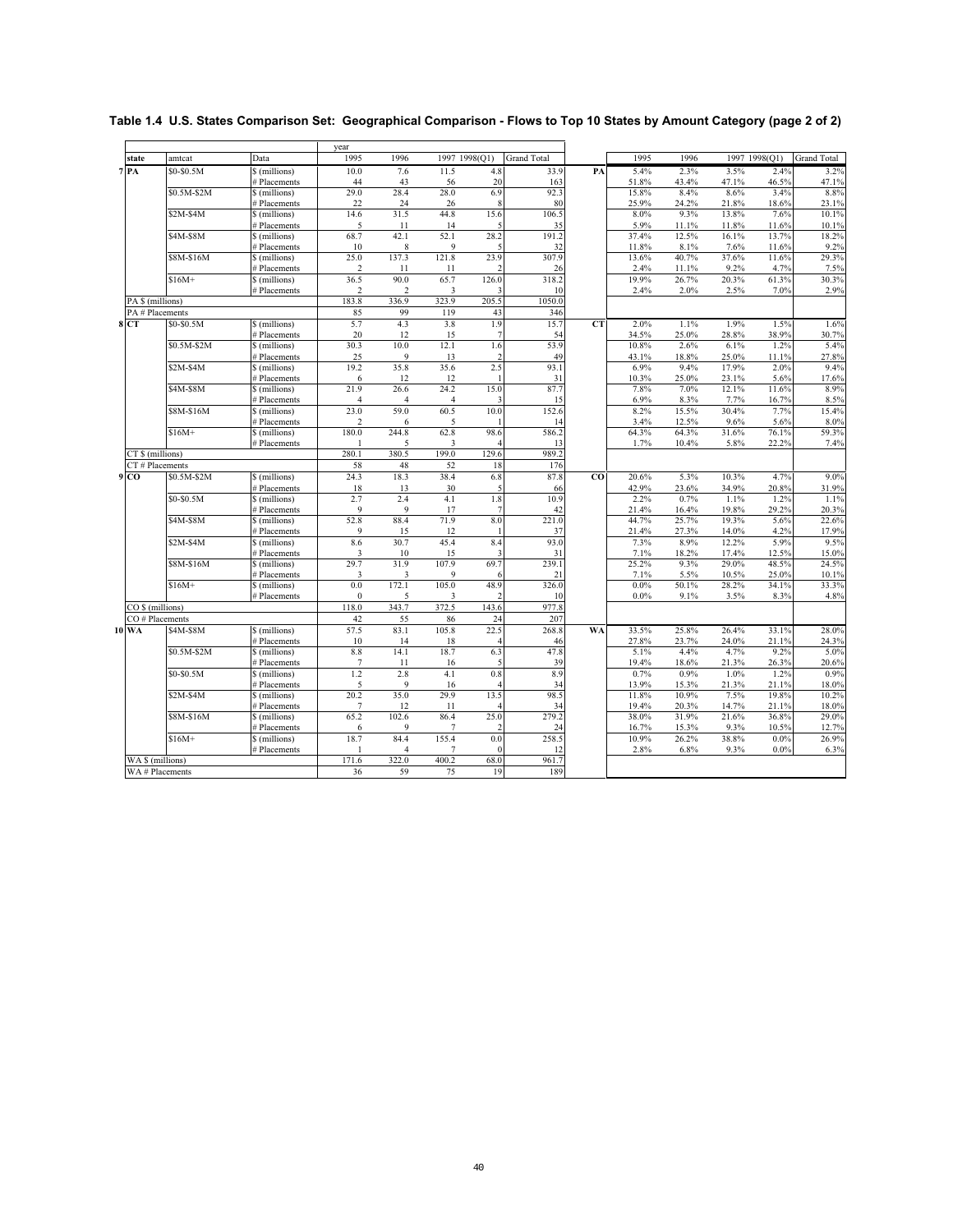| state                            | (A1I)         |                                     |         |          |               |                    |                               |       |       |                 |       |                      |
|----------------------------------|---------------|-------------------------------------|---------|----------|---------------|--------------------|-------------------------------|-------|-------|-----------------|-------|----------------------|
| stage                            | (AII)         |                                     |         |          |               |                    |                               |       |       |                 |       |                      |
|                                  |               | <b>All Industry Classifications</b> |         |          |               |                    |                               |       |       | % of U.S. Total |       |                      |
|                                  |               | year                                |         |          |               |                    |                               |       |       |                 |       |                      |
| Major industry                   | Data          | 1995                                | 1996    |          | 1997 1998(Q1) | <b>Grand Total</b> |                               | 1995  | 1996  | 1997            |       | 1998(Q1) Grand Total |
| 1 Software & Information         | \$ (millions) | 1293.96                             | 2294.61 | 3176.29  | 1029.97       | 7794.83            | Software & Information        | 17.1% | 24.1% | 24.8%           | 28.6% | 23.3%                |
|                                  | # Placements  | 388                                 | 628     | 856      | 225           | 2097               |                               | 24.5% | 30.4% | 31.8%           | 32.0% | 29.8%                |
| 2 Communications                 | \$ (millions) | 1391.86                             | 1888.32 | 2858.92  | 791.64        | 6930.74            | Communications                | 18.4% | 19.8% | 22.4%           | 22.0% | 20.7%                |
|                                  | # Placements  | 186                                 | 318     | 411      | 119           | 1034               |                               | 11.7% | 15.4% | 15.3%           | 16.9% | 14.7%                |
| 3 Healthcare                     | \$ (millions) | 792.66                              | 773.99  | 1248.45  | 428.47        | 3243.57            | Healthcare                    | 10.5% | 8.1%  | 9.8%            | 11.9% | 9.7%                 |
|                                  | # Placements  | 181                                 | 187     | 238      | 79            | 685                |                               | 11.4% | 9.1%  | 8.9%            | 11.2% | 9.7%                 |
| 4 Consumer                       | \$ (millions) | 907.77                              | 796.64  | 693.36   | 207.46        | 2605.23            | Consumer                      | 12.0% | 8.4%  | 5.4%            | 5.8%  | 7.8%                 |
|                                  | # Placements  | 121                                 | 121     | 137      | 35            | 414                |                               | 7.6%  | 5.9%  | 5.1%            | 5.0%  | 5.9%                 |
| 5 Industrial                     | \$ (millions) | 696.7                               | 728.22  | 693.75   | 157.05        | 2275.72            | Industrial                    | 9.2%  | 7.6%  | 5.4%            | 4.4%  | 6.8%                 |
|                                  | # Placements  | 122                                 | 115     | 167      | 37            | 441                |                               | 7.7%  | 5.6%  | 6.2%            | 5.3%  | 6.3%                 |
| 6 Distribution/Retailing         | \$ (millions) | 548.28                              | 572.92  | 700.39   | 211.73        | 2033.32            | Distribution/Retailing        | 7.2%  | 6.0%  | 5.5%            | 5.9%  | 6.1%                 |
|                                  | # Placements  | 93                                  | 114     | 124      | 26            | 357                |                               | 5.9%  | 5.5%  | 4.6%            | 3.7%  | 5.1%                 |
| 7 Biotechnology                  | \$ (millions) | 511.89                              | 654.08  | 670.06   | 148.6         | 1984.63            | Biotechnology                 | 6.8%  | 6.9%  | 5.2%            | 4.1%  | 5.9%                 |
|                                  | # Placements  | 119                                 | 131     | 134      | 40            | 424                |                               | 7.5%  | 6.3%  | 5.0%            | 5.7%  | 6.0%                 |
| <b>8</b> Business Services       | \$ (millions) | 382.4                               | 477.57  | 712.93   | 195.39        | 1768.29            | <b>Business Services</b>      | 5.1%  | 5.0%  | 5.6%            | 5.4%  | 5.3%                 |
|                                  | # Placements  | 67                                  | 83      | 141      | 34            | 325                |                               | 4.2%  | 4.0%  | 5.2%            | 4.8%  | 4.6%                 |
| 9 Computers and Peripherals      | \$ (millions) | 364.33                              | 357.08  | 588.13   | 119.21        | 1428.75            | Computers and Peripherals     | 4.8%  | 3.7%  | 4.6%            | 3.3%  | 4.3%                 |
|                                  | # Placements  | 86                                  | 62      | 96       | 27            | 271                |                               | 5.4%  | 3.0%  | 3.6%            | 3.8%  | 3.8%                 |
| 10 Medical Instruments & Devices | \$ (millions) | 127.27                              | 380.71  | 611.44   | 148.43        | 1267.85            | Medical Instruments & Devices | 1.7%  | 4.0%  | 4.8%            | 4.1%  | 3.8%                 |
|                                  | # Placements  | 33                                  | 121     | 167      | 36            | 357                |                               | 2.1%  | 5.9%  | 6.2%            | 5.1%  | 5.1%                 |
| 11 Electronics & Instrumentation | \$ (millions) | 203.97                              | 197.86  | 408.98   | 80.06         | 890.87             | Electronics & Instrumentation | 2.7%  | 2.1%  | 3.2%            | 2.2%  | 2.7%                 |
|                                  | # Placements  | 88                                  | 76      | 130      | 23            | 317                |                               | 5.6%  | 3.7%  | 4.8%            | 3.3%  | 4.5%                 |
| 12 Pharmaceuticals               | \$ (millions) | 131.12                              | 134.31  | 231.79   | 50.06         | 547.28             | Pharmaceuticals               | 1.7%  | 1.4%  | 1.8%            | 1.4%  | 1.6%                 |
|                                  | # Placements  | 44                                  | 42      | 40       | 11            | 137                |                               | 2.8%  | 2.0%  | 1.5%            | 1.6%  | 1.9%                 |
| 13 Semiconductors/Equipment      | \$ (millions) | 91.87                               | 94.11   | 101.25   | 21.4          | 308.63             | Semiconductors/Equipment      | 1.2%  | 1.0%  | 0.8%            | 0.6%  | 0.9%                 |
|                                  | # Placements  | 8                                   | 15      | 17       | 5             | 45                 |                               | 0.5%  | 0.7%  | 0.6%            | 0.7%  | 0.6%                 |
| 14 Environmental                 | \$(millions)  | 60.51                               | 85.76   | 71.24    | 1.76          | 219.27             | Environmental                 | 0.8%  | 0.9%  | 0.6%            | 0.0%  | 0.7%                 |
|                                  | # Placements  | 26                                  | 21      | 27       |               | 78                 |                               | 1.6%  | 1.0%  | 1.0%            | 0.6%  | 1.1%                 |
| 15 Misc./Not Categorized         | \$(millions)  | 61.65                               | 99.09   | 21.45    | 9.5           | 191.69             | Misc./Not Categorized         | 0.8%  | 1.0%  | 0.2%            | 0.3%  | 0.6%                 |
|                                  | # Placements  | 23                                  | 29      |          |               | 58                 |                               | 1.5%  | 1.4%  | 0.1%            | 0.3%  | 0.8%                 |
| Total \$ (millions)              |               | 7566.24                             | 9535.27 | 12788.43 | 3600.73       | 33490.67           |                               |       |       |                 |       |                      |
| Total # Placements               |               | 1585                                | 2063    | 2689     | 703           | 7040               |                               |       |       |                 |       |                      |

## **Table 2.1 U.S. States Comparison Set: Industry Comparison - Flows to Major Industries**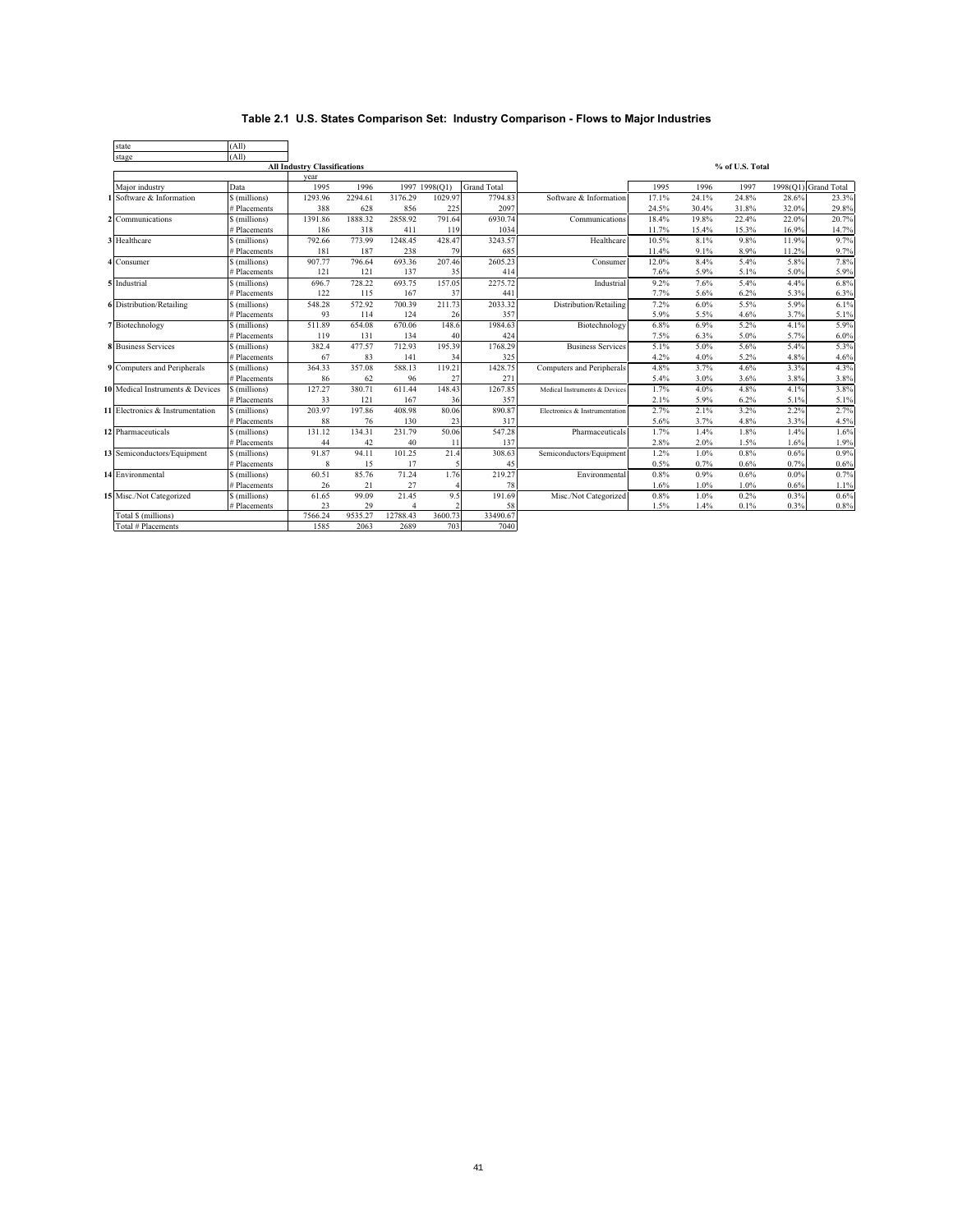# **Table 2.2 U.S. States Comparison Set: Industry Comparison - Flows to Major Industries by Top 5 States for Each Industry (page 1 of 2)**

÷

| stage                           | (All)         | All Industry Classifications, Top 5 States in Each Industry |                          |                         |                                 |                  |                        |                           |                |                | % of Industry Total |                |                      |
|---------------------------------|---------------|-------------------------------------------------------------|--------------------------|-------------------------|---------------------------------|------------------|------------------------|---------------------------|----------------|----------------|---------------------|----------------|----------------------|
| Major industry                  | state         | Data                                                        | vear<br>1995             | 1996                    |                                 | 1997 1998(Q1)    | <b>Grand Total</b>     |                           | 1995           | 1996           | 1997                |                | 1998(Q1) Grand Total |
| Software & Information          | CA            | \$ (millions)                                               | 578.8                    | 968.9                   | 1632.8                          | 517.0            | 3697.5                 | Software & Information    | 45%            | 42.2%          | 51.4%               | 50.2%          | 47.4%                |
|                                 |               | # Placements                                                | 154                      | 284                     | 385                             | 91               | 914                    |                           | 40%            | 45.2%          | 45.0%               | 40.4%          | 43.6%                |
|                                 | MA            | \$ (millions)<br># Placements                               | 158.6<br>55              | 409.5<br>102            | 351.7<br>111                    | 169.4<br>38      | 1089.2<br>306          |                           | 12.3%<br>14.2% | 17.8%<br>16.2% | 11.1%<br>13.0%      | 16.4%<br>16.9% | 14.0%<br>14.6%       |
|                                 | TX            | \$ (millions)                                               | 18.4                     | 72.8                    | 135.5                           | 37.2             | 263.9                  |                           | 1.4%           | 3.2%           | 4.3%                | 3.6%           | 3.4%                 |
|                                 | <b>WA</b>     | # Placements<br>\$ (millions)                               | 14<br>28.3               | 25<br>83.1              | 33<br>115.2                     | 33.6             | 78<br>260.1            |                           | 3.6%<br>2.2%   | 4.0%<br>3.6%   | 3.9%<br>3.6%        | 2.7%<br>3.3%   | 3.7%<br>3.3%         |
|                                 |               | # Placements                                                | 10                       | 20                      | 30                              | 10               | 70                     |                           | 2.6%           | 3.2%           | 3.5%                | 4.4%           | 3.3%                 |
|                                 | NY            | \$ (millions)                                               | 11.0                     | 90.9                    | 117.3                           | 26.7             | 245.9                  |                           | 0.8%           | 4.0%           | 3.7%                | 2.6%           | 3.2%                 |
| 2 Communications                | CA            | # Placements<br>\$ (millions)                               | $7\phantom{.0}$<br>361.3 | 18<br>635.7             | 31<br>1038.2                    | 11<br>228.3      | 67<br>2263.5           | Communications            | 1.8%<br>26%    | 2.9%<br>33.7%  | 3.6%<br>36.3%       | 4.9%<br>28.8%  | 3.2%<br>32.7%        |
|                                 |               | # Placements                                                | 66                       | 124                     | 155                             | 41               | 386                    |                           | 35.5%          | 39.0%          | 37.7%               | 34.5%          | 37.3%                |
|                                 | TX            | \$ (millions)                                               | 141.7                    | 146.0                   | 343.3                           | 58.3             | 689.3                  |                           | 10.2%          | 7.7%           | 12.0%               | 7.4%           | 9.9%                 |
|                                 | MA            | # Placements<br>\$ (millions)                               | 14<br>45.6               | 15<br>107.6             | 27<br>177.2                     | 108.0            | 62<br>438.4            |                           | 7.5%<br>3.3%   | 4.7%<br>5.7%   | 6.6%<br>6.2%        | 5.0%<br>13.6%  | 6.0%<br>6.3%         |
|                                 |               | # Placements                                                | 11                       | 32                      | 33                              |                  | 85                     |                           | 5.9%           | 10.1%          | 8.0%                | 7.6%           | 8.2%                 |
|                                 | $_{\rm CO}$   | \$ (millions)<br># Placements                               | 17.2<br>$\overline{2}$   | 147.2<br>16             | 205.9<br>23                     | 33.0             | 403.3<br>48            |                           | 1.2%<br>1.1%   | 7.8%<br>5.0%   | 7.2%<br>5.6%        | 4.2%<br>5.9%   | 5.8%<br>4.6%         |
|                                 | $\mathbf{FL}$ | \$ (millions)                                               | 51.4                     | 104.6                   | 141.5                           | 2.0              | 299.4                  |                           | 3.7%           | 5.5%           | 4.9%                | 0.3%           | 4.3%                 |
|                                 |               | # Placements                                                | 8                        | 13                      | 13                              |                  | 35                     |                           | 4.3%           | 4.1%           | 3.2%                | 0.8%           | 3.4%                 |
| 3 Healthcare                    | CA            | \$ (millions)<br># Placements                               | 192.5<br>46              | 129.5<br>29             | 235.4<br>42                     | 138.1<br>15      | 695.4<br>132           | Healthcare                | 24%<br>25.4%   | 16.7%<br>15.5% | 18.9%<br>17.6%      | 32.2%<br>19.0% | 21.4%<br>19.3%       |
|                                 | MA            | \$ (millions)                                               | 50.1                     | 120.7                   | 58.5                            | 37.9             | 267.1                  |                           | 6.3%           | 15.6%          | 4.7%                | 8.8%           | 8.2%                 |
|                                 |               | # Placements                                                | 21                       | 24                      | 18                              |                  | 70                     |                           | 11.6%          | 12.8%          | 7.6%                | 8.9%           | 10.2%                |
|                                 | <b>TX</b>     | \$ (millions)<br># Placements                               | 56.6<br>7                | 49.8<br>9               | 144.7<br>15                     | 12.5             | 263.7<br>35            |                           | 7.1%<br>3.9%   | 6.4%<br>4.8%   | 11.6%<br>6.3%       | 2.9%<br>5.1%   | 8.1%<br>5.1%         |
|                                 | TN            | \$ (millions)                                               | 64.0                     | 82.0                    | 72.4                            | 1.0              | 219.4                  |                           | 8.1%           | 10.6%          | 5.8%                | 0.2%           | 6.8%                 |
|                                 | GA            | # Placements<br>\$ (millions)                               | 6<br>52.3                | 17<br>17.6              | 14<br>88.8                      | 14.3             | 38<br>172.9            |                           | 3.3%<br>6.6%   | 9.1%<br>2.3%   | 5.9%<br>7.1%        | 1.3%<br>3.3%   | 5.5%<br>5.3%         |
|                                 |               | # Placements                                                | 7                        | 10                      | 9                               |                  | 30                     |                           | 3.9%           | 5.3%           | 3.8%                | 5.1%           | 4.4%                 |
| 4 Consumer                      | CA            | \$ (millions)                                               | 174.9                    | 181.7                   | 137.4                           | 52.0             | 546.0                  | Consumer                  | 19%            | 22.8%          | 19.8%               | 25.0%          | 21.0%                |
|                                 | <b>CT</b>     | # Placements<br>\$ (millions)                               | 29<br>186.9              | 27<br>22.5              | 17<br>27.7                      | 40.0             | 81<br>277.1            |                           | 24.0%<br>20.6% | 22.3%<br>2.8%  | 12.4%<br>4.0%       | 22.9%<br>19.3% | 19.6%<br>10.6%       |
|                                 |               | # Placements                                                | 6                        | 3                       | 11                              |                  | 21                     |                           | 5.0%           | 2.5%           | 8.0%                | 2.9%           | 5.1%                 |
|                                 | TX            | \$ (millions)                                               | 73.5                     | 107.1                   | 63.7                            | 1.0              | 245.2<br>31            |                           | 8.1%<br>6.6%   | 13.4%<br>6.6%  | 9.2%<br>9.5%        | 0.5%<br>5.7%   | 9.4%<br>7.5%         |
|                                 | $\rm IL$      | # Placements<br>\$ (millions)                               | 8<br>129.3               | 8<br>88.3               | 13<br>18.6                      | 0.0              | 236.2                  |                           | 14.2%          | 11.1%          | 2.7%                | 0.0%           | 9.1%                 |
|                                 |               | # Placements                                                | 6                        | -8                      | 7                               | $\Omega$         | 21                     |                           | 5.0%           | 6.6%           | 5.1%                | 0.0%           | 5.1%                 |
|                                 | OH            | \$ (millions)<br># Placements                               | 22.7<br>$\sqrt{2}$       | 70.4<br>10              | 15.6<br>$\overline{\mathbf{c}}$ | 52.3<br>3        | 160.9<br>17            |                           | 2.5%<br>1.7%   | 8.8%<br>8.3%   | 2.2%<br>1.5%        | 25.2%<br>8.6%  | 6.2%<br>4.1%         |
| 5 Industrial                    | TX            | \$ (millions)                                               | 84.5                     | 161.4                   | 51.0                            | 27.0             | 323.9                  | Industrial                | 12%            | 22.2%          | 7.4%                | 17.2%          | 14.2%                |
|                                 |               | # Placements                                                | 12                       | $\overline{7}$          | 16                              |                  | 42                     |                           | 9.8%           | 6.1%           | 9.6%                | 18.9%          | 9.5%                 |
|                                 | CA            | \$ (millions)<br># Placements                               | 44.9<br>13               | 39.8<br>14              | 131.7<br>18                     | 11.0             | 227.5<br>46            |                           | $6\%$<br>10.7% | 5.5%<br>12.2%  | 19.0%<br>10.8%      | 7.0%<br>2.7%   | 10.0%<br>10.4%       |
|                                 | NC            | \$ (millions)                                               | 91.9                     | 53.3                    | 22.7                            | 9.7              | 177.6                  |                           | 13%            | 7.3%           | 3.3%                | 6.1%           | 7.8%                 |
|                                 | $\rm IL$      | # Placements<br>\$ (millions)                               | 5<br>51.8                | 6<br>33.3               | $\overline{4}$<br>81.7          | 3<br>0.0         | 18<br>166.9            |                           | 4.1%<br>7%     | 5.2%<br>4.6%   | 2.4%<br>11.8%       | 8.1%<br>0.0%   | 4.1%<br>7.3%         |
|                                 |               | # Placements                                                | 9                        | $\overline{4}$          | 9                               | $\Omega$         | 22                     |                           | 7.4%           | 3.5%           | 5.4%                | 0.0%           | 5.0%                 |
|                                 | PA            | \$ (millions)                                               | 26.7                     | 70.9                    | 13.4                            | 38.8             | 149.8                  |                           | 4%             | 9.7%           | 1.9%                | 24.7%          | 6.6%                 |
| <b>6</b> Distribution/Retailing | NJ            | # Placements<br>\$ (millions)                               | 9<br>112.1               | 12<br>27.7              | 10<br>112.5                     | 0.0              | 35<br>252.3            | Distribution/Retailing    | 7.4%<br>20.4%  | 10.4%<br>4.8%  | 6.0%<br>16.1%       | 10.8%<br>0.0%  | 7.9%<br>12.4%        |
|                                 |               | # Placements                                                | 6                        | 6                       | $\overline{7}$                  | $\overline{0}$   | 19                     |                           | 6.5%           | 5.3%           | 5.6%                | 0.0%           | 5.3%                 |
|                                 | MA            | \$ (millions)<br># Placements                               | 39.5<br>$\overline{7}$   | 61.7<br>11              | 135.2<br>15                     | 3.7              | 240.1<br>34            |                           | 7.2%<br>7.5%   | 10.8%<br>9.6%  | 19.3%<br>12.1%      | 1.7%<br>3.8%   | 11.8%<br>9.5%        |
|                                 | CA            | \$ (millions)                                               | 24.4                     | 76.4                    | 93.2                            | 4.2              | 198.1                  |                           | 4.4%           | 13.3%          | 13.3%               | 2.0%           | 9.7%                 |
|                                 |               | # Placements                                                | 9                        | 20                      | 18                              |                  | 50                     |                           | 9.7%           | 17.5%          | 14.5%               | 11.5%          | 14.0%                |
|                                 | TX            | \$ (millions)<br># Placements                               | 60.6<br>$\mathbf Q$      | 22.2<br>5               | 78.5<br>8                       | 12.5             | 173.7<br>25            |                           | 11.0%<br>9.7%  | 3.9%<br>4.4%   | 11.2%<br>6.5%       | 5.9%<br>11.5%  | 8.5%<br>7.0%         |
|                                 | PA            | \$ (millions)                                               | 1.5                      | 53.4                    | 27.8                            | 60.5             | 143.2                  |                           | 0.3%           | 9.3%           | 4.0%                | 28.6%          | 7.0%                 |
|                                 |               | # Placements                                                | $\overline{2}$           | $\overline{4}$          | 6                               |                  | 14                     |                           | 2.2%           | 3.5%           | 4.8%                | 7.7%           | 3.9%                 |
| 7 Biotechnology                 | СA            | \$ (millions)<br># Placements                               | 272.5<br>45              | 327.4<br>53             | 277.7<br>42                     | 42.5<br>11       | 920.1<br>151           | Biotechnology             | 53.2%<br>37.8% | 50.1%<br>40.5% | 41.4%<br>31.3%      | 28.6%<br>27.5% | 46.4%<br>35.6%       |
|                                 | MA            | \$ (millions)                                               | 91.4                     | 113.4                   | 206.5                           | 23.9             | 435.2                  |                           | 17.9%          | 17.3%          | 30.8%               | 16.0%          | 21.9%                |
|                                 | $\mathbf{PA}$ | # Placements<br>\$ (millions)                               | 21<br>26.7               | 27<br>61.5              | 29<br>34.2                      | 6<br>11.7        | 83<br>134.0            |                           | 17.6%<br>5.2%  | 20.6%<br>9.4%  | 21.6%<br>5.1%       | 15.0%<br>7.9%  | 19.6%<br>6.8%        |
|                                 |               | # Placements                                                | 12                       | 14                      | 10                              | 8                | 44                     |                           | 10.1%          | 10.7%          | 7.5%                | 20.0%          | 10.4%                |
|                                 | NC            | \$ (millions)<br># Placements                               | 22.9<br>6                | 32.4<br>$\overline{4}$  | 11.2<br>3                       | 18.0<br>3        | 84.4<br>16             |                           | 4.5%<br>5.0%   | 5.0%<br>3.1%   | 1.7%<br>2.2%        | 12.1%<br>7.5%  | 4.3%<br>3.8%         |
|                                 | WA            | \$ (millions)                                               | $7.8\,$                  | 43.1                    | 30.0                            | 0.0              | 80.9                   |                           | 1.5%           | 6.6%           | 4.5%                | 0.0%           | 4.1%                 |
|                                 |               | # Placements                                                | 3                        | 5                       | 4                               | $\theta$         | 12                     |                           | 2.5%           | 3.8%           | 3.0%                | 0.0%           | 2.8%                 |
| <b>8</b> Business Services      | CA            | \$ (millions)<br># Placements                               | 71.3<br>13               | 50.4<br>13              | 86.2<br>29                      | 42.8             | 250.8<br>62            | <b>Business Services</b>  | 18.7%<br>19.4% | 10.6%<br>15.7% | 12.1%<br>20.6%      | 21.9%<br>20.6% | 14.2%<br>19.1%       |
|                                 | NY            | \$ (millions)                                               | 26.1                     | $2.0\,$                 | 166.2                           | 0.1              | 194.4                  |                           | 6.8%           | 0.4%           | 23.3%               | 0.1%           | 11.0%                |
|                                 |               | # Placements                                                | 5                        | $\overline{\mathbf{3}}$ | 11                              |                  | 20                     |                           | 7.5%           | 3.6%           | 7.8%                | 2.9%           | 6.2%                 |
|                                 | MA            | \$ (millions)<br># Placements                               | 1.8<br>3                 | 16.1<br>5               | 96.9<br>11                      | 22.6             | 137.3<br>23            |                           | 0.5%<br>4.5%   | 3.4%<br>6.0%   | 13.6%<br>7.8%       | 11.5%<br>11.8% | 7.8%<br>7.1%         |
|                                 | TX            | \$ (millions)                                               | 42.5                     | 27.8                    | 40.6                            | 3.0              | 113.8                  |                           | 11.1%          | 5.8%           | 5.7%                | 1.5%           | 6.4%                 |
|                                 | CT            | # Placements<br>\$ (millions)                               | $\overline{4}$<br>14.5   | -6<br>65.5              | -6<br>13.2                      | 20.6             | 17<br>113.7            |                           | 6.0%<br>3.8%   | 7.2%<br>13.7%  | 4.3%<br>1.8%        | 2.9%<br>10.5%  | 5.2%<br>6.4%         |
|                                 |               | # Placements                                                | 6                        | 5                       | 4                               | $\mathcal{L}$    | 17                     |                           | 9.0%           | 6.0%           | 2.8%                | 5.9%           | 5.2%                 |
| 9 Computers and Peripherals     | CA            | \$ (millions)                                               | 290.4                    | 290.2                   | 497.4                           | 75.5             | 1153.5                 | Computers and Peripherals | 79.7%          | 81.3%          | 84.6%               | 63.3%          | 80.7%                |
|                                 | MA            | # Placements<br>\$ (millions)                               | 44<br>21.8               | 38<br>18.6              | 56<br>18.8                      | 16<br>1.1        | 154<br>60.3            |                           | 51.2%<br>6.0%  | 61.3%<br>5.2%  | 58.3%<br>3.2%       | 59.3%<br>0.9%  | 56.8%<br>4.2%        |
|                                 |               | # Placements                                                | 9                        | -9                      | 8                               |                  | 27                     |                           | 10.5%          | 14.5%          | 8.3%                | 3.7%           | 10.0%                |
|                                 | $_{\rm CO}$   | \$ (millions)                                               | 4.5                      | 0.5                     | $4.0\,$                         | 20.0             | 29.0                   |                           | 1.2%           | 0.1%           | 0.7%                | 16.8%          | 2.0%                 |
|                                 | PA            | # Placements<br>\$ (millions)                               | 3<br>4.2                 | 4.0                     | 3.3                             | 14.3             | $\overline{7}$<br>25.7 |                           | 3.5%<br>1.1%   | 1.6%<br>1.1%   | 1.0%<br>0.6%        | 7.4%<br>12.0%  | 2.6%<br>1.8%         |
|                                 |               | # Placements                                                | 6                        | $\overline{2}$          | $\overline{\mathbf{3}}$         | $\mathcal{D}$    | 13                     |                           | 7.0%           | 3.2%           | 3.1%                | 7.4%           | 4.8%                 |
|                                 | SC            | \$ (millions)                                               | 4.5                      | 1.7                     | 12.0                            | 0.0              | 18.2                   |                           | 1.2%           | 0.5%           | 2.0%                | $0.0\%$        | 1.3%                 |
|                                 |               | # Placements                                                | 1                        | $\sqrt{2}$              | $\overline{\mathbf{c}}$         | $\boldsymbol{0}$ | 5                      |                           | 1.2%           | 3.2%           | 2.1%                | 0.0%           | 1.8%                 |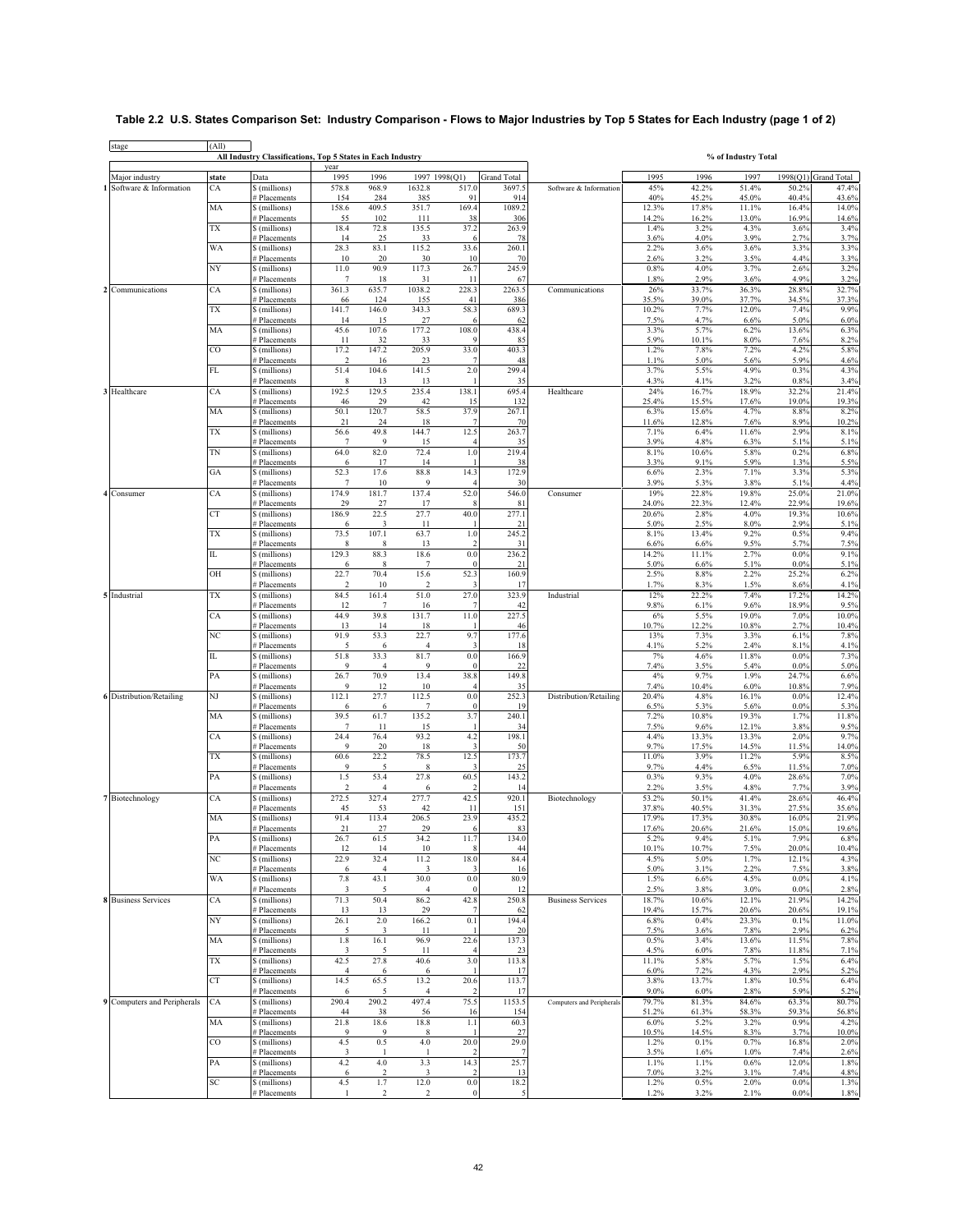|                                    |                |                               | year                    |                          |                         |                     |                                 |                               |               |               |                 |                 |                      |
|------------------------------------|----------------|-------------------------------|-------------------------|--------------------------|-------------------------|---------------------|---------------------------------|-------------------------------|---------------|---------------|-----------------|-----------------|----------------------|
| Major industry                     | state          | Data                          | 1995                    | 1996                     | 1997 1998(Q1)           |                     | <b>Grand Total</b>              |                               | 1995          | 1996          | 1997            |                 | 1998(Q1) Grand Total |
| 10 Medical Instruments & Devic CA  |                | \$ (millions)                 | 82.9                    | 176.4                    | 334.6                   | 82.6                | 676.5                           | Medical Instruments & Devices | 65.2%         | 46.3%         | 54.7%           | 55.7%           | 53.4%                |
|                                    |                | # Placements                  | 18                      | 56                       | 69                      | 12                  | 155                             |                               | 54.5%         | 46.3%         | 41.3%           | 33.3%           | 43.4%                |
|                                    | MA             | \$ (millions)                 | 32.1                    | 48.9                     | 94.9                    | 26.6                | 202.5                           |                               | 25.2%         | 12.8%         | 15.5%           | 17.9%           | 16.0%                |
|                                    |                | # Placements                  | $7\phantom{.0}$         | 17                       | 27                      | 9                   | 60                              |                               | 21.2%         | 14.0%         | 16.2%           | 25.0%           | 16.8%                |
|                                    | <b>MN</b>      | \$ (millions)                 | 4.7                     | 17.8                     | 32.4                    | 3.2                 | 58.1                            |                               | 3.7%          | 4.7%          | 5.3%            | 2.2%            | 4.6%                 |
|                                    |                | # Placements                  | 5                       | 9                        | 10                      |                     | 25                              |                               | 15.2%         | 7.4%          | 6.0%            | 2.8%            | 7.0%                 |
|                                    | NJ             | \$ (millions)                 | $0.0\,$                 | 31.5                     | 14.8                    | 2.8                 | 49.0                            |                               | 0.0%          | 8.3%          | 2.4%            | 1.9%            | 3.9%                 |
|                                    |                | # Placements                  | $\mathbf{0}$            | 6                        | $\overline{4}$          | $\mathfrak{D}$      | 12                              |                               | 0.0%          | 5.0%          | 2.4%            | 5.6%            | 3.4%                 |
|                                    | AZ             | \$ (millions)                 | $0.0\,$                 | 4.5                      | 5.5                     | 23.7                | 33.7                            |                               | 0.0%          | 1.2%          | 0.9%            | 16.0%           | 2.7%                 |
|                                    |                | # Placements                  | $\bf{0}$                | 1                        | $\overline{\mathbf{3}}$ |                     | 5                               |                               | 0.0%          | 0.8%          | 1.8%            | 2.8%            | 1.4%                 |
| 11 Electronics & Instrumentatio CA |                | \$ (millions)                 | 130.2                   | 63.1                     | 193.3                   | 22.1                | 408.6                           | Electronics & Instrumentation | 63.8%         | 31.9%         | 47.3%           | 27.6%           | 45.9%                |
|                                    | MA             | # Placements                  | 28<br>13.8              | 24<br>13.9               | 56<br>22.7              | 10<br>10.3          | 118<br>60.6                     |                               | 31.8%<br>6.7% | 31.6%<br>7.0% | 43.1%<br>5.5%   | 43.5%<br>12.8%  | 37.2%<br>6.8%        |
|                                    |                | \$ (millions)                 |                         |                          |                         |                     | 29                              |                               |               | 7.9%          |                 |                 |                      |
|                                    | TX             | # Placements<br>\$ (millions) | 11<br>14.5              | 6<br>12.2                | 10<br>25.7              | 5.5                 | 57.8                            |                               | 12.5%<br>7.1% | 6.1%          | 7.7%<br>6.3%    | 8.7%<br>6.9%    | 9.1%<br>6.5%         |
|                                    |                | # Placements                  | $\overline{2}$          | 3                        | 8                       | -3                  | 16                              |                               | 2.3%          | 3.9%          | 6.2%            | 13.0%           | 5.0%                 |
|                                    | AZ             | \$ (millions)                 | 0.0                     | 0.0                      | 46.9                    | 0.0                 | 46.9                            |                               | 0.0%          | 0.0%          | 11.5%           | 0.0%            | 5.3%                 |
|                                    |                | # Placements                  |                         | $\mathbf{0}$             | 3                       |                     | $\boldsymbol{\Delta}$           |                               | 1.1%          | 0.0%          | 2.3%            | 0.0%            | 1.3%                 |
|                                    | $\mathbf{FL}$  | \$ (millions)                 | 1.1                     | 15.5                     | 17.8                    | 2.5                 | 36.9                            |                               | 0.5%          | 7.8%          | 4.3%            | 3.1%            | 4.1%                 |
|                                    |                | # Placements                  | $\overline{\mathbf{3}}$ | $7\phantom{.0}$          | 8                       | -1                  | 19                              |                               | 3.4%          | 9.2%          | 6.2%            | 4.3%            | 6.0%                 |
| 12 Pharmaceuticals                 | CA             | \$ (millions)                 | 66.4                    | 62.4                     | 64.7                    | 10.3                | 203.8                           | Pharmaceuticals               | 50.7%         | 46.5%         | 27.9%           | 20.6%           | 37.2%                |
|                                    |                | # Placements                  | 12                      | 14                       | 10                      |                     | 38                              |                               | 27.3%         | 33.3%         | 25.0%           | 18.2%           | 27.7%                |
|                                    | MA             | \$ (millions)                 | 20.3                    | 4.3                      | 51.8                    | 0.3                 | 76.6                            |                               | 15.4%         | 3.2%          | 22.3%           | 0.6%            | 14.0%                |
|                                    |                | # Placements                  | 10                      | $\overline{\mathbf{3}}$  | 10                      | $\mathfrak{D}$      | 25                              |                               | 22.7%         | 7.1%          | 25.0%           | 18.2%           | 18.2%                |
|                                    | NC             | \$ (millions)                 | 4.1                     | 0.2                      | 43.1                    | 10.6                | 58.0                            |                               | 3.1%          | 0.1%          | 18.6%           | 21.2%           | 10.6%                |
|                                    |                | # Placements                  | $\overline{2}$          | $\overline{1}$           | $\overline{\mathbf{3}}$ |                     |                                 |                               | 4.5%          | 2.4%          | 7.5%            | 18.2%           | 5.8%                 |
|                                    | DE             | \$ (millions)                 | 0.0                     | 41.0                     | 0.0                     | 0.0                 | 41.0                            |                               | 0.0%          | 30.5%         | $0.0\%$         | 0.0%            | 7.5%                 |
|                                    |                | # Placements                  | $\boldsymbol{0}$        | $\overline{c}$           | $\theta$                |                     | $\overline{2}$                  |                               | 0.0%          | 4.8%          | $0.0\%$         | 0.0%            | 1.5%                 |
|                                    | PA             | \$ (millions)                 | 18.4                    | 1.4                      | 20.6                    | 0.5                 | 40.8                            |                               | 14.0%         | 1.0%          | 8.9%            | 1.0%            | 7.5%                 |
|                                    |                | # Placements                  | $\overline{4}$          | 5                        | $\overline{7}$          |                     | 17                              |                               | 9.1%          | 11.9%         | 17.5%           | 9.1%            | 12.4%                |
| 13 Semiconductors/Equipment        | CA             | \$ (millions)                 | 91.9                    | 82.0                     | 80.0                    | 21.4                | 275.3                           | Semiconductors/Equipment      | 100.0%        | 87.1%         | 79.0%           | 100.0%          | 89.2%                |
|                                    |                | # Placements                  | 8                       | 13                       | 14                      |                     | 40                              |                               | 100.0%        | 86.7%         | 82.4%           | 100.0%          | 88.9%                |
|                                    | MA             | \$ (millions)                 | 0.0                     | 0.0                      | 16.3                    | 0.0                 | 16.3<br>$\overline{\mathbf{c}}$ |                               | 0.0%          | 0.0%          | 16.0%           | 0.0%            | 5.3%                 |
|                                    | TX             | # Placements<br>\$ (millions) | $\bf{0}$<br>$0.0\,$     | $\boldsymbol{0}$<br>5.0  | $\overline{2}$<br>5.0   | $\mathbf{0}$<br>0.0 | 10.0                            |                               | 0.0%<br>0.0%  | 0.0%<br>5.3%  | 11.8%<br>4.9%   | $0.0\%$<br>0.0% | 4.4%<br>3.2%         |
|                                    |                | # Placements                  | $\boldsymbol{0}$        |                          |                         |                     | $\overline{\mathbf{c}}$         |                               | 0.0%          | 6.7%          | 5.9%            | 0.0%            | 4.4%                 |
|                                    | AZ             | \$ (millions)                 | 0.0                     | 7.1                      | 0.0                     | 0.0                 | 7.1                             |                               | 0.0%          | 7.5%          | 0.0%            | 0.0%            | 2.3%                 |
|                                    |                | # Placements                  | $\bf{0}$                | $\overline{1}$           | $\theta$                | $\bf{0}$            | -1                              |                               | 0.0%          | 6.7%          | 0.0%            | 0.0%            | 2.2%                 |
| 14 Environmental                   | <b>TX</b>      | \$ (millions)                 | 14.5                    | 8.4                      | 34.0                    | 0.5                 | 57.5                            | Environmental                 | 24.0%         | 9.8%          | 47.8%           | 28.4%           | 26.2%                |
|                                    |                | # Placements                  |                         | $\mathfrak{D}$           | 3                       |                     | 7                               |                               | 3.8%          | 9.5%          | 11.1%           | 25.0%           | 9.0%                 |
|                                    | FL             | \$ (millions)                 | 0.0                     | 30.0                     | 2.0                     | 0.0                 | 32.0                            |                               | 0.0%          | 35.0%         | 2.8%            | 0.0%            | 14.6%                |
|                                    |                | # Placements                  | $\bf{0}$                |                          |                         | $\mathbf{0}$        | $\overline{2}$                  |                               | 0.0%          | 4.8%          | 3.7%            | $0.0\%$         | 2.6%                 |
|                                    | NJ             | \$ (millions)                 | 6.6                     | 21.2                     | 0.0                     | 0.0                 | 27.8                            |                               | 10.9%         | 24.7%         | 0.0%            | $0.0\%$         | 12.7%                |
|                                    |                | # Placements                  | 6                       | $\overline{\mathbf{3}}$  | $\mathbf{0}$            | $\Omega$            | $\Omega$                        |                               | 23.1%         | 14.3%         | $0.0\%$         | 0.0%            | 11.5%                |
|                                    | VT             | \$ (millions)                 | 13.5                    | 0.0                      | $0.0\,$                 | 0.0                 | 13.5                            |                               | 22.3%         | 0.0%          | 0.0%            | $0.0\%$         | 6.2%                 |
|                                    |                | # Placements                  | -1                      | $\mathbf{0}$             | $\mathbf{0}$            | $\theta$            |                                 |                               | 3.8%          | 0.0%          | 0.0%            | 0.0%            | 1.3%                 |
|                                    | OH             | \$ (millions)                 | 4.8                     | 4.6                      | 3.0                     | 0.0                 | 12.4                            |                               | 7.9%          | 5.4%          | 4.2%            | 0.0%            | 5.7%                 |
|                                    |                | # Placements                  | $\overline{2}$          |                          |                         |                     | $\overline{4}$                  |                               | 7.7%          | 4.8%          | 3.7%            | 0.0%            | 5.1%                 |
| 15 Misc./Not Categorized           | TX             | \$ (millions)                 | 10.4                    | 18.4                     | 0.0                     | 0.0                 | 28.8                            | Misc./Not Categorized         | 16.9%         | 18.5%         | 0.0%            | 0.0%            | 15.0%                |
|                                    |                | # Placements                  |                         | $\overline{2}$           | $\theta$                |                     | 3                               |                               | 4.3%          | 6.9%          | 0.0%            | $0.0\%$         | 5.2%                 |
|                                    | <b>WA</b>      | \$ (millions)                 | 10.0                    | 16.0                     | $0.0\,$                 | 0.0<br>$\Omega$     | 26.0                            |                               | 16.2%         | 16.1%         | 0.0%            | 0.0%            | 13.6%                |
|                                    | $_{\rm CO}$    | # Placements<br>\$ (millions) | 6.0                     | 3<br>9.8                 | $\mathbf{0}$<br>$0.0\,$ | 9.0                 | $\overline{4}$<br>24.8          |                               | 4.3%<br>9.7%  | 10.3%<br>9.8% | $0.0\%$<br>0.0% | 0.0%<br>94.7%   | 6.9%<br>12.9%        |
|                                    |                | # Placements                  | $\mathbf{1}$            | $\overline{\mathcal{L}}$ | $\theta$                |                     | $\overline{4}$                  |                               | 4.3%          | 6.9%          | 0.0%            | 50.0%           | 6.9%                 |
|                                    | SC             | \$ (millions)                 | 0.2                     | 13.7                     | 6.9                     | 0.0                 | 20.8                            |                               | 0.3%          | 13.8%         | 32.2%           | 0.0%            | 10.9%                |
|                                    |                | # Placements                  | $\mathbf{1}$            | $\overline{\mathbf{3}}$  | $\overline{1}$          | $\theta$            | 5                               |                               | 4.3%          | 10.3%         | 25.0%           | 0.0%            | 8.6%                 |
|                                    | N <sub>C</sub> | \$ (millions)                 | 15.0                    | 4.0                      | 0.0                     | 0.0                 | 19.0                            |                               | 24.3%         | 4.0%          | 0.0%            | 0.0%            | 9.9%                 |
|                                    |                | # Placements                  |                         |                          | $\Omega$                | $\theta$            |                                 |                               | 4.3%          | 3.4%          | 0.0%            | 0.0%            | 3.4%                 |

# **Table 2.2 U.S. States Comparison Set: Industry Comparison - Flows to Major Industries by Top 5 States for Each Industry (page 2 of 2)**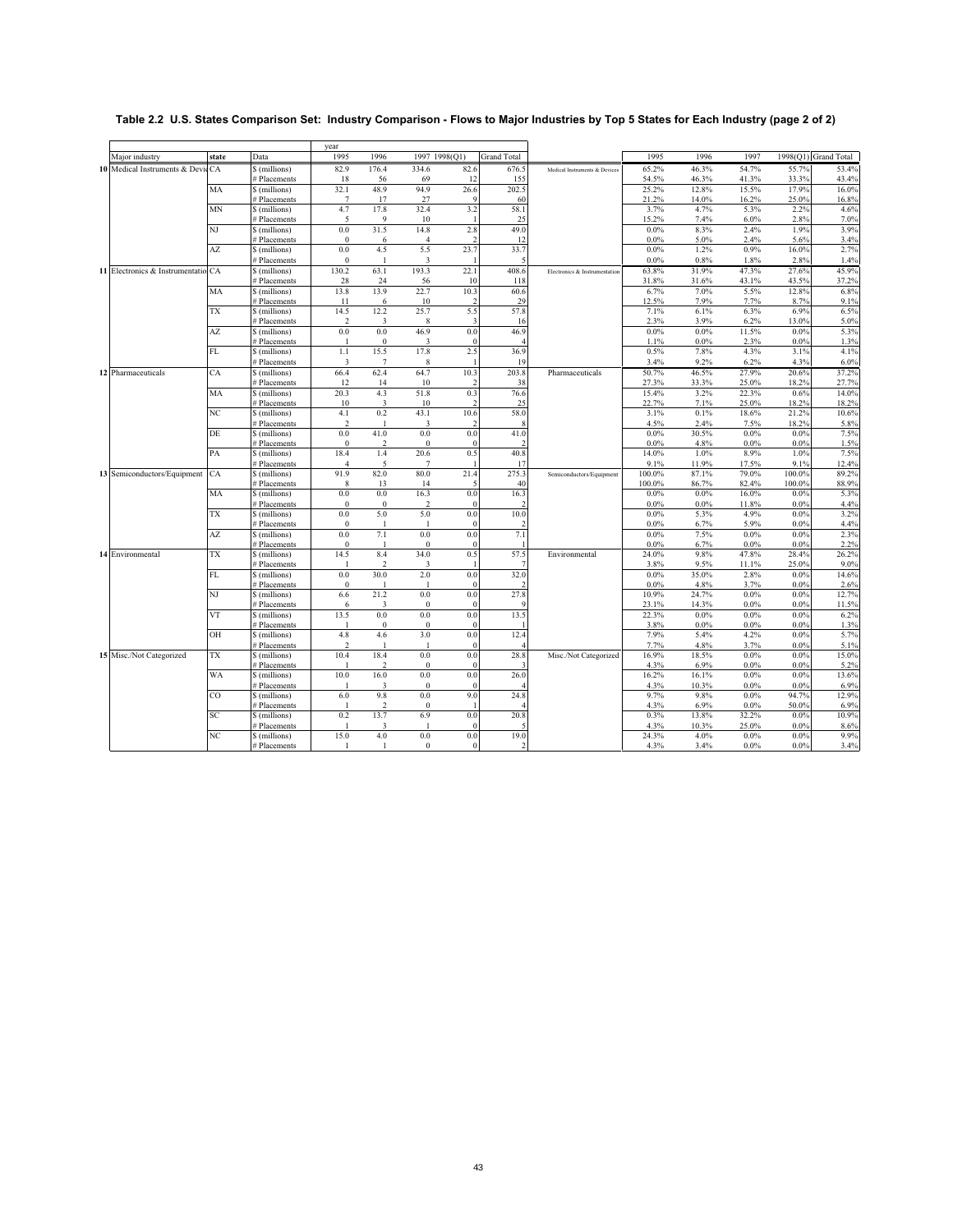# **Table 2.3 U.S. States Comparison Set: Industry Comparison - Flows to Major Industries by Stage of Financing (page 1 of 4)**

 $\overline{\phantom{0}}$ 

| 1995<br>1996<br>1997 1998(Q1)<br>1995<br>1996<br>1998(Q1) Grand Total<br><b>Stage of Financing</b><br>Data<br><b>Grand Total</b><br>1997<br>Major industry<br>15.1%<br>21.2%<br>\$ (millions)<br>194.9<br>486.5<br>897.3<br>223.7<br>1802.5<br>28.3%<br>21.7%<br>23.1%<br>Software & Information<br>Second<br>Software & Information<br>107<br>203<br>17.5%<br>17.0%<br>23.7%<br>21.3%<br>20.3%<br># Placements<br>68<br>48<br>426<br>First<br>\$ (millions)<br>222.9<br>431.3<br>631.7<br>235.8<br>1521.7<br>17.2%<br>18.8%<br>19.9%<br>22.9%<br>19.5%<br>21.6%<br>23.2%<br>24.9%<br>23.1%<br># Placements<br>84<br>146<br>198<br>56<br>484<br>23.1%<br>Third<br>\$ (millions)<br>125.8<br>253.7<br>587.1<br>173.6<br>1140.2<br>9.7%<br>11.1%<br>18.5%<br>16.9%<br>14.6%<br>10.1%<br>10.5%<br>9.8%<br><b>Placements</b><br>39<br>51<br>90<br>26<br>206<br>8.1%<br>11.6%<br>Follow-on<br>197.5<br>271.1<br>277.3<br>59.4<br>805.4<br>15.3%<br>11.8%<br>8.7%<br>5.8%<br>10.3%<br>\$ (millions)<br>257<br>15.5%<br>12.3%<br>11.1%<br>12.3%<br><b>Placements</b><br>60<br>77<br>95<br>25<br>11.1%<br>Not Categorized<br>138.8<br>196.8<br>208.6<br>31.7<br>575.8<br>10.7%<br>8.6%<br>3.1%<br>7.4%<br>\$ (millions)<br>6.6%<br>10.3%<br>8.4%<br><b>Placements</b><br>40<br>69<br>60<br>177<br>11.0%<br>7.0%<br>3.6%<br>Fourth & Beyond<br>100.4<br>121.1<br>180.7<br>133.2<br>535.3<br>7.8%<br>5.3%<br>5.7%<br>12.9%<br>6.9%<br>\$ (millions)<br>3.4%<br>3.0%<br>5.8%<br>3.5%<br># Placements<br>13<br>19<br>29<br>13<br>74<br>3.4%<br>Bridge/Mezzanine<br>166.1<br>85.1<br>147.7<br>70.4<br>469.4<br>12.8%<br>3.7%<br>4.7%<br>6.8%<br>6.0%<br>\$ (millions)<br>9.3%<br>12.9%<br>10.2%<br># Placements<br>36<br>60<br>89<br>29<br>214<br>9.6%<br>10.4%<br>IPO/Wrts/2ndP/Other<br>9.7<br>223.4<br>94.7<br>97.4<br>425.2<br>0.7%<br>9.7%<br>3.0%<br>9.5%<br>5.5%<br>\$ (millions)<br>23<br>1.8%<br>3.3%<br>2.7%<br>2.9%<br><b>Placements</b><br>$\overline{7}$<br>21<br>10<br>61<br>4.4%<br>Initial/Seed<br>41.4<br>140.5<br>98.4<br>4.7<br>285.1<br>3.2%<br>6.1%<br>3.1%<br>0.5%<br>3.7%<br>\$ (millions)<br>9.3%<br>12.1%<br>8.8%<br><b>Placements</b><br>36<br>76<br>62<br>10<br>184<br>7.2%<br>4.4%<br>Buyout<br>96.5<br>85.2<br>52.8<br>0.0<br>234.4<br>7.5%<br>3.7%<br>1.7%<br>$0.0\%$<br>3.0%<br>\$ (millions)<br>1.3%<br>0.3%<br>0.8%<br>0.0%<br>0.7%<br><b>Placements</b><br>$\overline{5}$<br>$\overline{\phantom{a}}$<br>7<br>$\bf{0}$<br>-14<br>1294.0<br>2294.6<br>3176.3<br>1030.0<br>7794.8<br>Software & Information \$ (millions)<br>225<br>2097<br>Software & Information # Placements<br>388<br>628<br>856<br>259.4<br>1468.5<br>18.6%<br>17.9%<br>23.7%<br>24.5%<br>21.2%<br>\$ (millions)<br>337.7<br>677.7<br>193.8<br>Communications<br>Second<br>Communications<br>21.9%<br>14.3%<br>17.6%<br><b>Placements</b><br>30<br>45<br>90<br>17<br>182<br>16.1%<br>14.2%<br>283.5<br>557.7<br>192.5<br>1190.7<br>11.3%<br>24.3%<br>17.2%<br>First<br>156.9<br>15.0%<br>19.5%<br>\$ (millions)<br>19.2%<br>18.7%<br>22.7%<br>19.3%<br># Placements<br>35<br>61<br>27<br>200<br>18.8%<br>77<br>148.1<br>Third<br>283.4<br>237.7<br>323.7<br>992.9<br>20.4%<br>11.3%<br>18.7%<br>14.3%<br>\$ (millions)<br>12.6%<br>9.3%<br>22<br>96<br>11.8%<br>8.2%<br>8.5%<br>10.9%<br># Placements<br>26<br>35<br>13<br>9.7%<br>14.2%<br>Follow-on<br>199.0<br>182.3<br>490.6<br>110.7<br>982.6<br>14.3%<br>17.2%<br>14.0%<br>\$ (millions)<br>152<br>14.2%<br>19.3%<br>14.7%<br># Placements<br>23<br>45<br>23<br>12.4%<br>14.8%<br>61<br>5.2%<br>53.4<br>256.4<br>281.9<br>40.9<br>632.7<br>3.8%<br>9.9%<br>9.1%<br>Buyout<br>\$ (millions)<br>13.6%<br>2.7%<br>3.4%<br>3.2%<br>33<br>3.1%<br>3.4%<br># Placements<br>5<br>10<br>14<br>$\overline{4}$<br>150.7<br>14.9<br>1.9%<br>Not Categorized<br>176.3<br>107.0<br>448.8<br>12.7%<br>5.7%<br>5.3%<br>6.5%<br>\$ (millions)<br>88<br>10.2%<br>9.4%<br>8.0%<br>5.0%<br>8.5%<br>19<br>30<br>33<br># Placements<br>33.5<br>135.9<br>320.1<br>2.4%<br>1.5%<br>Fourth & Beyond<br>138.7<br>12.0<br>7.3%<br>4.8%<br>4.6%<br>\$ (millions)<br>2.2%<br>3.8%<br>2.5%<br>3.7%<br>19<br>38<br>4.6%<br># Placements<br>$\overline{4}$<br>12<br>318.2<br>2.4%<br>Bridge/Mezzanine<br>73.4<br>145.6<br>79.8<br>19.3<br>5.3%<br>7.7%<br>2.8%<br>4.6%<br>\$ (millions)<br>107<br>10.8%<br>13.2%<br>9.2%<br>10.3%<br>20<br>42<br>34<br>8.3%<br># Placements<br>-11<br>IPO/Wrts/2ndP/Other<br>52.3<br>298.0<br>4.3%<br>106.2<br>85.7<br>53.9<br>7.6%<br>4.5%<br>1.8%<br>6.8%<br>\$ (millions)<br>59<br>5.3%<br>6.7%<br>5.7%<br>20<br>17<br>14<br>10.8%<br>3.4%<br># Placements<br>50.3<br>278.4<br>4.0%<br>Initial/Seed<br>113.8<br>108.8<br>5.6<br>6.0%<br>3.8%<br>0.7%<br>\$ (millions)<br>3.6%<br>79<br>4.3%<br>9.4%<br>5.9%<br>7.6%<br># Placements<br>30<br>34<br>8.3%<br>-8<br>1391.9<br>1888.3<br>2858.9<br>6930.7<br>791.6<br>Communications \$ (millions)<br>411<br>119<br>1034<br>Communications # Placements<br>186<br>318<br>145.3<br>159.4<br>179.7<br>124.6<br>609.0<br>20.1%<br>23.2%<br>11.6%<br>29.1%<br>18.8%<br>Healthcare<br>Second<br>\$ (millions)<br>Healthcare<br>17.4%<br># Placements<br>34<br>38<br>32<br>119<br>18.8%<br>20.3%<br>13.4%<br>19.0%<br>15<br>Third<br>148.1<br>217.7<br>517.6<br>\$ (millions)<br>89.3<br>62.6<br>18.7%<br>11.5%<br>17.4%<br>14.6%<br>16.0%<br>10.8%<br># Placements<br>20<br>15<br>27<br>12<br>74<br>11.0%<br>8.0%<br>11.3%<br>15.2%<br>98.0<br>92.4<br>491.3<br>12.4%<br>14.4%<br>First<br>\$ (millions)<br>111.8<br>189.0<br>15.1%<br>21.6%<br>15.1%<br># Placements<br>27<br>26<br>32<br>12<br>97<br>14.9%<br>13.9%<br>13.4%<br>15.2%<br>14.2%<br>121.7<br>158.9<br>35.9<br>438.4<br>Follow-on<br>\$ (millions)<br>121.8<br>15.4%<br>15.7%<br>12.7%<br>8.4%<br>13.5%<br>17.5%<br># Placements<br>31<br>29<br>48<br>12<br>120<br>17.1%<br>15.5%<br>20.2%<br>15.2%<br>18.5<br>43.3<br>164.2<br>70.5<br>296.5<br>2.3%<br>Buyout<br>\$ (millions)<br>5.6%<br>13.2%<br>16.5%<br>9.1%<br>2.5%<br># Placements<br>20<br>2.2%<br>3.2%<br>3.4%<br>2.9%<br>$\overline{4}$<br>6<br>8<br>57.9<br>120.3<br>15.5<br>281.0<br>Not Categorized<br>\$ (millions)<br>87.2<br>7.3%<br>11.3%<br>9.6%<br>3.6%<br>8.7%<br># Placements<br>19<br>24<br>27<br>81<br>10.5%<br>12.8%<br>11.3%<br>13.9%<br>11.8%<br>11<br>60.3<br>1.5<br>183.3<br>Bridge/Mezzanine<br>\$ (millions)<br>54.6<br>66.9<br>7.6%<br>7.1%<br>5.4%<br>0.3%<br>5.6%<br># Placements<br>24<br>19<br>23<br>69<br>13.3%<br>10.2%<br>9.7%<br>3.8%<br>10.1%<br>90.0<br>72.1<br>7.8<br>Fourth & Beyond<br>\$ (millions)<br>11.5<br>181.4<br>11.4%<br>1.5%<br>5.8%<br>1.8%<br>5.6%<br># Placements<br>9<br>22<br>4.4%<br>1.6%<br>3.8%<br>2.5%<br>3.2%<br>8<br>3<br>2<br>37.9<br>8.2<br>Initial/Seed<br>\$ (millions)<br>58.9<br>50.2<br>155.1<br>4.8%<br>7.6%<br>4.0%<br>1.9%<br>4.8%<br>9.7%<br>9.3%<br># Placements<br>12<br>22<br>23<br>7<br>64<br>6.6%<br>11.8%<br>8.9%<br>IPO/Wrts/2ndP/Other<br>15.9<br>90.1<br>2.2%<br>2.8%<br>\$ (millions)<br>0.8<br>63.8<br>9.6<br>0.1%<br>2.1%<br>5.1%<br># Placements<br>$\overline{2}$<br>9<br>19<br>1.1%<br>2.7%<br>3.8%<br>3.8%<br>2.8%<br>5<br>792.7<br>1248.5<br>428.5<br>3243.6<br>Healthcare \$ (millions)<br>774.0<br>Healthcare # Placements<br>181<br>187<br>238<br>79<br>685<br>165.2<br>340.0<br>206.8<br>7.6<br>719.5<br>18.2%<br>42.7%<br>29.8%<br>3.7%<br>27.6%<br>Buyout<br>\$ (millions)<br>Consumer<br>15<br>52<br>12.4%<br>13.2%<br>13.9%<br>5.7%<br>12.6%<br># Placements<br>16<br>19<br>$\overline{\mathcal{L}}$<br>IPO/Wrts/2ndP/Other<br>233.0<br>87.9<br>63.9<br>6.0<br>390.7<br>25.7%<br>11.0%<br>9.2%<br>2.9%<br>15.0%<br>\$ (millions)<br>5<br>$\,$ 8 $\,$<br>25<br>4.1%<br>6.6%<br>7.3%<br>5.7%<br>6.0%<br># Placements<br>10<br>2<br>51.9<br>333.3<br>12.8%<br>139.2<br>54.3<br>87.9<br>5 3%<br>6.8%<br>27%<br>25.0%<br>Follow-on<br>$\overline{\$ (millions)}$<br>22.3%<br>$27\,$<br>25<br>71<br>12.4%<br>18.2%<br>11.4%<br>17.1%<br># Placements<br>15<br>$\overline{4}$<br>Bridge/Mezzanine<br>120.1<br>24.7<br>61.0<br>78.4<br>284.2<br>13.2%<br>3.1%<br>8.8%<br>37.8%<br>10.9%<br>\$ (millions)<br>10.4%<br># Placements<br>43<br>9.9%<br>6.6%<br>10.9%<br>22.9%<br>12<br>8<br>15<br>$\mathbf{\mathbf{R}}$<br>Second<br>36.5<br>77.9<br>72.3<br>22.3<br>209.0<br>4.0%<br>9.8%<br>10.4%<br>10.7%<br>8.0%<br>\$ (millions)<br># Placements<br>18<br>19<br>9.9%<br>14.9%<br>13.9%<br>14.3%<br>13.0%<br>12<br>$\overline{5}$<br>54<br>7.3<br>Not Categorized<br>70.2<br>73.3<br>45.2<br>196.0<br>7.7%<br>9.2%<br>6.5%<br>3.5%<br>7.5%<br>\$ (millions)<br># Placements<br>9<br>8.3%<br>7.4%<br>8.0%<br>5.7%<br>7.7%<br>10<br>11<br>$\overline{2}$<br>32<br>First<br>21.0<br>87.7<br>55.4<br>2.6<br>166.6<br>2.3%<br>11.0%<br>8.0%<br>1.3%<br>6.4%<br>\$ (millions)<br># Placements<br>21<br>52<br>11.6%<br>17.4%<br>10.9%<br>5.7%<br>12.6%<br>14<br>15<br>$\mathcal{D}$<br>153.4<br>Third<br>56.4<br>21.7<br>55.5<br>19.9<br>6.2%<br>2.7%<br>8.0%<br>9.6%<br>5.9%<br>\$ (millions)<br># Placements<br>9<br>10<br>37<br>7.4%<br>9.9%<br>7.3%<br>17.1%<br>8.9%<br>12<br>6<br>Fourth & Beyond<br>40.3<br>$1.0\,$<br>40.1<br>7.6<br>88.9<br>4.4%<br>0.1%<br>5.8%<br>3.6%<br>3.4%<br>\$ (millions)<br># Placements<br>2.5%<br>$0.8\%$<br>3.6%<br>5.7%<br>2.7%<br>3<br>$\overline{5}$<br>$\mathcal{D}$<br>11<br>-1<br>Initial/Seed<br>26.0<br>28.2<br>5.5<br>4.0<br>63.6<br>2.9%<br>3.5%<br>0.8%<br>1.9%<br>2.4%<br>\$ (millions)<br># Placements<br>$\,$ 8 $\,$<br>37<br>11.6%<br>10.7%<br>5.8%<br>5.7%<br>8.9%<br>14<br>13<br>$\mathcal{D}$<br>2605.2<br>Consumer \$ (millions)<br>907.8<br>796.6<br>693.4<br>207.5<br>Consumer # Placements<br>121<br>121<br>137<br>35<br>414 | state    | (All) | All Industry Classifications, Stages of Financing |      |  |  |  | % of Industry Total |  |
|---------------------------------------------------------------------------------------------------------------------------------------------------------------------------------------------------------------------------------------------------------------------------------------------------------------------------------------------------------------------------------------------------------------------------------------------------------------------------------------------------------------------------------------------------------------------------------------------------------------------------------------------------------------------------------------------------------------------------------------------------------------------------------------------------------------------------------------------------------------------------------------------------------------------------------------------------------------------------------------------------------------------------------------------------------------------------------------------------------------------------------------------------------------------------------------------------------------------------------------------------------------------------------------------------------------------------------------------------------------------------------------------------------------------------------------------------------------------------------------------------------------------------------------------------------------------------------------------------------------------------------------------------------------------------------------------------------------------------------------------------------------------------------------------------------------------------------------------------------------------------------------------------------------------------------------------------------------------------------------------------------------------------------------------------------------------------------------------------------------------------------------------------------------------------------------------------------------------------------------------------------------------------------------------------------------------------------------------------------------------------------------------------------------------------------------------------------------------------------------------------------------------------------------------------------------------------------------------------------------------------------------------------------------------------------------------------------------------------------------------------------------------------------------------------------------------------------------------------------------------------------------------------------------------------------------------------------------------------------------------------------------------------------------------------------------------------------------------------------------------------------------------------------------------------------------------------------------------------------------------------------------------------------------------------------------------------------------------------------------------------------------------------------------------------------------------------------------------------------------------------------------------------------------------------------------------------------------------------------------------------------------------------------------------------------------------------------------------------------------------------------------------------------------------------------------------------------------------------------------------------------------------------------------------------------------------------------------------------------------------------------------------------------------------------------------------------------------------------------------------------------------------------------------------------------------------------------------------------------------------------------------------------------------------------------------------------------------------------------------------------------------------------------------------------------------------------------------------------------------------------------------------------------------------------------------------------------------------------------------------------------------------------------------------------------------------------------------------------------------------------------------------------------------------------------------------------------------------------------------------------------------------------------------------------------------------------------------------------------------------------------------------------------------------------------------------------------------------------------------------------------------------------------------------------------------------------------------------------------------------------------------------------------------------------------------------------------------------------------------------------------------------------------------------------------------------------------------------------------------------------------------------------------------------------------------------------------------------------------------------------------------------------------------------------------------------------------------------------------------------------------------------------------------------------------------------------------------------------------------------------------------------------------------------------------------------------------------------------------------------------------------------------------------------------------------------------------------------------------------------------------------------------------------------------------------------------------------------------------------------------------------------------------------------------------------------------------------------------------------------------------------------------------------------------------------------------------------------------------------------------------------------------------------------------------------------------------------------------------------------------------------------------------------------------------------------------------------------------------------------------------------------------------------------------------------------------------------------------------------------------------------------------------------------------------------------------------------------------------------------------------------------------------------------------------------------------------------------------------------------------------------------------------------------------------------------------------------------------------------------------------------------------------------------------------------------------------------------------------------------------------------------------------------------------------------------------------------------------------------------------------------------------------------------------------------------------------------------------------------------------------------------------------------------------------------------------------------------------------------------------------------------------------------------------------------------------------------------------------------------------------------------------------------------------------------------------------------------------------------------------------------------------------------------------------------------------------------------------------------------------------------------------------------------------------------------------------------------------------------------------------------------------------------------------------------------------------------------------------------------------------------------------------------------------------------------------------------------------------------------------------------------------------------------------------------------------------------------------------------------------------------------------------------------------------------------------------------------------------------------------------------------------------------------------------------------------------------------------------------------------------------------------------------------------------------------------------------------------------------------------------------------------------------------------------------------------------------------------------------------------------------------------------------------------------------------------------------------------------------------------------------------------------------------------------------------------------------------------------------------------------------------------------------------------------------------------------------------------------------------------------------------------------------------------------------------------------------------------------------------------------------------------------------------------------------|----------|-------|---------------------------------------------------|------|--|--|--|---------------------|--|
|                                                                                                                                                                                                                                                                                                                                                                                                                                                                                                                                                                                                                                                                                                                                                                                                                                                                                                                                                                                                                                                                                                                                                                                                                                                                                                                                                                                                                                                                                                                                                                                                                                                                                                                                                                                                                                                                                                                                                                                                                                                                                                                                                                                                                                                                                                                                                                                                                                                                                                                                                                                                                                                                                                                                                                                                                                                                                                                                                                                                                                                                                                                                                                                                                                                                                                                                                                                                                                                                                                                                                                                                                                                                                                                                                                                                                                                                                                                                                                                                                                                                                                                                                                                                                                                                                                                                                                                                                                                                                                                                                                                                                                                                                                                                                                                                                                                                                                                                                                                                                                                                                                                                                                                                                                                                                                                                                                                                                                                                                                                                                                                                                                                                                                                                                                                                                                                                                                                                                                                                                                                                                                                                                                                                                                                                                                                                                                                                                                                                                                                                                                                                                                                                                                                                                                                                                                                                                                                                                                                                                                                                                                                                                                                                                                                                                                                                                                                                                                                                                                                                                                                                                                                                                                                                                                                                                                                                                                                                                                                                                                                                                                                                                                                                                                                                                                                                                                                                                                                                                                                                                                                                                                                                                                                                                                                                                                                                                                                                                                                                                                                                                                                                                                                                                                                                                                                                                                                                                                                                                                                                                                                                                                                                                       |          |       |                                                   | year |  |  |  |                     |  |
|                                                                                                                                                                                                                                                                                                                                                                                                                                                                                                                                                                                                                                                                                                                                                                                                                                                                                                                                                                                                                                                                                                                                                                                                                                                                                                                                                                                                                                                                                                                                                                                                                                                                                                                                                                                                                                                                                                                                                                                                                                                                                                                                                                                                                                                                                                                                                                                                                                                                                                                                                                                                                                                                                                                                                                                                                                                                                                                                                                                                                                                                                                                                                                                                                                                                                                                                                                                                                                                                                                                                                                                                                                                                                                                                                                                                                                                                                                                                                                                                                                                                                                                                                                                                                                                                                                                                                                                                                                                                                                                                                                                                                                                                                                                                                                                                                                                                                                                                                                                                                                                                                                                                                                                                                                                                                                                                                                                                                                                                                                                                                                                                                                                                                                                                                                                                                                                                                                                                                                                                                                                                                                                                                                                                                                                                                                                                                                                                                                                                                                                                                                                                                                                                                                                                                                                                                                                                                                                                                                                                                                                                                                                                                                                                                                                                                                                                                                                                                                                                                                                                                                                                                                                                                                                                                                                                                                                                                                                                                                                                                                                                                                                                                                                                                                                                                                                                                                                                                                                                                                                                                                                                                                                                                                                                                                                                                                                                                                                                                                                                                                                                                                                                                                                                                                                                                                                                                                                                                                                                                                                                                                                                                                                                                       |          |       |                                                   |      |  |  |  |                     |  |
|                                                                                                                                                                                                                                                                                                                                                                                                                                                                                                                                                                                                                                                                                                                                                                                                                                                                                                                                                                                                                                                                                                                                                                                                                                                                                                                                                                                                                                                                                                                                                                                                                                                                                                                                                                                                                                                                                                                                                                                                                                                                                                                                                                                                                                                                                                                                                                                                                                                                                                                                                                                                                                                                                                                                                                                                                                                                                                                                                                                                                                                                                                                                                                                                                                                                                                                                                                                                                                                                                                                                                                                                                                                                                                                                                                                                                                                                                                                                                                                                                                                                                                                                                                                                                                                                                                                                                                                                                                                                                                                                                                                                                                                                                                                                                                                                                                                                                                                                                                                                                                                                                                                                                                                                                                                                                                                                                                                                                                                                                                                                                                                                                                                                                                                                                                                                                                                                                                                                                                                                                                                                                                                                                                                                                                                                                                                                                                                                                                                                                                                                                                                                                                                                                                                                                                                                                                                                                                                                                                                                                                                                                                                                                                                                                                                                                                                                                                                                                                                                                                                                                                                                                                                                                                                                                                                                                                                                                                                                                                                                                                                                                                                                                                                                                                                                                                                                                                                                                                                                                                                                                                                                                                                                                                                                                                                                                                                                                                                                                                                                                                                                                                                                                                                                                                                                                                                                                                                                                                                                                                                                                                                                                                                                                       |          |       |                                                   |      |  |  |  |                     |  |
|                                                                                                                                                                                                                                                                                                                                                                                                                                                                                                                                                                                                                                                                                                                                                                                                                                                                                                                                                                                                                                                                                                                                                                                                                                                                                                                                                                                                                                                                                                                                                                                                                                                                                                                                                                                                                                                                                                                                                                                                                                                                                                                                                                                                                                                                                                                                                                                                                                                                                                                                                                                                                                                                                                                                                                                                                                                                                                                                                                                                                                                                                                                                                                                                                                                                                                                                                                                                                                                                                                                                                                                                                                                                                                                                                                                                                                                                                                                                                                                                                                                                                                                                                                                                                                                                                                                                                                                                                                                                                                                                                                                                                                                                                                                                                                                                                                                                                                                                                                                                                                                                                                                                                                                                                                                                                                                                                                                                                                                                                                                                                                                                                                                                                                                                                                                                                                                                                                                                                                                                                                                                                                                                                                                                                                                                                                                                                                                                                                                                                                                                                                                                                                                                                                                                                                                                                                                                                                                                                                                                                                                                                                                                                                                                                                                                                                                                                                                                                                                                                                                                                                                                                                                                                                                                                                                                                                                                                                                                                                                                                                                                                                                                                                                                                                                                                                                                                                                                                                                                                                                                                                                                                                                                                                                                                                                                                                                                                                                                                                                                                                                                                                                                                                                                                                                                                                                                                                                                                                                                                                                                                                                                                                                                                       |          |       |                                                   |      |  |  |  |                     |  |
|                                                                                                                                                                                                                                                                                                                                                                                                                                                                                                                                                                                                                                                                                                                                                                                                                                                                                                                                                                                                                                                                                                                                                                                                                                                                                                                                                                                                                                                                                                                                                                                                                                                                                                                                                                                                                                                                                                                                                                                                                                                                                                                                                                                                                                                                                                                                                                                                                                                                                                                                                                                                                                                                                                                                                                                                                                                                                                                                                                                                                                                                                                                                                                                                                                                                                                                                                                                                                                                                                                                                                                                                                                                                                                                                                                                                                                                                                                                                                                                                                                                                                                                                                                                                                                                                                                                                                                                                                                                                                                                                                                                                                                                                                                                                                                                                                                                                                                                                                                                                                                                                                                                                                                                                                                                                                                                                                                                                                                                                                                                                                                                                                                                                                                                                                                                                                                                                                                                                                                                                                                                                                                                                                                                                                                                                                                                                                                                                                                                                                                                                                                                                                                                                                                                                                                                                                                                                                                                                                                                                                                                                                                                                                                                                                                                                                                                                                                                                                                                                                                                                                                                                                                                                                                                                                                                                                                                                                                                                                                                                                                                                                                                                                                                                                                                                                                                                                                                                                                                                                                                                                                                                                                                                                                                                                                                                                                                                                                                                                                                                                                                                                                                                                                                                                                                                                                                                                                                                                                                                                                                                                                                                                                                                                       |          |       |                                                   |      |  |  |  |                     |  |
|                                                                                                                                                                                                                                                                                                                                                                                                                                                                                                                                                                                                                                                                                                                                                                                                                                                                                                                                                                                                                                                                                                                                                                                                                                                                                                                                                                                                                                                                                                                                                                                                                                                                                                                                                                                                                                                                                                                                                                                                                                                                                                                                                                                                                                                                                                                                                                                                                                                                                                                                                                                                                                                                                                                                                                                                                                                                                                                                                                                                                                                                                                                                                                                                                                                                                                                                                                                                                                                                                                                                                                                                                                                                                                                                                                                                                                                                                                                                                                                                                                                                                                                                                                                                                                                                                                                                                                                                                                                                                                                                                                                                                                                                                                                                                                                                                                                                                                                                                                                                                                                                                                                                                                                                                                                                                                                                                                                                                                                                                                                                                                                                                                                                                                                                                                                                                                                                                                                                                                                                                                                                                                                                                                                                                                                                                                                                                                                                                                                                                                                                                                                                                                                                                                                                                                                                                                                                                                                                                                                                                                                                                                                                                                                                                                                                                                                                                                                                                                                                                                                                                                                                                                                                                                                                                                                                                                                                                                                                                                                                                                                                                                                                                                                                                                                                                                                                                                                                                                                                                                                                                                                                                                                                                                                                                                                                                                                                                                                                                                                                                                                                                                                                                                                                                                                                                                                                                                                                                                                                                                                                                                                                                                                                                       |          |       |                                                   |      |  |  |  |                     |  |
|                                                                                                                                                                                                                                                                                                                                                                                                                                                                                                                                                                                                                                                                                                                                                                                                                                                                                                                                                                                                                                                                                                                                                                                                                                                                                                                                                                                                                                                                                                                                                                                                                                                                                                                                                                                                                                                                                                                                                                                                                                                                                                                                                                                                                                                                                                                                                                                                                                                                                                                                                                                                                                                                                                                                                                                                                                                                                                                                                                                                                                                                                                                                                                                                                                                                                                                                                                                                                                                                                                                                                                                                                                                                                                                                                                                                                                                                                                                                                                                                                                                                                                                                                                                                                                                                                                                                                                                                                                                                                                                                                                                                                                                                                                                                                                                                                                                                                                                                                                                                                                                                                                                                                                                                                                                                                                                                                                                                                                                                                                                                                                                                                                                                                                                                                                                                                                                                                                                                                                                                                                                                                                                                                                                                                                                                                                                                                                                                                                                                                                                                                                                                                                                                                                                                                                                                                                                                                                                                                                                                                                                                                                                                                                                                                                                                                                                                                                                                                                                                                                                                                                                                                                                                                                                                                                                                                                                                                                                                                                                                                                                                                                                                                                                                                                                                                                                                                                                                                                                                                                                                                                                                                                                                                                                                                                                                                                                                                                                                                                                                                                                                                                                                                                                                                                                                                                                                                                                                                                                                                                                                                                                                                                                                                       |          |       |                                                   |      |  |  |  |                     |  |
|                                                                                                                                                                                                                                                                                                                                                                                                                                                                                                                                                                                                                                                                                                                                                                                                                                                                                                                                                                                                                                                                                                                                                                                                                                                                                                                                                                                                                                                                                                                                                                                                                                                                                                                                                                                                                                                                                                                                                                                                                                                                                                                                                                                                                                                                                                                                                                                                                                                                                                                                                                                                                                                                                                                                                                                                                                                                                                                                                                                                                                                                                                                                                                                                                                                                                                                                                                                                                                                                                                                                                                                                                                                                                                                                                                                                                                                                                                                                                                                                                                                                                                                                                                                                                                                                                                                                                                                                                                                                                                                                                                                                                                                                                                                                                                                                                                                                                                                                                                                                                                                                                                                                                                                                                                                                                                                                                                                                                                                                                                                                                                                                                                                                                                                                                                                                                                                                                                                                                                                                                                                                                                                                                                                                                                                                                                                                                                                                                                                                                                                                                                                                                                                                                                                                                                                                                                                                                                                                                                                                                                                                                                                                                                                                                                                                                                                                                                                                                                                                                                                                                                                                                                                                                                                                                                                                                                                                                                                                                                                                                                                                                                                                                                                                                                                                                                                                                                                                                                                                                                                                                                                                                                                                                                                                                                                                                                                                                                                                                                                                                                                                                                                                                                                                                                                                                                                                                                                                                                                                                                                                                                                                                                                                                       |          |       |                                                   |      |  |  |  |                     |  |
|                                                                                                                                                                                                                                                                                                                                                                                                                                                                                                                                                                                                                                                                                                                                                                                                                                                                                                                                                                                                                                                                                                                                                                                                                                                                                                                                                                                                                                                                                                                                                                                                                                                                                                                                                                                                                                                                                                                                                                                                                                                                                                                                                                                                                                                                                                                                                                                                                                                                                                                                                                                                                                                                                                                                                                                                                                                                                                                                                                                                                                                                                                                                                                                                                                                                                                                                                                                                                                                                                                                                                                                                                                                                                                                                                                                                                                                                                                                                                                                                                                                                                                                                                                                                                                                                                                                                                                                                                                                                                                                                                                                                                                                                                                                                                                                                                                                                                                                                                                                                                                                                                                                                                                                                                                                                                                                                                                                                                                                                                                                                                                                                                                                                                                                                                                                                                                                                                                                                                                                                                                                                                                                                                                                                                                                                                                                                                                                                                                                                                                                                                                                                                                                                                                                                                                                                                                                                                                                                                                                                                                                                                                                                                                                                                                                                                                                                                                                                                                                                                                                                                                                                                                                                                                                                                                                                                                                                                                                                                                                                                                                                                                                                                                                                                                                                                                                                                                                                                                                                                                                                                                                                                                                                                                                                                                                                                                                                                                                                                                                                                                                                                                                                                                                                                                                                                                                                                                                                                                                                                                                                                                                                                                                                                       |          |       |                                                   |      |  |  |  |                     |  |
|                                                                                                                                                                                                                                                                                                                                                                                                                                                                                                                                                                                                                                                                                                                                                                                                                                                                                                                                                                                                                                                                                                                                                                                                                                                                                                                                                                                                                                                                                                                                                                                                                                                                                                                                                                                                                                                                                                                                                                                                                                                                                                                                                                                                                                                                                                                                                                                                                                                                                                                                                                                                                                                                                                                                                                                                                                                                                                                                                                                                                                                                                                                                                                                                                                                                                                                                                                                                                                                                                                                                                                                                                                                                                                                                                                                                                                                                                                                                                                                                                                                                                                                                                                                                                                                                                                                                                                                                                                                                                                                                                                                                                                                                                                                                                                                                                                                                                                                                                                                                                                                                                                                                                                                                                                                                                                                                                                                                                                                                                                                                                                                                                                                                                                                                                                                                                                                                                                                                                                                                                                                                                                                                                                                                                                                                                                                                                                                                                                                                                                                                                                                                                                                                                                                                                                                                                                                                                                                                                                                                                                                                                                                                                                                                                                                                                                                                                                                                                                                                                                                                                                                                                                                                                                                                                                                                                                                                                                                                                                                                                                                                                                                                                                                                                                                                                                                                                                                                                                                                                                                                                                                                                                                                                                                                                                                                                                                                                                                                                                                                                                                                                                                                                                                                                                                                                                                                                                                                                                                                                                                                                                                                                                                                                       |          |       |                                                   |      |  |  |  |                     |  |
|                                                                                                                                                                                                                                                                                                                                                                                                                                                                                                                                                                                                                                                                                                                                                                                                                                                                                                                                                                                                                                                                                                                                                                                                                                                                                                                                                                                                                                                                                                                                                                                                                                                                                                                                                                                                                                                                                                                                                                                                                                                                                                                                                                                                                                                                                                                                                                                                                                                                                                                                                                                                                                                                                                                                                                                                                                                                                                                                                                                                                                                                                                                                                                                                                                                                                                                                                                                                                                                                                                                                                                                                                                                                                                                                                                                                                                                                                                                                                                                                                                                                                                                                                                                                                                                                                                                                                                                                                                                                                                                                                                                                                                                                                                                                                                                                                                                                                                                                                                                                                                                                                                                                                                                                                                                                                                                                                                                                                                                                                                                                                                                                                                                                                                                                                                                                                                                                                                                                                                                                                                                                                                                                                                                                                                                                                                                                                                                                                                                                                                                                                                                                                                                                                                                                                                                                                                                                                                                                                                                                                                                                                                                                                                                                                                                                                                                                                                                                                                                                                                                                                                                                                                                                                                                                                                                                                                                                                                                                                                                                                                                                                                                                                                                                                                                                                                                                                                                                                                                                                                                                                                                                                                                                                                                                                                                                                                                                                                                                                                                                                                                                                                                                                                                                                                                                                                                                                                                                                                                                                                                                                                                                                                                                                       |          |       |                                                   |      |  |  |  |                     |  |
|                                                                                                                                                                                                                                                                                                                                                                                                                                                                                                                                                                                                                                                                                                                                                                                                                                                                                                                                                                                                                                                                                                                                                                                                                                                                                                                                                                                                                                                                                                                                                                                                                                                                                                                                                                                                                                                                                                                                                                                                                                                                                                                                                                                                                                                                                                                                                                                                                                                                                                                                                                                                                                                                                                                                                                                                                                                                                                                                                                                                                                                                                                                                                                                                                                                                                                                                                                                                                                                                                                                                                                                                                                                                                                                                                                                                                                                                                                                                                                                                                                                                                                                                                                                                                                                                                                                                                                                                                                                                                                                                                                                                                                                                                                                                                                                                                                                                                                                                                                                                                                                                                                                                                                                                                                                                                                                                                                                                                                                                                                                                                                                                                                                                                                                                                                                                                                                                                                                                                                                                                                                                                                                                                                                                                                                                                                                                                                                                                                                                                                                                                                                                                                                                                                                                                                                                                                                                                                                                                                                                                                                                                                                                                                                                                                                                                                                                                                                                                                                                                                                                                                                                                                                                                                                                                                                                                                                                                                                                                                                                                                                                                                                                                                                                                                                                                                                                                                                                                                                                                                                                                                                                                                                                                                                                                                                                                                                                                                                                                                                                                                                                                                                                                                                                                                                                                                                                                                                                                                                                                                                                                                                                                                                                                       |          |       |                                                   |      |  |  |  |                     |  |
|                                                                                                                                                                                                                                                                                                                                                                                                                                                                                                                                                                                                                                                                                                                                                                                                                                                                                                                                                                                                                                                                                                                                                                                                                                                                                                                                                                                                                                                                                                                                                                                                                                                                                                                                                                                                                                                                                                                                                                                                                                                                                                                                                                                                                                                                                                                                                                                                                                                                                                                                                                                                                                                                                                                                                                                                                                                                                                                                                                                                                                                                                                                                                                                                                                                                                                                                                                                                                                                                                                                                                                                                                                                                                                                                                                                                                                                                                                                                                                                                                                                                                                                                                                                                                                                                                                                                                                                                                                                                                                                                                                                                                                                                                                                                                                                                                                                                                                                                                                                                                                                                                                                                                                                                                                                                                                                                                                                                                                                                                                                                                                                                                                                                                                                                                                                                                                                                                                                                                                                                                                                                                                                                                                                                                                                                                                                                                                                                                                                                                                                                                                                                                                                                                                                                                                                                                                                                                                                                                                                                                                                                                                                                                                                                                                                                                                                                                                                                                                                                                                                                                                                                                                                                                                                                                                                                                                                                                                                                                                                                                                                                                                                                                                                                                                                                                                                                                                                                                                                                                                                                                                                                                                                                                                                                                                                                                                                                                                                                                                                                                                                                                                                                                                                                                                                                                                                                                                                                                                                                                                                                                                                                                                                                                       |          |       |                                                   |      |  |  |  |                     |  |
|                                                                                                                                                                                                                                                                                                                                                                                                                                                                                                                                                                                                                                                                                                                                                                                                                                                                                                                                                                                                                                                                                                                                                                                                                                                                                                                                                                                                                                                                                                                                                                                                                                                                                                                                                                                                                                                                                                                                                                                                                                                                                                                                                                                                                                                                                                                                                                                                                                                                                                                                                                                                                                                                                                                                                                                                                                                                                                                                                                                                                                                                                                                                                                                                                                                                                                                                                                                                                                                                                                                                                                                                                                                                                                                                                                                                                                                                                                                                                                                                                                                                                                                                                                                                                                                                                                                                                                                                                                                                                                                                                                                                                                                                                                                                                                                                                                                                                                                                                                                                                                                                                                                                                                                                                                                                                                                                                                                                                                                                                                                                                                                                                                                                                                                                                                                                                                                                                                                                                                                                                                                                                                                                                                                                                                                                                                                                                                                                                                                                                                                                                                                                                                                                                                                                                                                                                                                                                                                                                                                                                                                                                                                                                                                                                                                                                                                                                                                                                                                                                                                                                                                                                                                                                                                                                                                                                                                                                                                                                                                                                                                                                                                                                                                                                                                                                                                                                                                                                                                                                                                                                                                                                                                                                                                                                                                                                                                                                                                                                                                                                                                                                                                                                                                                                                                                                                                                                                                                                                                                                                                                                                                                                                                                                       |          |       |                                                   |      |  |  |  |                     |  |
|                                                                                                                                                                                                                                                                                                                                                                                                                                                                                                                                                                                                                                                                                                                                                                                                                                                                                                                                                                                                                                                                                                                                                                                                                                                                                                                                                                                                                                                                                                                                                                                                                                                                                                                                                                                                                                                                                                                                                                                                                                                                                                                                                                                                                                                                                                                                                                                                                                                                                                                                                                                                                                                                                                                                                                                                                                                                                                                                                                                                                                                                                                                                                                                                                                                                                                                                                                                                                                                                                                                                                                                                                                                                                                                                                                                                                                                                                                                                                                                                                                                                                                                                                                                                                                                                                                                                                                                                                                                                                                                                                                                                                                                                                                                                                                                                                                                                                                                                                                                                                                                                                                                                                                                                                                                                                                                                                                                                                                                                                                                                                                                                                                                                                                                                                                                                                                                                                                                                                                                                                                                                                                                                                                                                                                                                                                                                                                                                                                                                                                                                                                                                                                                                                                                                                                                                                                                                                                                                                                                                                                                                                                                                                                                                                                                                                                                                                                                                                                                                                                                                                                                                                                                                                                                                                                                                                                                                                                                                                                                                                                                                                                                                                                                                                                                                                                                                                                                                                                                                                                                                                                                                                                                                                                                                                                                                                                                                                                                                                                                                                                                                                                                                                                                                                                                                                                                                                                                                                                                                                                                                                                                                                                                                                       |          |       |                                                   |      |  |  |  |                     |  |
|                                                                                                                                                                                                                                                                                                                                                                                                                                                                                                                                                                                                                                                                                                                                                                                                                                                                                                                                                                                                                                                                                                                                                                                                                                                                                                                                                                                                                                                                                                                                                                                                                                                                                                                                                                                                                                                                                                                                                                                                                                                                                                                                                                                                                                                                                                                                                                                                                                                                                                                                                                                                                                                                                                                                                                                                                                                                                                                                                                                                                                                                                                                                                                                                                                                                                                                                                                                                                                                                                                                                                                                                                                                                                                                                                                                                                                                                                                                                                                                                                                                                                                                                                                                                                                                                                                                                                                                                                                                                                                                                                                                                                                                                                                                                                                                                                                                                                                                                                                                                                                                                                                                                                                                                                                                                                                                                                                                                                                                                                                                                                                                                                                                                                                                                                                                                                                                                                                                                                                                                                                                                                                                                                                                                                                                                                                                                                                                                                                                                                                                                                                                                                                                                                                                                                                                                                                                                                                                                                                                                                                                                                                                                                                                                                                                                                                                                                                                                                                                                                                                                                                                                                                                                                                                                                                                                                                                                                                                                                                                                                                                                                                                                                                                                                                                                                                                                                                                                                                                                                                                                                                                                                                                                                                                                                                                                                                                                                                                                                                                                                                                                                                                                                                                                                                                                                                                                                                                                                                                                                                                                                                                                                                                                                       |          |       |                                                   |      |  |  |  |                     |  |
|                                                                                                                                                                                                                                                                                                                                                                                                                                                                                                                                                                                                                                                                                                                                                                                                                                                                                                                                                                                                                                                                                                                                                                                                                                                                                                                                                                                                                                                                                                                                                                                                                                                                                                                                                                                                                                                                                                                                                                                                                                                                                                                                                                                                                                                                                                                                                                                                                                                                                                                                                                                                                                                                                                                                                                                                                                                                                                                                                                                                                                                                                                                                                                                                                                                                                                                                                                                                                                                                                                                                                                                                                                                                                                                                                                                                                                                                                                                                                                                                                                                                                                                                                                                                                                                                                                                                                                                                                                                                                                                                                                                                                                                                                                                                                                                                                                                                                                                                                                                                                                                                                                                                                                                                                                                                                                                                                                                                                                                                                                                                                                                                                                                                                                                                                                                                                                                                                                                                                                                                                                                                                                                                                                                                                                                                                                                                                                                                                                                                                                                                                                                                                                                                                                                                                                                                                                                                                                                                                                                                                                                                                                                                                                                                                                                                                                                                                                                                                                                                                                                                                                                                                                                                                                                                                                                                                                                                                                                                                                                                                                                                                                                                                                                                                                                                                                                                                                                                                                                                                                                                                                                                                                                                                                                                                                                                                                                                                                                                                                                                                                                                                                                                                                                                                                                                                                                                                                                                                                                                                                                                                                                                                                                                                       |          |       |                                                   |      |  |  |  |                     |  |
|                                                                                                                                                                                                                                                                                                                                                                                                                                                                                                                                                                                                                                                                                                                                                                                                                                                                                                                                                                                                                                                                                                                                                                                                                                                                                                                                                                                                                                                                                                                                                                                                                                                                                                                                                                                                                                                                                                                                                                                                                                                                                                                                                                                                                                                                                                                                                                                                                                                                                                                                                                                                                                                                                                                                                                                                                                                                                                                                                                                                                                                                                                                                                                                                                                                                                                                                                                                                                                                                                                                                                                                                                                                                                                                                                                                                                                                                                                                                                                                                                                                                                                                                                                                                                                                                                                                                                                                                                                                                                                                                                                                                                                                                                                                                                                                                                                                                                                                                                                                                                                                                                                                                                                                                                                                                                                                                                                                                                                                                                                                                                                                                                                                                                                                                                                                                                                                                                                                                                                                                                                                                                                                                                                                                                                                                                                                                                                                                                                                                                                                                                                                                                                                                                                                                                                                                                                                                                                                                                                                                                                                                                                                                                                                                                                                                                                                                                                                                                                                                                                                                                                                                                                                                                                                                                                                                                                                                                                                                                                                                                                                                                                                                                                                                                                                                                                                                                                                                                                                                                                                                                                                                                                                                                                                                                                                                                                                                                                                                                                                                                                                                                                                                                                                                                                                                                                                                                                                                                                                                                                                                                                                                                                                                                       |          |       |                                                   |      |  |  |  |                     |  |
|                                                                                                                                                                                                                                                                                                                                                                                                                                                                                                                                                                                                                                                                                                                                                                                                                                                                                                                                                                                                                                                                                                                                                                                                                                                                                                                                                                                                                                                                                                                                                                                                                                                                                                                                                                                                                                                                                                                                                                                                                                                                                                                                                                                                                                                                                                                                                                                                                                                                                                                                                                                                                                                                                                                                                                                                                                                                                                                                                                                                                                                                                                                                                                                                                                                                                                                                                                                                                                                                                                                                                                                                                                                                                                                                                                                                                                                                                                                                                                                                                                                                                                                                                                                                                                                                                                                                                                                                                                                                                                                                                                                                                                                                                                                                                                                                                                                                                                                                                                                                                                                                                                                                                                                                                                                                                                                                                                                                                                                                                                                                                                                                                                                                                                                                                                                                                                                                                                                                                                                                                                                                                                                                                                                                                                                                                                                                                                                                                                                                                                                                                                                                                                                                                                                                                                                                                                                                                                                                                                                                                                                                                                                                                                                                                                                                                                                                                                                                                                                                                                                                                                                                                                                                                                                                                                                                                                                                                                                                                                                                                                                                                                                                                                                                                                                                                                                                                                                                                                                                                                                                                                                                                                                                                                                                                                                                                                                                                                                                                                                                                                                                                                                                                                                                                                                                                                                                                                                                                                                                                                                                                                                                                                                                                       |          |       |                                                   |      |  |  |  |                     |  |
|                                                                                                                                                                                                                                                                                                                                                                                                                                                                                                                                                                                                                                                                                                                                                                                                                                                                                                                                                                                                                                                                                                                                                                                                                                                                                                                                                                                                                                                                                                                                                                                                                                                                                                                                                                                                                                                                                                                                                                                                                                                                                                                                                                                                                                                                                                                                                                                                                                                                                                                                                                                                                                                                                                                                                                                                                                                                                                                                                                                                                                                                                                                                                                                                                                                                                                                                                                                                                                                                                                                                                                                                                                                                                                                                                                                                                                                                                                                                                                                                                                                                                                                                                                                                                                                                                                                                                                                                                                                                                                                                                                                                                                                                                                                                                                                                                                                                                                                                                                                                                                                                                                                                                                                                                                                                                                                                                                                                                                                                                                                                                                                                                                                                                                                                                                                                                                                                                                                                                                                                                                                                                                                                                                                                                                                                                                                                                                                                                                                                                                                                                                                                                                                                                                                                                                                                                                                                                                                                                                                                                                                                                                                                                                                                                                                                                                                                                                                                                                                                                                                                                                                                                                                                                                                                                                                                                                                                                                                                                                                                                                                                                                                                                                                                                                                                                                                                                                                                                                                                                                                                                                                                                                                                                                                                                                                                                                                                                                                                                                                                                                                                                                                                                                                                                                                                                                                                                                                                                                                                                                                                                                                                                                                                                       |          |       |                                                   |      |  |  |  |                     |  |
|                                                                                                                                                                                                                                                                                                                                                                                                                                                                                                                                                                                                                                                                                                                                                                                                                                                                                                                                                                                                                                                                                                                                                                                                                                                                                                                                                                                                                                                                                                                                                                                                                                                                                                                                                                                                                                                                                                                                                                                                                                                                                                                                                                                                                                                                                                                                                                                                                                                                                                                                                                                                                                                                                                                                                                                                                                                                                                                                                                                                                                                                                                                                                                                                                                                                                                                                                                                                                                                                                                                                                                                                                                                                                                                                                                                                                                                                                                                                                                                                                                                                                                                                                                                                                                                                                                                                                                                                                                                                                                                                                                                                                                                                                                                                                                                                                                                                                                                                                                                                                                                                                                                                                                                                                                                                                                                                                                                                                                                                                                                                                                                                                                                                                                                                                                                                                                                                                                                                                                                                                                                                                                                                                                                                                                                                                                                                                                                                                                                                                                                                                                                                                                                                                                                                                                                                                                                                                                                                                                                                                                                                                                                                                                                                                                                                                                                                                                                                                                                                                                                                                                                                                                                                                                                                                                                                                                                                                                                                                                                                                                                                                                                                                                                                                                                                                                                                                                                                                                                                                                                                                                                                                                                                                                                                                                                                                                                                                                                                                                                                                                                                                                                                                                                                                                                                                                                                                                                                                                                                                                                                                                                                                                                                                       |          |       |                                                   |      |  |  |  |                     |  |
|                                                                                                                                                                                                                                                                                                                                                                                                                                                                                                                                                                                                                                                                                                                                                                                                                                                                                                                                                                                                                                                                                                                                                                                                                                                                                                                                                                                                                                                                                                                                                                                                                                                                                                                                                                                                                                                                                                                                                                                                                                                                                                                                                                                                                                                                                                                                                                                                                                                                                                                                                                                                                                                                                                                                                                                                                                                                                                                                                                                                                                                                                                                                                                                                                                                                                                                                                                                                                                                                                                                                                                                                                                                                                                                                                                                                                                                                                                                                                                                                                                                                                                                                                                                                                                                                                                                                                                                                                                                                                                                                                                                                                                                                                                                                                                                                                                                                                                                                                                                                                                                                                                                                                                                                                                                                                                                                                                                                                                                                                                                                                                                                                                                                                                                                                                                                                                                                                                                                                                                                                                                                                                                                                                                                                                                                                                                                                                                                                                                                                                                                                                                                                                                                                                                                                                                                                                                                                                                                                                                                                                                                                                                                                                                                                                                                                                                                                                                                                                                                                                                                                                                                                                                                                                                                                                                                                                                                                                                                                                                                                                                                                                                                                                                                                                                                                                                                                                                                                                                                                                                                                                                                                                                                                                                                                                                                                                                                                                                                                                                                                                                                                                                                                                                                                                                                                                                                                                                                                                                                                                                                                                                                                                                                                       |          |       |                                                   |      |  |  |  |                     |  |
|                                                                                                                                                                                                                                                                                                                                                                                                                                                                                                                                                                                                                                                                                                                                                                                                                                                                                                                                                                                                                                                                                                                                                                                                                                                                                                                                                                                                                                                                                                                                                                                                                                                                                                                                                                                                                                                                                                                                                                                                                                                                                                                                                                                                                                                                                                                                                                                                                                                                                                                                                                                                                                                                                                                                                                                                                                                                                                                                                                                                                                                                                                                                                                                                                                                                                                                                                                                                                                                                                                                                                                                                                                                                                                                                                                                                                                                                                                                                                                                                                                                                                                                                                                                                                                                                                                                                                                                                                                                                                                                                                                                                                                                                                                                                                                                                                                                                                                                                                                                                                                                                                                                                                                                                                                                                                                                                                                                                                                                                                                                                                                                                                                                                                                                                                                                                                                                                                                                                                                                                                                                                                                                                                                                                                                                                                                                                                                                                                                                                                                                                                                                                                                                                                                                                                                                                                                                                                                                                                                                                                                                                                                                                                                                                                                                                                                                                                                                                                                                                                                                                                                                                                                                                                                                                                                                                                                                                                                                                                                                                                                                                                                                                                                                                                                                                                                                                                                                                                                                                                                                                                                                                                                                                                                                                                                                                                                                                                                                                                                                                                                                                                                                                                                                                                                                                                                                                                                                                                                                                                                                                                                                                                                                                                       |          |       |                                                   |      |  |  |  |                     |  |
|                                                                                                                                                                                                                                                                                                                                                                                                                                                                                                                                                                                                                                                                                                                                                                                                                                                                                                                                                                                                                                                                                                                                                                                                                                                                                                                                                                                                                                                                                                                                                                                                                                                                                                                                                                                                                                                                                                                                                                                                                                                                                                                                                                                                                                                                                                                                                                                                                                                                                                                                                                                                                                                                                                                                                                                                                                                                                                                                                                                                                                                                                                                                                                                                                                                                                                                                                                                                                                                                                                                                                                                                                                                                                                                                                                                                                                                                                                                                                                                                                                                                                                                                                                                                                                                                                                                                                                                                                                                                                                                                                                                                                                                                                                                                                                                                                                                                                                                                                                                                                                                                                                                                                                                                                                                                                                                                                                                                                                                                                                                                                                                                                                                                                                                                                                                                                                                                                                                                                                                                                                                                                                                                                                                                                                                                                                                                                                                                                                                                                                                                                                                                                                                                                                                                                                                                                                                                                                                                                                                                                                                                                                                                                                                                                                                                                                                                                                                                                                                                                                                                                                                                                                                                                                                                                                                                                                                                                                                                                                                                                                                                                                                                                                                                                                                                                                                                                                                                                                                                                                                                                                                                                                                                                                                                                                                                                                                                                                                                                                                                                                                                                                                                                                                                                                                                                                                                                                                                                                                                                                                                                                                                                                                                                       |          |       |                                                   |      |  |  |  |                     |  |
|                                                                                                                                                                                                                                                                                                                                                                                                                                                                                                                                                                                                                                                                                                                                                                                                                                                                                                                                                                                                                                                                                                                                                                                                                                                                                                                                                                                                                                                                                                                                                                                                                                                                                                                                                                                                                                                                                                                                                                                                                                                                                                                                                                                                                                                                                                                                                                                                                                                                                                                                                                                                                                                                                                                                                                                                                                                                                                                                                                                                                                                                                                                                                                                                                                                                                                                                                                                                                                                                                                                                                                                                                                                                                                                                                                                                                                                                                                                                                                                                                                                                                                                                                                                                                                                                                                                                                                                                                                                                                                                                                                                                                                                                                                                                                                                                                                                                                                                                                                                                                                                                                                                                                                                                                                                                                                                                                                                                                                                                                                                                                                                                                                                                                                                                                                                                                                                                                                                                                                                                                                                                                                                                                                                                                                                                                                                                                                                                                                                                                                                                                                                                                                                                                                                                                                                                                                                                                                                                                                                                                                                                                                                                                                                                                                                                                                                                                                                                                                                                                                                                                                                                                                                                                                                                                                                                                                                                                                                                                                                                                                                                                                                                                                                                                                                                                                                                                                                                                                                                                                                                                                                                                                                                                                                                                                                                                                                                                                                                                                                                                                                                                                                                                                                                                                                                                                                                                                                                                                                                                                                                                                                                                                                                                       |          |       |                                                   |      |  |  |  |                     |  |
|                                                                                                                                                                                                                                                                                                                                                                                                                                                                                                                                                                                                                                                                                                                                                                                                                                                                                                                                                                                                                                                                                                                                                                                                                                                                                                                                                                                                                                                                                                                                                                                                                                                                                                                                                                                                                                                                                                                                                                                                                                                                                                                                                                                                                                                                                                                                                                                                                                                                                                                                                                                                                                                                                                                                                                                                                                                                                                                                                                                                                                                                                                                                                                                                                                                                                                                                                                                                                                                                                                                                                                                                                                                                                                                                                                                                                                                                                                                                                                                                                                                                                                                                                                                                                                                                                                                                                                                                                                                                                                                                                                                                                                                                                                                                                                                                                                                                                                                                                                                                                                                                                                                                                                                                                                                                                                                                                                                                                                                                                                                                                                                                                                                                                                                                                                                                                                                                                                                                                                                                                                                                                                                                                                                                                                                                                                                                                                                                                                                                                                                                                                                                                                                                                                                                                                                                                                                                                                                                                                                                                                                                                                                                                                                                                                                                                                                                                                                                                                                                                                                                                                                                                                                                                                                                                                                                                                                                                                                                                                                                                                                                                                                                                                                                                                                                                                                                                                                                                                                                                                                                                                                                                                                                                                                                                                                                                                                                                                                                                                                                                                                                                                                                                                                                                                                                                                                                                                                                                                                                                                                                                                                                                                                                                       |          |       |                                                   |      |  |  |  |                     |  |
|                                                                                                                                                                                                                                                                                                                                                                                                                                                                                                                                                                                                                                                                                                                                                                                                                                                                                                                                                                                                                                                                                                                                                                                                                                                                                                                                                                                                                                                                                                                                                                                                                                                                                                                                                                                                                                                                                                                                                                                                                                                                                                                                                                                                                                                                                                                                                                                                                                                                                                                                                                                                                                                                                                                                                                                                                                                                                                                                                                                                                                                                                                                                                                                                                                                                                                                                                                                                                                                                                                                                                                                                                                                                                                                                                                                                                                                                                                                                                                                                                                                                                                                                                                                                                                                                                                                                                                                                                                                                                                                                                                                                                                                                                                                                                                                                                                                                                                                                                                                                                                                                                                                                                                                                                                                                                                                                                                                                                                                                                                                                                                                                                                                                                                                                                                                                                                                                                                                                                                                                                                                                                                                                                                                                                                                                                                                                                                                                                                                                                                                                                                                                                                                                                                                                                                                                                                                                                                                                                                                                                                                                                                                                                                                                                                                                                                                                                                                                                                                                                                                                                                                                                                                                                                                                                                                                                                                                                                                                                                                                                                                                                                                                                                                                                                                                                                                                                                                                                                                                                                                                                                                                                                                                                                                                                                                                                                                                                                                                                                                                                                                                                                                                                                                                                                                                                                                                                                                                                                                                                                                                                                                                                                                                                       |          |       |                                                   |      |  |  |  |                     |  |
|                                                                                                                                                                                                                                                                                                                                                                                                                                                                                                                                                                                                                                                                                                                                                                                                                                                                                                                                                                                                                                                                                                                                                                                                                                                                                                                                                                                                                                                                                                                                                                                                                                                                                                                                                                                                                                                                                                                                                                                                                                                                                                                                                                                                                                                                                                                                                                                                                                                                                                                                                                                                                                                                                                                                                                                                                                                                                                                                                                                                                                                                                                                                                                                                                                                                                                                                                                                                                                                                                                                                                                                                                                                                                                                                                                                                                                                                                                                                                                                                                                                                                                                                                                                                                                                                                                                                                                                                                                                                                                                                                                                                                                                                                                                                                                                                                                                                                                                                                                                                                                                                                                                                                                                                                                                                                                                                                                                                                                                                                                                                                                                                                                                                                                                                                                                                                                                                                                                                                                                                                                                                                                                                                                                                                                                                                                                                                                                                                                                                                                                                                                                                                                                                                                                                                                                                                                                                                                                                                                                                                                                                                                                                                                                                                                                                                                                                                                                                                                                                                                                                                                                                                                                                                                                                                                                                                                                                                                                                                                                                                                                                                                                                                                                                                                                                                                                                                                                                                                                                                                                                                                                                                                                                                                                                                                                                                                                                                                                                                                                                                                                                                                                                                                                                                                                                                                                                                                                                                                                                                                                                                                                                                                                                                       |          |       |                                                   |      |  |  |  |                     |  |
|                                                                                                                                                                                                                                                                                                                                                                                                                                                                                                                                                                                                                                                                                                                                                                                                                                                                                                                                                                                                                                                                                                                                                                                                                                                                                                                                                                                                                                                                                                                                                                                                                                                                                                                                                                                                                                                                                                                                                                                                                                                                                                                                                                                                                                                                                                                                                                                                                                                                                                                                                                                                                                                                                                                                                                                                                                                                                                                                                                                                                                                                                                                                                                                                                                                                                                                                                                                                                                                                                                                                                                                                                                                                                                                                                                                                                                                                                                                                                                                                                                                                                                                                                                                                                                                                                                                                                                                                                                                                                                                                                                                                                                                                                                                                                                                                                                                                                                                                                                                                                                                                                                                                                                                                                                                                                                                                                                                                                                                                                                                                                                                                                                                                                                                                                                                                                                                                                                                                                                                                                                                                                                                                                                                                                                                                                                                                                                                                                                                                                                                                                                                                                                                                                                                                                                                                                                                                                                                                                                                                                                                                                                                                                                                                                                                                                                                                                                                                                                                                                                                                                                                                                                                                                                                                                                                                                                                                                                                                                                                                                                                                                                                                                                                                                                                                                                                                                                                                                                                                                                                                                                                                                                                                                                                                                                                                                                                                                                                                                                                                                                                                                                                                                                                                                                                                                                                                                                                                                                                                                                                                                                                                                                                                                       |          |       |                                                   |      |  |  |  |                     |  |
|                                                                                                                                                                                                                                                                                                                                                                                                                                                                                                                                                                                                                                                                                                                                                                                                                                                                                                                                                                                                                                                                                                                                                                                                                                                                                                                                                                                                                                                                                                                                                                                                                                                                                                                                                                                                                                                                                                                                                                                                                                                                                                                                                                                                                                                                                                                                                                                                                                                                                                                                                                                                                                                                                                                                                                                                                                                                                                                                                                                                                                                                                                                                                                                                                                                                                                                                                                                                                                                                                                                                                                                                                                                                                                                                                                                                                                                                                                                                                                                                                                                                                                                                                                                                                                                                                                                                                                                                                                                                                                                                                                                                                                                                                                                                                                                                                                                                                                                                                                                                                                                                                                                                                                                                                                                                                                                                                                                                                                                                                                                                                                                                                                                                                                                                                                                                                                                                                                                                                                                                                                                                                                                                                                                                                                                                                                                                                                                                                                                                                                                                                                                                                                                                                                                                                                                                                                                                                                                                                                                                                                                                                                                                                                                                                                                                                                                                                                                                                                                                                                                                                                                                                                                                                                                                                                                                                                                                                                                                                                                                                                                                                                                                                                                                                                                                                                                                                                                                                                                                                                                                                                                                                                                                                                                                                                                                                                                                                                                                                                                                                                                                                                                                                                                                                                                                                                                                                                                                                                                                                                                                                                                                                                                                                       |          |       |                                                   |      |  |  |  |                     |  |
|                                                                                                                                                                                                                                                                                                                                                                                                                                                                                                                                                                                                                                                                                                                                                                                                                                                                                                                                                                                                                                                                                                                                                                                                                                                                                                                                                                                                                                                                                                                                                                                                                                                                                                                                                                                                                                                                                                                                                                                                                                                                                                                                                                                                                                                                                                                                                                                                                                                                                                                                                                                                                                                                                                                                                                                                                                                                                                                                                                                                                                                                                                                                                                                                                                                                                                                                                                                                                                                                                                                                                                                                                                                                                                                                                                                                                                                                                                                                                                                                                                                                                                                                                                                                                                                                                                                                                                                                                                                                                                                                                                                                                                                                                                                                                                                                                                                                                                                                                                                                                                                                                                                                                                                                                                                                                                                                                                                                                                                                                                                                                                                                                                                                                                                                                                                                                                                                                                                                                                                                                                                                                                                                                                                                                                                                                                                                                                                                                                                                                                                                                                                                                                                                                                                                                                                                                                                                                                                                                                                                                                                                                                                                                                                                                                                                                                                                                                                                                                                                                                                                                                                                                                                                                                                                                                                                                                                                                                                                                                                                                                                                                                                                                                                                                                                                                                                                                                                                                                                                                                                                                                                                                                                                                                                                                                                                                                                                                                                                                                                                                                                                                                                                                                                                                                                                                                                                                                                                                                                                                                                                                                                                                                                                                       |          |       |                                                   |      |  |  |  |                     |  |
|                                                                                                                                                                                                                                                                                                                                                                                                                                                                                                                                                                                                                                                                                                                                                                                                                                                                                                                                                                                                                                                                                                                                                                                                                                                                                                                                                                                                                                                                                                                                                                                                                                                                                                                                                                                                                                                                                                                                                                                                                                                                                                                                                                                                                                                                                                                                                                                                                                                                                                                                                                                                                                                                                                                                                                                                                                                                                                                                                                                                                                                                                                                                                                                                                                                                                                                                                                                                                                                                                                                                                                                                                                                                                                                                                                                                                                                                                                                                                                                                                                                                                                                                                                                                                                                                                                                                                                                                                                                                                                                                                                                                                                                                                                                                                                                                                                                                                                                                                                                                                                                                                                                                                                                                                                                                                                                                                                                                                                                                                                                                                                                                                                                                                                                                                                                                                                                                                                                                                                                                                                                                                                                                                                                                                                                                                                                                                                                                                                                                                                                                                                                                                                                                                                                                                                                                                                                                                                                                                                                                                                                                                                                                                                                                                                                                                                                                                                                                                                                                                                                                                                                                                                                                                                                                                                                                                                                                                                                                                                                                                                                                                                                                                                                                                                                                                                                                                                                                                                                                                                                                                                                                                                                                                                                                                                                                                                                                                                                                                                                                                                                                                                                                                                                                                                                                                                                                                                                                                                                                                                                                                                                                                                                                                       |          |       |                                                   |      |  |  |  |                     |  |
|                                                                                                                                                                                                                                                                                                                                                                                                                                                                                                                                                                                                                                                                                                                                                                                                                                                                                                                                                                                                                                                                                                                                                                                                                                                                                                                                                                                                                                                                                                                                                                                                                                                                                                                                                                                                                                                                                                                                                                                                                                                                                                                                                                                                                                                                                                                                                                                                                                                                                                                                                                                                                                                                                                                                                                                                                                                                                                                                                                                                                                                                                                                                                                                                                                                                                                                                                                                                                                                                                                                                                                                                                                                                                                                                                                                                                                                                                                                                                                                                                                                                                                                                                                                                                                                                                                                                                                                                                                                                                                                                                                                                                                                                                                                                                                                                                                                                                                                                                                                                                                                                                                                                                                                                                                                                                                                                                                                                                                                                                                                                                                                                                                                                                                                                                                                                                                                                                                                                                                                                                                                                                                                                                                                                                                                                                                                                                                                                                                                                                                                                                                                                                                                                                                                                                                                                                                                                                                                                                                                                                                                                                                                                                                                                                                                                                                                                                                                                                                                                                                                                                                                                                                                                                                                                                                                                                                                                                                                                                                                                                                                                                                                                                                                                                                                                                                                                                                                                                                                                                                                                                                                                                                                                                                                                                                                                                                                                                                                                                                                                                                                                                                                                                                                                                                                                                                                                                                                                                                                                                                                                                                                                                                                                                       |          |       |                                                   |      |  |  |  |                     |  |
|                                                                                                                                                                                                                                                                                                                                                                                                                                                                                                                                                                                                                                                                                                                                                                                                                                                                                                                                                                                                                                                                                                                                                                                                                                                                                                                                                                                                                                                                                                                                                                                                                                                                                                                                                                                                                                                                                                                                                                                                                                                                                                                                                                                                                                                                                                                                                                                                                                                                                                                                                                                                                                                                                                                                                                                                                                                                                                                                                                                                                                                                                                                                                                                                                                                                                                                                                                                                                                                                                                                                                                                                                                                                                                                                                                                                                                                                                                                                                                                                                                                                                                                                                                                                                                                                                                                                                                                                                                                                                                                                                                                                                                                                                                                                                                                                                                                                                                                                                                                                                                                                                                                                                                                                                                                                                                                                                                                                                                                                                                                                                                                                                                                                                                                                                                                                                                                                                                                                                                                                                                                                                                                                                                                                                                                                                                                                                                                                                                                                                                                                                                                                                                                                                                                                                                                                                                                                                                                                                                                                                                                                                                                                                                                                                                                                                                                                                                                                                                                                                                                                                                                                                                                                                                                                                                                                                                                                                                                                                                                                                                                                                                                                                                                                                                                                                                                                                                                                                                                                                                                                                                                                                                                                                                                                                                                                                                                                                                                                                                                                                                                                                                                                                                                                                                                                                                                                                                                                                                                                                                                                                                                                                                                                                       |          |       |                                                   |      |  |  |  |                     |  |
|                                                                                                                                                                                                                                                                                                                                                                                                                                                                                                                                                                                                                                                                                                                                                                                                                                                                                                                                                                                                                                                                                                                                                                                                                                                                                                                                                                                                                                                                                                                                                                                                                                                                                                                                                                                                                                                                                                                                                                                                                                                                                                                                                                                                                                                                                                                                                                                                                                                                                                                                                                                                                                                                                                                                                                                                                                                                                                                                                                                                                                                                                                                                                                                                                                                                                                                                                                                                                                                                                                                                                                                                                                                                                                                                                                                                                                                                                                                                                                                                                                                                                                                                                                                                                                                                                                                                                                                                                                                                                                                                                                                                                                                                                                                                                                                                                                                                                                                                                                                                                                                                                                                                                                                                                                                                                                                                                                                                                                                                                                                                                                                                                                                                                                                                                                                                                                                                                                                                                                                                                                                                                                                                                                                                                                                                                                                                                                                                                                                                                                                                                                                                                                                                                                                                                                                                                                                                                                                                                                                                                                                                                                                                                                                                                                                                                                                                                                                                                                                                                                                                                                                                                                                                                                                                                                                                                                                                                                                                                                                                                                                                                                                                                                                                                                                                                                                                                                                                                                                                                                                                                                                                                                                                                                                                                                                                                                                                                                                                                                                                                                                                                                                                                                                                                                                                                                                                                                                                                                                                                                                                                                                                                                                                                       |          |       |                                                   |      |  |  |  |                     |  |
|                                                                                                                                                                                                                                                                                                                                                                                                                                                                                                                                                                                                                                                                                                                                                                                                                                                                                                                                                                                                                                                                                                                                                                                                                                                                                                                                                                                                                                                                                                                                                                                                                                                                                                                                                                                                                                                                                                                                                                                                                                                                                                                                                                                                                                                                                                                                                                                                                                                                                                                                                                                                                                                                                                                                                                                                                                                                                                                                                                                                                                                                                                                                                                                                                                                                                                                                                                                                                                                                                                                                                                                                                                                                                                                                                                                                                                                                                                                                                                                                                                                                                                                                                                                                                                                                                                                                                                                                                                                                                                                                                                                                                                                                                                                                                                                                                                                                                                                                                                                                                                                                                                                                                                                                                                                                                                                                                                                                                                                                                                                                                                                                                                                                                                                                                                                                                                                                                                                                                                                                                                                                                                                                                                                                                                                                                                                                                                                                                                                                                                                                                                                                                                                                                                                                                                                                                                                                                                                                                                                                                                                                                                                                                                                                                                                                                                                                                                                                                                                                                                                                                                                                                                                                                                                                                                                                                                                                                                                                                                                                                                                                                                                                                                                                                                                                                                                                                                                                                                                                                                                                                                                                                                                                                                                                                                                                                                                                                                                                                                                                                                                                                                                                                                                                                                                                                                                                                                                                                                                                                                                                                                                                                                                                                       |          |       |                                                   |      |  |  |  |                     |  |
|                                                                                                                                                                                                                                                                                                                                                                                                                                                                                                                                                                                                                                                                                                                                                                                                                                                                                                                                                                                                                                                                                                                                                                                                                                                                                                                                                                                                                                                                                                                                                                                                                                                                                                                                                                                                                                                                                                                                                                                                                                                                                                                                                                                                                                                                                                                                                                                                                                                                                                                                                                                                                                                                                                                                                                                                                                                                                                                                                                                                                                                                                                                                                                                                                                                                                                                                                                                                                                                                                                                                                                                                                                                                                                                                                                                                                                                                                                                                                                                                                                                                                                                                                                                                                                                                                                                                                                                                                                                                                                                                                                                                                                                                                                                                                                                                                                                                                                                                                                                                                                                                                                                                                                                                                                                                                                                                                                                                                                                                                                                                                                                                                                                                                                                                                                                                                                                                                                                                                                                                                                                                                                                                                                                                                                                                                                                                                                                                                                                                                                                                                                                                                                                                                                                                                                                                                                                                                                                                                                                                                                                                                                                                                                                                                                                                                                                                                                                                                                                                                                                                                                                                                                                                                                                                                                                                                                                                                                                                                                                                                                                                                                                                                                                                                                                                                                                                                                                                                                                                                                                                                                                                                                                                                                                                                                                                                                                                                                                                                                                                                                                                                                                                                                                                                                                                                                                                                                                                                                                                                                                                                                                                                                                                                       |          |       |                                                   |      |  |  |  |                     |  |
|                                                                                                                                                                                                                                                                                                                                                                                                                                                                                                                                                                                                                                                                                                                                                                                                                                                                                                                                                                                                                                                                                                                                                                                                                                                                                                                                                                                                                                                                                                                                                                                                                                                                                                                                                                                                                                                                                                                                                                                                                                                                                                                                                                                                                                                                                                                                                                                                                                                                                                                                                                                                                                                                                                                                                                                                                                                                                                                                                                                                                                                                                                                                                                                                                                                                                                                                                                                                                                                                                                                                                                                                                                                                                                                                                                                                                                                                                                                                                                                                                                                                                                                                                                                                                                                                                                                                                                                                                                                                                                                                                                                                                                                                                                                                                                                                                                                                                                                                                                                                                                                                                                                                                                                                                                                                                                                                                                                                                                                                                                                                                                                                                                                                                                                                                                                                                                                                                                                                                                                                                                                                                                                                                                                                                                                                                                                                                                                                                                                                                                                                                                                                                                                                                                                                                                                                                                                                                                                                                                                                                                                                                                                                                                                                                                                                                                                                                                                                                                                                                                                                                                                                                                                                                                                                                                                                                                                                                                                                                                                                                                                                                                                                                                                                                                                                                                                                                                                                                                                                                                                                                                                                                                                                                                                                                                                                                                                                                                                                                                                                                                                                                                                                                                                                                                                                                                                                                                                                                                                                                                                                                                                                                                                                                       |          |       |                                                   |      |  |  |  |                     |  |
|                                                                                                                                                                                                                                                                                                                                                                                                                                                                                                                                                                                                                                                                                                                                                                                                                                                                                                                                                                                                                                                                                                                                                                                                                                                                                                                                                                                                                                                                                                                                                                                                                                                                                                                                                                                                                                                                                                                                                                                                                                                                                                                                                                                                                                                                                                                                                                                                                                                                                                                                                                                                                                                                                                                                                                                                                                                                                                                                                                                                                                                                                                                                                                                                                                                                                                                                                                                                                                                                                                                                                                                                                                                                                                                                                                                                                                                                                                                                                                                                                                                                                                                                                                                                                                                                                                                                                                                                                                                                                                                                                                                                                                                                                                                                                                                                                                                                                                                                                                                                                                                                                                                                                                                                                                                                                                                                                                                                                                                                                                                                                                                                                                                                                                                                                                                                                                                                                                                                                                                                                                                                                                                                                                                                                                                                                                                                                                                                                                                                                                                                                                                                                                                                                                                                                                                                                                                                                                                                                                                                                                                                                                                                                                                                                                                                                                                                                                                                                                                                                                                                                                                                                                                                                                                                                                                                                                                                                                                                                                                                                                                                                                                                                                                                                                                                                                                                                                                                                                                                                                                                                                                                                                                                                                                                                                                                                                                                                                                                                                                                                                                                                                                                                                                                                                                                                                                                                                                                                                                                                                                                                                                                                                                                                       |          |       |                                                   |      |  |  |  |                     |  |
|                                                                                                                                                                                                                                                                                                                                                                                                                                                                                                                                                                                                                                                                                                                                                                                                                                                                                                                                                                                                                                                                                                                                                                                                                                                                                                                                                                                                                                                                                                                                                                                                                                                                                                                                                                                                                                                                                                                                                                                                                                                                                                                                                                                                                                                                                                                                                                                                                                                                                                                                                                                                                                                                                                                                                                                                                                                                                                                                                                                                                                                                                                                                                                                                                                                                                                                                                                                                                                                                                                                                                                                                                                                                                                                                                                                                                                                                                                                                                                                                                                                                                                                                                                                                                                                                                                                                                                                                                                                                                                                                                                                                                                                                                                                                                                                                                                                                                                                                                                                                                                                                                                                                                                                                                                                                                                                                                                                                                                                                                                                                                                                                                                                                                                                                                                                                                                                                                                                                                                                                                                                                                                                                                                                                                                                                                                                                                                                                                                                                                                                                                                                                                                                                                                                                                                                                                                                                                                                                                                                                                                                                                                                                                                                                                                                                                                                                                                                                                                                                                                                                                                                                                                                                                                                                                                                                                                                                                                                                                                                                                                                                                                                                                                                                                                                                                                                                                                                                                                                                                                                                                                                                                                                                                                                                                                                                                                                                                                                                                                                                                                                                                                                                                                                                                                                                                                                                                                                                                                                                                                                                                                                                                                                                                       |          |       |                                                   |      |  |  |  |                     |  |
|                                                                                                                                                                                                                                                                                                                                                                                                                                                                                                                                                                                                                                                                                                                                                                                                                                                                                                                                                                                                                                                                                                                                                                                                                                                                                                                                                                                                                                                                                                                                                                                                                                                                                                                                                                                                                                                                                                                                                                                                                                                                                                                                                                                                                                                                                                                                                                                                                                                                                                                                                                                                                                                                                                                                                                                                                                                                                                                                                                                                                                                                                                                                                                                                                                                                                                                                                                                                                                                                                                                                                                                                                                                                                                                                                                                                                                                                                                                                                                                                                                                                                                                                                                                                                                                                                                                                                                                                                                                                                                                                                                                                                                                                                                                                                                                                                                                                                                                                                                                                                                                                                                                                                                                                                                                                                                                                                                                                                                                                                                                                                                                                                                                                                                                                                                                                                                                                                                                                                                                                                                                                                                                                                                                                                                                                                                                                                                                                                                                                                                                                                                                                                                                                                                                                                                                                                                                                                                                                                                                                                                                                                                                                                                                                                                                                                                                                                                                                                                                                                                                                                                                                                                                                                                                                                                                                                                                                                                                                                                                                                                                                                                                                                                                                                                                                                                                                                                                                                                                                                                                                                                                                                                                                                                                                                                                                                                                                                                                                                                                                                                                                                                                                                                                                                                                                                                                                                                                                                                                                                                                                                                                                                                                                                       |          |       |                                                   |      |  |  |  |                     |  |
|                                                                                                                                                                                                                                                                                                                                                                                                                                                                                                                                                                                                                                                                                                                                                                                                                                                                                                                                                                                                                                                                                                                                                                                                                                                                                                                                                                                                                                                                                                                                                                                                                                                                                                                                                                                                                                                                                                                                                                                                                                                                                                                                                                                                                                                                                                                                                                                                                                                                                                                                                                                                                                                                                                                                                                                                                                                                                                                                                                                                                                                                                                                                                                                                                                                                                                                                                                                                                                                                                                                                                                                                                                                                                                                                                                                                                                                                                                                                                                                                                                                                                                                                                                                                                                                                                                                                                                                                                                                                                                                                                                                                                                                                                                                                                                                                                                                                                                                                                                                                                                                                                                                                                                                                                                                                                                                                                                                                                                                                                                                                                                                                                                                                                                                                                                                                                                                                                                                                                                                                                                                                                                                                                                                                                                                                                                                                                                                                                                                                                                                                                                                                                                                                                                                                                                                                                                                                                                                                                                                                                                                                                                                                                                                                                                                                                                                                                                                                                                                                                                                                                                                                                                                                                                                                                                                                                                                                                                                                                                                                                                                                                                                                                                                                                                                                                                                                                                                                                                                                                                                                                                                                                                                                                                                                                                                                                                                                                                                                                                                                                                                                                                                                                                                                                                                                                                                                                                                                                                                                                                                                                                                                                                                                                       |          |       |                                                   |      |  |  |  |                     |  |
|                                                                                                                                                                                                                                                                                                                                                                                                                                                                                                                                                                                                                                                                                                                                                                                                                                                                                                                                                                                                                                                                                                                                                                                                                                                                                                                                                                                                                                                                                                                                                                                                                                                                                                                                                                                                                                                                                                                                                                                                                                                                                                                                                                                                                                                                                                                                                                                                                                                                                                                                                                                                                                                                                                                                                                                                                                                                                                                                                                                                                                                                                                                                                                                                                                                                                                                                                                                                                                                                                                                                                                                                                                                                                                                                                                                                                                                                                                                                                                                                                                                                                                                                                                                                                                                                                                                                                                                                                                                                                                                                                                                                                                                                                                                                                                                                                                                                                                                                                                                                                                                                                                                                                                                                                                                                                                                                                                                                                                                                                                                                                                                                                                                                                                                                                                                                                                                                                                                                                                                                                                                                                                                                                                                                                                                                                                                                                                                                                                                                                                                                                                                                                                                                                                                                                                                                                                                                                                                                                                                                                                                                                                                                                                                                                                                                                                                                                                                                                                                                                                                                                                                                                                                                                                                                                                                                                                                                                                                                                                                                                                                                                                                                                                                                                                                                                                                                                                                                                                                                                                                                                                                                                                                                                                                                                                                                                                                                                                                                                                                                                                                                                                                                                                                                                                                                                                                                                                                                                                                                                                                                                                                                                                                                                       |          |       |                                                   |      |  |  |  |                     |  |
|                                                                                                                                                                                                                                                                                                                                                                                                                                                                                                                                                                                                                                                                                                                                                                                                                                                                                                                                                                                                                                                                                                                                                                                                                                                                                                                                                                                                                                                                                                                                                                                                                                                                                                                                                                                                                                                                                                                                                                                                                                                                                                                                                                                                                                                                                                                                                                                                                                                                                                                                                                                                                                                                                                                                                                                                                                                                                                                                                                                                                                                                                                                                                                                                                                                                                                                                                                                                                                                                                                                                                                                                                                                                                                                                                                                                                                                                                                                                                                                                                                                                                                                                                                                                                                                                                                                                                                                                                                                                                                                                                                                                                                                                                                                                                                                                                                                                                                                                                                                                                                                                                                                                                                                                                                                                                                                                                                                                                                                                                                                                                                                                                                                                                                                                                                                                                                                                                                                                                                                                                                                                                                                                                                                                                                                                                                                                                                                                                                                                                                                                                                                                                                                                                                                                                                                                                                                                                                                                                                                                                                                                                                                                                                                                                                                                                                                                                                                                                                                                                                                                                                                                                                                                                                                                                                                                                                                                                                                                                                                                                                                                                                                                                                                                                                                                                                                                                                                                                                                                                                                                                                                                                                                                                                                                                                                                                                                                                                                                                                                                                                                                                                                                                                                                                                                                                                                                                                                                                                                                                                                                                                                                                                                                                       |          |       |                                                   |      |  |  |  |                     |  |
|                                                                                                                                                                                                                                                                                                                                                                                                                                                                                                                                                                                                                                                                                                                                                                                                                                                                                                                                                                                                                                                                                                                                                                                                                                                                                                                                                                                                                                                                                                                                                                                                                                                                                                                                                                                                                                                                                                                                                                                                                                                                                                                                                                                                                                                                                                                                                                                                                                                                                                                                                                                                                                                                                                                                                                                                                                                                                                                                                                                                                                                                                                                                                                                                                                                                                                                                                                                                                                                                                                                                                                                                                                                                                                                                                                                                                                                                                                                                                                                                                                                                                                                                                                                                                                                                                                                                                                                                                                                                                                                                                                                                                                                                                                                                                                                                                                                                                                                                                                                                                                                                                                                                                                                                                                                                                                                                                                                                                                                                                                                                                                                                                                                                                                                                                                                                                                                                                                                                                                                                                                                                                                                                                                                                                                                                                                                                                                                                                                                                                                                                                                                                                                                                                                                                                                                                                                                                                                                                                                                                                                                                                                                                                                                                                                                                                                                                                                                                                                                                                                                                                                                                                                                                                                                                                                                                                                                                                                                                                                                                                                                                                                                                                                                                                                                                                                                                                                                                                                                                                                                                                                                                                                                                                                                                                                                                                                                                                                                                                                                                                                                                                                                                                                                                                                                                                                                                                                                                                                                                                                                                                                                                                                                                                       |          |       |                                                   |      |  |  |  |                     |  |
|                                                                                                                                                                                                                                                                                                                                                                                                                                                                                                                                                                                                                                                                                                                                                                                                                                                                                                                                                                                                                                                                                                                                                                                                                                                                                                                                                                                                                                                                                                                                                                                                                                                                                                                                                                                                                                                                                                                                                                                                                                                                                                                                                                                                                                                                                                                                                                                                                                                                                                                                                                                                                                                                                                                                                                                                                                                                                                                                                                                                                                                                                                                                                                                                                                                                                                                                                                                                                                                                                                                                                                                                                                                                                                                                                                                                                                                                                                                                                                                                                                                                                                                                                                                                                                                                                                                                                                                                                                                                                                                                                                                                                                                                                                                                                                                                                                                                                                                                                                                                                                                                                                                                                                                                                                                                                                                                                                                                                                                                                                                                                                                                                                                                                                                                                                                                                                                                                                                                                                                                                                                                                                                                                                                                                                                                                                                                                                                                                                                                                                                                                                                                                                                                                                                                                                                                                                                                                                                                                                                                                                                                                                                                                                                                                                                                                                                                                                                                                                                                                                                                                                                                                                                                                                                                                                                                                                                                                                                                                                                                                                                                                                                                                                                                                                                                                                                                                                                                                                                                                                                                                                                                                                                                                                                                                                                                                                                                                                                                                                                                                                                                                                                                                                                                                                                                                                                                                                                                                                                                                                                                                                                                                                                                                       | Consumer |       |                                                   |      |  |  |  |                     |  |
|                                                                                                                                                                                                                                                                                                                                                                                                                                                                                                                                                                                                                                                                                                                                                                                                                                                                                                                                                                                                                                                                                                                                                                                                                                                                                                                                                                                                                                                                                                                                                                                                                                                                                                                                                                                                                                                                                                                                                                                                                                                                                                                                                                                                                                                                                                                                                                                                                                                                                                                                                                                                                                                                                                                                                                                                                                                                                                                                                                                                                                                                                                                                                                                                                                                                                                                                                                                                                                                                                                                                                                                                                                                                                                                                                                                                                                                                                                                                                                                                                                                                                                                                                                                                                                                                                                                                                                                                                                                                                                                                                                                                                                                                                                                                                                                                                                                                                                                                                                                                                                                                                                                                                                                                                                                                                                                                                                                                                                                                                                                                                                                                                                                                                                                                                                                                                                                                                                                                                                                                                                                                                                                                                                                                                                                                                                                                                                                                                                                                                                                                                                                                                                                                                                                                                                                                                                                                                                                                                                                                                                                                                                                                                                                                                                                                                                                                                                                                                                                                                                                                                                                                                                                                                                                                                                                                                                                                                                                                                                                                                                                                                                                                                                                                                                                                                                                                                                                                                                                                                                                                                                                                                                                                                                                                                                                                                                                                                                                                                                                                                                                                                                                                                                                                                                                                                                                                                                                                                                                                                                                                                                                                                                                                                       |          |       |                                                   |      |  |  |  |                     |  |
|                                                                                                                                                                                                                                                                                                                                                                                                                                                                                                                                                                                                                                                                                                                                                                                                                                                                                                                                                                                                                                                                                                                                                                                                                                                                                                                                                                                                                                                                                                                                                                                                                                                                                                                                                                                                                                                                                                                                                                                                                                                                                                                                                                                                                                                                                                                                                                                                                                                                                                                                                                                                                                                                                                                                                                                                                                                                                                                                                                                                                                                                                                                                                                                                                                                                                                                                                                                                                                                                                                                                                                                                                                                                                                                                                                                                                                                                                                                                                                                                                                                                                                                                                                                                                                                                                                                                                                                                                                                                                                                                                                                                                                                                                                                                                                                                                                                                                                                                                                                                                                                                                                                                                                                                                                                                                                                                                                                                                                                                                                                                                                                                                                                                                                                                                                                                                                                                                                                                                                                                                                                                                                                                                                                                                                                                                                                                                                                                                                                                                                                                                                                                                                                                                                                                                                                                                                                                                                                                                                                                                                                                                                                                                                                                                                                                                                                                                                                                                                                                                                                                                                                                                                                                                                                                                                                                                                                                                                                                                                                                                                                                                                                                                                                                                                                                                                                                                                                                                                                                                                                                                                                                                                                                                                                                                                                                                                                                                                                                                                                                                                                                                                                                                                                                                                                                                                                                                                                                                                                                                                                                                                                                                                                                                       |          |       |                                                   |      |  |  |  |                     |  |
|                                                                                                                                                                                                                                                                                                                                                                                                                                                                                                                                                                                                                                                                                                                                                                                                                                                                                                                                                                                                                                                                                                                                                                                                                                                                                                                                                                                                                                                                                                                                                                                                                                                                                                                                                                                                                                                                                                                                                                                                                                                                                                                                                                                                                                                                                                                                                                                                                                                                                                                                                                                                                                                                                                                                                                                                                                                                                                                                                                                                                                                                                                                                                                                                                                                                                                                                                                                                                                                                                                                                                                                                                                                                                                                                                                                                                                                                                                                                                                                                                                                                                                                                                                                                                                                                                                                                                                                                                                                                                                                                                                                                                                                                                                                                                                                                                                                                                                                                                                                                                                                                                                                                                                                                                                                                                                                                                                                                                                                                                                                                                                                                                                                                                                                                                                                                                                                                                                                                                                                                                                                                                                                                                                                                                                                                                                                                                                                                                                                                                                                                                                                                                                                                                                                                                                                                                                                                                                                                                                                                                                                                                                                                                                                                                                                                                                                                                                                                                                                                                                                                                                                                                                                                                                                                                                                                                                                                                                                                                                                                                                                                                                                                                                                                                                                                                                                                                                                                                                                                                                                                                                                                                                                                                                                                                                                                                                                                                                                                                                                                                                                                                                                                                                                                                                                                                                                                                                                                                                                                                                                                                                                                                                                                                       |          |       |                                                   |      |  |  |  |                     |  |
|                                                                                                                                                                                                                                                                                                                                                                                                                                                                                                                                                                                                                                                                                                                                                                                                                                                                                                                                                                                                                                                                                                                                                                                                                                                                                                                                                                                                                                                                                                                                                                                                                                                                                                                                                                                                                                                                                                                                                                                                                                                                                                                                                                                                                                                                                                                                                                                                                                                                                                                                                                                                                                                                                                                                                                                                                                                                                                                                                                                                                                                                                                                                                                                                                                                                                                                                                                                                                                                                                                                                                                                                                                                                                                                                                                                                                                                                                                                                                                                                                                                                                                                                                                                                                                                                                                                                                                                                                                                                                                                                                                                                                                                                                                                                                                                                                                                                                                                                                                                                                                                                                                                                                                                                                                                                                                                                                                                                                                                                                                                                                                                                                                                                                                                                                                                                                                                                                                                                                                                                                                                                                                                                                                                                                                                                                                                                                                                                                                                                                                                                                                                                                                                                                                                                                                                                                                                                                                                                                                                                                                                                                                                                                                                                                                                                                                                                                                                                                                                                                                                                                                                                                                                                                                                                                                                                                                                                                                                                                                                                                                                                                                                                                                                                                                                                                                                                                                                                                                                                                                                                                                                                                                                                                                                                                                                                                                                                                                                                                                                                                                                                                                                                                                                                                                                                                                                                                                                                                                                                                                                                                                                                                                                                                       |          |       |                                                   |      |  |  |  |                     |  |
|                                                                                                                                                                                                                                                                                                                                                                                                                                                                                                                                                                                                                                                                                                                                                                                                                                                                                                                                                                                                                                                                                                                                                                                                                                                                                                                                                                                                                                                                                                                                                                                                                                                                                                                                                                                                                                                                                                                                                                                                                                                                                                                                                                                                                                                                                                                                                                                                                                                                                                                                                                                                                                                                                                                                                                                                                                                                                                                                                                                                                                                                                                                                                                                                                                                                                                                                                                                                                                                                                                                                                                                                                                                                                                                                                                                                                                                                                                                                                                                                                                                                                                                                                                                                                                                                                                                                                                                                                                                                                                                                                                                                                                                                                                                                                                                                                                                                                                                                                                                                                                                                                                                                                                                                                                                                                                                                                                                                                                                                                                                                                                                                                                                                                                                                                                                                                                                                                                                                                                                                                                                                                                                                                                                                                                                                                                                                                                                                                                                                                                                                                                                                                                                                                                                                                                                                                                                                                                                                                                                                                                                                                                                                                                                                                                                                                                                                                                                                                                                                                                                                                                                                                                                                                                                                                                                                                                                                                                                                                                                                                                                                                                                                                                                                                                                                                                                                                                                                                                                                                                                                                                                                                                                                                                                                                                                                                                                                                                                                                                                                                                                                                                                                                                                                                                                                                                                                                                                                                                                                                                                                                                                                                                                                                       |          |       |                                                   |      |  |  |  |                     |  |
|                                                                                                                                                                                                                                                                                                                                                                                                                                                                                                                                                                                                                                                                                                                                                                                                                                                                                                                                                                                                                                                                                                                                                                                                                                                                                                                                                                                                                                                                                                                                                                                                                                                                                                                                                                                                                                                                                                                                                                                                                                                                                                                                                                                                                                                                                                                                                                                                                                                                                                                                                                                                                                                                                                                                                                                                                                                                                                                                                                                                                                                                                                                                                                                                                                                                                                                                                                                                                                                                                                                                                                                                                                                                                                                                                                                                                                                                                                                                                                                                                                                                                                                                                                                                                                                                                                                                                                                                                                                                                                                                                                                                                                                                                                                                                                                                                                                                                                                                                                                                                                                                                                                                                                                                                                                                                                                                                                                                                                                                                                                                                                                                                                                                                                                                                                                                                                                                                                                                                                                                                                                                                                                                                                                                                                                                                                                                                                                                                                                                                                                                                                                                                                                                                                                                                                                                                                                                                                                                                                                                                                                                                                                                                                                                                                                                                                                                                                                                                                                                                                                                                                                                                                                                                                                                                                                                                                                                                                                                                                                                                                                                                                                                                                                                                                                                                                                                                                                                                                                                                                                                                                                                                                                                                                                                                                                                                                                                                                                                                                                                                                                                                                                                                                                                                                                                                                                                                                                                                                                                                                                                                                                                                                                                                       |          |       |                                                   |      |  |  |  |                     |  |
|                                                                                                                                                                                                                                                                                                                                                                                                                                                                                                                                                                                                                                                                                                                                                                                                                                                                                                                                                                                                                                                                                                                                                                                                                                                                                                                                                                                                                                                                                                                                                                                                                                                                                                                                                                                                                                                                                                                                                                                                                                                                                                                                                                                                                                                                                                                                                                                                                                                                                                                                                                                                                                                                                                                                                                                                                                                                                                                                                                                                                                                                                                                                                                                                                                                                                                                                                                                                                                                                                                                                                                                                                                                                                                                                                                                                                                                                                                                                                                                                                                                                                                                                                                                                                                                                                                                                                                                                                                                                                                                                                                                                                                                                                                                                                                                                                                                                                                                                                                                                                                                                                                                                                                                                                                                                                                                                                                                                                                                                                                                                                                                                                                                                                                                                                                                                                                                                                                                                                                                                                                                                                                                                                                                                                                                                                                                                                                                                                                                                                                                                                                                                                                                                                                                                                                                                                                                                                                                                                                                                                                                                                                                                                                                                                                                                                                                                                                                                                                                                                                                                                                                                                                                                                                                                                                                                                                                                                                                                                                                                                                                                                                                                                                                                                                                                                                                                                                                                                                                                                                                                                                                                                                                                                                                                                                                                                                                                                                                                                                                                                                                                                                                                                                                                                                                                                                                                                                                                                                                                                                                                                                                                                                                                                       |          |       |                                                   |      |  |  |  |                     |  |
|                                                                                                                                                                                                                                                                                                                                                                                                                                                                                                                                                                                                                                                                                                                                                                                                                                                                                                                                                                                                                                                                                                                                                                                                                                                                                                                                                                                                                                                                                                                                                                                                                                                                                                                                                                                                                                                                                                                                                                                                                                                                                                                                                                                                                                                                                                                                                                                                                                                                                                                                                                                                                                                                                                                                                                                                                                                                                                                                                                                                                                                                                                                                                                                                                                                                                                                                                                                                                                                                                                                                                                                                                                                                                                                                                                                                                                                                                                                                                                                                                                                                                                                                                                                                                                                                                                                                                                                                                                                                                                                                                                                                                                                                                                                                                                                                                                                                                                                                                                                                                                                                                                                                                                                                                                                                                                                                                                                                                                                                                                                                                                                                                                                                                                                                                                                                                                                                                                                                                                                                                                                                                                                                                                                                                                                                                                                                                                                                                                                                                                                                                                                                                                                                                                                                                                                                                                                                                                                                                                                                                                                                                                                                                                                                                                                                                                                                                                                                                                                                                                                                                                                                                                                                                                                                                                                                                                                                                                                                                                                                                                                                                                                                                                                                                                                                                                                                                                                                                                                                                                                                                                                                                                                                                                                                                                                                                                                                                                                                                                                                                                                                                                                                                                                                                                                                                                                                                                                                                                                                                                                                                                                                                                                                                       |          |       |                                                   |      |  |  |  |                     |  |
|                                                                                                                                                                                                                                                                                                                                                                                                                                                                                                                                                                                                                                                                                                                                                                                                                                                                                                                                                                                                                                                                                                                                                                                                                                                                                                                                                                                                                                                                                                                                                                                                                                                                                                                                                                                                                                                                                                                                                                                                                                                                                                                                                                                                                                                                                                                                                                                                                                                                                                                                                                                                                                                                                                                                                                                                                                                                                                                                                                                                                                                                                                                                                                                                                                                                                                                                                                                                                                                                                                                                                                                                                                                                                                                                                                                                                                                                                                                                                                                                                                                                                                                                                                                                                                                                                                                                                                                                                                                                                                                                                                                                                                                                                                                                                                                                                                                                                                                                                                                                                                                                                                                                                                                                                                                                                                                                                                                                                                                                                                                                                                                                                                                                                                                                                                                                                                                                                                                                                                                                                                                                                                                                                                                                                                                                                                                                                                                                                                                                                                                                                                                                                                                                                                                                                                                                                                                                                                                                                                                                                                                                                                                                                                                                                                                                                                                                                                                                                                                                                                                                                                                                                                                                                                                                                                                                                                                                                                                                                                                                                                                                                                                                                                                                                                                                                                                                                                                                                                                                                                                                                                                                                                                                                                                                                                                                                                                                                                                                                                                                                                                                                                                                                                                                                                                                                                                                                                                                                                                                                                                                                                                                                                                                                       |          |       |                                                   |      |  |  |  |                     |  |
|                                                                                                                                                                                                                                                                                                                                                                                                                                                                                                                                                                                                                                                                                                                                                                                                                                                                                                                                                                                                                                                                                                                                                                                                                                                                                                                                                                                                                                                                                                                                                                                                                                                                                                                                                                                                                                                                                                                                                                                                                                                                                                                                                                                                                                                                                                                                                                                                                                                                                                                                                                                                                                                                                                                                                                                                                                                                                                                                                                                                                                                                                                                                                                                                                                                                                                                                                                                                                                                                                                                                                                                                                                                                                                                                                                                                                                                                                                                                                                                                                                                                                                                                                                                                                                                                                                                                                                                                                                                                                                                                                                                                                                                                                                                                                                                                                                                                                                                                                                                                                                                                                                                                                                                                                                                                                                                                                                                                                                                                                                                                                                                                                                                                                                                                                                                                                                                                                                                                                                                                                                                                                                                                                                                                                                                                                                                                                                                                                                                                                                                                                                                                                                                                                                                                                                                                                                                                                                                                                                                                                                                                                                                                                                                                                                                                                                                                                                                                                                                                                                                                                                                                                                                                                                                                                                                                                                                                                                                                                                                                                                                                                                                                                                                                                                                                                                                                                                                                                                                                                                                                                                                                                                                                                                                                                                                                                                                                                                                                                                                                                                                                                                                                                                                                                                                                                                                                                                                                                                                                                                                                                                                                                                                                                       |          |       |                                                   |      |  |  |  |                     |  |
|                                                                                                                                                                                                                                                                                                                                                                                                                                                                                                                                                                                                                                                                                                                                                                                                                                                                                                                                                                                                                                                                                                                                                                                                                                                                                                                                                                                                                                                                                                                                                                                                                                                                                                                                                                                                                                                                                                                                                                                                                                                                                                                                                                                                                                                                                                                                                                                                                                                                                                                                                                                                                                                                                                                                                                                                                                                                                                                                                                                                                                                                                                                                                                                                                                                                                                                                                                                                                                                                                                                                                                                                                                                                                                                                                                                                                                                                                                                                                                                                                                                                                                                                                                                                                                                                                                                                                                                                                                                                                                                                                                                                                                                                                                                                                                                                                                                                                                                                                                                                                                                                                                                                                                                                                                                                                                                                                                                                                                                                                                                                                                                                                                                                                                                                                                                                                                                                                                                                                                                                                                                                                                                                                                                                                                                                                                                                                                                                                                                                                                                                                                                                                                                                                                                                                                                                                                                                                                                                                                                                                                                                                                                                                                                                                                                                                                                                                                                                                                                                                                                                                                                                                                                                                                                                                                                                                                                                                                                                                                                                                                                                                                                                                                                                                                                                                                                                                                                                                                                                                                                                                                                                                                                                                                                                                                                                                                                                                                                                                                                                                                                                                                                                                                                                                                                                                                                                                                                                                                                                                                                                                                                                                                                                                       |          |       |                                                   |      |  |  |  |                     |  |
|                                                                                                                                                                                                                                                                                                                                                                                                                                                                                                                                                                                                                                                                                                                                                                                                                                                                                                                                                                                                                                                                                                                                                                                                                                                                                                                                                                                                                                                                                                                                                                                                                                                                                                                                                                                                                                                                                                                                                                                                                                                                                                                                                                                                                                                                                                                                                                                                                                                                                                                                                                                                                                                                                                                                                                                                                                                                                                                                                                                                                                                                                                                                                                                                                                                                                                                                                                                                                                                                                                                                                                                                                                                                                                                                                                                                                                                                                                                                                                                                                                                                                                                                                                                                                                                                                                                                                                                                                                                                                                                                                                                                                                                                                                                                                                                                                                                                                                                                                                                                                                                                                                                                                                                                                                                                                                                                                                                                                                                                                                                                                                                                                                                                                                                                                                                                                                                                                                                                                                                                                                                                                                                                                                                                                                                                                                                                                                                                                                                                                                                                                                                                                                                                                                                                                                                                                                                                                                                                                                                                                                                                                                                                                                                                                                                                                                                                                                                                                                                                                                                                                                                                                                                                                                                                                                                                                                                                                                                                                                                                                                                                                                                                                                                                                                                                                                                                                                                                                                                                                                                                                                                                                                                                                                                                                                                                                                                                                                                                                                                                                                                                                                                                                                                                                                                                                                                                                                                                                                                                                                                                                                                                                                                                                       |          |       |                                                   |      |  |  |  |                     |  |
|                                                                                                                                                                                                                                                                                                                                                                                                                                                                                                                                                                                                                                                                                                                                                                                                                                                                                                                                                                                                                                                                                                                                                                                                                                                                                                                                                                                                                                                                                                                                                                                                                                                                                                                                                                                                                                                                                                                                                                                                                                                                                                                                                                                                                                                                                                                                                                                                                                                                                                                                                                                                                                                                                                                                                                                                                                                                                                                                                                                                                                                                                                                                                                                                                                                                                                                                                                                                                                                                                                                                                                                                                                                                                                                                                                                                                                                                                                                                                                                                                                                                                                                                                                                                                                                                                                                                                                                                                                                                                                                                                                                                                                                                                                                                                                                                                                                                                                                                                                                                                                                                                                                                                                                                                                                                                                                                                                                                                                                                                                                                                                                                                                                                                                                                                                                                                                                                                                                                                                                                                                                                                                                                                                                                                                                                                                                                                                                                                                                                                                                                                                                                                                                                                                                                                                                                                                                                                                                                                                                                                                                                                                                                                                                                                                                                                                                                                                                                                                                                                                                                                                                                                                                                                                                                                                                                                                                                                                                                                                                                                                                                                                                                                                                                                                                                                                                                                                                                                                                                                                                                                                                                                                                                                                                                                                                                                                                                                                                                                                                                                                                                                                                                                                                                                                                                                                                                                                                                                                                                                                                                                                                                                                                                                       |          |       |                                                   |      |  |  |  |                     |  |
|                                                                                                                                                                                                                                                                                                                                                                                                                                                                                                                                                                                                                                                                                                                                                                                                                                                                                                                                                                                                                                                                                                                                                                                                                                                                                                                                                                                                                                                                                                                                                                                                                                                                                                                                                                                                                                                                                                                                                                                                                                                                                                                                                                                                                                                                                                                                                                                                                                                                                                                                                                                                                                                                                                                                                                                                                                                                                                                                                                                                                                                                                                                                                                                                                                                                                                                                                                                                                                                                                                                                                                                                                                                                                                                                                                                                                                                                                                                                                                                                                                                                                                                                                                                                                                                                                                                                                                                                                                                                                                                                                                                                                                                                                                                                                                                                                                                                                                                                                                                                                                                                                                                                                                                                                                                                                                                                                                                                                                                                                                                                                                                                                                                                                                                                                                                                                                                                                                                                                                                                                                                                                                                                                                                                                                                                                                                                                                                                                                                                                                                                                                                                                                                                                                                                                                                                                                                                                                                                                                                                                                                                                                                                                                                                                                                                                                                                                                                                                                                                                                                                                                                                                                                                                                                                                                                                                                                                                                                                                                                                                                                                                                                                                                                                                                                                                                                                                                                                                                                                                                                                                                                                                                                                                                                                                                                                                                                                                                                                                                                                                                                                                                                                                                                                                                                                                                                                                                                                                                                                                                                                                                                                                                                                                       |          |       |                                                   |      |  |  |  |                     |  |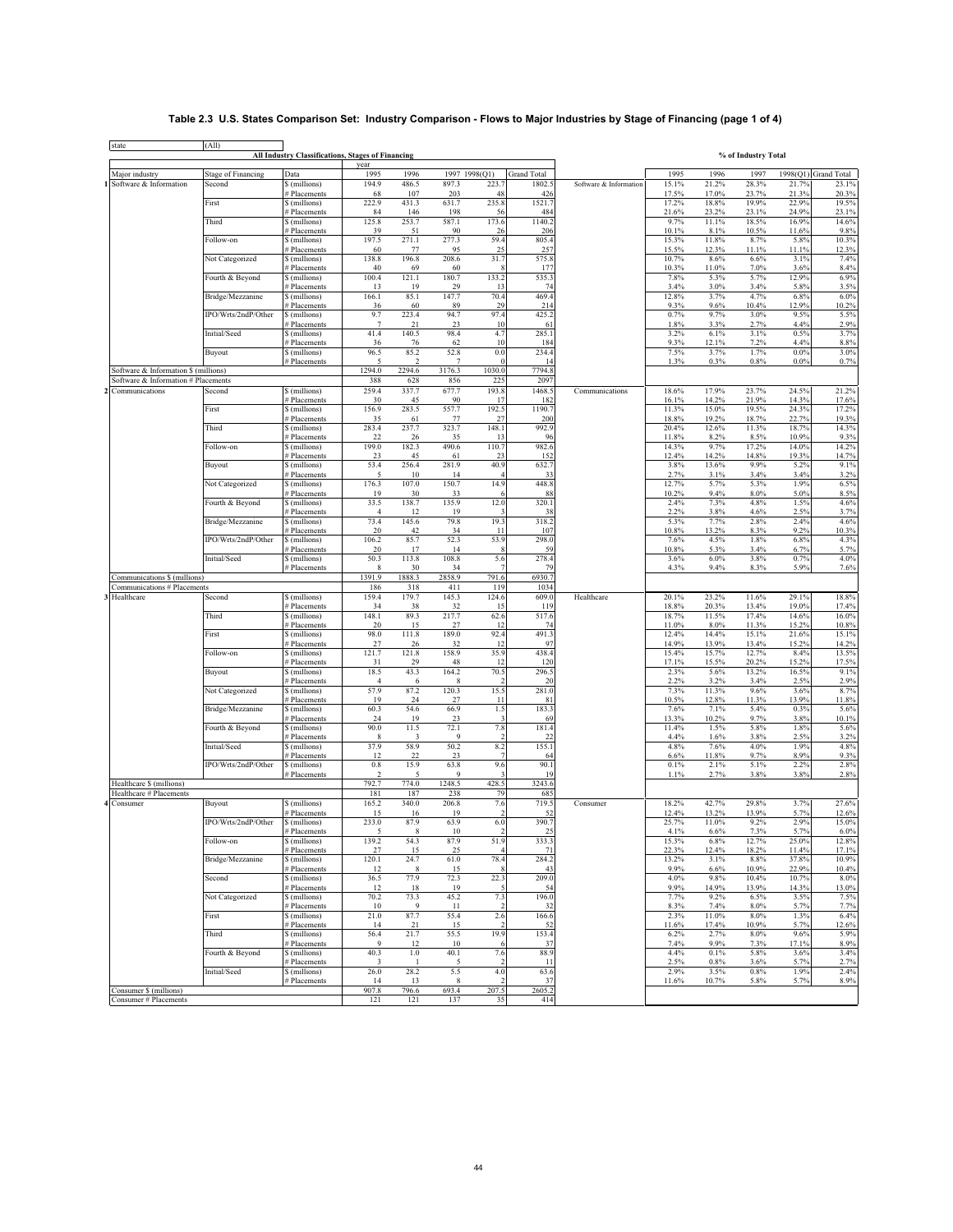# **Table 2.3 U.S. States Comparison Set: Industry Comparison - Flows to Major Industries by Stage of Financing (page 2 of 4)**

| Major industry                                                              | <b>Stage of Financing</b> | Data                          | year<br>1995           | 1996                           | 1997 1998(Q1)  |                                 | <b>Grand Total</b> |                          | 1995             | 1996               | 1997            | 1998(Q1) Grand Total |                |
|-----------------------------------------------------------------------------|---------------------------|-------------------------------|------------------------|--------------------------------|----------------|---------------------------------|--------------------|--------------------------|------------------|--------------------|-----------------|----------------------|----------------|
| Industrial                                                                  | Buyout                    | \$ (millions)                 | 401.0                  | 445.0                          | 240.5          | 61.0                            | 1147.5             | Industrial               | 57.6%            | 61.1%              | 34.7%           | 38.8%                | 50.4%          |
|                                                                             |                           | # Placements                  | 36                     | 42                             | 39             |                                 | 124                |                          | 29.5%            | 36.5%              | 23.4%           | 18.9%                | 28.1%          |
|                                                                             | Follow-on                 | \$ (millions)<br># Placements | 8.7<br>18              | 69.9<br>16                     | 151.1<br>31    | 15.7                            | 245.4<br>70        |                          | 1.2%<br>14.8%    | 9.6%<br>13.9%      | 21.8%<br>18.6%  | 10.0%<br>13.5%       | 10.8%<br>15.9% |
|                                                                             | IPO/Wrts/2ndP/Other       | \$ (millions)                 | 118.1                  | 37.9                           | 46.1           | 8.7                             | 210.7              |                          | 16.9%            | 5.2%               | 6.6%            | 5.5%                 | 9.3%           |
|                                                                             | Not Categorized           | # Placements<br>\$ (millions) | 5<br>70.8              | 6<br>48.5                      | 6<br>39.2      | 30.1                            | 21<br>188.6        |                          | 4.1%<br>10.2%    | 5.2%<br>6.7%       | 3.6%<br>5.6%    | 10.8%<br>19.2%       | 4.8%<br>8.3%   |
|                                                                             |                           | # Placements                  | 13                     | 12                             | 11             |                                 | 43                 |                          | 10.7%            | 10.4%              | 6.6%            | 18.9%                | 9.8%           |
|                                                                             | Second                    | \$ (millions)                 | 44.7                   | 25.6                           | 58.6           | 17.0                            | 145.9              |                          | 6.4%             | 3.5%               | 8.4%            | 10.8%                | 6.4%           |
|                                                                             | Bridge/Mezzanine          | # Placements<br>\$ (millions) | 12<br>10.2             | $\overline{7}$<br>25.6         | 19<br>84.8     | 5.4                             | 39<br>126.0        |                          | 9.8%<br>1.5%     | 6.1%<br>3.5%       | 11.4%<br>12.2%  | 2.7%<br>3.4%         | 8.8%<br>5.5%   |
|                                                                             |                           | # Placements                  | 11                     | 12                             | 13             | $\overline{\mathbf{3}}$         | 39                 |                          | 9.0%             | 10.4%              | 7.8%            | 8.1%                 | 8.8%           |
|                                                                             | First                     | \$ (millions)<br># Placements | 30.9<br>11             | 57.1<br>12                     | 29.4<br>18     | 4.3<br>$\overline{\mathcal{L}}$ | 121.6<br>43        |                          | 4.4%<br>$9.0\%$  | 7.8%<br>10.4%      | 4.2%<br>10.8%   | 2.7%<br>5.4%         | 5.3%<br>9.8%   |
|                                                                             | Third                     | \$ (millions)                 | 7.3                    | 16.9                           | 21.7           | 0.0                             | 45.8               |                          | 1.0%             | 2.3%               | 3.1%            | $0.0\%$              | 2.0%           |
|                                                                             | Initial/Seed              | # Placements<br>\$ (millions) | $\,$ 8 $\,$<br>5.2     | $\overline{\mathbf{3}}$<br>1.8 | 13<br>11.7     | $\Omega$<br>14.5                | 24<br>33.3         |                          | 6.6%<br>0.7%     | 2.6%<br>0.2%       | 7.8%<br>1.7%    | $0.0\%$<br>9.3%      | 5.4%<br>1.5%   |
|                                                                             |                           | # Placements                  | 8                      | $\overline{5}$                 | -11            |                                 | 30                 |                          | 6.6%             | 4.3%               | 6.6%            | 16.2%                | 6.8%           |
|                                                                             | Fourth & Beyond           | \$ (millions)                 | 0.0<br>$\bf{0}$        | $0.0\,$<br>$\overline{0}$      | 10.6           | 0.4                             | 11.0               |                          | 0.0%<br>0.0%     | $0.0\%$<br>$0.0\%$ | 1.5%<br>3.6%    | 0.3%<br>5.4%         | 0.5%           |
| Industrial \$ (millions)                                                    |                           | # Placements                  | 696.7                  | 728.2                          | 6<br>693.8     | 157.1                           | 2275.7             |                          |                  |                    |                 |                      | 1.8%           |
| Industrial # Placements                                                     |                           |                               | 122                    | 115                            | 167            | 37                              | 441                |                          |                  |                    |                 |                      |                |
| Distribution/Retailing                                                      | Buyout                    | \$ (millions)<br># Placements | 260.2<br>19            | 153.1<br>10                    | 225.1<br>21    | 86.2                            | 724.6<br>56        | Distribution/Retailing   | 47.5%<br>20.4%   | 26.7%<br>8.8%      | 32.1%<br>16.9%  | 40.7%<br>23.1%       | 35.6%<br>15.7% |
|                                                                             | Second                    | \$ (millions)                 | 42.9                   | 58.0                           | 127.1          | 30.2                            | 258.2              |                          | 7.8%             | 10.1%              | 18.1%           | 14.2%                | 12.7%          |
|                                                                             | Third                     | # Placements<br>\$ (millions) | 13<br>40.4             | 12<br>113.7                    | 15<br>43.0     | 0.0                             | 42<br>197.1        |                          | 14.0%<br>7.4%    | 10.5%<br>19.8%     | 12.1%<br>6.1%   | 7.7%<br>0.0%         | 11.8%<br>9.7%  |
|                                                                             |                           | # Placements                  | $\overline{7}$         |                                | 10             |                                 | 29                 |                          | 7.5%             | 10.5%              | 8.1%            | 0.0%                 | 8.1%           |
|                                                                             | Follow-on                 | \$ (millions)                 | 45.1                   | 60.1                           | 72.7           | 7.8                             | 185.7              |                          | 8.2%             | 10.5%              | 10.4%           | 3.7%                 | 9.1%           |
|                                                                             | IPO/Wrts/2ndP/Other       | # Placements<br>\$ (millions) | 15<br>0.0              | 26<br>56.5                     | 26<br>25.4     | 61.3                            | 72<br>143.1        |                          | 16.1%<br>$0.0\%$ | 22.8%<br>9.9%      | 21.0%<br>3.6%   | 19.2%<br>29.0%       | 20.2%<br>7.0%  |
|                                                                             |                           | # Placements                  | $\theta$               | 10                             |                |                                 | 20                 |                          | 0.0%             | 8.8%               | 5.6%            | 11.5%                | 5.6%           |
|                                                                             | Bridge/Mezzanine          | \$ (millions)<br># Placements | 33.3<br>8              | 12.8<br>10                     | 90.4<br>16     | 5.1                             | 141.6<br>38        |                          | 6.1%<br>8.6%     | 2.2%<br>8.8%       | 12.9%<br>12.9%  | 2.4%<br>15.4%        | 7.0%<br>10.6%  |
|                                                                             | Not Categorized           | \$ (millions)                 | 58.1                   | 64.7                           | 15.5           | 0.5                             | 138.7              |                          | 10.6%            | 11.3%              | 2.2%            | 0.2%                 | 6.8%           |
|                                                                             | First                     | # Placements<br>\$ (millions) | 12<br>27.0             | 14<br>27.8                     | 38.9           | 7.9                             | 32<br>101.6        |                          | 12.9%<br>4.9%    | 12.3%<br>4.9%      | 4.0%<br>5.5%    | 3.8%<br>3.7%         | 9.0%<br>5.0%   |
|                                                                             |                           | # Placements                  | 13                     | 12                             | 13             |                                 | 42                 |                          | 14.0%            | 10.5%              | 10.5%           | 15.4%                | 11.8%          |
|                                                                             | Fourth & Beyond           | \$ (millions)                 | 20.0                   | 21.3                           | 29.3           | 12.7                            | 83.2               |                          | 3.6%<br>1.1%     | 3.7%<br>2.6%       | 4.2%<br>1.6%    | 6.0%<br>3.8%         | 4.1%           |
|                                                                             | Initial/Seed              | # Placements<br>\$ (millions) | 21.3                   | 5.0                            | 33.2           | 0.0                             | 59.5               |                          | 3.9%             | 0.9%               | 4.7%            | 0.0%                 | 2.0%<br>2.9%   |
|                                                                             |                           | # Placements                  |                        | 572.9                          | 9              |                                 | 19                 |                          | 5.4%             | 4.4%               | 7.3%            | 0.0%                 | 5.3%           |
| Distribution/Retailing \$ (millions)<br>Distribution/Retailing # Placements |                           |                               | 548.3<br>93            | 114                            | 700.4<br>124   | 211.7<br>26                     | 2033.3<br>357      |                          |                  |                    |                 |                      |                |
| Biotechnology                                                               | Second                    | \$ (millions)                 | 47.8                   | 138.2                          | 128.3          | 22.1                            | 336.4              | Biotechnology            | 9.3%             | 21.1%              | 19.2%           | 14.9%                | 17.0%          |
|                                                                             | Follow-on                 | # Placements<br>\$ (millions) | 10<br>135.8            | 20<br>103.9                    | 22<br>47.5     | 0.9                             | 55<br>288.1        |                          | 8.4%<br>26.5%    | 15.3%<br>15.9%     | 16.4%<br>7.1%   | 7.5%<br>0.6%         | 13.0%<br>14.5% |
|                                                                             |                           | # Placements                  | 29                     | 20                             | 23             |                                 | 76                 |                          | 24.4%            | 15.3%              | 17.2%           | 10.0%                | 17.9%          |
|                                                                             | Third                     | \$ (millions)                 | 79.7<br>10             | 73.9<br>9                      | 64.7<br>-11    | 53.1                            | 271.4<br>37        |                          | 15.6%<br>8.4%    | 11.3%<br>6.9%      | 9.6%<br>8.2%    | 35.7%<br>17.5%       | 13.7%          |
|                                                                             | First                     | # Placements<br>\$ (millions) | 89.1                   | 63.6                           | 90.4           | 9.5                             | 252.5              |                          | 17.4%            | 9.7%               | 13.5%           | 6.4%                 | 8.7%<br>12.7%  |
|                                                                             |                           | # Placements                  | 19                     | 17                             | 18             |                                 | 57                 |                          | 16.0%            | 13.0%              | 13.4%<br>17.0%  | 7.5%                 | 13.4%          |
|                                                                             | Bridge/Mezzanine          | \$ (millions)<br># Placements | 23.1<br>19             | 62.2<br>25                     | 113.6<br>15    | 17.2                            | 216.0<br>66        |                          | 4.5%<br>16.0%    | 9.5%<br>19.1%      | 11.2%           | 11.6%<br>17.5%       | 10.9%<br>15.6% |
|                                                                             | Fourth & Beyond           | \$ (millions)                 | 51.8                   | 20.6                           | 124.8          | 6.0                             | 203.2              |                          | 10.1%            | 3.1%               | 18.6%           | 4.0%                 | 10.2%          |
|                                                                             | IPO/Wrts/2ndP/Other       | # Placements<br>\$ (millions) | 8<br>45.8              | 63.6                           | -11<br>55.5    | 0.0                             | 23<br>164.9        |                          | 6.7%<br>8.9%     | 2.3%<br>9.7%       | 8.2%<br>8.3%    | 2.5%<br>$0.0\%$      | 5.4%<br>8.3%   |
|                                                                             |                           | # Placements                  |                        | 11                             | 10             | o                               | 26                 |                          | 4.2%             | 8.4%               | 7.5%            | 0.0%                 | 6.1%           |
|                                                                             | Initial/Seed              | \$ (millions)<br># Placements | 10.0<br>-11            | 41.2<br>13                     | 43.5<br>18     | 32.5<br>12                      | 127.1<br>54        |                          | 2.0%<br>9.2%     | 6.3%<br>9.9%       | 6.5%<br>13.4%   | 21.8%<br>30.0%       | 6.4%<br>12.7%  |
|                                                                             | Not Categorized           | \$ (millions)                 | 28.9                   | 76.9                           | 1.9            | 7.4                             | 115.1              |                          | 5.6%             | 11.8%              | 0.3%            | 5.0%                 | 5.8%           |
|                                                                             | Buyout                    | # Placements<br>\$ (millions) | 8<br>$0.0\,$           | 12<br>10.0                     | 6<br>$0.0\,$   | 0.0                             | 29<br>10.0         |                          | 6.7%<br>0.0%     | 9.2%<br>1.5%       | 4.5%<br>$0.0\%$ | 7.5%<br>$0.0\%$      | 6.8%<br>0.5%   |
|                                                                             |                           | # Placements                  | $\Omega$               |                                | $\theta$       | $\theta$                        |                    |                          | 0.0%             | 0.8%               | $0.0\%$         | 0.0%                 | 0.2%           |
| Biotechnology \$ (millions)<br>Biotechnology # Placements                   |                           |                               | 511.9<br>119           | 654.1<br>131                   | 670.1<br>134   | 148.6<br>40                     | 1984.6<br>424      |                          |                  |                    |                 |                      |                |
| <b>Business Services</b>                                                    | Buyout                    | \$ (millions)                 | 113.5                  | 81.3                           | 114.8          | 45.6                            | 355.1              | <b>Business Services</b> | 29.7%            | 17.0%              | 16.1%           | 23.3%                | 20.1%          |
|                                                                             |                           | # Placements                  | 6                      | 9                              | 12             |                                 | 31                 |                          | 9.0%             | 10.8%              | 8.5%            | 11.8%                | 9.5%           |
|                                                                             | Not Categorized           | \$ (millions)<br># Placements | 92.2<br>7              | 89.1<br>11                     | 74.1<br>13     | 36.5                            | 291.9<br>35        |                          | 24.1%<br>10.4%   | 18.7%<br>13.3%     | 10.4%<br>9.2%   | 18.7%<br>11.8%       | 16.5%<br>10.8% |
|                                                                             | Initial/Seed              | \$ (millions)                 | 19.5                   | 68.3                           | 138.3          | 31.9                            | 258.0              |                          | 5.1%             | 14.3%              | 19.4%           | 16.3%                | 14.6%          |
|                                                                             | First                     | # Placements<br>\$ (millions) | 8<br>36.8              | 7<br>31.2                      | 7<br>85.5      | 4<br>22.1                       | 26<br>175.5        |                          | 11.9%<br>9.6%    | 8.4%<br>6.5%       | 5.0%<br>12.0%   | 11.8%<br>11.3%       | 8.0%<br>9.9%   |
|                                                                             |                           | # Placements                  | 11                     | 12                             | 27             |                                 | 57                 |                          | 16.4%            | 14.5%              | 19.1%           | 20.6%                | 17.5%          |
|                                                                             | Second                    | \$ (millions)<br># Placements | 19.7<br>10             | 48.5<br>14                     | 97.8<br>26     | 8.7                             | 174.7<br>53        |                          | 5.2%<br>14.9%    | 10.1%<br>16.9%     | 13.7%<br>18.4%  | 4.5%<br>8.8%         | 9.9%<br>16.3%  |
|                                                                             | Third                     | \$ (millions)                 | 45.9                   | 10.5                           | 72.6           | 23.3                            | 152.4              |                          | 12.0%            | 2.2%               | 10.2%           | 11.9%                | 8.6%           |
|                                                                             | Follow-on                 | # Placements<br>\$ (millions) | $\overline{7}$<br>40.3 | $\overline{4}$<br>45.5         | 12<br>30.6     | 13.0                            | 27<br>129.4        |                          | 10.4%<br>10.5%   | 4.8%<br>9.5%       | 8.5%<br>4.3%    | 11.8%<br>6.7%        | 8.3%<br>7.3%   |
|                                                                             |                           | # Placements                  | 10                     | 12                             | 19             |                                 | 43                 |                          | 14.9%            | 14.5%              | 13.5%           | 5.9%                 | 13.2%          |
|                                                                             | Bridge/Mezzanine          | \$ (millions)                 | 12.0                   | 30.5                           | 31.7           | 7.6                             | 81.8               |                          | 3.1%             | 6.4%               | 4.4%            | 3.9%                 | 4.6%           |
|                                                                             | Fourth & Beyond           | # Placements<br>\$ (millions) | 7<br>$0.0\,$           | 5<br>48.3                      | 12<br>26.8     | 5.1                             | 28<br>80.2         |                          | 10.4%<br>$0.0\%$ | 6.0%<br>10.1%      | 8.5%<br>3.8%    | 11.8%<br>2.6%        | 8.6%<br>4.5%   |
|                                                                             |                           | # Placements                  | $\boldsymbol{0}$       | 5                              | $\overline{4}$ |                                 | 10                 |                          | $0.0\%$          | 6.0%               | 2.8%            | 2.9%                 | 3.1%           |
|                                                                             | IPO/Wrts/2ndP/Other       | \$ (millions)<br># Placements | 2.5                    | 24.4<br>$\overline{4}$         | 40.8<br>9      | 1.5                             | 69.3<br>15         |                          | 0.7%<br>1.5%     | 5.1%<br>4.8%       | 5.7%<br>6.4%    | 0.8%<br>2.9%         | 3.9%<br>4.6%   |
| Business Services \$ (millions)                                             |                           |                               | 382.4                  | 477.6                          | 712.9          | 195.4                           | 1768.3             |                          |                  |                    |                 |                      |                |
| <b>Business Services # Placements</b>                                       |                           |                               | 67                     | 83                             | 141            | 34                              | 325                |                          |                  |                    |                 |                      |                |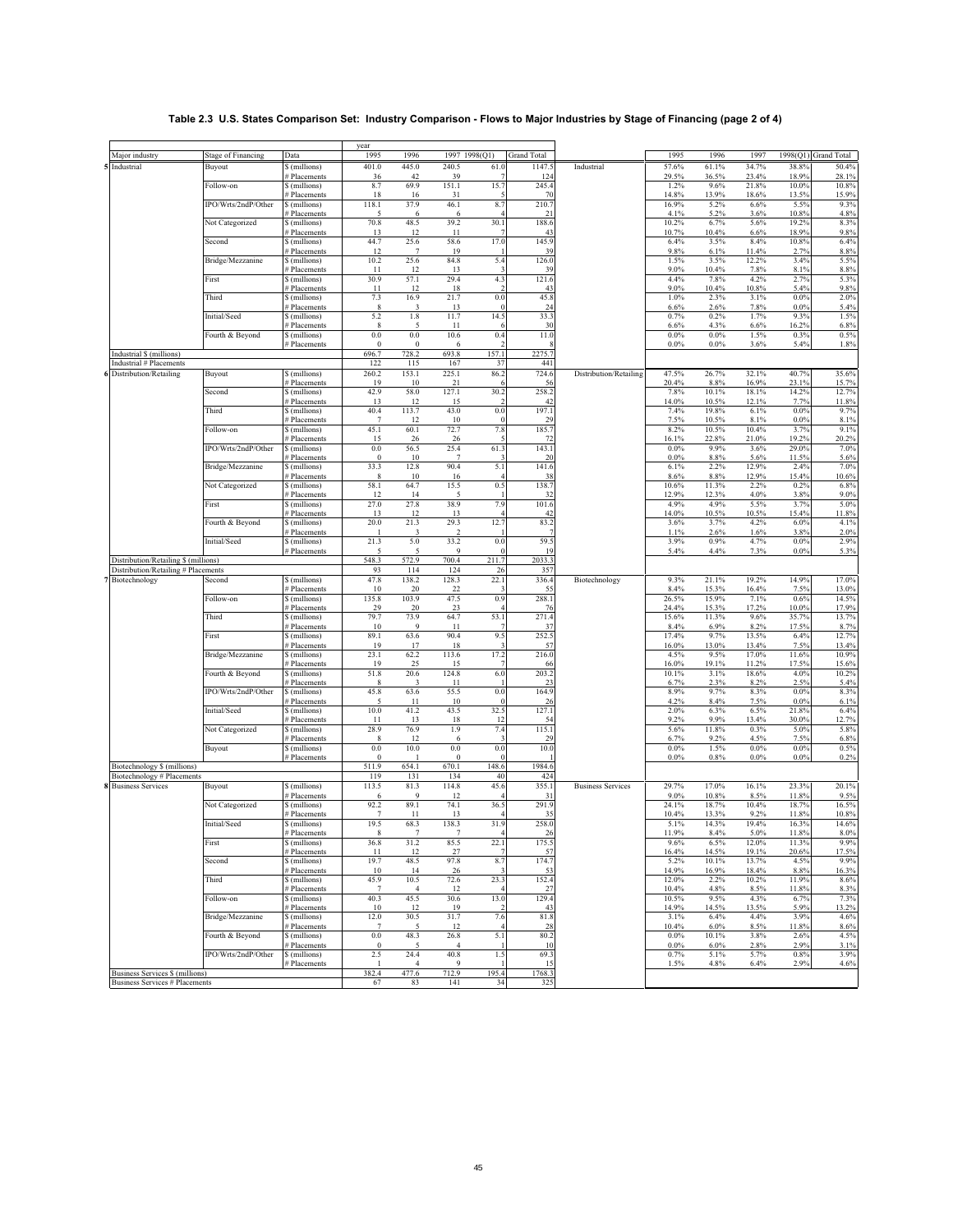# **Table 2.3 U.S. States Comparison Set: Industry Comparison - Flows to Major Industries by Stage of Financing (page 3 of 4)**

|                                                                                           |                           |                               | year                   |                        |                         |                                |                    |                               |                 |                |                |                 |                      |
|-------------------------------------------------------------------------------------------|---------------------------|-------------------------------|------------------------|------------------------|-------------------------|--------------------------------|--------------------|-------------------------------|-----------------|----------------|----------------|-----------------|----------------------|
| Major industry                                                                            | <b>Stage of Financing</b> | Data                          | 1995                   | 1996                   | 1997 1998(Q1)           |                                | <b>Grand Total</b> |                               | 1995            | 1996           | 1997           |                 | 1998(Q1) Grand Total |
| 9 Computers and Peripherals                                                               | Second                    | \$ (millions)<br># Placements | 57.0<br>12             | 52.9<br>12             | 93.4<br>19              | 45.4                           | 248.6<br>52        | Computers and Peripherals     | 15.7%<br>14.0%  | 14.8%<br>19.4% | 15.9%<br>19.8% | 38.1%<br>33.3%  | 17.4%<br>19.2%       |
|                                                                                           | Buyout                    | \$ (millions)                 | 88.9                   | 28.5                   | 56.5                    | 0.0                            | 173.9              |                               | 24.4%           | 8.0%           | 9.6%           | $0.0\%$         | 12.2%                |
|                                                                                           |                           | # Placements                  | 3                      | 3                      | $\overline{2}$          | $\Omega$                       |                    |                               | 3.5%            | 4.8%           | 2.1%           | 0.0%            | 3.0%                 |
|                                                                                           | Third                     | \$ (millions)<br># Placements | 25.5<br>6              | 42.4<br>6              | 91.7<br>11              | 8.9<br>$\overline{\mathbf{3}}$ | 168.5<br>26        |                               | 7.0%<br>7.0%    | 11.9%<br>9.7%  | 15.6%<br>11.5% | 7.4%<br>11.1%   | 11.8%<br>9.6%        |
|                                                                                           | Follow-on                 | \$ (millions)                 | 43.6                   | 22.7                   | 61.2                    | 27.6                           | 155.1              |                               | 12.0%           | 6.3%           | 10.4%          | 23.2%           | 10.9%                |
|                                                                                           |                           | # Placements                  | 14                     | 9                      | 16                      | -6                             | 45                 |                               | 16.3%           | 14.5%          | 16.7%          | 22.2%           | 16.6%                |
|                                                                                           | Fourth & Beyond           | \$ (millions)<br># Placements | 53.9<br>$\overline{7}$ | 0.0<br>$\theta$        | 100.1<br>$\overline{7}$ | 0.0<br>$\Omega$                | 154.0<br>14        |                               | 14.8%<br>8.1%   | 0.0%<br>0.0%   | 17.0%<br>7.3%  | $0.0\%$<br>0.0% | 10.8%<br>5.2%        |
|                                                                                           | First                     | \$ (millions)                 | 55.9                   | 35.6                   | 34.7                    | 20.9                           | 147.0              |                               | 15.3%           | 10.0%          | 5.9%           | 17.5%           | 10.3%                |
|                                                                                           |                           | # Placements                  | 19                     | 10                     | 13                      | 5                              | 47                 |                               | 22.1%           | 16.1%          | 13.5%          | 18.5%           | 17.3%                |
|                                                                                           | Bridge/Mezzanine          | \$ (millions)<br># Placements | 15.4<br>10             | 86.0<br>8              | 18.8<br>10              | 0.4                            | 120.6<br>29        |                               | 4.2%<br>11.6%   | 24.1%<br>12.9% | 3.2%<br>10.4%  | 0.3%<br>3.7%    | 8.4%<br>10.7%        |
|                                                                                           | Not Categorized           | \$ (millions)                 | 13.2                   | 5.7                    | 91.3                    | 0.0                            | 110.2              |                               | 3.6%            | 1.6%           | 15.5%          | 0.0%            | 7.7%                 |
|                                                                                           |                           | # Placements                  | $\,$ 8                 | 3                      | 6                       | $\Omega$                       | 17                 |                               | 9.3%            | 4.8%           | 6.3%           | 0.0%            | 6.3%                 |
|                                                                                           | IPO/Wrts/2ndP/Other       | \$ (millions)<br># Placements | 8.9<br>п               | 42.0<br>3              | 29.1<br>5               | 0.3                            | 80.3<br>10         |                               | 2.4%<br>1.2%    | 11.8%<br>4.8%  | 5.0%<br>5.2%   | 0.2%<br>3.7%    | 5.6%<br>3.7%         |
|                                                                                           | Initial/Seed              | \$ (millions)                 | 2.1                    | 41.4                   | 11.3                    | 15.8                           | 70.6               |                               | 0.6%            | 11.6%          | 1.9%           | 13.3%           | 4.9%                 |
|                                                                                           |                           | # Placements                  | 6                      | 8<br>357.1             | $\overline{7}$          | 2                              | 23                 |                               | 7.0%            | 12.9%          | 7.3%           | 7.4%            | 8.5%                 |
| Computers and Peripherals \$ (millions)<br>Computers and Peripherals # Placements         |                           |                               | 364.3<br>86            | 62                     | 588.1<br>96             | 119.2<br>27                    | 1428.8<br>271      |                               |                 |                |                |                 |                      |
| 10 Medical Instruments & Devices                                                          | Second                    | \$ (millions)                 | 37.9                   | 37.0                   | 169.4                   | 59.7                           | 304.0              | Medical Instruments & Devices | 29.8%           | 9.7%           | 27.7%          | 40.2%           | 24.0%                |
|                                                                                           |                           | # Placements                  | 5                      | 12                     | 29                      | $\mathbf Q$                    | 55                 |                               | 15.2%           | 9.9%           | 17.4%          | 25.0%           | 15.4%                |
|                                                                                           | Follow-on                 | \$ (millions)<br># Placements | 12.7                   | 47.4<br>18             | 107.6<br>19             | 19.7                           | 187.4<br>49        |                               | 10.0%<br>15.2%  | 12.4%<br>14.9% | 17.6%<br>11.4% | 13.3%<br>19.4%  | 14.8%<br>13.7%       |
|                                                                                           | Fourth & Beyond           | \$ (millions)                 | 17.1                   | 39.9                   | 75.7                    | 31.0                           | 163.7              |                               | 13.4%           | 10.5%          | 12.4%          | 20.9%           | 12.9%                |
|                                                                                           | First                     | # Placements<br>\$ (millions) | 7.9                    | $\overline{7}$<br>45.7 | $\overline{7}$<br>88.2  | 21.8                           | 19<br>163.6        |                               | 9.1%<br>6.2%    | 5.8%<br>12.0%  | 4.2%<br>14.4%  | 5.6%<br>14.7%   | 5.3%<br>12.9%        |
|                                                                                           |                           | # Placements                  | 5                      | 17                     | 35                      |                                | 63                 |                               | 15.2%           | 14.0%          | 21.0%          | 16.7%           | 17.6%                |
|                                                                                           | Third                     | \$ (millions)                 | 34.7                   | 45.2                   | 63.1                    | 5.0                            | 148.1              |                               | 27.3%           | 11.9%          | 10.3%          | 3.4%            | 11.7%                |
|                                                                                           | Bridge/Mezzanine          | # Placements<br>\$ (millions) | -7<br>11.9             | 12<br>38.6             | 14<br>32.4              | 4.1                            | 34<br>87.0         |                               | 21.2%<br>9.4%   | 9.9%<br>10.1%  | 8.4%<br>5.3%   | 2.8%<br>2.8%    | 9.5%<br>6.9%         |
|                                                                                           |                           | # Placements                  |                        | 14                     | 25                      |                                | 48                 |                               | 15.2%           | 11.6%          | 15.0%          | 11.1%           | 13.4%                |
|                                                                                           | Initial/Seed              | \$ (millions)                 | 1.7                    | 23.5                   | 40.3                    | 4.0                            | 69.5               |                               | 1.3%            | 6.2%           | 6.6%           | 2.7%            | 5.5%                 |
|                                                                                           | Not Categorized           | # Placements<br>\$ (millions) | 3.3                    | 18<br>36.0             | 30<br>16.3              | $\overline{\mathbf{3}}$<br>2.8 | 53<br>58.3         |                               | 6.1%<br>2.6%    | 14.9%<br>9.5%  | 18.0%<br>2.7%  | 8.3%<br>1.9%    | 14.8%<br>4.6%        |
|                                                                                           |                           | # Placements                  |                        | 10                     | $\overline{4}$          |                                | 17                 |                               | 3.0%            | 8.3%           | 2.4%           | 5.6%            | 4.8%                 |
|                                                                                           | IPO/Wrts/2ndP/Other       | \$ (millions)                 | 0.0<br>$\bf{0}$        | 28.3<br>10             | 18.6<br>$\overline{4}$  | 0.4                            | 47.3<br>16         |                               | 0.0%<br>0.0%    | 7.4%<br>8.3%   | 3.0%<br>2.4%   | 0.3%<br>5.6%    | 3.7%                 |
|                                                                                           | Buyout                    | # Placements<br>\$ (millions) | 0.0                    | 39.1                   | 0.0                     | 0.0                            | 39.1               |                               | 0.0%            | 10.3%          | 0.0%           | 0.0%            | 4.5%<br>3.1%         |
|                                                                                           |                           | # Placements                  | $\bf{0}$               | 3                      | $\mathbf{0}$            | $\Omega$                       |                    |                               | 0.0%            | 2.5%           | 0.0%           | 0.0%            | 0.8%                 |
| Medical Instruments & Devices \$ (millions)<br>Medical Instruments & Devices # Placements |                           |                               | 127.3<br>33            | 380.7<br>121           | 611.4<br>167            | 148.4<br>36                    | 1267.9<br>357      |                               |                 |                |                |                 |                      |
| 11 Electronics & Instrumentatio First                                                     |                           | \$ (millions)                 | 24.4                   | 41.5                   | 93.1                    | 25.6                           | 184.6              | Electronics & Instrumentation | 12.0%           | 21.0%          | 22.8%          | 32.0%           | 20.7%                |
|                                                                                           |                           | # Placements                  | 20                     | 10                     | 20                      |                                | 55                 |                               | 22.7%           | 13.2%          | 15.4%          | 21.7%           | 17.4%                |
|                                                                                           | Follow-on                 | \$ (millions)<br># Placements | 13.4<br>15             | 31.9<br>21             | 73.5<br>35              | 10.3                           | 129.0<br>78        |                               | 6.6%<br>17.0%   | 16.1%<br>27.6% | 18.0%<br>26.9% | 12.8%<br>30.4%  | 14.5%<br>24.6%       |
|                                                                                           | Not Categorized           | \$ (millions)                 | 39.8                   | 25.3                   | 58.6                    | 0.0                            | 123.7              |                               | 19.5%           | 12.8%          | 14.3%          | 0.0%            | 13.9%                |
|                                                                                           |                           | # Placements                  | -6                     | 10                     | 6                       | $\Omega$                       | 22                 |                               | 6.8%            | 13.2%          | 4.6%           | 0.0%            | 6.9%                 |
|                                                                                           | Third                     | \$ (millions)<br># Placements | 15.2<br>8              | 21.6<br>8              | 60.6<br>18              | 3.3                            | 100.7<br>36        |                               | 7.4%<br>9.1%    | 10.9%<br>10.5% | 14.8%<br>13.8% | 4.1%<br>8.7%    | 11.3%<br>11.4%       |
|                                                                                           | Second                    | \$ (millions)                 | 22.9                   | 7.8                    | 36.7                    | 26.4                           | 93.8               |                               | 11.2%           | 4.0%           | $9.0\%$        | 33.0%           | 10.5%                |
|                                                                                           |                           | # Placements                  | -8<br>23.5             | $\overline{7}$<br>11.8 | 21<br>40.3              | 0.5                            | 39<br>76.1         |                               | 9.1%<br>11.5%   | 9.2%<br>6.0%   | 16.2%<br>9.9%  | 13.0%<br>0.6%   | 12.3%                |
|                                                                                           | Bridge/Mezzanine          | \$ (millions)<br># Placements | 15                     | 6                      | 10                      |                                | 32                 |                               | 17.0%           | 7.9%           | 7.7%           | 4.3%            | 8.5%<br>10.1%        |
|                                                                                           | IPO/Wrts/2ndP/Other       | \$ (millions)                 | 46.1                   | 6.0                    | 15.7                    | 0.0                            | 67.8               |                               | 22.6%           | 3.0%           | 3.8%           | 0.0%            | 7.6%                 |
|                                                                                           | Fourth & Beyond           | # Placements<br>\$ (millions) | 10<br>16.0             | -2<br>20.7             | 5<br>4.5                | $\Omega$<br>1.5                | 17<br>42.6         |                               | 11.4%<br>7.8%   | 2.6%<br>10.4%  | 3.8%<br>1.1%   | 0.0%<br>1.9%    | 5.4%<br>4.8%         |
|                                                                                           |                           | # Placements                  |                        |                        | $\overline{4}$          |                                |                    |                               | 2.3%            | 2.6%           | 3.1%           | 4.3%            | 2.8%                 |
|                                                                                           | Initial/Seed              | \$ (millions)                 | 0.3                    | 15.5                   | 21.9                    | 0.3                            | 38.0               |                               | 0.1%            | 7.9%           | 5.3%           | 0.4%            | 4.3%                 |
|                                                                                           | Buyout                    | # Placements<br>\$ (millions) | 3<br>2.5               | 8<br>15.8              | 10<br>4.1               | 12.3                           | 23<br>34.7         |                               | 3.4%<br>1.2%    | 10.5%<br>8.0%  | 7.7%<br>1.0%   | 8.7%<br>15.4%   | 7.3%<br>3.9%         |
|                                                                                           |                           | # Placements                  |                        |                        |                         |                                |                    |                               | 1.1%            | 2.6%           | 0.8%           | 8.7%            | 1.9%                 |
| Electronics & Instrumentation \$ (millions)                                               |                           |                               | 204.0                  | 197.9                  | 409.0                   | 80.1                           | 890.9              |                               |                 |                |                |                 |                      |
| Electronics & Instrumentation # Placements<br>12 Pharmaceuticals                          | First                     | \$ (millions)                 | 88<br>58.7             | 76<br>7.2              | 130<br>45.2             | 23<br>11.4                     | 317<br>122.5       | Pharmaceuticals               | 44.8%           | 5.4%           | 19.5%          | 22.7%           | 22.4%                |
|                                                                                           |                           | # Placements                  | 9                      | $\overline{7}$         | 7                       |                                | 25                 |                               | 20.5%           | 16.7%          | 17.5%          | 18.2%           | 18.2%                |
|                                                                                           | Fourth & Beyond           | \$ (millions)                 | 14.9                   | 36.5                   | 37.1                    | 3.8                            | 92.3               |                               | 11.4%           | 27.2%          | 16.0%          | 7.6%            | 16.9%                |
|                                                                                           | Buyout                    | # Placements<br>\$ (millions) | 3<br>0.0               | 5<br>40.0              | 3<br>27.6               | 0.0                            | 12<br>67.6         |                               | 6.8%<br>0.0%    | 11.9%<br>29.8% | 7.5%<br>11.9%  | 9.1%<br>0.0%    | 8.8%<br>12.4%        |
|                                                                                           |                           | # Placements                  | $\bf{0}$               |                        |                         | $\bf{0}$                       |                    |                               | $0.0\%$         | 2.4%           | 2.5%           | 0.0%            | 1.5%                 |
|                                                                                           | Follow-on                 | \$ (millions)<br># Placements | 21.0<br>9              | 2.5<br>$\overline{4}$  | 20.6<br>6               | 17.0                           | 61.1<br>21         |                               | 16.0%<br>20.5%  | 1.9%<br>9.5%   | 8.9%<br>15.0%  | 34.0%<br>18.2%  | 11.2%<br>15.3%       |
|                                                                                           | Bridge/Mezzanine          | \$ (millions)                 | 16.1                   | 6.6                    | 36.3                    | 0.0                            | 59.1               |                               | 12.3%           | 4.9%           | 15.7%          | 0.1%            | 10.8%                |
|                                                                                           |                           | # Placements                  | 13                     | 8                      | 8                       |                                | 30                 |                               | 29.5%           | 19.0%          | 20.0%          | 9.1%            | 21.9%                |
|                                                                                           | Third                     | \$ (millions)<br># Placements | 4.4<br>3               | $0.0\,$<br>$\bf{0}$    | 37.8<br>6               | 6.5                            | 48.7<br>10         |                               | 3.4%<br>6.8%    | 0.0%<br>0.0%   | 16.3%<br>15.0% | 13.0%<br>9.1%   | 8.9%<br>7.3%         |
|                                                                                           | Second                    | \$ (millions)                 | $0.0\,$                | 23.9                   | 15.0                    | 0.0                            | 38.9               |                               | $0.0\%$         | 17.8%          | 6.5%           | $0.0\%$         | 7.1%                 |
|                                                                                           |                           | # Placements<br>\$ (millions) | $\mathbf{0}$           | 6                      | 3                       | $\Omega$                       | g<br>25.0          |                               | $0.0\%$         | 14.3%          | 7.5%           | 0.0%<br>21.2%   | 6.6%                 |
|                                                                                           | Not Categorized           | # Placements                  | 12.5<br>3              | 1.6<br>3               | 0.4                     | 10.6                           | q                  |                               | 9.5%<br>6.8%    | 1.2%<br>7.1%   | 0.2%<br>2.5%   | 18.2%           | 4.6%<br>6.6%         |
|                                                                                           | IPO/Wrts/2ndP/Other       | \$ (millions)                 | 0.0                    | 8.8                    | 11.4                    | 0.0                            | 20.1               |                               | $0.0\%$         | 6.5%           | 4.9%           | $0.0\%$         | 3.7%                 |
|                                                                                           | Initial/Seed              | # Placements<br>\$ (millions) | $\bf{0}$<br>3.5        | 3<br>7.2               | 0.5                     | $\theta$<br>0.8                | 12.0               |                               | $0.0\%$<br>2.7% | 7.1%<br>5.4%   | 5.0%<br>0.2%   | $0.0\%$<br>1.5% | 3.6%<br>2.2%         |
|                                                                                           |                           | # Placements                  | $\overline{4}$         | 5                      | 3                       | $\overline{\mathcal{L}}$       | 14                 |                               | 9.1%            | 11.9%          | 7.5%           | 18.2%           | 10.2%                |
| Pharmaceuticals \$ (millions)                                                             |                           |                               | 131.1                  | 134.3                  | 231.8                   | 50.1                           | 547.3              |                               |                 |                |                |                 |                      |
| Pharmaceuticals # Placements                                                              |                           |                               | 44                     | 42                     | 40                      | 11                             | 137                |                               |                 |                |                |                 |                      |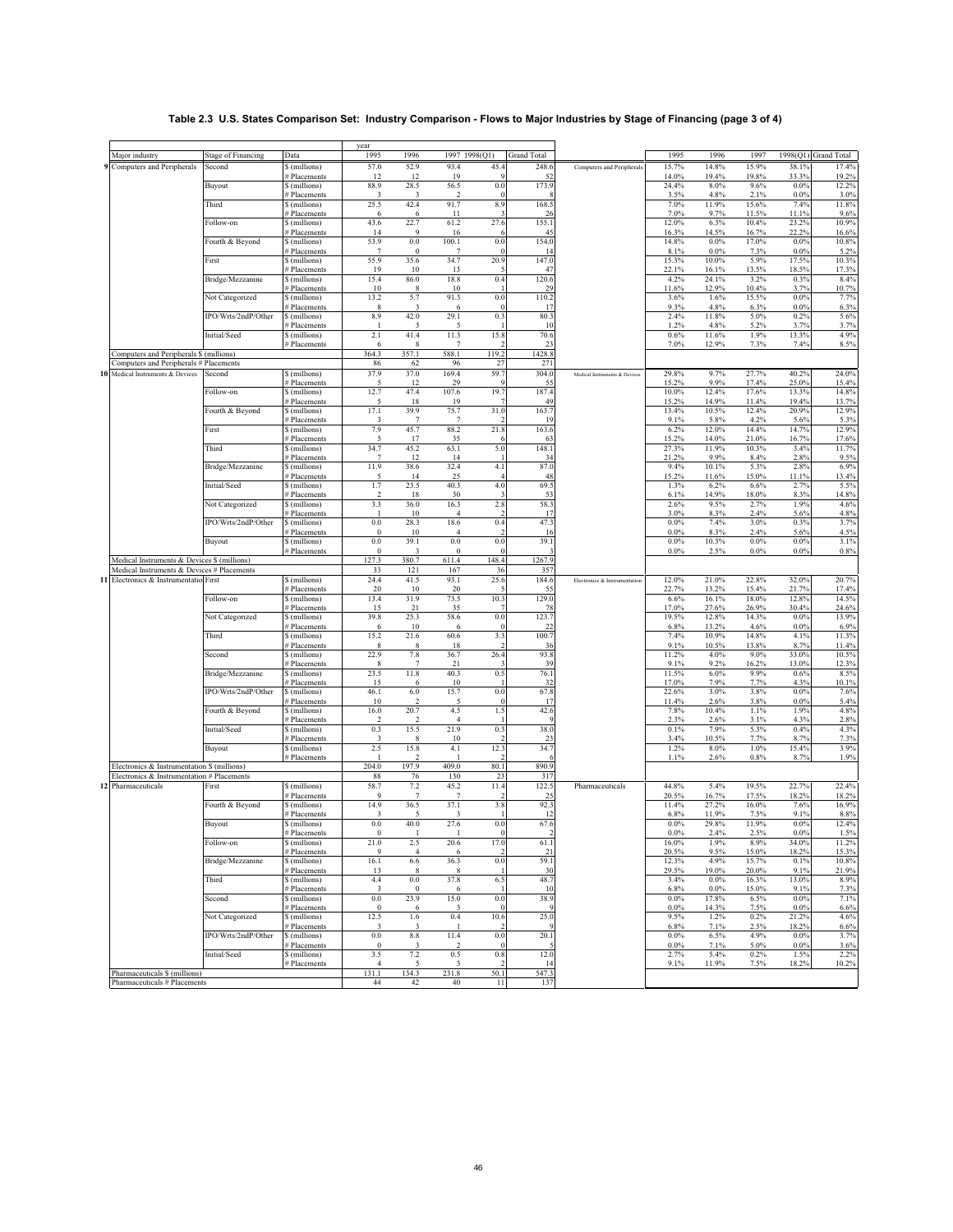# **Table 2.3 U.S. States Comparison Set: Industry Comparison - Flows to Major Industries by Stage of Financing (page 4 of 4)**

|                                                           |                           |                               | year                |                          |                        |                          |                       |                          |                    |                |                |                    |                      |
|-----------------------------------------------------------|---------------------------|-------------------------------|---------------------|--------------------------|------------------------|--------------------------|-----------------------|--------------------------|--------------------|----------------|----------------|--------------------|----------------------|
| Major industry                                            | <b>Stage of Financing</b> | Data                          | 1995                | 1996                     | 1997 1998(Q1)          |                          | <b>Grand Total</b>    |                          | 1995               | 1996           | 1997           |                    | 1998(Q1) Grand Total |
| 13 Semiconductors/Equipment                               | First                     | \$ (millions)                 | 23.5                | 8.5                      | 31.6                   | 11.1                     | 74.7                  | Semiconductors/Equipment | 25.6%              | 9.0%           | 31.2%          | 51.9%              | 24.2%                |
|                                                           |                           | # Placements                  | 2                   | 2                        | 5                      | 3                        | 12                    |                          | 25.0%              | 13.3%          | 29.4%          | 60.0%              | 26.7%                |
|                                                           | IPO/Wrts/2ndP/Other       | \$ (millions)                 | 47.7                | 10.5                     | 13.5                   | 0.0                      | 71.7                  |                          | 51.9%              | 11.2%          | 13.3%          | $0.0\%$            | 23.2%                |
|                                                           |                           | # Placements                  | 2                   | $\overline{2}$           | -1                     | $\sqrt{ }$               | 5                     |                          | 25.0%              | 13.3%          | 5.9%           | 0.0%               | 11.1%                |
|                                                           | Third                     | \$ (millions)                 | 15.2                | 15.9                     | 21.0                   | 0.0                      | 52.1                  |                          | 16.6%              | 16.9%          | 20.7%          | $0.0\%$            | 16.9%                |
|                                                           |                           | # Placements                  | 2                   | $\overline{\mathcal{L}}$ | 3                      | $\overline{0}$           | $\overline{7}$        |                          | 25.0%              | 13.3%          | 17.6%          | $0.0\%$            | 15.6%                |
|                                                           | Second                    | \$ (millions)                 | $0.0\,$             | 31.4                     | 9.9                    | 10.3                     | 51.5                  |                          | $0.0\%$            | 33.3%          | 9.7%           | 48.1%              | 16.7%                |
|                                                           |                           | # Placements                  | $\bf{0}$            | $\overline{4}$           | 3                      | $\overline{\phantom{a}}$ | q                     |                          | $0.0\%$            | 26.7%          | 17.6%          | 40.0%              | 20.0%                |
|                                                           | Follow-on                 | \$ (millions)                 | 2.0                 | 8.7                      | 12.3                   | 0.0                      | 23.0                  |                          | 2.2%               | 9.2%           | 12.1%          | 0.0%               | 7.4%                 |
|                                                           |                           | # Placements                  | $\mathbf{I}$        |                          | 2                      | $\overline{0}$           |                       |                          | 12.5%              | 6.7%           | 11.8%          | 0.0%               | 8.9%                 |
|                                                           | Bridge/Mezzanine          | \$ (millions)                 | 3.4                 | 4.0                      | 4.0                    | 0.0                      | 11.4                  |                          | 3.7%               | 4.3%           | 4.0%           | 0.0%               | 3.7%                 |
|                                                           |                           | # Placements                  | -1                  | $\overline{1}$           | $\mathbf{I}$           | $\overline{0}$           | 3                     |                          | 12.5%              | 6.7%           | 5.9%           | $0.0\%$            | 6.7%                 |
|                                                           | Not Categorized           | \$ (millions)                 | 0.0                 | 7.1                      | 4.0                    | 0.0                      | 11.1                  |                          | $0.0\%$            | 7.5%           | 4.0%           | 0.0%               | 3.6%                 |
|                                                           |                           | # Placements                  | $\bf{0}$            | $\overline{1}$           | $\mathbf{I}$           | $\overline{0}$           | $\overline{2}$        |                          | $0.0\%$            | 6.7%           | 5.9%           | $0.0\%$            | 4.4%                 |
|                                                           | Initial/Seed              | \$ (millions)                 | 0.0                 | 3.0                      | 5.0                    | 0.0                      | 8.0                   |                          | 0.0%               | 3.2%           | 4.9%           | 0.0%               | 2.6%                 |
|                                                           |                           | # Placements                  | $\bf{0}$<br>0.0     | 5.0                      | $\mathbf{I}$<br>0.0    | $\mathbf{0}$<br>0.0      | $\overline{2}$<br>5.0 |                          | $0.0\%$            | 6.7%           | 5.9%           | $0.0\%$            | 4.4%                 |
|                                                           | Fourth & Beyond           | \$ (millions)<br># Placements |                     | $\mathbf{1}$             |                        | $\overline{0}$           |                       |                          | $0.0\%$<br>$0.0\%$ | 5.3%<br>6.7%   | 0.0%<br>0.0%   | $0.0\%$<br>$0.0\%$ | 1.6%                 |
| Semiconductors/Equipment \$ (millions)                    |                           |                               | $\bf{0}$<br>91.9    | 94.1                     | $\bf{0}$<br>101.3      | 21.4                     | 308.6                 |                          |                    |                |                |                    | 2.2%                 |
| Semiconductors/Equipment # Placements                     |                           |                               | 8                   | 15                       | 17                     | 5                        | 45                    |                          |                    |                |                |                    |                      |
| 14 Environmental                                          | Buyout                    | \$ (millions)                 | 14.5                | 42.6                     | 6.9                    | 0.0                      | 63.9                  | Environmental            | 24.0%              | 49.6%          | 9.6%           | 0.0%               | 29.1%                |
|                                                           |                           | # Placements                  | $\mathbf{I}$        | 5                        | 2                      | $\overline{0}$           | 8                     |                          | 3.8%               | 23.8%          | 7.4%           | $0.0\%$            | 10.3%                |
|                                                           | Third                     | \$ (millions)                 | 17.8                | 10.0                     | 35.8                   | 0.0                      | 63.6                  |                          | 29.3%              | 11.7%          | 50.3%          | 0.0%               | 29.0%                |
|                                                           |                           | # Placements                  | 5                   | $\overline{\mathcal{L}}$ | 2                      | $\overline{0}$           | g                     |                          | 19.2%              | 9.5%           | 7.4%           | 0.0%               | 11.5%                |
|                                                           | Bridge/Mezzanine          | \$ (millions)                 | 3.5                 | 16.6                     | 3.3                    | 0.0                      | 23.4                  |                          | 5.8%               | 19.3%          | 4.7%           | $0.0\%$            | 10.7%                |
|                                                           |                           | # Placements                  | 2                   | $\overline{4}$           | 5                      | $\overline{0}$           | -11                   |                          | 7.7%               | 19.0%          | 18.5%          | $0.0\%$            | 14.1%                |
|                                                           | Follow-on                 | \$ (millions)                 | 9.2                 | 5.3                      | 3.7                    | 0.0                      | 18.2                  |                          | 15.2%              | 6.2%           | 5.2%           | $0.0\%$            | 8.3%                 |
|                                                           |                           | # Placements                  | 8                   | 3                        | 3                      | $\overline{0}$           | 14                    |                          | 30.8%              | 14.3%          | 11.1%          | $0.0\%$            | 17.9%                |
|                                                           | Second                    | \$ (millions)                 | 3.0                 | 2.7                      | 11.2                   | 0.5                      | 17.4                  |                          | 5.0%               | 3.1%           | 15.7%          | 28.4%              | 7.9%                 |
|                                                           |                           | # Placements                  | $\mathfrak{D}$      | 3                        | $\tau$                 |                          | 13                    |                          | 7.7%               | 14.3%          | 25.9%          | 25.0%              | 16.7%                |
|                                                           | First                     | \$ (millions)                 | 5.0                 | 7.7                      | 3.9                    | 0.8                      | 17.4                  |                          | 8.3%               | 8.9%           | 5.5%           | 45.5%              | 7.9%                 |
|                                                           |                           | # Placements                  | 2                   | 2                        | 3                      |                          | 8                     |                          | 7.7%               | 9.5%           | 11.1%          | 25.0%              | 10.3%                |
|                                                           | Initial/Seed              | \$ (millions)                 | 4.1                 | $0.0\,$                  | 0.6                    | 0.5                      | 5.2                   |                          | 6.8%               | 0.0%           | 0.8%           | 26.1%              | 2.4%                 |
|                                                           |                           | # Placements                  | 4                   | $\mathbf{0}$             | -1                     | $\mathcal{I}$            | $\overline{7}$        |                          | 15.4%              | $0.0\%$        | 3.7%           | 50.0%              | 9.0%                 |
|                                                           | Fourth & Beyond           | \$ (millions)                 | 3.4                 | 0.5                      | 0.5                    | 0.0                      | 4.4                   |                          | 5.6%               | 0.6%           | 0.7%           | $0.0\%$            | 2.0%                 |
|                                                           |                           | # Placements                  | -1                  | $\mathbf{1}$             |                        | $\Omega$                 | 3                     |                          | 3.8%               | 4.8%           | 3.7%           | 0.0%               | 3.8%                 |
|                                                           | Not Categorized           | \$ (millions)                 | 0.1                 | 0.0                      | 3.3                    | 0.0                      | 3.4                   |                          | 0.1%               | 0.0%           | 4.6%           | $0.0\%$            | 1.5%                 |
|                                                           |                           | # Placements                  | -1                  | $\bf{0}$                 | 2                      | $\overline{0}$           | 3                     |                          | 3.8%               | $0.0\%$        | 7.4%           | $0.0\%$            | 3.8%                 |
|                                                           | IPO/Wrts/2ndP/Other       | \$ (millions)                 | $0.0\,$<br>$\bf{0}$ | 0.5<br>$\mathbf{1}$      | 2.0<br>$\mathbf{I}$    | 0.0<br>$\overline{0}$    | 2.5<br>$\mathcal{L}$  |                          | $0.0\%$            | 0.5%           | 2.8%           | $0.0\%$            | 1.1%                 |
|                                                           |                           | # Placements                  | 60.5                | 85.8                     | 71.2                   | 1.8                      | 219.3                 |                          | $0.0\%$            | 4.8%           | 3.7%           | 0.0%               | 2.6%                 |
| Environmental \$ (millions)<br>Environmental # Placements |                           |                               | 26                  | 21                       | 27                     | $\overline{4}$           | 78                    |                          |                    |                |                |                    |                      |
|                                                           |                           |                               | 20.0                |                          |                        | 0.5                      |                       |                          |                    |                |                | 5.3%               |                      |
| 15 Misc./Not Categorized                                  | Not Categorized           | \$ (millions)                 |                     | 35.3                     | 18.4<br>$\mathfrak{D}$ |                          | 74.2<br>21            | Misc./Not Categorized    | 32.5%<br>52.2%     | 35.6%          | 85.8%<br>50.0% | 50.0%              | 38.7%                |
|                                                           | First                     | # Placements<br>\$ (millions) | 12<br>6.1           | 6<br>21.8                | 0.0                    | 0.0                      | 27.9                  |                          | 9.9%               | 20.7%<br>22.0% | 0.0%           | $0.0\%$            | 36.2%<br>14.6%       |
|                                                           |                           | # Placements                  | $\overline{4}$      | $\overline{5}$           | $\bf{0}$               | $\mathbf{0}$             | g                     |                          | 17.4%              | 17.2%          | 0.0%           | 0.0%               | 15.5%                |
|                                                           | Second                    | \$ (millions)                 | 16.0                | 6.8                      | $0.0\,$                | 0.0                      | 22.8                  |                          | 26.0%              | 6.9%           | 0.0%           | $0.0\%$            | 11.9%                |
|                                                           |                           | # Placements                  | $\mathcal{L}$       | 3                        | $\theta$               | $\sqrt{ }$               |                       |                          | 8.7%               | 10.3%          | $0.0\%$        | $0.0\%$            | 8.6%                 |
|                                                           | IPO/Wrts/2ndP/Other       | \$ (millions)                 | 10.4                | 8.4                      | 0.0                    | 0.0                      | 18.8                  |                          | 16.9%              | 8.4%           | 0.0%           | $0.0\%$            | 9.8%                 |
|                                                           |                           | # Placements                  |                     |                          | $\mathbf{0}$           | $\mathbf{0}$             | $\mathfrak{D}$        |                          | 4.3%               | 3.4%           | 0.0%           | 0.0%               | 3.4%                 |
|                                                           | Buyout                    | \$ (millions)                 | 3.0                 | $0.0\,$                  | 0.0                    | 9.0                      | 12.0                  |                          | 4.9%               | 0.0%           | 0.0%           | 94.7%              | 6.3%                 |
|                                                           |                           | # Placements                  | -1                  | $\mathbf{0}$             | $\bf{0}$               |                          | 2                     |                          | 4.3%               | $0.0\%$        | $0.0\%$        | 50.0%              | 3.4%                 |
|                                                           | Third                     | \$ (millions)                 | $0.0\,$             | 9.0                      | 0.1                    | 0.0                      | 9.1                   |                          | $0.0\%$            | 9.1%           | 0.2%           | $0.0\%$            | 4.7%                 |
|                                                           |                           | # Placements                  | $\bf{0}$            | $\overline{2}$           |                        | $\mathbf{0}$             | 3                     |                          | $0.0\%$            | 6.9%           | 25.0%          | 0.0%               | 5.2%                 |
|                                                           | Initial/Seed              | \$ (millions)                 | 2.2                 | 3.5                      | 3.0                    | 0.0                      | 8.7                   |                          | 3.5%               | 3.6%           | 14.0%          | $0.0\%$            | 4.5%                 |
|                                                           |                           | # Placements                  |                     | $\overline{\mathbf{3}}$  |                        | $\Omega$                 | -5                    |                          | 4.3%               | 10.3%          | 25.0%          | 0.0%               | 8.6%                 |
|                                                           | Follow-on                 | \$ (millions)                 | 2.5                 | 5.0                      | $0.0\,$                | 0.0                      | 7.5                   |                          | 4.1%               | 5.0%           | 0.0%           | $0.0\%$            | 3.9%                 |
|                                                           |                           | # Placements                  | -1                  | $\overline{4}$           | $\bf{0}$               | $\Omega$                 | -5                    |                          | 4.3%               | 13.8%          | $0.0\%$        | 0.0%               | 8.6%                 |
|                                                           | Fourth & Beyond           | \$ (millions)                 | $0.0\,$             | 7.4                      | 0.0                    | 0.0                      | 7.4                   |                          | $0.0\%$            | 7.4%           | 0.0%           | $0.0\%$            | 3.8%                 |
|                                                           |                           | # Placements                  | $\bf{0}$            | $\overline{2}$           | $\bf{0}$               | $\Omega$                 | $\overline{2}$        |                          | $0.0\%$            | 6.9%           | $0.0\%$        | $0.0\%$            | 3.4%                 |
|                                                           | Bridge/Mezzanine          | \$ (millions)                 | 1.4                 | 2.0                      | 0.0                    | 0.0                      | 3.5                   |                          | 2.3%               | 2.0%           | 0.0%           | 0.0%               | 1.8%                 |
|                                                           |                           | # Placements                  | $\mathbf{I}$        | $\overline{\mathbf{3}}$  | $\mathbf{0}$           | $\Omega$                 | $\overline{4}$        |                          | 4.3%               | 10.3%          | $0.0\%$        | 0.0%               | 6.9%                 |
| Misc./Not Categorized \$ (millions)                       |                           |                               | 61.7                | 99.1                     | 21.5                   | 9.5                      | 191.7                 |                          |                    |                |                |                    |                      |
| Misc./Not Categorized # Placements                        |                           |                               | 23                  | 29                       | $\overline{4}$         | 2                        | 58                    |                          |                    |                |                |                    |                      |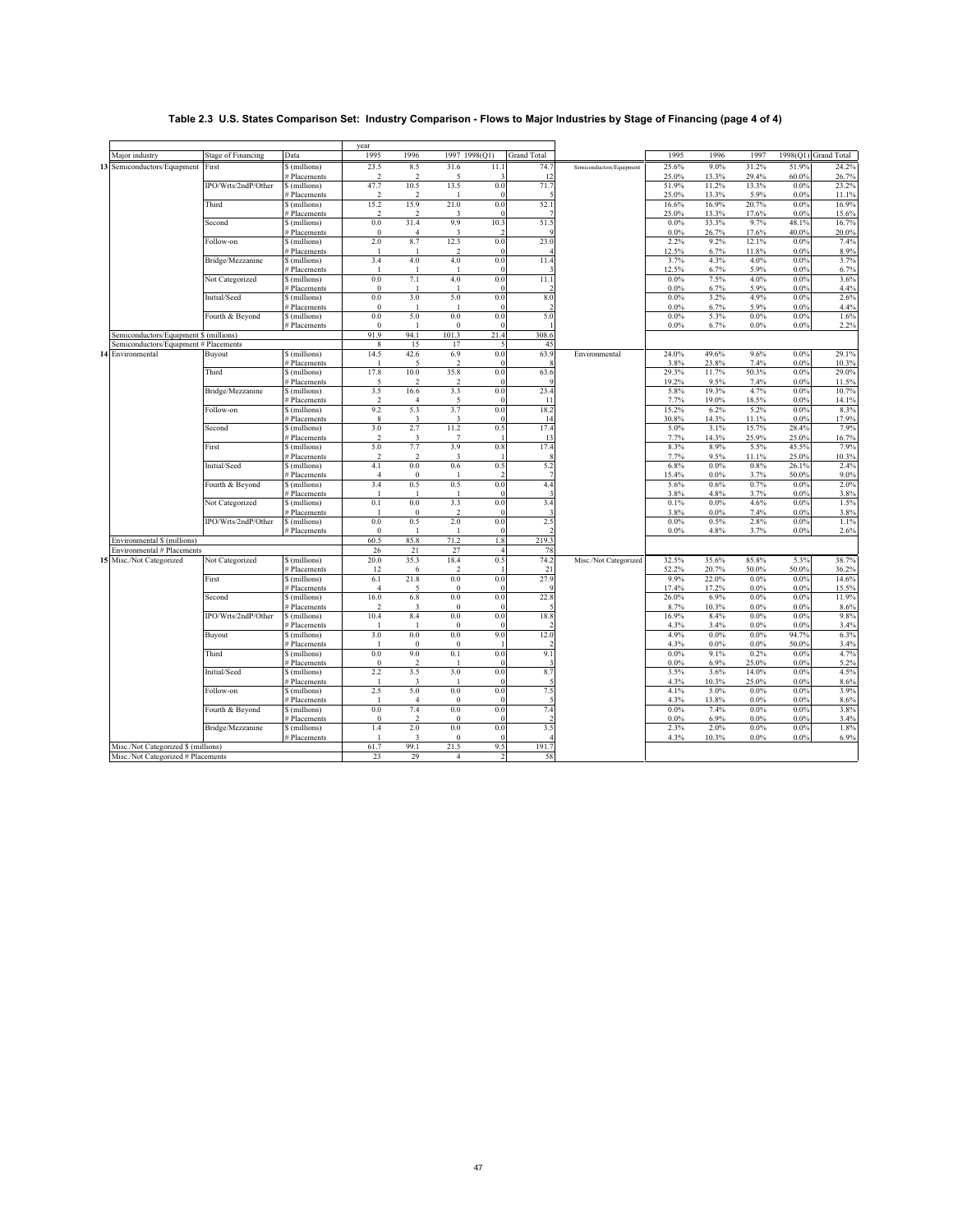# **Table 2.4 U.S. States Comparison Set: Industry Comparison - Flows to Major Industries by Amount Category (page 1 of 3)**

|                                                                             |                         | <b>Major Industries, Amount Categories</b> | vear           |                          |               |                      |                    |                        |                |                | % of State Total |                |                |
|-----------------------------------------------------------------------------|-------------------------|--------------------------------------------|----------------|--------------------------|---------------|----------------------|--------------------|------------------------|----------------|----------------|------------------|----------------|----------------|
| Major Industry                                                              | amtcat                  | Data                                       | 1995           | 1996                     |               | 1997 1998(Q1)        | <b>Grand Total</b> |                        | 1995           | 1996           |                  | 1997 1998(Q1)  | Grand Total    |
| Software & Information                                                      | \$0.5M-\$2M             | \$ (millions)                              | 171.8          | 235.3                    | 281.1         | 62.5                 | 750.               | Software & Information | 13.3%          | 10.3%          | 8.9%             | 6.1%           | 9.6%           |
|                                                                             | $\overline{$4M$-S}8M$   | <b>Placements</b><br>\$ (millions)         | 140<br>377.5   | 180<br>682.4             | 231<br>1201.7 | 55<br>321.1          | 606<br>2582.8      |                        | 36.1%<br>29.2% | 28.7%<br>29.7% | 27.0%<br>37.8%   | 24.4%<br>31.2% | 28.9%<br>33.1% |
|                                                                             |                         | # Placements                               | 67             | 120                      | 207           | 54                   | 448                |                        | 17.3%          | 19.1%          | 24.2%            | 24.0%          | 21.4%          |
|                                                                             | \$0-\$0.5M              | \$ (millions)                              | 20.1<br>84     | 39.9<br>139              | 41.1<br>160   | 11.9<br>45           | 113.0<br>428       |                        | 1.6%<br>21.6%  | 1.7%<br>22.1%  | 1.3%<br>18.7%    | 1.2%<br>20.0%  | 1.4%<br>20.4%  |
|                                                                             | $\overline{$2M$-}$ \$4M | # Placements<br>\$ (millions)              | 225.8          | 384.3                    | 561.5         | 111.2                | 1282.8             |                        | 17.4%          | 16.7%          | 17.7%            | 10.8%          | 16.5%          |
|                                                                             |                         | # Placements                               | 72             | 129                      | 181           | 35                   | 417                |                        | 18.6%          | 20.5%          | 21.1%            | 15.6%          | 19.9%          |
|                                                                             | \$8M-\$16M              | \$ (millions)<br># Placements              | 171.9<br>15    | 520.2<br>46              | 658.7<br>60   | 286.5<br>27          | 1637.3<br>148      |                        | 13.3%<br>3.9%  | 22.7%<br>7.3%  | 20.7%<br>7.0%    | 27.8%<br>12.0% | 21.0%<br>7.1%  |
|                                                                             | $$16M+$                 | \$ (millions)                              | 326.9          | 432.5                    | 432.2         | 236.7                | 1428.2             |                        | 25.3%          | 18.8%          | 13.6%            | 23.0%          | 18.3%          |
| Software & Information \$ (millions)                                        |                         | # Placements                               | 10<br>1294.0   | 14<br>2294.6             | 17<br>3176.3  | Q<br>1030.0          | 50<br>7794.8       |                        | 2.6%           | 2.2%           | 2.0%             | 4.0%           | 2.4%           |
| Software & Information # Placements                                         |                         |                                            | 388            | 628                      | 856           | 225                  | 2097               |                        |                |                |                  |                |                |
| Communications                                                              | \$4M-\$8M               | \$ (millions)<br><b>Placements</b>         | 232.6<br>41    | 477.0<br>81              | 457.7<br>77   | 161.7<br>26          | 1328.9<br>225      | Communications         | 16.7%<br>22.0% | 25.3%<br>25.5% | 16.0%<br>18.7%   | 20.4%<br>21.8% | 19.2%<br>21.8% |
|                                                                             | \$0.5M-\$2M             | \$ (millions)                              | 51.2           | 70.9                     | 116.9         | 39.2                 | 278.2              |                        | 3.7%           | 3.8%           | 4.1%             | 5.0%           | 4.0%           |
|                                                                             |                         | # Placements                               | 41             | 55<br>217.4              | 98            | 31<br>37.3           | 225<br>534.4       |                        | 22.0%<br>5.4%  | 17.3%          | 23.8%            | 26.1%<br>4.7%  | 21.8%          |
|                                                                             | \$2M-\$4M               | \$ (millions)<br><b>Placements</b>         | 75.2<br>25     | 70                       | 204.5<br>68   | 12                   | 175                |                        | 13.4%          | 11.5%<br>22.0% | 7.2%<br>16.5%    | 10.1%          | 7.7%<br>16.9%  |
|                                                                             | \$0-\$0.5M              | \$ (millions)                              | 6.7            | 14.7                     | 14.8          | 5.4                  | 41.5               |                        | 0.5%           | 0.8%           | 0.5%             | 0.7%           | 0.6%           |
|                                                                             | \$8M-\$16M              | <b>Placements</b><br>\$ (millions)         | 30<br>320.1    | 55<br>409.9              | 57<br>717.7   | 22<br>162.2          | 164<br>1610.0      |                        | 16.1%<br>23.0% | 17.3%<br>21.7% | 13.9%<br>25.1%   | 18.5%<br>20.5% | 15.9%<br>23.2% |
|                                                                             |                         | # Placements                               | 27             | 35                       | 65            | 14                   | 141                |                        | 14.5%          | 11.0%          | 15.8%            | 11.8%          | 13.6%          |
|                                                                             | $$16M+$                 | \$ (millions)<br># Placements              | 706.1<br>22    | 698.5<br>22              | 1347.3<br>46  | 385.8<br>14          | 3137.7<br>104      |                        | 50.7%<br>11.8% | 37.0%<br>6.9%  | 47.1%<br>11.2%   | 48.7%<br>11.8% | 45.3%<br>10.1% |
| Communications \$ (millions)                                                |                         |                                            | 1391.9         | 1888.3                   | 2858.9        | 791.6                | 6930.7             |                        |                |                |                  |                |                |
| Communications # Placements<br>Healthcare                                   | \$0.5M-\$2M             | \$ (millions)                              | 186<br>45.0    | 318<br>72.1              | 411<br>77.7   | 119<br>18.7          | 1034<br>213.4      | Healthcare             | 5.7%           | 9.3%           | 6.2%             | 4.4%           | 6.6%           |
|                                                                             |                         | # Placements                               | 34             | 52                       | 60            | 18                   | 164                |                        | 18.8%          | 27.8%          | 25.2%            | 22.8%          | 23.9%          |
|                                                                             | \$0-\$0.5M              | \$ (millions)                              | 12.7           | 11.8                     | 11.5          | 4.4                  | 40.4               |                        | 1.6%           | 1.5%           | 0.9%             | 1.0%           | 1.2%           |
|                                                                             | \$4M-\$8M               | # Placements<br>\$ (millions)              | 49<br>230.0    | 36<br>155.7              | 42<br>260.7   | 19<br>93.3           | 146<br>739.7       |                        | 27.1%<br>29.0% | 19.3%<br>20.1% | 17.6%<br>20.9%   | 24.1%<br>21.8% | 21.3%<br>22.8% |
|                                                                             |                         | # Placements                               | 37             | 28                       | 45            | 17                   | 127                |                        | 20.4%          | 15.0%          | 18.9%            | 21.5%          | 18.5%          |
|                                                                             | $$2M-$4M$               | \$ (millions)<br># Placements              | 103.0<br>34    | 116.0<br>37              | 136.7<br>43   | 29.8<br>$\mathbf{Q}$ | 385.4<br>123       |                        | 13.0%<br>18.8% | 15.0%<br>19.8% | 11.0%<br>18.1%   | 7.0%<br>11.4%  | 11.9%<br>18.0% |
|                                                                             | \$8M-\$16M              | \$ (millions)                              | 236.0          | 322.9                    | 349.0         | 118.8                | 1026.7             |                        | 29.8%          | 41.7%          | 28.0%            | 27.7%          | 31.7%          |
|                                                                             | $$16M+$                 | # Placements<br>\$ (millions)              | 20<br>166.0    | 29<br>95.7               | 31<br>412.8   | 11<br>163.5          | 91<br>838.0        |                        | 11.0%<br>20.9% | 15.5%<br>12.4% | 13.0%<br>33.1%   | 13.9%<br>38.2% | 13.3%<br>25.8% |
|                                                                             |                         | # Placements                               | $\overline{7}$ | 5                        | 17            |                      | 34                 |                        | 3.9%           | 2.7%           | 7.1%             | 6.3%           | 5.0%           |
| Healthcare \$ (millions)<br>Healthcare # Placements                         |                         |                                            | 792.7<br>181   | 774.0<br>187             | 1248.5<br>238 | 428.5<br>79          | 3243.6<br>685      |                        |                |                |                  |                |                |
| Consumer                                                                    | \$0-\$0.5M              | \$ (millions)                              | 9.3            | 9.8                      | 12.3          | 3.4                  | 34.8               | Consumer               | 1.0%           | 1.2%           | 1.8%             | 1.6%           | 1.3%           |
|                                                                             |                         | # Placements                               | 41             | 39                       | 46            | 12                   | 138                |                        | 33.9%          | 32.2%          | 33.6%            | 34.3%          | 33.3%          |
|                                                                             | \$0.5M-\$2M             | \$ (millions)<br># Placements              | 33.3<br>25     | 29.2<br>27               | 33.3<br>30    | 10.4                 | 106.2<br>90        |                        | 3.7%<br>20.7%  | 3.7%<br>22.3%  | 4.8%<br>21.9%    | 5.0%<br>22.9%  | 4.1%<br>21.7%  |
|                                                                             | $$2M-$4M$               | \$ (millions)                              | 53.1           | 46.1                     | 57.7          | 14.9                 | 171.7              |                        | 5.8%           | 5.8%           | 8.3%             | 7.2%           | 6.6%           |
|                                                                             | \$4M-\$8M               | # Placements<br>\$ (millions)              | 19<br>88.3     | 17<br>98.2               | 18<br>83.7    | 31.4                 | 59<br>301.7        |                        | 15.7%<br>9.7%  | 14.0%<br>12.3% | 13.1%<br>12.1%   | 14.3%<br>15.1% | 14.3%<br>11.6% |
|                                                                             |                         | # Placements                               | 14             | 16                       | 14            |                      | 49                 |                        | 11.6%          | 13.2%          | 10.2%            | 14.3%          | 11.8%          |
|                                                                             | $$16M+$                 | \$ (millions)<br># Placements              | 642.4<br>16    | 535.4<br>15              | 257.6<br>10   | 137.8                | 1573.2<br>45       |                        | 70.8%<br>13.2% | 67.2%<br>12.4% | 37.2%<br>7.3%    | 66.4%<br>11.4% | 60.4%<br>10.9% |
|                                                                             | \$8M-\$16M              | \$ (millions)                              | 81.5           | 77.9                     | 248.8         | 9.6                  | 417.8              |                        | $9.0\%$        | 9.8%           | 35.9%            | 4.6%           | 16.0%          |
| Consumer \$ (millions)                                                      |                         | # Placements                               | 6<br>907.8     | $7\phantom{.0}$<br>796.6 | 19<br>693.4   | 207.5                | 33<br>2605.2       |                        | 5.0%           | 5.8%           | 13.9%            | 2.9%           | 8.0%           |
| Consumer # Placements                                                       |                         |                                            | 121            | 121                      | 137           | 35                   | 414                |                        |                |                |                  |                |                |
| Industrial                                                                  | \$0-\$0.5M              | \$ (millions)                              | 9.5            | 6.8                      | 14.7          | 3.4                  | 34.4               | Industrial             | 1.4%           | 0.9%           | 2.1%             | 2.2%           | 1.5%           |
|                                                                             | \$0.5M-\$2M             | # Placements<br>\$ (millions)              | 38<br>36.6     | 28<br>34.2               | 57<br>42.6    | 13<br>10.5           | 136<br>123.9       |                        | 31.1%<br>5.2%  | 24.3%<br>4.7%  | 34.1%<br>6.1%    | 35.1%<br>6.7%  | 30.8%<br>5.4%  |
|                                                                             |                         | # Placements                               | 30             | 26                       | 31            | 8                    | 95                 |                        | 24.6%          | 22.6%          | 18.6%            | 21.6%          | 21.5%          |
|                                                                             | $$2M-$4M$               | \$ (millions)<br># Placements              | 57.5<br>18     | 45.7<br>15               | 105.9<br>36   | 17.2                 | 226.3<br>74        |                        | 8.3%<br>14.8%  | 6.3%<br>13.0%  | 15.3%<br>21.6%   | 10.9%<br>13.5% | 9.9%<br>16.8%  |
|                                                                             | \$4M-\$8M               | \$ (millions)                              | 79.3           | 118.7                    | 89.1          | 29.4                 | 316.5              |                        | 11.4%          | 16.3%          | 12.8%            | 18.7%          | 13.9%          |
|                                                                             | \$8M-\$16M              | # Placements<br>\$ (millions)              | 13<br>146.8    | 20<br>197.6              | 16<br>172.7   | 45.6                 | 54<br>562.6        |                        | 10.7%<br>21.1% | 17.4%<br>27.1% | 9.6%<br>24.9%    | 13.5%<br>29.0% | 12.2%<br>24.7% |
|                                                                             |                         | # Placements                               | 13             | 16                       | 16            |                      | 49                 |                        | 10.7%          | 13.9%          | 9.6%             | 10.8%          | 11.1%          |
|                                                                             | $$16M+$                 | \$ (millions)<br># Placements              | 367.1<br>10    | 325.3<br>10              | 268.8<br>11   | 51.0                 | 1012.1<br>33       |                        | 52.7%<br>8.2%  | 44.7%<br>8.7%  | 38.7%<br>6.6%    | 32.5%<br>5.4%  | 44.5%<br>7.5%  |
| Industrial \$ (millions)                                                    |                         |                                            | 696.7          | 728.2                    | 693.8         | 157.1                | 2275.              |                        |                |                |                  |                |                |
| Industrial # Placements                                                     | \$0.5M-\$2M             |                                            | 122            | 115<br>29.4              | 167           | 37<br>12.1           | 441<br>121.0       | Distribution/Retailing |                |                |                  |                | 6.0%           |
| 6 Distribution/Retailing                                                    |                         | \$ (millions)<br># Placements              | 40.1<br>31     | 25                       | 39.4<br>34    | 7                    | 97                 |                        | 7.3%<br>33.3%  | 5.1%<br>21.9%  | 5.6%<br>27.4%    | 5.7%<br>26.9%  | 27.2%          |
|                                                                             | \$0-\$0.5M              | \$ (millions)                              | 3.4            | 7.7                      | 7.8           | 2.2                  | 21.1               |                        | 0.6%           | 1.3%           | 1.1%             | 1.0%           | 1.0%           |
|                                                                             | \$4M-\$8M               | # Placements<br>\$ (millions)              | 13<br>71.2     | 36<br>110.7              | 22<br>151.0   | 15.5                 | 77<br>348.4        |                        | 14.0%<br>13.0% | 31.6%<br>19.3% | 17.7%<br>21.6%   | 23.1%<br>7.3%  | 21.6%<br>17.1% |
|                                                                             |                         | # Placements                               | 12             | 19                       | 26            |                      | 59                 |                        | 12.9%          | 16.7%          | 21.0%            | 7.7%           | 16.5%          |
|                                                                             | $$2M-$4M$               | \$ (millions)<br># Placements              | 55.8<br>18     | 42.9<br>14               | 57.9<br>19    | 15.2                 | 171.7<br>56        |                        | 10.2%<br>19.4% | 7.5%<br>12.3%  | 8.3%<br>15.3%    | 7.2%<br>19.2%  | 8.4%<br>15.7%  |
|                                                                             | \$8M-\$16M              | \$ (millions)                              | 131.6          | 108.6                    | 142.0         | 26.7                 | 408.8              |                        | 24.0%          | 18.9%          | 20.3%            | 12.6%          | 20.1%          |
|                                                                             | $$16M+$                 | # Placements<br>\$ (millions)              | 12<br>246.2    | 10<br>273.7              | 12<br>302.4   | 140.0                | 36<br>962.3        |                        | 12.9%<br>44.9% | 8.8%<br>47.8%  | 9.7%<br>43.2%    | 7.7%<br>66.1%  | 10.1%<br>47.3% |
|                                                                             |                         | # Placements                               | $\tau$         | 10                       | 11            |                      | 32                 |                        | 7.5%           | 8.8%           | 8.9%             | 15.4%          | 9.0%           |
| Distribution/Retailing \$ (millions)<br>Distribution/Retailing # Placements |                         |                                            | 548.3<br>93    | 572.9<br>114             | 700.4<br>124  | 211.7<br>26          | 2033.3<br>357      |                        |                |                |                  |                |                |
| Biotechnology                                                               | \$0-\$0.5M              | \$ (millions)                              | 5.9            | 5.5                      | 11.9          | $2.0$                | 25.2               | Biotechnology          | 1.1%           | 0.8%           | 1.8%             | 1.3%           | 1.3%           |
|                                                                             |                         | # Placements                               | 22             | 28                       | 44            | 12                   | 106                |                        | 18.5%          | 21.4%          | 32.8%            | 30.0%          | 25.0%          |
|                                                                             | \$0.5M-\$2M             | \$ (millions)<br># Placements              | 46.8<br>36     | 32.9<br>30               | 27.2<br>25    | $8.0\,$<br>8         | 114.9<br>99        |                        | 9.1%<br>30.3%  | 5.0%<br>22.9%  | 4.1%<br>18.7%    | 5.4%<br>20.0%  | 5.8%<br>23.3%  |
|                                                                             | \$8M-\$16M              | \$ (millions)                              | 279.5          | 271.5                    | 216.2         | 80.4                 | 847.5              |                        | 54.6%          | 41.5%          | 32.3%            | 54.1%          | 42.7%          |
|                                                                             | \$4M-\$8M               | # Placements<br>\$ (millions)              | 25<br>108.3    | 25<br>88.0               | 19<br>114.5   | 8<br>46.7            | 77<br>357.6        |                        | 21.0%<br>21.2% | 19.1%<br>13.5% | 14.2%<br>17.1%   | 20.0%<br>31.4% | 18.2%<br>18.0% |
|                                                                             |                         | # Placements                               | 19             | 16                       | 20            | 8                    | 63                 |                        | 16.0%          | 12.2%          | 14.9%            | 20.0%          | 14.9%          |
|                                                                             | \$2M-\$4M               | \$ (millions)<br># Placements              | 51.4<br>16     | 71.9<br>24               | 39.1<br>14    | 11.6                 | 174.0<br>58        |                        | 10.0%<br>13.4% | 11.0%<br>18.3% | 5.8%<br>10.4%    | 7.8%<br>10.0%  | 8.8%<br>13.7%  |
|                                                                             | $$16M+$                 | \$ (millions)                              | 20.0           | 184.3                    | 261.2         | $0.0\,$              | 465.4              |                        | 3.9%           | 28.2%          | 39.0%            | 0.0%           | 23.5%          |
| Biotechnology \$ (millions)                                                 |                         | # Placements                               | 511.9          | 8<br>654.1               | 12<br>670.1   | $\Omega$<br>148.6    | 21<br>1984.6       |                        | 0.8%           | 6.1%           | 9.0%             | 0.0%           | 5.0%           |
| Biotechnology # Placements                                                  |                         |                                            | 119            | 131                      | 134           | 40                   | 424                |                        |                |                |                  |                |                |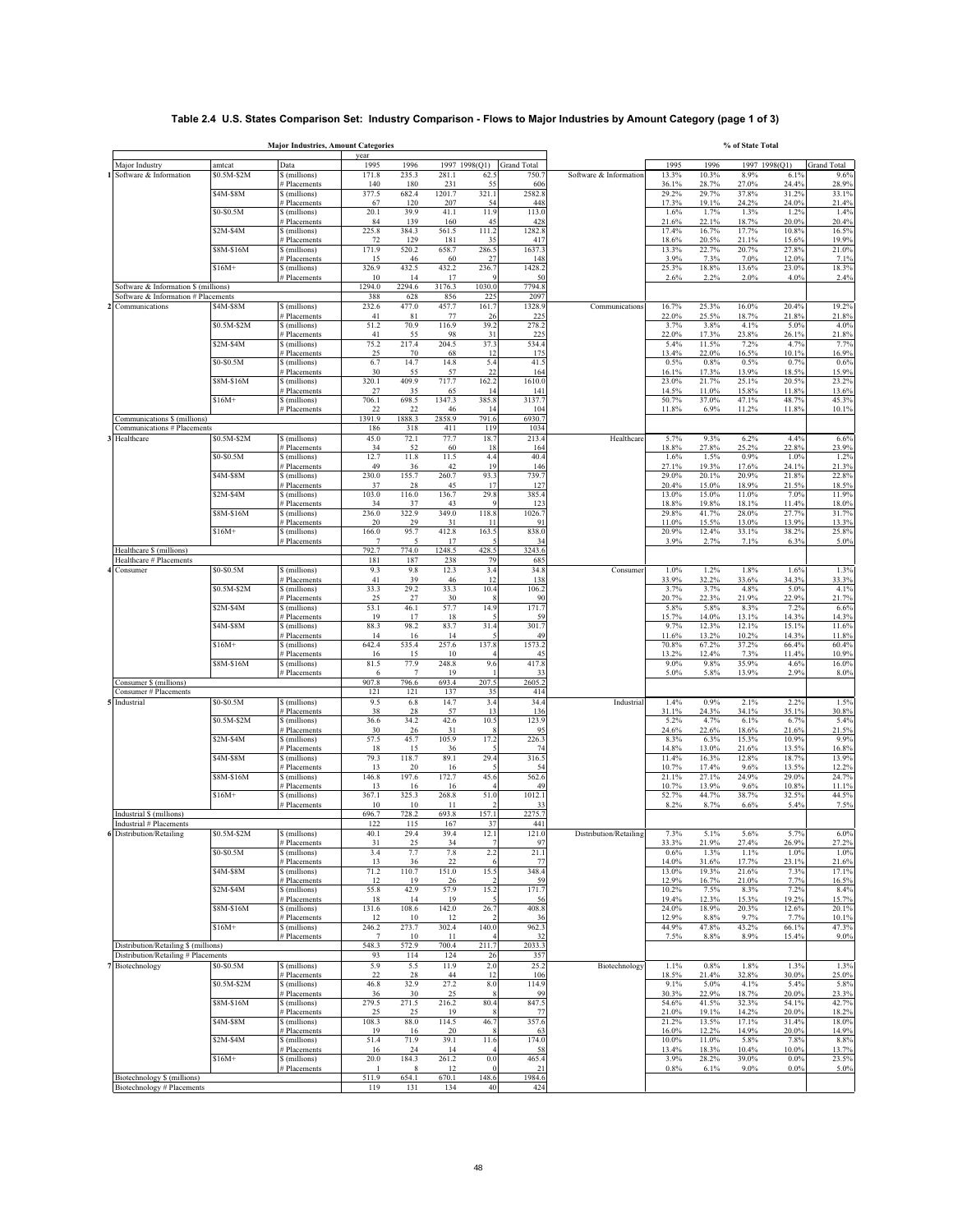# **Table 2.4 U.S. States Comparison Set: Industry Comparison - Flows to Major Industries by Amount Category (page 2 of 3)**

| Major Industry                                                                           |                       | Data                               | year<br>1995                      | 1996                    |                        | 1997 1998(Q1)  | <b>Grand Total</b>     |                               | 1995               | 1996            |                 | 1997 1998(Q1)   | <b>Grand Total</b> |
|------------------------------------------------------------------------------------------|-----------------------|------------------------------------|-----------------------------------|-------------------------|------------------------|----------------|------------------------|-------------------------------|--------------------|-----------------|-----------------|-----------------|--------------------|
| <b>8</b> Business Services                                                               | amtcat<br>\$0.5M-\$2M | \$ (millions)                      | 19.0                              | 17.1                    | 50.0                   | 10.2           | 96.3                   | <b>Business Services</b>      | 5.0%               | 3.6%            | 7.0%            | 5.2%            | 5.4%               |
|                                                                                          |                       | # Placements                       | 15                                | 17                      | 43                     | <b>q</b>       | 84                     |                               | 22.4%              | 20.5%           | 30.5%           | 26.5%           | 25.8%              |
|                                                                                          | \$0-\$0.5M            | \$ (millions)                      | 6.4<br>24                         | 3.8<br>14               | 9.0<br>33              | 1.0<br>-3      | 20.2<br>74             |                               | 1.7%<br>35.8%      | 0.8%<br>16.9%   | 1.3%<br>23.4%   | 0.5%<br>8.8%    | 1.1%<br>22.8%      |
|                                                                                          | \$4M-\$8M             | # Placements<br>\$ (millions)      | 32.1                              | 132.5                   | 117.7                  | 48.4           | 330.6                  |                               | 8.4%               | 27.7%           | 16.5%           | 24.8%           | 18.7%              |
|                                                                                          |                       | # Placements                       | 5                                 | 21                      | 20                     |                | 54                     |                               | 7.5%               | 25.3%           | 14.2%           | 23.5%           | 16.6%              |
|                                                                                          | \$2M-\$4M             | \$ (millions)<br># Placements      | 28.9<br>9                         | 49.1<br>16              | 63.8<br>21             | 21.2<br>-7     | 163.0<br>53            |                               | 7.6%<br>13.4%      | 10.3%<br>19.3%  | 9.0%<br>14.9%   | 10.8%<br>20.6%  | 9.2%<br>16.3%      |
|                                                                                          | \$8M-\$16M            | \$ (millions)                      | 69.0                              | 118.7                   | 191.1                  | 39.7           | 418.6                  |                               | 18.0%              | 24.9%           | 26.8%           | 20.3%           | 23.7%              |
|                                                                                          | $$16M+$               | # Placements<br>\$ (millions)      | 6<br>227.1                        | 10<br>156.3             | 18<br>281.3            | 75.0           | 38<br>739.7            |                               | 9.0%<br>59.4%      | 12.0%<br>32.7%  | 12.8%<br>39.4%  | 11.8%<br>38.4%  | 11.7%<br>41.8%     |
|                                                                                          |                       | # Placements                       | 8                                 | $\overline{5}$          | 6                      |                | 22                     |                               | 11.9%              | 6.0%            | 4.3%            | 8.8%            | 6.8%               |
| Business Services \$ (millions)<br><b>Business Services # Placements</b>                 |                       |                                    | 382.4<br>67                       | 477.6<br>83             | 712.9<br>141           | 195.4<br>34    | 1768.3<br>325          |                               |                    |                 |                 |                 |                    |
| 9 Computers and Peripherals                                                              | \$0.5M-\$2M           | \$ (millions)                      | 31.0                              | 21.7                    | 36.4                   | 9.1            | 98.2                   | Computers and Peripherals     | 8.5%               | 6.1%            | 6.2%            | 7.6%            | 6.9%               |
|                                                                                          | \$4M-\$8M             | <b>Placements</b><br>\$ (millions) | 25<br>108.5                       | 17<br>75.8              | 29<br>102.2            | 37.8           | 79<br>324.3            |                               | 29.1%<br>29.8%     | 27.4%<br>21.2%  | 30.2%<br>17.4%  | 29.6%<br>31.7%  | 29.2%<br>22.7%     |
|                                                                                          |                       | <b>Placements</b>                  | 18                                | 13                      | 17                     |                | 54                     |                               | 20.9%              | 21.0%           | 17.7%           | 22.2%           | 19.9%              |
|                                                                                          | \$0-\$0.5M            | \$ (millions)                      | 6.0<br>21                         | 2.6<br>10               | 4.3<br>16              | 1.3            | 14.1<br>51             |                               | 1.6%<br>24.4%      | 0.7%<br>16.1%   | 0.7%<br>16.7%   | 1.1%<br>14.8%   | 1.0%<br>18.8%      |
|                                                                                          | $$2M-$4M$             | # Placements<br>\$ (millions)      | 41.8                              | 29.6                    | 54.8                   | 7.5            | 133.7                  |                               | 11.5%              | 8.3%            | 9.3%            | 6.3%            | 9.4%               |
|                                                                                          |                       | <b>Placements</b>                  | 13                                | 9                       | 17                     |                | 42                     |                               | 15.1%              | 14.5%           | 17.7%           | 11.1%           | 15.5%              |
|                                                                                          | \$8M-\$16M            | \$ (millions)<br><b>Placements</b> | 79.0<br>$\overline{7}$            | 83.3<br>8               | 85.9<br>8              | 63.5           | 311.7<br>29            |                               | 21.7%<br>8.1%      | 23.3%<br>12.9%  | 14.6%<br>8.3%   | 53.3%<br>22.2%  | 21.8%<br>10.7%     |
|                                                                                          | $$16M+$               | \$ (millions)                      | 98.1                              | 144.0                   | 304.6                  | 0.0            | 546.7                  |                               | 26.9%              | 40.3%           | 51.8%           | 0.0%            | 38.3%              |
| Computers and Peripherals \$ (millions)                                                  |                       | # Placements                       | $\overline{\phantom{a}}$<br>364.3 | $\overline{5}$<br>357.1 | 9<br>588.1             | 119.2          | 16<br>1428.8           |                               | 2.3%               | 8.1%            | 9.4%            | 0.0%            | 5.9%               |
| Computers and Peripherals # Placements                                                   |                       |                                    | 86                                | 62                      | 96                     | 27             | 271                    |                               |                    |                 |                 |                 |                    |
| 10 Medical Instruments & Device \$0.5M-\$2M                                              |                       | \$ (millions)<br># Placements      | 11.7<br>9                         | 48.1<br>40              | 58.6<br>50             | 6.8            | 125.2<br>105           | fedical Instruments & Devices | 9.2%<br>27.3%      | 12.6%<br>33.1%  | 9.6%<br>29.9%   | 4.5%<br>16.7%   | 9.9%<br>29.4%      |
|                                                                                          | \$0-\$0.5M            | \$ (millions)                      | 2.0                               | 7.8                     | 10.3                   | 3.0            | 23.2                   |                               | 1.6%               | 2.0%            | 1.7%            | 2.0%            | 1.8%               |
|                                                                                          | \$2M-\$4M             | # Placements<br>\$ (millions)      | 6<br>15.3                         | 30<br>51.7              | 38<br>88.0             | 12<br>25.2     | 86<br>180.2            |                               | 18.2%<br>12.0%     | 24.8%<br>13.6%  | 22.8%<br>14.4%  | 33.3%<br>17.0%  | 24.1%<br>14.2%     |
|                                                                                          |                       | # Placements                       | 5                                 | 17                      | 30                     |                | 60                     |                               | 15.2%              | 14.0%           | 18.0%           | 22.2%           | 16.8%              |
|                                                                                          | \$4M-\$8M             | \$ (millions)                      | 45.6                              | 121.3                   | 162.0                  | 15.3           | 344.2<br>59            |                               | 35.9%              | 31.8%           | 26.5%           | 10.3%           | 27.1%              |
|                                                                                          | \$8M-\$16M            | <b>Placements</b><br>\$ (millions) | 8<br>52.6                         | 21<br>114.9             | 27<br>189.3            | 74.4           | 431.2                  |                               | 24.2%<br>41.3%     | 17.4%<br>30.2%  | 16.2%<br>31.0%  | 8.3%<br>50.1%   | 16.5%<br>34.0%     |
|                                                                                          |                       | <b>Placements</b>                  | -5                                | -11                     | 17                     |                | 39                     |                               | 15.2%              | 9.1%            | 10.2%           | 16.7%           | 10.9%              |
|                                                                                          | $$16M+$               | \$ (millions)<br># Placements      | $0.0\,$<br>$\overline{0}$         | 37.0<br>2               | 103.2<br>5             | 23.7           | 163.9                  |                               | $0.0\%$<br>0.0%    | 9.7%<br>1.7%    | 16.9%<br>3.0%   | 16.0%<br>2.8%   | 12.9%<br>2.2%      |
| Medical Instruments & Devices \$ (millions)                                              |                       |                                    | 127.3                             | 380.7                   | 611.4                  | 148.4          | 1267.9                 |                               |                    |                 |                 |                 |                    |
| Medical Instruments & Devices # Placements<br>1 Electronics & Instrumentation \$0-\$0.5M |                       | \$ (millions)                      | 33<br>8.8                         | 121<br>6.5              | 167<br>10.7            | 36<br>1.9      | 357<br>27.9            | Electronics & Instrumentation | 4.3%               | 3.3%            | 2.6%            | 2.3%            | 3.1%               |
|                                                                                          |                       | # Placements                       | 41                                | 27                      | 43                     | $\overline{7}$ | 118                    |                               | 46.6%              | 35.5%           | 33.1%           | 30.4%           | 37.2%              |
|                                                                                          | \$0.5M-\$2M           | \$ (millions)<br># Placements      | 25.0<br>23                        | 29.5<br>26              | 41.3<br>37             | 5.2            | 101.0<br>90            |                               | 12.3%<br>26.1%     | 14.9%<br>34.2%  | 10.1%<br>28.5%  | 6.5%<br>17.4%   | 11.3%<br>28.4%     |
|                                                                                          | \$2M-\$4M             | \$ (millions)                      | 29.6                              | 27.5<br>9               | 42.5                   | 19.3           | 119.0                  |                               | 14.5%              | 13.9%           | 10.4%           | 24.1%           | 13.4%              |
|                                                                                          | \$4M-\$8M             | # Placements<br>\$ (millions)      | 10<br>50.9                        | 46.5                    | 15<br>133.7            | 7.5            | 41<br>238.6            |                               | 11.4%<br>24.9%     | 11.8%<br>23.5%  | 11.5%<br>32.7%  | 30.4%<br>9.4%   | 12.9%<br>26.8%     |
|                                                                                          | \$8M-\$16M            | # Placements                       | 8                                 | 8                       | 23                     |                | 40<br>191.3            |                               | 9.1%<br>20.4%      | 10.5%           | 17.7%<br>20.9%  | 4.3%<br>37.2%   | 12.6%              |
|                                                                                          |                       | \$ (millions)<br># Placements      | 41.6<br>$\overline{4}$            | 34.5<br>3               | 85.4<br>8              | 29.8           | 18                     |                               | 4.5%               | 17.4%<br>3.9%   | 6.2%            | 13.0%           | 21.5%<br>5.7%      |
|                                                                                          | $$16M+$               | \$ (millions)<br># Placements      | 48.1<br>$\overline{2}$            | 53.3<br>3               | 95.4<br>$\overline{4}$ | 16.4           | 213.2<br>10            |                               | 23.6%<br>2.3%      | 26.9%<br>3.9%   | 23.3%<br>3.1%   | 20.5%<br>4.3%   | 23.9%<br>3.2%      |
| Electronics & Instrumentation \$ (millions)                                              |                       |                                    | 204.0                             | 197.9                   | 409.0                  | 80.1           | 890.9                  |                               |                    |                 |                 |                 |                    |
| Electronics & Instrumentation # Placements<br>12 Pharmaceuticals                         | \$0.5M-\$2M           | \$ (millions)                      | 88<br>19.4                        | $76\,$<br>17.4          | 130<br>15.6            | 23<br>2.0      | 317<br>54.4            | Pharmaceuticals               | 14.8%              | 12.9%           | 6.7%            | 4.0%            | 9.9%               |
|                                                                                          |                       | # Placements                       | 15                                | 15                      | 13                     |                | 44                     |                               | 34.1%              | 35.7%           | 32.5%           | 9.1%            | 32.1%              |
|                                                                                          | \$0-\$0.5M            | \$ (millions)                      | 2.6<br>13                         | $3.8\,$                 | 1.5<br>$\overline{7}$  | 0.8            | 8.6                    |                               | 2.0%<br>29.5%      | 2.8%<br>31.0%   | 0.6%<br>17.5%   | 1.6%<br>27.3%   | 1.6%               |
|                                                                                          | \$4M-\$8M             | # Placements<br>\$ (millions)      | 27.6                              | 13<br>29.3              | 30.5                   | 24.5           | 36<br>111.8            |                               | 21.0%              | 21.8%           | 13.2%           | 48.8%           | 26.3%<br>20.4%     |
|                                                                                          |                       | # Placements                       | $\overline{5}$                    | $\sim$                  | 5                      |                | 19                     |                               | 11.4%              | 11.9%           | 12.5%           | 36.4%           | 13.9%              |
|                                                                                          | \$2M-\$4M             | \$ (millions)<br># Placements      | 24.6<br>8                         | 17.5<br>6               | 2.5<br>$\mathbf{I}$    | 7.8            | 52.4<br>17             |                               | 18.7%<br>18.2%     | 13.0%<br>14.3%  | 1.1%<br>2.5%    | 15.6%<br>18.2%  | 9.6%<br>12.4%      |
|                                                                                          | \$8M-\$16M            | \$ (millions)                      | 10.0                              | 9.6                     | 119.5                  | 15.0           | 154.1                  |                               | 7.6%               | 7.1%            | 51.6%           | 30.0%           | 28.2%              |
|                                                                                          | $$16M+$               | # Placements<br>\$ (millions)      | 47.0                              | -1<br>56.8              | 11<br>62.2             | 0.0            | 14<br>166.0            |                               | 2.3%<br>35.8%      | 2.4%<br>42.3%   | 27.5%<br>26.8%  | 9.1%<br>0.0%    | 10.2%<br>30.3%     |
|                                                                                          |                       | # Placements                       | -2                                | 2                       | 3                      | $\sqrt{ }$     |                        |                               | 4.5%               | 4.8%            | 7.5%            | $0.0\%$         | 5.1%               |
| Pharmaceuticals \$ (millions)<br>Pharmaceuticals # Placements                            |                       |                                    | 131.1<br>44                       | 134.3<br>42             | 231.8<br>40            | 50.1<br>11     | 547.3<br>137           |                               |                    |                 |                 |                 |                    |
| 13 Semiconductors/Equipment                                                              | S4M-S8M               | \$ (millions)                      | 5.5                               | 29.1                    | 49.2                   | 19.4           | 103.2                  | Semiconductors/Equipment      | 6.0%               | 30.9%           | 48.5%           | 90.7%           | 33.4%              |
|                                                                                          | \$8M-\$16M            | # Placements<br>\$ (millions)      | $\mathbf{1}$<br>14.0              | $\overline{5}$<br>51.7  | 8<br>34.5              | 0.0            | 18<br>100.2            |                               | 12.5%<br>15.2%     | 33.3%<br>54.9%  | 47.1%<br>34.1%  | 80.0%<br>0.0%   | 40.0%<br>32.5%     |
|                                                                                          |                       | # Placements                       |                                   | 5                       | 3                      |                | 9                      |                               | 12.5%              | 33.3%           | 17.6%           | 0.0%            | 20.0%              |
|                                                                                          | $$2M-$4M$             | \$ (millions)<br># Placements      | 3.4                               | 12.8<br>4               | 15.3<br>$\overline{4}$ | 0.0            | 31.5                   |                               | 3.7%<br>12.5%      | 13.6%<br>26.7%  | 15.1%<br>23.5%  | 0.0%<br>0.0%    | 10.2%<br>20.0%     |
|                                                                                          | \$0.5M-\$2M           | \$ (millions)                      | 3.2                               | 0.5                     | 2.0                    | 2.0            | 7.8                    |                               | 3.5%               | 0.6%            | 2.0%            | 9.3%            | 2.5%               |
|                                                                                          | $$16M+$               | # Placements<br>\$ (millions)      | $\overline{2}$<br>65.7            | 0.0                     | 0.0                    | 0.0            | $\overline{5}$<br>65.7 |                               | 25.0%<br>71.5%     | 6.7%<br>$0.0\%$ | 5.9%<br>0.0%    | 20.0%<br>0.0%   | 11.1%<br>21.3%     |
|                                                                                          |                       | # Placements                       | $\overline{\mathbf{3}}$           | $\bf{0}$                | $\Omega$               |                | 3                      |                               | 37.5%              | $0.0\%$         | 0.0%            | 0.0%            | 6.7%               |
|                                                                                          | \$0-\$0.5M            | \$ (millions)<br># Placements      | $0.0\,$<br>$\bf{0}$               | 0.0<br>$\theta$         | 0.3                    | 0.0            | 0.3                    |                               | $0.0\%$<br>$0.0\%$ | $0.0\%$<br>0.0% | 0.3%<br>5.9%    | $0.0\%$<br>0.0% | 0.1%<br>2.2%       |
| Semiconductors/Equipment \$ (millions)                                                   |                       |                                    | 91.9                              | 94.1                    | 101.3                  | 21.4           | 308.6                  |                               |                    |                 |                 |                 |                    |
| Semiconductors/Equipment # Placements<br>4 Environmental                                 | \$0-\$0.5M            | \$ (millions)                      | 8<br>1.4                          | 15<br>2.6               | 17<br>2.4              | 1.0            | 45<br>7.4              | Environmental                 | 2.4%               | 3.0%            | 3.4%            | 54.5%           | 3.4%               |
|                                                                                          |                       | # Placements                       | 6                                 | 9                       | 11                     | -3             | 29                     |                               | 23.1%              | 42.9%           | 40.7%           | 75.0%           | 37.2%              |
|                                                                                          | \$0.5M-\$2M           | \$ (millions)<br># Placements      | 16.8<br>13                        | 4.1<br>4                | 9.7<br>8               | 0.8            | 31.4<br>26             |                               | 27.8%<br>50.0%     | 4.8%<br>19.0%   | 13.6%<br>29.6%  | 45.5%<br>25.0%  | 14.3%<br>33.3%     |
|                                                                                          | \$2M-\$4M             | \$ (millions)                      | 14.3                              | 3.0                     | 11.6                   | 0.0            | 28.9                   |                               | 23.6%              | 3.5%            | 16.3%           | 0.0%            | 13.2%              |
|                                                                                          | \$4M-\$8M             | # Placements<br>\$ (millions)      | 5<br>$0.0\,$                      | 30.1                    | $\overline{4}$<br>17.6 | $0.0\,$        | 10<br>47.7             |                               | 19.2%<br>$0.0\%$   | 4.8%<br>35.1%   | 14.8%<br>24.6%  | 0.0%<br>0.0%    | 12.8%<br>21.7%     |
|                                                                                          |                       | # Placements                       | $\overline{0}$                    | -5                      | 3                      |                | 8                      |                               | 0.0%               | 23.8%           | 11.1%           | 0.0%            | 10.3%              |
|                                                                                          | \$8M-\$16M            | \$ (millions)<br># Placements      | 28.0<br>$\mathcal{D}$             | 16.0                    | $0.0\,$<br>$\Omega$    | $0.0\,$        | 44.0                   |                               | 46.3%<br>7.7%      | 18.7%<br>4.8%   | $0.0\%$<br>0.0% | 0.0%<br>0.0%    | 20.1%<br>3.8%      |
|                                                                                          | $$16M+$               | \$ (millions)                      | $0.0\,$                           | 30.0                    | 30.0                   | $0.0\,$        | 60.0                   |                               | $0.0\%$            | 35.0%           | 42.1%           | 0.0%            | 27.4%              |
| Environmental \$ (millions)                                                              |                       | # Placements                       | $\overline{0}$<br>60.5            | 85.8                    | -1<br>71.2             | 1.8            | 219.3                  |                               | $0.0\%$            | 4.8%            | 3.7%            | 0.0%            | 2.6%               |
| Environmental # Placements                                                               |                       |                                    | 26                                | 21                      | 27                     | $\overline{4}$ | 78                     |                               |                    |                 |                 |                 |                    |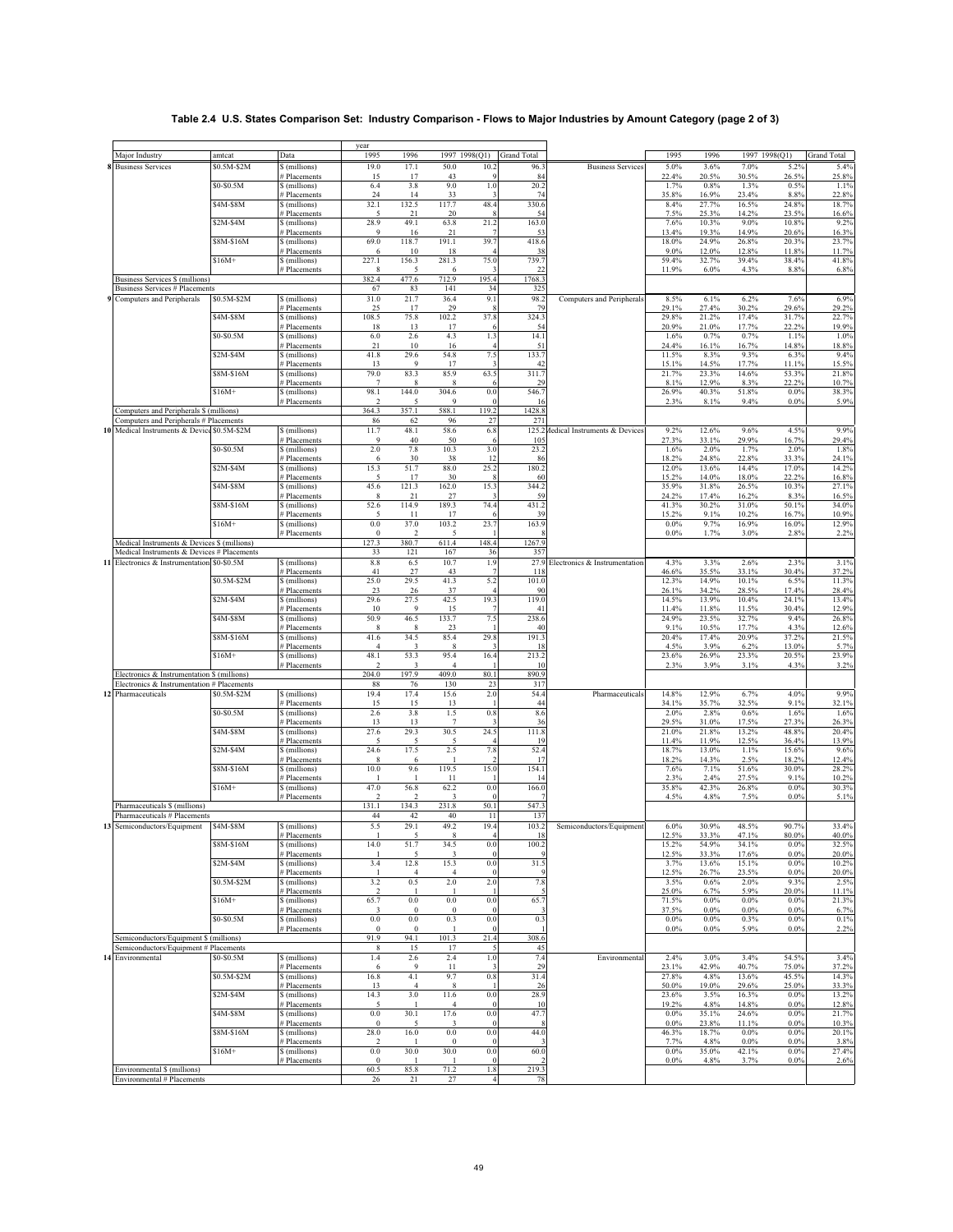# **Table 2.4 U.S. States Comparison Set: Industry Comparison - Flows to Major Industries by Amount Category (page 3 of 3)**

|                                     |             |               | vear |      |               |     |                    |               |         |         |         |               |                    |
|-------------------------------------|-------------|---------------|------|------|---------------|-----|--------------------|---------------|---------|---------|---------|---------------|--------------------|
| Major Industry                      | amtcat      | Data          | 1995 | 1996 | 1997 1998(Q1) |     | <b>Grand Total</b> |               | 1995    | 1996    |         | 1997 1998(Q1) | <b>Grand Total</b> |
| 15 Misc/Not Categoriezed            | \$8M-\$16M  | \$ (millions) | 35.4 | 41.2 | 11.5          | 9.0 | 97.1               | Miscellaneous | 57.4%   | 41.5%   | 53.6%   | 94.7%         | 50.6%              |
|                                     |             | # Placements  |      |      |               |     |                    |               | 13.0%   | 13.8%   | 25.0%   | 50.0%         | 15.5%              |
|                                     | \$0-\$0.5M  | \$ (millions) | 1.9  | 2.6  | 0.1           | 0.5 | 5.0                |               | 3.1%    | 2.6%    | 0.2%    | 5.3%          | 2.6%               |
|                                     |             | # Placements  |      |      |               |     | 20                 |               | 39.1%   | 31.0%   | 25.0%   | 50.0%         | 34.5%              |
|                                     | \$0.5M-\$2M | \$ (millions) | 5.7  | 13.4 | 0.0           | 0.0 | 19.1               |               | 9.2%    | 13.5%   | $0.0\%$ | $0.0\%$       | 10.0%              |
|                                     |             | # Placements  |      |      |               |     |                    |               | 26.1%   | 27.6%   | $0.0\%$ | $0.0\%$       | 24.1%              |
|                                     | $$16M+$     | \$ (millions) | 0.0  | 0.0  | 0.0           | 0.0 | 0.0                |               | $0.0\%$ | $0.0\%$ | $0.0\%$ | $0.0\%$       | $0.0\%$            |
|                                     |             | # Placements  |      |      | $^{\circ}$    |     |                    |               | $0.0\%$ | $0.0\%$ | $0.0\%$ | $0.0\%$       | $0.0\%$            |
|                                     | $S2M-S4M$   | \$ (millions) | 7.7  | 10.2 | 3.0           | 0.0 | 20.8               |               | 12.4%   | 10.3%   | 14.0%   | $0.0\%$       | 10.9%              |
|                                     |             | # Placements  |      |      |               |     |                    |               | 13.0%   | 10.3%   | 25.0%   | $0.0\%$       | 12.1%              |
|                                     | \$4M-\$8M   | \$ (millions) | 11.0 | 31.8 | 6.9           | 0.0 | 49.7               |               | 17.8%   | 32.1%   | 32.2%   | $0.0\%$       | 25.9%              |
|                                     |             | # Placements  |      |      |               |     |                    |               | 8.7%    | 17.2%   | 25.0%   | $0.0\%$       | 13.8%              |
| Misc/Not Categoriezed \$ (millions) |             |               | 61.7 | 99.1 | 21.5          | 9.5 | 191.7              |               |         |         |         |               |                    |
| Misc/Not Categoriezed # Placements  |             |               | 23   | 29   |               |     | 58                 |               |         |         |         |               |                    |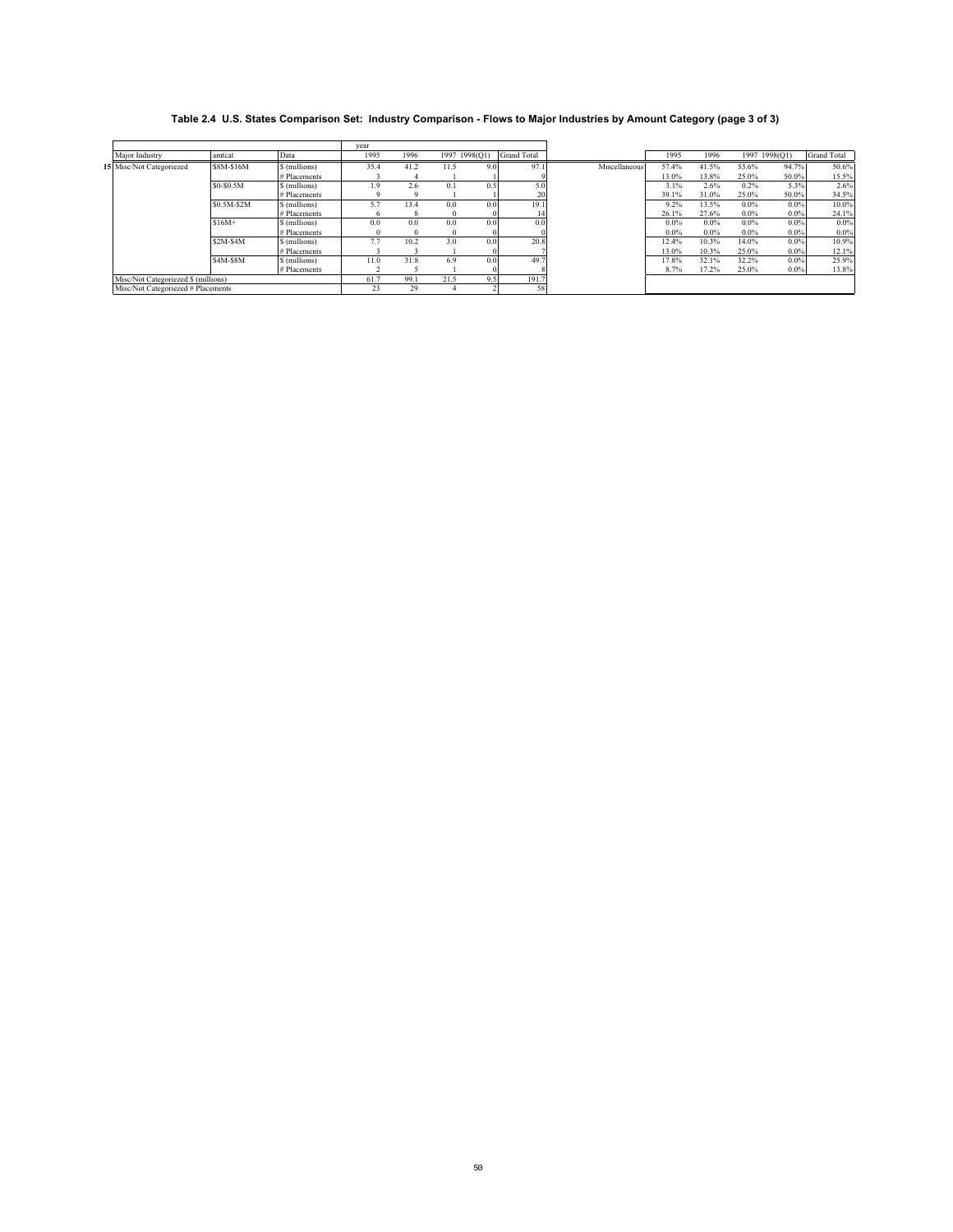#### **Table 3.1 U.S. States Comparison Set: Input-Output - Flows** b**etween California and Rest of U.S.**

### VC Location Data CA Outside CA Grand Total VC Location Data CA Outside CA Grand Total VC Location Data CA Outside CA Grand Total CA \$ (millions) 6,589.8 3,079.4 9,669.2 CA \$ (millions) 57.1% 14.0% 28.9% CA \$ (millions) 68.2% 31.8% 100.0% Outside CA \$ (millions) 4,946.0 18,875.5 23,821.5 Outside CA \$ (millions) 42.9% 86.0% 71.1% Outside CA \$ (millions) 20.8% 79.2% 100.0% Total \$ (millions) 11,535.8 21,954.9 33,490.7 Total \$ (millions) 100.0% 100.0% 100.0% Total \$ (millions) 34.4% 65.6% 100.0% Total # Placements 2342 4698 7040 Total # Placements 100.0% 100.0% 100.0% Total # Placements 33.3% 66.7% 100.0%

|                     |                   | CO location |            |                        |                    |                | CO location |            |             |                     |              | CO location |        |                        |
|---------------------|-------------------|-------------|------------|------------------------|--------------------|----------------|-------------|------------|-------------|---------------------|--------------|-------------|--------|------------------------|
| <b>VC</b> Location  | Data              | ◡           |            | Outside CA Grand Total | VC Location        | Data           |             | Outside CA | Grand Total | <b>VC</b> Location  | Data         | ◡           |        | Outside CA Grand Total |
| CA                  | S (millions)      | 1.129.      | 510.7      | .740.3                 | CA                 | S (millions)   | 47.2%       | 1.8%       | 23.0%       | CA                  | S (millions) | 64.9%       | 35.1%  | 100.0%                 |
|                     | Placements        |             | 118<br>390 |                        | # Placements       | 55.1%          | 10.8%       | 24.6%      |             | # Placements        | 69.7%        | 30.3%       | 100.0% |                        |
| Outside CA          | S (millions)      | .261.8      | 4.564.1    | 5.825.9                | Outside CA         | S (millions)   | 52.8%       | 88.2%      | 77.0%       | Outside CA          | S (millions) | 21.7%       | 78.3%  | 100.0%                 |
|                     | <b>Placements</b> | 222         |            | 195                    |                    | $#$ Placements | 44.9%       | 89.2%      | 75.4%       |                     | # Placements | 18.6%       | 81.4%  | 100.0%                 |
| Total \$ (millions) |                   | 2.391.5     | 5.174.7    | $7.566.2$ +            | Total S (millions) |                | 100.0%      | 100.0%     | 100.0%      | Total \$ (millions) |              | 31.6%       | 68.4%  | 100.0%                 |
| Total # Placements  |                   | 494         | 091        | 1585                   | Total # Placements |                | 100.0%      | 100.0%     | 100.0%      | Total # Placements  |              | 31.2%       | 68.8%  | 100.0%                 |

#### year (All) year (All) year (All) **as % of COMPANY (COLUMN) as % of VC (ROW)**

|               | CO location   |            |                    |                    |                | CO location |                |                    |                     |              | CO location |            |                    |
|---------------|---------------|------------|--------------------|--------------------|----------------|-------------|----------------|--------------------|---------------------|--------------|-------------|------------|--------------------|
| Data          |               | Outside CA | <b>Grand Total</b> | <b>VC</b> Location | Data           | ◡▱          | Outside CA     | <b>Grand Total</b> | VC Location         | Data         |             | Outside CA | <b>Grand Total</b> |
| \$ (millions) | 6,589.8       | 5.079.4    | 9,669.2            | UΑ                 | \$ (millions)  | 57.1%       | 14.0%          | 28.9%              | vи                  | S (millions) |             | 31.8%      | $100.0\%$          |
| Placements    | 1426          | 584        | 2010               |                    | # Placements   |             | 60.9%<br>12.4% | 28.6%              |                     | # Placements | 70.9%       | 29.1%      | 100.0%             |
| \$ (millions) | 4.946.0       | 18,875.5   | 23.821.5           | Outside CA         | \$ (millions)  | 42.9%       | 86.0%          | 71.1%              | Outside CA          | S (millions) | 20.8%       | 79.2%      | 100.0%             |
| Placements    |               | 4114       | 5030               |                    | $#$ Placements | 39.1%       | 87.6%          | 71.4%              |                     | # Placements |             | 81.8%      | 100.0%             |
|               | 11.535.8      | 21.954.9   | 33,490.7           | Total S (millions) |                | 100.0%      | 100.0%         | 100.0%             | Total \$ (millions) |              |             | 65.6%      | 100.0%             |
|               | $234^{\circ}$ | 4698       | 70401              | Total # Placements |                | 100.0%      | 200.004        | 100.0%             | Total # Placements  |              | 22 204      | 66.7%      | 100.0%             |

|                     |                | CO location |            |                    |
|---------------------|----------------|-------------|------------|--------------------|
| <b>VC</b> Location  | Data           | CA          | Outside CA | <b>Grand Total</b> |
| CA                  | \$ (millions)  | 1.129.7     | 610.7      | 1.740.3            |
|                     | $#$ Placements | 272         | 118        | 390                |
| Outside CA          | \$ (millions)  | 1.261.8     | 4.564.1    | 5.825.9            |
|                     | $#$ Placements | 222         | 973        | 1195               |
| Total \$ (millions) |                | 2.391.5     | 5.174.7    | 7.566.2            |

#### year 1995 year as % of VC (ROW)<br>
year 1995 year 1995 year 1995 year 1995 year 1995

|                     |               | CO location |            |                    |                    |              | CO location |                |                    |                     |              | CO location |            |                    |
|---------------------|---------------|-------------|------------|--------------------|--------------------|--------------|-------------|----------------|--------------------|---------------------|--------------|-------------|------------|--------------------|
| <b>VC</b> Location  | Data          | ъm          | Outside CA | <b>Grand Total</b> | VC Location        | Data         | ∼           | Outside CA     | <b>Grand Total</b> | VC Location         | Data         | $\sim$      | Outside CA | <b>Grand Total</b> |
| UA.                 | \$ (millions) | 1.129.      | 610.7      | 1.740.3            | "CA                | S (millions) | 17.2%       | $.1.8^{\circ}$ | 23.0%              | - ICA               | S (millions) | 64.9%       | 35.1%      | 100.0%             |
|                     | Placements    |             |            | 3901               |                    | # Placements |             | 10.8%          | 24.6%              |                     | # Placements | 69.7%       | 30.3%      | 100.0%             |
| Outside CA          | \$ (millions) | .261.8      | .564.1     | 5.825.9            | Outside CA         | S (millions) | 52.8%       | 88.29          | 77.0%              | Outside CA          | S (millions) | 21.7%       | 78.3%      | 100.0%             |
|                     | # Placements  | 222         |            | 1195               |                    | # Placements | 44 9        |                | 75.4%              |                     | # Placements | 18.6%       | 81.4%      | 100.0%             |
| Total \$ (millions) |               | 2.391.5     | 5.174.7    | 7.566.2            | Total S (millions) |              | 100.0%      | 100.0%         | 100.0%             | Total \$ (millions) |              | 31.6%       | 68.4%      | 100.0%             |
| ______              |               | .           | .          | $- - - -$          |                    |              | .           | .              | .                  |                     |              | .           | .          | .                  |

## as % of VC (ROW)<br> **as % of VC (ROW)**<br> **as % of VC (ROW)**<br> **as % of VC (ROW)**<br> **as % of VC (ROW)**<br> **as year**

|                     |               | CO location |            |                    |                    |                | CO location |              |                    |                     |                   | CO location |            |                    |
|---------------------|---------------|-------------|------------|--------------------|--------------------|----------------|-------------|--------------|--------------------|---------------------|-------------------|-------------|------------|--------------------|
| <b>VC</b> Location  | Data          |             | Outside CA | <b>Grand Total</b> | VC Location        | Data           |             | Outside CA   | <b>Grand Total</b> | <b>VC</b> Location  | Data              | vи          | Outside CA | <b>Grand Total</b> |
| A                   | \$ (millions) | 1,814.4     | 974.9      | 2.789.3            | <sup>'</sup> CA    | \$ (millions)  | 58.8%       | 510<br>19.11 | 29.3%              | TUA.                | S (millions)      | 65.0%       | 35.0%      | 100.0%             |
|                     | Placements    |             | 189        | 620                |                    | # Placements   | 60.4%       | 14.0%        | 30.1%              |                     | <b>Placements</b> | 69.5%       | 30.5%      | 100.0%             |
| Outside CA          | \$ (millions) | 1.272.      | 5.473.1    | 5.746.0            | Outside CA         | \$ (millions)  | 41.2%       | 84.9%        | 70.7%              | Outside CA          | S (millions)      | 18.9%       | 81.1%      | 100.0%             |
|                     | # Placements  | 283         | 1160       | 1443               |                    | $#$ Placements | 39.6%       | 86.0%        | 69.9%              |                     | # Placements      | 19.6%       | 80.4%      | 100.0%             |
| Total \$ (millions) |               | 3,087.3     | 5.448.0    | 9,535.3            | Total S (millions) |                | 100.0%      | 100.0%       | 100.0%             | Total \$ (millions) |                   | 32.4%       | 67.6%      | 100.0%             |
| Total # Placements  |               |             | 1349       | 2063               | Total # Placements |                | 100.0%      | 100.0%       | 100.0%             | Total # Placements  |                   | 34.6%       | 65.4%      | 100.0%             |

|                         |               | CO location |            |                    |                              |                | CO location |            |                    |                             |              | CO location |            |                    |
|-------------------------|---------------|-------------|------------|--------------------|------------------------------|----------------|-------------|------------|--------------------|-----------------------------|--------------|-------------|------------|--------------------|
| <b>VC</b> Location      | Data          | ъm          | Outside CA | <b>Grand Total</b> | VC Location                  | Data           |             | Outside CA | <b>Grand Total</b> | <b>VC</b> Location          | Data         | $\sim$      | Outside CA | <b>Grand Total</b> |
| $\sim$ $\sim$<br>-A     | \$ (millions) | 2.945.4     | .164.6     | 4.110.1            | CA                           | \$ (millions)  | 61.2%       | 14.6%      | 32.1%              | - ICA                       | S (millions) | 71.7%       | 28.3%      | 100.0%             |
|                         | Placements    | 590         | 229        | 819                |                              | $#$ Placements | 64.7%       | 12.9%      | 30.5%              |                             | # Placements | 72.0%       | 28.0%      | 100.0%             |
| Outside CA              | S (millions)  | 1.863.9     | 6.814.5    | 8.678.4            | Outside CA                   | \$ (millions)  | 38.8%       | 85.4%      | 67.9%              | Outside CA                  | S (millions) | 21.5%       | 78.5%      | 100.0%             |
|                         | # Placements  | 322         | 1548       | 1870               |                              | # Placements   | 35.3%       | $\cdots$   | 69.5%              |                             | # Placements | 17.2%       | 82.8%      | 100.0%             |
| Total \$ (millions)     |               | 4.809.3     | 7.979.1    | 2.788.4            | Total S (millions)           |                | 100.0%      | 100.0%     | 100.0%             | Total \$ (millions)         |              | 37.6%       | 62.4%      | 100.0%             |
| The child Discovery and |               | 0.12        | 1.777      | 2000               | The collect Division and the |                | 100.00/     | 100.00/    | 100.00/            | The collect Discovery and a |              | 33.00/      | 66.101     | 1.00.00/           |

|                     |               | CO location |            |                    |                    |                | CO location |            |                    |                     |              | CO location |            |                    |
|---------------------|---------------|-------------|------------|--------------------|--------------------|----------------|-------------|------------|--------------------|---------------------|--------------|-------------|------------|--------------------|
| <b>VC</b> Location  | Data          |             | Outside CA | <b>Grand Total</b> | VC Location        | Data           |             | Outside CA | <b>Grand Total</b> | <b>VC</b> Location  | Data         | w           | Outside CA | <b>Grand Total</b> |
| A                   | \$ (millions) | 700.3       | 329.2      | .029.5             | СA                 | \$ (millions)  | 56.1%       | 14.0%      | 28.6%              | іса                 | S (millions) | 68.0%       | 32.0%      | 100.0%             |
|                     | Placements    | 133         |            | 181                |                    | $#$ Placements | 59.9%       | 10.0%      | 25.7%              |                     | # Placements | 73.5%       | 26.5%      | 100.0%             |
| Outside CA          | \$ (millions) | 547.4       | 2.023.8    | 2.571.2            | Outside CA         | \$ (millions)  | 43.9%       | 86.0%      | 71.4%              | Outside CA          | S (millions) | 21.3%       | 78.7%      | 100.0%             |
|                     | Placements    |             | 433        | 522                |                    | $#$ Placements | 40.1%       | 90.0%      | 74.3%              |                     | # Placements | 17.0%       | 83.0%      | 100.0%             |
| Total \$ (millions) |               | 1.247.7     | 2.353.1    | 3.600.7            | Total S (millions) |                | 100.0%      | 100.0%     | 100.0%             | Total \$ (millions) |              | 34.7%       | 65.3%      | 100.0%             |
| Total # Placements  |               |             | 481        | 703                | Total # Placements |                | 100.0%      | 100.0%     | 100 0%             | Total # Placements  |              | 31.6%       | 68.4%      | 100.0%             |

|                     |               | CO location |         |                        |                          |                | CO location |            |             |                     |                   | CO location |            |                    |
|---------------------|---------------|-------------|---------|------------------------|--------------------------|----------------|-------------|------------|-------------|---------------------|-------------------|-------------|------------|--------------------|
| <b>VC</b> Location  | Data          |             |         | Outside CA Grand Total | <b>VC</b> Location       | Data           |             | Outside CA | Grand Total | VC Location         | Data              |             | Outside CA | <b>Grand Total</b> |
| A                   | \$ (millions) | .814.4      | 974.9   | 2.789.3                | $\overline{\phantom{a}}$ | \$ (millions)  | 58.8%       | 15.1%      | 29.3%       | $\sim$              | \$ (millions)     | 65.0%       | 35.0%      | 100.0%             |
|                     | Placements    |             |         | 620                    |                          | # Placements   | 60.4%       | 14.0%      | 30.1%       |                     | <b>Placements</b> | 69.5%       | 30.5%      | 100.0%             |
| Outside CA          | S (millions)  | .272.9      | 5.473.1 | 6.746.0                | Outside CA               | S (millions)   | 41.2%       | 84.9%      | 70.7%       | Outside CA          | S (millions)      | 18.9%       | 81.1%      | 100.0%             |
|                     | # Placements  | 283         | 1160    | 1443                   |                          | $#$ Placements | 39.6%       | 86.0%      | 69.9%       |                     | # Placements      | 19.6%       | 80.4%      | 100.0%             |
| Total \$ (millions) |               | 3.087.3     | 6.448.0 | 9.535.3                | Total S (millions)       |                | 100.0%      | 100.0%     | 100.0%      | Total \$ (millions) |                   | 32.4%       | 67.6%      | 100.0%             |
| Total # Placements  |               |             | 1349    | 20631                  | Total # Placements       |                | 100.0%      | $100.0\%$  | $100.0\%$   | Total # Placements  |                   | 34.6%       | 65.4%      | 100.0%             |
|                     |               |             |         |                        |                          |                |             |            |             |                     |                   |             |            |                    |

#### year 1997 year 1997 year 1997 year 1997 year 1997 year 1997 year 1997 year 1997 year 1997 year 1997 year 1997 year 1997 year 1997 year 1997 year 1997 year 1997 year 1997 year 1997 year 1997 year 1997 year 1997 year 1997 ye

|                     |                   | CO location |                        |          |                    |              | CO location |        |                        |        |                     |                   | CO location |            |             |
|---------------------|-------------------|-------------|------------------------|----------|--------------------|--------------|-------------|--------|------------------------|--------|---------------------|-------------------|-------------|------------|-------------|
| <b>VC</b> Location  | Data              |             | Outside CA Grand Total |          | <b>VC</b> Location | Data         |             |        | Outside CA Grand Total |        | VC Location         | Data              |             | Outside CA | Grand Total |
| A                   | \$ (millions)     | 2.945.4     | .164.6                 | 4.110.1  | C                  | S (millions) |             | 61.2%  | 14.6%                  | 32.1%  |                     | S (millions)      | 71.7%       | 28.3%      | 100.0%      |
|                     | <b>Placements</b> | 590         | 229                    | 819      |                    | # Placements |             | 64.7%  | 12.9%                  | 30.5%  |                     | Placements        | 72.0%       | 28.0%      | 100.0%      |
| Outside CA          | S (millions)      | .863.9      | 6.814.5                | 8.678.4  | Outside CA         | S (millions) |             | 38.8%  | 85.4%                  | 67.9%  | Outside CA          | S (millions)      | 21.5%       | 78.5%      | 100.0%      |
|                     | # Placements      |             | 1548                   | 1870     |                    | # Placements |             | 35.3%  | 87.1%                  | 69.5%  |                     | <b>Placements</b> | 17.2%       | 82.8%      | 100.0%      |
| Total \$ (millions) |                   | 4.809.3     | 7,979.1                | 12,788.4 | Total S (millions) |              |             | 100.0% | 100.0%                 | 100.0% | Total \$ (millions) |                   | 37.6%       | 62.4%      | 100.0%      |
| Total # Placements  |                   |             | 1777                   | 2689     | Total # Placements |              |             | 100.0% | 100.0%                 | 100.0% | Total # Placements  |                   | 33.9%       | 66.1%      | 100.0%      |
|                     |                   |             |                        |          |                    |              |             |        |                        |        |                     |                   |             |            |             |

#### year 1998 year as % of VC (ROW)<br> **as % of VC (ROW)** year 1998 year 1998 year 1998 year 1998

|                     |                   | CO location |         |                        |                    |              | CO location |            |                    |                     |                   | CO location |            |                    |
|---------------------|-------------------|-------------|---------|------------------------|--------------------|--------------|-------------|------------|--------------------|---------------------|-------------------|-------------|------------|--------------------|
| <b>VC</b> Location  | Data              |             |         | Outside CA Grand Total | VC Location        | Data         |             | Outside CA | <b>Grand Total</b> | VC Location         | Data              |             | Outside CA | <b>Grand Total</b> |
| υA.                 | \$ (millions)     | 700.3       | 329.2   | 1.029.5                | C                  | S (millions) | 56.1%       | 14.0%      | 28.6%              | ◡◠                  | S (millions)      | 68.0%       | 32.0%      | 100.0%             |
|                     | Placements        |             |         |                        |                    | Placements   |             | 10.0%      | 25.7%              |                     | Placements        | 73.5%       | 26.5%      | 100.0%             |
| Outside CA          | S (millions)      | 547.4       | 2.023.8 | 2.571.2                | Outside CA         | S (millions) | 43.9%       | 86.0%      | 71.4%              | Outside CA          | S (millions)      | 21.3%       | 78.7%      | 100.0%             |
|                     | <b>Placements</b> |             | 433     | 522                    |                    | Placements   | 40.1%       | 90.0%      | 74.3%              |                     | <b>Placements</b> | 17.0%       | 83.0%      | 100.0%             |
| Total \$ (millions) |                   | 1.247.      | 2.353.1 | 3,600.7                | Total S (millions) |              | 100.0%      | 100.0%     | 100.0%             | Total \$ (millions) |                   | 34.7%       | 65.3%      | 100.0%             |
| Total # Placements  |                   | 222         | 481     | 703                    | Total # Placements |              | 100.0%      | 100.0%     | 100.0%             | Total # Placements  |                   | 31.6%       | 68.4%      | 100.0%             |

|                     |                | CO location |            |                    |
|---------------------|----------------|-------------|------------|--------------------|
| <b>VC</b> Location  | Data           | CA          | Outside CA | <b>Grand Total</b> |
| CA                  | \$ (millions)  | 700.3       | 329.2      | 1.029.5            |
|                     | $#$ Placements | 133         | 48         | 181                |
| Outside CA          | S (millions)   | 547.4       | 2.023.8    | 2.571.2            |
|                     | $#$ Placements | 89          | 433        | 522                |
| Total \$ (millions) |                | 1.247.7     | 2.353.1    | 3.600.7            |
| Total # Placements  |                | 222         | 481        | 703                |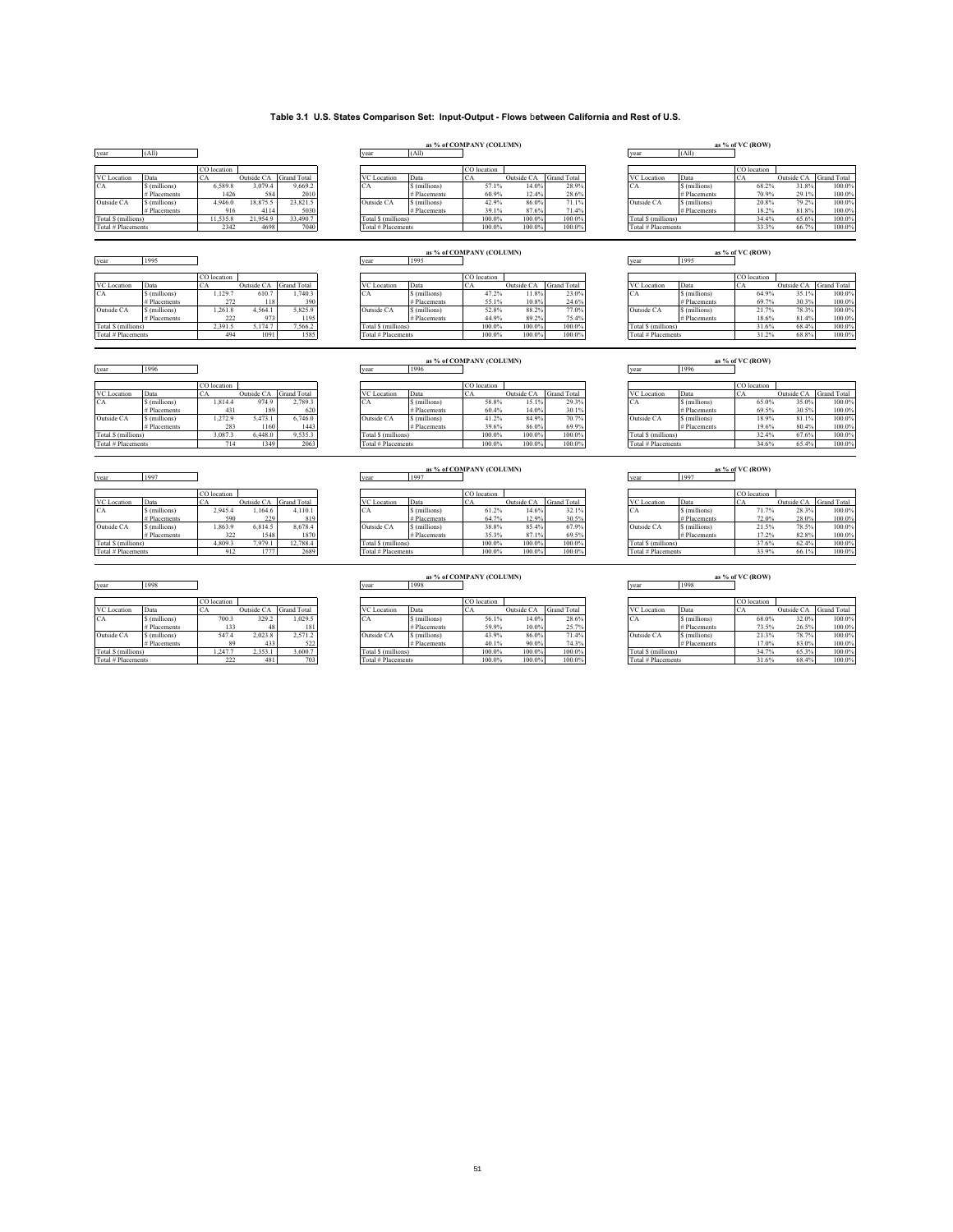## **Table 3.2 U.S. States Comparison Set: Input-Output - Flows** b**etween Top 10 States**

| year                | (AII)                         |                 |               |                   |                         |                         |                                              |                                 |                |                |              |                 |                |                |                         |
|---------------------|-------------------------------|-----------------|---------------|-------------------|-------------------------|-------------------------|----------------------------------------------|---------------------------------|----------------|----------------|--------------|-----------------|----------------|----------------|-------------------------|
| industry            | (AII)                         |                 |               |                   |                         |                         | Flows Between States (Top 10 and rest of US) |                                 |                |                |              |                 |                |                |                         |
| stage               | (AII)                         |                 |               |                   |                         |                         |                                              |                                 |                |                |              |                 |                |                |                         |
|                     |                               |                 |               |                   |                         |                         |                                              |                                 |                |                |              |                 |                |                |                         |
| <b>VC STATE</b>     | Data                          | CO STATE        | CO<br>CT.     | $\Pi$             |                         | MA                      | $\rm MD$<br>MN                               | NJ                              | NY             | PA             | TX           | WA              |                | zRest of US    | <b>Grand Total</b>      |
| CA                  | S (millions)                  | 6,589.8         | 134.8         | 75.1              | 132.3                   | 512.2                   | 114.5                                        | 64.5                            | 96.3           | 172.4          | 118.7        | 227.2           | 332.4          | 1.099.1        | 9,669.2                 |
|                     | # Placements                  | 1426            | 32            | 15                | 18                      | 105                     | 11                                           | 16                              | 22             | 24             | 22           | 46              | 68             | 205            | 2010                    |
| CO                  | \$ (millions)                 | 50.5            | 274.7         | 0.6               | 10.1                    | 15.0                    | 4.5                                          |                                 | 4.4            |                | 3.3          | 22.9            | 2.8            | 94.7           | 483.4                   |
|                     | # Placements                  | 12              | 82            |                   | $\overline{4}$          | 2                       | -1                                           |                                 | 2              |                | 6            | $\mathbf Q$     | 1              | 21             | 142                     |
| <b>CT</b>           | \$ (millions)                 | 337.2           |               | 220.2             | 10.9                    | 121.9                   |                                              | 15.5                            | 66.5           | 100.6          | 67.6         | 22.8            | 54.1           | 313.2          | 1,330.6                 |
|                     | # Placements                  | 70              |               | 62                |                         | 28                      |                                              |                                 | 13             | 19             | 14           | $\overline{4}$  | 10             | 56             | 280                     |
| $\rm IL$            | \$ (millions)                 | 375.4           | 65.8          | 38.8              | 375.4                   | 173.6                   | 28.1                                         | 24.4                            | 60.2           | 23.7           | 37.7         | 165.6           | 14.0           | 399.3          | 1,782.0                 |
|                     | # Placements                  | 52              | 26            |                   | 60                      | 12                      | $\mathfrak{D}$                               | 11                              | 8              | $\mathcal{L}$  | 8            | 13              | 6              | 72             | 280                     |
| MA                  | \$ (millions)                 | 1,269.9         | 160.1         | 237.5             | 71.2                    | 1,545.9                 | 10.7                                         | 29.4                            | 322.6          | 329.3          | 202.8        | 206.7           | 99.0           | 1,407.0        | 5,892.2                 |
|                     | # Placements                  | 212             | 18            | 22                | 11                      | 494                     |                                              | 9                               | 42             | 33             | 36           | 30              | 20             | 232            | 1163                    |
| MD                  | S (millions)                  | 386.4           |               | 5.5               | 13.6                    | 93.6                    | 43.7                                         | 10.5                            | 7.9            | 11.8           | 53.5         | 22.5            | 1.5            | 96.2           | 746.8                   |
|                     | # Placements                  | 91              |               | $\overline{4}$    | $\overline{\mathbf{3}}$ | 29                      | 30                                           | S                               | $\overline{4}$ | $\overline{4}$ | 8            | 7               | $\mathfrak{D}$ | 29             | 216                     |
| <b>MN</b>           | \$ (millions)                 | 485.5           | 109.4         | 35.3              | 77.7                    | 219.0                   | 5.5                                          | 321.1                           | 63.9           | 43.2<br>q      | 22.6         | 7.1             | 30.9           | 273.0          | 1,694.1                 |
|                     | # Placements                  | 121             | 11            | 14                | 12                      | 35                      |                                              | 168                             | 11             |                | 10           | 5               | 7              | 42             | 448                     |
| NJ                  | \$ (millions)                 | 244.3           | 5.8           | 12.7              | 7.0                     | 56.8                    | 21.3                                         | 3.3                             | 92.3           | 3.3            | 92.8         | 38.2            | 7.5            | 124.1          | 709.3                   |
|                     | # Placements                  | 31              |               |                   | $\overline{2}$          | 12                      |                                              |                                 | 26             |                | 25           | $\overline{4}$  | $\overline{2}$ | 27             | 146                     |
| NY                  | \$ (millions)<br># Placements | 933.5<br>152    | 153.2<br>19   | 276.8<br>27       | 128.2<br>18             | 326.4<br>62             | 55.7<br>12                                   | 37.3<br>$\overline{\mathbf{x}}$ | 179.8<br>28    | 269.8<br>108   | 158.2<br>20  | 173.3<br>12     | 66.3<br>10     | 1,126.7<br>130 | 3,885.2<br>606          |
| PA                  | \$ (millions)                 | 221.5           | 28.0          | 13.6              | 43.3                    | 53.0                    | 102.4                                        | 13.5                            | 76.4           | 84.2           | 218.4        | 150.1           | 11.3           | 504.6          | 1.520.2                 |
|                     | # Placements                  | 34              | 3             | 6                 | 8                       | 12                      | $\sim$                                       | 3                               | 22             | 14             | 179          | 11              | 2              | 82             | 381                     |
| TX                  | \$ (millions)                 | 193.3           | 5.7           | 31.5              | 58.4                    | 11.7                    | 36.0                                         |                                 | 10.1           |                | 23.1         | 838.1           | 33.7           | 431.3          | 1,672.9                 |
|                     | # Placements                  | 44              | 3             | $\overline{7}$    | $\overline{9}$          | 8                       | $\overline{4}$                               |                                 | 3              |                |              | 162             |                | 71             | 318                     |
| <b>WA</b>           | \$ (millions)                 | 124.7           | 11.6          |                   |                         | 10.7                    | 7.0                                          | 5.8                             | 20.2           | 0.3            |              |                 | 275.1          | 36.8           | 491.9                   |
|                     | # Placements                  | 16              |               |                   |                         | 3                       |                                              |                                 | $\mathcal{I}$  |                |              |                 | 50             | 12             | 89                      |
| zRest of US         | \$ (millions)                 | 323.7           | 28.9          | 41.4              | 157.6                   | 145.2                   | 22.2                                         | 45.8                            | 221.7          | 133.4          | 51.4         | 439.4           | 33.2           | 1,969.3        | 3,613.0                 |
|                     | # Placements                  | 81              | g             |                   | 22                      | 26                      | 11                                           | 9                               | 19             | 32             | 15           | 42              |                | 684            | 961                     |
| Total \$ (millions) |                               | 11,535.8        | 977.8         | 989.2             | 1,085.6                 | 3.284.7                 | 451.5                                        | 571.0                           | 12222          | 1.171.9        | 1,050.0      | 2,314.1         | 961.7          | 7.875.2        | 33,490.7                |
| Total # Placements  |                               | 234'            | 207           | 176               | 170                     | 825                     | 89                                           | 234                             | 202            | 249            | 340          | 34 <sup>4</sup> | 189            | 166            | 7040                    |
|                     |                               |                 |               |                   |                         |                         |                                              |                                 |                |                |              |                 |                |                |                         |
| year                | (AII)                         |                 |               |                   |                         |                         |                                              |                                 |                |                |              |                 |                |                |                         |
| industry            | (AII)                         |                 |               |                   |                         |                         |                                              |                                 |                |                |              |                 |                |                |                         |
| stage               | (AII)                         |                 |               |                   |                         |                         | as % of COMPANY TOTAL (COLUMNS)              |                                 |                |                |              |                 |                |                |                         |
|                     |                               |                 |               |                   |                         |                         |                                              |                                 |                |                |              |                 |                |                |                         |
|                     |                               | <b>CO STATE</b> |               |                   |                         |                         |                                              |                                 |                |                |              |                 |                |                |                         |
|                     |                               |                 |               |                   |                         |                         |                                              |                                 |                |                |              |                 |                |                |                         |
| <b>VC STATE</b>     | Data                          | CA              | CO            | CT<br>$_{\rm IL}$ |                         | MA                      | MD<br>MN                                     | NJ                              | NY             | PA             | TX           | WA              |                |                | zRest of US Grand Total |
| CA                  | \$ (millions)                 | 57.1%           | 13.8%         | 7.6%              | 12.2%                   | 15.6%                   | 25.4%                                        | 11.3%                           | 7.9%           | 14.7%          | 11.3%        | 9.8%            | 34.6%          | 14.0%          | 28.9%                   |
|                     | # Placements                  | 60.9%           | 15.5%         | 8.5%              | 10.6%                   | 12.7%                   | 12.4%                                        | 6.8%                            | 10.9%          | 9.6%           | 6.4%         | 13.3%           | 36.0%          | 12.3%          | 28.6%                   |
| CO                  | \$ (millions)                 | 0.4%            | 28.1%         | 0.1%              | 0.9%                    | 0.5%                    | 1.0%                                         | $0.0\%$                         | 0.4%           | 0.0%           | 0.3%         | 1.0%            | 0.3%           | 1.2%           | 1.4%                    |
|                     | # Placements                  | 0.5%            | 39.6%         | 1.1%              | 2.4%                    | 0.2%                    | 1.1%                                         | $0.0\%$                         | 1.0%           | 0.0%           | 1.7%         | 2.6%            | 0.5%           | 1.3%           | 2.0%                    |
| CT                  | \$ (millions)                 | 2.9%            | $0.0\%$       | 22.3%             | 1.0%                    | 3.7%                    | 0.0%                                         | 2.7%                            | 5.4%           | 8.6%           | 6.4%         | 1.0%            | 5.6%           | 4.0%           | 4.0%                    |
|                     | # Placements                  | 3.0%            | $0.0\%$       | 35.2%             | 1.8%                    | 3.4%                    | 0.0%                                         | 0.4%                            | 6.4%           | 7.6%           | 4.0%         | 1.2%            | 5.3%           | 3.4%           | 4.0%                    |
| $\rm IL$            | \$ (millions)                 | 3.3%            | 6.7%          | 3.9%              | 34.6%                   | 5.3%                    | 6.2%                                         | 4.3%                            | 4.9%           | 2.0%           | 3.6%         | 7.2%            | 1.5%           | 5.1%           | 5.3%                    |
|                     | # Placements                  | 2.2%            | 12.6%         | 4.5%              | 35.3%                   | 1.4%                    | 2.2%                                         | 4.7%                            | 4.0%           | 0.8%           | 2.3%         | 3.8%            | 3.2%           | 4.3%           | 4.0%                    |
| MA                  | \$ (millions)                 | 11.0%           | 16.4%         | 24.0%             | 6.6%                    | 47.1%                   | 2.4%                                         | 5.2%                            | 26.4%          | 28.1%          | 19.3%        | 8.9%            | 10.3%          | 17.9%          | 17.6%                   |
|                     | # Placements                  | 9.1%            | 8.7%          | 12.5%             | 6.5%                    | 59.7%                   | 4.5%                                         | 3.8%                            | 20.8%          | 13.3%          | 10.4%        | 8.7%            | 10.6%          | 14.0%          | 16.5%                   |
| MD                  | \$ (millions)                 | 3.3%<br>3.9%    | 0.0%<br>0.0%  | 0.6%<br>2.3%      | 1.3%                    | 2.8%<br>3.5%            | 9.7%<br>33.7%                                | 1.8%                            | 0.6%<br>2.0%   | 1.0%<br>1.6%   | 5.1%<br>2.3% | 1.0%<br>2.0%    | 0.2%<br>1.1%   | 1.2%<br>1.7%   | 2.2%                    |
|                     | # Placements                  |                 |               |                   | 1.8%                    |                         |                                              | 2.1%                            |                |                |              |                 |                |                | 3.1%                    |
| MN                  | \$ (millions)                 | 4.2%<br>5.2%    | 11.2%<br>5.3% | 3.6%<br>8.0%      | 7.2%<br>7.1%            | 6.7%<br>4.2%            | 1.2%<br>3.4%                                 | 56.2%<br>71.8%                  | 5.2%<br>5.4%   | 3.7%<br>3.6%   | 2.2%<br>2.9% | 0.3%<br>1.4%    | 3.2%<br>3.7%   | 3.5%<br>2.5%   | 5.1%                    |
| NJ                  | # Placements<br>\$ (millions) | 2.1%            | 0.6%          | 1.3%              | 0.6%                    | 1.7%                    | 4.7%                                         | 0.6%                            | 7.6%           | 0.3%           | 8.8%         | 1.7%            | 0.8%           | 1.6%           | 6.4%<br>2.1%            |
|                     | # Placements                  | 1.3%            | 1.0%          | 2.8%              | 1.2%                    | 1.4%                    | 5.6%                                         | 0.9%                            | 12.9%          | 1.2%           | 7.2%         | 1.2%            | 1.1%           | 1.6%           | 2.1%                    |
| NY                  | \$ (millions)                 | 8.1%            | 15.7%         | 28.0%             | 11.8%                   | 9.9%                    | 12.3%                                        | 6.5%                            | 14.7%          | 23.0%          | 15.1%        | 7.5%            | 6.9%           | 14.3%          | 11.6%                   |
|                     | # Placements                  | 6.5%            | 9.2%          | 15.3%             | 10.6%                   | 7.5%                    | 13.5%                                        | 3.4%                            | 13.9%          | 43.4%          | 5.8%         | 3.5%            | 5.3%           | 7.8%           | 8.6%                    |
| PA                  | \$ (millions)                 | 1.9%            | 2.9%          | 1.4%              | 4.0%                    | 1.6%                    | 22.7%                                        | 2.4%                            | 6.2%           | 7.29           | 20.8%        | $6.5\%$         | 1.2%           | 6.4%           | 4.5%                    |
|                     | # Placements                  | 1.5%            | 1.4%          | 3.4%              | 4.7%                    | 1.4%                    | 5.6%                                         | 1.3%                            | 10.9%          | 5.6%           | 51.7%        | 3.2%            | 1.1%           | 4.9%           | 5.4%                    |
| <b>TX</b>           | \$ (millions)                 | 1.7%            | 0.6%          | 3.2%              | 5.4%                    | 0.4%                    | 8.0%                                         | $0.0\%$                         | 0.8%           | 0.0%           | 2.2%         | 36.2%           | 3.5%           | 5.5%           | 5.0%                    |
|                     | # Placements                  | 1.9%            | 1.4%          | 4.0%              | 5.3%                    | 1.0%                    | 4.5%                                         | 0.0%                            | 1.5%           | 0.0%           | 0.9%         | 47.0%           | 2.1%           | 4.3%           | 4.5%                    |
| <b>WA</b>           | \$ (millions)                 | 1.1%            | 1.2%          | 0.0%              | $0.0\%$                 | 0.3%                    | 1.6%                                         | 1.0%                            | 1.6%           | 0.0%           | $0.0\%$      | $0.0\%$         | 28.6%          | 0.5%           | 1.5%                    |
|                     | # Placements                  | 0.7%            | 1.0%          | 0.0%              | $0.0\%$                 | 0.4%                    | 1.1%                                         | 0.9%                            | 1.0%           | 0.4%           | $0.0\%$      | 0.0%            | 26.5%          | 0.7%           | 1.3%                    |
| zRest of US         | \$ (millions)                 | 2.8%            | 3.0%          | 4.2%              | 14.5%                   | 4.4%                    | 4.9%                                         | 8.0%                            | 18.1%          | 11.4%          | 4.9%         | 19.0%           | 3.4%           | 25.0%          | 10.8%                   |
|                     | # Placements                  | 3.5%            | 4.3%          | 2.3%              | 12.9%                   | 3.1%                    | 12.4%                                        | 3.8%                            | 9.4%           | 12.9%          | 4.3%         | 12.2%           | 3.7%           | 41.1%          | 13.7%                   |
| Total \$ (millions) |                               | 100.0%          | 100.0%        | 100.0%            | 100.0%                  | 100.0%                  | 100.0%                                       | 100.0%                          | 100.0%         | 100.0%         | 100.0%       | 100.0%          | 100.0%         | 100.0%         | 100.0%                  |
| Total # Placements  |                               | 100.0%          | 100.0%        | 100.0%            | 100.0%                  | 100.0%                  | 100.0%                                       | 100.0%                          | 100.0%         | 100.0%         | 100.0%       | 100.0%          | 100.0%         | 100.0%         | 100.0%                  |
|                     |                               |                 |               |                   |                         |                         |                                              |                                 |                |                |              |                 |                |                |                         |
|                     |                               |                 |               |                   |                         |                         |                                              |                                 |                |                |              |                 |                |                |                         |
| year                | (AII)                         |                 |               |                   |                         |                         |                                              |                                 |                |                |              |                 |                |                |                         |
| industry            | (AII)                         |                 |               |                   |                         |                         |                                              |                                 |                |                |              |                 |                |                |                         |
| stage               | (AII)                         |                 |               |                   |                         | as % of VC TOTAL (ROWS) |                                              |                                 |                |                |              |                 |                |                |                         |
|                     |                               | <b>CO STATE</b> |               |                   |                         |                         |                                              |                                 |                |                |              |                 |                |                |                         |
| VC STATE            | Data                          | CА              | $\cap$        | CT<br>IL          |                         | MA                      | MD<br><b>MN</b>                              | NJ                              | NY             | PA             | TX           | WA              |                | zRest of US    | <b>Grand Total</b>      |
| CA                  | S (millions)                  | 68.2%           | 1.4%          | 0.8%              | 1.4%                    | 5.3%                    | 1.2%                                         | 0.7%                            | 1.0%           | 1.8%           | 1.2%         | 2.4%            | 3.4%           | 11.4%          | 100.0%                  |
|                     | # Placements                  | 70.9%           | 1.6%          | 0.7%              | 0.9%                    | 5.2%                    | 0.5%                                         | 0.8%                            | 1.1%           | 1.2%           | 1.1%         | 2.3%            | 3.4%           | 10.2%          | 100.0%                  |
| $_{\rm CO}$         | \$ (millions)                 | 10.4%           | 56.8%         | 0.1%              | 2.1%                    | 3.1%                    | 0.9%                                         | $0.0\%$                         | 0.9%           | 0.0%           | 0.7%         | 4.7%            | 0.6%           | 19.6%          | 100.0%                  |
|                     | # Placements                  | 8.5%            | 57.7%         | 1.4%              | 2.8%                    | 1.4%                    | 0.7%                                         | 0.0%                            | 1.4%           | 0.0%           | 4.2%         | 6.3%            | 0.7%           | 14.8%          | 100.0%                  |

| <b>CO</b>           | \$ (millions) | 10.4% | 56.8% | 0.1%    | 2.1%    | 3.1%  | 0.9%  | 0.0%    | 0.9%  | 0.0%  | 0.7%    | 4.7%    | 0.6%  | 19.6% | 100.0% |
|---------------------|---------------|-------|-------|---------|---------|-------|-------|---------|-------|-------|---------|---------|-------|-------|--------|
|                     | # Placements  | 8.5%  | 57.7% | 1.4%    | 2.8%    | 1.4%  | 0.7%  | $0.0\%$ | 1.4%  | 0.0%  | 4.2%    | 6.3%    | 0.7%  | 14.8% | 100.0% |
| <b>CT</b>           | \$ (millions) | 25.3% | 0.0%  | 16.6%   | 0.8%    | 9.2%  | 0.0%  | 1.2%    | 5.0%  | 7.6%  | 5.1%    | 1.7%    | 4.1%  | 23.5% | 100.0% |
|                     | # Placements  | 25.0% | 0.0%  | 22.1%   | 1.1%    | 10.0% | 0.0%  | 0.4%    | 4.6%  | 6.8%  | 5.0%    | 1.4%    | 3.6%  | 20.0% | 100.0% |
| IL                  | \$ (millions) | 21.1% | 3.7%  | 2.2%    | 21.1%   | 9.7%  | 1.6%  | 1.4%    | 3.4%  | 1.3%  | 2.1%    | 9.3%    | 0.8%  | 22.4% | 100.0% |
|                     | # Placements  | 18.6% | 9.3%  | 2.9%    | 21.4%   | 4.3%  | 0.7%  | 3.9%    | 2.9%  | 0.7%  | 2.9%    | 4.6%    | 2.1%  | 25.7% | 100.0% |
| MA                  | \$ (millions) | 21.6% | 2.7%  | 4.0%    | 1.2%    | 26.2% | 0.2%  | 0.5%    | 5.5%  | 5.6%  | 3.4%    | 3.5%    | 1.7%  | 23.9% | 100.0% |
|                     | # Placements  | 18.2% | 1.5%  | 1.9%    | 0.9%    | 42.5% | 0.3%  | 0.8%    | 3.6%  | 2.8%  | 3.1%    | 2.6%    | 1.7%  | 19.9% | 100.0% |
| <b>MD</b>           | \$ (millions) | 51.7% | 0.0%  | 0.7%    | 1.8%    | 12.5% | 5.9%  | 1.4%    | 1.1%  | 1.6%  | 7.2%    | 3.0%    | 0.2%  | 12.9% | 100.0% |
|                     | # Placements  | 42.1% | 0.0%  | 1.9%    | 1.4%    | 13.4% | 13.9% | 2.3%    | 1.9%  | 1.9%  | 3.7%    | 3.2%    | 0.9%  | 13.4% | 100.0% |
| <b>MN</b>           | \$ (millions) | 28.7% | 6.5%  | 2.1%    | 4.6%    | 12.9% | 0.3%  | 19.0%   | 3.8%  | 2.5%  | 1.3%    | 0.4%    | 1.8%  | 16.1% | 100.0% |
|                     | # Placements  | 27.0% | 2.5%  | 3.1%    | 2.7%    | 7.8%  | 0.7%  | 37.5%   | 2.5%  | 2.0%  | 2.2%    | 1.1%    | 1.6%  | 9.4%  | 100.0% |
| NJ                  | \$ (millions) | 34.4% | 0.8%  | 1.8%    | 1.0%    | 8.0%  | 3.0%  | 0.5%    | 13.0% | 0.5%  | 13.1%   | 5.4%    | 1.1%  | 17.5% | 100.0% |
|                     | # Placements  | 21.2% | 1.4%  | 3.4%    | 1.4%    | 8.2%  | 3.4%  | 1.4%    | 17.8% | 2.1%  | 17.1%   | 2.7%    | 1.4%  | 18.5% | 100.0% |
| <b>NY</b>           | \$ (millions) | 24.0% | 3.9%  | 7.1%    | 3.3%    | 8.4%  | 1.4%  | 1.0%    | 4.6%  | 6.9%  | 4.1%    | 4.5%    | 1.7%  | 29.0% | 100.0% |
|                     | # Placements  | 25.1% | 3.1%  | 4.5%    | 3.0%    | 10.2% | 2.0%  | 1.3%    | 4.6%  | 17.8% | 3.3%    | 2.0%    | 1.7%  | 21.5% | 100.0% |
| PA                  | \$ (millions) | 14.6% | 1.8%  | 0.9%    | 2.8%    | 3.5%  | 6.7%  | 0.9%    | 5.0%  | 5.5%  | 14.4%   | 9.9%    | 0.7%  | 33.2% | 100.0% |
|                     | # Placements  | 8.9%  | 0.8%  | 1.6%    | 2.1%    | 3.1%  | 1.3%  | 0.8%    | 5.8%  | 3.7%  | 47.0%   | 2.9%    | 0.5%  | 21.5% | 100.0% |
| <b>TX</b>           | \$ (millions) | 11.6% | 0.3%  | 1.9%    | 3.5%    | 0.7%  | 2.1%  | $0.0\%$ | 0.6%  | 0.0%  | 1.4%    | 50.1%   | 2.0%  | 25.8% | 100.0% |
|                     | # Placements  | 13.8% | 0.9%  | 2.2%    | 2.8%    | 2.5%  | 1.3%  | $0.0\%$ | 0.9%  | 0.0%  | 0.9%    | 50.9%   | 1.3%  | 22.3% | 100.0% |
| <b>WA</b>           | \$ (millions) | 25.3% | 2.3%  | $0.0\%$ | $0.0\%$ | 2.2%  | 1.4%  | 1.2%    | 4.1%  | 0.1%  | $0.0\%$ | 0.0%    | 55.9% | 7.5%  | 100.0% |
|                     | # Placements  | 18.0% | 2.2%  | $0.0\%$ | $0.0\%$ | 3.4%  | 1.1%  | 2.2%    | 2.2%  | 1.1%  | $0.0\%$ | $0.0\%$ | 56.2% | 13.5% | 100.0% |
| zRest of US         | \$ (millions) | 9.0%  | 0.8%  | 1.1%    | 4.4%    | 4.0%  | 0.6%  | 1.3%    | 6.1%  | 3.7%  | 1.4%    | 12.2%   | 0.9%  | 54.5% | 100.0% |
|                     | # Placements  | 8.4%  | 0.9%  | 0.4%    | 2.3%    | 2.7%  | 1.1%  | 0.9%    | 2.0%  | 3.3%  | 1.6%    | 4.4%    | 0.7%  | 71.2% | 100.0% |
| Total \$ (millions) |               | 34.4% | 2.9%  | 3.0%    | 3.2%    | 9.8%  | 1.3%  | 1.7%    | 3.6%  | 3.5%  | 3.1%    | 6.9%    | 2.9%  | 23.5% | 100.0% |
| Total # Placements  |               | 33.3% | 2.9%  | 2.5%    | 2.4%    | 11.8% | 1.3%  | 3.3%    | 2.9%  | 3.5%  | 4.9%    | 4.9%    | 2.7%  | 23.6% | 100.0% |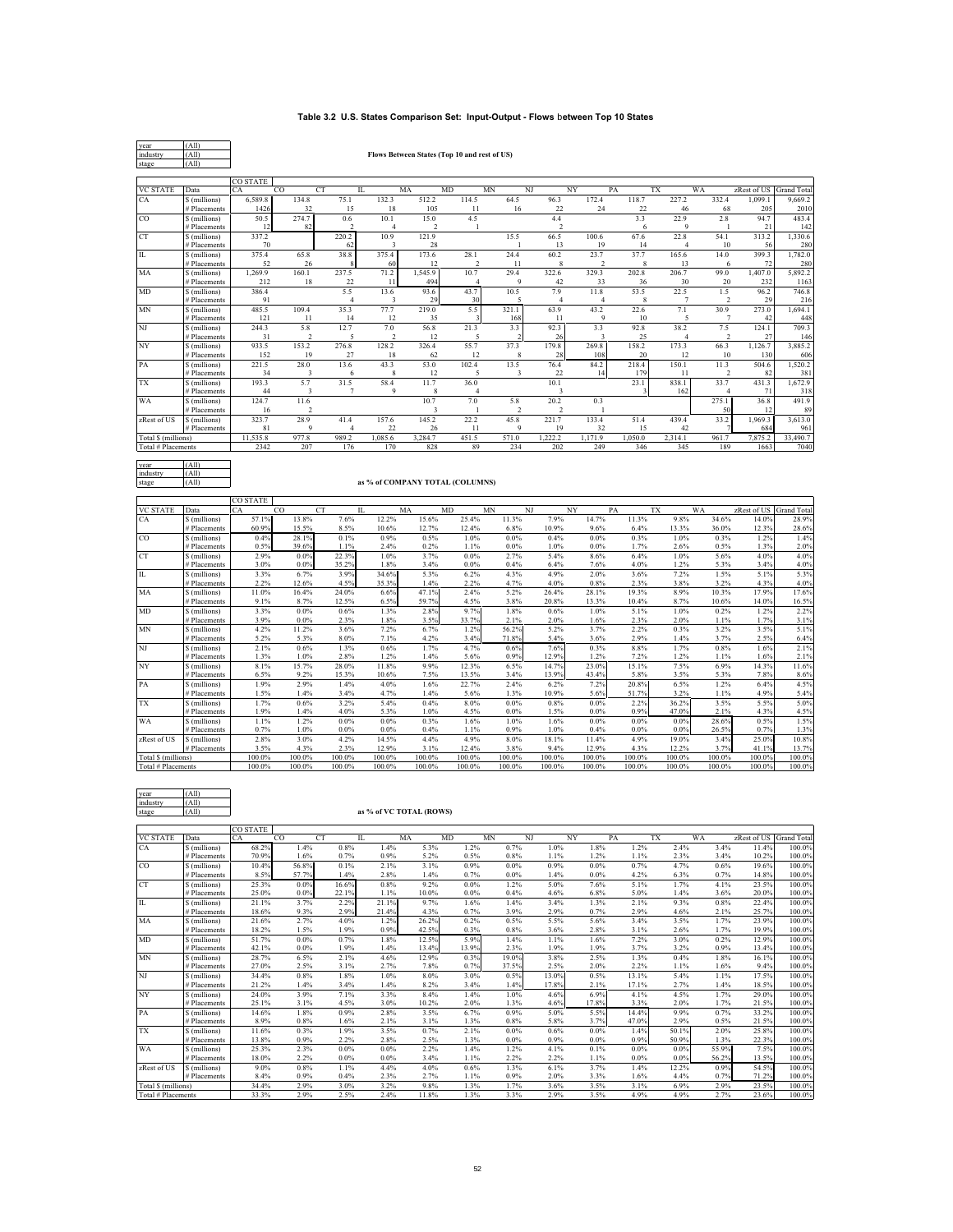# **Table 4.1 California Comparison Set: Geographical Comparison - Flows to Major Metro Regions**

| state               | CA            |                   |        |        |        |                      |                   |       |         |                       |       |                      |
|---------------------|---------------|-------------------|--------|--------|--------|----------------------|-------------------|-------|---------|-----------------------|-------|----------------------|
|                     |               | <b>CA Regions</b> |        |        |        |                      |                   |       |         | % of California Total |       |                      |
|                     |               | vear              |        |        |        |                      |                   |       |         |                       |       |                      |
| Regions             | Data          | 1995              | 1996   | 1997   |        | 1998(Q1) Grand Total |                   | 1995  | 1996    | 1997                  |       | 1998(Q1) Grand Total |
| 1 SANTACLARA        | \$ (millions) | 1025.7            | 1479.0 | 2343.2 | 416.5  | 5264.4               | <b>SANTACLARA</b> | 42.9% | 47.9%   | 48.7%                 | 33.4% | 45.6%                |
|                     | # Placements  | 200               | 305    | 404    | 84     | 993                  |                   | 40.5% | 42.7%   | 44.3%                 | 37.8% | 42.4%                |
| 2 PENINSULA         | \$(millions)  | 233.1             | 366.7  | 453.8  | 188.2  | 1241.8               | <b>PENINSULA</b>  | 9.7%  | 11.9%   | 9.4%                  | 15.1% | 10.8%                |
|                     | # Placements  | 58                | 108    | 115    | 32     | 313                  |                   | 11.7% | 15.1%   | 12.6%                 | 14.4% | 13.4%                |
| 3 SANDIEGO          | \$ (millions) | 307.7             | 306.2  | 404.4  | 163.8  | 1182.1               | SANDIEGO          | 12.9% | 9.9%    | 8.4%                  | 13.1% | 10.2%                |
|                     | # Placements  | 52                | 72     | 85     | 26     | 235                  |                   | 10.5% | 10.1%   | 9.3%                  | 11.7% | 10.0%                |
| <b>4 EASTBAY</b>    | \$(millions)  | 227.8             | 240.4  | 465.8  | 104.6  | 1038.6               | <b>EASTBAY</b>    | 9.5%  | 7.8%    | 9.7%                  | 8.4%  | 9.0%                 |
|                     | # Placements  | 46                | 70     | 85     | 19     | 220                  |                   | 9.3%  | 9.8%    | 9.3%                  | 8.6%  | 9.4%                 |
| 5LA                 | § (millions)  | 142.3             | 279.0  | 411.0  | 174.3  | 1006.6               | LA                | 5.9%  | $9.0\%$ | 8.5%                  | 14.0% | 8.7%                 |
|                     | # Placements  | 33                | 30     | 66     | 21     | 150                  |                   | 6.7%  | 4.2%    | 7.2%                  | 9.5%  | 6.4%                 |
| $6$ SF              | \$ (millions) | 183.8             | 197.3  | 362.0  | 119.1  | 862.2                | <b>SF</b>         | 7.7%  | 6.4%    | 7.5%                  | 9.5%  | 7.5%                 |
|                     | # Placements  | 37                | 61     | 84     | 21     | 203                  |                   | 7.5%  | 8.5%    | 9.2%                  | 9.5%  | 8.7%                 |
| 7 ORANGE            | \$(millions)  | 197.2             | 151.5  | 252.8  | 54.7   | 656.2                | <b>ORANGE</b>     | 8.2%  | 4.9%    | 5.3%                  | 4.4%  | 5.7%                 |
|                     | # Placements  | 47                | 42     | 51     | 10     | 150                  |                   | 9.5%  | 5.9%    | 5.6%                  | 4.5%  | 6.4%                 |
| 8 CA Other          | \$(millions)  | 74.0              | 67.0   | 116.4  | 26.5   | 283.9                | CA Other          | 3.1%  | 2.2%    | 2.4%                  | 2.1%  | 2.5%                 |
|                     | # Placements  | 21                | 26     | 22     | q      | 78                   |                   | 4.3%  | 3.6%    | 2.4%                  | 4.1%  | 3.3%                 |
| Total \$ (millions) |               | 2391.5            | 3087.3 | 4809.3 | 1247.7 | 11535.8              |                   |       |         |                       |       |                      |
| Total # Placements  |               | 494               | 714    | 912    | 222    | 2342                 |                   |       |         |                       |       |                      |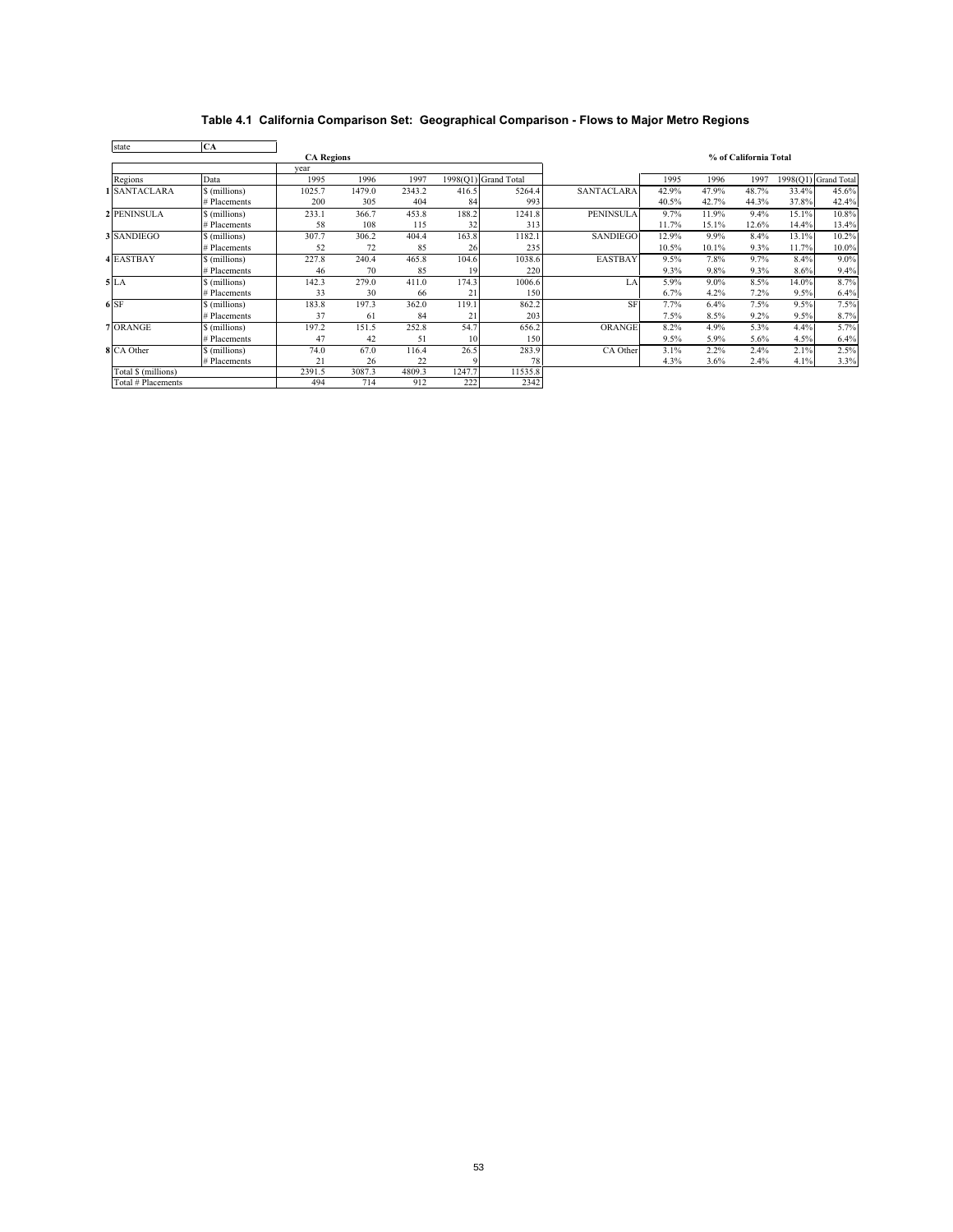## **Table 4.2 California Comparison Set: Geographical Comparison - Flows to Major Metro Regions by Top 5 Industries in Each Region**

 $\overline{\phantom{0}}$ 

| state        |                               | All CA Regions, Top 5 Industries in Each Region |                         |                        |                                 |                                   |                           |                  |                |                | % of Region Total |                       |                    |
|--------------|-------------------------------|-------------------------------------------------|-------------------------|------------------------|---------------------------------|-----------------------------------|---------------------------|------------------|----------------|----------------|-------------------|-----------------------|--------------------|
| Subregion    | <b>Major Industry</b>         | Data                                            | 1995                    | 1996                   |                                 |                                   | 1997 1998(Q1) Grand Total |                  | 1995           | 1996           | 1997              | 1998(Q1)              | <b>Grand Total</b> |
| 1 SANTACLARA | Software & Information        | \$(millions)                                    | 313.7                   | 489.4                  | 900.9                           | 162.2                             | 1866.2                    | SANTACLARA       | 30.6%          | 33.1%          | 38.4%             | 39.0%                 | 35.5%              |
|              | Communications                | # Placements<br>\$ (millions)                   | 78<br>99.9              | 134<br>405.6           | 203<br>599.3                    | 31<br>128.8                       | 446<br>1233.5             |                  | 39.0%<br>9.7%  | 43.9%<br>27.4% | 50.2%<br>25.6%    | 36.9%<br>30.9%        | 44.9%<br>23.4%     |
|              |                               | # Placements<br>\$ (millions)                   | 24<br>184.7             | 67<br>223.0            | 75<br>308.3                     | 20<br>59.9                        | 186<br>775.9              |                  | 12.0%<br>18.0% | 22.0%<br>15.1% | 18.6%<br>13.2%    | 23.8%<br>14.4%        | 18.7%<br>14.7%     |
|              | Computers and Peripherals     | # Placements                                    | 31                      | 26                     | 37                              | 13                                | 107                       |                  | 15.5%          | 8.5%           | 9.2%              | 15.5%                 | 10.8%              |
|              | Biotechnology                 | \$ (millions)                                   | 120.9                   | 115.9                  | 59.2                            | 14.9                              | 310.8<br>44               |                  | 11.8%          | 7.8%           | 2.5%              | 3.6%                  | 5.9%               |
|              | Healthcare                    | # Placements<br>\$ (millions)                   | 19<br>103.6             | 12<br>9.9              | -10<br>126.6                    | $7.8\,$                           | 248.0                     |                  | 9.5%<br>10.1%  | 3.9%<br>0.7%   | 2.5%<br>5.4%      | 3.6%<br>1.9%          | 4.4%<br>4.7%       |
| 2 PENINSULA  |                               | # Placements                                    | 15                      | 5<br>185.2             | 12<br>258.9                     | $\overline{\phantom{a}}$<br>134.9 | 34                        | <b>PENINSULA</b> | 7.5%<br>30.3%  | 1.6%<br>50.5%  | 3.0%<br>57.1%     | 2.4%<br>71.7%         | 3.4%               |
|              | Software & Information        | \$ (millions)<br># Placements                   | 70.6<br>23              | 59                     | 58                              | 1 <b>g</b>                        | 649.6<br>159              |                  | 39.7%          | 54.6%          | 50.4%             | 59.4%                 | 52.3%<br>50.8%     |
|              | Biotechnology                 | \$ (millions)<br># Placements                   | 59.2<br>6               | 44.0<br>10             | 37.5<br>-7                      | 6.8                               | 147.4<br>-26              |                  | 25.4%<br>10.3% | 12.0%<br>9.3%  | 8.3%<br>6.1%      | 3.6%<br>9.4%          | 11.9%<br>8.3%      |
|              | Medical Instruments & Devices | \$ (millions)                                   | 25.3                    | 42.1                   | 55.0                            | 15.5                              | 137.9                     |                  | 10.8%          | 11.5%          | 12.1%             | 8.2%                  | 11.1%              |
|              | Communications                | # Placements<br>\$ (millions)                   | 6<br>44.3               | 16<br>28.3             | -16<br>32.0                     | 10.6                              | $\overline{4}$<br>115.2   |                  | 10.3%<br>19.0% | 14.8%<br>7.7%  | 13.9%<br>7.1%     | 9.4%<br>5.6%          | 13.1%<br>9.3%      |
|              |                               | # Placements                                    | 6                       | 8                      | 14                              |                                   | 30                        |                  | 10.3%          | 7.4%           | 12.2%             | 6.3%                  | 9.6%               |
|              | Computers and Peripherals     | \$ (millions)<br># Placements                   | $1.0\,$<br>$\mathbf{1}$ | 28.9<br>$\overline{4}$ | 24.1<br>$\leq$                  | 1.1                               | 55.1<br>$\Box$            |                  | 0.4%<br>1.7%   | 7.9%<br>3.7%   | 5.3%<br>4.3%      | $0.6^{\circ}$<br>3.1% | 4.4%<br>3.5%       |
| 3 SANDIEGO   | Biotechnology                 | \$ (millions)                                   | 34.7                    | 133.5                  | 98.0                            | 4.0                               | 270.2                     | <b>SANDIEGO</b>  | 11.3%          | 43.6%          | 24.2%             | 2.4%                  | 22.9%              |
|              | Software & Information        | # Placements<br>\$ (millions)                   | g<br>79.0               | 22<br>36.0             | 14<br>38.6                      | 71.7                              | 47<br>225.2               |                  | 17.3%<br>25.7% | 30.6%<br>11.7% | 16.5%<br>9.6%     | 7.7%<br>43.8%         | 20.0%<br>19.1%     |
|              |                               | # Placements                                    | $^{11}$                 | 9                      | -11                             |                                   | 39                        |                  | 21.2%          | 12.5%          | 12.9%             | 30.8%                 | 16.6%              |
|              | Communications                | \$ (millions)<br># Placements                   | 53.4<br>$\overline{4}$  | 27.8<br>10             | 94.7<br>18                      | 32.3                              | 208.2<br>-37              |                  | 17.4%<br>7.7%  | 9.1%<br>13.9%  | 23.4%<br>21.2%    | 19.7%<br>19.2%        | 17.6%<br>15.7%     |
|              | Medical Instruments & Devices | \$ (millions)                                   | 10.8                    | 39.8                   | 89.7                            | 35.5                              | 175.7                     |                  | 3.5%           | 13.0%          | 22.2%             | 21.7%                 | 14.9%              |
|              | Healthcare                    | # Placements<br>\$ (millions)                   | 24.5                    | 13.5                   | 16<br>20.3                      | 19.0                              | 30<br>77.3                |                  | 1.9%<br>8.0%   | 12.5%<br>4.4%  | 18.8%<br>5.0%     | 15.4%<br>11.6%        | 12.8%<br>6.5%      |
|              |                               | # Placements                                    | 6                       | -6                     | $\overline{7}$                  |                                   | 24                        |                  | 11.5%          | 8.3%           | 8.2%              | 19.2%                 | 10.2%              |
| 4 EASTBAY    | Communications                | \$ (millions)<br># Placements                   | 35.5<br>8               | 88.9<br>15             | 116.1<br>16                     | 25.0<br>$\boldsymbol{\Delta}$     | 265.4<br>43               | <b>EASTBAY</b>   | 15.6%<br>17.4% | 37.0%<br>21.4% | 24.9%<br>18.8%    | 23.9%<br>21.1%        | 25.6%<br>19.5%     |
|              | Software & Information        | \$ (millions)                                   | 37.3                    | 74.6                   | 121.3                           | 22.7                              | 255.9                     |                  | 16.4%          | 31.0%          | 26.0%             | 21.7%                 | 24.6%              |
|              | Computers and Peripherals     | # Placements<br>\$ (millions)                   | 13<br>95.8              | 24<br>5.1              | 31<br>69.4                      | 5.5                               | 73<br>175.7               |                  | 28.3%<br>42.0% | 34.3%<br>2.1%  | 36.5%<br>14.9%    | 26.3%<br>5.3%         | 33.2%<br>16.9%     |
|              |                               | # Placements                                    |                         | $\mathcal{I}$          |                                 |                                   | 15                        |                  | 15.2%          | 2.9%           | 5.9%              | 5.3%                  | 6.8%               |
|              | Biotechnology                 | \$ (millions)<br><b>Placements</b>              | 25.6                    | 11.8                   | 54.8                            | 1.6                               | 93.8<br>11                |                  | 11.2%<br>8.7%  | 4.9%<br>4.3%   | 11.8%<br>8.2%     | 1.5%<br>5.3%          | 9.0%<br>6.8%       |
|              | Medical Instruments & Devices | \$ (millions)                                   | 12.0                    | 10.4                   | 34.5                            | 15.0                              | 71.9                      |                  | 5.3%           | 4.3%           | 7.4%              | 14.3%                 | 6.9%               |
| 5LA          | Consumer                      | # Placements<br>\$ (millions)                   | 32.9                    | 5<br>121.5             | $\overline{4}$<br>44.2          | 3.3                               | 12<br>201.9               | LA               | 4.3%<br>23.1%  | 7.1%<br>43.5%  | 4.7%<br>10.8%     | 5.3%<br>1.9%          | 5.5%<br>20.1%      |
|              |                               | # Placements                                    |                         |                        | -6                              |                                   | 2                         |                  | 21.2%          | 20.0%          | 9.1%              | 9.5%                  | 14.0%              |
|              | Healthcare                    | \$ (millions)<br># Placements                   | 3.5                     | 42.9                   | 18.5                            | 97.0                              | 161.9<br>$\mathbf{I}$     |                  | 2.5%<br>6.1%   | 15.4%<br>10.0% | 4.5%<br>4.5%      | 55.6%<br>14.3%        | 16.1%<br>7.3%      |
|              | Software & Information        | \$ (millions)                                   | 15.0                    | 26.8                   | 69.1                            | 21.2                              | 132.1                     |                  | 10.5%          | 9.6%           | 16.8%             | 12.2%                 | 13.1%              |
|              | Industrial                    | # Placements<br>S (millions)                    | 0.4                     | 17.2                   | 19<br>96.3                      | 11.0                              | 38<br>124.9               |                  | 18.2%<br>0.3%  | 23.3%<br>6.2%  | 28.8%<br>23.4%    | 28.6%<br>6.3%         | 25.3%<br>12.4%     |
|              | Communications                | # Placements                                    | 35.7                    | 4.3                    | 26.3                            | 24.8                              | $\mathbf{I}$<br>91.1      |                  | 3.0%<br>25.1%  | 6.7%<br>1.6%   | 10.6%<br>6.4%     | 4.8%<br>14.2%         | 7.3%<br>9.0%       |
|              |                               | \$ (millions)<br># Placements                   |                         |                        | 9                               |                                   | 23                        |                  | 21.2%          | 6.7%           | 13.6%             | 23.8%                 | 15.3%              |
| $6S$ F       | Software & Information        | \$ (millions)                                   | 30.6<br>12              | 115.1<br>40            | 223.5<br>56                     | 86.4<br>16                        | 455.6<br>124              | SF               | 16.6%<br>32.4% | 58.3%<br>65.6% | 61.7%<br>66.7%    | 72.5%<br>76.2%        | 52.8%<br>61.1%     |
|              | Consumer                      | # Placements<br>\$ (millions)                   | 81.8                    | 24.9                   | 25.1                            | 0.0                               | 131.8                     |                  | 44.5%          | 12.6%          | 6.9%              | 0.0%                  | 15.3%              |
|              | Communications                | # Placements<br>\$ (millions)                   | $\overline{7}$<br>8.7   | $\overline{4}$<br>36.5 | 61.0                            | $\Omega$<br>3.0                   | -12<br>109.2              |                  | 18.9%<br>4.7%  | 6.6%<br>18.5%  | 1.2%<br>16.9%     | 0.0%<br>2.5%          | 5.9%<br>12.7%      |
|              |                               | # Placements                                    |                         | 6                      | 12                              |                                   | 2:                        |                  | 13.5%          | 9.8%           | 14.3%             | 9.5%                  | 12.3%              |
|              | <b>Business Services</b>      | \$(millions)<br># Placements                    | 33.8                    | 1.0                    | 2.3<br>$\Delta$                 | 29.5                              | 66.5<br>-12               |                  | 18.4%<br>13.5% | 0.5%<br>1.6%   | 0.6%<br>4.8%      | 24.8%<br>9.5%         | 7.7%<br>5.9%       |
|              | Distribution/Retailing        | S (millions)                                    | 4.7                     | 0.8                    | 37.6                            | 0.3                               | 43.3                      |                  | 2.6%           | 0.4%           | 10.4%             | 0.2%                  | 5.0%               |
| 7 ORANGE     | Consumer                      | # Placements<br>\$ (millions)                   | $\mathcal{I}$<br>50.2   | 3<br>14.1              | 3<br>22.5                       | 30.4                              | 117.2                     | ORANGE           | 5.4%<br>25.5%  | 4.9%<br>9.3%   | 3.6%<br>8.9%      | 4.8%<br>55.6%         | 4.4%<br>17.9%      |
|              |                               | # Placements                                    | $\overline{7}$          |                        | 3                               |                                   | 16                        |                  | 14.9%          | 11.9%          | 5.9%              | 10.0%                 | 10.7%              |
|              | Healthcare                    | \$ (millions)<br># Placements                   | 20.7<br>10              | 34.3<br>9              | 47.7<br>10                      | 2.5                               | 105.2<br>31               |                  | 10.5%<br>21.3% | 22.6%<br>21.4% | 18.9%<br>19.6%    | 4.6%<br>20.0%         | 16.0%<br>20.7%     |
|              | Communications                | \$ (millions)                                   | 22.5                    | 4.0                    | 69.2                            | 0.0                               | 95.6                      |                  | 11.4%          | 2.6%           | 27.4%             | 0.0%                  | 14.6%              |
|              | Software & Information        | # Placements<br>\$ (millions)                   | 3<br>31.6               | 37.2                   | 14.5                            | -0<br>$1.8\,$                     | -10<br>85.0               |                  | 6.4%<br>16.0%  | 4.8%<br>24.5%  | 9.8%<br>5.8%      | 0.0%<br>3.2%          | 6.7%<br>13.0%      |
|              |                               | # Placements                                    | $\mathbf Q$             | $\mathbf{Q}$           | $\boldsymbol{\Delta}$           |                                   | 25                        |                  | 19.1%          | 21.4%          | 7.8%              | 30.0%                 | 16.7%              |
|              | Biotechnology                 | \$ (millions)<br># Placements                   | 27.5<br>$\overline{4}$  | 7.5<br>-3              | 26.3<br>$\overline{\mathbf{3}}$ | 15.2                              | 76.5<br>12                |                  | 13.9%<br>8.5%  | 5.0%<br>7.1%   | 10.4%<br>5.9%     | 27.8%<br>20.0%        | 11.7%<br>8.0%      |
| 8 CA Other   | Communications                | \$ (millions)                                   | 61.4                    | 40.5                   | 39.5                            | 3.9                               | 145.3                     | CA Other         | 83.0%          | 60.5%          | 33.9%             | 14.7%                 | 51.2%              |
|              | Consumer                      | # Placements<br>\$ (millions)                   | 9<br>$4.8\,$            | 14<br>$1.1\,$          | -6<br>38.1                      | $0.0\,$                           | -32<br>44.0               |                  | 42.9%<br>6.5%  | 53.8%<br>1.6%  | 27.3%<br>32.7%    | 33.3%<br>0.0%         | 41.0%<br>15.5%     |
|              |                               | # Placements                                    |                         |                        |                                 |                                   |                           |                  | 14.3%          | 7.7%           | 9.1%              | 0.0%                  | 9.0%               |
|              | Software & Information        | \$ (millions)<br># Placements                   | $1.0\,$                 | 4.8                    | 5.9                             | 16.2                              | 27.9<br>10                |                  | 1.3%<br>9.5%   | 7.2%<br>7.7%   | 5.0%<br>13.6%     | 61.1%<br>33.3%        | 9.8%<br>12.8%      |
|              | <b>Business Services</b>      | \$ (millions)                                   | 1.2                     | 5.8                    | 11.1                            | 5.0                               | 23.1                      |                  | 1.6%           | 8.6%           | 9.6%              | 18.9%                 | 8.1%               |
|              | Distribution/Retailing        | # Placements<br>\$ (millions)                   | $0.0\,$                 | 12.4                   | 0.5                             | 0.0                               | 12.9                      |                  | 4.8%<br>0.0%   | 7.7%<br>18.5%  | 13.6%<br>0.4%     | 11.1%<br>0.0%         | 9.0%<br>4.5%       |
|              |                               | # Placements                                    | $\Omega$                |                        |                                 |                                   |                           |                  | 0.0%           | 15.4%          | 4.5%              | 0.0%                  | 6.4%               |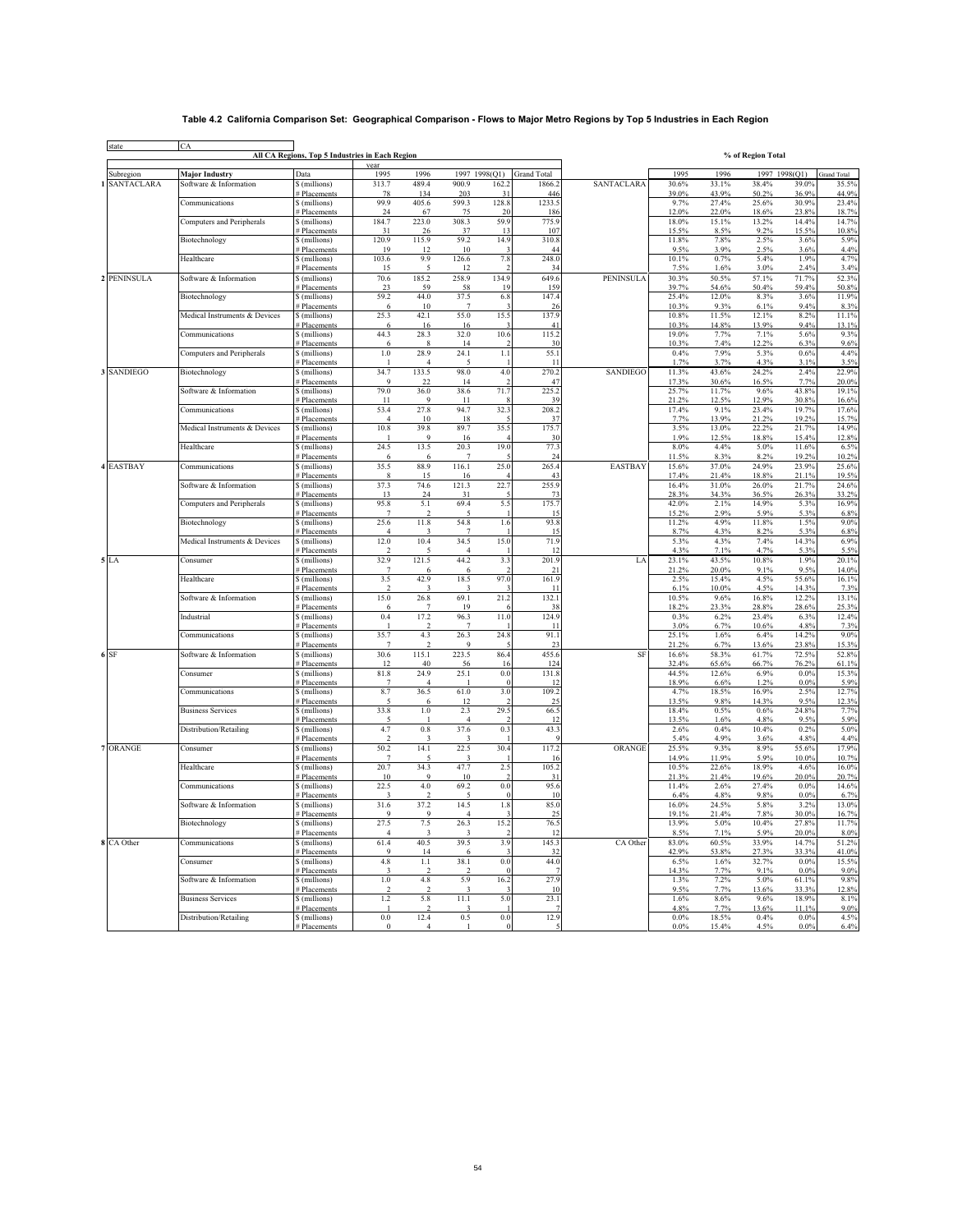# **Table 4.3 California Comparison Set: Geographical Comparison - Flows to Major Metro Regions by Stage of Financing (page 1 of 2)**

| state                                                      | <b>CA</b>                 |                               | <b>All CA Regions, Stages of Financing</b> |                                 |                         |                        |                    |                   |              |              | % of Region Total |              |                      |
|------------------------------------------------------------|---------------------------|-------------------------------|--------------------------------------------|---------------------------------|-------------------------|------------------------|--------------------|-------------------|--------------|--------------|-------------------|--------------|----------------------|
| Subregion                                                  | <b>Stage of Financing</b> | Data                          | vear<br>1995                               | 1996                            | 1997 1998(Q1)           |                        | <b>Grand Total</b> |                   | 1995         | 1996         | 1997              |              | 1998(Q1) Grand Total |
| SANTACLARA                                                 | Second                    | \$ (millions)                 | 200.0                                      | 254.4                           | 583.0                   | 116.3                  | 1153.7             | <b>SANTACLARA</b> | 19%          | 17%          | 25%               | 28%          | 22%                  |
|                                                            | Third                     | # Placements<br>\$ (millions) | 44<br>100.1                                | 46<br>204.7                     | 96<br>498.0             | 18<br>75.0             | 204<br>877.8       |                   | 22%<br>10%   | 15%<br>14%   | 24%<br>21%        | 21%<br>18%   | 21%<br>17%           |
|                                                            |                           | # Placements                  | 24                                         | 31                              | 60                      | 10                     | 125                |                   | 12%          | 10%          | 15%               | 12%          | 13%                  |
|                                                            | First                     | \$ (millions)<br># Placements | 130.1<br>33                                | 261.8<br>69                     | 322.2<br>78             | 79.2<br>24             | 793.2<br>204       |                   | 13%<br>17%   | 18%<br>23%   | 14%<br>19%        | 19%<br>29%   | 15%<br>21%           |
|                                                            | Fourth & Beyond           | \$ (millions)                 | 203.7                                      | 145.3                           | 225.0                   | 25.9                   | 599.8              |                   | 20%          | 10%          | 10%               | 6%           | 11%                  |
|                                                            | Follow-on                 | # Placements<br>\$ (millions) | 21<br>115.3                                | 18<br>138.6                     | 20<br>171.7             | 63.3                   | 65<br>489.0        |                   | 11%<br>11%   | 6%<br>9%     | 5%<br>$7\%$       | 7%<br>15%    | 7%<br>9%             |
|                                                            |                           | <b>Placements</b>             | 21                                         | 28                              | 31                      |                        | 88                 |                   | 11%          | 9%           | $8\%$             | 10%          | 9%                   |
|                                                            | Not Categorized           | \$ (millions)<br># Placements | 118.1<br>23                                | 130.8<br>39                     | 192.1<br>38             | 18.7                   | 459.7<br>104       |                   | 12%<br>12%   | 9%<br>13%    | $8\%$<br>9%       | 4%<br>5%     | 9%<br>10%            |
|                                                            | Bridge/Mezzanine          | \$ (millions)                 | 53.8                                       | 108.9                           | 129.1                   | 8.4                    | 300.3              |                   | 5%           | 7%           | $6\%$             | 2%           | 6%                   |
|                                                            |                           | # Placements<br>\$ (millions) | 21<br>95.7                                 | 28<br>113.2                     | 42<br>52.0              | 10<br>26.0             | 101<br>286.8       |                   | 11%<br>9%    | 9%<br>8%     | 10%<br>2%         | 12%<br>6%    | 10%<br>5%            |
|                                                            | Group1                    | # Placements                  | 8                                          | 18                              | 12                      | 2                      | 40                 |                   | 4%           | 6%           | 3%                | 2%           | 4%                   |
|                                                            | Initial/Seed              | \$ (millions)<br># Placements | 9.0<br>5                                   | 97.9                            | 50.1                    | 3.8                    | 160.8              |                   | $1\%$<br>3%  | 7%<br>9%     | 2%                | $1\%$<br>2%  | 3%<br>6%             |
|                                                            | Buyout                    | \$ (millions)                 | 0.0                                        | 27<br>23.5                      | 26<br>120.0             | 0.0                    | 60<br>143.5        |                   | 0%           | 2%           | 6%<br>5%          | 0%           | 3%                   |
|                                                            |                           | # Placements                  | $\bf{0}$                                   |                                 |                         |                        |                    |                   | $0\%$        | 0%           | $0\%$             | 0%           | 0%                   |
| <b>SANTACLARA \$ (millions)</b><br>SANTACLARA # Placements |                           |                               | 1025.7<br>200                              | 1479.0<br>305                   | 2343.2<br>404           | 416.5<br>84            | 5264.4<br>993      |                   |              |              |                   |              |                      |
| <b>PENINSULA</b>                                           | Second                    | \$ (millions)                 | 41.4                                       | 96.0                            | 145.8                   | 51.6                   | 334.9              | PENINSULA         | 18%          | 26%          | 32%               | 27%          | 27%                  |
|                                                            | First                     | # Placements<br>\$ (millions) | 7<br>56.9                                  | 18<br>84.3                      | 26<br>66.0              | 12<br>24.7             | 63<br>232.0        |                   | 12%<br>24%   | 17%<br>23%   | 23%<br>15%        | 38%<br>13%   | 20%<br>19%           |
|                                                            |                           | # Placements                  | 15                                         | 24                              | 18                      |                        | 62                 |                   | 26%          | 22%          | 16%               | 16%          | 20%                  |
|                                                            | Third                     | \$ (millions)<br># Placements | 24.2<br>$\overline{4}$                     | 26.8<br>$\overline{4}$          | 76.8<br>12              | 36.9                   | 164.7<br>25        |                   | 10%<br>7%    | 7%<br>4%     | 17%<br>10%        | 20%<br>16%   | 13%<br>8%            |
|                                                            | Fourth & Beyond           | \$ (millions)                 | 19.5                                       | 6.0                             | 48.1                    | 43.0                   | 116.6              |                   | $8\%$        | 2%           | 11%               | 23%          | 9%                   |
|                                                            | Bridge/Mezzanine          | # Placements<br>\$ (millions) | $\overline{4}$<br>23.9                     | -1<br>25.1                      | 10<br>18.0              | $\mathfrak{D}$<br>23.5 | 17<br>90.4         |                   | 7%<br>10%    | $1\%$<br>7%  | 9%<br>4%          | 6%<br>12%    | 5%<br>7%             |
|                                                            |                           | # Placements                  | 8                                          | 18                              | 13                      | 2                      | 41                 |                   | 14%          | 17%          | 11%               | 6%           | 13%                  |
|                                                            | Follow-on                 | \$ (millions)<br># Placements | 18.6<br>5                                  | 39.5<br>9                       | 23.2<br>8               | 3.0                    | 84.3<br>24         |                   | $8\%$<br>9%  | 11%<br>8%    | 5%<br>7%          | 2%<br>6%     | 7%<br>8%             |
|                                                            | Not Categorized           | \$ (millions)                 | 17.6                                       | 28.0                            | 32.8                    | 0.6                    | 78.9               |                   | 8%           | 8%           | 7%                | 0%           | 6%                   |
|                                                            | Initial/Seed              | # Placements<br>\$ (millions) | 7<br>10.8                                  | 11<br>41.0                      | 12<br>17.5              | 4.9                    | 31<br>74.1         |                   | 12%<br>5%    | 10%<br>11%   | 10%<br>4%         | 3%<br>3%     | 10%<br>6%            |
|                                                            |                           | # Placements                  | 5                                          | 20                              | 12                      | 3                      | 40                 |                   | $9\%$        | 19%          | 10%               | 9%           | 13%                  |
|                                                            | Group1                    | \$ (millions)                 | 20.2<br>3                                  | 20.1<br>3                       | 19.4<br>$\mathcal{D}$   | 0.0                    | 59.7<br>8          |                   | $9\%$<br>5%  | 5%<br>3%     | 4%<br>2%          | 0%<br>0%     | 5%<br>3%             |
|                                                            | Buyout                    | # Placements<br>\$ (millions) | 0.0                                        | $0.0\,$                         | 6.2                     | 0.0                    | 6.2                |                   | $0\%$        | 0%           | $1\%$             | 0%           | 0%                   |
| PENINSULA \$ (millions)                                    |                           | # Placements                  | $\bf{0}$<br>233.1                          | $\boldsymbol{0}$                | $\overline{2}$<br>453.8 | 188.2                  | 1241.8             |                   | $0\%$        | 0%           | 2%                | 0%           | 1%                   |
| PENINSULA # Placements                                     |                           |                               | 58                                         | 366.7<br>108                    | 115                     | 32                     | 313                |                   |              |              |                   |              |                      |
| <b>SANDIEGO</b>                                            | Follow-on                 | \$ (millions)                 | 62.5                                       | 67.1                            | 98.3                    | 12.5                   | 240.4              | <b>SANDIEGO</b>   | 20%          | 22%          | 24%               | 8%           | 20%                  |
|                                                            | Second                    | # Placements<br>\$ (millions) | 10<br>48.2                                 | 18<br>20.0                      | 16<br>100.1             | 39.8                   | 48<br>208.0        |                   | 19%<br>16%   | 25%<br>7%    | 19%<br>25%        | 15%<br>24%   | 20%<br>18%           |
|                                                            | First                     | # Placements                  | 8                                          | 9                               | 17                      |                        | 40                 |                   | 15%          | 13%          | 20%               | 23%          | 17%                  |
|                                                            |                           | \$ (millions)<br># Placements | 60.6<br>9                                  | 57.1<br>12                      | 26.3<br>8               | 39.7                   | 183.7<br>34        |                   | 20%<br>17%   | 19%<br>17%   | 7%<br>9%          | 24%<br>19%   | 16%<br>14%           |
|                                                            | Fourth & Beyond           | \$ (millions)                 | 0.0                                        | 11.4                            | 51.6                    | 48.1                   | 111.1              |                   | $0\%$        | 4%           | 13%               | 29%          | 9%                   |
|                                                            | Not Categorized           | # Placements<br>\$ (millions) | $\bf{0}$<br>61.1                           | $\overline{\mathbf{c}}$<br>47.3 | $\overline{4}$<br>0.0   | 3<br>1.3               | 109.7              |                   | $0\%$<br>20% | 3%<br>15%    | 5%<br>$0\%$       | 12%<br>$1\%$ | 4%<br>9%             |
|                                                            |                           | # Placements                  | 6                                          | 9                               |                         |                        | 17                 |                   | 12%          | 13%          | 1%                | 4%           | 7%                   |
|                                                            | Third                     | \$ (millions)<br># Placements | 28.2<br>5                                  | 31.9<br>3                       | 28.0                    | 17.4                   | 105.5<br>18        |                   | 9%<br>10%    | 10%<br>4%    | 7%<br>$8\%$       | 11%<br>12%   | 9%<br>8%             |
|                                                            | Bridge/Mezzanine          | \$ (millions)                 | 13.1                                       | 32.3                            | 40.6                    | 0.8                    | 86.7               |                   | 4%           | 11%          | 10%               | 0%           | 7%                   |
|                                                            | Initial/Seed              | # Placements<br>\$ (millions) | 7<br>10.7                                  | 11<br>21.4                      | 15<br>23.2              | 4.2                    | 34<br>59.5         |                   | 13%<br>3%    | 15%<br>7%    | 18%<br>$6\%$      | 4%<br>3%     | 14%<br>5%            |
|                                                            |                           | <b>Placements</b>             | 4                                          | 5                               | 11                      | 3                      | 23                 |                   | $8\%$        | $7\%$        | 13%               | 12%<br>0%    | 10%                  |
|                                                            | Buyout                    | \$ (millions)<br># Placements | 19.5<br>$\mathfrak{D}$                     | $0.0\,$<br>$\bf{0}$             | 21.6<br>$\mathfrak{D}$  | 0.0                    | 41.1<br>4          |                   | $6\%$<br>4%  | $0\%$<br>0%  | 5%<br>2%          | 0%           | 3%<br>2%             |
|                                                            | Group1                    | \$ (millions)<br># Placements | 3.8                                        | 17.9<br>3                       | 14.8<br>$\overline{4}$  | 0.0                    | 36.4               |                   | $1\%$<br>2%  | 6%<br>4%     | 4%<br>5%          | 0%<br>0%     | 3%<br>3%             |
| SANDIEGO \$ (millions)                                     |                           |                               | 307.7                                      | 306.2                           | 404.4                   | 163.8                  | 1182.1             |                   |              |              |                   |              |                      |
| SANDIEGO # Placements                                      |                           |                               | 52                                         | 72                              | 85                      | 26                     | 235                |                   |              |              |                   |              |                      |
| <b>4 EASTBAY</b>                                           | Second                    | \$ (millions)<br># Placements | 7.0<br>$\overline{4}$                      | 103.4<br>15                     | 109.0<br>22             | 16.9                   | 236.3<br>44        | <b>EASTBAY</b>    | 3%<br>9%     | 43%<br>21%   | 23%<br>26%        | 16%<br>16%   | 23%<br>20%           |
|                                                            | First                     | \$ (millions)                 | 21.7                                       | 36.6                            | 95.3                    | 10.6                   | 164.3              |                   | 10%          | 15%          | 20%               | 10%          | 16%                  |
|                                                            | Third                     | # Placements<br>\$ (millions) | 5<br>41.8                                  | 12<br>21.6                      | 16<br>53.6              | 37.7                   | 36<br>154.7        |                   | 11%<br>18%   | 17%<br>9%    | 19%<br>12%        | 16%<br>36%   | 16%<br>15%           |
|                                                            |                           | # Placements                  | $\overline{7}$                             | 9                               | 8                       |                        | 29                 |                   | 15%          | 13%          | 9%                | 26%          | 13%                  |
|                                                            | Buyout                    | \$ (millions)<br># Placements | 81.7                                       | 0.0<br>$\bf{0}$                 | 56.0<br>$\overline{2}$  | 4.6                    | 142.3              |                   | 36%<br>2%    | 0%<br>0%     | 12%<br>2%         | 4%<br>5%     | 14%<br>2%            |
|                                                            | Fourth & Beyond           | \$ (millions)                 | 33.4                                       | 26.4                            | 24.3                    | 26.0                   | 110.1              |                   | 15%          | 11%          | 5%                | 25%          | 11%                  |
|                                                            | Follow-on                 | # Placements<br>\$ (millions) | 5<br>7.3                                   | 5<br>8.4                        | 3<br>34.7               | 5.5                    | 16<br>55.9         |                   | 11%<br>3%    | 7%<br>3%     | 4%<br>7%          | 16%<br>5%    | 7%<br>$5\%$          |
|                                                            |                           | # Placements                  | $\overline{\mathbf{c}}$                    | 6                               | 5                       |                        | 14                 |                   | 4%           | 9%           | $6\%$             | 5%           | 6%                   |
|                                                            | Bridge/Mezzanine          | \$ (millions)<br># Placements | 4.6<br>6                                   | 22.8<br>8                       | 26.1<br>11              | 1.5                    | 55.1<br>26         |                   | 2%<br>13%    | 9%<br>11%    | $6\%$<br>13%      | $1\%$<br>5%  | 5%<br>12%            |
|                                                            | Not Categorized           | \$ (millions)                 | 13.2                                       | 17.2                            | 20.8                    | 1.6                    | 52.8               |                   | 6%           | 7%           | 4%                | 2%           | 5%                   |
|                                                            | Group1                    | # Placements<br>\$ (millions) | 8<br>9.1                                   | 8<br>1.4                        | 9<br>41.5               | 0.0                    | 26<br>52.1         |                   | 17%<br>4%    | 11%<br>$1\%$ | 11%<br>$9\%$      | 5%<br>0%     | 12%<br>5%            |
|                                                            |                           | # Placements                  | 3                                          | $\overline{\mathbf{3}}$         | 5                       |                        | 11                 |                   | 7%           | 4%           | $6\%$             | 0%           | 5%                   |
|                                                            | Initial/Seed              | \$ (millions)<br># Placements | $8.0\,$<br>5                               | 2.6<br>$\overline{4}$           | 4.4<br>$\overline{4}$   | 0.2                    | 15.2<br>14         |                   | 4%<br>11%    | 1%<br>6%     | $1\%$<br>5%       | $0\%$<br>5%  | $1\%$<br>6%          |
| <b>EASTBAY \$ (millions)</b>                               |                           |                               | 227.8                                      | 240.4                           | 465.8                   | 104.6                  | 1038.6             |                   |              |              |                   |              |                      |
| EASTBAY # Placements                                       |                           |                               | 46                                         | 70                              | 85                      | 19                     | 220                |                   |              |              |                   |              |                      |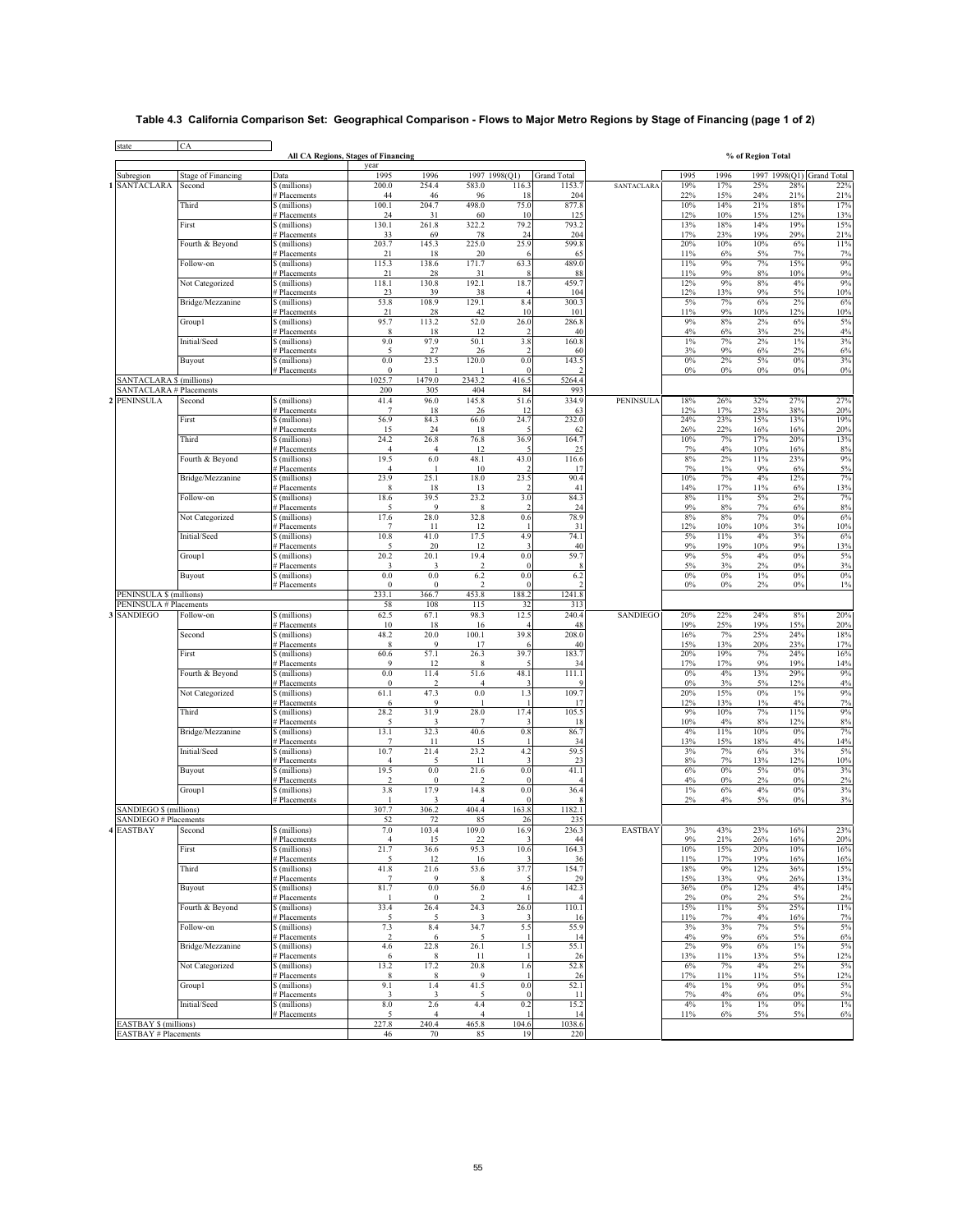# **Table 4.3 California Comparison Set: Geographical Comparison - Flows to Major Metro Regions by Stage of Financing (page 2 of 2)**

|                                                 |                           |                                    | year                               |                          |                           |                                    |                    |          |                |                |                 |                           |              |
|-------------------------------------------------|---------------------------|------------------------------------|------------------------------------|--------------------------|---------------------------|------------------------------------|--------------------|----------|----------------|----------------|-----------------|---------------------------|--------------|
| Subregion                                       | <b>Stage of Financing</b> | Data                               | 1995                               | 1996                     | 1997 1998(Q1)             |                                    | <b>Grand Total</b> |          | 1995           | 1996           |                 | 1997 1998(Q1) Grand Total |              |
| LA                                              | Buyout                    | $\sqrt{\frac{1}{2}}$ (millions)    | 23.2<br>$\overline{2}$             | 93.5<br>$\overline{4}$   | 51.8                      | 72.0                               | 240.5              | LA       | 16%            | 34%            | 13%             | 41%                       | 24%          |
|                                                 | First                     | # Placements<br>\$ (millions)      | 25.5                               | 26.6                     | 8<br>94.9                 | 46.5                               | 16<br>193.5        |          | 6%<br>18%      | 13%<br>10%     | 12%<br>23%      | 10%<br>27%                | 11%<br>19%   |
|                                                 |                           | # Placements                       | 10                                 |                          | 19                        |                                    | 42                 |          | 30%            | 17%            | 29%             | 38%                       | 28%          |
|                                                 | Second                    | \$ (millions)                      | 10.4                               | 71.1                     | 20.0                      | 22.0                               | 123.5              |          | 7%             | 25%            | $5\%$           | 13%                       | 12%          |
|                                                 | Third                     | # Placements<br>\$ (millions)      | 5<br>13.5                          | 6<br>48.1                | 8<br>35.3                 | 0.0                                | 22<br>96.9         |          | 15%<br>9%      | 20%<br>17%     | 12%<br>9%       | 14%<br>0%                 | 15%<br>10%   |
|                                                 |                           | <b>Placements</b>                  | 3                                  | 5                        | 4                         |                                    | 12                 |          | 9%             | 17%            | 6%              | 0%                        | 8%           |
|                                                 | Bridge/Mezzanine          | \$ (millions)                      | 17.8                               | 6.0                      | 62.8                      | 0.3                                | 86.8               |          | 13%            | 2%             | 15%             | 0%                        | 9%           |
|                                                 | Not Categorized           | # Placements                       | $\overline{4}$<br>1.1              | 7.5                      | $\overline{4}$<br>65.5    | 11.3                               | 10<br>85.3         |          | 12%<br>$1\%$   | 3%<br>3%       | 6%<br>16%       | 5%<br>6%                  | 7%<br>8%     |
|                                                 |                           | \$ (millions)<br># Placements      |                                    |                          | $\overline{4}$            |                                    | 8                  |          | 3%             | 3%             | $6\%$           | 10%                       | 5%           |
|                                                 | Follow-on                 | \$ (millions)                      | 27.8                               | 7.4                      | 22.1                      | 10.3                               | 67.6               |          | 20%            | 3%             | $5\%$           | 6%                        | $7\%$        |
|                                                 |                           | # Placements                       | 5                                  | $\overline{\mathbf{3}}$  | 6                         |                                    | 16                 |          | 15%            | 10%            | $9\%$           | 10%                       | 11%          |
|                                                 | Initial/Seed              | \$ (millions)<br># Placements      | $4.0$                              | 14.6<br>$\overline{4}$   | 32.4<br>10                | 0.0<br>$\theta$                    | 51.0<br>15         |          | 3%<br>3%       | 5%<br>13%      | $8\%$<br>15%    | 0%<br>0%                  | 5%<br>10%    |
|                                                 | Group1                    | \$ (millions)                      | 19.0                               | 4.2                      | 1.3                       | 7.0                                | 31.5               |          | 13%            | 2%             | $0\%$           | 4%                        | 3%           |
|                                                 |                           | # Placements                       | 2                                  |                          |                           |                                    |                    |          | 6%             | 3%             | 2%              | 10%                       | 4%           |
|                                                 | Fourth & Beyond           | \$ (millions)                      | $0.0\,$<br>$\theta$                | $0.0\,$                  | 25.0                      | 5.1                                | 30.1               |          | $0\%$          | 0%             | $6\%$           | 3%                        | 3%           |
| LA \$ (millions)                                |                           | # Placements                       | 142.3                              | $\bf{0}$<br>279.0        | $\overline{2}$<br>411.0   | 174.3                              | 1006.6             |          | $0\%$          | $0\%$          | 3%              | $5\%$                     | 2%           |
| LA # Placements                                 |                           |                                    | 33                                 | 30                       | 66                        | 21                                 | 150                |          |                |                |                 |                           |              |
| 6 SF                                            | Second                    | \$ (millions)                      | 28.5                               | 54.6                     | 99.8                      | 9.5                                | 192.3              | SF       | 15%            | 28%            | 28%             | 8%                        | 22%          |
|                                                 | Third                     | # Placements                       | 8<br>38.0                          | 13<br>23.2               | 25<br>78.3                | 22.2                               | 49<br>161.7        |          | 22%<br>21%     | 21%<br>12%     | 30%<br>22%      | 14%<br>19%                | 24%<br>19%   |
|                                                 |                           | \$ (millions)<br># Placements      | $\overline{4}$                     | $\overline{4}$           | 11                        |                                    | 23                 |          | 11%            | 7%             | 13%             | 19%                       | 11%          |
|                                                 | First                     | \$ (millions)                      | 11.7                               | 22.5                     | 62.9                      | 42.5                               | 139.7              |          | 6%             | 11%            | 17%             | 36%                       | 16%          |
|                                                 |                           | # Placements                       | 6                                  | 10                       | 16                        |                                    | 37                 |          | 16%            | 16%            | 19%             | 24%                       | 18%          |
|                                                 | Fourth & Beyond           | \$ (millions)<br><b>Placements</b> | 4.7                                | $1.1\,$                  | 87.2<br>8                 | 6.6                                | 99.5<br>11         |          | 3%<br>3%       | $1\%$<br>2%    | 24%<br>10%      | 6%<br>5%                  | 12%<br>5%    |
|                                                 | Not Categorized           | \$ (millions)                      | 32.2                               | 19.0                     | 5.4                       | 28.2                               | 84.8               |          | 18%            | 10%            | $1\%$           | 24%                       | 10%          |
|                                                 |                           | # Placements                       | $\overline{7}$                     |                          | $\overline{7}$            |                                    | 22                 |          | 19%            | 8%             | $8\%$           | 14%                       | 11%          |
|                                                 | Bridge/Mezzanine          | \$ (millions)                      | 52.4                               | 11.8                     | 4.6                       | 7.4                                | 76.1               |          | 28%            | 6%             | $1\%$           | 6%                        | 9%           |
|                                                 | Initial/Seed              | # Placements<br>\$ (millions)      | $\overline{4}$<br>15.1             | $\overline{7}$<br>17.6   | $\overline{7}$<br>$8.1\,$ | 0.8                                | 21<br>41.5         |          | 11%<br>$8\%$   | 11%<br>9%      | $8\%$<br>$2\%$  | 14%<br>1%                 | 10%<br>$5\%$ |
|                                                 |                           | # Placements                       | $\overline{4}$                     | 12                       | 5                         |                                    | 22                 |          | 11%            | 20%            | $6\%$           | 5%                        | 11%          |
|                                                 | Follow-on                 | \$ (millions)                      | 1.3                                | 25.3                     | 12.9                      | 0.0                                | 39.5               |          | $1\%$          | 13%            | 4%              | 0%                        | 5%           |
|                                                 | Buyout                    | # Placements<br>\$ (millions)      | $\overline{\mathbf{3}}$<br>$0.0\,$ | $\boldsymbol{7}$<br>22.2 | $\overline{4}$<br>$0.0\,$ | $\theta$<br>0.0                    | 14<br>22.2         |          | $8\%$<br>$0\%$ | 11%<br>11%     | 5%<br>$0\%$     | 0%<br>0%                  | 7%<br>3%     |
|                                                 |                           | # Placements                       | $\theta$                           | $\overline{2}$           | $\bf{0}$                  |                                    |                    |          | 0%             | 3%             | $0\%$           | 0%                        | $1\%$        |
|                                                 | Group1                    | \$ (millions)                      | 0.0                                | $0.0\,$                  | 3.0                       | 2.0                                | 5.0                |          | $0\%$          | 0%             | $1\%$           | 2%                        | $1\%$        |
|                                                 |                           | # Placements                       | $\bf{0}$                           | $\boldsymbol{0}$         | -1                        |                                    |                    |          | $0\%$          | $0\%$          | $1\%$           | 5%                        | $1\%$        |
|                                                 |                           |                                    |                                    |                          |                           |                                    |                    |          |                |                |                 |                           |              |
| SF \$ (millions)                                |                           |                                    | 183.8                              | 197.3                    | 362.0                     | 119.1                              | 862.2              |          |                |                |                 |                           |              |
| SF # Placements<br>ORANGE                       | Follow-on                 | \$ (millions)                      | 37<br>61.5                         | 61<br>24.1               | 84<br>58.8                | 21<br>1.8                          | 203<br>146.1       | ORANGE   | 31%            | 16%            | 23%             | 3%                        | 22%          |
|                                                 |                           | # Placements                       | 10                                 | $\overline{7}$           | 11                        |                                    | 29                 |          | 21%            | 17%            | 22%             | 10%                       | 19%          |
|                                                 | First                     | \$ (millions)                      | 30.9                               | 39.0                     | 24.2                      | 1.1                                | 95.2               |          | 16%            | 26%            | 10%             | 2%                        | 15%          |
|                                                 | Second                    | # Placements<br>\$ (millions)      | 6                                  | 9                        | $\overline{7}$            |                                    | 23<br>84.0         |          | 13%<br>5%      | 21%<br>17%     | 14%<br>19%      | 10%<br>0%                 | 15%          |
|                                                 |                           | <b>Placements</b>                  | 9.8<br>6                           | 26.2<br>5                | 47.8<br>9                 | 0.2                                | 21                 |          | 13%            | 12%            | 18%             | 10%                       | 13%<br>14%   |
|                                                 | Third                     | \$ (millions)                      | 17.1                               | 19.8                     | 29.1                      | 6.4                                | 72.4               |          | 9%             | 13%            | 12%             | 12%                       | 11%          |
|                                                 |                           | <b>Placements</b>                  | $\overline{2}$                     | 5                        | 5                         | $\mathcal{I}$                      | 14                 |          | 4%             | 12%            | 10%             | 20%                       | 9%           |
|                                                 | Buyout                    | \$ (millions)<br># Placements      | 55.4<br>5                          | 5.0                      | 4.9                       | 0.0                                | 65.3               |          | 28%<br>11%     | 3%<br>2%       | 2%<br>2%        | 0%<br>0%                  | 10%<br>5%    |
|                                                 | Bridge/Mezzanine          | \$ (millions)                      | 7.6                                | 1.5                      | 22.3                      | 30.9                               | 62.3               |          | 4%             | $1\%$          | $9\%$           | 57%                       | 9%           |
|                                                 |                           | # Placements                       | 8                                  | 3                        | $\overline{4}$            |                                    | 17                 |          | 17%            | 7%             | $8\%$           | 20%                       | 11%          |
|                                                 | Initial/Seed              | \$ (millions)<br># Placements      | 7.9<br>5                           | 11.9<br>$\overline{4}$   | 20.4<br>8                 | 10.9                               | 51.0<br>19         |          | 4%<br>11%      | 8%<br>10%      | $8\%$<br>16%    | 20%<br>20%                | $8\%$<br>13% |
|                                                 | Group1                    | \$ (millions)                      | 3.7                                | 9.8                      | 21.4                      | 3.5                                | 38.5               |          | $2\%$          | 6%             | $8\%$           | 6%                        | 6%           |
|                                                 |                           | # Placements                       |                                    | $\overline{4}$           | C.                        |                                    |                    |          | 2%             | 10%            | 4%              | 10%                       | $5\%$        |
|                                                 | Fourth & Beyond           | \$ (millions)<br># Placements      | 0.1                                | 12.5<br>$\overline{2}$   | 22.2<br>3                 | 0.0                                | 34.8               |          | $0\%$<br>2%    | $8\%$<br>5%    | 9%<br>6%        | 0%<br>0%                  | 5%<br>4%     |
|                                                 | Not Categorized           | \$ (millions)                      | 3.2                                | $1.8\,$                  | 1.7                       | 0.0                                | 6.6                |          | 2%             | $1\%$          | $1\%$           | 0%                        | $1\%$        |
|                                                 |                           | # Placements                       | $\overline{\mathbf{3}}$            | $\overline{2}$           | - 1                       |                                    |                    |          | $6\%$          | 5%             | 2%              | 0%                        | 4%           |
| <b>ORANGE \$ (millions)</b>                     |                           |                                    | 197.2                              | 151.5                    | 252.8                     | 54.7                               | 656.2              |          |                |                |                 |                           |              |
| <b>ORANGE # Placements</b><br>8 CA Other        | Bridge/Mezzanine          | \$ (millions)                      | 47<br>1.1                          | 42<br>13.3               | 51<br>39.9                | 10<br>0.0                          | 150<br>54.2        | CA Other | 1%             | 20%            | 34%             | 0%                        | 19%          |
|                                                 |                           | # Placements                       | $\overline{2}$                     | $\overline{7}$           | 5                         | $\theta$                           | 14                 |          | 10%            | 27%            | 23%             | 0%                        | 18%          |
|                                                 | Second                    | \$ (millions)                      | $0.0\,$                            | 24.0                     | 17.1                      | 5.0                                | 46.2               |          | $0\%$          | 36%            | 15%             | 19%                       | 16%          |
|                                                 |                           | # Placements                       |                                    |                          |                           |                                    |                    |          | $0\%$          | 19%            | 18%             | 11%                       | 13%          |
|                                                 | Third                     | \$ (millions)<br># Placements      | $5.2\,$<br>$\overline{2}$          | $0.0\,$<br>$\bf{0}$      | 26.5<br>2                 | 11.0                               | 42.7<br>-6         |          | $7\%$<br>10%   | $0\%$<br>$0\%$ | 23%<br>9%       | 41%<br>22%                | 15%<br>8%    |
|                                                 | Not Categorized           | \$ (millions)                      | 38.8                               | 0.2                      | $0.0\,$                   | 0.0                                | 39.0               |          | 52%            | 0%             | $0\%$           | 0%                        | 14%          |
|                                                 |                           | # Placements                       | 6                                  | 3                        | $\bf{0}$                  | $\Omega$                           |                    |          | 29%            | 12%            | $0\%$           | $0\%$                     | 12%          |
|                                                 | First                     | \$ (millions)<br># Placements      | 8.9<br>5                           | 6.4<br>3                 | 15.5<br>5                 | 6.4                                | 37.1<br>15         |          | 12%<br>24%     | 9%<br>12%      | 13%<br>23%      | 24%<br>22%                | 13%<br>19%   |
|                                                 | Initial/Seed              | \$ (millions)                      | 1.5                                | 11.6                     | 11.3                      | 3.0                                | 27.4               |          | 2%             | 17%            | 10%             | 11%                       | 10%          |
|                                                 |                           | # Placements                       | 1                                  |                          | $\overline{2}$            |                                    | 8                  |          | 5%             | 15%            | $9\%$           | 11%                       | 10%          |
|                                                 | Follow-on                 | \$ (millions)                      | $0.2\,$<br>$\mathbf{1}$            | 11.0                     | 6.1                       | $1.1\,$<br>$\overline{\mathbf{3}}$ | 18.4               |          | $0\%$          | 16%            | $5\%$           | 4%                        | 6%           |
|                                                 | Fourth & Beyond           | # Placements<br>\$ (millions)      | 15.0                               | 3<br>$0.0\,$             | $\overline{4}$<br>$0.0\,$ | $0.0\,$                            | 11<br>15.0         |          | 5%<br>20%      | 12%<br>$0\%$   | $18\%$<br>$0\%$ | 33%<br>0%                 | 14%<br>5%    |
|                                                 |                           | # Placements                       |                                    | $\bf{0}$                 | $\bf{0}$                  | $\mathbf{0}$                       |                    |          | 5%             | $0\%$          | $0\%$           | 0%                        | $1\%$        |
|                                                 | Group1                    | \$ (millions)                      | 3.4                                | 0.4                      | $0.0\,$                   | $0.0\,$                            | 3.8                |          | 5%             | $1\%$          | $0\%$           | 0%                        | $1\%$        |
| CA Other \$ (millions)<br>CA Other # Placements |                           | # Placements                       | 3<br>74.0                          | $\overline{1}$<br>67.0   | $\boldsymbol{0}$<br>116.4 | $\theta$<br>26.5                   | 283.9              |          | 14%            | 4%             | $0\%$           | 0%                        | 5%           |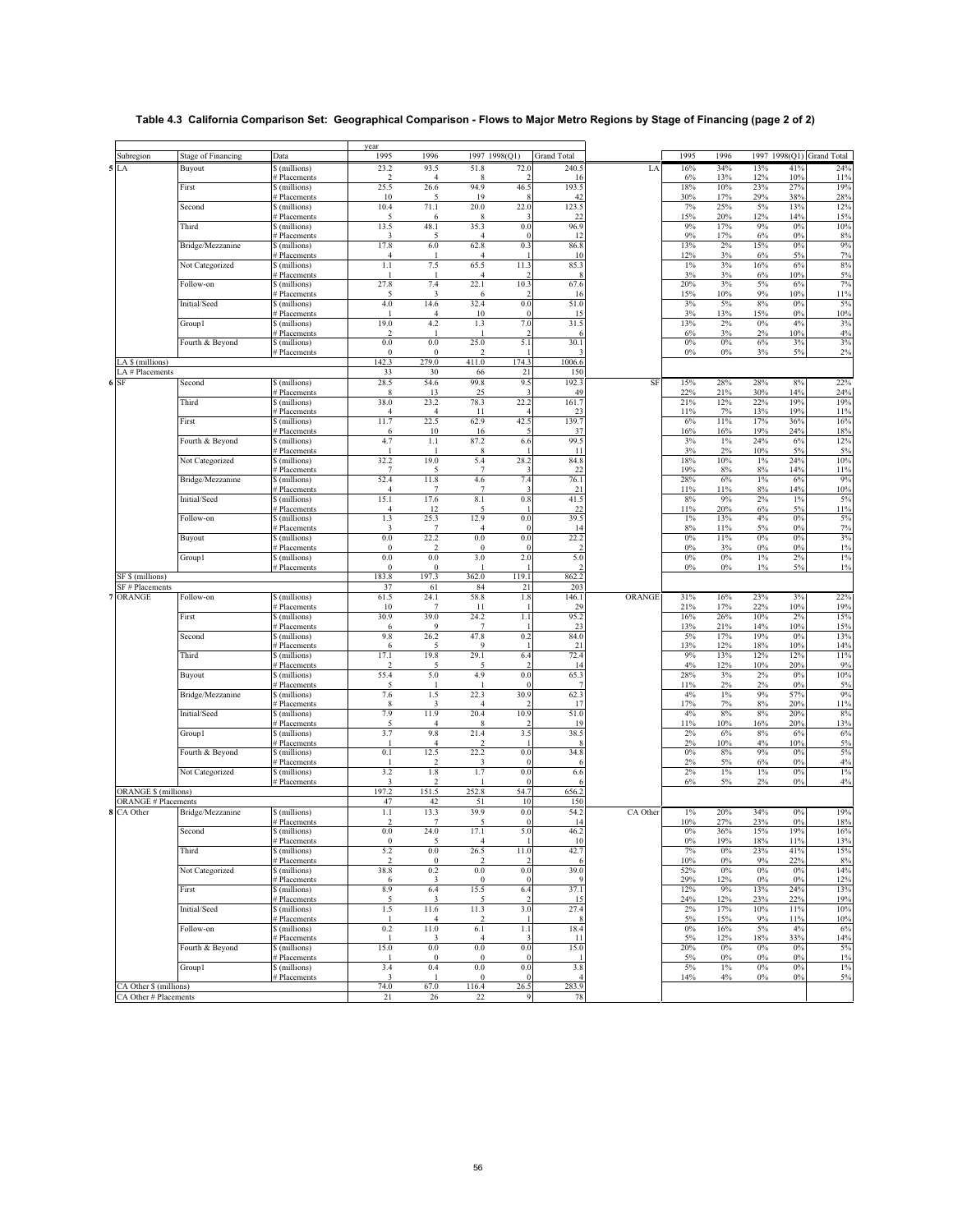## **Table 4.4 California Comparison Set: Geographical Comparison - Flows to Major Metro Regions by Amount Categories (page 1 of 2)**

| state                                                             | CA          | <b>All CA Regions, Amount Categories</b> |                         |                         |                         |                                  |                    |                 |                  |                    | % of State Total |                |                    |
|-------------------------------------------------------------------|-------------|------------------------------------------|-------------------------|-------------------------|-------------------------|----------------------------------|--------------------|-----------------|------------------|--------------------|------------------|----------------|--------------------|
|                                                                   |             |                                          | year                    |                         |                         |                                  |                    |                 |                  |                    |                  |                |                    |
| Subregion                                                         | amtcat      | Data                                     | 1995                    | 1996                    | 1997 1998(Q1)           |                                  | <b>Grand Total</b> |                 | 1995             | 1996               | 1997             | 1998(Q1)       | <b>Grand Total</b> |
| <b>SANTACLARA</b>                                                 | \$4M-\$8M   | \$ (millions)<br># Placements            | 287.1<br>48             | 400.5<br>71             | 655.7<br>112            | 148.2<br>25                      | 1491.5<br>256      | SANTACLARA      | 28.0%<br>24.0%   | 27.1%<br>23.3%     | 28.0%<br>27.7%   | 35.6%<br>29.8% | 28.3%<br>25.8%     |
|                                                                   | \$0.5M-\$2M | \$ (millions)                            | 70.9                    | 91.9                    | 106.7                   | 27.5                             | 296.9              |                 | 6.9%             | 6.2%               | 4.6%             | 6.6%           | 5.6%               |
|                                                                   |             | # Placements                             | 57                      | 71                      | 83                      | 21                               | 232                |                 | 28.5%            | 23.3%              | 20.5%            | 25.0%          | 23.4%              |
|                                                                   | \$2M-\$4M   | \$ (millions)<br># Placements            | 106.9<br>33             | 196.7<br>65             | 277.7<br>91             | 53.7<br>17                       | 635.0<br>206       |                 | 10.4%<br>16.5%   | 13.3%<br>21.3%     | 11.9%<br>22.5%   | 12.9%<br>20.2% | 12.1%<br>20.7%     |
|                                                                   | \$8M-\$16M  | \$ (millions)                            | 308.3                   | 456.0                   | 567.9                   | 142.8                            | 1475.0             |                 | 30.1%            | 30.8%              | 24.2%            | 34.3%          | 28.0%              |
|                                                                   |             | # Placements                             | 27                      | 41                      | 51                      | 13                               | 132                |                 | 13.5%            | 13.4%              | 12.6%            | 15.5%          | 13.3%              |
|                                                                   | \$0-\$0.5M  | \$ (millions)<br># Placements            | 6.6<br>24               | 13.7<br>44              | 11.1<br>41              | 2.3<br>6                         | 33.7<br>115        |                 | 0.6%<br>12.0%    | 0.9%<br>14.4%      | 0.5%<br>10.1%    | 0.6%<br>7.1%   | 0.6%<br>11.6%      |
|                                                                   | $$16M+$     | \$ (millions)                            | 245.9                   | 320.2                   | 724.2                   | 42.0                             | 1332.3             |                 | 24.0%            | 21.6%              | 30.9%            | 10.1%          | 25.3%              |
|                                                                   |             | # Placements                             | 11                      | 13                      | 26                      |                                  | 52                 |                 | 5.5%             | 4.3%               | 6.4%             | 2.4%           | 5.2%               |
| <b>SANTACLARA \$ (millions)</b><br><b>SANTACLARA # Placements</b> |             |                                          | 1025.7<br>200           | 1479.0<br>305           | 2343.2<br>404           | 416.5<br>84                      | 5264.4<br>993      |                 |                  |                    |                  |                |                    |
| <b>PENINSULA</b>                                                  | \$0.5M-\$2M | \$ (millions)                            | 21.9                    | 44.6                    | 41.9                    | 8.6                              | 117.0              | PENINSULA       | 9.4%             | 12.2%              | 9.2%             | 4.6%           | 9.4%               |
|                                                                   |             | # Placements                             | 17                      | 37                      | 32                      |                                  | 94                 |                 | 29.3%            | 34.3%              | 27.8%            | 25.0%          | 30.0%              |
|                                                                   | \$4M-\$8M   | \$ (millions)                            | 48.2<br>9               | 133.5<br>23             | 189.6<br>32             | 50.5<br>9                        | 421.7              |                 | 20.7%<br>15.5%   | 36.4%<br>21.3%     | 41.8%<br>27.8%   | 26.8%<br>28.1% | 34.0%<br>23.3%     |
|                                                                   | \$2M-\$4M   | # Placements<br>\$ (millions)            | 38.9                    | 63.2                    | 68.6                    | 19.6                             | 73<br>190.2        |                 | 16.7%            | 17.2%              | 15.1%            | 10.4%          | 15.3%              |
|                                                                   |             | # Placements                             | 12                      | 22                      | 22                      | 6                                | 62                 |                 | 20.7%            | 20.4%              | 19.1%            | 18.8%          | 19.8%              |
|                                                                   | \$0-\$0.5M  | \$ (millions)<br># Placements            | 3.6<br>10               | 4.9                     | 4.9<br>16               | 0.8                              | 14.3<br>43         |                 | 1.6%<br>17.2%    | 1.3%<br>13.9%      | 1.1%<br>13.9%    | 0.4%<br>6.3%   | 1.1%<br>13.7%      |
|                                                                   | \$8M-\$16M  | \$ (millions)                            | 120.5                   | 15<br>102.1             | 109.1                   | 53.8                             | 385.5              |                 | 51.7%            | 27.9%              | 24.0%            | 28.6%          | 31.0%              |
|                                                                   |             | # Placements                             | 10                      | 10                      | 11                      |                                  | 36                 |                 | 17.2%            | 9.3%               | 9.6%             | 15.6%          | 11.5%              |
|                                                                   | $$16M+$     | \$ (millions)<br># Placements            | 0.0<br>$\mathbf{0}$     | 18.4<br>$\mathbf{1}$    | 39.8<br>$\overline{c}$  | 55.0<br>$\overline{\phantom{a}}$ | 113.2<br>5         |                 | $0.0\%$<br>0.0%  | 5.0%<br>0.9%       | 8.8%<br>1.7%     | 29.2%<br>6.3%  | 9.1%<br>1.6%       |
| PENINSULA \$ (millions)                                           |             |                                          | 233.1                   | 366.7                   | 453.8                   | 188.2                            | 1241.8             |                 |                  |                    |                  |                |                    |
| PENINSULA # Placements                                            |             |                                          | 58                      | 108                     | 115                     | 32                               | 313                |                 |                  |                    |                  |                |                    |
| <b>SANDIEGO</b>                                                   | \$0.5M-\$2M | \$ (millions)                            | 10.2                    | 34.6                    | 30.1                    | 8.3                              | 83.2               | <b>SANDIEGO</b> | 3.3%             | 11.3%              | 7.4%             | 5.1%           | 7.0%               |
|                                                                   | \$0-\$0.5M  | # Placements<br>\$(millions)             | 10<br>3.1               | 26<br>3.6               | 24<br>6.9               | δ<br>1.0                         | 68<br>14.6         |                 | 19.2%<br>1.0%    | 36.1%<br>1.2%      | 28.2%<br>1.7%    | 30.8%<br>0.6%  | 28.9%<br>1.2%      |
|                                                                   |             | # Placements                             | 10                      | 13                      | 21                      | 3                                | 47                 |                 | 19.2%            | 18.1%              | 24.7%            | 11.5%          | 20.0%              |
|                                                                   | \$2M-\$4M   | \$(millions)                             | 35.7                    | 40.4                    | 25.0                    | 13.8                             | 114.9              |                 | 11.6%            | 13.2%              | 6.2%             | 8.4%           | 9.7%               |
|                                                                   | \$4M-\$8M   | # Placements<br>\$ (millions)            | 12<br>63.0              | 13<br>45.0              | 8<br>76.4               | 30.4                             | 37<br>214.8        |                 | 23.1%<br>20.5%   | 18.1%<br>14.7%     | 9.4%<br>18.9%    | 15.4%<br>18.6% | 15.7%<br>18.2%     |
|                                                                   |             | # Placements                             | 10                      | 8                       | 13                      |                                  | 36                 |                 | 19.2%            | 11.1%              | 15.3%            | 19.2%          | 15.3%              |
|                                                                   | \$8M-\$16M  | \$ (millions)                            | 48.4                    | 74.1                    | 126.7                   | 36.5                             | 285.7              |                 | 15.7%            | $24.2\%$           | 31.3%            | 22.3%          | 24.2%              |
|                                                                   | $$16M+$     | # Placements<br>\$ (millions)            | $\overline{4}$<br>147.4 | 7<br>108.4              | 12<br>139.4             | 73.8                             | 26<br>468.9        |                 | 7.7%<br>47.9%    | 9.7%<br>35.4%      | 14.1%<br>34.5%   | 11.5%<br>45.0% | 11.1%<br>39.7%     |
|                                                                   |             | # Placements                             | 6                       | 5                       | 7                       |                                  | 21                 |                 | 11.5%            | 6.9%               | 8.2%             | 11.5%          | 8.9%               |
| SANDIEGO \$ (millions)                                            |             |                                          | 307.7                   | 306.2                   | 404.4                   | 163.8                            | 1182.1             |                 |                  |                    |                  |                |                    |
| <b>SANDIEGO#Placements</b><br><b>4 EASTBAY</b>                    | \$0.5M-\$2M | \$ (millions)                            | 52<br>17.6              | 72<br>31.2              | 85<br>24.0              | 26<br>4.1                        | 235<br>76.9        | <b>EASTBAY</b>  | 7.7%             | 13.0%              | 5.2%             | 3.9%           | 7.4%               |
|                                                                   |             | # Placements                             | 14                      | 23                      | 19                      | 3                                | 59                 |                 | 30.4%            | 32.9%              | 22.4%            | 15.8%          | 26.8%              |
|                                                                   | \$4M-\$8M   | \$ (millions)                            | 72.2                    | 57.9                    | 127.3                   | 48.6                             | 306.0              |                 | 31.7%            | 24.1%              | 27.3%            | 46.5%          | 29.5%              |
|                                                                   | \$0-\$0.5M  | # Placements<br>\$ (millions)            | 12<br>2.2               | 10<br>5.3               | 22<br>3.6               | 0.3                              | 52<br>11.4         |                 | 26.1%<br>1.0%    | 14.3%<br>2.2%      | 25.9%<br>0.8%    | 42.1%<br>0.3%  | 23.6%<br>1.1%      |
|                                                                   |             | # Placements                             | 11                      | 15                      | 10                      |                                  | 38                 |                 | 23.9%            | 21.4%              | 11.8%            | 10.5%          | 17.3%              |
|                                                                   | \$2M-\$4M   | \$ (millions)<br># Placements            | 12.9<br>$\overline{4}$  | 37.5<br>12              | 55.6<br>18              | 5.5<br>$\overline{\phantom{a}}$  | 111.5<br>36        |                 | 5.7%<br>8.7%     | 15.6%<br>17.1%     | 11.9%<br>21.2%   | 5.3%<br>10.5%  | 10.7%<br>16.4%     |
|                                                                   | \$8M-\$16M  | \$(millions)                             | 41.2                    | 108.6                   | 121.3                   | 46.1                             | 317.1              |                 | 18.1%            | 45.1%              | 26.0%            | 44.1%          | 30.5%              |
|                                                                   |             | # Placements                             | $\overline{4}$          | 10                      | 11                      |                                  | 29                 |                 | 8.7%             | 14.3%              | 12.9%            | 21.1%          | 13.2%              |
|                                                                   | $$16M+$     | \$ (millions)<br># Placements            | 81.7                    | 0.0<br>$\boldsymbol{0}$ | 134.0<br>5              | 0.0<br>$\mathbf{0}$              | 215.7              |                 | 35.9%<br>2.2%    | $0.0\%$<br>$0.0\%$ | 28.8%<br>5.9%    | 0.0%<br>0.0%   | 20.8%<br>2.7%      |
| <b>EASTBAY \$ (millions)</b>                                      |             |                                          | 227.8                   | 240.4                   | 465.8                   | 104.6                            | 1038.6             |                 |                  |                    |                  |                |                    |
| <b>EASTBAY # Placements</b>                                       |             |                                          | 46                      | 70                      | 85                      | 19                               | 220                |                 |                  |                    |                  |                |                    |
| 5 LA                                                              | \$4M-\$8M   | \$ (millions)                            | 40.8                    | 74.1                    | 74.2                    | 31.6                             | 220.7              | LA              | 28.7%            | 26.6%              | 18.1%            | 18.1%          | 21.9%              |
|                                                                   | \$0.5M-\$2M | # Placements<br>\$ (millions)            | 7<br>11.0               | 12<br>6.3               | 13<br>21.8              | 4.8                              | 37<br>43.9         |                 | 21.2%<br>7.7%    | 40.0%<br>2.3%      | 19.7%<br>5.3%    | 23.8%<br>2.8%  | 24.7%<br>4.4%      |
|                                                                   |             | # Placements                             | 9                       | 5                       | 18                      | 4                                | 36                 |                 | 27.3%            | 16.7%              | 27.3%            | 19.0%          | 24.0%              |
|                                                                   | \$0-\$0.5M  | \$(millions)<br># Placements             | 1.6<br>5                | 1.0<br>$\overline{4}$   | 3.7<br>13               | 0.5<br>2                         | 6.8<br>24          |                 | 1.1%<br>15.2%    | 0.3%<br>13.3%      | 0.9%<br>19.7%    | 0.3%<br>9.5%   | 0.7%<br>16.0%      |
|                                                                   | \$2M-\$4M   | \$ (millions)                            | 24.5                    | 2.4                     | 30.7                    | 15.9                             | 73.6               |                 | 17.2%            | 0.9%               | 7.5%             | 9.1%           | 7.3%               |
|                                                                   |             | # Placements                             | 7                       |                         | 10                      |                                  | 23                 |                 | 21.2%            | 3.3%               | 15.2%            | 23.8%          | 15.3%              |
|                                                                   | \$8M-\$16M  | \$ (millions)<br># Placements            | 64.4<br>5               | 45.2<br>$\overline{4}$  | 50.2<br>5               | 29.0                             | 188.8<br>17        |                 | 45.3%            | 16.2%              | 12.2%            | 16.6%          | 18.8%<br>11.3%     |
|                                                                   | \$16M+      | \$ (millions)                            | 0.0                     | 150.0                   | 230.3                   | 92.5                             | 472.8              |                 | 15.2%<br>$0.0\%$ | 13.3%<br>53.8%     | 7.6%<br>56.0%    | 14.3%<br>53.1% | 47.0%              |
|                                                                   |             | # Placements                             | $\boldsymbol{0}$        | $\overline{4}$          | 7                       |                                  | 13                 |                 | 0.0%             | 13.3%              | 10.6%            | 9.5%           | 8.7%               |
| LA \$ (millions)                                                  |             |                                          | 142.3                   | 279.0                   | 411.0                   | 174.3                            | 1006.6             |                 |                  |                    |                  |                |                    |
| LA # Placements<br>$6S$ F                                         | $$2M-$4M$   | \$ (millions)                            | 33<br>24.5              | 30<br>55.9              | 66<br>79.6              | 21<br>2.5                        | 150<br>162.5       | SF              | 13.3%            | 28.3%              | 22.0%            | 2.1%           | 18.8%              |
|                                                                   |             | # Placements                             | 9                       | 18                      | 23                      | -1                               | 51                 |                 | 24.3%            | 29.5%              | 27.4%            | 4.8%           | 25.1%              |
|                                                                   | \$0.5M-\$2M | \$ (millions)                            | 12.9                    | 18.1                    | 22.8                    | 7.5                              | 61.3               |                 | 7.0%             | 9.2%               | 6.3%             | 6.3%           | 7.1%               |
|                                                                   | \$4M-\$8M   | # Placements<br>\$(millions)             | 10<br>27.4              | 15<br>42.5              | 19<br>115.7             | 45.3                             | 50<br>230.9        |                 | 27.0%<br>14.9%   | 24.6%<br>21.6%     | 22.6%<br>32.0%   | 28.6%<br>38.0% | 24.6%<br>26.8%     |
|                                                                   |             | # Placements                             | 5                       | 7                       | 19                      |                                  | 38                 |                 | 13.5%            | 11.5%              | 22.6%            | 33.3%          | 18.7%              |
|                                                                   | \$0-\$0.5M  | \$ (millions)                            | 1.9                     | 5.7                     | 4.8                     | 0.7                              | 12.9               |                 | 1.0%             | 2.9%               | 1.3%             | 0.5%           | 1.5%               |
|                                                                   | \$8M-\$16M  | # Placements<br>\$ (millions)            | 7<br>44.1               | 15<br>75.1              | 14<br>86.0              | 40.7                             | 38<br>245.9        |                 | 18.9%<br>24.0%   | 24.6%<br>38.1%     | 16.7%<br>23.7%   | 9.5%<br>34.2%  | 18.7%<br>28.5%     |
|                                                                   |             | # Placements                             | $\overline{4}$          | 6                       | 7                       |                                  | 21                 |                 | 10.8%            | 9.8%               | 8.3%             | 19.0%          | 10.3%              |
|                                                                   | $$16M+$     | \$ (millions)                            | 73.1                    | 0.0                     | 53.1                    | 22.5                             | 148.7              |                 | 39.8%            | 0.0%               | 14.7%            | 18.9%          | 17.2%              |
| SF \$ (millions)                                                  |             | # Placements                             | $\overline{c}$<br>183.8 | $\bf{0}$<br>197.3       | $\overline{c}$<br>362.0 | 119.1                            | 862.2              |                 | 5.4%             | 0.0%               | 2.4%             | 4.8%           | 2.5%               |
| SF # Placements                                                   |             |                                          | 37                      | 61                      | 84                      | 21                               | 203                |                 |                  |                    |                  |                |                    |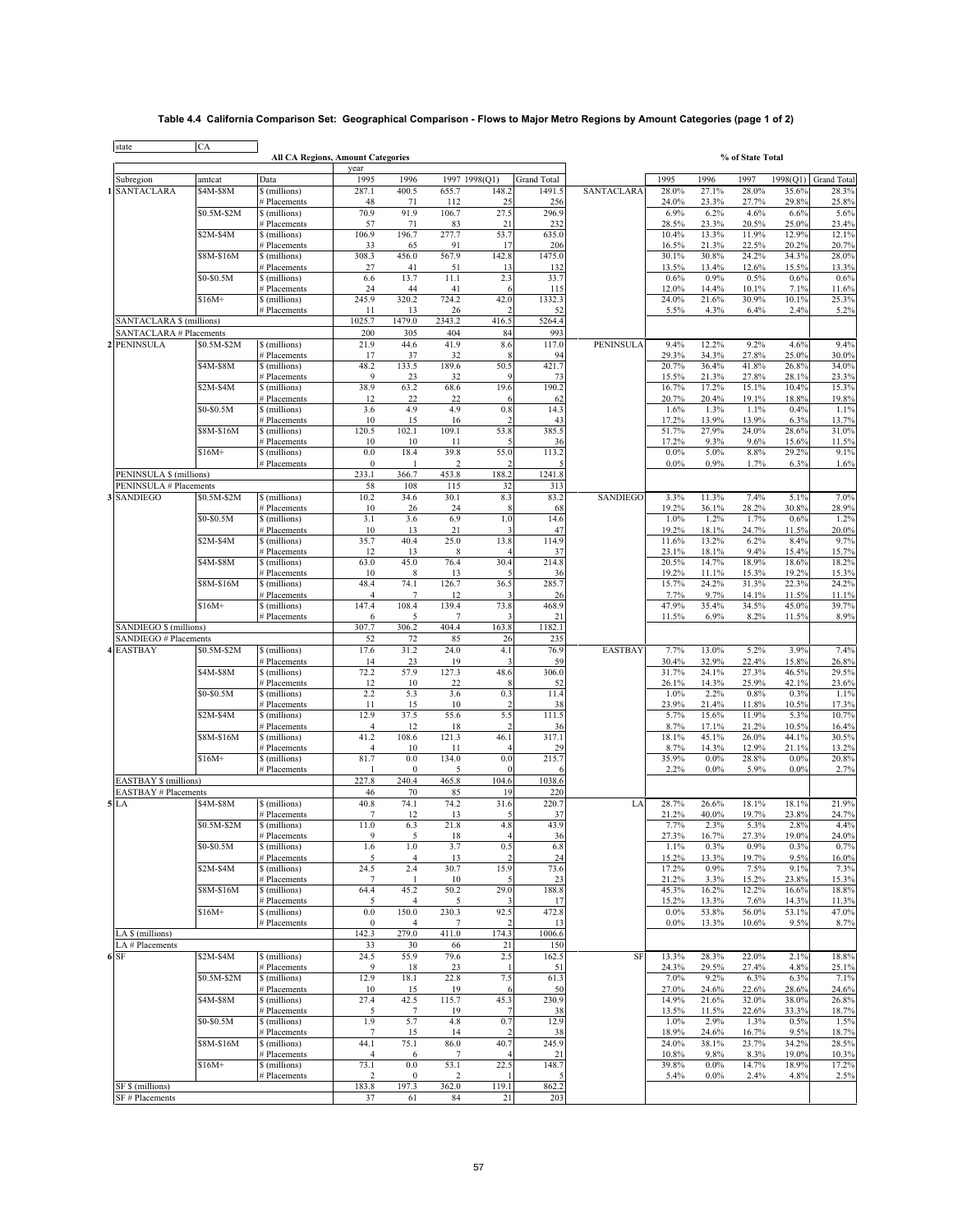## **Table 4.4 California Comparison Set: Geographical Comparison - Flows to Major Metro Regions by Amount Categories (page 2 of 2)**

|                             |             |               | vear           |                          |                |      |                    |               |       |         |       |         |                      |
|-----------------------------|-------------|---------------|----------------|--------------------------|----------------|------|--------------------|---------------|-------|---------|-------|---------|----------------------|
| Subregion                   | amtcat      | Data          | 1995           | 1996                     | 1997 1998(Q1)  |      | <b>Grand Total</b> |               | 1995  | 1996    | 1997  |         | 1998(Q1) Grand Total |
| 7 ORANGE                    | $$2M-S4M$   | \$ (millions) | 37.8           | 35.4                     | 30.2           | 3.5  | 106.9              | <b>ORANGE</b> | 19.2% | 23.3%   | 11.9% | 6.4%    | 16.3%                |
|                             |             | # Placements  | 13             | 11                       | 11             |      | 36                 |               | 27.7% | 26.2%   | 21.6% | 10.0%   | 24.0%                |
|                             | \$0.5M-\$2M | \$ (millions) | 14.4           | 12.0                     | 13.6           | 4.9  | 44.8               |               | 7.3%  | 7.9%    | 5.4%  | 9.0%    | 6.8%                 |
|                             |             | # Placements  | 11             | 11                       | 10             |      | 36                 |               | 23.4% | 26.2%   | 19.6% | 40.0%   | 24.0%                |
|                             | \$0-\$0.5M  | \$ (millions) | 2.9            | 1.5                      | 2.5            | 0.7  | 7.5                |               | 1.4%  | 1.0%    | 1.0%  | 1.2%    | 1.1%                 |
|                             |             | # Placements  | 12             | 6                        | 10             |      | 30                 |               | 25.5% | 14.3%   | 19.6% | 20.0%   | 20.0%                |
|                             | \$4M-\$8M   | \$(millions)  | 30.0           | 56.6                     | 62.3           | 5.1  | 154.0              |               | 15.2% | 37.3%   | 24.7% | 9.3%    | 23.5%                |
|                             |             | # Placements  | 5              | 10                       | 11             |      | 27                 |               | 10.6% | 23.8%   | 21.6% | 10.0%   | 18.0%                |
|                             | \$8M-\$16M  | \$(millions)  | 49.5           | 46.1                     | 61.2           | 10.1 | 166.9              |               | 25.1% | 30.4%   | 24.2% | 18.5%   | 25.4%                |
|                             |             | # Placements  | $\overline{4}$ | $\overline{4}$           | 5              |      | 14                 |               | 8.5%  | 9.5%    | 9.8%  | 10.0%   | 9.3%                 |
|                             | $$16M+$     | \$ (millions) | 62.7           | 0.0                      | 83.0           | 30.4 | 176.1              |               | 31.8% | $0.0\%$ | 32.8% | 55.6%   | 26.8%                |
|                             |             | # Placements  | $\overline{c}$ | $\Omega$                 |                |      |                    |               | 4.3%  | $0.0\%$ | 7.8%  | 10.0%   | 4.7%                 |
| <b>ORANGE \$ (millions)</b> |             |               | 197.2          | 151.5                    | 252.8          | 54.7 | 656.2              |               |       |         |       |         |                      |
| <b>ORANGE # Placements</b>  |             |               | 47             | 42                       | 51             | 10   | 150                |               |       |         |       |         |                      |
| 8 CA Other                  | \$0-\$0.5M  | \$ (millions) | 0.7            | 1.5                      | 1.5            | 1.5  | 5.2                | CA Other      | 0.9%  | 2.2%    | 1.3%  | 5.7%    | 1.8%                 |
|                             |             | # Placements  | 7              | 9                        | 5              |      | 25                 |               | 33.3% | 34.6%   | 22.7% | 44.4%   | 32.1%                |
|                             | \$0.5M-\$2M | \$ (millions) | 9.5            | 6.6                      | 5.3            | 1.0  | 22.4               |               | 12.9% | 9.9%    | 4.5%  | 3.7%    | 7.9%                 |
|                             |             | # Placements  | 8              | 6                        |                |      | 19                 |               | 38.1% | 23.1%   | 18.2% | 11.1%   | 24.4%                |
|                             | \$4M-\$8M   | \$ (millions) | 8.8            | 30.4                     | 30.3           | 11.0 | 80.4               |               | 11.9% | 45.3%   | 26.0% | 41.5%   | 28.3%                |
|                             |             | # Placements  | 2              |                          | 5              |      | 14                 |               | 9.5%  | 19.2%   | 22.7% | 22.2%   | 17.9%                |
|                             | $$2M-S4M$   | \$ (millions) | 6.0            | 16.3                     | 14.8           | 3.0  | 40.2               |               | 8.1%  | 24.4%   | 12.7% | 11.3%   | 14.1%                |
|                             |             | # Placements  | $\overline{c}$ | $\overline{\phantom{0}}$ |                |      | 13                 |               | 9.5%  | 19.2%   | 22.7% | 11.1%   | 16.7%                |
|                             | \$8M-\$16M  | \$ (millions) | 15.0           | 12.2                     | 26.5           | 10.0 | 63.7               |               | 20.3% | 18.2%   | 22.8% | 37.7%   | 22.4%                |
|                             |             | # Placements  |                |                          | $\overline{2}$ |      |                    |               | 4.8%  | 3.8%    | 9.1%  | 11.1%   | 6.4%                 |
|                             | $$16M+$     | \$ (millions) | 34.0           | 0.0                      | 38.0           | 0.0  | 72.0               |               | 46.0% | $0.0\%$ | 32.6% | $0.0\%$ | 25.4%                |
|                             |             | # Placements  |                | $\theta$                 |                |      |                    |               | 4.8%  | $0.0\%$ | 4.5%  | 0.0%    | 2.6%                 |
| CA Other \$ (millions)      |             |               | 74.0           | 67.0                     | 116.4          | 26.5 | 283.9              |               |       |         |       |         |                      |
| CA Other # Placements       |             |               | 21             | 26                       | 22             | 9    | 78                 |               |       |         |       |         |                      |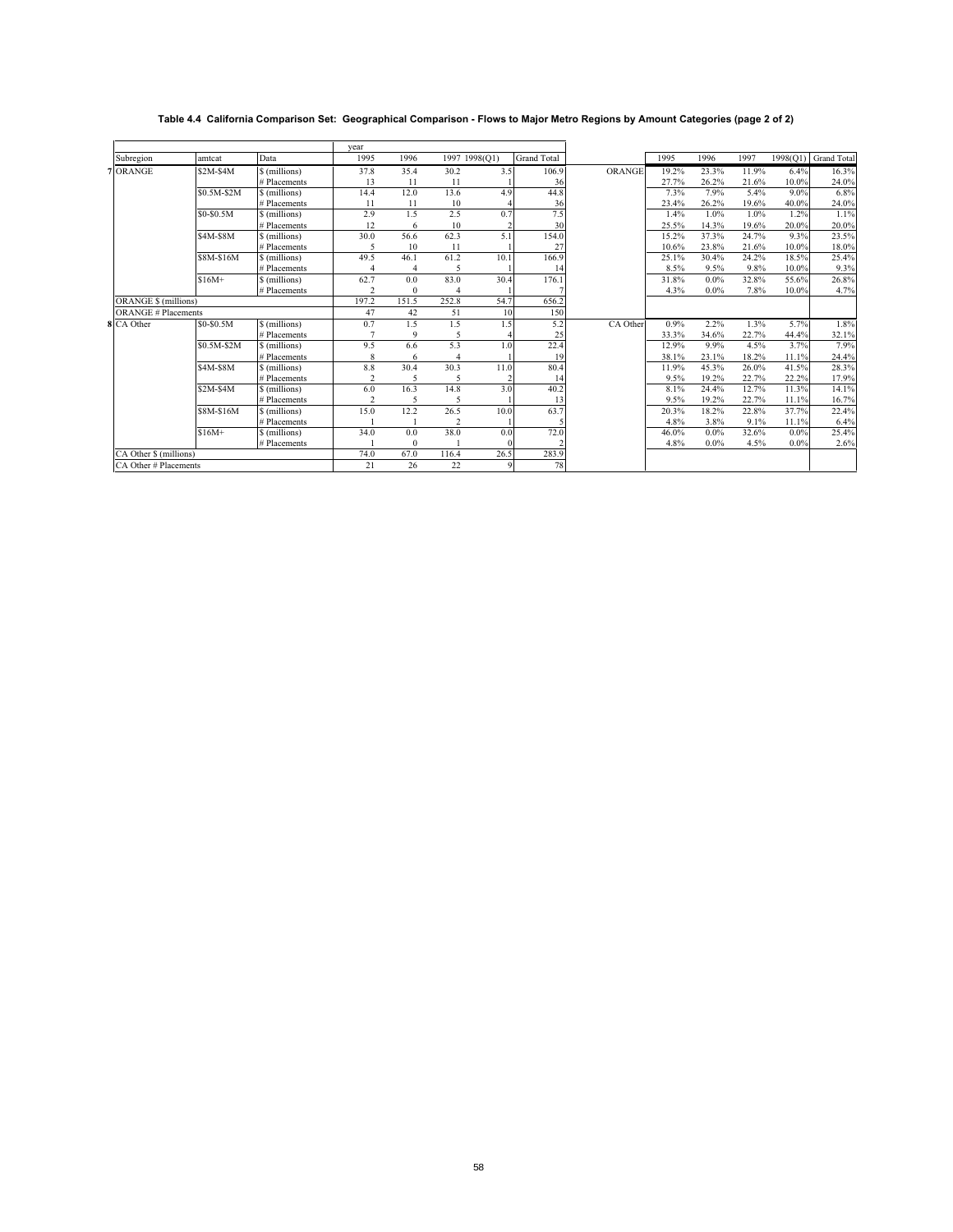# **Table 5.1 California Comparison Set: Industry Comparison - Flows to Major Industries**

| state                           | <b>CA</b>     |                                    |        |               |                |                    |                               |         |         |                       |       |                           |
|---------------------------------|---------------|------------------------------------|--------|---------------|----------------|--------------------|-------------------------------|---------|---------|-----------------------|-------|---------------------------|
|                                 |               | <b>CA Industry Classifications</b> |        |               |                |                    |                               |         |         | % of California Total |       |                           |
|                                 |               | year                               |        |               |                |                    |                               |         |         |                       |       |                           |
| Maior Industry                  | Data          | 1995                               | 1996   | 1997 1998(Q1) |                | <b>Grand Total</b> |                               | 1995    | 1996    |                       |       | 1997 1998(O1) Grand Total |
| 1 Software & Information        | \$ (millions) | 578.8                              | 968.9  | 1632.8        | 517.0          | 3697.5             | Software & Information        | 24.2%   | 31.4%   | 34.0%                 | 41.4% | 32.1%                     |
|                                 | # Placements  | 154                                | 284    | 385           | 9              | 914                |                               | 31.2%   | 39.8%   | 42.2%                 | 41.0% | 39.0%                     |
| 2 Communications                | \$ (millions) | 361.3                              | 635.7  | 1038.2        | 228.3          | 2263.5             | Communications                | 15.1%   | 20.6%   | 21.6%                 | 18.3% | 19.6%                     |
|                                 | # Placements  | 66                                 | 124    | 155           | 4 <sub>1</sub> | 386                |                               | 13.4%   | 17.4%   | 17.0%                 | 18.5% | 16.5%                     |
| 3 Computers and Peripherals     | \$ (millions) | 290.4                              | 290.2  | 497.4         | 75.5           | 1153.5             | Computers and Peripherals     | 12.1%   | 9.4%    | 10.3%                 | 6.1%  | 10.0%                     |
|                                 | # Placements  | 44                                 | 38     | 56            | 16             | 154                |                               | 8.9%    | 5.3%    | 6.1%                  | 7.2%  | 6.6%                      |
| 4 Biotechnology                 | \$ (millions) | 272.5                              | 327.4  | 277.7         | 42.5           | 920.1              | Biotechnology                 | 11.4%   | 10.6%   | 5.8%                  | 3.4%  | 8.0%                      |
|                                 | # Placements  | 45                                 | 53     | 42            | 11             | 151                |                               | 9.1%    | 7.4%    | 4.6%                  | 5.0%  | 6.4%                      |
| 5 Healthcare                    | \$ (millions) | 192.5                              | 129.5  | 235.4         | 138.1          | 695.4              | Healthcare                    | 8.0%    | 4.2%    | 4.9%                  | 11.1% | 6.0%                      |
|                                 | # Placements  | 46                                 | 29     | 42            | 15             | 132                |                               | 9.3%    | 4.1%    | 4.6%                  | 6.8%  | 5.6%                      |
| 6 Medical Instruments & Devices | \$ (millions) | 82.9                               | 176.4  | 334.6         | 82.6           | 676.5              | Medical Instruments & Devices | 3.5%    | 5.7%    | 7.0%                  | 6.6%  | 5.9%                      |
|                                 | # Placements  | 18                                 | 56     | 69            | 12             | 155                |                               | 3.6%    | 7.8%    | 7.6%                  | 5.4%  | 6.6%                      |
| 7 Consumer                      | \$ (millions) | 174.9                              | 181.7  | 137.4         | 52.0           | 546.0              | Consumer                      | 7.3%    | 5.9%    | 2.9%                  | 4.2%  | 4.7%                      |
|                                 | # Placements  | 29                                 | 27     | 17            |                | 81                 |                               | 5.9%    | 3.8%    | 1.9%                  | 3.6%  | 3.5%                      |
| 8 Electronics & Instrumentation | \$ (millions) | 130.2                              | 63.1   | 193.3         | 22.1           | 408.6              | Electronics & Instrumentation | 5.4%    | 2.0%    | 4.0%                  | 1.8%  | 3.5%                      |
|                                 | # Placements  | 28                                 | 24     | 56            | 10             | 118                |                               | 5.7%    | 3.4%    | 6.1%                  | 4.5%  | 5.0%                      |
| 9 Semiconductors/Equipment      | \$ (millions) | 91.9                               | 82.0   | 80.0          | 21.4           | 275.3              | Semiconductors/Equipment      | 3.8%    | 2.7%    | 1.7%                  | 1.7%  | 2.4%                      |
|                                 | # Placements  | 8                                  | 13     | 14            |                | 40                 |                               | 1.6%    | 1.8%    | 1.5%                  | 2.3%  | 1.7%                      |
| <b>10 Business Services</b>     | \$ (millions) | 71.3                               | 50.4   | 86.2          | 42.8           | 250.8              | <b>Business Services</b>      | 3.0%    | 1.6%    | 1.8%                  | 3.4%  | 2.2%                      |
|                                 | # Placements  | 13                                 | 13     | 29            |                | 62                 |                               | 2.6%    | 1.8%    | 3.2%                  | 3.2%  | 2.6%                      |
| 11 Industrial                   | \$ (millions) | 44.9                               | 39.8   | 131.7         | 11.0           | 227.5              | Industrial                    | 1.9%    | 1.3%    | 2.7%                  | 0.9%  | 2.0%                      |
|                                 | # Placements  | 13                                 | 14     | 18            |                | 46                 |                               | 2.6%    | 2.0%    | 2.0%                  | 0.5%  | 2.0%                      |
| 12 Pharmaceuticals              | \$ (millions) | 66.4                               | 62.4   | 64.7          | 10.3           | 203.8              | Pharmaceuticals               | 2.8%    | 2.0%    | 1.3%                  | 0.8%  | 1.8%                      |
|                                 | # Placements  | 12                                 | 14     | 10            |                | 38                 |                               | 2.4%    | 2.0%    | 1.1%                  | 0.9%  | 1.6%                      |
| 13 Distribution/Retailing       | \$ (millions) | 24.4                               | 76.4   | 93.2          | 4.2            | 198.1              | Distribution/Retailing        | 1.0%    | 2.5%    | 1.9%                  | 0.3%  | 1.7%                      |
|                                 | # Placements  | $\mathbf Q$                        | 20     | 18            |                | 50                 |                               | 1.8%    | 2.8%    | 2.0%                  | 1.4%  | 2.1%                      |
| 14 Miscellaneous                | \$ (millions) | 9.2                                | 2.9    | 0.0           | 0.0            | 12.0               | Miscellaneous                 | 0.4%    | 0.1%    | 0.0%                  | 0.0%  | 0.1%                      |
|                                 | # Placements  | $\mathbf Q$                        |        | $\Omega$      |                | 13                 |                               | 1.8%    | 0.6%    | 0.0%                  | 0.0%  | 0.6%                      |
| 15 Environmental                | \$ (millions) | 0.0                                | 0.5    | 6.8           | 0.0            | 7.3                | Environmental                 | 0.0%    | $0.0\%$ | 0.1%                  | 0.0%  | 0.1%                      |
|                                 | # Placements  | $\theta$                           |        |               |                |                    |                               | $0.0\%$ | 0.1%    | 0.1%                  | 0.0%  | 0.1%                      |
| Total \$ (millions)             |               | 2391.5                             | 3087.3 | 4809.3        | 1247.7         | 11535.8            |                               |         |         |                       |       |                           |
| Total # Placements              |               | 494                                | 714    | 912           | 222            | 2342               |                               |         |         |                       |       |                           |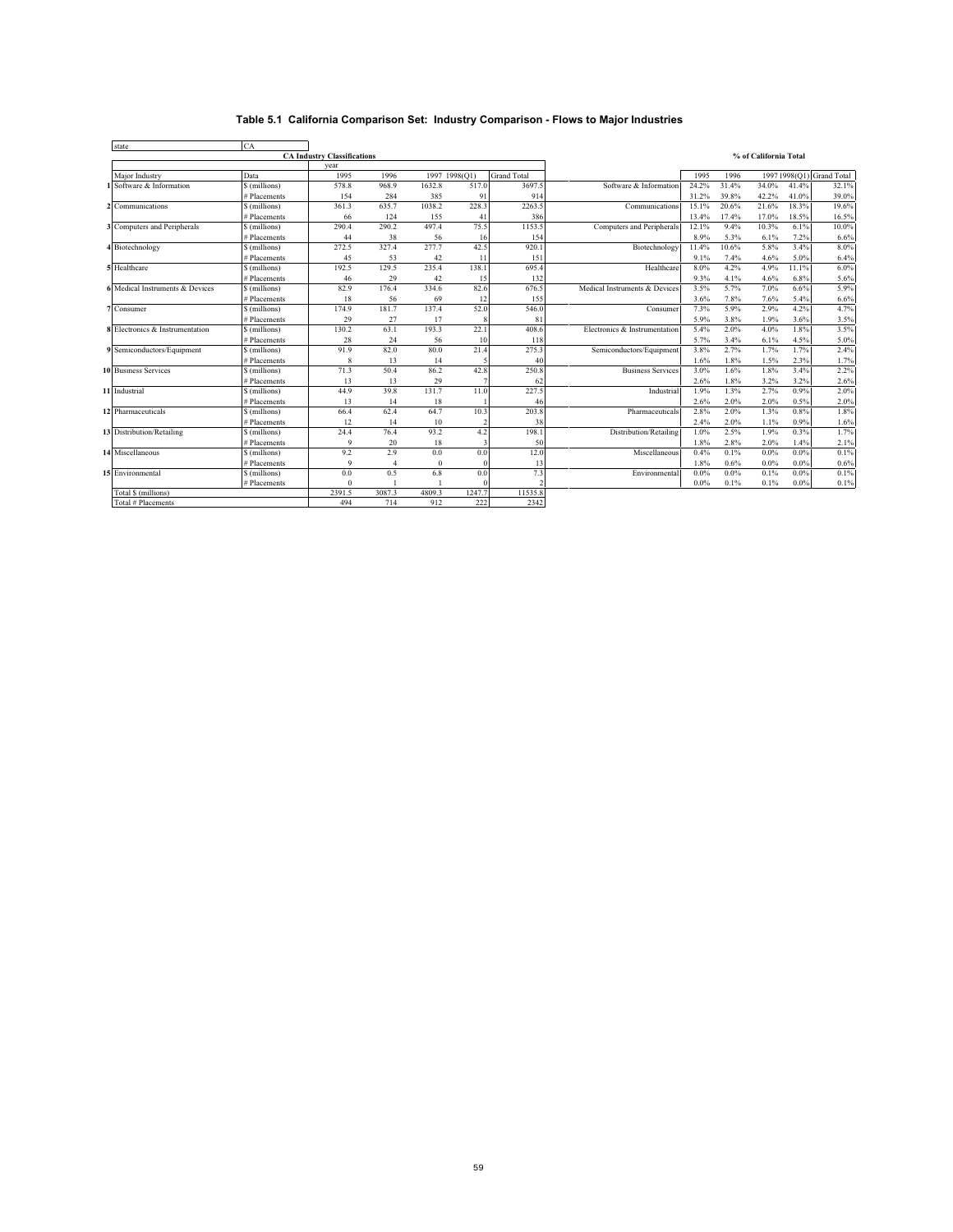## **Table 5.2 California Comparison Set: Industry Comparison - Flows to Major Industries by Metro Region (page 1 of 3)**

|                                         |                   |                                    | year                    |                        |                         |                 |                          |                           |                 |                 | % of CA Industry Total |                           |                |
|-----------------------------------------|-------------------|------------------------------------|-------------------------|------------------------|-------------------------|-----------------|--------------------------|---------------------------|-----------------|-----------------|------------------------|---------------------------|----------------|
| Major Industry                          | Subregion         | Data                               | 1995                    | 1996                   |                         | 1997 1998(Q1)   | <b>Grand Total</b>       |                           | 1995            | 1996            |                        | 1997 1998(Q1) Grand Total |                |
| Software & Information                  | <b>SANTACLARA</b> | \$ (millions)                      | 313.7                   | 489.4                  | 900.9                   | 162.2           | 1866.2                   | Software & Information    | 54.2%           | 50.5%           | 55.2%                  | 31.4%                     | 50.5%          |
|                                         | <b>PENINSULA</b>  | <b>Placements</b><br>\$ (millions) | 78<br>70.6              | 134<br>185.2           | 203<br>258.9            | 31<br>134.9     | 446<br>649.6             |                           | 50.6%<br>12.2%  | 47.2%<br>19.1%  | 52.7%<br>15.9%         | 34.1%<br>26.1%            | 48.8%<br>17.6% |
|                                         |                   | # Placements                       | 23                      | 59                     | 58                      | 19              | 159                      |                           | 14.9%           | 20.8%           | 15.1%                  | 20.9%                     | 17.4%          |
|                                         | SF                | \$ (millions)                      | 30.6                    | 115.1                  | 223.5                   | 86.4            | 455.6                    |                           | 5.3%            | 11.9%           | 13.7%                  | 16.7%                     | 12.3%          |
|                                         | <b>EASTBAY</b>    | # Placements<br>\$(millions)       | 12<br>37.3              | 40<br>74.6             | 56<br>121.3             | 16<br>22.7      | 124<br>255.9             |                           | 7.8%<br>6.4%    | 14.1%<br>7.7%   | 14.5%<br>7.4%          | 17.6%<br>4.4%             | 13.6%<br>6.9%  |
|                                         |                   | # Placements                       | 13                      | 24                     | 31                      |                 | 73                       |                           | 8.4%            | 8.5%            | 8.1%                   | 5.5%                      | 8.0%           |
|                                         | SANDIEGO          | \$ (millions)<br># Placements      | 79.0<br>11              | 36.0<br>$\overline{9}$ | 38.6<br>11              | 71.7            | 225.2<br>39              |                           | 13.6%<br>7.1%   | 3.7%<br>3.2%    | 2.4%<br>2.9%           | 13.9%<br>8.8%             | 6.1%<br>4.3%   |
|                                         | LA                | \$ (millions)                      | 15.0                    | 26.8                   | 69.1                    | 21.2            | 132.1                    |                           | 2.6%            | 2.8%            | 4.2%                   | 4.1%                      | 3.6%           |
|                                         |                   | # Placements                       | 6                       | $\overline{7}$         | 19                      |                 | 38                       |                           | 3.9%            | 2.5%            | 4.9%                   | 6.6%                      | 4.2%           |
|                                         | ORANGE            | \$ (millions)<br># Placements      | 31.6<br>9               | 37.2<br>-9             | 14.5<br>4               | 1.8             | 85.0<br>25               |                           | 5.5%<br>5.8%    | 3.8%<br>3.2%    | 0.9%<br>1.0%           | 0.3%<br>3.3%              | 2.3%<br>2.7%   |
|                                         | CA Other          | \$ (millions)                      | $1.0$                   | 4.8                    | 5.9                     | 16.2            | 27.9                     |                           | 0.2%            | 0.5%            | 0.4%                   | 3.1%                      | 0.8%           |
| Software & Information \$ (millions)    |                   | # Placements                       | 578.8                   | 968.9                  | 3<br>1632.8             | 517.0           | 10<br>3697.5             |                           | 1.3%            | 0.7%            | 0.8%                   | 3.3%                      | 1.1%           |
| Software & Information # Placements     |                   |                                    | 154                     | 284                    | 385                     | 91              | 914                      |                           |                 |                 |                        |                           |                |
| Communications                          | <b>SANTACLARA</b> | \$ (millions)                      | 99.9                    | 405.6                  | 599.3                   | 128.8           | 1233.5                   | Communications            | 27.6%           | 63.8%           | 57.7%                  | 56.4%                     | 54.5%          |
|                                         | <b>EASTBAY</b>    | # Placements<br>\$ (millions)      | 24<br>35.5              | 67<br>88.9             | 75<br>116.1             | 20<br>25.0      | 186<br>265.4             |                           | 36.4%<br>9.8%   | 54.0%<br>14.0%  | 48.4%<br>11.2%         | 48.8%<br>11.0%            | 48.2%<br>11.7% |
|                                         |                   | # Placements                       | 8                       | 15                     | 16                      |                 | 43                       |                           | 12.1%           | 12.1%           | 10.3%                  | 9.8%                      | 11.1%          |
|                                         | SANDIEGO          | \$ (millions)<br># Placements      | 53.4<br>$\overline{4}$  | 27.8<br>10             | 94.7<br>18              | 32.3            | 208.2<br>37              |                           | 14.8%<br>6.1%   | 4.4%<br>8.1%    | 9.1%<br>11.6%          | 14.1%<br>12.2%            | 9.2%<br>9.6%   |
|                                         | CA Other          | \$ (millions)                      | 61.4                    | 40.5                   | 39.5                    | 3.9             | 145.3                    |                           | 17.0%           | 6.4%            | 3.8%                   | 1.7%                      | 6.4%           |
|                                         |                   | # Placements                       | 9                       | 14                     | 6                       |                 | 32                       |                           | 13.6%           | 11.3%           | 3.9%                   | 7.3%                      | 8.3%           |
|                                         | <b>PENINSULA</b>  | \$ (millions)<br># Placements      | 44.3<br>6               | 28.3                   | 32.0<br>14              | 10.6            | 115.2<br>30              |                           | 12.3%<br>9.1%   | 4.4%<br>6.5%    | 3.1%<br>9.0%           | 4.6%<br>4.9%              | 5.1%<br>7.8%   |
|                                         | SF                | \$ (millions)                      | 8.7                     | 36.5                   | 61.0                    | 3.0             | 109.2                    |                           | 2.4%            | 5.7%            | 5.9%                   | 1.3%                      | 4.8%           |
|                                         | ORANGE            | # Placements<br>\$ (millions)      | 5<br>22.5               | 6<br>$4.0\,$           | 12<br>69.2              | 0.0             | 25<br>95.6               |                           | 7.6%<br>6.2%    | 4.8%<br>0.6%    | 7.7%<br>6.7%           | 4.9%<br>0.0%              | 6.5%<br>4.2%   |
|                                         |                   | # Placements                       |                         |                        | 5                       | $^{\circ}$      | 10                       |                           | 4.5%            | 1.6%            | 3.2%                   | 0.0%                      | 2.6%           |
|                                         | LA                | \$ (millions)                      | 35.7                    | 4.3                    | 26.3                    | 24.8            | 91.1                     |                           | 9.9%            | 0.7%            | 2.5%                   | 10.8%                     | 4.0%           |
| Communications \$ (millions)            |                   | # Placements                       | $\overline{7}$<br>361.3 | $\mathcal{D}$<br>635.7 | $\mathbf Q$<br>1038.2   | 228.            | 23<br>2263.5             |                           | 10.6%           | 1.6%            | 5.8%                   | 12.2%                     | 6.0%           |
| Communications # Placements             |                   |                                    | 66                      | 124                    | 155                     | 41              | 386                      |                           |                 |                 |                        |                           |                |
| Computers and Peripherals<br>3          | <b>SANTACLARA</b> | \$ (millions)                      | 184.7                   | 223.0                  | 308.3                   | 59.9            | 775.9                    | Computers and Peripherals | 63.6%           | 76.9%           | 62.0%                  | 79.4%<br>81.3%            | 67.3%          |
|                                         | EASTBAY           | # Placements<br>\$ (millions)      | 31<br>95.8              | 26<br>5.1              | 37<br>69.4              | 11<br>5.5       | 107<br>175.7             |                           | 70.5%<br>33.0%  | 68.4%<br>1.7%   | 66.1%<br>13.9%         | 7.3%                      | 69.5%<br>15.2% |
|                                         |                   | # Placements                       | $\overline{7}$          | $\overline{2}$         | 5                       |                 | 15                       |                           | 15.9%           | 5.3%            | 8.9%                   | 6.3%                      | 9.7%           |
|                                         | LA                | \$ (millions)<br># Placements      | 0.0<br>$\Omega$         | 1.3                    | 72.0                    | 9.0             | 82.3                     |                           | 0.0%<br>0.0%    | 0.4%<br>2.6%    | 14.5%<br>3.6%          | 11.9%<br>6.3%             | 7.1%<br>2.6%   |
|                                         | <b>PENINSULA</b>  | \$ (millions)                      | 1.0                     | 28.9                   | 24.1                    | 1.1             | 55.1                     |                           | 0.3%            | 10.0%           | 4.9%                   | 1.4%                      | 4.8%           |
|                                         | <b>SANDIEGO</b>   | # Placements                       |                         | $\overline{4}$         |                         |                 | 11                       |                           | 2.3%            | 10.5%           | 8.9%                   | 6.3%                      | 7.1%           |
|                                         |                   | \$ (millions)<br># Placements      | 6.5<br>$\overline{4}$   | 26.8<br>3              | 12.9<br>-3              | 0.0<br>-0       | 46.1<br>10               |                           | 2.2%<br>9.1%    | 9.2%<br>7.9%    | 2.6%<br>5.4%           | 0.0%<br>0.0%              | 4.0%<br>6.5%   |
|                                         | ORANGE            | \$ (millions)                      | 0.0                     | 5.1                    | $4.8\,$                 | 0.0             | 9.9                      |                           | 0.0%            | 1.8%            | 1.0%                   | $0.0\%$                   | 0.9%           |
|                                         | CA Other          | # Placements<br>\$ (millions)      | $\Omega$<br>0.0         | $\mathcal{D}$<br>0.0   | 3<br>6.0                | $\Omega$<br>0.0 | $\sim$<br>6.0            |                           | 0.0%<br>$0.0\%$ | 5.3%<br>$0.0\%$ | 5.4%<br>1.2%           | $0.0\%$<br>0.0%           | 3.2%<br>0.5%   |
|                                         |                   | # Placements                       | $\bf{0}$                | $\Omega$               |                         |                 |                          |                           | 0.0%            | 0.0%            | 1.8%                   | 0.0%                      | 0.6%           |
|                                         | $\rm{SF}$         | \$ (millions)                      | 2.5                     | 0.0                    | $0.0\,$                 | 0.0             | 2.5                      |                           | 0.9%            | 0.0%            | $0.0\%$                | 0.0%                      | 0.2%           |
| Computers and Peripherals \$ (millions) |                   | # Placements                       | $\overline{1}$<br>290.4 | $\theta$<br>290.2      | $\overline{0}$<br>497.4 | 75.5            | $\overline{1}$<br>1153.5 |                           | 2.3%            | 0.0%            | 0.0%                   | $0.0\%$                   | 0.6%           |
| Computers and Peripherals # Placements  |                   |                                    | 44                      | 38                     | 56                      | 16              | 154                      |                           |                 |                 |                        |                           |                |
| 4 Biotechnology                         | SANTACLARA        | \$ (millions)                      | 120.9                   | 115.9                  | 59.2                    | 14.9            | 310.8                    | Biotechnology             | 44.4%           | 35.4%           | 21.3%                  | 35.0%                     | 33.8%          |
|                                         | <b>SANDIEGO</b>   | # Placements<br>\$ (millions)      | 19<br>34.7              | 12<br>133.5            | 10<br>98.0              | 4.0             | 44<br>270.2              |                           | 42.2%<br>12.7%  | 22.6%<br>40.8%  | 23.8%<br>35.3%         | 27.3%<br>9.4%             | 29.1%<br>29.4% |
|                                         |                   | # Placements                       | $\mathbf{Q}$            | 22                     | 14                      |                 | 47                       |                           | 20.0%           | 41.5%           | 33.3%                  | 18.2%                     | 31.1%          |
|                                         | <b>PENINSULA</b>  | \$ (millions)<br># Placements      | 59.2<br>6               | 44.0<br>10             | 37.5                    | 6.8             | 147.4<br>26              |                           | 21.7%<br>13.3%  | 13.4%<br>18.9%  | 13.5%<br>16.7%         | 16.0%<br>27.3%            | 16.0%<br>17.2% |
|                                         | <b>EASTBAY</b>    | \$ (millions)                      | 25.6                    | 11.8                   | 54.8                    | 1.6             | 93.8                     |                           | 9.4%            | 3.6%            | 19.7%                  | 3.7%                      | 10.2%          |
|                                         |                   | # Placements                       | $\overline{4}$<br>27.5  |                        | 7                       |                 | 15                       |                           | 8.9%<br>10.1%   | 5.7%<br>2.3%    | 16.7%<br>9.5%          | 9.1%<br>35.8%             | 9.9%<br>8.3%   |
|                                         | ORANGE            | \$ (millions)<br># Placements      | $\overline{4}$          | 7.5<br>3               | 26.3<br>3               | 15.2            | 76.5<br>12               |                           | 8.9%            | 5.7%            | 7.1%                   | 18.2%                     | 7.9%           |
|                                         | LA                | \$ (millions)                      | 2.6                     | 8.0                    | $0.0\,$                 | 0.0             | 10.6                     |                           | 0.9%            | 2.5%            | $0.0\%$                | 0.0%                      | 1.2%           |
|                                         | SF                | # Placements<br>\$ (millions)      | 0.0                     | 6.8                    | $\mathbf{0}$<br>$0.0\,$ | 0.0             | 6.8                      |                           | 4.4%<br>0.0%    | 1.9%<br>2.1%    | $0.0\%$<br>$0.0\%$     | 0.0%<br>0.0%              | 2.0%<br>0.7%   |
|                                         |                   | <b>Placements</b>                  | $\overline{0}$          | $\mathcal{D}$          | $\mathbf{0}$            |                 |                          |                           | 0.0%            | 3.8%            | 0.0%                   | $0.0\%$                   | 1.3%           |
|                                         | CA Other          | \$ (millions)                      | 2.0                     | 0.0                    | $2.0\,$                 | 0.0             | 4.0                      |                           | 0.7%            | 0.0%            | 0.7%                   | 0.0%                      | 0.4%           |
| Biotechnology \$ (millions)             |                   | # Placements                       | 272.5                   | $\Omega$<br>327.4      | 277.7                   | 42.5            | 920.1                    |                           | 2.2%            | $0.0\%$         | 2.4%                   | 0.0%                      | 1.3%           |
| Biotechnology # Placements              |                   |                                    | 45                      | 53                     | 42                      | 11              | 151                      |                           |                 |                 |                        |                           |                |
| Healthcare                              | SANTACLARA        | \$ (millions)                      | 03.6<br>15              | 9.9<br>$\sim$          | 126.6<br>12             | 78              | 248.0<br>34              | Healthcare                | 53.8%<br>32.6%  | 17.2%           | 53.8%<br>28.6%         | 13.3%                     | 35.7%<br>25.8% |
|                                         | LA                | # Placements<br>\$ (millions)      | 3.5                     | 42.9                   | 18.5                    | 97.0            | 161.9                    |                           | 1.8%            | 33.1%           | 7.9%                   | 70.2%                     | 23.3%          |
|                                         |                   | # Placements                       | $\mathcal{D}$           | $\mathbf{3}$           | 3                       |                 | 11                       |                           | 4.3%            | 10.3%           | 7.1%                   | 20.0%                     | 8.3%           |
|                                         | ORANGE            | \$ (millions)<br># Placements      | 20.7<br>10              | 34.3<br>$\overline{9}$ | 47.7<br>10              | 2.5             | 105.2<br>31              |                           | 10.8%<br>21.7%  | 26.5%<br>31.0%  | 20.3%<br>23.8%         | 1.8%<br>13.3%             | 15.1%<br>23.5% |
|                                         | <b>SANDIEGO</b>   | \$ (millions)                      | 24.5                    | 13.5                   | 20.3                    | 19.0            | 77.3                     |                           | 12.7%           | 10.4%           | 8.6%                   | 13.7%                     | 11.1%          |
|                                         |                   | # Placements                       | -6                      | -6                     | 7                       |                 | 24                       |                           | 13.0%           | 20.7%           | 16.7%                  | 33.3%                     | 18.2%          |
|                                         | <b>PENINSULA</b>  | \$ (millions)<br># Placements      | 23.9<br>8               | 10.0                   | 5.0<br>$\overline{2}$   | 4.0             | 42.9<br>12               |                           | 12.4%<br>17.4%  | 7.7%<br>3.4%    | 2.1%<br>4.8%           | 2.9%<br>6.7%              | 6.2%<br>9.1%   |
|                                         | SF                | \$ (millions)                      | 15.7                    | 3.5                    | 10.8                    | 0.0             | 30.0                     |                           | 8.2%            | 2.7%            | 4.6%                   | 0.0%                      | 4.3%           |
|                                         | EASTBAY           | # Placements<br>\$ (millions)      | 0.3                     | 15.5                   | $\overline{4}$<br>6.4   | 6.9             | 8<br>29.1                |                           | 4.3%<br>0.2%    | 6.9%<br>11.9%   | 9.5%<br>2.7%           | 0.0%<br>5.0%              | 6.1%<br>4.2%   |
|                                         |                   | # Placements                       |                         | $\mathbf{3}$           | $\overline{4}$          |                 |                          |                           | 2.2%            | 10.3%           | 9.5%                   | 6.7%                      | 6.8%           |
|                                         | CA Other          | \$ (millions)                      | 0.2                     | 0.0                    | $0.0\,$                 | 1.0             | 1.2                      |                           | 0.1%            | $0.0\%$         | $0.0\%$                | 0.7%                      | 0.2%           |
| Healthcare \$ (millions)                |                   | # Placements                       | 192.5                   | $\theta$<br>129.5      | $\theta$<br>235.4       | 138.1           | 695.4                    |                           | 4.3%            | 0.0%            | $0.0\%$                | 6.7%                      | 2.3%           |
| Healthcare # Placements                 |                   |                                    | 46                      | 29                     | 42                      | 15              | 132                      |                           |                 |                 |                        |                           |                |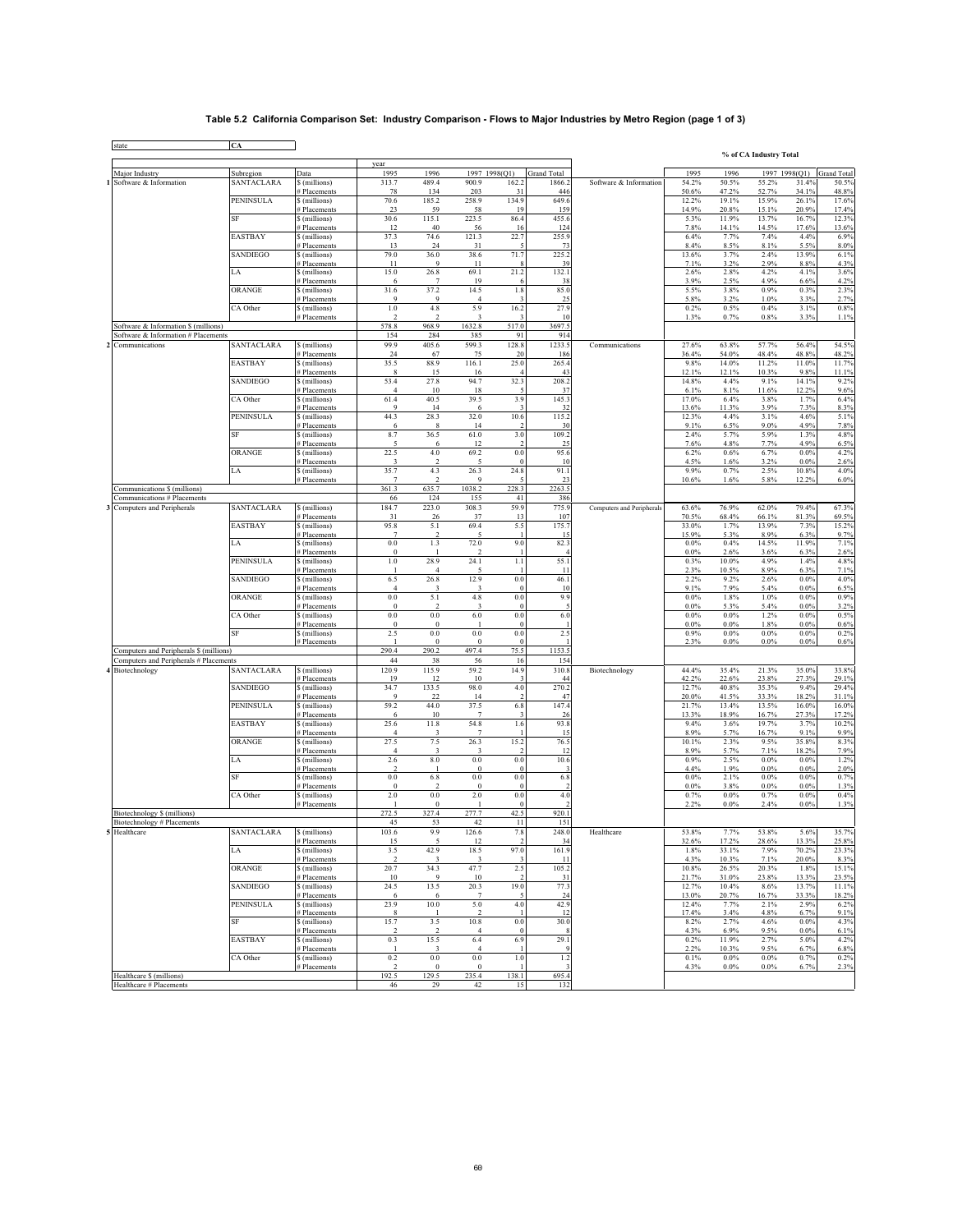## **Table 5.2 California Comparison Set: Industry Comparison - Flows to Major Industries by Metro Region (page 2 of 3)**

|                                                                                           |                         |                               | year                      |                        |                        |                           |                             |                               |                 |                  |                    |                  |                                    |
|-------------------------------------------------------------------------------------------|-------------------------|-------------------------------|---------------------------|------------------------|------------------------|---------------------------|-----------------------------|-------------------------------|-----------------|------------------|--------------------|------------------|------------------------------------|
| Major Industry<br>6 Medical Instruments & Devices                                         | Subregion<br>SANTACLARA | Data<br>\$ (millions)         | 1995<br>6.9               | 1996<br>53.0           | 1997 1998(Q1)<br>110.4 | 15.7                      | <b>Grand Total</b><br>185.9 |                               | 1995<br>8.3%    | 1996<br>30.0%    | 33.0%              | 19.0%            | 1997 1998(Q1) Grand Total<br>27.5% |
|                                                                                           |                         | # Placements                  | $\overline{4}$            | 20                     | 19                     |                           | 46                          | Medical Instruments & Devices | 22.2%           | 35.7%            | 27.5%              | 25.0%            | 29.7%                              |
|                                                                                           | SANDIEGO                | \$ (millions)<br># Placements | 10.8                      | 39.8<br>9              | 89.7<br>16             | 35.5                      | 175.7<br>30                 |                               | 13.0%<br>5.6%   | 22.5%<br>16.1%   | 26.8%<br>23.2%     | 43.0%<br>33.3%   | 26.0%<br>19.4%                     |
|                                                                                           | PENINSULA               | \$ (millions)                 | 25.3                      | 42.1                   | 55.0                   | 15.5                      | 137.9                       |                               | 30.5%           | 23.9%            | 16.5%              | 18.7%            | 20.4%                              |
|                                                                                           | ORANGE                  | # Placements<br>\$ (millions) | 6<br>19.6                 | 16<br>25.3             | 16<br>28.1             | 0.0                       | 41<br>72.9                  |                               | 33.3%<br>23.6%  | 28.6%<br>14.3%   | 23.2%<br>8.4%      | 25.0%<br>$0.0\%$ | 26.5%<br>10.8%                     |
|                                                                                           | <b>EASTBAY</b>          | # Placements                  | 3<br>12.0                 | $\overline{5}$<br>10.4 | 9<br>34.5              | $\Omega$<br>15.0          | 17                          |                               | 16.7%<br>14.4%  | 8.9%<br>5.9%     | 13.0%<br>10.3%     | 0.0%<br>18.2%    | 11.0%<br>10.6%                     |
|                                                                                           |                         | \$ (millions)<br># Placements |                           |                        | $\overline{4}$         |                           | 71.9<br>12                  |                               | 11.1%           | 8.9%             | 5.8%               | 8.3%             | 7.7%                               |
|                                                                                           | LA                      | \$ (millions)                 | 5.2                       | 5.9                    | 8.8<br>3               | 1.0                       | 20.9                        |                               | 6.3%<br>5.6%    | 3.3%<br>1.8%     | 2.6%<br>4.3%       | 1.2%<br>8.3%     | 3.1%<br>3.9%                       |
|                                                                                           | CA Other                | # Placements<br>\$ (millions) | $\rm 0.0$                 | $\rm 0.0$              | 7.3                    | 0.0                       | 7.3                         |                               | $0.0\%$         | $0.0\%$          | 2.2%               | $0.0\%$          | 1.1%                               |
|                                                                                           | SF                      | # Placements<br>\$ (millions) | $\Omega$<br>3.3           | $\Omega$<br>0.0        | 0.7                    | $\Omega$<br>$\rm 0.0$     | 4.0                         |                               | $0.0\%$<br>4.0% | 0.0%<br>0.0%     | 1.4%<br>0.2%       | 0.0%<br>$0.0\%$  | 0.6%<br>0.6%                       |
|                                                                                           |                         | # Placements                  |                           | $\theta$               |                        | $\bf{0}$                  |                             |                               | 5.6%            | $0.0\%$          | 1.4%               | $0.0\%$          | 1.3%                               |
| Medical Instruments & Devices \$ (millions)<br>Medical Instruments & Devices # Placements |                         |                               | 82.9<br>18                | 176.4<br>56            | 334.6<br>69            | 82.6<br>12                | 676.5<br>155                |                               |                 |                  |                    |                  |                                    |
| 7 Consumer                                                                                | LA                      | \$ (millions)                 | 32.9                      | 121.5                  | 44.2                   | 3.3                       | 201.9                       | Consumer                      | 18.8%           | 66.8%            | 32.2%              | 6.3%             | 37.0%                              |
|                                                                                           | SF                      | # Placements<br>\$ (millions) | $81.8\,$                  | 24.9                   | 6<br>25.1              | 0.0                       | $\overline{2}$<br>131.8     |                               | 24.1%<br>46.7%  | 22.2%<br>13.7%   | 35.3%<br>18.3%     | 25.0%<br>0.0%    | 25.9%<br>24.1%                     |
|                                                                                           |                         | # Placements                  |                           |                        |                        | $\Omega$                  | 12                          |                               | 24.1%           | 14.8%            | 5.9%               | $0.0\%$          | 14.8%                              |
|                                                                                           | ORANGE                  | \$(millions)<br># Placements  | 50.2                      | 14.1                   | 22.5                   | 30.4                      | 117.2<br>16                 |                               | 28.7%<br>24.1%  | 7.7%<br>18.5%    | 16.4%<br>17.6%     | 58.5%<br>12.5%   | 21.5%<br>19.8%                     |
|                                                                                           | CA Other                | \$(millions)                  | 4.8                       | 1.1                    | 38.1                   | 0.0<br>$\mathbf{0}$       | 44.0                        |                               | 2.7%<br>10.3%   | 0.6%             | 27.7%              | 0.0%<br>0.0%     | 8.1%                               |
|                                                                                           | <b>EASTBAY</b>          | # Placements<br>\$ (millions) | 2.0                       | 7.7                    | 2.0                    | 14.3                      | 26.0                        |                               | 1.1%            | 7.4%<br>4.3%     | 11.8%<br>1.5%      | 27.5%            | 8.6%<br>4.8%                       |
|                                                                                           | SANDIEGO                | # Placements<br>\$ (millions) | $\rm 0.0$                 | 9.3                    | 1.5                    | $\rm 0.0$                 | 12<br>10.7                  |                               | 13.8%<br>0.0%   | 14.8%<br>5.1%    | 5.9%<br>1.1%       | 37.5%<br>$0.0\%$ | 14.8%<br>2.0%                      |
|                                                                                           |                         | # Placements                  | $\Omega$                  | $\ddot{3}$             |                        | $\Omega$                  |                             |                               | 0.0%            | 11.1%            | 5.9%               | 0.0%             | 4.9%                               |
|                                                                                           | <b>PENINSULA</b>        | \$ (millions)<br># Placements | 3.2                       | 0.0<br>$\theta$        | 2.1                    | 2.0                       | 7.3                         |                               | 1.8%<br>3.4%    | $0.0\%$<br>0.0%  | 1.5%<br>11.8%      | 3.8%<br>12.5%    | 1.3%<br>4.9%                       |
|                                                                                           | SANTACLARA              | \$ (millions)                 | $0.0\,$                   | 3.3                    | 2.0                    | 2.0                       | 7.3                         |                               | 0.0%            | 1.8%             | 1.5%               | 3.8%             | 1.3%                               |
| Consumer \$ (millions)                                                                    |                         | # Placements                  | $\theta$<br>174.9         | 3<br>181.7             | 137.4                  | 52.0                      | 546.0                       |                               | 0.0%            | 11.1%            | 5.9%               | 12.5%            | 6.2%                               |
| Consumer # Placements                                                                     |                         |                               | 29                        | 27                     | 17                     | 8                         | 81                          |                               |                 |                  |                    |                  |                                    |
| 8 Electronics & Instrumentation                                                           | SANTACLARA              | \$ (millions)<br># Placements | 94.0<br>-14               | 50.1<br>12             | 91.2<br>22             | 9.1                       | 244.3<br>53                 | Electronics & Instrumentation | 72.2%<br>50.0%  | 79.4%<br>50.0%   | 47.2%<br>39.3%     | 41.1%<br>50.0%   | 59.8%<br>44.9%                     |
|                                                                                           | <b>EASTBAY</b>          | \$ (millions)                 | 11.0<br>$\overline{4}$    | 3.0<br>$\overline{4}$  | 30.0                   | 2.5                       | 46.5                        |                               | 8.4%            | 4.7%             | 15.5%              | 11.3%            | 11.4%                              |
|                                                                                           | LA                      | # Placements<br>\$ (millions) | 11.5                      | $0.0\,$                | 31.6                   | 2.0                       | 16<br>45.1                  |                               | 14.3%<br>8.8%   | 16.7%<br>0.0%    | 12.5%<br>16.4%     | 10.0%<br>9.1%    | 13.6%<br>11.0%                     |
|                                                                                           | SANDIEGO                | # Placements<br>\$ (millions) | 10.6                      | $\bf{0}$<br>1.3        | -8<br>23.7             | 0.6                       | 10<br>36.1                  |                               | 3.6%<br>8.1%    | 0.0%<br>2.0%     | 14.3%<br>12.2%     | 10.0%<br>2.6%    | 8.5%<br>8.8%                       |
|                                                                                           |                         | # Placements                  | $\overline{4}$            | $\mathcal{L}$          | -8                     | -1                        | -15                         |                               | 14.3%           | 8.3%             | 14.3%              | 10.0%            | 12.7%                              |
|                                                                                           | PENINSULA               | \$ (millions)<br># Placements | 2.5<br>$\mathfrak{D}$     | 3.6<br>$\mathcal{D}$   | 10.3                   | 7.5                       | 23.9<br>10                  |                               | 1.9%<br>7.1%    | 5.7%<br>8.3%     | 5.3%<br>8.9%       | 34.0%<br>10.0%   | 5.8%<br>8.5%                       |
|                                                                                           | CA Other                | \$ (millions)                 | $0.0\,$                   | 0.2                    | 6.1                    | 0.4                       | 6.7                         |                               | 0.0%            | 0.3%             | 3.2%               | 1.9%             | 1.6%                               |
|                                                                                           | ORANGE                  | # Placements<br>\$ (millions) | $\mathbf{0}$<br>0.6       | 4.7                    | 0.4                    | 0.0                       | 5.7                         |                               | 0.0%<br>0.5%    | 4.2%<br>7.4%     | 7.1%<br>0.2%       | 10.0%<br>0.0%    | 5.1%<br>1.4%                       |
|                                                                                           |                         | # Placements                  |                           |                        |                        | $\Omega$                  |                             |                               | 10.7%           | 8.3%             | 3.6%               | $0.0\%$          | 5.9%                               |
|                                                                                           | SF                      | \$ (millions)<br># Placements | $\rm 0.0$<br>$\Omega$     | 0.3                    | 0.0<br>$\mathbf{0}$    | 0.0<br>$\Omega$           | 0.3                         |                               | 0.0%<br>0.0%    | 0.5%<br>4.2%     | $0.0\%$<br>$0.0\%$ | $0.0\%$<br>0.0%  | 0.1%<br>0.8%                       |
| Electronics & Instrumentation \$ (millions)<br>Electronics & Instrumentation # Placements |                         |                               | 130.2<br>28               | 63.1<br>24             | 193.3<br>56            | 22.1<br>10                | 408.6<br>118                |                               |                 |                  |                    |                  |                                    |
| 9 Semiconductors/Equipment                                                                | SANTACLARA              | \$ (millions)                 | 88.4                      | 73.0                   | 63.2                   | 10.8                      | 235.4                       | Semiconductors/Equipment      | 96.3%           | 89.0%            | 79.0%              | 50.5%            | 85.5%                              |
|                                                                                           | EASTBAY                 | # Placements<br>\$ (millions) | $0.0\,$                   | 10<br>0.5              | 12<br>16.8             | 4.6                       | 32<br>21.9                  |                               | 87.5%<br>0.0%   | 76.9%<br>0.7%    | 85.7%<br>21.0%     | 60.0%<br>21.5%   | 80.0%<br>8.0%                      |
|                                                                                           |                         | # Placements                  | $\mathbf{0}$              |                        |                        |                           |                             |                               | 0.0%            | 7.7%             | 14.3%              | 20.0%            | 10.0%                              |
|                                                                                           | <b>PENINSULA</b>        | \$ (millions)<br># Placements | $\rm 0.0$<br>$\Omega$     | 3.0                    | 0.0<br>$\Omega$        | 6.0                       | 9.0                         |                               | 0.0%<br>0.0%    | 3.7%<br>7.7%     | $0.0\%$<br>0.0%    | 28.0%<br>20.0%   | 3.3%<br>5.0%                       |
|                                                                                           | LA                      | \$ (millions)                 | 3.4                       | 5.5                    | 0.0                    | 0.0                       | 8.9                         |                               | 3.7%            | 6.7%             | 0.0%               | 0.0%             | 3.2%                               |
| Semiconductors/Equipment \$ (millions)                                                    |                         | # Placements                  | 91.9                      | 82.0                   | $\Omega$<br>80.0       | $\Omega$<br>21.4          | 275.3                       |                               | 12.5%           | 7.7%             | $0.0\%$            | $0.0\%$          | 5.0%                               |
| Semiconductors/Equipment # Placements                                                     |                         |                               | 8                         | 13                     | 14                     | 5                         | 40                          |                               |                 |                  |                    |                  |                                    |
| <b>10 Business Services</b>                                                               | SF                      | \$ (millions)<br># Placements | 33.8<br>5                 | 1.0                    | 2.3<br>$\overline{4}$  | 29.5                      | 66.5<br>12                  | <b>Business Services</b>      | 47.4%<br>38.5%  | 2.0%<br>7.7%     | 2.6%<br>13.8%      | 68.9%<br>28.6%   | 26.5%<br>19.4%                     |
|                                                                                           | LA                      | \$ (millions)                 | 20.0                      | 6.0                    | 10.0                   | 5.1                       | 41.1                        |                               | 28.0%           | 11.9%            | 11.5%              | 11.9%            | 16.4%                              |
|                                                                                           | ORANGE                  | # Placements<br>\$ (millions) | 4.4                       | 13.8                   | 17.6                   | 1.3                       | 37.1                        |                               | 15.4%<br>6.2%   | 7.7%<br>27.4%    | 10.3%<br>20.4%     | 14.3%<br>3.1%    | 11.3%<br>14.8%                     |
|                                                                                           | SANTACLARA              | # Placements<br>\$ (millions) | 3<br>0.0                  | 10.0                   | -6<br>25.5             | 1.1                       | 13<br>36.6                  |                               | 23.1%<br>0.0%   | 23.1%<br>19.8%   | 20.7%<br>29.6%     | 14.3%<br>2.6%    | 21.0%<br>14.6%                     |
|                                                                                           |                         | # Placements                  | $\mathbf{0}$              |                        | -6                     |                           |                             |                               | 0.0%            | 7.7%             | 20.7%              | 14.3%            | 12.9%                              |
|                                                                                           | SANDIEGO                | \$ (millions)<br># Placements | 12.0<br>$\overline{2}$    | 3.5<br>$\overline{2}$  | 9.9<br>$\mathcal{D}$   | 0.8                       | 26.1                        |                               | 16.8%<br>15.4%  | 6.9%<br>15.4%    | 11.4%<br>6.9%      | 1.9%<br>14.3%    | 10.4%<br>11.3%                     |
|                                                                                           | CA Other                | \$ (millions)                 | 1.2                       | 5.8                    | 11.1                   | 5.0                       | 23.1                        |                               | 1.6%            | 11.4%            | 12.9%              | 11.7%            | 9.2%                               |
|                                                                                           | EASTBAY                 | # Placements<br>\$ (millions) | 0.0                       | 10.4                   | 6.8                    | $0.0\,$                   | 17.1                        |                               | 7.7%<br>$0.0\%$ | 15.4%<br>20.5%   | 10.3%<br>7.8%      | 14.3%<br>0.0%    | 11.3%<br>6.8%                      |
|                                                                                           | <b>PENINSULA</b>        | # Placements<br>\$ (millions) | $\mathbf{0}$<br>$\rm 0.0$ | 0.0                    | $\overline{4}$<br>3.2  | $\mathbf{0}$<br>0.0       | 3.2                         |                               | 0.0%<br>0.0%    | 23.1%<br>$0.0\%$ | 13.8%<br>3.7%      | $0.0\%$<br>0.0%  | 11.3%<br>1.3%                      |
|                                                                                           |                         | # Placements                  | $\mathbf{0}$              | $\bf{0}$               | $\mathbf{1}$           | $\mathbf{0}$              | $\overline{1}$              |                               | 0.0%            | 0.0%             | 3.4%               | $0.0\%$          | 1.6%                               |
| <b>Business Services \$ (millions)</b><br><b>Business Services # Placements</b>           |                         |                               | 71.3<br>13                | 50.4<br>13             | 86.2<br>29             | 42.8                      | 250.8<br>62                 |                               |                 |                  |                    |                  |                                    |
| 1 Industrial                                                                              | LA                      | \$ (millions)                 | 0.4                       | 17.2                   | 96.3                   | 11.0                      | 124.9                       | Industrial                    | 0.8%            | 43.2%            | 73.1%              | 100.0%           | 54.9%                              |
|                                                                                           | <b>SANTACLARA</b>       | # Placements<br>\$ (millions) | $9.8\,$                   | 6.4                    | $\tau$<br>22.0         | 0.0                       | 11<br>38.1                  |                               | 7.7%<br>21.7%   | 14.3%<br>16.0%   | 38.9%<br>16.7%     | 100.0%<br>0.0%   | 23.9%<br>16.8%                     |
|                                                                                           |                         | # Placements                  | 3                         | 3                      |                        | $\mathbf{0}$              |                             |                               | 23.1%           | 21.4%            | 11.1%              | 0.0%             | 17.4%                              |
|                                                                                           | SANDIEGO                | \$ (millions)<br># Placements | 20.2                      | 0.7<br>3               | 1.4                    | $0.0\,$<br>$\overline{0}$ | 22.3                        |                               | 45.0%<br>23.1%  | 1.8%<br>21.4%    | 1.0%<br>5.6%       | 0.0%<br>0.0%     | 9.8%<br>15.2%                      |
|                                                                                           | ORANGE                  | \$ (millions)                 | 8.5                       | 0.6                    | 5.6                    | 0.0                       | 14.7                        |                               | 18.9%           | 1.5%             | 4.3%               | 0.0%             | 6.5%                               |
|                                                                                           | <b>PENINSULA</b>        | # Placements<br>\$ (millions) | $\rm 0.0$                 | 11.1                   | $0.0\,$                | $\Omega$<br>0.0           | 11.1                        |                               | 15.4%<br>0.0%   | 7.1%<br>27.9%    | 16.7%<br>$0.0\%$   | 0.0%<br>0.0%     | 13.0%<br>4.9%                      |
|                                                                                           | <b>EASTBAY</b>          | # Placements                  | $\Omega$<br>0.9           | $\mathbf{3}$           | $\theta$               | $\bf{0}$<br>0.0           |                             |                               | 0.0%            | 21.4%<br>2.5%    | $0.0\%$<br>4.2%    | 0.0%<br>$0.0\%$  | 6.5%                               |
|                                                                                           |                         | \$ (millions)<br># Placements |                           | $1.0\,$                | 5.5                    | $\mathbf{0}$              | 7.4                         |                               | 2.1%<br>7.7%    | 7.1%             | 11.1%              | 0.0%             | 3.3%<br>8.7%                       |
|                                                                                           | SF                      | \$ (millions)<br># Placements | 2.5                       | 2.8                    | $1.0\,$                | $\rm 0.0$<br>$\mathbf{0}$ | 6.3                         |                               | 5.6%<br>7.7%    | 7.1%<br>7.1%     | 0.7%<br>16.7%      | 0.0%<br>0.0%     | 2.8%<br>10.9%                      |
|                                                                                           | CA Other                | \$ (millions)                 | 2.7                       | $\rm 0.0$              | $0.0\,$                | $\rm 0.0$                 | 2.7                         |                               | 5.9%            | $0.0\%$          | $0.0\%$            | $0.0\%$          | 1.2%                               |
| Industrial \$ (millions)                                                                  |                         | # Placements                  | $\overline{2}$<br>44.9    | $\bf{0}$<br>39.8       | $\mathbf{0}$<br>131.7  | $\mathbf{0}$<br>11.0      | 227.5                       |                               | 15.4%           | 0.0%             | $0.0\%$            | $0.0\%$          | 4.3%                               |
| Industrial # Placements                                                                   |                         |                               | 13                        | 14                     | 18                     | $\mathbf{1}$              | 46                          |                               |                 |                  |                    |                  |                                    |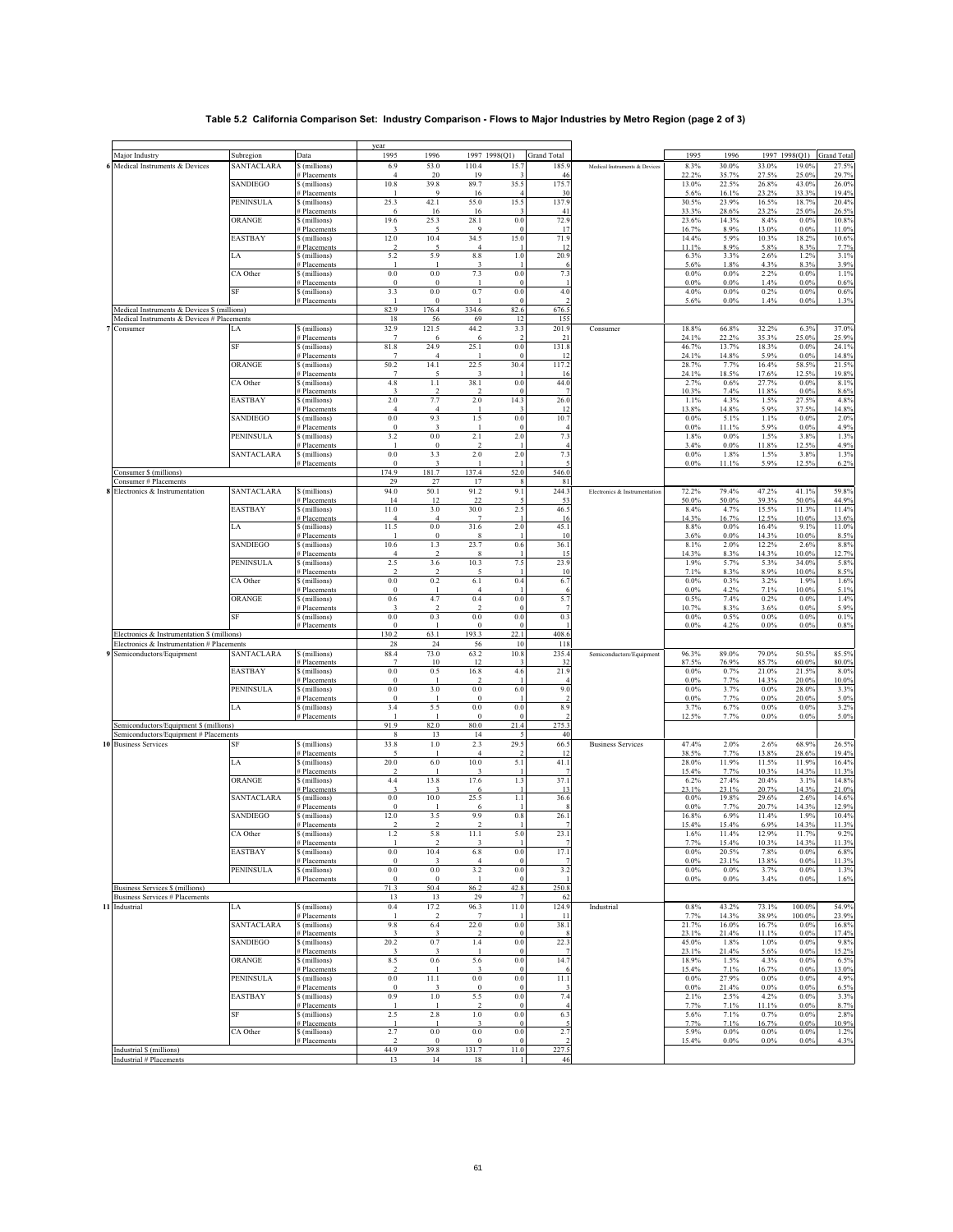## **Table 5.2 California Comparison Set: Industry Comparison - Flows to Major Industries by Metro Region (page 3 of 3)**

|                                      |                   |                               | year                |                         |                          |                         |                    |                        |                          |              |                          |                          |                    |
|--------------------------------------|-------------------|-------------------------------|---------------------|-------------------------|--------------------------|-------------------------|--------------------|------------------------|--------------------------|--------------|--------------------------|--------------------------|--------------------|
| Major Industry                       | Subregion         | Data                          | 1995                | 1996                    |                          | 1997 1998(Q1)           | <b>Grand Total</b> |                        | 1995                     | 1996         |                          | 1997 1998(O1)            | <b>Grand Total</b> |
| 12 Pharmaceuticals                   | <b>SANDIEGO</b>   | \$ (millions)                 | 49.2                | 13.3                    | 13.2                     | 0.0                     | 75.6               | Pharmaceuticals        | 74.0%                    | 21.2%        | 20.4%                    | $0.0\%$                  | 37.1%              |
|                                      |                   | # Placements                  | $\overline{4}$      | $\mathfrak{D}$          | $\mathfrak{D}$           | $\Omega$                |                    |                        | 33.3%                    | 14.3%        | 20.0%                    | 0.0%                     | 21.1%              |
|                                      | <b>SANTACLARA</b> | \$ (millions)                 | 2.7                 | 30.1                    | 32.4                     | 3.8                     | 68.9               |                        | 4.1%                     | 48.2%        | 50.0%                    | 37.0%                    | 33.8%              |
|                                      |                   | # Placements                  | 3                   | 6                       | $\overline{4}$           |                         | 14                 |                        | 25.0%                    | 42.9%        | 40.0%                    | 50.0%                    | 36.8%              |
|                                      | <b>EASTBAY</b>    | \$ (millions)                 | 7.4                 | 9.6                     | $0.0\,$                  | 6.5                     | 23.5               |                        | 11.2%                    | 15.4%        | 0.0%                     | 63.0%                    | 11.5%              |
|                                      |                   | # Placements                  | $\mathcal{L}$       | $\mathcal{I}$           | $\theta$                 |                         |                    |                        | 16.7%                    | 14.3%        | 0.0%                     | 50.0%                    | 13.2%              |
|                                      | PENINSULA         | \$ (millions)                 | 0.6                 | $0.8\,$                 | 19.1                     | 0.0                     | 20.5               |                        | 0.9%                     | 1.3%         | 29.6%                    | 0.0%                     | 10.1%              |
|                                      |                   | # Placements                  | $\mathfrak{D}$      |                         | $\overline{4}$           |                         |                    |                        | 16.7%                    | 7.1%         | 40.0%                    | 0.0%                     | 18.4%              |
|                                      | ORANGE            | \$ (millions)                 | 6.5                 | $0.0\,$                 | $0.0\,$                  | 0.0                     | 6.5                |                        | 9.8%                     | 0.0%         | 0.0%                     | $0.0\%$                  | 3.2%               |
|                                      |                   | # Placements                  |                     | $\bf{0}$                | $\bf{0}$                 | $\Omega$                |                    |                        | 8.3%                     | $0.0\%$      | $0.0\%$                  | $0.0\%$                  | 2.6%               |
|                                      | SF                | \$ (millions)                 | 0.0                 | 5.8                     | $0.0\,$                  | 0.0                     | 5.8                |                        | 0.0%                     | 9.2%         | 0.0%                     | $0.0\%$                  | 2.8%               |
|                                      | CA Other          | # Placements                  | $\mathbf{0}$<br>0.0 | $\mathbf{1}$<br>2.2     | $\mathbf{0}$<br>0.0      | $\Omega$<br>0.0         | 2.2                |                        | 0.0%<br>0.0%             | 7.1%         | $0.0\%$                  | $0.0\%$<br>0.0%          | 2.6%               |
|                                      |                   | \$ (millions)                 | $\Omega$            |                         |                          |                         |                    |                        |                          | 3.5%         | 0.0%                     |                          | 1.1%               |
|                                      | LA                | # Placements                  | 0.0                 | 0.8                     | $\mathbf{0}$<br>$0.0\,$  | $\Omega$<br>0.0         | 0.8                |                        | $0.0\%$<br>0.0%          | 7.1%<br>1.2% | $0.0\%$<br>0.0%          | 0.0%<br>0.0%             | 2.6%<br>0.4%       |
|                                      |                   | \$ (millions)<br># Placements | $\mathbf{0}$        |                         | $\theta$                 | $\Omega$                |                    |                        | 0.0%                     | 7.1%         | $0.0\%$                  | $0.0\%$                  | 2.6%               |
| Pharmaceuticals \$ (millions)        |                   |                               | 66.4                | 62.4                    | 64.7                     | 10.3                    | 203.8              |                        |                          |              |                          |                          |                    |
| Pharmaceuticals # Placements         |                   |                               | 12                  | 14                      | 10                       | $\mathcal{I}$           | 38                 |                        |                          |              |                          |                          |                    |
| 13 Distribution/Retailing            | LA                | \$ (millions)                 | 12.1                | 38.9                    | 27.5                     | 0.0                     | 78.4               | Distribution/Retailing | 49.5%                    | 50.9%        | 29.4%                    | 0.0%                     | 39.6%              |
|                                      |                   | # Placements                  | 3                   | $\overline{4}$          | $\overline{\phantom{a}}$ |                         | 12                 |                        | 33.3%                    | 20.0%        | 27.8%                    | 0.0%                     | 24.0%              |
|                                      | SF                | \$ (millions)                 | 4.7                 | 0.8                     | 37.6                     | 0.3                     | 43.3               |                        | 19.4%                    | 1.0%         | 40.3%                    | 6.0%                     | 21.9%              |
|                                      |                   | # Placements                  | $\mathfrak{D}$      | 3                       | $\overline{\mathbf{3}}$  |                         |                    |                        | 22.2%                    | 15.0%        | 16.7%                    | 33.3%                    | 18.0%              |
|                                      | ORANGE            | \$ (millions)                 | 0.0                 | 5.1                     | 16.1                     | 3.5                     | 24.7               |                        | 0.0%                     | 6.7%         | 17.3%                    | 84.3%                    | 12.5%              |
|                                      |                   | # Placements                  | $\mathbf{0}$        | $\overline{1}$          | 3                        |                         |                    |                        | 0.0%                     | 5.0%         | 16.7%                    | 33.3%                    | 10.0%              |
|                                      | <b>PENINSULA</b>  | \$ (millions)                 | 0.0                 | 9.5                     | 6.5                      | 0.0                     | 16.0               |                        | 0.0%                     | 12.4%        | 7.0%                     | 0.0%                     | 8.1%               |
|                                      |                   | # Placements                  | $\mathbf{0}$        | $\overline{2}$          |                          | $\Omega$                |                    |                        | 0.0%                     | 10.0%        | 5.6%                     | $0.0\%$                  | 6.0%               |
|                                      | CA Other          | \$ (millions)                 | 0.0                 | 12.4                    | 0.5                      | 0.0                     | 12.9               |                        | 0.0%                     | 16.3%        | 0.5%                     | 0.0%                     | 6.5%               |
|                                      |                   | # Placements                  | $\Omega$            | Δ                       |                          |                         |                    |                        | 0.0%                     | 20.0%        | 5.6%                     | 0.0%                     | 10.0%              |
|                                      | <b>SANTACLARA</b> | \$ (millions)                 | 0.8                 | 6.5                     | 2.3                      | 0.4                     | 9.9                |                        | 3.1%                     | 8.5%         | 2.4%                     | 9.6%                     | 5.0%               |
|                                      |                   | # Placements                  |                     | $\mathcal{P}$           |                          |                         |                    |                        | 11.1%                    | 10.0%        | 5.6%                     | 33.3%                    | 10.0%              |
|                                      | SANDIEGO          | \$ (millions)                 | 6.8                 | 1.0                     | 0.6                      | 0.0                     | 8.4                |                        | 28.1%                    | 1.3%         | 0.6%                     | 0.0%                     | 4.3%               |
|                                      |                   | # Placements                  | 3                   | $\overline{1}$          | $\overline{2}$           | $\theta$                | 6                  |                        | 33.3%                    | 5.0%         | 11.1%                    | 0.0%                     | 12.0%              |
|                                      | <b>EASTBAY</b>    | \$ (millions)                 | 0.0                 | 2.2                     | 2.2                      | 0.0                     | 4.4                |                        | $0.0\%$                  | 2.9%         | 2.4%                     | 0.0%                     | 2.2%               |
|                                      |                   | # Placements                  | $\Omega$            | $\overline{\mathbf{3}}$ | $\mathfrak{D}$           | $\Omega$                |                    |                        | 0.0%                     | 15.0%        | 11.1%                    | $0.0\%$                  | 10.0%              |
| Distribution/Retailing \$ (millions) |                   |                               | 24.4                | 76.4                    | 93.2                     | 4.2                     | 198.1              |                        |                          |              |                          |                          |                    |
| Distribution/Retailing # Placements  |                   |                               | $\mathbf Q$         | 20                      | 18                       | $\overline{\mathbf{3}}$ | 50                 |                        |                          |              |                          |                          |                    |
| 14 Miscellaneous                     | ORANGE            | \$ (millions)                 | 5.2                 | 0.0                     | $0.0\,$                  | 0.0                     | 5.2                | Miscellaneous          | 56.3%                    | 0.0%         | ۰.                       | $\overline{\phantom{a}}$ | 43.0%              |
|                                      |                   | # Placements                  | $\mathfrak{D}$      | $\bf{0}$                | $\mathbf{0}$             | $\Omega$                | $\mathcal{L}$      |                        | 22.2%                    | 0.0%         | --                       | $\sim$                   | 15.4%              |
|                                      | SANTACLARA        | \$ (millions)                 | 0.3                 | 2.6                     | $0.0\,$                  | 0.0                     | 2.9                |                        | 3.3%                     | 91.2%        |                          |                          | 24.1%              |
|                                      |                   | # Placements                  |                     | 3                       | $\mathbf{0}$             | $\Omega$                |                    |                        | 11.1%                    | 75.0%        | $\sim$                   | $\sim$                   | 30.8%              |
|                                      | PENINSULA         | \$ (millions)                 | 2.5                 | 0.3                     | $0.0\,$                  | 0.0                     | 2.8                |                        | 27.3%                    | 8.8%         | ٠.                       | $\overline{\phantom{a}}$ | 22.9%              |
|                                      |                   | # Placements                  | 3                   |                         | $\mathbf{0}$             | $\Omega$                |                    |                        | 33.3%                    | 25.0%        | $\overline{a}$           | ÷.                       | 30.8%              |
|                                      | CA Other          | \$ (millions)                 | 0.8                 | 0.0                     | 0.0                      | 0.0                     | 0.8                |                        | 9.1%                     | $0.0\%$      |                          |                          | 6.9%               |
|                                      |                   | # Placements                  | $\overline{1}$      | $\bf{0}$                | $\bf{0}$                 | $\theta$                |                    |                        | 11.1%                    | 0.0%         | ٠.                       | ٠.                       | 7.7%               |
|                                      | SF                | \$ (millions)                 | 0.3                 | 0.0                     | 0.0                      | 0.0                     | 0.3                |                        | 3.1%                     | 0.0%         | $\overline{\phantom{a}}$ | $\overline{\phantom{a}}$ | 2.3%               |
|                                      |                   | # Placements                  |                     | $\mathbf{0}$            | $\mathbf{0}$             |                         |                    |                        | 11.1%                    | 0.0%         | ٠.                       | $\sim$                   | 7.7%               |
|                                      | SANDIEGO          | \$ (millions)                 | 0.1                 | 0.0                     | 0.0                      | 0.0                     | 0.1                |                        | 1.0%                     | $0.0\%$      | ٠.                       | $\ddotsc$                | 0.7%               |
|                                      |                   | # Placements                  |                     | $\theta$                | $\mathbf{0}$             | $\Omega$                |                    |                        | 11.1%                    | 0.0%         | $\overline{\phantom{a}}$ | $\sim$                   | 7.7%               |
| Miscellaneous \$ (millions)          |                   |                               | 9.2                 | 2.9                     | 0.0                      | 0.0                     | 12.0               |                        |                          |              |                          |                          |                    |
| Miscellaneous # Placements           |                   |                               | 9                   | $\overline{4}$          | $\mathbf{0}$             | $\theta$                | 13                 |                        |                          |              |                          |                          |                    |
| 15 Environmental                     | LA                | \$ (millions)                 | 0.0                 | 0.0                     | 6.8                      | 0.0                     | 6.8                | Environmental          | $\overline{\phantom{a}}$ | $0.0\%$      | 100.0%                   | $\overline{\phantom{a}}$ | 93.1%              |
|                                      |                   | # Placements                  | $\mathbf{0}$        | $\mathbf{0}$            |                          | $\Omega$                |                    |                        | Ξ.                       | 0.0%         | 100.0%                   | ٠.                       | 50.0%              |
|                                      | <b>SANTACLARA</b> | \$ (millions)                 | 0.0                 | 0.5<br>$\overline{1}$   | $0.0\,$                  | 0.0                     | 0.5                |                        | $\overline{\phantom{a}}$ | 100.0%       | 0.0%                     | $\ldots$                 | 6.9%               |
| Environmental \$ (millions)          |                   | # Placements                  | $\mathbf{0}$<br>0.0 | 0.5                     | $\mathbf{0}$<br>6.8      | $\Omega$<br>0.0         | 7.3                |                        |                          | 100.0%       | 0.0%                     | ۰.                       | 50.0%              |
| Environmental # Placements           |                   |                               | $\mathbf{0}$        | $\blacksquare$          |                          | $\Omega$                | $\mathfrak{D}$     |                        |                          |              |                          |                          |                    |
|                                      |                   |                               |                     |                         |                          |                         |                    |                        |                          |              |                          |                          |                    |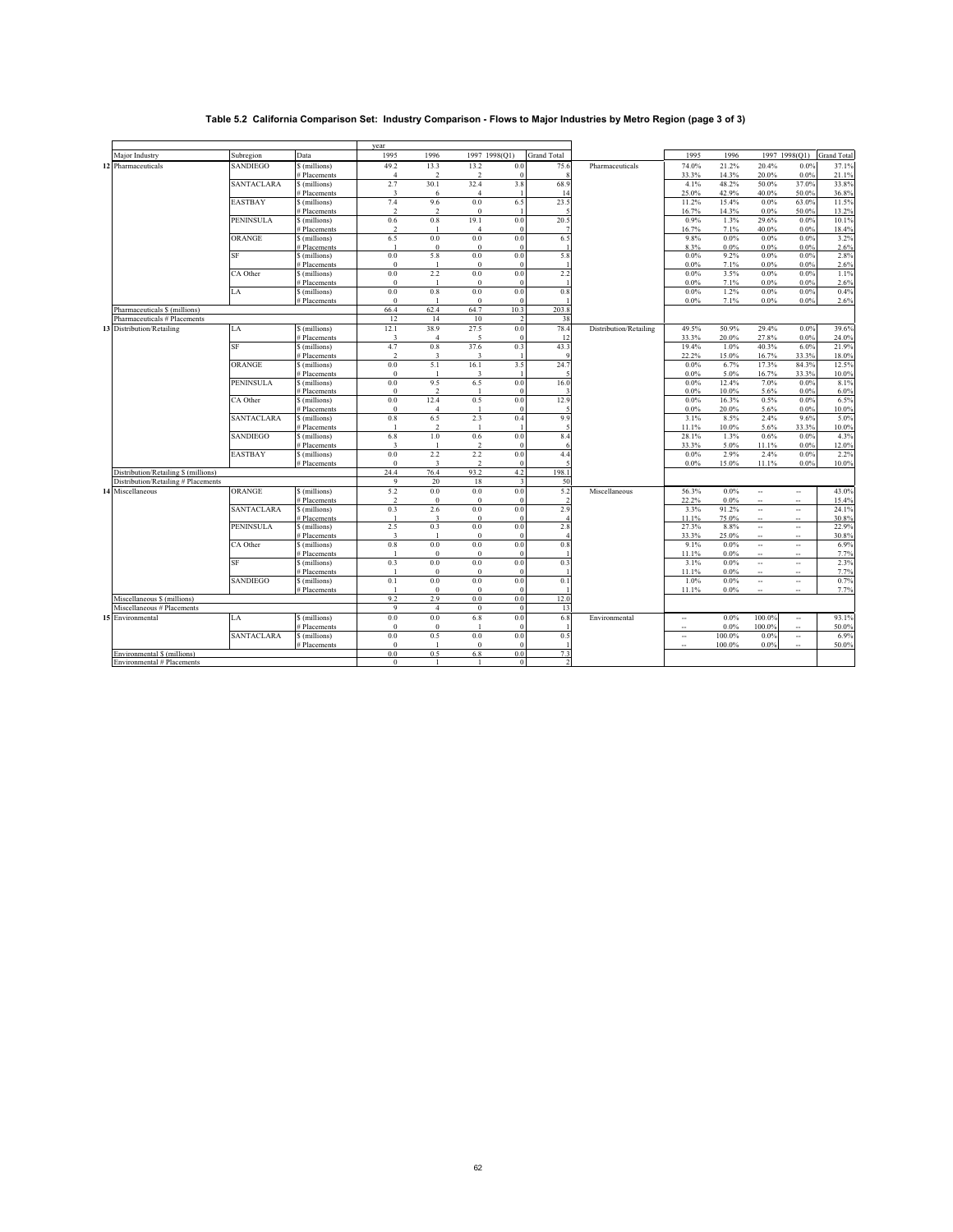## **Table 5.3 California Comparison Set: Industry Comparison - Flows to Major Industries by Stage of Financing (page 1 of 3)**

| state                                                       | CA                 |                               |                                  |                        |                        |             |                    |                           |                  |                 | % of CA Industry Total |                |                |
|-------------------------------------------------------------|--------------------|-------------------------------|----------------------------------|------------------------|------------------------|-------------|--------------------|---------------------------|------------------|-----------------|------------------------|----------------|----------------|
| Major Industry                                              | Stage of Financing | Data                          | year<br>1995                     | 1996                   | 1997 1998(Q1)          |             | <b>Grand Total</b> |                           | 1995             | 1996            | 1997                   | 1998(Q1)       | Grand Total    |
| Software & Information                                      | Second             | \$ (millions)                 | 81.6                             | 237.3                  | 523.3                  | 102.5       | 944.7              | Software & Information    | 14.1%            | 24.5%           | 32.0%                  | 19.8%          | 25.5%          |
|                                                             | First              | # Placements<br>\$ (millions) | 28<br>93.9                       | 48<br>204.6            | 101<br>283.5           | 19<br>121.2 | 196<br>703.2       |                           | 18.2%<br>16.2%   | 16.9%<br>21.1%  | 26.2%<br>17.4%         | 20.9%<br>23.4% | 21.4%<br>19.0% |
|                                                             |                    | # Placements                  | 30                               | 66                     | 83                     | $^{24}$     | 203                |                           | 19.5%            | 23.2%           | 21.6%                  | 26.4%          | 22.2%          |
|                                                             | Third              | \$ (millions)<br># Placements | 58.1<br>15                       | 105.4<br>21            | 388.0<br>56            | 99.4<br>15  | 650.8<br>107       |                           | $10.0\%$<br>9.7% | 10.9%<br>7.4%   | 23.8%<br>14.5%         | 19.2%<br>16.5% | 17.6%<br>11.7% |
|                                                             | Fourth & Beyond    | \$ (millions)                 | 83.5                             | 64.8                   | 126.8                  | 98.4        | 373.5              |                           | 14.4%            | 6.7%            | 7.8%                   | 19.0%          | 10.1%          |
|                                                             | Follow-on          | # Placements<br>\$ (millions) | 8<br>119.6                       | 11<br>101.1            | 18<br>105.2            | 15.5        | 45<br>341.3        |                           | 5.2%<br>20.7%    | 3.9%<br>10.4%   | 4.7%<br>6.4%           | 8.8%<br>3.0%   | 4.9%<br>9.2%   |
|                                                             |                    | # Placements                  | 23                               | 26                     | 26                     |             | 79                 |                           | 14.9%            | 9.2%            | 6.8%                   | 4.4%           | 8.6%           |
|                                                             | Not Categorized    | \$ (millions)<br># Placements | 73.3<br>22                       | 120.5<br>40            | 97.9<br>33             | 16.5        | 308.3<br>100       |                           | 12.7%<br>14.3%   | 12.4%<br>14.1%  | 6.0%<br>8.6%           | 3.2%<br>5.5%   | 8.3%<br>10.9%  |
|                                                             | Bridge/Mezzanine   | \$ (millions)                 | 33.3                             | 30.3                   | 56.6                   | 34.3        | 154.4              |                           | 5.8%             | 3.1%            | 3.5%                   | 6.6%           | 4.2%           |
|                                                             | Initial/Seed       | # Placements<br>\$ (millions) | 15<br>18.3                       | 22<br>78.5             | 39<br>33.0             | 3.2         | 85<br>133.0        |                           | 9.7%<br>3.2%     | 7.7%<br>8.1%    | 10.1%<br>2.0%          | 9.9%<br>0.6%   | 9.3%<br>3.6%   |
|                                                             |                    | # Placements                  | 10                               | 41                     | 23                     |             | 79                 |                           | 6.5%             | 14.4%           | 6.0%                   | 5.5%           | 8.6%           |
|                                                             | Group1             | \$ (millions)<br># Placements | 1.7                              | 26.5<br>9              | 18.3                   | 26.0        | 72.4<br>18         |                           | 0.3%<br>1.3%     | 2.7%<br>3.2%    | 1.1%<br>1.3%           | 5.0%<br>2.2%   | 2.0%<br>2.0%   |
|                                                             | Buyout             | \$ (millions)                 | 15.5                             | $\rm 0.0$              | 0.4                    | 0.0         | 15.9               |                           | 2.7%             | $0.0\%$         | 0.0%                   | 0.0%           | 0.4%           |
| Software & Information \$ (millions)                        |                    | # Placements                  | 578.8                            | $\Omega$<br>968.9      | 1632.8                 | 517.0       | 3697.5             |                           | 0.6%             | 0.0%            | 0.3%                   | 0.0%           | 0.2%           |
| Software & Information # Placements                         |                    |                               | 154                              | 284                    | 385                    | 91          | 914                |                           |                  |                 | 23.1%                  |                |                |
| Communications                                              | Second             | \$ (millions)<br># Placements | 62.1<br>13                       | 160.9<br>23            | 240.0<br>38            | 43.9        | 506.9<br>81        | Communications            | 17.2%<br>19.7%   | 25.3%<br>18.5%  | 24.5%                  | 19.2%<br>17.1% | 22.4%<br>21.0% |
|                                                             | First              | \$ (millions)                 | 59.3<br>12                       | 127.6<br>28            | 132.7<br>25            | 57.2<br>13  | 376.7<br>78        |                           | 16.4%<br>18.2%   | 20.1%<br>22.6%  | 12.8%<br>16.1%         | 25.0%<br>31.7% | 16.6%<br>20.2% |
|                                                             | Third              | # Placements<br>\$ (millions) | 38.1                             | 106.3                  | 162.6                  | 55.6        | 362.6              |                           | 10.5%            | 16.7%           | 15.7%                  | 24.4%          | 16.0%          |
|                                                             | Follow-on          | # Placements<br>\$ (millions) | 6<br>9.5                         | 12<br>43.4             | 14<br>102.2            | 45.9        | 37<br>201.0        |                           | 9.1%<br>2.6%     | 9.7%<br>6.8%    | 9.0%<br>9.8%           | 12.2%<br>20.1% | 9.6%<br>8.9%   |
|                                                             |                    | # Placements                  | $\mathcal{D}$                    | -11                    | 14                     |             | 33                 |                           | 3.0%             | 8.9%            | 9.0%                   | 14.6%          | 8.5%           |
|                                                             | Not Categorized    | \$ (millions)<br># Placements | 84.2<br>8                        | 28.3<br>13             | 80.8<br>15             | 0.7         | 194.0<br>37        |                           | 23.3%<br>12.1%   | 4.5%<br>10.5%   | 7.8%<br>9.7%           | 0.3%<br>2.4%   | 8.6%<br>9.6%   |
|                                                             | Buyout             | \$ (millions)                 | $0.0\,$                          | 15.0                   | 149.8                  | 3.0         | 167.8              |                           | 0.0%             | 2.4%            | 14.4%                  | 1.3%           | 7.4%           |
|                                                             | Fourth & Beyond    | # Placements<br>\$ (millions) | $\overline{0}$<br>27.0           | -1<br>64.5             | $\overline{4}$<br>60.1 | 10.0        | -6<br>161.6        |                           | 0.0%<br>7.5%     | 0.8%<br>10.1%   | 2.6%<br>5.8%           | 2.4%<br>4.4%   | 1.6%<br>7.1%   |
|                                                             |                    | # Placements                  |                                  |                        | 12                     |             | 24                 |                           | 4.5%             | 5.6%            | 7.7%                   | 4.9%           | 6.2%           |
|                                                             | Bridge/Mezzanine   | \$ (millions)<br># Placements | 40.0<br>8                        | 51.0<br>19             | 36.4<br>13             | 1.9         | 129.3<br>42        |                           | 11.1%<br>12.1%   | 8.0%<br>15.3%   | 3.5%<br>8.4%           | 0.8%<br>4.9%   | 5.7%<br>10.9%  |
|                                                             | Initial/Seed       | \$ (millions)                 | 15.1                             | 24.9                   | 49.1                   | 4.2         | 93.2               |                           | 4.2%             | 3.9%            | 4.7%                   | 1.8%           | 4.1%           |
|                                                             | Group1             | # Placements<br>\$ (millions) | 26.0                             | 13.9                   | 17<br>24.5             | 6.0         | 29<br>70.4         |                           | 7.6%<br>7.2%     | 4.0%<br>2.2%    | 11.0%<br>2.4%          | 4.9%<br>2.6%   | 7.5%<br>3.1%   |
|                                                             |                    | # Placements                  | $\mathbf Q$                      | 5                      | 3                      |             | 19                 |                           | 13.6%            | 4.0%            | 1.9%                   | 4.9%           | 4.9%           |
| Communications \$ (millions)<br>Communications # Placements |                    |                               | 361.3<br>66                      | 635.7<br>124           | 1038.2<br>155          | 228.3<br>41 | 2263.5<br>386      |                           |                  |                 |                        |                |                |
| Computers and Peripherals                                   | Second             | \$ (millions)                 | 49.8                             | 37.0                   | 75.9                   | 29.9        | 192.6              | Computers and Peripherals | 17.2%            | 12.7%           | 15.3%                  | 39.6%          | 16.7%          |
|                                                             | Buyout             | # Placements<br>\$ (millions) | 8<br>81.7                        | $\overline{7}$<br>23.5 | 11<br>53.0             | 0.0         | 33<br>158.2        |                           | 18.2%<br>28.1%   | 18.4%<br>8.1%   | 19.6%<br>10.7%         | 43.8%<br>0.0%  | 21.4%<br>13.7% |
|                                                             | Third              | # Placements                  | 17.5                             | 42.4                   | 80.1                   | 7.0         | 147.0              |                           | 2.3%<br>6.0%     | 2.6%            | 1.8%                   | 0.0%<br>9.3%   | 1.9%<br>12.7%  |
|                                                             |                    | \$ (millions)<br># Placements | $\overline{4}$                   | 6                      | $\overline{7}$         |             | 18                 |                           | 9.1%             | 14.6%<br>15.8%  | 16.1%<br>12.5%         | 6.3%           | 11.7%          |
|                                                             | Fourth & Beyond    | \$ (millions)<br># Placements | 52.9                             | $\rm 0.0$<br>$\bf{0}$  | 92.3<br>$\overline{4}$ | 0.0         | 145.2<br>10        |                           | 18.2%<br>13.6%   | $0.0\%$<br>0.0% | 18.6%<br>7.1%          | 0.0%<br>0.0%   | 12.6%<br>6.5%  |
|                                                             | Follow-on          | \$ (millions)                 | 26.3                             | 17.5                   | 52.3                   | 26.1        | 122.2              |                           | 9.1%             | 6.0%            | 10.5%                  | 34.6%          | 10.6%          |
|                                                             | Not Categorized    | # Placements<br>\$ (millions) | 10.8                             | 4<br>5.7               | 8<br>91.1              | 0.0         | 21<br>107.6        |                           | 11.4%<br>3.7%    | 10.5%<br>1.9%   | 14.3%<br>18.3%         | 25.0%<br>0.0%  | 13.6%<br>9.3%  |
|                                                             |                    | # Placements                  |                                  |                        |                        |             | 13                 |                           | 11.4%            | 7.9%            | 8.9%                   | 0.0%           | 8.4%           |
|                                                             | First              | \$ (millions)<br># Placements | 45.0<br>10                       | 31.3<br>$\overline{7}$ | 17.5                   | 9.8         | 103.6<br>24        |                           | 15.5%<br>22.7%   | 10.8%<br>18.4%  | 3.5%<br>8.9%           | 13.0%<br>12.5% | 9.0%<br>15.6%  |
|                                                             | Bridge/Mezzanine   | \$ (millions)                 | $6.4$                            | 57.0                   | 9.8                    | 0.4         | 73.6               |                           | 2.2%             | 19.6%           | 2.0%                   | 0.5%           | 6.4%           |
|                                                             | Group1             | # Placements<br>\$ (millions) | 5<br>$\rm 0.0$                   | -3<br>40.5             | 8<br>17.1              | 0.0         | 17<br>57.6         |                           | 11.4%<br>$0.0\%$ | 7.9%<br>14.0%   | 14.3%<br>3.4%          | 6.3%<br>0.0%   | 11.0%<br>5.0%  |
|                                                             |                    | # Placements                  | $\overline{0}$                   |                        |                        |             |                    |                           | 0.0%             | 5.3%            | 5.4%                   | 0.0%           | 3.2%           |
|                                                             | Initial/Seed       | \$ (millions)<br># Placements | $0.0\,$<br>$\theta$              | 35.4<br>5              | 8.3<br>$\overline{4}$  | 2.3         | 46.0<br>10         |                           | 0.0%<br>0.0%     | 12.2%<br>13.2%  | 1.7%<br>7.1%           | 3.0%<br>6.3%   | 4.0%<br>6.5%   |
| Computers and Peripherals \$ (millions)                     |                    |                               | 290.4<br>44                      | 290.2<br>38            | 497.4<br>56            | 75.5<br>16  | 1153.5<br>154      |                           |                  |                 |                        |                |                |
| Computers and Peripherals # Placements<br>4 Biotechnology   | Group l            | \$ (millions)                 | 41.7                             | 55.1                   | 43.7                   | 0.0         | 140.4              | Biotechnology             | 15.3%            | 16.8%           | 15.7%                  | 0.0%           | 15.3%          |
|                                                             | Second             | # Placements<br>\$ (millions) | 43.5                             | 29.8                   | 44.6                   | 9.5         | 13<br>127.4        |                           | 8.9%<br>16.0%    | 9.4%<br>9.1%    | 9.5%<br>16.1%          | 0.0%<br>22.4%  | 8.6%<br>13.9%  |
|                                                             |                    | # Placements                  |                                  |                        |                        |             | 24                 |                           | 17.8%            | 15.1%           | 16.7%                  | 9.1%           | 15.9%          |
|                                                             | First              | \$ (millions)<br># Placements | 20.5<br>$\overline{4}$           | 32.8<br>5              | 64.9<br>6              | 0.0         | 118.2<br>15        |                           | 7.5%<br>8.9%     | 10.0%<br>9.4%   | 23.4%<br>14.3%         | 0.0%<br>0.0%   | 12.8%<br>9.9%  |
|                                                             | Follow-on          | \$ (millions)                 | 67.0                             | 35.0                   | 12.7                   | 0.3         | 114.9              |                           | 24.6%            | 10.7%           | 4.6%                   | 0.7%           | 12.5%          |
|                                                             | Fourth & Beyond    | # Placements<br>\$ (millions) | -8<br>48.4                       | 15.8                   | 37.2                   | 0.0         | 21<br>101.4        |                           | 17.8%<br>17.8%   | 13.2%<br>4.8%   | 11.9%<br>13.4%         | 9.1%<br>0.0%   | 13.9%<br>11.0% |
|                                                             |                    | # Placements                  | 7                                |                        | 3                      |             | 11                 |                           | 15.6%            | 1.9%            | 7.1%                   | 0.0%           | 7.3%           |
|                                                             | Not Categorized    | \$ (millions)<br># Placements | 16.1                             | 71.9                   | 1.7                    | 6.6         | 96.3<br>18         |                           | 5.9%<br>8.9%     | 22.0%<br>13.2%  | 0.6%<br>11.9%          | 15.6%<br>18.2% | 10.5%<br>11.9% |
|                                                             | Third              | S (millions)                  | 22.7                             | 33.4                   | 28.3                   | 10.1        | 94.5               |                           | 8.3%             | 10.2%           | 10.2%                  | 23.8%          | 10.3%          |
|                                                             | Bridge/Mezzanine   | # Placements<br>\$ (millions) | 4<br>6.4                         | 3<br>36.2              | -3<br>41.5             | 1.9         | 12<br>86.0         |                           | 8.9%<br>2.3%     | 5.7%<br>11.1%   | 7.1%<br>15.0%          | 18.2%<br>4.4%  | 7.9%<br>9.3%   |
|                                                             | Initial/Seed       | # Placements<br>\$ (millions) | $\overline{\phantom{1}}$<br>6.2  | 13<br>17.5             | -7<br>3.2              | 14.1        | 27<br>41.0         |                           | 11.1%<br>2.3%    | 24.5%<br>5.3%   | 16.7%<br>1.2%          | 18.2%<br>33.2% | 17.9%<br>4.5%  |
|                                                             |                    | # Placements                  |                                  | $\overline{4}$         | $\overline{2}$         |             | 10                 |                           | 2.2%             | 7.5%            | 4.8%                   | 27.3%          | 6.6%           |
| Biotechnology \$ (millions)<br>Biotechnology # Placements   |                    |                               | 272.5<br>45                      | 327.4<br>53            | 277.7<br>42            | 42.5<br>-11 | 920.1<br>151       |                           |                  |                 |                        |                |                |
| Healthcare                                                  | Third              | \$ (millions)                 | 27.6                             | 8.2                    | 65.9                   | 9.0         | 110.6              | Healthcare                | 14.3%            | 6.3%            | 28.0%                  | 6.5%           | 15.9%          |
|                                                             | First              | # Placements<br>\$ (millions) | $\overline{4}$<br>22.1           | 33.8                   | 8<br>$20.8\,$          | 31.8        | 16<br>108.4        |                           | 8.7%<br>11.5%    | 6.9%<br>26.1%   | 19.0%<br>8.8%          | 13.3%<br>23.0% | 12.1%<br>15.6% |
|                                                             |                    | # Placements                  | 10                               | 6                      | 5                      |             | 24                 |                           | 21.7%            | 20.7%           | 11.9%                  | 20.0%          | 18.2%          |
|                                                             | Second             | \$ (millions)<br># Placements | 43.9<br>10                       | 22.1<br>5              | 20.8<br>5              | 15.9        | 102.7<br>23        |                           | 22.8%<br>21.7%   | 17.1%<br>17.2%  | 8.8%<br>11.9%          | 11.5%<br>20.0% | 14.8%<br>17.4% |
|                                                             | Buyout             | \$ (millions)                 | $\rm 0.0$                        | 25.0                   | $3.0\,$                | 69.0        | 97.0               |                           | $0.0\%$          | 19.3%           | 1.3%                   | 50.0%          | 13.9%          |
|                                                             | Fourth & Beyond    | # Placements<br>\$ (millions) | $\overline{0}$<br>43.6           | $2.8\,$                | 28.8                   | 4.8         | 80.0               |                           | 0.0%<br>22.7%    | 3.4%<br>2.2%    | 2.4%<br>12.2%          | 6.7%<br>3.5%   | 2.3%<br>11.5%  |
|                                                             |                    | # Placements                  |                                  |                        |                        |             |                    |                           | 10.9%            | 3.4%            | 4.8%                   | 6.7%           | 6.8%           |
|                                                             | Follow-on          | \$ (millions)<br># Placements | 25.8<br>$\overline{\phantom{1}}$ | 17.0<br>$\overline{4}$ | 24.0<br>$\overline{4}$ | 2.7         | 69.4<br>15         |                           | 13.4%<br>10.9%   | 13.1%<br>13.8%  | 10.2%<br>9.5%          | 1.9%<br>13.3%  | 10.0%<br>11.4% |
|                                                             | Not Categorized    | \$ (millions)                 | 18.2                             | 4.5                    | 23.4                   | 4.3         | 50.3               |                           | 9.4%             | 3.5%            | 9.9%                   | 3.1%           | 7.2%           |
|                                                             | Bridge/Mezzanine   | # Placements<br>\$ (millions) | $\overline{4}$<br>7.4            | 1.6                    | 31.0                   | 0.0         | 11<br>40.0         |                           | 8.7%<br>3.8%     | 6.9%<br>1.2%    | 7.1%<br>13.2%          | 13.3%<br>0.0%  | 8.3%<br>5.7%   |
|                                                             |                    | # Placements                  | 6                                |                        |                        |             | 10                 |                           | 13.0%            | 6.9%            | 4.8%                   | 0.0%           | 7.6%           |
|                                                             | Initial/Seed       | \$ (millions)<br># Placements | 4.0<br>$\mathcal{L}$             | 14.5                   | 12.2<br>10             | 0.8         | 31.4<br>19         |                           | 2.1%<br>4.3%     | 11.2%<br>20.7%  | 5.2%<br>23.8%          | 0.5%<br>6.7%   | 4.5%<br>14.4%  |
|                                                             | Group1             | \$ (millions)                 | $0.0\,$<br>$\theta$              | $\rm 0.0$              | 5.6                    | 0.0         | 5.6                |                           | $0.0\%$          | $0.0\%$         | 2.4%                   | 0.0%           | 0.8%           |
| Healthcare \$ (millions)                                    |                    | # Placements                  | 192.5                            | $\bf{0}$<br>129.5      | 235.4                  | 138.1       | 695.4              |                           | 0.0%             | $0.0\%$         | 4.8%                   | $0.0\%$        | 1.5%           |
| Healthcare # Placements                                     |                    |                               | 46                               | 29                     | 42                     | 15          | 132                |                           |                  |                 |                        |                |                |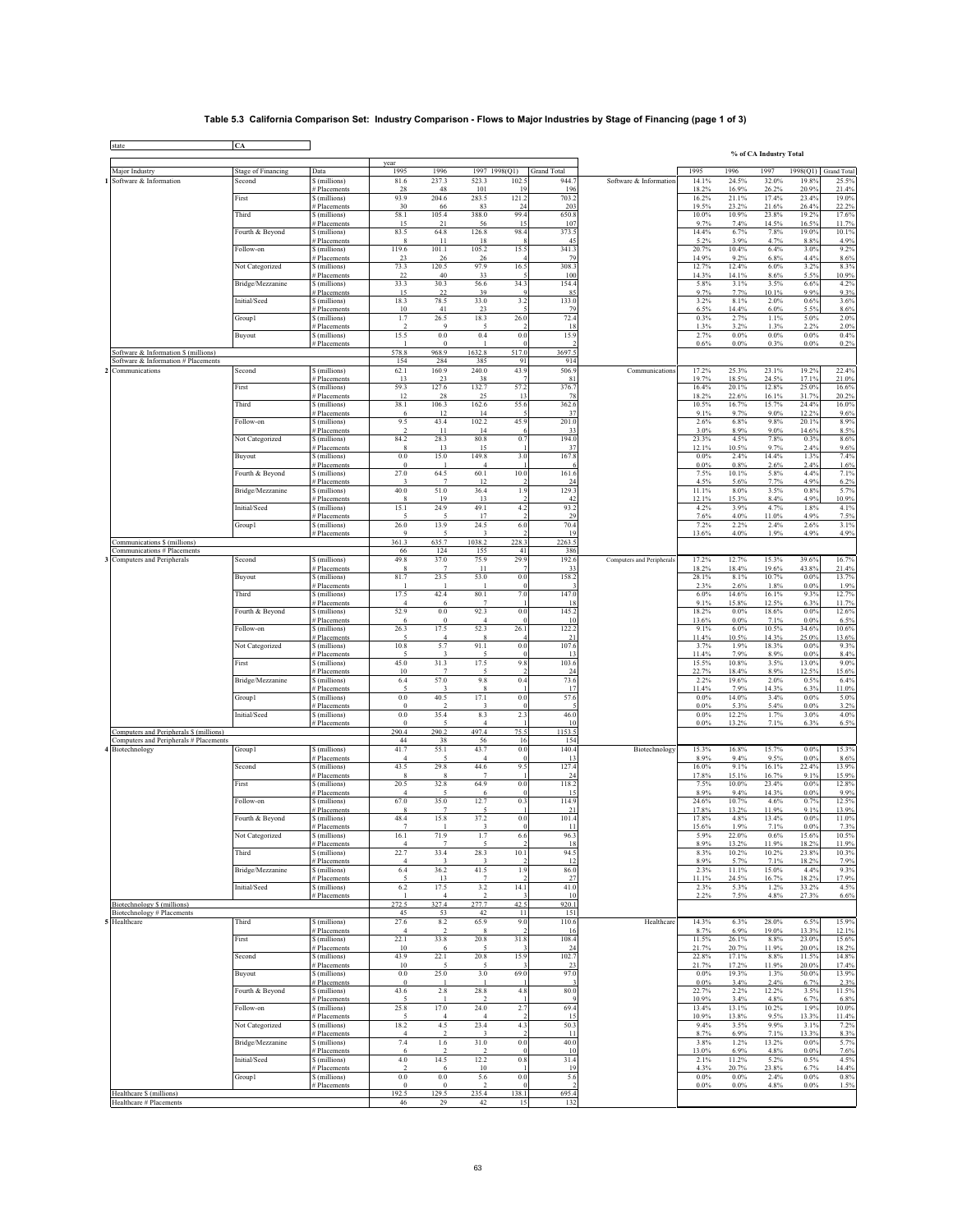## **Table 5.3 California Comparison Set: Industry Comparison - Flows to Major Industries by Stage of Financing (page 2 of 3)**

|                                                                          |                           |                                   | year                          |                        |                                     |                     |                         |                               |                  |                  |                 |                |                    |
|--------------------------------------------------------------------------|---------------------------|-----------------------------------|-------------------------------|------------------------|-------------------------------------|---------------------|-------------------------|-------------------------------|------------------|------------------|-----------------|----------------|--------------------|
| Major Industry                                                           | <b>Stage of Financing</b> | Data                              | 1995                          | 1996                   | 1997 1998(Q1)                       |                     | Grand Total             |                               | 1995             | 1996             | 1997            | 1998(Q1)       | <b>Grand Total</b> |
| 6 Medical Instruments & Devices                                          | Second                    | S (millions)<br># Placements      | 23.5                          | 22.7                   | 110.4<br>12                         | 32.3                | 188.8<br>$\overline{2}$ | Medical Instruments & Device  | 28.3%<br>16.7%   | 12.9%<br>8.9%    | 33.0%<br>17.4%  | 39.1%<br>33.3% | 27.9%<br>15.5%     |
|                                                                          | Fourth & Beyond           | S (millions)                      | 14.6                          | 19.3                   | 62.9                                | 31.0                | 127.8                   |                               | 17.6%            | 10.9%            | 18.8%           | 37.5%          | 18.9%              |
|                                                                          | Third                     | # Placements<br>S (millions)      | 33.2                          | $\overline{4}$<br>22.2 | 6<br>31.5                           | 5.0                 | 14<br>92.0              |                               | 11.1%<br>40.1%   | 7.1%<br>12.6%    | 8.7%<br>9.4%    | 16.7%<br>6.1%  | 9.0%<br>13.6%      |
|                                                                          |                           | # Placements                      | 6                             | 5                      | 7                                   |                     | 19                      |                               | 33.3%            | 8.9%             | 10.1%           | 8.3%           | 12.3%              |
|                                                                          | Follow-on                 | S (millions)<br># Placements      | $0.6\,$                       | 31.3<br>9              | 38.8<br>6                           | 3.0                 | 73.7<br>17              |                               | 0.7%<br>5.6%     | 17.7%<br>16.1%   | 11.6%<br>8.7%   | 3.6%<br>8.3%   | 10.9%<br>11.0%     |
|                                                                          | First                     | \$ (millions)<br># Placements     | 4.0                           | 32.0<br>11             | 30.5<br>11                          | 6.0                 | 72.5<br>$2^{i}$         |                               | 4.9%<br>5.6%     | 18.1%<br>19.6%   | 9.1%<br>15.9%   | 7.3%<br>16.7%  | 10.7%<br>16.1%     |
|                                                                          | Initial/Seed              | \$ (millions)                     | 1.7                           | 15.3                   | 21.8                                | 3.2                 | 41.9                    |                               | 2.0%             | 8.6%             | 6.5%            | 3.8%           | 6.2%               |
|                                                                          | Bridge/Mezzanine          | # Placements<br>\$ (millions)     | $\mathcal{L}$<br>2.0          | 6<br>12.9              | 10<br>14.7                          | 2.2                 | 19<br>31.7              |                               | 11.1%<br>2.4%    | 10.7%<br>7.3%    | 14.5%<br>4.4%   | 8.3%<br>2.7%   | 12.3%<br>4.7%      |
|                                                                          |                           | # Placements                      |                               | 16.4                   | 13                                  | 0.0                 | $\overline{2}$<br>31.4  |                               | 11.1%            | 10.7%            | 18.8%           | 8.3%           | 14.2%              |
|                                                                          | Group1                    | \$ (millions)<br># Placements     | 0.0<br>$\Omega$               | 6                      | 15.0                                |                     |                         |                               | 0.0%<br>0.0%     | 9.3%<br>10.7%    | 4.5%<br>2.9%    | 0.0%<br>0.0%   | 4.6%<br>5.2%       |
|                                                                          | Not Categorized           | \$ (millions)<br># Placements     | 3.3                           | 4.4                    | 9.0                                 | 0.0                 | 16.7                    |                               | 4.0%<br>5.6%     | 2.5%<br>7.1%     | 2.7%<br>2.9%    | 0.0%<br>0.0%   | 2.5%<br>4.5%       |
| Medical Instruments & Devices \$ (millions)                              |                           |                                   | 82.9                          | 176.4                  | 334.6                               | 82.6                | 676.5                   |                               |                  |                  |                 |                |                    |
| Medical Instruments & Devices # Placements<br>7 Consumer                 | Bridge/Mezzanine          | S (millions)                      | 18<br>53.1                    | 56<br>$1.0$            | 69<br>40.3                          | 12<br>30.7          | 155<br>125.1            | Consumer                      | 30.4%            | 0.6%             | 29.3%           | 59.0%          | 22.9%              |
|                                                                          | Buyout                    | <b>Placements</b><br>S (millions) | 46.9                          | 62.2                   | $1.0\,$                             | 4.6                 | 10<br>114.7             |                               | 10.3%<br>26.8%   | 3.7%<br>34.2%    | 23.5%<br>0.7%   | 25.0%<br>8.9%  | 12.3%<br>21.0%     |
|                                                                          |                           | # Placements                      | 3                             | $\mathbf{3}$           |                                     |                     |                         |                               | 10.3%            | 11.1%            | 5.9%            | 12.5%          | 9.9%               |
|                                                                          | Second                    | \$ (millions)<br># Placements     | 6.6                           | 60.2                   | 4.5                                 | 2.0                 | 73.3<br>12              |                               | 3.7%<br>10.3%    | 33.1%<br>22.2%   | 3.3%<br>11.8%   | 3.8%<br>12.5%  | 13.4%<br>14.8%     |
|                                                                          | Follow-on                 | \$ (millions)                     | 19.4                          | 24.0                   | 26.0                                | 0.0                 | 69.4                    |                               | 11.1%            | 13.2%            | 18.9%           | 0.0%           | 12.7%              |
|                                                                          | First                     | # Placements<br>S (millions)      | $\overline{4}$<br>8.6         | 15.0                   | 37.0                                | 2.0                 | 10<br>62.6              |                               | 13.8%<br>4.9%    | 11.1%<br>8.3%    | 17.6%<br>26.9%  | 0.0%<br>3.8%   | 12.3%<br>11.5%     |
|                                                                          | Not Categorized           | # Placements<br>S (millions)      | 21.2                          | $8.8\,$                | -3<br>2.1                           | 0.0                 | 14<br>32.0              |                               | 17.2%<br>12.1%   | 18.5%<br>4.8%    | 17.6%<br>1.5%   | 12.5%<br>0.0%  | 17.3%<br>5.9%      |
|                                                                          |                           | # Placements                      | $\overline{4}$                | 3                      | 2                                   |                     |                         |                               | 13.8%            | 11.1%            | 11.8%           | 0.0%           | 11.1%              |
|                                                                          | Third                     | \$ (millions)<br># Placements     | 17.4<br>$\overline{4}$        | 3.6<br>3               | $0.0\,$<br>$\bf{0}$                 | 9.7                 | 30.7                    |                               | 9.9%<br>13.8%    | 2.0%<br>11.1%    | 0.0%<br>$0.0\%$ | 18.7%<br>25.0% | 5.6%<br>11.1%      |
|                                                                          | Fourth & Beyond           | \$ (millions)                     | 0.1                           | $0.0\,$                | 25.1                                | 0.0                 | 25.2                    |                               | 0.1%             | $0.0\%$          | 18.3%           | 0.0%           | 4.6%               |
|                                                                          | Initial/Seed              | # Placements<br>\$ (millions)     | 1.6                           | $\Omega$<br>7.0        | $0.0\,$                             | 0.0                 | 8.5                     |                               | 3.4%<br>0.9%     | 0.0%<br>3.8%     | 5.9%<br>0.0%    | 0.0%<br>0.0%   | 2.5%<br>1.6%       |
|                                                                          | Group1                    | # Placements<br>\$ (millions)     | $\mathcal{L}$<br>$\rm 0.0$    | 3<br>$\rm 0.0$         | $\overline{0}$<br>1.5               | 3.0                 | 4.5                     |                               | 6.9%<br>0.0%     | 11.1%<br>$0.0\%$ | 0.0%<br>1.1%    | 0.0%<br>5.8%   | 6.2%<br>0.8%       |
|                                                                          |                           | # Placements                      | $\Omega$                      |                        |                                     |                     |                         |                               | 0.0%             | 0.0%             | 5.9%            | 12.5%          | 2.5%               |
| Consumer \$ (millions)<br>Consumer # Placements                          |                           |                                   | 174.9<br>29                   | 181.7<br>27            | 137.4<br>17                         | 52.0                | 546.0<br>81             |                               |                  |                  |                 |                |                    |
| 8 Electronics & Instrumentation                                          | First                     | \$ (millions)                     | 14.7                          | 22.7<br>5              | 62.2                                | 3.1                 | 102.6                   | Electronics & Instrumentation | 11.3%            | 35.9%            | 32.2%           | 14.0%          | 25.1%              |
|                                                                          | Bridge/Mezzanine          | # Placements<br>S (millions)      | 6<br>15.3                     | 11.8                   | 12<br>27.5                          | 0.5                 | 25<br>55.1              |                               | 21.4%<br>11.7%   | 20.8%<br>18.7%   | 21.4%<br>14.2%  | 20.0%<br>2.1%  | 21.2%<br>13.5%     |
|                                                                          | Not Categorized           | # Placements<br>\$ (millions)     | 8<br>38.7                     | 6<br>6.7               | 6<br>6.7                            | 0.0                 | 21<br>52.1              |                               | 28.6%<br>29.7%   | 25.0%<br>10.6%   | 10.7%<br>3.5%   | 10.0%<br>0.0%  | 17.8%<br>12.7%     |
|                                                                          |                           | <b>Placements</b>                 |                               | 3                      |                                     |                     |                         |                               | 10.7%            | 12.5%            | 5.4%            | 0.0%           | 7.6%               |
|                                                                          | Group1                    | S (millions)<br># Placements      | 37.8<br>$\overline{4}$        | $\rm 0.0$<br>$\bf{0}$  | 10.8<br>$\overline{\mathbf{3}}$     | 0.0                 | 48.6                    |                               | 29.0%<br>14.3%   | $0.0\%$<br>0.0%  | 5.6%<br>5.4%    | 0.0%<br>0.0%   | 11.9%<br>5.9%      |
|                                                                          | Third                     | \$ (millions)                     | 12.5                          | 3.8                    | 27.8                                | 3.0                 | 47.1                    |                               | 9.6%             | 5.9%             | 14.4%           | 13.6%          | 11.5%              |
|                                                                          | Second                    | # Placements<br>\$ (millions)     | 9.1                           | 0.2                    | 26.3                                | 10.0                | 12<br>45.7              |                               | 7.1%<br>7.0%     | 8.3%<br>0.3%     | 12.5%<br>13.6%  | 10.0%<br>45.3% | 10.2%<br>11.2%     |
|                                                                          | Follow-on                 | # Placements<br>S (millions)      | 2.1                           | 3.7                    | 11<br>25.9                          | 4.0                 | 17<br>35.7              |                               | 10.7%<br>1.6%    | 4.2%<br>5.9%     | 19.6%<br>13.4%  | 20.0%<br>18.1% | 14.4%<br>8.7%      |
|                                                                          |                           | # Placements                      |                               | $\mathbf{3}$           | 9                                   |                     | 16                      |                               | 3.6%             | 12.5%            | 16.1%           | 30.0%          | 13.6%              |
|                                                                          | Initial/Seed              | \$ (millions)<br># Placements     | $0.0\,$                       | 14.3<br>$\overline{4}$ | $6.0\,$<br>5                        | 0.0                 | 20.3<br>10              |                               | 0.0%<br>3.6%     | 22.6%<br>16.7%   | 3.1%<br>8.9%    | 0.0%<br>0.0%   | 5.0%<br>8.5%       |
|                                                                          | Fourth & Beyond           | \$ (millions)<br># Placements     | $\rm 0.0$<br>$\theta$         | $\rm 0.0$<br>$\bf{0}$  | $\rm 0.0$<br>$\bf{0}$               | 1.5                 | 1.5                     |                               | 0.0%<br>0.0%     | $0.0\%$<br>0.0%  | $0.0\%$<br>0.0% | 6.8%<br>10.0%  | 0.4%<br>0.8%       |
| Electronics & Instrumentation \$ (millions)                              |                           |                                   | 130.2                         | 63.1                   | 193.3                               | 22.1                | 408.6                   |                               |                  |                  |                 |                |                    |
| Electronics & Instrumentation # Placements<br>9 Semiconductors/Equipment | First                     | \$ (millions)                     | $\sqrt{28}$<br>23.5           | $24\,$<br>8.5          | 56<br>31.6                          | 10<br>11.1          | 118<br>74.7             | Semiconductors/Equipment      | 25.6%            | 10.4%            | 39.6%           | 51.9%          | 27.2%              |
|                                                                          | Group1                    | # Placements<br>\$ (millions)     | 47.7                          | 10.5                   | 13.5                                | 0.0                 | -12<br>71.7             |                               | 25.0%<br>51.9%   | 15.4%<br>12.9%   | 35.7%<br>16.9%  | 60.0%<br>0.0%  | 30.0%<br>26.1%     |
|                                                                          |                           | # Placements                      | -2                            | $\mathcal{I}$          |                                     |                     |                         |                               | 25.0%            | 15.4%            | 7.1%            | 0.0%           | 12.5%              |
|                                                                          | Second                    | S (millions)<br># Placements      | 0.0<br>$\theta$               | 26.4<br>3              | 9.9<br>3                            | 10.3                | 46.5                    |                               | 0.0%<br>0.0%     | 32.2%<br>23.1%   | 12.3%<br>21.4%  | 48.1%<br>40.0% | 16.9%<br>20.0%     |
|                                                                          | Third                     | \$ (millions)                     | 15.2                          | 15.9                   | 15.0                                | 0.0                 | 46.1                    |                               | 16.6%            | 19.4%            | 18.8%           | 0.0%           | 16.8%              |
|                                                                          | Follow-on                 | # Placements<br>\$ (millions)     | $\mathcal{D}$<br>$2.0\,$      | $\mathcal{D}$<br>8.7   | $\mathcal{D}$<br>$2.0\,$            | 0.0                 | 12.7                    |                               | 25.0%<br>2.2%    | 15.4%<br>10.6%   | 14.3%<br>2.5%   | 0.0%<br>0.0%   | 15.0%<br>4.6%      |
|                                                                          | Bridge/Mezzanine          | # Placements<br>\$ (millions)     | 3.4                           | 4.0                    | 4.0                                 | 0.0                 | 11.4                    |                               | 12.5%<br>3.7%    | 7.7%<br>4.9%     | 7.1%<br>5.0%    | 0.0%<br>0.0%   | 7.5%<br>4.2%       |
|                                                                          |                           | <b>Placements</b>                 |                               |                        |                                     |                     |                         |                               | 12.5%            | 7.7%             | 7.1%            | 0.0%           | 7.5%               |
|                                                                          | Fourth & Beyond           | S (millions)<br># Placements      | $\rm 0.0$<br>$\theta$         | 5.0                    | $\rm 0.0$<br>$\Omega$               | 0.0                 | 5.0                     |                               | 0.0%<br>0.0%     | 6.1%<br>7.7%     | $0.0\%$<br>0.0% | 0.0%<br>0.0%   | 1.8%<br>2.5%       |
|                                                                          | Not Categorized           | \$ (millions)<br># Placements     | $0.0\,$<br>$\overline{0}$     | $\rm 0.0$<br>$\bf{0}$  | 4.0                                 | 0.0                 | 4.0                     |                               | 0.0%<br>0.0%     | $0.0\%$<br>0.0%  | 5.0%<br>7.1%    | 0.0%<br>0.0%   | 1.5%<br>2.5%       |
|                                                                          | Initial/Seed              | \$ (millions)                     | 0.0                           | 3.0                    | $\rm 0.0$                           | 0.0                 | 3.0                     |                               | 0.0%             | 3.7%             | 0.0%            | 0.0%           | 1.1%               |
| Semiconductors/Equipment \$ (millions)                                   |                           | # Placements                      | $\theta$<br>91.9              | 82.0                   | $\mathbf{0}$<br>80.0                | $\mathbf 0$<br>21.4 | 275.3                   |                               | $0.0\%$          | 7.7%             | $0.0\%$         | 0.0%           | 2.5%               |
| Semiconductors/Equipment # Placements<br><b>Business Services</b>        | Second                    | \$ (millions)                     | 8<br>1.7                      | 13                     | 14<br>28.5                          | 5<br>5.0            | 40<br>45.8              | <b>Business Services</b>      | 2.4%             | 21.0%            | 33.1%           | 11.7%          | 18.3%              |
|                                                                          |                           | # Placements                      | 3                             | 10.6                   | 9                                   |                     | 15                      |                               | 23.1%            | 15.4%            | 31.0%           | 14.3%          | 24.2%              |
|                                                                          | First                     | \$ (millions)<br># Placements     | $\rm 0.0$<br>$\Omega$         | 16.2                   | 13.1                                | 8.1                 | 37.4<br>10              |                               | 0.0%<br>0.0%     | 32.0%<br>23.1%   | 15.2%<br>17.2%  | 18.9%<br>28.6% | 14.9%<br>16.1%     |
|                                                                          | Buyout                    | \$ (millions)                     | 20.0                          | $\rm 0.0$              | 15.2                                | 0.0                 | 35.2                    |                               | 28.0%            | $0.0\%$          | 17.6%           | 0.0%           | 14.0%              |
|                                                                          | Third                     | # Placements<br>\$ (millions)     | 24.3                          | $\bf{0}$<br>$3.0\,$    | 3<br>$6.0\,$                        | 1.3                 | 34.6                    |                               | 15.4%<br>34.0%   | 0.0%<br>6.0%     | 10.3%<br>7.0%   | 0.0%<br>3.1%   | 8.1%<br>13.8%      |
|                                                                          | Follow-on                 | # Placements<br>\$ (millions)     | 11.4                          | 9.5                    | 2.5                                 | $_{0.0}$            | 23.3                    |                               | 15.4%<br>16.0%   | 7.7%<br>18.8%    | 6.9%<br>2.9%    | 14.3%<br>0.0%  | 9.7%<br>9.3%       |
|                                                                          |                           | # Placements                      | 3                             | 3                      | $\overline{2}$                      |                     | $\mathbf{\mathcal{R}}$  |                               | 23.1%            | 23.1%            | 6.9%            | 0.0%           | 12.9%              |
|                                                                          | Not Categorized           | \$ (millions)<br># Placements     | 0.0<br>$\theta$               | $\rm 0.0$<br>$\bf{0}$  | $0.8\,$<br>-1                       | 22.5                | 23.3                    |                               | 0.0%<br>0.0%     | 0.0%<br>0.0%     | 0.9%<br>3.4%    | 52.5%<br>14.3% | 9.3%<br>3.2%       |
|                                                                          | Fourth & Beyond           | \$ (millions)                     | $\rm 0.0$                     | $\rm 0.0$              | 15.0                                | 5.1                 | 20.1                    |                               | $0.0\%$          | $0.0\%$          | 17.4%           | 11.9%          | 8.0%               |
|                                                                          | Initial/Seed              | # Placements<br>\$ (millions)     | $\boldsymbol{0}$<br>14.0      | $\bf{0}$<br>$1.8\,$    | $\overline{2}$<br>$0.6\,$           | 0.0                 | 16.4                    |                               | 0.0%<br>19.6%    | 0.0%<br>3.5%     | 6.9%<br>0.7%    | 14.3%<br>0.0%  | 4.8%<br>6.5%       |
|                                                                          | Bridge/Mezzanine          | # Placements<br>\$ (millions)     | 0.0                           | 9.0                    | 2.4                                 | 0.8                 | 12.2                    |                               | 23.1%<br>$0.0\%$ | 7.7%<br>17.9%    | 3.4%<br>2.8%    | 0.0%<br>1.9%   | 8.1%<br>4.9%       |
|                                                                          |                           | # Placements                      | $\theta$                      |                        |                                     |                     |                         |                               | 0.0%             | 15.4%            | 6.9%            | 14.3%          | 8.1%               |
|                                                                          | Group1                    | \$ (millions)<br># Placements     | $\rm 0.0$<br>$\boldsymbol{0}$ | 0.4                    | $2.2\,$<br>$\overline{\phantom{a}}$ | 0.0                 | 2.6                     |                               | 0.0%<br>$0.0\%$  | 0.9%<br>7.7%     | 2.6%<br>6.9%    | 0.0%<br>0.0%   | 1.0%<br>4.8%       |
| Business Services \$ (millions)<br>Business Services # Placements        |                           |                                   | 71.3<br>13                    | 50.4<br>13             | 86.2<br>29                          | 42.8<br>7           | 250.8<br>62             |                               |                  |                  |                 |                |                    |
|                                                                          |                           |                                   |                               |                        |                                     |                     |                         |                               |                  |                  |                 |                |                    |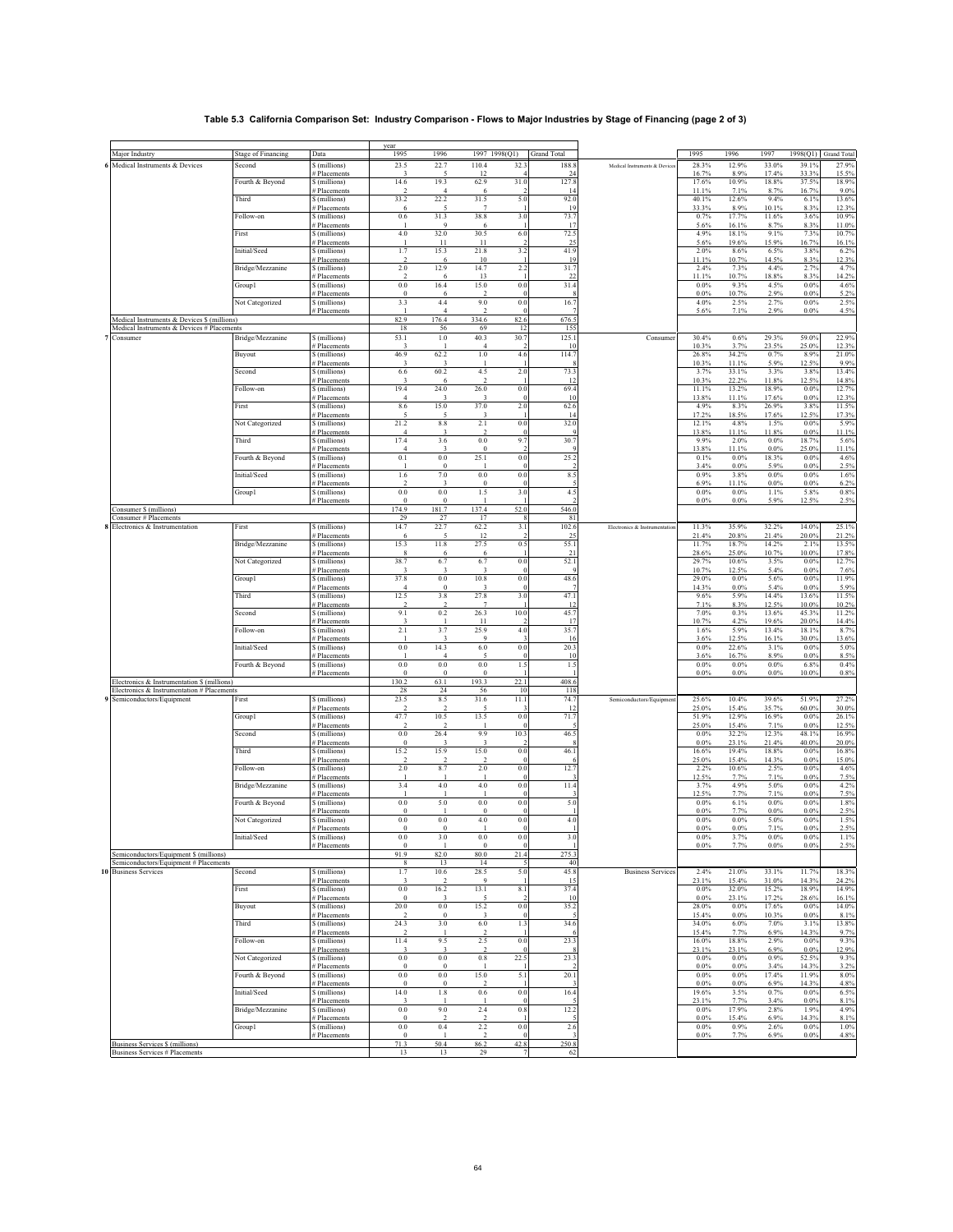## **Table 5.3 California Comparison Set: Industry Comparison - Flows to Major Industries by Stage of Financing (page 3 of 3)**

|                                      |                           |                               | year                     |                       |                         |               |                    |                        |                          |               |                              |                          |               |
|--------------------------------------|---------------------------|-------------------------------|--------------------------|-----------------------|-------------------------|---------------|--------------------|------------------------|--------------------------|---------------|------------------------------|--------------------------|---------------|
| Major Industry                       | <b>Stage of Financing</b> | Data                          | 1995                     | 1996                  | 1997 1998(Q1)           |               | <b>Grand Total</b> |                        | 1995                     | 1996          | 1997                         | 1998(Q1)                 | Grand Total   |
| 11 Industrial                        | Bridge/Mezzanine          | \$ (millions)                 | $1.8\,$                  | 4.1                   | 60.5                    | 0.0           | 66.5               | Industrial             | 4.1%                     | 10.3%         | 45.9%                        | 0.0%                     | 29.2%         |
|                                      |                           | # Placements                  | $\overline{\phantom{a}}$ | $\overline{4}$        |                         |               |                    |                        | 15.4%                    | 28.6%         | 11.1%                        | $0.0\%$                  | 17.4%         |
|                                      | Second                    | \$ (millions)                 | 23.4                     | 0.5                   | 25.4                    | 0.0           | 49.2               |                        | 52.0%                    | 1.3%          | 19.2%                        | 0.0%                     | 21.6%         |
|                                      |                           | # Placements                  |                          |                       |                         |               |                    |                        | 23.1%                    | 7.1%          | 22.2%                        | 0.0%                     | 17.4%         |
|                                      | Follow-on                 | \$ (millions)                 | 0.2                      | 17.3                  | 12.0                    | 0.0           | 29.5               |                        | 0.4%                     | 43.3%         | 9.1%                         | 0.0%                     | 12.9%         |
|                                      |                           | # Placements                  |                          | $\boldsymbol{\Delta}$ |                         |               |                    |                        | 15.4%                    | 28.6%         | 5.6%                         | 0.0%                     | 15.2%         |
|                                      | Buyout                    | \$ (millions)                 | 5.5                      | 0.0                   | 22.0                    | 0.0           | 27.5               |                        | 12.2%                    | $0.0\%$       | 16.7%                        | $0.0\%$<br>0.0%          | 12.1%         |
|                                      |                           | # Placements                  | 11.0                     | $\theta$<br>0.0       |                         |               |                    |                        | 7.7%<br>24.5%            | 0.0%          | 11.1%<br>0.3%                |                          | 6.5%<br>9.9%  |
|                                      | Not Categorized           | \$ (millions)                 |                          | $\theta$              | 0.4                     | 11.0          | 22.4               |                        |                          | $0.0\%$       |                              | 100.0%                   |               |
|                                      | First                     | # Placements<br>\$ (millions) | 3<br>0.0                 | 7.4                   |                         | 0.0           | 13.6               |                        | 23.1%<br>0.0%            | 0.0%<br>18.6% | 5.6%<br>4.7%                 | 100.0%<br>0.0%           | 10.9%<br>6.0% |
|                                      |                           | # Placements                  | $\theta$                 |                       | 6.2                     | $\Omega$      |                    |                        | 0.0%                     | 21.4%         | 27.8%                        | $0.0\%$                  | 17.4%         |
|                                      | Third                     | \$ (millions)                 | 0.0                      | 10.2                  | 0.0                     | 0.0           | 10.2               |                        | 0.0%                     | 25.6%         | 0.0%                         | 0.0%                     | 4.5%          |
|                                      |                           | # Placements                  | $\overline{0}$           |                       | $\overline{0}$          |               |                    |                        | 0.0%                     | 7.1%          | 0.0%                         | 0.0%                     | 2.2%          |
|                                      | Initial/Seed              | \$ (millions)                 | 3.0                      | 0.0                   | 5.3                     | 0.0           | 8.3                |                        | 6.7%                     | $0.0\%$       | 4.0%                         | 0.0%                     | 3.6%          |
|                                      |                           | # Placements                  | $\overline{2}$           | $\boldsymbol{0}$      | $\overline{\mathbf{3}}$ | $\epsilon$    |                    |                        | 15.4%                    | 0.0%          | 16.7%                        | 0.0%                     | 10.9%         |
|                                      | Group1                    | \$ (millions)                 | 0.0                      | 0.4                   | 0.0                     | 0.0           | 0.4                |                        | 0.0%                     | 0.9%          | $0.0\%$                      | 0.0%                     | 0.2%          |
|                                      |                           | # Placements                  | $\overline{0}$           |                       | $\overline{0}$          |               |                    |                        | 0.0%                     | 7.1%          | $0.0\%$                      | $0.0\%$                  | 2.2%          |
| Industrial \$ (millions)             |                           |                               | 44.9                     | 39.8                  | 131.7                   | 11.0          | 227.5              |                        |                          |               |                              |                          |               |
| Industrial # Placements              |                           |                               | 13                       | 14                    | 18                      |               | 46                 |                        |                          |               |                              |                          |               |
| 12 Pharmaceuticals                   | First                     | \$ (millions)                 | 48.5                     | 2.2                   | 7.5                     | 0.0           | 58.2               | Pharmaceuticals        | 73.0%                    | 3.5%          | 11.6%                        | 0.0%                     | 28.5%         |
|                                      |                           | <b>Placements</b>             | $\Delta$                 |                       |                         |               |                    |                        | 33.3%                    | 7.1%          | 20.0%                        | 0.0%                     | 18.4%         |
|                                      | Fourth & Beyond           | \$ (millions)                 | 6.2                      | 30.0                  | 7.2                     | 3.8           | 47.2               |                        | 9.3%                     | 48.1%         | 11.1%                        | 37.0%                    | 23.1%         |
|                                      |                           | # Placements                  |                          |                       | $\mathbf{I}$            |               |                    |                        | 8.3%                     | 21.4%         | 10.0%                        | 50.0%                    | 15.8%         |
|                                      | Third                     | \$ (millions)                 | 1.4                      | 0.0                   | 20.0                    | 6.5           | 27.9               |                        | 2.1%                     | $0.0\%$       | 30.9%                        | 63.0%                    | 13.7%         |
|                                      |                           | # Placements                  |                          | $\Omega$              |                         |               |                    |                        | 16.7%                    | 0.0%          | 20.0%                        | 50.0%                    | 13.2%         |
|                                      | Follow-on                 | \$ (millions)                 | 6.5                      | 0.7                   | 17.7                    | 0.0           | 24.8               |                        | 9.8%                     | 1.0%          | 27.3%                        | 0.0%                     | 12.2%         |
|                                      |                           | # Placements                  |                          |                       |                         |               |                    |                        | 8.3%                     | 7.1%          | 30.0%                        | $0.0\%$                  | 13.2%         |
|                                      | Second                    | \$ (millions)                 | 0.0                      | 20.1                  | 0.0                     | 0.0           | 20.1               |                        | 0.0%                     | 32.2%         | 0.0%                         | 0.0%                     | 9.9%          |
|                                      |                           | # Placements                  | $\overline{0}$           | $\overline{4}$        | $\theta$                | $\sqrt{ }$    |                    |                        | 0.0%                     | 28.6%         | $0.0\%$                      | 0.0%                     | 10.5%         |
|                                      | Bridge/Mezzanine          | \$ (millions)                 | 2.8                      | 0.0                   | 11.0                    | 0.0           | 13.8               |                        | 4.3%                     | 0.0%          | 17.0%                        | 0.0%                     | 6.8%          |
|                                      | Initial/Seed              | # Placements                  | 3<br>1.0                 | $\bf{0}$<br>6.2       | 0.0                     | 0.0           |                    |                        | 25.0%<br>1.5%            | 0.0%<br>9.9%  | 10.0%<br>0.0%                | $0.0\%$<br>0.0%          | 10.5%<br>3.5% |
|                                      |                           | \$ (millions)                 |                          |                       | $\theta$                | €             | 7.2                |                        |                          |               |                              |                          |               |
|                                      | Group1                    | # Placements<br>\$ (millions) | 0.0                      | 3.3                   | 1.4                     | 0.0           | 4.6                |                        | 8.3%<br>$0.0\%$          | 21.4%<br>5.3% | 0.0%<br>2.1%                 | 0.0%<br>0.0%             | 10.5%<br>2.3% |
|                                      |                           | # Placements                  | $\bf{0}$                 | $\mathcal{D}$         |                         |               |                    |                        | 0.0%                     | 14.3%         | 10.0%                        | 0.0%                     | 7.9%          |
| Pharmaceuticals \$ (millions)        |                           |                               | 66.4                     | 62.4                  | 64.7                    | 10.3          | 203.8              |                        |                          |               |                              |                          |               |
| Pharmaceuticals # Placements         |                           |                               | 12                       | 14                    | 10                      | $\mathcal{I}$ | 38                 |                        |                          |               |                              |                          |               |
| 13 Distribution/Retailing            | Buyout                    | \$ (millions)                 | 7.2                      | 18.5                  | 9.4                     | 0.0           | 35.0               | Distribution/Retailing | 29.4%                    | 24.2%         | 10.1%                        | 0.0%                     | 17.7%         |
|                                      |                           | # Placements                  | $\blacksquare$           |                       | $\overline{2}$          |               |                    |                        | 11.1%                    | 10.0%         | 11.1%                        | 0.0%                     | 10.0%         |
|                                      | Second                    | \$ (millions)                 | 0.0                      | 20.2                  | 13.1                    | 0.0           | 33.3               |                        | 0.0%                     | 26.5%         | 14.1%                        | 0.0%                     | 16.8%         |
|                                      |                           | # Placements                  | $\overline{0}$           |                       | $\Delta$                |               |                    |                        | 0.0%                     | 15.0%         | 22.2%                        | 0.0%                     | 14.0%         |
|                                      | Initial/Seed              | \$ (millions)                 | 0.0                      | 0.4                   | 27.8                    | 0.0           | 28.2               |                        | 0.0%                     | 0.5%          | 29.8%                        | 0.0%                     | 14.2%         |
|                                      |                           | # Placements                  | $\overline{0}$           |                       | 3                       | $\epsilon$    |                    |                        | 0.0%                     | 5.0%          | 16.7%                        | 0.0%                     | 8.0%          |
|                                      | Fourth & Beyond           | \$ (millions)                 | 0.0                      | 0.0                   | 28.0                    | 0.0           | 28.0               |                        | 0.0%                     | 0.0%          | 30.0%                        | 0.0%                     | 14.1%         |
|                                      |                           | # Placements                  | $\theta$                 | $\theta$              | -1                      |               |                    |                        | 0.0%                     | 0.0%          | 5.6%                         | 0.0%                     | 2.0%          |
|                                      | Follow-on                 | \$ (millions)                 | 4.2                      | 11.6                  | 6.7                     | 0.0           | 22.5               |                        | 17.2%                    | 15.2%         | 7.2%                         | 0.0%                     | 11.4%         |
|                                      |                           | # Placements                  |                          |                       |                         | £             |                    |                        | 11.1%                    | 15.0%         | 16.7%                        | 0.0%                     | 14.0%         |
|                                      | Third                     | \$ (millions)                 | 0.0                      | 21.7                  | 0.5                     | 0.0           | 22.2               |                        | $0.0\%$                  | 28.4%         | 0.5%                         | 0.0%                     | 11.2%         |
|                                      |                           | # Placements                  | $\bf{0}$                 |                       |                         |               |                    |                        | 0.0%                     | 15.0%         | 5.6%                         | 0.0%                     | 8.0%          |
|                                      | Bridge/Mezzanine          | \$ (millions)                 | 0.9                      | 2.6                   | 7.5                     | 0.3           | 11.1               |                        | 3.5%                     | 3.3%          | 8.0%                         | 6.0%                     | 5.6%          |
|                                      |                           | # Placements                  |                          |                       |                         |               |                    |                        | 11.1%                    | 15.0%         | 16.7%                        | 33.3%                    | 16.0%         |
|                                      | Not Categorized           | \$ (millions)                 | 6.0<br>$\mathcal{D}$     | 1.1                   | 0.4                     | 0.0           | 7.4                |                        | 24.6%<br>22.2%           | 1.4%<br>15.0% | 0.4%<br>5.6%                 | 0.0%<br>0.0%             | 3.8%          |
|                                      | First                     | # Placements                  | 6.2                      | 0.3                   | 0.0                     | 0.4           | 6.9                |                        | 25.3%                    | 0.4%          | 0.0%                         | 9.6%                     | 12.0%<br>3.5% |
|                                      |                           | \$ (millions)<br># Placements | $\overline{4}$           | $\mathcal{D}$         | $\boldsymbol{0}$        |               |                    |                        | 44.4%                    | $10.0\%$      | $0.0\%$                      | 33.3%                    | 14.0%         |
|                                      | Group1                    | S (millions)                  | 0.0                      | 0.0                   | 0.0                     | 3.5           | 3.5                |                        | 0.0%                     | $0.0\%$       | $0.0\%$                      | 84.3%                    | 1.8%          |
|                                      |                           | # Placements                  | $\overline{0}$           | $\overline{0}$        | $\overline{0}$          |               |                    |                        | $0.0\%$                  | 0.0%          | $0.0\%$                      | 33.3%                    | 2.0%          |
| Distribution/Retailing \$ (millions) |                           |                               | 24.4                     | 76.4                  | 93.2                    | 4.2           | 198.1              |                        |                          |               |                              |                          |               |
| Distribution/Retailing # Placements  |                           |                               | 9                        | 20                    | 18                      |               | 50                 |                        |                          |               |                              |                          |               |
| 14 Miscellaneous                     | Buyout                    | \$ (millions)                 | 3.0                      | 0.0                   | 0.0                     | 0.0           | 3.0                | Miscellaneous          | 32.8%                    | 0.0%          |                              | $\ddot{\phantom{a}}$     | 25.0%         |
|                                      |                           | # Placements                  |                          | $\Omega$              | $\Omega$                | <b>C</b>      |                    |                        | 11.1%                    | 0.0%          |                              |                          | 7.7%          |
|                                      | Not Categorized           | \$ (millions)                 | 2.5                      | $0.0\,$               | $\rm 0.0$               | 0.0           | 2.5                |                        | 27.1%                    | $0.0\%$       | $\frac{1}{2}$                | $\overline{\phantom{a}}$ | 20.6%         |
|                                      |                           | # Placements                  |                          | $\Omega$              | $\Omega$                |               |                    |                        | 55.6%                    | 0.0%          |                              |                          | 38.5%         |
|                                      | Initial/Seed              | \$ (millions)                 | 2.2                      | $0.0\,$               | $0.0\,$                 | 0.0           | 2.2                |                        | 23.6%                    | $0.0\%$       |                              | $\ddot{\phantom{a}}$     | 18.0%         |
|                                      |                           | # Placements                  |                          | $\bf{0}$              | $\theta$                | £             |                    |                        | 11.1%                    | 0.0%          |                              |                          | 7.7%          |
|                                      | Second                    | \$ (millions)                 | 0.0                      | 1.8                   | 0.0                     | 0.0           | 1.8                |                        | $0.0\%$                  | 61.4%         | $\overline{\phantom{a}}$     | $\overline{a}$           | 14.6%         |
|                                      |                           | # Placements                  | $\overline{0}$           |                       | $\theta$                | £             |                    |                        | 0.0%                     | 25.0%         |                              |                          | 7.7%          |
|                                      | Bridge/Mezzanine          | S (millions)                  | 1.4                      | 0.3                   | 0.0                     | 0.0           | 1.7                |                        | 15.6%                    | 8.8%          | $\ddot{\phantom{a}}$         | $\overline{\phantom{a}}$ | 14.0%         |
|                                      |                           | # Placements                  |                          |                       | $\boldsymbol{0}$        |               |                    |                        | 11.1%                    | 25.0%         |                              |                          | 15.4%         |
|                                      | Follow-on                 | S (millions)                  | 0.0                      | 0.9<br>$\overline{2}$ | 0.0                     | 0.0           | 0.9                |                        | 0.0%                     | 29.8%         | $\overline{\phantom{a}}$     | $\overline{\phantom{a}}$ | 7.1%          |
|                                      | First                     | # Placements<br>\$ (millions) | $\,0\,$<br>0.1           | $0.0\,$               | $\bf{0}$<br>0.0         | 0.0           | 0.1                |                        | 0.0%<br>1.0%             | 50.0%<br>0.0% | <br>$\overline{\phantom{a}}$ | $\ddot{\phantom{a}}$     | 15.4%<br>0.7% |
|                                      |                           | # Placements                  |                          | $\bf{0}$              | $\overline{0}$          |               |                    |                        | 11.1%                    | 0.0%          |                              |                          | 7.7%          |
| Miscellaneous \$ (millions)          |                           |                               | 9.2                      | 2.9                   | 0.0                     | 0.0           | 12.0               |                        |                          |               |                              |                          |               |
| Miscellaneous # Placements           |                           |                               | $\overline{9}$           | $\overline{4}$        | $\mathbf{0}$            | $\epsilon$    | 13                 |                        |                          |               |                              |                          |               |
| 15 Environmental                     | Buyout                    | \$ (millions)                 | $0.0\,$                  | $0.0\,$               | $6.8\,$                 | 0.0           | $6.8\,$            | Environmental          |                          | $0.0\%$       | 100.0%                       |                          | 93.1%         |
|                                      |                           | # Placements                  | $\theta$                 | $\theta$              |                         |               |                    |                        |                          | 0.0%          | 100.0%                       |                          | 50.0%         |
|                                      | Fourth & Beyond           | \$ (millions)                 | 0.0                      | 0.5                   | $0.0\,$                 | 0.0           | 0.5                |                        | $\overline{\phantom{a}}$ | 100.0%        | 0.0%                         | $\overline{\phantom{a}}$ | 6.9%          |
|                                      |                           | # Placements                  | $\theta$                 |                       | $\Omega$                |               |                    |                        |                          | 100.0%        | 0.0%                         |                          | 50.0%         |
| Environmental \$ (millions)          |                           |                               | 0.0                      | 0.5                   | 6.8                     | $\rm 0.0$     | 7.3                |                        |                          |               |                              |                          |               |
| Environmental # Placements           |                           |                               | $\theta$                 | $\mathbf{I}$          | $\mathbf{I}$            | $\mathbf 0$   | $\overline{z}$     |                        |                          |               |                              |                          |               |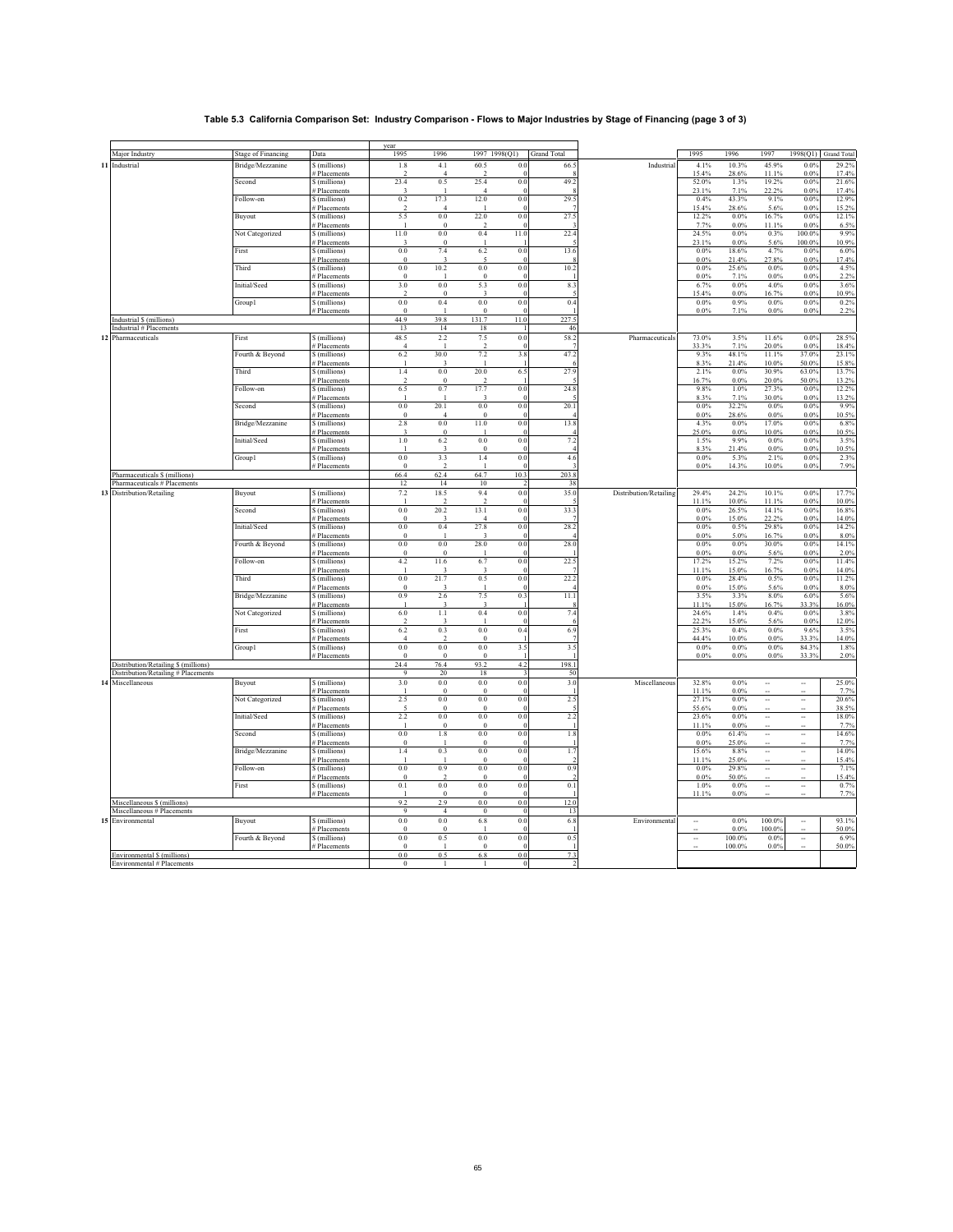## **Table 5.4 California Comparison Set: Industry Comparison - Flows to Major Industries by Amount Category (page 1 of 2)**

| vear<br>1996<br>1997 1998(Q1)<br><b>Grand Total</b><br>1995<br>1996<br>1997<br>1998(Q1)<br>Major Industry<br>amtcat<br>Data<br>1995<br><b>Grand Total</b><br>\$0.5M-\$2M<br>\$ (millions)<br>110.1<br>102.8<br>12.6%<br>11.4%<br>6.3%<br>3.9%<br>Software & Information<br>72.8<br>20.0<br>305.8<br>Software & Information<br>29.9%<br>21.8%<br>20.9%<br># Placements<br>59<br>85<br>84<br>19<br>247<br>38.3%<br>\$4M-\$8M<br>162.1<br>313.5<br>662.2<br>168.6<br>1306.4<br>28.0%<br>32.4%<br>40.6%<br>32.6%<br>35.3%<br>\$ (millions)<br>115<br>28<br>228<br>18.2%<br>20.1%<br>29.9%<br>30.8%<br># Placements<br>28<br>57<br>45.9<br>654.1<br>$$2M-S4M$<br>103.7<br>213.8<br>290.8<br>17.9%<br>22.1%<br>17.8%<br>8.9%<br>\$ (millions)<br>71<br>93<br>211<br>21.4%<br>25.0%<br>24.2%<br>15.4%<br>23.1%<br># Placements<br>33<br>14<br>\$0-\$0.5M<br>4.9<br>16.4<br>15.7<br>3.6<br>40.6<br>0.8%<br>1.7%<br>1.0%<br>0.7%<br>\$ (millions)<br>11<br>13.0%<br>16.5%<br>13.5%<br>14.2%<br># Placements<br>20<br>47<br>52<br>130<br>12.1%<br>85.9<br>225.1<br>146.1<br>22.3%<br>\$8M-\$16M<br>\$ (millions)<br>368.8<br>826.0<br>14.8%<br>23.2%<br>22.6%<br>28.3%<br>4.5%<br>7.0%<br>8.6%<br>15.4%<br># Placements<br>7<br>20<br>33<br>14<br>74<br>$$16M+$<br>149.4<br>132.8<br>\$ (millions)<br>90.0<br>192.5<br>564.6<br>25.8%<br>9.3%<br>11.8%<br>25.7%<br>1.4%<br>4.5%<br>2.1%<br>5.5%<br># Placements<br>$\overline{7}$<br>$\overline{4}$<br>24<br>2.6%<br>578.8<br>968.9<br>1632.8<br>517.0<br>3697.5<br>Software & Information \$ (millions)<br>91<br>914<br>Software & Information # Placements<br>154<br>284<br>385<br>\$4M-\$8M<br>98.7<br>198.3<br>223.9<br>60.3<br>581.2<br>27.3%<br>31.2%<br>25.7%<br>\$ (millions)<br>21.6%<br>26.4%<br>Communications<br>Communications<br>25.8%<br>26.6%<br>23.9%<br># Placements<br>17<br>9<br>96<br>22.0%<br>24.9%<br>33<br>37<br>\$0.5M-\$2M<br>16.0<br>29.1<br>15.7<br>106.7<br>4.4%<br>4.6%<br>4.4%<br>6.9%<br>\$(millions)<br>46.0<br>23.9%<br># Placements<br>24<br>37<br>87<br>21.2%<br>19.4%<br>29.3%<br>22.5%<br>14<br>12<br>\$2M-\$4M<br>32.6<br>80.7<br>88.9<br>23.2<br>225.4<br>9.0%<br>12.7%<br>8.6%<br>10.2%<br>10.0%<br>\$ (millions)<br># Placements<br>10<br>27<br>30<br>74<br>15.2%<br>21.8%<br>19.4%<br>17.1%<br>240.0<br>297.5<br>89.9<br>759.5<br>\$8M-\$16M<br>132.1<br>36.6%<br>37.8%<br>28.7%<br>39.4%<br>33.6%<br>\$ (millions)<br>17.1%<br>20<br>16.7%<br>17.4%<br>19.5%<br># Placements<br>11<br>27<br>66<br>16.1%<br>\$0-\$0.5M<br>4.1<br>3.3<br>1.2<br>11.5<br>0.5%<br>\$ (millions)<br>2.9<br>0.8%<br>0.6%<br>0.3%<br>10.9%<br>12<br>16<br>11<br>42<br>18.2%<br>12.9%<br>7.1%<br>7.3%<br># Placements<br>$$16M+$<br>79.0<br>83.5<br>38.0<br>579.1<br>21.9%<br>13.1%<br>36.5%<br>25.6%<br>\$ (millions)<br>378.6<br>16.6%<br>3.0%<br>3.2%<br>8.4%<br>4.9%<br># Placements<br>$\overline{4}$<br>13<br>21<br>361.3<br>1038.2<br>228.3<br>2263.5<br>Communications \$ (millions)<br>635.7<br>386<br>66<br>124<br>155<br>41<br>Communications # Placements<br>\$4M-\$8M<br>77.7<br>50.2<br>71.4<br>32.3<br>17.3%<br>14.3%<br>Computers & Peripherals<br>\$ (millions)<br>231.6<br>Computers & Peripherals<br>26.7%<br>42.8%<br>29.5%<br>23.7%<br>21.4%<br># Placements<br>13<br>9<br>12<br>39<br>31.3%<br>3.7%<br>\$0.5M-\$2M<br>$8.1\,$<br>8.6<br>5.3<br>42.7<br>2.8%<br>3.0%<br>4.2%<br>7.0%<br>\$ (millions)<br>20.7<br>33<br>13.6%<br>21.1%<br>26.8%<br>25.0%<br># Placements<br>15<br>$\overline{4}$<br>6<br>8<br>$$2M-$4M$<br>34.6<br>7.5<br>82.6<br>11.9%<br>4.8%<br>7.2%<br>\$ (millions)<br>16.8<br>23.7<br>5.8%<br>9.9%<br>13.2%<br>12.5%<br># Placements<br>11<br>26<br>25.0%<br>18.8%<br>16.9%<br>30.0<br>244.8<br>\$8M-\$16M<br>\$ (millions)<br>70.1<br>69.8<br>74.9<br>24.1%<br>24.1%<br>15.1%<br>39.7%<br>$\overline{7}$<br>13.6%<br>18.4%<br>12.5%<br>18.8%<br>14.9%<br># Placements<br>6<br>$\overline{7}$<br>23<br>\$0-\$0.5M<br>$1.8\,$<br>$\rm 0.8$<br>2.1<br>0.4<br>5.1<br>0.4%<br>0.5%<br>0.4%<br>\$ (millions)<br>0.6%<br>0.3%<br>10.5%<br>10.7%<br>6.3%<br>13.6%<br># Placements<br>17<br>6<br>$\overline{4}$<br>6<br>$$16M+$<br>98.1<br>144.0<br>$\rm 0.0$<br>546.7<br>33.8%<br>61.2%<br>47.4%<br>\$ (millions)<br>304.6<br>49.6%<br>0.0%<br># Placements<br>$\overline{2}$<br>5<br>9<br>$\bf{0}$<br>4.5%<br>13.2%<br>16.1%<br>0.0%<br>10.4%<br>16<br>497.4<br>Computers & Peripherals \$ (millions)<br>290.4<br>290.2<br>75.5<br>1153.5<br>Computers & Peripherals # Placements<br>44<br>38<br>56<br>16<br>154<br>\$0.5M-\$2M<br>15.5<br>17.4<br>10.8<br>4.1<br>47.7<br>5.3%<br>3.9%<br>Biotechnology<br>\$ (millions)<br>Biotechnology<br>5.7%<br>9.6%<br>5.2%<br># Placements<br>24.4%<br>28.3%<br>21.4%<br>27.3%<br>11<br>15<br>9<br>38<br>19.6<br>\$8M-\$16M<br>\$ (millions)<br>150.1<br>142.2<br>79.8<br>391.7<br>55.1%<br>43.4%<br>28.7%<br>46.2%<br>28.9%<br>24.5%<br>16.7%<br>23.2%<br># Placements<br>13<br>13<br>$\overline{7}$<br>35<br>18.2%<br>\$4M-\$8M<br>67.7<br>31.7<br>38.2<br>15.1<br>152.6<br>24.8%<br>9.7%<br>13.7%<br>35.6%<br>\$ (millions)<br>26.7%<br>11.3%<br>14.3%<br>27.3%<br>17.9%<br># Placements<br>12<br>27<br>6<br>6<br>1.5<br>0.7<br>5.4<br>\$0-\$0.5M<br>\$ (millions)<br>0.8<br>2.4<br>0.3%<br>0.5%<br>0.9%<br>1.5%<br>0.6%<br>19<br>4.4%<br>13.2%<br>19.0%<br>18.2%<br># Placements<br>22.0<br>\$2M-\$4M<br>\$ (millions)<br>18.4<br>16.1<br>3.0<br>59.4<br>6.7%<br>6.7%<br>5.8%<br>7.1%<br>13.3%<br>13.2%<br>11.9%<br>9.1%<br>12.6%<br># Placements<br>6<br>$\overline{7}$<br>19<br>-5<br>$$16M+$<br>20.0<br>112.7<br>130.6<br>$\rm 0.0$<br>263.3<br>7.3%<br>34.4%<br>0.0%<br>47.0%<br>\$ (millions)<br>2.2%<br>9.4%<br>16.7%<br>0.0%<br>$\theta$<br>8.6%<br># Placements<br>-7<br>-13<br>272.5<br>327.4<br>277.7<br>920.1<br>Biotechnology \$ (millions)<br>42.5<br>53<br>Biotechnology # Placements<br>45<br>42<br>11<br>151<br>$$2M-S4M$<br>23.8<br>27.4<br>32.8<br>10.8<br>94.8<br>Healthcare<br>12.4%<br>21.2%<br>13.9%<br>7.8%<br>13.6%<br>Healthcare<br>\$ (millions)<br># Placements<br>9<br>10<br>30<br>17.4%<br>31.0%<br>23.8%<br>20.0%<br>22.7%<br>8<br>$\ddot{\mathbf{3}}$<br>\$0.5M-\$2M<br>12.7<br>13.2<br>10.2%<br>3.3%<br>4.1%<br>\$ (millions)<br>7.8<br>5.6<br>39.3<br>6.6%<br>28<br>21.7%<br>27.6%<br>11.9%<br>33.3%<br>21.2%<br># Placements<br>10<br>8<br>\$0-\$0.5M<br>$0.0\,$<br>0.9%<br>2.2<br>1.6<br>2.2<br>1.2%<br>\$ (millions)<br>6.0<br>1.1%<br>0.0%<br>25<br>21.4%<br>0.0%<br># Placements<br>11<br>5<br>9<br>$\Omega$<br>23.9%<br>17.2%<br>\$4M-\$8M<br>49.9<br>5.2<br>29.2<br>136.9<br>25.9%<br>4.0%<br>22.3%<br>21.1%<br>19.7%<br>52.6<br>\$ (millions)<br># Placements<br>8<br>$\mathbf{Q}$<br>23<br>17.4%<br>3.4%<br>21.4%<br>33.3%<br>-1<br>\$8M-\$16M<br>103.9<br>57.0<br>$\rm 0.0$<br>217.2<br>23.9%<br>0.0%<br>\$ (millions)<br>56.2<br>54.0%<br>44.0%<br>19.6%<br>17.2%<br>11.9%<br>0.0%<br>14.4%<br># Placements<br>9<br>5<br>$\overline{0}$<br>19<br>$$16M+$<br>25.0<br>83.8<br>92.5<br>201.3<br>$0.0\,$<br>0.0%<br>19.3%<br>35.6%<br>67.0%<br>\$ (millions)<br>$0.0\%$<br>9.5%<br>13.3%<br>3.4%<br># Placements<br>$\mathbf{0}$<br>$\overline{4}$<br>129.5<br>Healthcare \$ (millions)<br>192.5<br>235.4<br>138.1<br>695.4<br>Healthcare # Placements<br>29<br>42<br>15<br>132<br>46<br>1.6<br>57.0<br>\$0.5M-\$2M<br>4.5<br>27.0<br>23.9<br>15.3%<br>7.1%<br>1.9%<br>Medical Instruments & Devices<br>\$ (millions)<br>Medical Instruments & Devices<br>5.4%<br>22.2%<br>35.7%<br>16.7%<br>20<br>26.1%<br>28.4%<br># Placements<br>$\overline{4}$<br>18<br>44<br>\$2M-\$4M<br>$8.8\,$<br>26.9<br>49.9<br>8.3<br>93.9<br>15.2%<br>14.9%<br>10.1%<br>\$ (millions)<br>10.6%<br># Placements<br>17<br>32<br>16.7%<br>16.1%<br>24.6%<br>25.0%<br>\$4M-\$8M<br>\$ (millions)<br>26.2<br>74.2<br>57.7<br>10.0<br>168.1<br>31.6%<br>42.1%<br>17.2%<br>12.1%<br>24.9%<br># Placements<br>30<br>27.8%<br>23.2%<br>14.5%<br>16.7%<br>13<br>10<br>62.7<br>42.5<br>51.3%<br>\$8M-\$16M<br>45.7<br>112.5<br>263.4<br>25.9%<br>33.6%<br>75.9%<br>\$ (millions)<br>22.2%<br>8.9%<br>14.5%<br>15.5%<br>24<br>41.7%<br># Placements<br>$\overline{4}$<br>10<br>5<br>\$0-\$0.5M<br>0.9<br>2.6<br>3.6<br>$0.0\,$<br>7.1<br>1.1%<br>1.5%<br>1.1%<br>\$ (millions)<br>0.0%<br># Placements<br>$\mathfrak{D}$<br>9<br>10<br>21<br>11.1%<br>16.1%<br>14.5%<br>0.0%<br>13.5%<br>$\mathbf{0}$<br>$$16M+$<br>0.0<br>$0.0\,$<br>87.0<br>$0.0\,$<br>87.0<br>0.0%<br>$0.0\%$<br>26.0%<br>$0.0\%$<br>12.9%<br>\$ (millions)<br># Placements<br>$\bf{0}$<br>$\bf{0}$<br>0.0%<br>$0.0\%$<br>5.8%<br>0.0%<br>$\overline{4}$<br>$\overline{0}$<br>$\overline{4}$<br>Medical Instruments & Devices \$ (millions)<br>82.9<br>176.4<br>334.6<br>82.6<br>676.5<br>Medical Instruments & Devices # Placements<br>155<br>18<br>56<br>69<br>12<br>4.5%<br>7.7%<br>\$0.5M-\$2M<br>\$ (millions)<br>7.9<br>11.6<br>9.5<br>4.0<br>33.0<br>Consumer<br>6.4%<br>6.9%<br>Consumer<br>20.7%<br>41.2%<br>$\overline{7}$<br>33.3%<br>25.0%<br># Placements<br>6<br>$\mathbf Q$<br>$\overline{2}$<br>24<br>\$0-\$0.5M<br>2.4<br>1.6<br>0.3<br>0.4<br>4.7<br>0.9%<br>0.7%<br>0.9%<br>\$ (millions)<br>1.4%<br>0.2%<br>34.5%<br>22.2%<br>11.8%<br>10<br>20<br>25.0%<br># Placements<br>6<br>$$2M-$4M$<br>\$ (millions)<br>18.5<br>8.4<br>6.5<br>3.0<br>36.5<br>10.6%<br>4.6%<br>4.7%<br>5.8%<br># Placements<br>20.7%<br>11.1%<br>11.8%<br>12.5%<br>14.8%<br>$\mathbf{3}$<br>12<br>6<br>\$4M-\$8M<br>12.5<br>39.1<br>11.0<br>4.6<br>67.2<br>7.1%<br>21.5%<br>8.0%<br>8.9%<br>\$ (millions)<br>22.2%<br>11.8%<br>12.5%<br># Placements<br>$\mathfrak{D}$<br>11<br>6.9%<br>-6<br>2<br>$$16M+$<br>105.0<br>324.9<br>69.2%<br>58.5%<br>59.5%<br>94.4<br>95.1<br>30.4<br>54.0%<br>57.8%<br>\$ (millions)<br>12.5%<br>6.9%<br>7.4%<br>17.6%<br># Placements<br>$\mathcal{D}$<br>$\boldsymbol{\mathsf{R}}$<br>$\overline{2}$<br>3<br>-1<br>\$8M-\$16M<br>39.1<br>\$ (millions)<br>16.0<br>15.0<br>9.6<br>79.7<br>22.4%<br>8.8%<br>10.9%<br>18.5%<br>14.6% | state | CA | All Industries+B133, Amount Categories |                     |  |  |       |      | % of State Total |       |       |
|----------------------------------------------------------------------------------------------------------------------------------------------------------------------------------------------------------------------------------------------------------------------------------------------------------------------------------------------------------------------------------------------------------------------------------------------------------------------------------------------------------------------------------------------------------------------------------------------------------------------------------------------------------------------------------------------------------------------------------------------------------------------------------------------------------------------------------------------------------------------------------------------------------------------------------------------------------------------------------------------------------------------------------------------------------------------------------------------------------------------------------------------------------------------------------------------------------------------------------------------------------------------------------------------------------------------------------------------------------------------------------------------------------------------------------------------------------------------------------------------------------------------------------------------------------------------------------------------------------------------------------------------------------------------------------------------------------------------------------------------------------------------------------------------------------------------------------------------------------------------------------------------------------------------------------------------------------------------------------------------------------------------------------------------------------------------------------------------------------------------------------------------------------------------------------------------------------------------------------------------------------------------------------------------------------------------------------------------------------------------------------------------------------------------------------------------------------------------------------------------------------------------------------------------------------------------------------------------------------------------------------------------------------------------------------------------------------------------------------------------------------------------------------------------------------------------------------------------------------------------------------------------------------------------------------------------------------------------------------------------------------------------------------------------------------------------------------------------------------------------------------------------------------------------------------------------------------------------------------------------------------------------------------------------------------------------------------------------------------------------------------------------------------------------------------------------------------------------------------------------------------------------------------------------------------------------------------------------------------------------------------------------------------------------------------------------------------------------------------------------------------------------------------------------------------------------------------------------------------------------------------------------------------------------------------------------------------------------------------------------------------------------------------------------------------------------------------------------------------------------------------------------------------------------------------------------------------------------------------------------------------------------------------------------------------------------------------------------------------------------------------------------------------------------------------------------------------------------------------------------------------------------------------------------------------------------------------------------------------------------------------------------------------------------------------------------------------------------------------------------------------------------------------------------------------------------------------------------------------------------------------------------------------------------------------------------------------------------------------------------------------------------------------------------------------------------------------------------------------------------------------------------------------------------------------------------------------------------------------------------------------------------------------------------------------------------------------------------------------------------------------------------------------------------------------------------------------------------------------------------------------------------------------------------------------------------------------------------------------------------------------------------------------------------------------------------------------------------------------------------------------------------------------------------------------------------------------------------------------------------------------------------------------------------------------------------------------------------------------------------------------------------------------------------------------------------------------------------------------------------------------------------------------------------------------------------------------------------------------------------------------------------------------------------------------------------------------------------------------------------------------------------------------------------------------------------------------------------------------------------------------------------------------------------------------------------------------------------------------------------------------------------------------------------------------------------------------------------------------------------------------------------------------------------------------------------------------------------------------------------------------------------------------------------------------------------------------------------------------------------------------------------------------------------------------------------------------------------------------------------------------------------------------------------------------------------------------------------------------------------------------------------------------------------------------------------------------------------------------------------------------------------------------------------------------------------------------------------------------------------------------------------------------------------------------------------------------------------------------------------------------------------------------------------------------------------------------------------------------------------------------------------------------------------------------------------------------------------------------------------------------------------------------------------------------------------------------------------------------------------------------------------------------------------------------------------------------------------------------------------------------------------------------------------------------------------------------------------------------------------------------------------------------------------------------------------------------------------------------------------------------------------------------------------------------------------------------------------------------------------------------------------------------------------------------------------------------------------------------------------------------------------------------------------------------------------------------------------------------------------------------------------------------------------------------------------------------------------------------------------------------------------------------------------------------------------------------------------------------------------------------------------------------------------------------------------------------------------------------------------------------------------------------------------------------------------------------------------------------------------------------------------------------------------------------------------------------------------------------------------------------------------------------------------------------------------------------------------------------------------------------------------------------------------------------------------------------------------------------------------------------------------------------------------------------------------------------------------------------------------------------------------------------------------------------------------------------------------------------------------------------------------------------------------------------------------------------------------------------|-------|----|----------------------------------------|---------------------|--|--|-------|------|------------------|-------|-------|
|                                                                                                                                                                                                                                                                                                                                                                                                                                                                                                                                                                                                                                                                                                                                                                                                                                                                                                                                                                                                                                                                                                                                                                                                                                                                                                                                                                                                                                                                                                                                                                                                                                                                                                                                                                                                                                                                                                                                                                                                                                                                                                                                                                                                                                                                                                                                                                                                                                                                                                                                                                                                                                                                                                                                                                                                                                                                                                                                                                                                                                                                                                                                                                                                                                                                                                                                                                                                                                                                                                                                                                                                                                                                                                                                                                                                                                                                                                                                                                                                                                                                                                                                                                                                                                                                                                                                                                                                                                                                                                                                                                                                                                                                                                                                                                                                                                                                                                                                                                                                                                                                                                                                                                                                                                                                                                                                                                                                                                                                                                                                                                                                                                                                                                                                                                                                                                                                                                                                                                                                                                                                                                                                                                                                                                                                                                                                                                                                                                                                                                                                                                                                                                                                                                                                                                                                                                                                                                                                                                                                                                                                                                                                                                                                                                                                                                                                                                                                                                                                                                                                                                                                                                                                                                                                                                                                                                                                                                                                                                                                                                                                                                                                                                                                                                                                                                                                                                                                                                                                                                                                                                                                                                                                                                                                                                                                                                                                                                                                                                                                                                                                                                                                                                                                                                                                                                                                                                                                                                                                                                                                                                                                                                                                                                                                                                                                                                                                                                                                                                                  |       |    |                                        |                     |  |  |       |      |                  |       |       |
|                                                                                                                                                                                                                                                                                                                                                                                                                                                                                                                                                                                                                                                                                                                                                                                                                                                                                                                                                                                                                                                                                                                                                                                                                                                                                                                                                                                                                                                                                                                                                                                                                                                                                                                                                                                                                                                                                                                                                                                                                                                                                                                                                                                                                                                                                                                                                                                                                                                                                                                                                                                                                                                                                                                                                                                                                                                                                                                                                                                                                                                                                                                                                                                                                                                                                                                                                                                                                                                                                                                                                                                                                                                                                                                                                                                                                                                                                                                                                                                                                                                                                                                                                                                                                                                                                                                                                                                                                                                                                                                                                                                                                                                                                                                                                                                                                                                                                                                                                                                                                                                                                                                                                                                                                                                                                                                                                                                                                                                                                                                                                                                                                                                                                                                                                                                                                                                                                                                                                                                                                                                                                                                                                                                                                                                                                                                                                                                                                                                                                                                                                                                                                                                                                                                                                                                                                                                                                                                                                                                                                                                                                                                                                                                                                                                                                                                                                                                                                                                                                                                                                                                                                                                                                                                                                                                                                                                                                                                                                                                                                                                                                                                                                                                                                                                                                                                                                                                                                                                                                                                                                                                                                                                                                                                                                                                                                                                                                                                                                                                                                                                                                                                                                                                                                                                                                                                                                                                                                                                                                                                                                                                                                                                                                                                                                                                                                                                                                                                                                                                  |       |    |                                        |                     |  |  |       |      |                  |       | 8.3%  |
|                                                                                                                                                                                                                                                                                                                                                                                                                                                                                                                                                                                                                                                                                                                                                                                                                                                                                                                                                                                                                                                                                                                                                                                                                                                                                                                                                                                                                                                                                                                                                                                                                                                                                                                                                                                                                                                                                                                                                                                                                                                                                                                                                                                                                                                                                                                                                                                                                                                                                                                                                                                                                                                                                                                                                                                                                                                                                                                                                                                                                                                                                                                                                                                                                                                                                                                                                                                                                                                                                                                                                                                                                                                                                                                                                                                                                                                                                                                                                                                                                                                                                                                                                                                                                                                                                                                                                                                                                                                                                                                                                                                                                                                                                                                                                                                                                                                                                                                                                                                                                                                                                                                                                                                                                                                                                                                                                                                                                                                                                                                                                                                                                                                                                                                                                                                                                                                                                                                                                                                                                                                                                                                                                                                                                                                                                                                                                                                                                                                                                                                                                                                                                                                                                                                                                                                                                                                                                                                                                                                                                                                                                                                                                                                                                                                                                                                                                                                                                                                                                                                                                                                                                                                                                                                                                                                                                                                                                                                                                                                                                                                                                                                                                                                                                                                                                                                                                                                                                                                                                                                                                                                                                                                                                                                                                                                                                                                                                                                                                                                                                                                                                                                                                                                                                                                                                                                                                                                                                                                                                                                                                                                                                                                                                                                                                                                                                                                                                                                                                                                  |       |    |                                        |                     |  |  |       |      |                  |       | 27.0% |
|                                                                                                                                                                                                                                                                                                                                                                                                                                                                                                                                                                                                                                                                                                                                                                                                                                                                                                                                                                                                                                                                                                                                                                                                                                                                                                                                                                                                                                                                                                                                                                                                                                                                                                                                                                                                                                                                                                                                                                                                                                                                                                                                                                                                                                                                                                                                                                                                                                                                                                                                                                                                                                                                                                                                                                                                                                                                                                                                                                                                                                                                                                                                                                                                                                                                                                                                                                                                                                                                                                                                                                                                                                                                                                                                                                                                                                                                                                                                                                                                                                                                                                                                                                                                                                                                                                                                                                                                                                                                                                                                                                                                                                                                                                                                                                                                                                                                                                                                                                                                                                                                                                                                                                                                                                                                                                                                                                                                                                                                                                                                                                                                                                                                                                                                                                                                                                                                                                                                                                                                                                                                                                                                                                                                                                                                                                                                                                                                                                                                                                                                                                                                                                                                                                                                                                                                                                                                                                                                                                                                                                                                                                                                                                                                                                                                                                                                                                                                                                                                                                                                                                                                                                                                                                                                                                                                                                                                                                                                                                                                                                                                                                                                                                                                                                                                                                                                                                                                                                                                                                                                                                                                                                                                                                                                                                                                                                                                                                                                                                                                                                                                                                                                                                                                                                                                                                                                                                                                                                                                                                                                                                                                                                                                                                                                                                                                                                                                                                                                                                                  |       |    |                                        |                     |  |  |       |      |                  |       | 24.9% |
|                                                                                                                                                                                                                                                                                                                                                                                                                                                                                                                                                                                                                                                                                                                                                                                                                                                                                                                                                                                                                                                                                                                                                                                                                                                                                                                                                                                                                                                                                                                                                                                                                                                                                                                                                                                                                                                                                                                                                                                                                                                                                                                                                                                                                                                                                                                                                                                                                                                                                                                                                                                                                                                                                                                                                                                                                                                                                                                                                                                                                                                                                                                                                                                                                                                                                                                                                                                                                                                                                                                                                                                                                                                                                                                                                                                                                                                                                                                                                                                                                                                                                                                                                                                                                                                                                                                                                                                                                                                                                                                                                                                                                                                                                                                                                                                                                                                                                                                                                                                                                                                                                                                                                                                                                                                                                                                                                                                                                                                                                                                                                                                                                                                                                                                                                                                                                                                                                                                                                                                                                                                                                                                                                                                                                                                                                                                                                                                                                                                                                                                                                                                                                                                                                                                                                                                                                                                                                                                                                                                                                                                                                                                                                                                                                                                                                                                                                                                                                                                                                                                                                                                                                                                                                                                                                                                                                                                                                                                                                                                                                                                                                                                                                                                                                                                                                                                                                                                                                                                                                                                                                                                                                                                                                                                                                                                                                                                                                                                                                                                                                                                                                                                                                                                                                                                                                                                                                                                                                                                                                                                                                                                                                                                                                                                                                                                                                                                                                                                                                                                  |       |    |                                        |                     |  |  |       |      |                  |       | 17.7% |
|                                                                                                                                                                                                                                                                                                                                                                                                                                                                                                                                                                                                                                                                                                                                                                                                                                                                                                                                                                                                                                                                                                                                                                                                                                                                                                                                                                                                                                                                                                                                                                                                                                                                                                                                                                                                                                                                                                                                                                                                                                                                                                                                                                                                                                                                                                                                                                                                                                                                                                                                                                                                                                                                                                                                                                                                                                                                                                                                                                                                                                                                                                                                                                                                                                                                                                                                                                                                                                                                                                                                                                                                                                                                                                                                                                                                                                                                                                                                                                                                                                                                                                                                                                                                                                                                                                                                                                                                                                                                                                                                                                                                                                                                                                                                                                                                                                                                                                                                                                                                                                                                                                                                                                                                                                                                                                                                                                                                                                                                                                                                                                                                                                                                                                                                                                                                                                                                                                                                                                                                                                                                                                                                                                                                                                                                                                                                                                                                                                                                                                                                                                                                                                                                                                                                                                                                                                                                                                                                                                                                                                                                                                                                                                                                                                                                                                                                                                                                                                                                                                                                                                                                                                                                                                                                                                                                                                                                                                                                                                                                                                                                                                                                                                                                                                                                                                                                                                                                                                                                                                                                                                                                                                                                                                                                                                                                                                                                                                                                                                                                                                                                                                                                                                                                                                                                                                                                                                                                                                                                                                                                                                                                                                                                                                                                                                                                                                                                                                                                                                                  |       |    |                                        |                     |  |  |       |      |                  |       | 1.1%  |
|                                                                                                                                                                                                                                                                                                                                                                                                                                                                                                                                                                                                                                                                                                                                                                                                                                                                                                                                                                                                                                                                                                                                                                                                                                                                                                                                                                                                                                                                                                                                                                                                                                                                                                                                                                                                                                                                                                                                                                                                                                                                                                                                                                                                                                                                                                                                                                                                                                                                                                                                                                                                                                                                                                                                                                                                                                                                                                                                                                                                                                                                                                                                                                                                                                                                                                                                                                                                                                                                                                                                                                                                                                                                                                                                                                                                                                                                                                                                                                                                                                                                                                                                                                                                                                                                                                                                                                                                                                                                                                                                                                                                                                                                                                                                                                                                                                                                                                                                                                                                                                                                                                                                                                                                                                                                                                                                                                                                                                                                                                                                                                                                                                                                                                                                                                                                                                                                                                                                                                                                                                                                                                                                                                                                                                                                                                                                                                                                                                                                                                                                                                                                                                                                                                                                                                                                                                                                                                                                                                                                                                                                                                                                                                                                                                                                                                                                                                                                                                                                                                                                                                                                                                                                                                                                                                                                                                                                                                                                                                                                                                                                                                                                                                                                                                                                                                                                                                                                                                                                                                                                                                                                                                                                                                                                                                                                                                                                                                                                                                                                                                                                                                                                                                                                                                                                                                                                                                                                                                                                                                                                                                                                                                                                                                                                                                                                                                                                                                                                                                                  |       |    |                                        |                     |  |  |       |      |                  |       |       |
|                                                                                                                                                                                                                                                                                                                                                                                                                                                                                                                                                                                                                                                                                                                                                                                                                                                                                                                                                                                                                                                                                                                                                                                                                                                                                                                                                                                                                                                                                                                                                                                                                                                                                                                                                                                                                                                                                                                                                                                                                                                                                                                                                                                                                                                                                                                                                                                                                                                                                                                                                                                                                                                                                                                                                                                                                                                                                                                                                                                                                                                                                                                                                                                                                                                                                                                                                                                                                                                                                                                                                                                                                                                                                                                                                                                                                                                                                                                                                                                                                                                                                                                                                                                                                                                                                                                                                                                                                                                                                                                                                                                                                                                                                                                                                                                                                                                                                                                                                                                                                                                                                                                                                                                                                                                                                                                                                                                                                                                                                                                                                                                                                                                                                                                                                                                                                                                                                                                                                                                                                                                                                                                                                                                                                                                                                                                                                                                                                                                                                                                                                                                                                                                                                                                                                                                                                                                                                                                                                                                                                                                                                                                                                                                                                                                                                                                                                                                                                                                                                                                                                                                                                                                                                                                                                                                                                                                                                                                                                                                                                                                                                                                                                                                                                                                                                                                                                                                                                                                                                                                                                                                                                                                                                                                                                                                                                                                                                                                                                                                                                                                                                                                                                                                                                                                                                                                                                                                                                                                                                                                                                                                                                                                                                                                                                                                                                                                                                                                                                                                  |       |    |                                        |                     |  |  |       |      |                  |       | 8.1%  |
|                                                                                                                                                                                                                                                                                                                                                                                                                                                                                                                                                                                                                                                                                                                                                                                                                                                                                                                                                                                                                                                                                                                                                                                                                                                                                                                                                                                                                                                                                                                                                                                                                                                                                                                                                                                                                                                                                                                                                                                                                                                                                                                                                                                                                                                                                                                                                                                                                                                                                                                                                                                                                                                                                                                                                                                                                                                                                                                                                                                                                                                                                                                                                                                                                                                                                                                                                                                                                                                                                                                                                                                                                                                                                                                                                                                                                                                                                                                                                                                                                                                                                                                                                                                                                                                                                                                                                                                                                                                                                                                                                                                                                                                                                                                                                                                                                                                                                                                                                                                                                                                                                                                                                                                                                                                                                                                                                                                                                                                                                                                                                                                                                                                                                                                                                                                                                                                                                                                                                                                                                                                                                                                                                                                                                                                                                                                                                                                                                                                                                                                                                                                                                                                                                                                                                                                                                                                                                                                                                                                                                                                                                                                                                                                                                                                                                                                                                                                                                                                                                                                                                                                                                                                                                                                                                                                                                                                                                                                                                                                                                                                                                                                                                                                                                                                                                                                                                                                                                                                                                                                                                                                                                                                                                                                                                                                                                                                                                                                                                                                                                                                                                                                                                                                                                                                                                                                                                                                                                                                                                                                                                                                                                                                                                                                                                                                                                                                                                                                                                                                  |       |    |                                        |                     |  |  |       |      |                  |       | 15.3% |
|                                                                                                                                                                                                                                                                                                                                                                                                                                                                                                                                                                                                                                                                                                                                                                                                                                                                                                                                                                                                                                                                                                                                                                                                                                                                                                                                                                                                                                                                                                                                                                                                                                                                                                                                                                                                                                                                                                                                                                                                                                                                                                                                                                                                                                                                                                                                                                                                                                                                                                                                                                                                                                                                                                                                                                                                                                                                                                                                                                                                                                                                                                                                                                                                                                                                                                                                                                                                                                                                                                                                                                                                                                                                                                                                                                                                                                                                                                                                                                                                                                                                                                                                                                                                                                                                                                                                                                                                                                                                                                                                                                                                                                                                                                                                                                                                                                                                                                                                                                                                                                                                                                                                                                                                                                                                                                                                                                                                                                                                                                                                                                                                                                                                                                                                                                                                                                                                                                                                                                                                                                                                                                                                                                                                                                                                                                                                                                                                                                                                                                                                                                                                                                                                                                                                                                                                                                                                                                                                                                                                                                                                                                                                                                                                                                                                                                                                                                                                                                                                                                                                                                                                                                                                                                                                                                                                                                                                                                                                                                                                                                                                                                                                                                                                                                                                                                                                                                                                                                                                                                                                                                                                                                                                                                                                                                                                                                                                                                                                                                                                                                                                                                                                                                                                                                                                                                                                                                                                                                                                                                                                                                                                                                                                                                                                                                                                                                                                                                                                                                                  |       |    |                                        |                     |  |  |       |      |                  |       |       |
|                                                                                                                                                                                                                                                                                                                                                                                                                                                                                                                                                                                                                                                                                                                                                                                                                                                                                                                                                                                                                                                                                                                                                                                                                                                                                                                                                                                                                                                                                                                                                                                                                                                                                                                                                                                                                                                                                                                                                                                                                                                                                                                                                                                                                                                                                                                                                                                                                                                                                                                                                                                                                                                                                                                                                                                                                                                                                                                                                                                                                                                                                                                                                                                                                                                                                                                                                                                                                                                                                                                                                                                                                                                                                                                                                                                                                                                                                                                                                                                                                                                                                                                                                                                                                                                                                                                                                                                                                                                                                                                                                                                                                                                                                                                                                                                                                                                                                                                                                                                                                                                                                                                                                                                                                                                                                                                                                                                                                                                                                                                                                                                                                                                                                                                                                                                                                                                                                                                                                                                                                                                                                                                                                                                                                                                                                                                                                                                                                                                                                                                                                                                                                                                                                                                                                                                                                                                                                                                                                                                                                                                                                                                                                                                                                                                                                                                                                                                                                                                                                                                                                                                                                                                                                                                                                                                                                                                                                                                                                                                                                                                                                                                                                                                                                                                                                                                                                                                                                                                                                                                                                                                                                                                                                                                                                                                                                                                                                                                                                                                                                                                                                                                                                                                                                                                                                                                                                                                                                                                                                                                                                                                                                                                                                                                                                                                                                                                                                                                                                                                  |       |    |                                        |                     |  |  |       |      |                  |       |       |
|                                                                                                                                                                                                                                                                                                                                                                                                                                                                                                                                                                                                                                                                                                                                                                                                                                                                                                                                                                                                                                                                                                                                                                                                                                                                                                                                                                                                                                                                                                                                                                                                                                                                                                                                                                                                                                                                                                                                                                                                                                                                                                                                                                                                                                                                                                                                                                                                                                                                                                                                                                                                                                                                                                                                                                                                                                                                                                                                                                                                                                                                                                                                                                                                                                                                                                                                                                                                                                                                                                                                                                                                                                                                                                                                                                                                                                                                                                                                                                                                                                                                                                                                                                                                                                                                                                                                                                                                                                                                                                                                                                                                                                                                                                                                                                                                                                                                                                                                                                                                                                                                                                                                                                                                                                                                                                                                                                                                                                                                                                                                                                                                                                                                                                                                                                                                                                                                                                                                                                                                                                                                                                                                                                                                                                                                                                                                                                                                                                                                                                                                                                                                                                                                                                                                                                                                                                                                                                                                                                                                                                                                                                                                                                                                                                                                                                                                                                                                                                                                                                                                                                                                                                                                                                                                                                                                                                                                                                                                                                                                                                                                                                                                                                                                                                                                                                                                                                                                                                                                                                                                                                                                                                                                                                                                                                                                                                                                                                                                                                                                                                                                                                                                                                                                                                                                                                                                                                                                                                                                                                                                                                                                                                                                                                                                                                                                                                                                                                                                                                                  |       |    |                                        |                     |  |  |       |      |                  |       |       |
|                                                                                                                                                                                                                                                                                                                                                                                                                                                                                                                                                                                                                                                                                                                                                                                                                                                                                                                                                                                                                                                                                                                                                                                                                                                                                                                                                                                                                                                                                                                                                                                                                                                                                                                                                                                                                                                                                                                                                                                                                                                                                                                                                                                                                                                                                                                                                                                                                                                                                                                                                                                                                                                                                                                                                                                                                                                                                                                                                                                                                                                                                                                                                                                                                                                                                                                                                                                                                                                                                                                                                                                                                                                                                                                                                                                                                                                                                                                                                                                                                                                                                                                                                                                                                                                                                                                                                                                                                                                                                                                                                                                                                                                                                                                                                                                                                                                                                                                                                                                                                                                                                                                                                                                                                                                                                                                                                                                                                                                                                                                                                                                                                                                                                                                                                                                                                                                                                                                                                                                                                                                                                                                                                                                                                                                                                                                                                                                                                                                                                                                                                                                                                                                                                                                                                                                                                                                                                                                                                                                                                                                                                                                                                                                                                                                                                                                                                                                                                                                                                                                                                                                                                                                                                                                                                                                                                                                                                                                                                                                                                                                                                                                                                                                                                                                                                                                                                                                                                                                                                                                                                                                                                                                                                                                                                                                                                                                                                                                                                                                                                                                                                                                                                                                                                                                                                                                                                                                                                                                                                                                                                                                                                                                                                                                                                                                                                                                                                                                                                                                  |       |    |                                        |                     |  |  |       |      |                  |       | 4.7%  |
|                                                                                                                                                                                                                                                                                                                                                                                                                                                                                                                                                                                                                                                                                                                                                                                                                                                                                                                                                                                                                                                                                                                                                                                                                                                                                                                                                                                                                                                                                                                                                                                                                                                                                                                                                                                                                                                                                                                                                                                                                                                                                                                                                                                                                                                                                                                                                                                                                                                                                                                                                                                                                                                                                                                                                                                                                                                                                                                                                                                                                                                                                                                                                                                                                                                                                                                                                                                                                                                                                                                                                                                                                                                                                                                                                                                                                                                                                                                                                                                                                                                                                                                                                                                                                                                                                                                                                                                                                                                                                                                                                                                                                                                                                                                                                                                                                                                                                                                                                                                                                                                                                                                                                                                                                                                                                                                                                                                                                                                                                                                                                                                                                                                                                                                                                                                                                                                                                                                                                                                                                                                                                                                                                                                                                                                                                                                                                                                                                                                                                                                                                                                                                                                                                                                                                                                                                                                                                                                                                                                                                                                                                                                                                                                                                                                                                                                                                                                                                                                                                                                                                                                                                                                                                                                                                                                                                                                                                                                                                                                                                                                                                                                                                                                                                                                                                                                                                                                                                                                                                                                                                                                                                                                                                                                                                                                                                                                                                                                                                                                                                                                                                                                                                                                                                                                                                                                                                                                                                                                                                                                                                                                                                                                                                                                                                                                                                                                                                                                                                                                  |       |    |                                        |                     |  |  |       |      |                  |       |       |
|                                                                                                                                                                                                                                                                                                                                                                                                                                                                                                                                                                                                                                                                                                                                                                                                                                                                                                                                                                                                                                                                                                                                                                                                                                                                                                                                                                                                                                                                                                                                                                                                                                                                                                                                                                                                                                                                                                                                                                                                                                                                                                                                                                                                                                                                                                                                                                                                                                                                                                                                                                                                                                                                                                                                                                                                                                                                                                                                                                                                                                                                                                                                                                                                                                                                                                                                                                                                                                                                                                                                                                                                                                                                                                                                                                                                                                                                                                                                                                                                                                                                                                                                                                                                                                                                                                                                                                                                                                                                                                                                                                                                                                                                                                                                                                                                                                                                                                                                                                                                                                                                                                                                                                                                                                                                                                                                                                                                                                                                                                                                                                                                                                                                                                                                                                                                                                                                                                                                                                                                                                                                                                                                                                                                                                                                                                                                                                                                                                                                                                                                                                                                                                                                                                                                                                                                                                                                                                                                                                                                                                                                                                                                                                                                                                                                                                                                                                                                                                                                                                                                                                                                                                                                                                                                                                                                                                                                                                                                                                                                                                                                                                                                                                                                                                                                                                                                                                                                                                                                                                                                                                                                                                                                                                                                                                                                                                                                                                                                                                                                                                                                                                                                                                                                                                                                                                                                                                                                                                                                                                                                                                                                                                                                                                                                                                                                                                                                                                                                                                                  |       |    |                                        |                     |  |  |       |      |                  |       | 19.2% |
|                                                                                                                                                                                                                                                                                                                                                                                                                                                                                                                                                                                                                                                                                                                                                                                                                                                                                                                                                                                                                                                                                                                                                                                                                                                                                                                                                                                                                                                                                                                                                                                                                                                                                                                                                                                                                                                                                                                                                                                                                                                                                                                                                                                                                                                                                                                                                                                                                                                                                                                                                                                                                                                                                                                                                                                                                                                                                                                                                                                                                                                                                                                                                                                                                                                                                                                                                                                                                                                                                                                                                                                                                                                                                                                                                                                                                                                                                                                                                                                                                                                                                                                                                                                                                                                                                                                                                                                                                                                                                                                                                                                                                                                                                                                                                                                                                                                                                                                                                                                                                                                                                                                                                                                                                                                                                                                                                                                                                                                                                                                                                                                                                                                                                                                                                                                                                                                                                                                                                                                                                                                                                                                                                                                                                                                                                                                                                                                                                                                                                                                                                                                                                                                                                                                                                                                                                                                                                                                                                                                                                                                                                                                                                                                                                                                                                                                                                                                                                                                                                                                                                                                                                                                                                                                                                                                                                                                                                                                                                                                                                                                                                                                                                                                                                                                                                                                                                                                                                                                                                                                                                                                                                                                                                                                                                                                                                                                                                                                                                                                                                                                                                                                                                                                                                                                                                                                                                                                                                                                                                                                                                                                                                                                                                                                                                                                                                                                                                                                                                                                  |       |    |                                        |                     |  |  |       |      |                  |       |       |
|                                                                                                                                                                                                                                                                                                                                                                                                                                                                                                                                                                                                                                                                                                                                                                                                                                                                                                                                                                                                                                                                                                                                                                                                                                                                                                                                                                                                                                                                                                                                                                                                                                                                                                                                                                                                                                                                                                                                                                                                                                                                                                                                                                                                                                                                                                                                                                                                                                                                                                                                                                                                                                                                                                                                                                                                                                                                                                                                                                                                                                                                                                                                                                                                                                                                                                                                                                                                                                                                                                                                                                                                                                                                                                                                                                                                                                                                                                                                                                                                                                                                                                                                                                                                                                                                                                                                                                                                                                                                                                                                                                                                                                                                                                                                                                                                                                                                                                                                                                                                                                                                                                                                                                                                                                                                                                                                                                                                                                                                                                                                                                                                                                                                                                                                                                                                                                                                                                                                                                                                                                                                                                                                                                                                                                                                                                                                                                                                                                                                                                                                                                                                                                                                                                                                                                                                                                                                                                                                                                                                                                                                                                                                                                                                                                                                                                                                                                                                                                                                                                                                                                                                                                                                                                                                                                                                                                                                                                                                                                                                                                                                                                                                                                                                                                                                                                                                                                                                                                                                                                                                                                                                                                                                                                                                                                                                                                                                                                                                                                                                                                                                                                                                                                                                                                                                                                                                                                                                                                                                                                                                                                                                                                                                                                                                                                                                                                                                                                                                                                                  |       |    |                                        |                     |  |  |       |      |                  |       | 0.5%  |
|                                                                                                                                                                                                                                                                                                                                                                                                                                                                                                                                                                                                                                                                                                                                                                                                                                                                                                                                                                                                                                                                                                                                                                                                                                                                                                                                                                                                                                                                                                                                                                                                                                                                                                                                                                                                                                                                                                                                                                                                                                                                                                                                                                                                                                                                                                                                                                                                                                                                                                                                                                                                                                                                                                                                                                                                                                                                                                                                                                                                                                                                                                                                                                                                                                                                                                                                                                                                                                                                                                                                                                                                                                                                                                                                                                                                                                                                                                                                                                                                                                                                                                                                                                                                                                                                                                                                                                                                                                                                                                                                                                                                                                                                                                                                                                                                                                                                                                                                                                                                                                                                                                                                                                                                                                                                                                                                                                                                                                                                                                                                                                                                                                                                                                                                                                                                                                                                                                                                                                                                                                                                                                                                                                                                                                                                                                                                                                                                                                                                                                                                                                                                                                                                                                                                                                                                                                                                                                                                                                                                                                                                                                                                                                                                                                                                                                                                                                                                                                                                                                                                                                                                                                                                                                                                                                                                                                                                                                                                                                                                                                                                                                                                                                                                                                                                                                                                                                                                                                                                                                                                                                                                                                                                                                                                                                                                                                                                                                                                                                                                                                                                                                                                                                                                                                                                                                                                                                                                                                                                                                                                                                                                                                                                                                                                                                                                                                                                                                                                                                                  |       |    |                                        |                     |  |  |       |      |                  |       |       |
|                                                                                                                                                                                                                                                                                                                                                                                                                                                                                                                                                                                                                                                                                                                                                                                                                                                                                                                                                                                                                                                                                                                                                                                                                                                                                                                                                                                                                                                                                                                                                                                                                                                                                                                                                                                                                                                                                                                                                                                                                                                                                                                                                                                                                                                                                                                                                                                                                                                                                                                                                                                                                                                                                                                                                                                                                                                                                                                                                                                                                                                                                                                                                                                                                                                                                                                                                                                                                                                                                                                                                                                                                                                                                                                                                                                                                                                                                                                                                                                                                                                                                                                                                                                                                                                                                                                                                                                                                                                                                                                                                                                                                                                                                                                                                                                                                                                                                                                                                                                                                                                                                                                                                                                                                                                                                                                                                                                                                                                                                                                                                                                                                                                                                                                                                                                                                                                                                                                                                                                                                                                                                                                                                                                                                                                                                                                                                                                                                                                                                                                                                                                                                                                                                                                                                                                                                                                                                                                                                                                                                                                                                                                                                                                                                                                                                                                                                                                                                                                                                                                                                                                                                                                                                                                                                                                                                                                                                                                                                                                                                                                                                                                                                                                                                                                                                                                                                                                                                                                                                                                                                                                                                                                                                                                                                                                                                                                                                                                                                                                                                                                                                                                                                                                                                                                                                                                                                                                                                                                                                                                                                                                                                                                                                                                                                                                                                                                                                                                                                                                  |       |    |                                        |                     |  |  |       |      |                  |       | 5.4%  |
|                                                                                                                                                                                                                                                                                                                                                                                                                                                                                                                                                                                                                                                                                                                                                                                                                                                                                                                                                                                                                                                                                                                                                                                                                                                                                                                                                                                                                                                                                                                                                                                                                                                                                                                                                                                                                                                                                                                                                                                                                                                                                                                                                                                                                                                                                                                                                                                                                                                                                                                                                                                                                                                                                                                                                                                                                                                                                                                                                                                                                                                                                                                                                                                                                                                                                                                                                                                                                                                                                                                                                                                                                                                                                                                                                                                                                                                                                                                                                                                                                                                                                                                                                                                                                                                                                                                                                                                                                                                                                                                                                                                                                                                                                                                                                                                                                                                                                                                                                                                                                                                                                                                                                                                                                                                                                                                                                                                                                                                                                                                                                                                                                                                                                                                                                                                                                                                                                                                                                                                                                                                                                                                                                                                                                                                                                                                                                                                                                                                                                                                                                                                                                                                                                                                                                                                                                                                                                                                                                                                                                                                                                                                                                                                                                                                                                                                                                                                                                                                                                                                                                                                                                                                                                                                                                                                                                                                                                                                                                                                                                                                                                                                                                                                                                                                                                                                                                                                                                                                                                                                                                                                                                                                                                                                                                                                                                                                                                                                                                                                                                                                                                                                                                                                                                                                                                                                                                                                                                                                                                                                                                                                                                                                                                                                                                                                                                                                                                                                                                                                  |       |    |                                        |                     |  |  |       |      |                  |       |       |
|                                                                                                                                                                                                                                                                                                                                                                                                                                                                                                                                                                                                                                                                                                                                                                                                                                                                                                                                                                                                                                                                                                                                                                                                                                                                                                                                                                                                                                                                                                                                                                                                                                                                                                                                                                                                                                                                                                                                                                                                                                                                                                                                                                                                                                                                                                                                                                                                                                                                                                                                                                                                                                                                                                                                                                                                                                                                                                                                                                                                                                                                                                                                                                                                                                                                                                                                                                                                                                                                                                                                                                                                                                                                                                                                                                                                                                                                                                                                                                                                                                                                                                                                                                                                                                                                                                                                                                                                                                                                                                                                                                                                                                                                                                                                                                                                                                                                                                                                                                                                                                                                                                                                                                                                                                                                                                                                                                                                                                                                                                                                                                                                                                                                                                                                                                                                                                                                                                                                                                                                                                                                                                                                                                                                                                                                                                                                                                                                                                                                                                                                                                                                                                                                                                                                                                                                                                                                                                                                                                                                                                                                                                                                                                                                                                                                                                                                                                                                                                                                                                                                                                                                                                                                                                                                                                                                                                                                                                                                                                                                                                                                                                                                                                                                                                                                                                                                                                                                                                                                                                                                                                                                                                                                                                                                                                                                                                                                                                                                                                                                                                                                                                                                                                                                                                                                                                                                                                                                                                                                                                                                                                                                                                                                                                                                                                                                                                                                                                                                                                                  |       |    |                                        |                     |  |  |       |      |                  |       | 20.1% |
|                                                                                                                                                                                                                                                                                                                                                                                                                                                                                                                                                                                                                                                                                                                                                                                                                                                                                                                                                                                                                                                                                                                                                                                                                                                                                                                                                                                                                                                                                                                                                                                                                                                                                                                                                                                                                                                                                                                                                                                                                                                                                                                                                                                                                                                                                                                                                                                                                                                                                                                                                                                                                                                                                                                                                                                                                                                                                                                                                                                                                                                                                                                                                                                                                                                                                                                                                                                                                                                                                                                                                                                                                                                                                                                                                                                                                                                                                                                                                                                                                                                                                                                                                                                                                                                                                                                                                                                                                                                                                                                                                                                                                                                                                                                                                                                                                                                                                                                                                                                                                                                                                                                                                                                                                                                                                                                                                                                                                                                                                                                                                                                                                                                                                                                                                                                                                                                                                                                                                                                                                                                                                                                                                                                                                                                                                                                                                                                                                                                                                                                                                                                                                                                                                                                                                                                                                                                                                                                                                                                                                                                                                                                                                                                                                                                                                                                                                                                                                                                                                                                                                                                                                                                                                                                                                                                                                                                                                                                                                                                                                                                                                                                                                                                                                                                                                                                                                                                                                                                                                                                                                                                                                                                                                                                                                                                                                                                                                                                                                                                                                                                                                                                                                                                                                                                                                                                                                                                                                                                                                                                                                                                                                                                                                                                                                                                                                                                                                                                                                                                  |       |    |                                        |                     |  |  |       |      |                  |       | 25.3% |
|                                                                                                                                                                                                                                                                                                                                                                                                                                                                                                                                                                                                                                                                                                                                                                                                                                                                                                                                                                                                                                                                                                                                                                                                                                                                                                                                                                                                                                                                                                                                                                                                                                                                                                                                                                                                                                                                                                                                                                                                                                                                                                                                                                                                                                                                                                                                                                                                                                                                                                                                                                                                                                                                                                                                                                                                                                                                                                                                                                                                                                                                                                                                                                                                                                                                                                                                                                                                                                                                                                                                                                                                                                                                                                                                                                                                                                                                                                                                                                                                                                                                                                                                                                                                                                                                                                                                                                                                                                                                                                                                                                                                                                                                                                                                                                                                                                                                                                                                                                                                                                                                                                                                                                                                                                                                                                                                                                                                                                                                                                                                                                                                                                                                                                                                                                                                                                                                                                                                                                                                                                                                                                                                                                                                                                                                                                                                                                                                                                                                                                                                                                                                                                                                                                                                                                                                                                                                                                                                                                                                                                                                                                                                                                                                                                                                                                                                                                                                                                                                                                                                                                                                                                                                                                                                                                                                                                                                                                                                                                                                                                                                                                                                                                                                                                                                                                                                                                                                                                                                                                                                                                                                                                                                                                                                                                                                                                                                                                                                                                                                                                                                                                                                                                                                                                                                                                                                                                                                                                                                                                                                                                                                                                                                                                                                                                                                                                                                                                                                                                                  |       |    |                                        |                     |  |  |       |      |                  |       | 21.4% |
|                                                                                                                                                                                                                                                                                                                                                                                                                                                                                                                                                                                                                                                                                                                                                                                                                                                                                                                                                                                                                                                                                                                                                                                                                                                                                                                                                                                                                                                                                                                                                                                                                                                                                                                                                                                                                                                                                                                                                                                                                                                                                                                                                                                                                                                                                                                                                                                                                                                                                                                                                                                                                                                                                                                                                                                                                                                                                                                                                                                                                                                                                                                                                                                                                                                                                                                                                                                                                                                                                                                                                                                                                                                                                                                                                                                                                                                                                                                                                                                                                                                                                                                                                                                                                                                                                                                                                                                                                                                                                                                                                                                                                                                                                                                                                                                                                                                                                                                                                                                                                                                                                                                                                                                                                                                                                                                                                                                                                                                                                                                                                                                                                                                                                                                                                                                                                                                                                                                                                                                                                                                                                                                                                                                                                                                                                                                                                                                                                                                                                                                                                                                                                                                                                                                                                                                                                                                                                                                                                                                                                                                                                                                                                                                                                                                                                                                                                                                                                                                                                                                                                                                                                                                                                                                                                                                                                                                                                                                                                                                                                                                                                                                                                                                                                                                                                                                                                                                                                                                                                                                                                                                                                                                                                                                                                                                                                                                                                                                                                                                                                                                                                                                                                                                                                                                                                                                                                                                                                                                                                                                                                                                                                                                                                                                                                                                                                                                                                                                                                                                  |       |    |                                        |                     |  |  |       |      |                  |       |       |
|                                                                                                                                                                                                                                                                                                                                                                                                                                                                                                                                                                                                                                                                                                                                                                                                                                                                                                                                                                                                                                                                                                                                                                                                                                                                                                                                                                                                                                                                                                                                                                                                                                                                                                                                                                                                                                                                                                                                                                                                                                                                                                                                                                                                                                                                                                                                                                                                                                                                                                                                                                                                                                                                                                                                                                                                                                                                                                                                                                                                                                                                                                                                                                                                                                                                                                                                                                                                                                                                                                                                                                                                                                                                                                                                                                                                                                                                                                                                                                                                                                                                                                                                                                                                                                                                                                                                                                                                                                                                                                                                                                                                                                                                                                                                                                                                                                                                                                                                                                                                                                                                                                                                                                                                                                                                                                                                                                                                                                                                                                                                                                                                                                                                                                                                                                                                                                                                                                                                                                                                                                                                                                                                                                                                                                                                                                                                                                                                                                                                                                                                                                                                                                                                                                                                                                                                                                                                                                                                                                                                                                                                                                                                                                                                                                                                                                                                                                                                                                                                                                                                                                                                                                                                                                                                                                                                                                                                                                                                                                                                                                                                                                                                                                                                                                                                                                                                                                                                                                                                                                                                                                                                                                                                                                                                                                                                                                                                                                                                                                                                                                                                                                                                                                                                                                                                                                                                                                                                                                                                                                                                                                                                                                                                                                                                                                                                                                                                                                                                                                                  |       |    |                                        |                     |  |  |       |      |                  |       | 21.2% |
|                                                                                                                                                                                                                                                                                                                                                                                                                                                                                                                                                                                                                                                                                                                                                                                                                                                                                                                                                                                                                                                                                                                                                                                                                                                                                                                                                                                                                                                                                                                                                                                                                                                                                                                                                                                                                                                                                                                                                                                                                                                                                                                                                                                                                                                                                                                                                                                                                                                                                                                                                                                                                                                                                                                                                                                                                                                                                                                                                                                                                                                                                                                                                                                                                                                                                                                                                                                                                                                                                                                                                                                                                                                                                                                                                                                                                                                                                                                                                                                                                                                                                                                                                                                                                                                                                                                                                                                                                                                                                                                                                                                                                                                                                                                                                                                                                                                                                                                                                                                                                                                                                                                                                                                                                                                                                                                                                                                                                                                                                                                                                                                                                                                                                                                                                                                                                                                                                                                                                                                                                                                                                                                                                                                                                                                                                                                                                                                                                                                                                                                                                                                                                                                                                                                                                                                                                                                                                                                                                                                                                                                                                                                                                                                                                                                                                                                                                                                                                                                                                                                                                                                                                                                                                                                                                                                                                                                                                                                                                                                                                                                                                                                                                                                                                                                                                                                                                                                                                                                                                                                                                                                                                                                                                                                                                                                                                                                                                                                                                                                                                                                                                                                                                                                                                                                                                                                                                                                                                                                                                                                                                                                                                                                                                                                                                                                                                                                                                                                                                                                  |       |    |                                        |                     |  |  |       |      |                  |       |       |
|                                                                                                                                                                                                                                                                                                                                                                                                                                                                                                                                                                                                                                                                                                                                                                                                                                                                                                                                                                                                                                                                                                                                                                                                                                                                                                                                                                                                                                                                                                                                                                                                                                                                                                                                                                                                                                                                                                                                                                                                                                                                                                                                                                                                                                                                                                                                                                                                                                                                                                                                                                                                                                                                                                                                                                                                                                                                                                                                                                                                                                                                                                                                                                                                                                                                                                                                                                                                                                                                                                                                                                                                                                                                                                                                                                                                                                                                                                                                                                                                                                                                                                                                                                                                                                                                                                                                                                                                                                                                                                                                                                                                                                                                                                                                                                                                                                                                                                                                                                                                                                                                                                                                                                                                                                                                                                                                                                                                                                                                                                                                                                                                                                                                                                                                                                                                                                                                                                                                                                                                                                                                                                                                                                                                                                                                                                                                                                                                                                                                                                                                                                                                                                                                                                                                                                                                                                                                                                                                                                                                                                                                                                                                                                                                                                                                                                                                                                                                                                                                                                                                                                                                                                                                                                                                                                                                                                                                                                                                                                                                                                                                                                                                                                                                                                                                                                                                                                                                                                                                                                                                                                                                                                                                                                                                                                                                                                                                                                                                                                                                                                                                                                                                                                                                                                                                                                                                                                                                                                                                                                                                                                                                                                                                                                                                                                                                                                                                                                                                                                                  |       |    |                                        |                     |  |  |       |      |                  |       | 11.0% |
|                                                                                                                                                                                                                                                                                                                                                                                                                                                                                                                                                                                                                                                                                                                                                                                                                                                                                                                                                                                                                                                                                                                                                                                                                                                                                                                                                                                                                                                                                                                                                                                                                                                                                                                                                                                                                                                                                                                                                                                                                                                                                                                                                                                                                                                                                                                                                                                                                                                                                                                                                                                                                                                                                                                                                                                                                                                                                                                                                                                                                                                                                                                                                                                                                                                                                                                                                                                                                                                                                                                                                                                                                                                                                                                                                                                                                                                                                                                                                                                                                                                                                                                                                                                                                                                                                                                                                                                                                                                                                                                                                                                                                                                                                                                                                                                                                                                                                                                                                                                                                                                                                                                                                                                                                                                                                                                                                                                                                                                                                                                                                                                                                                                                                                                                                                                                                                                                                                                                                                                                                                                                                                                                                                                                                                                                                                                                                                                                                                                                                                                                                                                                                                                                                                                                                                                                                                                                                                                                                                                                                                                                                                                                                                                                                                                                                                                                                                                                                                                                                                                                                                                                                                                                                                                                                                                                                                                                                                                                                                                                                                                                                                                                                                                                                                                                                                                                                                                                                                                                                                                                                                                                                                                                                                                                                                                                                                                                                                                                                                                                                                                                                                                                                                                                                                                                                                                                                                                                                                                                                                                                                                                                                                                                                                                                                                                                                                                                                                                                                                                  |       |    |                                        |                     |  |  |       |      |                  |       |       |
|                                                                                                                                                                                                                                                                                                                                                                                                                                                                                                                                                                                                                                                                                                                                                                                                                                                                                                                                                                                                                                                                                                                                                                                                                                                                                                                                                                                                                                                                                                                                                                                                                                                                                                                                                                                                                                                                                                                                                                                                                                                                                                                                                                                                                                                                                                                                                                                                                                                                                                                                                                                                                                                                                                                                                                                                                                                                                                                                                                                                                                                                                                                                                                                                                                                                                                                                                                                                                                                                                                                                                                                                                                                                                                                                                                                                                                                                                                                                                                                                                                                                                                                                                                                                                                                                                                                                                                                                                                                                                                                                                                                                                                                                                                                                                                                                                                                                                                                                                                                                                                                                                                                                                                                                                                                                                                                                                                                                                                                                                                                                                                                                                                                                                                                                                                                                                                                                                                                                                                                                                                                                                                                                                                                                                                                                                                                                                                                                                                                                                                                                                                                                                                                                                                                                                                                                                                                                                                                                                                                                                                                                                                                                                                                                                                                                                                                                                                                                                                                                                                                                                                                                                                                                                                                                                                                                                                                                                                                                                                                                                                                                                                                                                                                                                                                                                                                                                                                                                                                                                                                                                                                                                                                                                                                                                                                                                                                                                                                                                                                                                                                                                                                                                                                                                                                                                                                                                                                                                                                                                                                                                                                                                                                                                                                                                                                                                                                                                                                                                                                  |       |    |                                        |                     |  |  |       |      |                  |       |       |
|                                                                                                                                                                                                                                                                                                                                                                                                                                                                                                                                                                                                                                                                                                                                                                                                                                                                                                                                                                                                                                                                                                                                                                                                                                                                                                                                                                                                                                                                                                                                                                                                                                                                                                                                                                                                                                                                                                                                                                                                                                                                                                                                                                                                                                                                                                                                                                                                                                                                                                                                                                                                                                                                                                                                                                                                                                                                                                                                                                                                                                                                                                                                                                                                                                                                                                                                                                                                                                                                                                                                                                                                                                                                                                                                                                                                                                                                                                                                                                                                                                                                                                                                                                                                                                                                                                                                                                                                                                                                                                                                                                                                                                                                                                                                                                                                                                                                                                                                                                                                                                                                                                                                                                                                                                                                                                                                                                                                                                                                                                                                                                                                                                                                                                                                                                                                                                                                                                                                                                                                                                                                                                                                                                                                                                                                                                                                                                                                                                                                                                                                                                                                                                                                                                                                                                                                                                                                                                                                                                                                                                                                                                                                                                                                                                                                                                                                                                                                                                                                                                                                                                                                                                                                                                                                                                                                                                                                                                                                                                                                                                                                                                                                                                                                                                                                                                                                                                                                                                                                                                                                                                                                                                                                                                                                                                                                                                                                                                                                                                                                                                                                                                                                                                                                                                                                                                                                                                                                                                                                                                                                                                                                                                                                                                                                                                                                                                                                                                                                                                                  |       |    |                                        |                     |  |  |       |      |                  |       |       |
|                                                                                                                                                                                                                                                                                                                                                                                                                                                                                                                                                                                                                                                                                                                                                                                                                                                                                                                                                                                                                                                                                                                                                                                                                                                                                                                                                                                                                                                                                                                                                                                                                                                                                                                                                                                                                                                                                                                                                                                                                                                                                                                                                                                                                                                                                                                                                                                                                                                                                                                                                                                                                                                                                                                                                                                                                                                                                                                                                                                                                                                                                                                                                                                                                                                                                                                                                                                                                                                                                                                                                                                                                                                                                                                                                                                                                                                                                                                                                                                                                                                                                                                                                                                                                                                                                                                                                                                                                                                                                                                                                                                                                                                                                                                                                                                                                                                                                                                                                                                                                                                                                                                                                                                                                                                                                                                                                                                                                                                                                                                                                                                                                                                                                                                                                                                                                                                                                                                                                                                                                                                                                                                                                                                                                                                                                                                                                                                                                                                                                                                                                                                                                                                                                                                                                                                                                                                                                                                                                                                                                                                                                                                                                                                                                                                                                                                                                                                                                                                                                                                                                                                                                                                                                                                                                                                                                                                                                                                                                                                                                                                                                                                                                                                                                                                                                                                                                                                                                                                                                                                                                                                                                                                                                                                                                                                                                                                                                                                                                                                                                                                                                                                                                                                                                                                                                                                                                                                                                                                                                                                                                                                                                                                                                                                                                                                                                                                                                                                                                                                  |       |    |                                        |                     |  |  |       |      |                  |       | 25.2% |
|                                                                                                                                                                                                                                                                                                                                                                                                                                                                                                                                                                                                                                                                                                                                                                                                                                                                                                                                                                                                                                                                                                                                                                                                                                                                                                                                                                                                                                                                                                                                                                                                                                                                                                                                                                                                                                                                                                                                                                                                                                                                                                                                                                                                                                                                                                                                                                                                                                                                                                                                                                                                                                                                                                                                                                                                                                                                                                                                                                                                                                                                                                                                                                                                                                                                                                                                                                                                                                                                                                                                                                                                                                                                                                                                                                                                                                                                                                                                                                                                                                                                                                                                                                                                                                                                                                                                                                                                                                                                                                                                                                                                                                                                                                                                                                                                                                                                                                                                                                                                                                                                                                                                                                                                                                                                                                                                                                                                                                                                                                                                                                                                                                                                                                                                                                                                                                                                                                                                                                                                                                                                                                                                                                                                                                                                                                                                                                                                                                                                                                                                                                                                                                                                                                                                                                                                                                                                                                                                                                                                                                                                                                                                                                                                                                                                                                                                                                                                                                                                                                                                                                                                                                                                                                                                                                                                                                                                                                                                                                                                                                                                                                                                                                                                                                                                                                                                                                                                                                                                                                                                                                                                                                                                                                                                                                                                                                                                                                                                                                                                                                                                                                                                                                                                                                                                                                                                                                                                                                                                                                                                                                                                                                                                                                                                                                                                                                                                                                                                                                                  |       |    |                                        |                     |  |  |       |      |                  |       | 42.6% |
|                                                                                                                                                                                                                                                                                                                                                                                                                                                                                                                                                                                                                                                                                                                                                                                                                                                                                                                                                                                                                                                                                                                                                                                                                                                                                                                                                                                                                                                                                                                                                                                                                                                                                                                                                                                                                                                                                                                                                                                                                                                                                                                                                                                                                                                                                                                                                                                                                                                                                                                                                                                                                                                                                                                                                                                                                                                                                                                                                                                                                                                                                                                                                                                                                                                                                                                                                                                                                                                                                                                                                                                                                                                                                                                                                                                                                                                                                                                                                                                                                                                                                                                                                                                                                                                                                                                                                                                                                                                                                                                                                                                                                                                                                                                                                                                                                                                                                                                                                                                                                                                                                                                                                                                                                                                                                                                                                                                                                                                                                                                                                                                                                                                                                                                                                                                                                                                                                                                                                                                                                                                                                                                                                                                                                                                                                                                                                                                                                                                                                                                                                                                                                                                                                                                                                                                                                                                                                                                                                                                                                                                                                                                                                                                                                                                                                                                                                                                                                                                                                                                                                                                                                                                                                                                                                                                                                                                                                                                                                                                                                                                                                                                                                                                                                                                                                                                                                                                                                                                                                                                                                                                                                                                                                                                                                                                                                                                                                                                                                                                                                                                                                                                                                                                                                                                                                                                                                                                                                                                                                                                                                                                                                                                                                                                                                                                                                                                                                                                                                                                  |       |    |                                        |                     |  |  |       |      |                  |       | 16.6% |
|                                                                                                                                                                                                                                                                                                                                                                                                                                                                                                                                                                                                                                                                                                                                                                                                                                                                                                                                                                                                                                                                                                                                                                                                                                                                                                                                                                                                                                                                                                                                                                                                                                                                                                                                                                                                                                                                                                                                                                                                                                                                                                                                                                                                                                                                                                                                                                                                                                                                                                                                                                                                                                                                                                                                                                                                                                                                                                                                                                                                                                                                                                                                                                                                                                                                                                                                                                                                                                                                                                                                                                                                                                                                                                                                                                                                                                                                                                                                                                                                                                                                                                                                                                                                                                                                                                                                                                                                                                                                                                                                                                                                                                                                                                                                                                                                                                                                                                                                                                                                                                                                                                                                                                                                                                                                                                                                                                                                                                                                                                                                                                                                                                                                                                                                                                                                                                                                                                                                                                                                                                                                                                                                                                                                                                                                                                                                                                                                                                                                                                                                                                                                                                                                                                                                                                                                                                                                                                                                                                                                                                                                                                                                                                                                                                                                                                                                                                                                                                                                                                                                                                                                                                                                                                                                                                                                                                                                                                                                                                                                                                                                                                                                                                                                                                                                                                                                                                                                                                                                                                                                                                                                                                                                                                                                                                                                                                                                                                                                                                                                                                                                                                                                                                                                                                                                                                                                                                                                                                                                                                                                                                                                                                                                                                                                                                                                                                                                                                                                                                                  |       |    |                                        |                     |  |  |       |      |                  |       |       |
|                                                                                                                                                                                                                                                                                                                                                                                                                                                                                                                                                                                                                                                                                                                                                                                                                                                                                                                                                                                                                                                                                                                                                                                                                                                                                                                                                                                                                                                                                                                                                                                                                                                                                                                                                                                                                                                                                                                                                                                                                                                                                                                                                                                                                                                                                                                                                                                                                                                                                                                                                                                                                                                                                                                                                                                                                                                                                                                                                                                                                                                                                                                                                                                                                                                                                                                                                                                                                                                                                                                                                                                                                                                                                                                                                                                                                                                                                                                                                                                                                                                                                                                                                                                                                                                                                                                                                                                                                                                                                                                                                                                                                                                                                                                                                                                                                                                                                                                                                                                                                                                                                                                                                                                                                                                                                                                                                                                                                                                                                                                                                                                                                                                                                                                                                                                                                                                                                                                                                                                                                                                                                                                                                                                                                                                                                                                                                                                                                                                                                                                                                                                                                                                                                                                                                                                                                                                                                                                                                                                                                                                                                                                                                                                                                                                                                                                                                                                                                                                                                                                                                                                                                                                                                                                                                                                                                                                                                                                                                                                                                                                                                                                                                                                                                                                                                                                                                                                                                                                                                                                                                                                                                                                                                                                                                                                                                                                                                                                                                                                                                                                                                                                                                                                                                                                                                                                                                                                                                                                                                                                                                                                                                                                                                                                                                                                                                                                                                                                                                                                  |       |    |                                        |                     |  |  |       |      |                  |       | 12.6% |
|                                                                                                                                                                                                                                                                                                                                                                                                                                                                                                                                                                                                                                                                                                                                                                                                                                                                                                                                                                                                                                                                                                                                                                                                                                                                                                                                                                                                                                                                                                                                                                                                                                                                                                                                                                                                                                                                                                                                                                                                                                                                                                                                                                                                                                                                                                                                                                                                                                                                                                                                                                                                                                                                                                                                                                                                                                                                                                                                                                                                                                                                                                                                                                                                                                                                                                                                                                                                                                                                                                                                                                                                                                                                                                                                                                                                                                                                                                                                                                                                                                                                                                                                                                                                                                                                                                                                                                                                                                                                                                                                                                                                                                                                                                                                                                                                                                                                                                                                                                                                                                                                                                                                                                                                                                                                                                                                                                                                                                                                                                                                                                                                                                                                                                                                                                                                                                                                                                                                                                                                                                                                                                                                                                                                                                                                                                                                                                                                                                                                                                                                                                                                                                                                                                                                                                                                                                                                                                                                                                                                                                                                                                                                                                                                                                                                                                                                                                                                                                                                                                                                                                                                                                                                                                                                                                                                                                                                                                                                                                                                                                                                                                                                                                                                                                                                                                                                                                                                                                                                                                                                                                                                                                                                                                                                                                                                                                                                                                                                                                                                                                                                                                                                                                                                                                                                                                                                                                                                                                                                                                                                                                                                                                                                                                                                                                                                                                                                                                                                                                                  |       |    |                                        |                     |  |  |       |      |                  |       | 6.5%  |
|                                                                                                                                                                                                                                                                                                                                                                                                                                                                                                                                                                                                                                                                                                                                                                                                                                                                                                                                                                                                                                                                                                                                                                                                                                                                                                                                                                                                                                                                                                                                                                                                                                                                                                                                                                                                                                                                                                                                                                                                                                                                                                                                                                                                                                                                                                                                                                                                                                                                                                                                                                                                                                                                                                                                                                                                                                                                                                                                                                                                                                                                                                                                                                                                                                                                                                                                                                                                                                                                                                                                                                                                                                                                                                                                                                                                                                                                                                                                                                                                                                                                                                                                                                                                                                                                                                                                                                                                                                                                                                                                                                                                                                                                                                                                                                                                                                                                                                                                                                                                                                                                                                                                                                                                                                                                                                                                                                                                                                                                                                                                                                                                                                                                                                                                                                                                                                                                                                                                                                                                                                                                                                                                                                                                                                                                                                                                                                                                                                                                                                                                                                                                                                                                                                                                                                                                                                                                                                                                                                                                                                                                                                                                                                                                                                                                                                                                                                                                                                                                                                                                                                                                                                                                                                                                                                                                                                                                                                                                                                                                                                                                                                                                                                                                                                                                                                                                                                                                                                                                                                                                                                                                                                                                                                                                                                                                                                                                                                                                                                                                                                                                                                                                                                                                                                                                                                                                                                                                                                                                                                                                                                                                                                                                                                                                                                                                                                                                                                                                                                                  |       |    |                                        |                     |  |  |       |      |                  |       | 28.6% |
|                                                                                                                                                                                                                                                                                                                                                                                                                                                                                                                                                                                                                                                                                                                                                                                                                                                                                                                                                                                                                                                                                                                                                                                                                                                                                                                                                                                                                                                                                                                                                                                                                                                                                                                                                                                                                                                                                                                                                                                                                                                                                                                                                                                                                                                                                                                                                                                                                                                                                                                                                                                                                                                                                                                                                                                                                                                                                                                                                                                                                                                                                                                                                                                                                                                                                                                                                                                                                                                                                                                                                                                                                                                                                                                                                                                                                                                                                                                                                                                                                                                                                                                                                                                                                                                                                                                                                                                                                                                                                                                                                                                                                                                                                                                                                                                                                                                                                                                                                                                                                                                                                                                                                                                                                                                                                                                                                                                                                                                                                                                                                                                                                                                                                                                                                                                                                                                                                                                                                                                                                                                                                                                                                                                                                                                                                                                                                                                                                                                                                                                                                                                                                                                                                                                                                                                                                                                                                                                                                                                                                                                                                                                                                                                                                                                                                                                                                                                                                                                                                                                                                                                                                                                                                                                                                                                                                                                                                                                                                                                                                                                                                                                                                                                                                                                                                                                                                                                                                                                                                                                                                                                                                                                                                                                                                                                                                                                                                                                                                                                                                                                                                                                                                                                                                                                                                                                                                                                                                                                                                                                                                                                                                                                                                                                                                                                                                                                                                                                                                                                  |       |    |                                        |                     |  |  |       |      |                  |       |       |
|                                                                                                                                                                                                                                                                                                                                                                                                                                                                                                                                                                                                                                                                                                                                                                                                                                                                                                                                                                                                                                                                                                                                                                                                                                                                                                                                                                                                                                                                                                                                                                                                                                                                                                                                                                                                                                                                                                                                                                                                                                                                                                                                                                                                                                                                                                                                                                                                                                                                                                                                                                                                                                                                                                                                                                                                                                                                                                                                                                                                                                                                                                                                                                                                                                                                                                                                                                                                                                                                                                                                                                                                                                                                                                                                                                                                                                                                                                                                                                                                                                                                                                                                                                                                                                                                                                                                                                                                                                                                                                                                                                                                                                                                                                                                                                                                                                                                                                                                                                                                                                                                                                                                                                                                                                                                                                                                                                                                                                                                                                                                                                                                                                                                                                                                                                                                                                                                                                                                                                                                                                                                                                                                                                                                                                                                                                                                                                                                                                                                                                                                                                                                                                                                                                                                                                                                                                                                                                                                                                                                                                                                                                                                                                                                                                                                                                                                                                                                                                                                                                                                                                                                                                                                                                                                                                                                                                                                                                                                                                                                                                                                                                                                                                                                                                                                                                                                                                                                                                                                                                                                                                                                                                                                                                                                                                                                                                                                                                                                                                                                                                                                                                                                                                                                                                                                                                                                                                                                                                                                                                                                                                                                                                                                                                                                                                                                                                                                                                                                                                                  |       |    |                                        |                     |  |  |       |      |                  |       |       |
|                                                                                                                                                                                                                                                                                                                                                                                                                                                                                                                                                                                                                                                                                                                                                                                                                                                                                                                                                                                                                                                                                                                                                                                                                                                                                                                                                                                                                                                                                                                                                                                                                                                                                                                                                                                                                                                                                                                                                                                                                                                                                                                                                                                                                                                                                                                                                                                                                                                                                                                                                                                                                                                                                                                                                                                                                                                                                                                                                                                                                                                                                                                                                                                                                                                                                                                                                                                                                                                                                                                                                                                                                                                                                                                                                                                                                                                                                                                                                                                                                                                                                                                                                                                                                                                                                                                                                                                                                                                                                                                                                                                                                                                                                                                                                                                                                                                                                                                                                                                                                                                                                                                                                                                                                                                                                                                                                                                                                                                                                                                                                                                                                                                                                                                                                                                                                                                                                                                                                                                                                                                                                                                                                                                                                                                                                                                                                                                                                                                                                                                                                                                                                                                                                                                                                                                                                                                                                                                                                                                                                                                                                                                                                                                                                                                                                                                                                                                                                                                                                                                                                                                                                                                                                                                                                                                                                                                                                                                                                                                                                                                                                                                                                                                                                                                                                                                                                                                                                                                                                                                                                                                                                                                                                                                                                                                                                                                                                                                                                                                                                                                                                                                                                                                                                                                                                                                                                                                                                                                                                                                                                                                                                                                                                                                                                                                                                                                                                                                                                                                  |       |    |                                        |                     |  |  |       |      |                  |       |       |
|                                                                                                                                                                                                                                                                                                                                                                                                                                                                                                                                                                                                                                                                                                                                                                                                                                                                                                                                                                                                                                                                                                                                                                                                                                                                                                                                                                                                                                                                                                                                                                                                                                                                                                                                                                                                                                                                                                                                                                                                                                                                                                                                                                                                                                                                                                                                                                                                                                                                                                                                                                                                                                                                                                                                                                                                                                                                                                                                                                                                                                                                                                                                                                                                                                                                                                                                                                                                                                                                                                                                                                                                                                                                                                                                                                                                                                                                                                                                                                                                                                                                                                                                                                                                                                                                                                                                                                                                                                                                                                                                                                                                                                                                                                                                                                                                                                                                                                                                                                                                                                                                                                                                                                                                                                                                                                                                                                                                                                                                                                                                                                                                                                                                                                                                                                                                                                                                                                                                                                                                                                                                                                                                                                                                                                                                                                                                                                                                                                                                                                                                                                                                                                                                                                                                                                                                                                                                                                                                                                                                                                                                                                                                                                                                                                                                                                                                                                                                                                                                                                                                                                                                                                                                                                                                                                                                                                                                                                                                                                                                                                                                                                                                                                                                                                                                                                                                                                                                                                                                                                                                                                                                                                                                                                                                                                                                                                                                                                                                                                                                                                                                                                                                                                                                                                                                                                                                                                                                                                                                                                                                                                                                                                                                                                                                                                                                                                                                                                                                                                                  |       |    |                                        |                     |  |  |       |      |                  |       | 5.7%  |
|                                                                                                                                                                                                                                                                                                                                                                                                                                                                                                                                                                                                                                                                                                                                                                                                                                                                                                                                                                                                                                                                                                                                                                                                                                                                                                                                                                                                                                                                                                                                                                                                                                                                                                                                                                                                                                                                                                                                                                                                                                                                                                                                                                                                                                                                                                                                                                                                                                                                                                                                                                                                                                                                                                                                                                                                                                                                                                                                                                                                                                                                                                                                                                                                                                                                                                                                                                                                                                                                                                                                                                                                                                                                                                                                                                                                                                                                                                                                                                                                                                                                                                                                                                                                                                                                                                                                                                                                                                                                                                                                                                                                                                                                                                                                                                                                                                                                                                                                                                                                                                                                                                                                                                                                                                                                                                                                                                                                                                                                                                                                                                                                                                                                                                                                                                                                                                                                                                                                                                                                                                                                                                                                                                                                                                                                                                                                                                                                                                                                                                                                                                                                                                                                                                                                                                                                                                                                                                                                                                                                                                                                                                                                                                                                                                                                                                                                                                                                                                                                                                                                                                                                                                                                                                                                                                                                                                                                                                                                                                                                                                                                                                                                                                                                                                                                                                                                                                                                                                                                                                                                                                                                                                                                                                                                                                                                                                                                                                                                                                                                                                                                                                                                                                                                                                                                                                                                                                                                                                                                                                                                                                                                                                                                                                                                                                                                                                                                                                                                                                                  |       |    |                                        |                     |  |  |       |      |                  |       | 0.9%  |
|                                                                                                                                                                                                                                                                                                                                                                                                                                                                                                                                                                                                                                                                                                                                                                                                                                                                                                                                                                                                                                                                                                                                                                                                                                                                                                                                                                                                                                                                                                                                                                                                                                                                                                                                                                                                                                                                                                                                                                                                                                                                                                                                                                                                                                                                                                                                                                                                                                                                                                                                                                                                                                                                                                                                                                                                                                                                                                                                                                                                                                                                                                                                                                                                                                                                                                                                                                                                                                                                                                                                                                                                                                                                                                                                                                                                                                                                                                                                                                                                                                                                                                                                                                                                                                                                                                                                                                                                                                                                                                                                                                                                                                                                                                                                                                                                                                                                                                                                                                                                                                                                                                                                                                                                                                                                                                                                                                                                                                                                                                                                                                                                                                                                                                                                                                                                                                                                                                                                                                                                                                                                                                                                                                                                                                                                                                                                                                                                                                                                                                                                                                                                                                                                                                                                                                                                                                                                                                                                                                                                                                                                                                                                                                                                                                                                                                                                                                                                                                                                                                                                                                                                                                                                                                                                                                                                                                                                                                                                                                                                                                                                                                                                                                                                                                                                                                                                                                                                                                                                                                                                                                                                                                                                                                                                                                                                                                                                                                                                                                                                                                                                                                                                                                                                                                                                                                                                                                                                                                                                                                                                                                                                                                                                                                                                                                                                                                                                                                                                                                                  |       |    |                                        |                     |  |  |       |      |                  |       | 18.9% |
|                                                                                                                                                                                                                                                                                                                                                                                                                                                                                                                                                                                                                                                                                                                                                                                                                                                                                                                                                                                                                                                                                                                                                                                                                                                                                                                                                                                                                                                                                                                                                                                                                                                                                                                                                                                                                                                                                                                                                                                                                                                                                                                                                                                                                                                                                                                                                                                                                                                                                                                                                                                                                                                                                                                                                                                                                                                                                                                                                                                                                                                                                                                                                                                                                                                                                                                                                                                                                                                                                                                                                                                                                                                                                                                                                                                                                                                                                                                                                                                                                                                                                                                                                                                                                                                                                                                                                                                                                                                                                                                                                                                                                                                                                                                                                                                                                                                                                                                                                                                                                                                                                                                                                                                                                                                                                                                                                                                                                                                                                                                                                                                                                                                                                                                                                                                                                                                                                                                                                                                                                                                                                                                                                                                                                                                                                                                                                                                                                                                                                                                                                                                                                                                                                                                                                                                                                                                                                                                                                                                                                                                                                                                                                                                                                                                                                                                                                                                                                                                                                                                                                                                                                                                                                                                                                                                                                                                                                                                                                                                                                                                                                                                                                                                                                                                                                                                                                                                                                                                                                                                                                                                                                                                                                                                                                                                                                                                                                                                                                                                                                                                                                                                                                                                                                                                                                                                                                                                                                                                                                                                                                                                                                                                                                                                                                                                                                                                                                                                                                                                  |       |    |                                        |                     |  |  |       |      |                  |       | 17.4% |
|                                                                                                                                                                                                                                                                                                                                                                                                                                                                                                                                                                                                                                                                                                                                                                                                                                                                                                                                                                                                                                                                                                                                                                                                                                                                                                                                                                                                                                                                                                                                                                                                                                                                                                                                                                                                                                                                                                                                                                                                                                                                                                                                                                                                                                                                                                                                                                                                                                                                                                                                                                                                                                                                                                                                                                                                                                                                                                                                                                                                                                                                                                                                                                                                                                                                                                                                                                                                                                                                                                                                                                                                                                                                                                                                                                                                                                                                                                                                                                                                                                                                                                                                                                                                                                                                                                                                                                                                                                                                                                                                                                                                                                                                                                                                                                                                                                                                                                                                                                                                                                                                                                                                                                                                                                                                                                                                                                                                                                                                                                                                                                                                                                                                                                                                                                                                                                                                                                                                                                                                                                                                                                                                                                                                                                                                                                                                                                                                                                                                                                                                                                                                                                                                                                                                                                                                                                                                                                                                                                                                                                                                                                                                                                                                                                                                                                                                                                                                                                                                                                                                                                                                                                                                                                                                                                                                                                                                                                                                                                                                                                                                                                                                                                                                                                                                                                                                                                                                                                                                                                                                                                                                                                                                                                                                                                                                                                                                                                                                                                                                                                                                                                                                                                                                                                                                                                                                                                                                                                                                                                                                                                                                                                                                                                                                                                                                                                                                                                                                                                                  |       |    |                                        |                     |  |  |       |      |                  |       | 31.2% |
|                                                                                                                                                                                                                                                                                                                                                                                                                                                                                                                                                                                                                                                                                                                                                                                                                                                                                                                                                                                                                                                                                                                                                                                                                                                                                                                                                                                                                                                                                                                                                                                                                                                                                                                                                                                                                                                                                                                                                                                                                                                                                                                                                                                                                                                                                                                                                                                                                                                                                                                                                                                                                                                                                                                                                                                                                                                                                                                                                                                                                                                                                                                                                                                                                                                                                                                                                                                                                                                                                                                                                                                                                                                                                                                                                                                                                                                                                                                                                                                                                                                                                                                                                                                                                                                                                                                                                                                                                                                                                                                                                                                                                                                                                                                                                                                                                                                                                                                                                                                                                                                                                                                                                                                                                                                                                                                                                                                                                                                                                                                                                                                                                                                                                                                                                                                                                                                                                                                                                                                                                                                                                                                                                                                                                                                                                                                                                                                                                                                                                                                                                                                                                                                                                                                                                                                                                                                                                                                                                                                                                                                                                                                                                                                                                                                                                                                                                                                                                                                                                                                                                                                                                                                                                                                                                                                                                                                                                                                                                                                                                                                                                                                                                                                                                                                                                                                                                                                                                                                                                                                                                                                                                                                                                                                                                                                                                                                                                                                                                                                                                                                                                                                                                                                                                                                                                                                                                                                                                                                                                                                                                                                                                                                                                                                                                                                                                                                                                                                                                                                  |       |    |                                        |                     |  |  |       |      |                  |       | 28.9% |
|                                                                                                                                                                                                                                                                                                                                                                                                                                                                                                                                                                                                                                                                                                                                                                                                                                                                                                                                                                                                                                                                                                                                                                                                                                                                                                                                                                                                                                                                                                                                                                                                                                                                                                                                                                                                                                                                                                                                                                                                                                                                                                                                                                                                                                                                                                                                                                                                                                                                                                                                                                                                                                                                                                                                                                                                                                                                                                                                                                                                                                                                                                                                                                                                                                                                                                                                                                                                                                                                                                                                                                                                                                                                                                                                                                                                                                                                                                                                                                                                                                                                                                                                                                                                                                                                                                                                                                                                                                                                                                                                                                                                                                                                                                                                                                                                                                                                                                                                                                                                                                                                                                                                                                                                                                                                                                                                                                                                                                                                                                                                                                                                                                                                                                                                                                                                                                                                                                                                                                                                                                                                                                                                                                                                                                                                                                                                                                                                                                                                                                                                                                                                                                                                                                                                                                                                                                                                                                                                                                                                                                                                                                                                                                                                                                                                                                                                                                                                                                                                                                                                                                                                                                                                                                                                                                                                                                                                                                                                                                                                                                                                                                                                                                                                                                                                                                                                                                                                                                                                                                                                                                                                                                                                                                                                                                                                                                                                                                                                                                                                                                                                                                                                                                                                                                                                                                                                                                                                                                                                                                                                                                                                                                                                                                                                                                                                                                                                                                                                                                                  |       |    |                                        |                     |  |  |       |      |                  |       | 5.3%  |
|                                                                                                                                                                                                                                                                                                                                                                                                                                                                                                                                                                                                                                                                                                                                                                                                                                                                                                                                                                                                                                                                                                                                                                                                                                                                                                                                                                                                                                                                                                                                                                                                                                                                                                                                                                                                                                                                                                                                                                                                                                                                                                                                                                                                                                                                                                                                                                                                                                                                                                                                                                                                                                                                                                                                                                                                                                                                                                                                                                                                                                                                                                                                                                                                                                                                                                                                                                                                                                                                                                                                                                                                                                                                                                                                                                                                                                                                                                                                                                                                                                                                                                                                                                                                                                                                                                                                                                                                                                                                                                                                                                                                                                                                                                                                                                                                                                                                                                                                                                                                                                                                                                                                                                                                                                                                                                                                                                                                                                                                                                                                                                                                                                                                                                                                                                                                                                                                                                                                                                                                                                                                                                                                                                                                                                                                                                                                                                                                                                                                                                                                                                                                                                                                                                                                                                                                                                                                                                                                                                                                                                                                                                                                                                                                                                                                                                                                                                                                                                                                                                                                                                                                                                                                                                                                                                                                                                                                                                                                                                                                                                                                                                                                                                                                                                                                                                                                                                                                                                                                                                                                                                                                                                                                                                                                                                                                                                                                                                                                                                                                                                                                                                                                                                                                                                                                                                                                                                                                                                                                                                                                                                                                                                                                                                                                                                                                                                                                                                                                                                                  |       |    |                                        |                     |  |  |       |      |                  |       |       |
|                                                                                                                                                                                                                                                                                                                                                                                                                                                                                                                                                                                                                                                                                                                                                                                                                                                                                                                                                                                                                                                                                                                                                                                                                                                                                                                                                                                                                                                                                                                                                                                                                                                                                                                                                                                                                                                                                                                                                                                                                                                                                                                                                                                                                                                                                                                                                                                                                                                                                                                                                                                                                                                                                                                                                                                                                                                                                                                                                                                                                                                                                                                                                                                                                                                                                                                                                                                                                                                                                                                                                                                                                                                                                                                                                                                                                                                                                                                                                                                                                                                                                                                                                                                                                                                                                                                                                                                                                                                                                                                                                                                                                                                                                                                                                                                                                                                                                                                                                                                                                                                                                                                                                                                                                                                                                                                                                                                                                                                                                                                                                                                                                                                                                                                                                                                                                                                                                                                                                                                                                                                                                                                                                                                                                                                                                                                                                                                                                                                                                                                                                                                                                                                                                                                                                                                                                                                                                                                                                                                                                                                                                                                                                                                                                                                                                                                                                                                                                                                                                                                                                                                                                                                                                                                                                                                                                                                                                                                                                                                                                                                                                                                                                                                                                                                                                                                                                                                                                                                                                                                                                                                                                                                                                                                                                                                                                                                                                                                                                                                                                                                                                                                                                                                                                                                                                                                                                                                                                                                                                                                                                                                                                                                                                                                                                                                                                                                                                                                                                                                  |       |    |                                        |                     |  |  |       |      |                  |       | 8.4%  |
|                                                                                                                                                                                                                                                                                                                                                                                                                                                                                                                                                                                                                                                                                                                                                                                                                                                                                                                                                                                                                                                                                                                                                                                                                                                                                                                                                                                                                                                                                                                                                                                                                                                                                                                                                                                                                                                                                                                                                                                                                                                                                                                                                                                                                                                                                                                                                                                                                                                                                                                                                                                                                                                                                                                                                                                                                                                                                                                                                                                                                                                                                                                                                                                                                                                                                                                                                                                                                                                                                                                                                                                                                                                                                                                                                                                                                                                                                                                                                                                                                                                                                                                                                                                                                                                                                                                                                                                                                                                                                                                                                                                                                                                                                                                                                                                                                                                                                                                                                                                                                                                                                                                                                                                                                                                                                                                                                                                                                                                                                                                                                                                                                                                                                                                                                                                                                                                                                                                                                                                                                                                                                                                                                                                                                                                                                                                                                                                                                                                                                                                                                                                                                                                                                                                                                                                                                                                                                                                                                                                                                                                                                                                                                                                                                                                                                                                                                                                                                                                                                                                                                                                                                                                                                                                                                                                                                                                                                                                                                                                                                                                                                                                                                                                                                                                                                                                                                                                                                                                                                                                                                                                                                                                                                                                                                                                                                                                                                                                                                                                                                                                                                                                                                                                                                                                                                                                                                                                                                                                                                                                                                                                                                                                                                                                                                                                                                                                                                                                                                                                  |       |    |                                        |                     |  |  |       |      |                  |       | 13.9% |
|                                                                                                                                                                                                                                                                                                                                                                                                                                                                                                                                                                                                                                                                                                                                                                                                                                                                                                                                                                                                                                                                                                                                                                                                                                                                                                                                                                                                                                                                                                                                                                                                                                                                                                                                                                                                                                                                                                                                                                                                                                                                                                                                                                                                                                                                                                                                                                                                                                                                                                                                                                                                                                                                                                                                                                                                                                                                                                                                                                                                                                                                                                                                                                                                                                                                                                                                                                                                                                                                                                                                                                                                                                                                                                                                                                                                                                                                                                                                                                                                                                                                                                                                                                                                                                                                                                                                                                                                                                                                                                                                                                                                                                                                                                                                                                                                                                                                                                                                                                                                                                                                                                                                                                                                                                                                                                                                                                                                                                                                                                                                                                                                                                                                                                                                                                                                                                                                                                                                                                                                                                                                                                                                                                                                                                                                                                                                                                                                                                                                                                                                                                                                                                                                                                                                                                                                                                                                                                                                                                                                                                                                                                                                                                                                                                                                                                                                                                                                                                                                                                                                                                                                                                                                                                                                                                                                                                                                                                                                                                                                                                                                                                                                                                                                                                                                                                                                                                                                                                                                                                                                                                                                                                                                                                                                                                                                                                                                                                                                                                                                                                                                                                                                                                                                                                                                                                                                                                                                                                                                                                                                                                                                                                                                                                                                                                                                                                                                                                                                                                                  |       |    |                                        |                     |  |  |       |      |                  |       | 20.6% |
|                                                                                                                                                                                                                                                                                                                                                                                                                                                                                                                                                                                                                                                                                                                                                                                                                                                                                                                                                                                                                                                                                                                                                                                                                                                                                                                                                                                                                                                                                                                                                                                                                                                                                                                                                                                                                                                                                                                                                                                                                                                                                                                                                                                                                                                                                                                                                                                                                                                                                                                                                                                                                                                                                                                                                                                                                                                                                                                                                                                                                                                                                                                                                                                                                                                                                                                                                                                                                                                                                                                                                                                                                                                                                                                                                                                                                                                                                                                                                                                                                                                                                                                                                                                                                                                                                                                                                                                                                                                                                                                                                                                                                                                                                                                                                                                                                                                                                                                                                                                                                                                                                                                                                                                                                                                                                                                                                                                                                                                                                                                                                                                                                                                                                                                                                                                                                                                                                                                                                                                                                                                                                                                                                                                                                                                                                                                                                                                                                                                                                                                                                                                                                                                                                                                                                                                                                                                                                                                                                                                                                                                                                                                                                                                                                                                                                                                                                                                                                                                                                                                                                                                                                                                                                                                                                                                                                                                                                                                                                                                                                                                                                                                                                                                                                                                                                                                                                                                                                                                                                                                                                                                                                                                                                                                                                                                                                                                                                                                                                                                                                                                                                                                                                                                                                                                                                                                                                                                                                                                                                                                                                                                                                                                                                                                                                                                                                                                                                                                                                                                  |       |    |                                        |                     |  |  |       |      |                  |       | 19.4% |
|                                                                                                                                                                                                                                                                                                                                                                                                                                                                                                                                                                                                                                                                                                                                                                                                                                                                                                                                                                                                                                                                                                                                                                                                                                                                                                                                                                                                                                                                                                                                                                                                                                                                                                                                                                                                                                                                                                                                                                                                                                                                                                                                                                                                                                                                                                                                                                                                                                                                                                                                                                                                                                                                                                                                                                                                                                                                                                                                                                                                                                                                                                                                                                                                                                                                                                                                                                                                                                                                                                                                                                                                                                                                                                                                                                                                                                                                                                                                                                                                                                                                                                                                                                                                                                                                                                                                                                                                                                                                                                                                                                                                                                                                                                                                                                                                                                                                                                                                                                                                                                                                                                                                                                                                                                                                                                                                                                                                                                                                                                                                                                                                                                                                                                                                                                                                                                                                                                                                                                                                                                                                                                                                                                                                                                                                                                                                                                                                                                                                                                                                                                                                                                                                                                                                                                                                                                                                                                                                                                                                                                                                                                                                                                                                                                                                                                                                                                                                                                                                                                                                                                                                                                                                                                                                                                                                                                                                                                                                                                                                                                                                                                                                                                                                                                                                                                                                                                                                                                                                                                                                                                                                                                                                                                                                                                                                                                                                                                                                                                                                                                                                                                                                                                                                                                                                                                                                                                                                                                                                                                                                                                                                                                                                                                                                                                                                                                                                                                                                                                                  |       |    |                                        |                     |  |  |       |      |                  |       | 38.9% |
|                                                                                                                                                                                                                                                                                                                                                                                                                                                                                                                                                                                                                                                                                                                                                                                                                                                                                                                                                                                                                                                                                                                                                                                                                                                                                                                                                                                                                                                                                                                                                                                                                                                                                                                                                                                                                                                                                                                                                                                                                                                                                                                                                                                                                                                                                                                                                                                                                                                                                                                                                                                                                                                                                                                                                                                                                                                                                                                                                                                                                                                                                                                                                                                                                                                                                                                                                                                                                                                                                                                                                                                                                                                                                                                                                                                                                                                                                                                                                                                                                                                                                                                                                                                                                                                                                                                                                                                                                                                                                                                                                                                                                                                                                                                                                                                                                                                                                                                                                                                                                                                                                                                                                                                                                                                                                                                                                                                                                                                                                                                                                                                                                                                                                                                                                                                                                                                                                                                                                                                                                                                                                                                                                                                                                                                                                                                                                                                                                                                                                                                                                                                                                                                                                                                                                                                                                                                                                                                                                                                                                                                                                                                                                                                                                                                                                                                                                                                                                                                                                                                                                                                                                                                                                                                                                                                                                                                                                                                                                                                                                                                                                                                                                                                                                                                                                                                                                                                                                                                                                                                                                                                                                                                                                                                                                                                                                                                                                                                                                                                                                                                                                                                                                                                                                                                                                                                                                                                                                                                                                                                                                                                                                                                                                                                                                                                                                                                                                                                                                                                  |       |    |                                        |                     |  |  |       |      |                  |       | 1.0%  |
|                                                                                                                                                                                                                                                                                                                                                                                                                                                                                                                                                                                                                                                                                                                                                                                                                                                                                                                                                                                                                                                                                                                                                                                                                                                                                                                                                                                                                                                                                                                                                                                                                                                                                                                                                                                                                                                                                                                                                                                                                                                                                                                                                                                                                                                                                                                                                                                                                                                                                                                                                                                                                                                                                                                                                                                                                                                                                                                                                                                                                                                                                                                                                                                                                                                                                                                                                                                                                                                                                                                                                                                                                                                                                                                                                                                                                                                                                                                                                                                                                                                                                                                                                                                                                                                                                                                                                                                                                                                                                                                                                                                                                                                                                                                                                                                                                                                                                                                                                                                                                                                                                                                                                                                                                                                                                                                                                                                                                                                                                                                                                                                                                                                                                                                                                                                                                                                                                                                                                                                                                                                                                                                                                                                                                                                                                                                                                                                                                                                                                                                                                                                                                                                                                                                                                                                                                                                                                                                                                                                                                                                                                                                                                                                                                                                                                                                                                                                                                                                                                                                                                                                                                                                                                                                                                                                                                                                                                                                                                                                                                                                                                                                                                                                                                                                                                                                                                                                                                                                                                                                                                                                                                                                                                                                                                                                                                                                                                                                                                                                                                                                                                                                                                                                                                                                                                                                                                                                                                                                                                                                                                                                                                                                                                                                                                                                                                                                                                                                                                                                  |       |    |                                        |                     |  |  |       |      |                  |       |       |
|                                                                                                                                                                                                                                                                                                                                                                                                                                                                                                                                                                                                                                                                                                                                                                                                                                                                                                                                                                                                                                                                                                                                                                                                                                                                                                                                                                                                                                                                                                                                                                                                                                                                                                                                                                                                                                                                                                                                                                                                                                                                                                                                                                                                                                                                                                                                                                                                                                                                                                                                                                                                                                                                                                                                                                                                                                                                                                                                                                                                                                                                                                                                                                                                                                                                                                                                                                                                                                                                                                                                                                                                                                                                                                                                                                                                                                                                                                                                                                                                                                                                                                                                                                                                                                                                                                                                                                                                                                                                                                                                                                                                                                                                                                                                                                                                                                                                                                                                                                                                                                                                                                                                                                                                                                                                                                                                                                                                                                                                                                                                                                                                                                                                                                                                                                                                                                                                                                                                                                                                                                                                                                                                                                                                                                                                                                                                                                                                                                                                                                                                                                                                                                                                                                                                                                                                                                                                                                                                                                                                                                                                                                                                                                                                                                                                                                                                                                                                                                                                                                                                                                                                                                                                                                                                                                                                                                                                                                                                                                                                                                                                                                                                                                                                                                                                                                                                                                                                                                                                                                                                                                                                                                                                                                                                                                                                                                                                                                                                                                                                                                                                                                                                                                                                                                                                                                                                                                                                                                                                                                                                                                                                                                                                                                                                                                                                                                                                                                                                                                                  |       |    |                                        |                     |  |  |       |      |                  |       | 2.6%  |
|                                                                                                                                                                                                                                                                                                                                                                                                                                                                                                                                                                                                                                                                                                                                                                                                                                                                                                                                                                                                                                                                                                                                                                                                                                                                                                                                                                                                                                                                                                                                                                                                                                                                                                                                                                                                                                                                                                                                                                                                                                                                                                                                                                                                                                                                                                                                                                                                                                                                                                                                                                                                                                                                                                                                                                                                                                                                                                                                                                                                                                                                                                                                                                                                                                                                                                                                                                                                                                                                                                                                                                                                                                                                                                                                                                                                                                                                                                                                                                                                                                                                                                                                                                                                                                                                                                                                                                                                                                                                                                                                                                                                                                                                                                                                                                                                                                                                                                                                                                                                                                                                                                                                                                                                                                                                                                                                                                                                                                                                                                                                                                                                                                                                                                                                                                                                                                                                                                                                                                                                                                                                                                                                                                                                                                                                                                                                                                                                                                                                                                                                                                                                                                                                                                                                                                                                                                                                                                                                                                                                                                                                                                                                                                                                                                                                                                                                                                                                                                                                                                                                                                                                                                                                                                                                                                                                                                                                                                                                                                                                                                                                                                                                                                                                                                                                                                                                                                                                                                                                                                                                                                                                                                                                                                                                                                                                                                                                                                                                                                                                                                                                                                                                                                                                                                                                                                                                                                                                                                                                                                                                                                                                                                                                                                                                                                                                                                                                                                                                                                                  |       |    |                                        |                     |  |  |       |      |                  |       |       |
|                                                                                                                                                                                                                                                                                                                                                                                                                                                                                                                                                                                                                                                                                                                                                                                                                                                                                                                                                                                                                                                                                                                                                                                                                                                                                                                                                                                                                                                                                                                                                                                                                                                                                                                                                                                                                                                                                                                                                                                                                                                                                                                                                                                                                                                                                                                                                                                                                                                                                                                                                                                                                                                                                                                                                                                                                                                                                                                                                                                                                                                                                                                                                                                                                                                                                                                                                                                                                                                                                                                                                                                                                                                                                                                                                                                                                                                                                                                                                                                                                                                                                                                                                                                                                                                                                                                                                                                                                                                                                                                                                                                                                                                                                                                                                                                                                                                                                                                                                                                                                                                                                                                                                                                                                                                                                                                                                                                                                                                                                                                                                                                                                                                                                                                                                                                                                                                                                                                                                                                                                                                                                                                                                                                                                                                                                                                                                                                                                                                                                                                                                                                                                                                                                                                                                                                                                                                                                                                                                                                                                                                                                                                                                                                                                                                                                                                                                                                                                                                                                                                                                                                                                                                                                                                                                                                                                                                                                                                                                                                                                                                                                                                                                                                                                                                                                                                                                                                                                                                                                                                                                                                                                                                                                                                                                                                                                                                                                                                                                                                                                                                                                                                                                                                                                                                                                                                                                                                                                                                                                                                                                                                                                                                                                                                                                                                                                                                                                                                                                                                  |       |    |                                        |                     |  |  |       |      |                  |       | 6.0%  |
|                                                                                                                                                                                                                                                                                                                                                                                                                                                                                                                                                                                                                                                                                                                                                                                                                                                                                                                                                                                                                                                                                                                                                                                                                                                                                                                                                                                                                                                                                                                                                                                                                                                                                                                                                                                                                                                                                                                                                                                                                                                                                                                                                                                                                                                                                                                                                                                                                                                                                                                                                                                                                                                                                                                                                                                                                                                                                                                                                                                                                                                                                                                                                                                                                                                                                                                                                                                                                                                                                                                                                                                                                                                                                                                                                                                                                                                                                                                                                                                                                                                                                                                                                                                                                                                                                                                                                                                                                                                                                                                                                                                                                                                                                                                                                                                                                                                                                                                                                                                                                                                                                                                                                                                                                                                                                                                                                                                                                                                                                                                                                                                                                                                                                                                                                                                                                                                                                                                                                                                                                                                                                                                                                                                                                                                                                                                                                                                                                                                                                                                                                                                                                                                                                                                                                                                                                                                                                                                                                                                                                                                                                                                                                                                                                                                                                                                                                                                                                                                                                                                                                                                                                                                                                                                                                                                                                                                                                                                                                                                                                                                                                                                                                                                                                                                                                                                                                                                                                                                                                                                                                                                                                                                                                                                                                                                                                                                                                                                                                                                                                                                                                                                                                                                                                                                                                                                                                                                                                                                                                                                                                                                                                                                                                                                                                                                                                                                                                                                                                                                  |       |    |                                        |                     |  |  |       |      |                  |       | 29.6% |
|                                                                                                                                                                                                                                                                                                                                                                                                                                                                                                                                                                                                                                                                                                                                                                                                                                                                                                                                                                                                                                                                                                                                                                                                                                                                                                                                                                                                                                                                                                                                                                                                                                                                                                                                                                                                                                                                                                                                                                                                                                                                                                                                                                                                                                                                                                                                                                                                                                                                                                                                                                                                                                                                                                                                                                                                                                                                                                                                                                                                                                                                                                                                                                                                                                                                                                                                                                                                                                                                                                                                                                                                                                                                                                                                                                                                                                                                                                                                                                                                                                                                                                                                                                                                                                                                                                                                                                                                                                                                                                                                                                                                                                                                                                                                                                                                                                                                                                                                                                                                                                                                                                                                                                                                                                                                                                                                                                                                                                                                                                                                                                                                                                                                                                                                                                                                                                                                                                                                                                                                                                                                                                                                                                                                                                                                                                                                                                                                                                                                                                                                                                                                                                                                                                                                                                                                                                                                                                                                                                                                                                                                                                                                                                                                                                                                                                                                                                                                                                                                                                                                                                                                                                                                                                                                                                                                                                                                                                                                                                                                                                                                                                                                                                                                                                                                                                                                                                                                                                                                                                                                                                                                                                                                                                                                                                                                                                                                                                                                                                                                                                                                                                                                                                                                                                                                                                                                                                                                                                                                                                                                                                                                                                                                                                                                                                                                                                                                                                                                                                                  |       |    |                                        |                     |  |  |       |      |                  |       | 24.7% |
|                                                                                                                                                                                                                                                                                                                                                                                                                                                                                                                                                                                                                                                                                                                                                                                                                                                                                                                                                                                                                                                                                                                                                                                                                                                                                                                                                                                                                                                                                                                                                                                                                                                                                                                                                                                                                                                                                                                                                                                                                                                                                                                                                                                                                                                                                                                                                                                                                                                                                                                                                                                                                                                                                                                                                                                                                                                                                                                                                                                                                                                                                                                                                                                                                                                                                                                                                                                                                                                                                                                                                                                                                                                                                                                                                                                                                                                                                                                                                                                                                                                                                                                                                                                                                                                                                                                                                                                                                                                                                                                                                                                                                                                                                                                                                                                                                                                                                                                                                                                                                                                                                                                                                                                                                                                                                                                                                                                                                                                                                                                                                                                                                                                                                                                                                                                                                                                                                                                                                                                                                                                                                                                                                                                                                                                                                                                                                                                                                                                                                                                                                                                                                                                                                                                                                                                                                                                                                                                                                                                                                                                                                                                                                                                                                                                                                                                                                                                                                                                                                                                                                                                                                                                                                                                                                                                                                                                                                                                                                                                                                                                                                                                                                                                                                                                                                                                                                                                                                                                                                                                                                                                                                                                                                                                                                                                                                                                                                                                                                                                                                                                                                                                                                                                                                                                                                                                                                                                                                                                                                                                                                                                                                                                                                                                                                                                                                                                                                                                                                                                  |       |    |                                        |                     |  |  |       |      |                  |       | 6.7%  |
|                                                                                                                                                                                                                                                                                                                                                                                                                                                                                                                                                                                                                                                                                                                                                                                                                                                                                                                                                                                                                                                                                                                                                                                                                                                                                                                                                                                                                                                                                                                                                                                                                                                                                                                                                                                                                                                                                                                                                                                                                                                                                                                                                                                                                                                                                                                                                                                                                                                                                                                                                                                                                                                                                                                                                                                                                                                                                                                                                                                                                                                                                                                                                                                                                                                                                                                                                                                                                                                                                                                                                                                                                                                                                                                                                                                                                                                                                                                                                                                                                                                                                                                                                                                                                                                                                                                                                                                                                                                                                                                                                                                                                                                                                                                                                                                                                                                                                                                                                                                                                                                                                                                                                                                                                                                                                                                                                                                                                                                                                                                                                                                                                                                                                                                                                                                                                                                                                                                                                                                                                                                                                                                                                                                                                                                                                                                                                                                                                                                                                                                                                                                                                                                                                                                                                                                                                                                                                                                                                                                                                                                                                                                                                                                                                                                                                                                                                                                                                                                                                                                                                                                                                                                                                                                                                                                                                                                                                                                                                                                                                                                                                                                                                                                                                                                                                                                                                                                                                                                                                                                                                                                                                                                                                                                                                                                                                                                                                                                                                                                                                                                                                                                                                                                                                                                                                                                                                                                                                                                                                                                                                                                                                                                                                                                                                                                                                                                                                                                                                                                  |       |    |                                        |                     |  |  |       |      |                  |       | 12.3% |
|                                                                                                                                                                                                                                                                                                                                                                                                                                                                                                                                                                                                                                                                                                                                                                                                                                                                                                                                                                                                                                                                                                                                                                                                                                                                                                                                                                                                                                                                                                                                                                                                                                                                                                                                                                                                                                                                                                                                                                                                                                                                                                                                                                                                                                                                                                                                                                                                                                                                                                                                                                                                                                                                                                                                                                                                                                                                                                                                                                                                                                                                                                                                                                                                                                                                                                                                                                                                                                                                                                                                                                                                                                                                                                                                                                                                                                                                                                                                                                                                                                                                                                                                                                                                                                                                                                                                                                                                                                                                                                                                                                                                                                                                                                                                                                                                                                                                                                                                                                                                                                                                                                                                                                                                                                                                                                                                                                                                                                                                                                                                                                                                                                                                                                                                                                                                                                                                                                                                                                                                                                                                                                                                                                                                                                                                                                                                                                                                                                                                                                                                                                                                                                                                                                                                                                                                                                                                                                                                                                                                                                                                                                                                                                                                                                                                                                                                                                                                                                                                                                                                                                                                                                                                                                                                                                                                                                                                                                                                                                                                                                                                                                                                                                                                                                                                                                                                                                                                                                                                                                                                                                                                                                                                                                                                                                                                                                                                                                                                                                                                                                                                                                                                                                                                                                                                                                                                                                                                                                                                                                                                                                                                                                                                                                                                                                                                                                                                                                                                                                                  |       |    |                                        |                     |  |  |       |      |                  |       | 13.6% |
|                                                                                                                                                                                                                                                                                                                                                                                                                                                                                                                                                                                                                                                                                                                                                                                                                                                                                                                                                                                                                                                                                                                                                                                                                                                                                                                                                                                                                                                                                                                                                                                                                                                                                                                                                                                                                                                                                                                                                                                                                                                                                                                                                                                                                                                                                                                                                                                                                                                                                                                                                                                                                                                                                                                                                                                                                                                                                                                                                                                                                                                                                                                                                                                                                                                                                                                                                                                                                                                                                                                                                                                                                                                                                                                                                                                                                                                                                                                                                                                                                                                                                                                                                                                                                                                                                                                                                                                                                                                                                                                                                                                                                                                                                                                                                                                                                                                                                                                                                                                                                                                                                                                                                                                                                                                                                                                                                                                                                                                                                                                                                                                                                                                                                                                                                                                                                                                                                                                                                                                                                                                                                                                                                                                                                                                                                                                                                                                                                                                                                                                                                                                                                                                                                                                                                                                                                                                                                                                                                                                                                                                                                                                                                                                                                                                                                                                                                                                                                                                                                                                                                                                                                                                                                                                                                                                                                                                                                                                                                                                                                                                                                                                                                                                                                                                                                                                                                                                                                                                                                                                                                                                                                                                                                                                                                                                                                                                                                                                                                                                                                                                                                                                                                                                                                                                                                                                                                                                                                                                                                                                                                                                                                                                                                                                                                                                                                                                                                                                                                                                  |       |    |                                        |                     |  |  |       |      |                  |       | 9.9%  |
|                                                                                                                                                                                                                                                                                                                                                                                                                                                                                                                                                                                                                                                                                                                                                                                                                                                                                                                                                                                                                                                                                                                                                                                                                                                                                                                                                                                                                                                                                                                                                                                                                                                                                                                                                                                                                                                                                                                                                                                                                                                                                                                                                                                                                                                                                                                                                                                                                                                                                                                                                                                                                                                                                                                                                                                                                                                                                                                                                                                                                                                                                                                                                                                                                                                                                                                                                                                                                                                                                                                                                                                                                                                                                                                                                                                                                                                                                                                                                                                                                                                                                                                                                                                                                                                                                                                                                                                                                                                                                                                                                                                                                                                                                                                                                                                                                                                                                                                                                                                                                                                                                                                                                                                                                                                                                                                                                                                                                                                                                                                                                                                                                                                                                                                                                                                                                                                                                                                                                                                                                                                                                                                                                                                                                                                                                                                                                                                                                                                                                                                                                                                                                                                                                                                                                                                                                                                                                                                                                                                                                                                                                                                                                                                                                                                                                                                                                                                                                                                                                                                                                                                                                                                                                                                                                                                                                                                                                                                                                                                                                                                                                                                                                                                                                                                                                                                                                                                                                                                                                                                                                                                                                                                                                                                                                                                                                                                                                                                                                                                                                                                                                                                                                                                                                                                                                                                                                                                                                                                                                                                                                                                                                                                                                                                                                                                                                                                                                                                                                                                  |       |    | # Placements                           | $\ddot{\mathbf{3}}$ |  |  | 10.3% | 3.7% | 5.9%             | 12.5% | 7.4%  |
| 52.0<br>174.9<br>181.7<br>137.4<br>546.0<br>Consumer \$ (millions)<br>Consumer # Placements<br>29<br>27<br>17<br>8<br>81                                                                                                                                                                                                                                                                                                                                                                                                                                                                                                                                                                                                                                                                                                                                                                                                                                                                                                                                                                                                                                                                                                                                                                                                                                                                                                                                                                                                                                                                                                                                                                                                                                                                                                                                                                                                                                                                                                                                                                                                                                                                                                                                                                                                                                                                                                                                                                                                                                                                                                                                                                                                                                                                                                                                                                                                                                                                                                                                                                                                                                                                                                                                                                                                                                                                                                                                                                                                                                                                                                                                                                                                                                                                                                                                                                                                                                                                                                                                                                                                                                                                                                                                                                                                                                                                                                                                                                                                                                                                                                                                                                                                                                                                                                                                                                                                                                                                                                                                                                                                                                                                                                                                                                                                                                                                                                                                                                                                                                                                                                                                                                                                                                                                                                                                                                                                                                                                                                                                                                                                                                                                                                                                                                                                                                                                                                                                                                                                                                                                                                                                                                                                                                                                                                                                                                                                                                                                                                                                                                                                                                                                                                                                                                                                                                                                                                                                                                                                                                                                                                                                                                                                                                                                                                                                                                                                                                                                                                                                                                                                                                                                                                                                                                                                                                                                                                                                                                                                                                                                                                                                                                                                                                                                                                                                                                                                                                                                                                                                                                                                                                                                                                                                                                                                                                                                                                                                                                                                                                                                                                                                                                                                                                                                                                                                                                                                                                                         |       |    |                                        |                     |  |  |       |      |                  |       |       |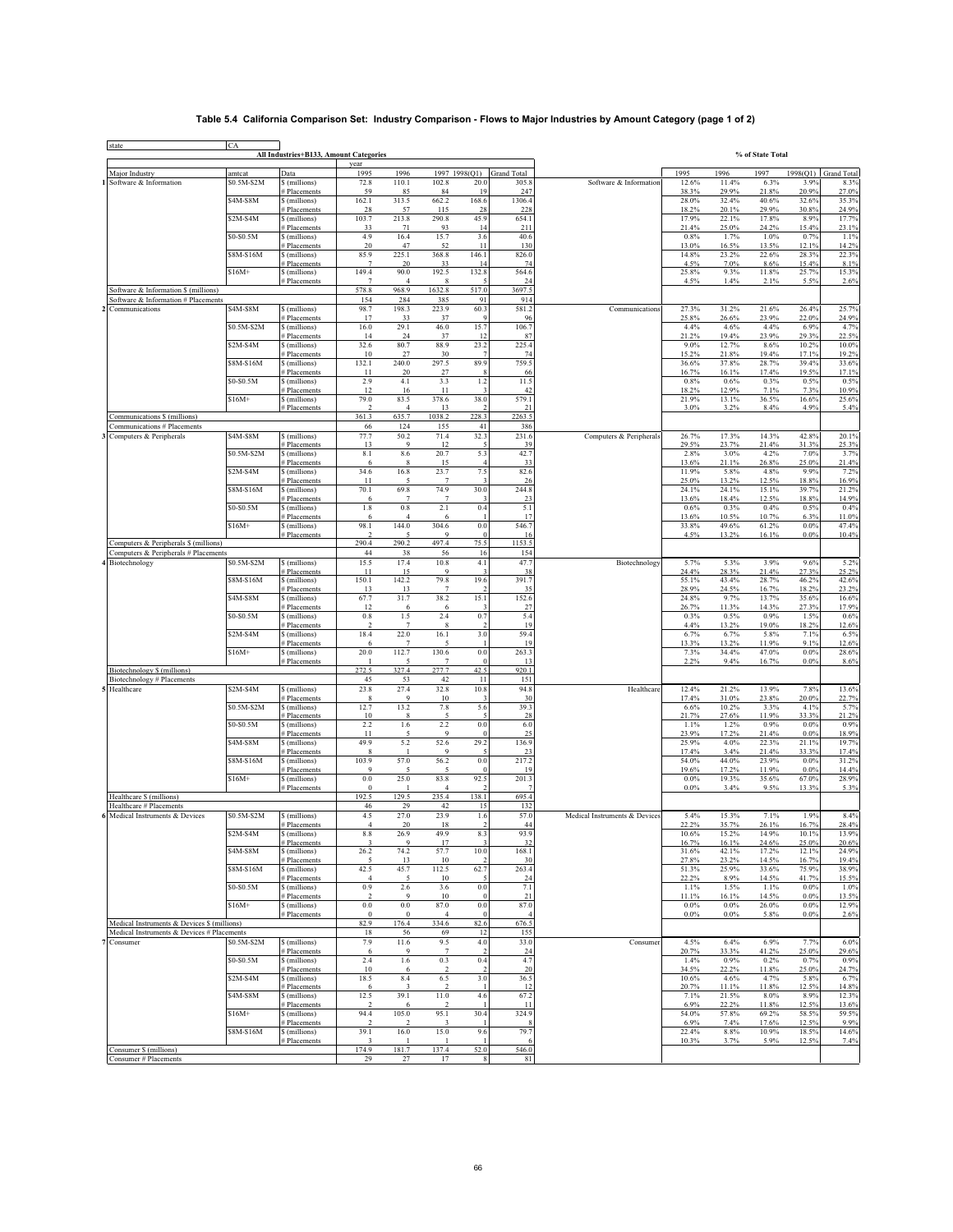## **Table 5.4 California Comparison Set: Industry Comparison - Flows to Major Industries by Amount Category (page 2 of 2)**

|                                                           |                         |                                          | year                             |                        |                             |                         |                           |                               |                |                 |                          |                          |                      |
|-----------------------------------------------------------|-------------------------|------------------------------------------|----------------------------------|------------------------|-----------------------------|-------------------------|---------------------------|-------------------------------|----------------|-----------------|--------------------------|--------------------------|----------------------|
| Major Industry                                            | amtcat                  | Data                                     | 1995                             | 1996                   |                             |                         | 1997 1998(Q1) Grand Total |                               | 1995           | 1996            | 1997                     |                          | 1998(Q1) Grand Total |
| 8 Electronics & Instrumentation                           | \$0.5M-\$2M             | \$ (millions)                            | 7.9                              | 10.1                   | 19.2                        | 5.2                     | 42.3                      | Electronics & Instrumentation | 6.1%           | 15.9%           | 9.9%                     | 23.5%                    | 10.3%                |
|                                                           | \$0-\$0.5M              | # Placements<br>\$ (millions)            | 6<br>2.1                         | -8<br>2.1              | 15<br>3.2                   | $\overline{4}$<br>0.9   | 33<br>8.3                 |                               | 21.4%<br>1.6%  | 33.3%<br>3.3%   | 26.8%<br>1.7%            | 40.0%<br>4.0%            | 28.0%<br>2.0%        |
|                                                           |                         | # Placements                             | 8                                | $\overline{7}$         | 13                          |                         | 30                        |                               | 28.6%          | 29.2%           | 23.2%                    | 20.0%                    | 25.4%                |
|                                                           | \$2M-\$4M               | \$ (millions)                            | 15.8                             | 13.8                   | 31.6                        | 8.5                     | 69.7                      |                               | 12.1%          | 21.8%           | 16.4%                    | 38.5%                    | 17.1%                |
|                                                           | \$4M-\$8M               | # Placements                             | 27.7                             | 24.7                   | 11<br>63.9                  |                         | 23<br>123.8               |                               | 17.9%<br>21.3% | 16.7%<br>39.2%  | 19.6%                    | 30.0%                    | 19.5%<br>30.3%       |
|                                                           |                         | \$ (millions)<br># Placements            | $\overline{4}$                   | $\overline{4}$         | 11                          | 7.5                     | 20                        |                               | 14.3%          | 16.7%           | 33.1%<br>19.6%           | 34.0%<br>10.0%           | 16.9%                |
|                                                           | \$8M-\$16M              | \$ (millions)                            | 28.6                             | 12.5                   | 50.4                        | 0.0                     | 91.5                      |                               | 22.0%          | 19.8%           | 26.1%                    | 0.0%                     | 22.4%                |
|                                                           |                         | <b>Placements</b>                        | 3                                |                        |                             |                         |                           |                               | 10.7%          | 4.2%            | 8.9%                     | 0.0%                     | 7.6%                 |
|                                                           | $$16M+$                 | \$ (millions)<br># Placements            | 48.1                             | $0.0\,$<br>$\bf{0}$    | 25.0                        | 0.0<br>$\Omega$         | 73.1                      |                               | 37.0%<br>7.1%  | 0.0%<br>$0.0\%$ | 12.9%<br>1.8%            | 0.0%<br>0.0%             | 17.9%<br>2.5%        |
| Electronics & Instrumentation \$ (millions)               |                         |                                          | 130.2                            | 63.1                   | 193.3                       | 22.1                    | 408.6                     |                               |                |                 |                          |                          |                      |
| Electronics & Instrumentation # Placements                |                         |                                          | 28                               | 24                     | 56                          | 10                      | 118                       |                               |                |                 |                          |                          |                      |
| 9 Semiconductors/Equipment                                | \$4M-\$8M               | \$ (millions)                            | 5.5                              | 17.0                   | 38.2                        | 19.4                    | 80.1                      | Semiconductors/Equipment      | 6.0%           | 20.7%           | 47.7%                    | 90.7%                    | 29.1%                |
|                                                           | $\overline{$2M$-}$ \$4M | <b>Placements</b><br>$\delta$ (millions) | -1<br>3.4                        | 3<br>12.8              | 6<br>15.3                   | $0.0\,$                 | 14<br>31.5                |                               | 12.5%<br>3.7%  | 23.1%<br>15.6%  | 42.9%<br>19.1%           | 80.0%<br>0.0%            | 35.0%<br>11.4%       |
|                                                           |                         | # Placements                             |                                  | $\overline{4}$         | $\overline{4}$              | $\Omega$                | <b>Q</b>                  |                               | 12.5%          | 30.8%           | 28.6%                    | 0.0%                     | 22.5%                |
|                                                           | \$8M-\$16M              | \$ (millions)                            | 14.0                             | 51.7                   | 24.3                        | $0.0\,$                 | 90.0                      |                               | 15.2%          | 63.0%           | 30.4%                    | 0.0%                     | 32.7%                |
|                                                           | \$0.5M-\$2M             | # Placements<br>\$ (millions)            | 3.2                              | 0.5                    | 2.0                         | 2.0                     | 7.8                       |                               | 12.5%<br>3.5%  | 38.5%<br>0.7%   | 14.3%<br>2.5%            | 0.0%<br>9.3%             | 20.0%<br>2.8%        |
|                                                           |                         | # Placements                             | $\overline{\mathbf{c}}$          |                        |                             |                         |                           |                               | 25.0%          | 7.7%            | 7.1%                     | 20.0%                    | 12.5%                |
|                                                           | $$16M+$                 | \$ (millions)                            | 65.7                             | $\rm 0.0$              | $\rm 0.0$                   | 0.0                     | 65.7                      |                               | 71.5%          | $0.0\%$         | $0.0\%$                  | 0.0%                     | 23.9%                |
|                                                           | \$0-\$0.5M              | # Placements<br>\$ (millions)            | 3<br>$0.0\,$                     | $\Omega$<br>0.0        | $\theta$<br>0.3             | $\Omega$<br>0.0         | 0.3                       |                               | 37.5%<br>0.0%  | 0.0%<br>$0.0\%$ | $0.0\%$<br>0.3%          | 0.0%<br>0.0%             | 7.5%<br>0.1%         |
|                                                           |                         | # Placements                             | $\bf{0}$                         | $\bf{0}$               |                             |                         |                           |                               | 0.0%           | $0.0\%$         | 7.1%                     | 0.0%                     | 2.5%                 |
| Semiconductors/Equipment \$ (millions)                    |                         |                                          | 91.9                             | 82.0                   | 80.0                        | 21.4                    | 275.3                     |                               |                |                 |                          |                          |                      |
| Semiconductors/Equipment # Placements                     |                         |                                          | 8                                | 13                     | 14                          |                         | 40                        |                               |                |                 |                          |                          |                      |
| <b>10 Business Services</b>                               | \$0.5M-\$2M             | \$ (millions)<br>Placements              | 3.2                              | 3.5<br>3               | 12.4<br>11                  | 3.2                     | 22.3<br>20                | <b>Business Services</b>      | 4.4%<br>23.1%  | 7.0%<br>23.1%   | 14.4%<br>37.9%           | 7.6%<br>42.9%            | 8.9%<br>32.3%        |
|                                                           | \$4M-\$8M               | \$ (millions)                            | 8.0                              | 26.0                   | 39.2                        | 17.1                    | 90.3                      |                               | 11.2%          | 51.6%           | 45.5%                    | 39.9%                    | 36.0%                |
|                                                           |                         | # Placements                             |                                  | $\overline{4}$         | 6                           |                         | 14                        |                               | 7.7%           | 30.8%           | 20.7%                    | 42.9%                    | 22.6%                |
|                                                           | $$2M-S4M$               | \$(millions)                             | 11.0                             | 10.0                   | 14.9                        | 0.0                     | 35.9                      |                               | 15.4%          | 19.8%           | 17.3%                    | 0.0%                     | 14.3%                |
|                                                           | \$0-\$0.5M              | # Placements<br>\$ (millions)            | 1.1                              | 0.9                    | 1.5                         | 0.0                     | 11<br>3.5                 |                               | 23.1%<br>1.5%  | 23.1%<br>1.8%   | 17.2%<br>1.8%            | 0.0%<br>0.0%             | 17.7%<br>1.4%        |
|                                                           |                         | # Placements                             | 3                                | $\overline{2}$         | 5                           | $\Omega$                | 10                        |                               | 23.1%          | 15.4%           | 17.2%                    | 0.0%                     | 16.1%                |
|                                                           | \$8M-\$16M              | \$ (millions)                            | 25.0                             | 10.0                   | 18.2                        | 0.0                     | 53.2                      |                               | 35.0%          | 19.8%           | 21.1%                    | 0.0%                     | 21.2%                |
|                                                           | $$16M+$                 | # Placements<br>\$ (millions)            | 2<br>23.1                        | $\rm 0.0$              | $\overline{2}$<br>$\rm 0.0$ | 22.5                    | 45.6                      |                               | 15.4%<br>32.4% | 7.7%<br>0.0%    | 6.9%<br>$0.0\%$          | 0.0%<br>52.5%            | 8.1%<br>18.2%        |
|                                                           |                         | <b>Placements</b>                        |                                  | $\Omega$               | $\theta$                    |                         |                           |                               | 7.7%           | 0.0%            | 0.0%                     | 14.3%                    | 3.2%                 |
| <b>Business Services \$ (millions)</b>                    |                         |                                          | 71.3                             | 50.4                   | 86.2                        | 42.8                    | 250.8                     |                               |                |                 |                          |                          |                      |
| <b>Business Services # Placements</b>                     |                         |                                          | 13                               | 13                     | 29                          |                         | 62                        |                               |                |                 |                          |                          |                      |
| Industrial                                                | \$0-\$0.5M              | \$ (millions)<br><b>Placements</b>       | 1.1<br>$\overline{4}$            | 1.2<br>$\overline{4}$  | 2.4<br>$\overline{7}$       | 0.0<br>$\Omega$         | 4.7<br>15                 | Industrial                    | 2.4%<br>30.8%  | 3.1%<br>28.6%   | 1.8%<br>38.9%            | 0.0%<br>0.0%             | 2.0%<br>32.6%        |
|                                                           | \$0.5M-\$2M             | \$(millions)                             | 3.6                              | 4.7                    | 6.9                         | 0.0                     | 15.2                      |                               | 8.0%           | 11.8%           | 5.2%                     | 0.0%                     | 6.7%                 |
|                                                           |                         | <b>Placements</b>                        | 3                                | $\sim$                 | $\overline{4}$              | $\Omega$                | 12                        |                               | 23.1%          | 35.7%           | 22.2%                    | 0.0%                     | 26.1%                |
|                                                           | $$2M-$4M$               | \$ (millions)<br># Placements            | 8.5<br>3                         | 2.8                    | 5.5<br>$\mathcal{D}$        | $0.0\,$                 | 16.8                      |                               | 18.9%<br>23.1% | 7.1%<br>7.1%    | 4.2%<br>11.1%            | 0.0%<br>0.0%             | 7.4%<br>13.0%        |
|                                                           | \$4M-\$8M               | \$ (millions)                            | 11.8                             | 11.4                   | 5.0                         | $\rm 0.0$               | 28.1                      |                               | 26.2%          | 28.6%           | 3.8%                     | 0.0%                     | 12.4%                |
|                                                           |                         | # Placements                             | $\mathfrak{D}$                   | $\mathcal{D}$          |                             |                         |                           |                               | 15.4%          | 14.3%           | 5.6%                     | 0.0%                     | 10.9%                |
|                                                           | \$8M-\$16M              | \$ (millions)<br># Placements            | $0.0\,$<br>$\mathbf{0}$          | 19.7<br>$\overline{2}$ | 12.0                        | 11.0                    | 42.7                      |                               | 0.0%<br>0.0%   | 49.4%<br>14.3%  | 9.1%<br>5.6%             | 100.0%<br>100.0%         | 18.8%<br>8.7%        |
|                                                           | $$16M+$                 | \$ (millions)                            | 20.0                             | $\rm 0.0$              | 100.0                       | $0.0\,$                 | 120.0                     |                               | 44.5%          | 0.0%            | 75.9%                    | 0.0%                     | 52.7%                |
|                                                           |                         | # Placements                             |                                  | $\theta$               |                             |                         |                           |                               | 7.7%           | 0.0%            | 16.7%                    | 0.0%                     | 8.7%                 |
| Industrial \$ (millions)<br>Industrial # Placements       |                         |                                          | 44.9<br>13                       | 39.8<br>14             | 131.7<br>18                 | 11.0                    | 227.5<br>46               |                               |                |                 |                          |                          |                      |
| 12 Pharmaceuticals                                        | \$4M-\$8M               | \$ (millions)                            | 12.7                             | 19.4                   | 24.1                        | 6.5                     | 62.6                      | Pharmaceuticals               | 19.1%          | 31.0%           | 37.2%                    | 63.0%                    | 30.7%                |
|                                                           |                         | <b>Placements</b>                        |                                  | 3                      | $\overline{4}$              |                         | 10                        |                               | 16.7%          | 21.4%           | 40.0%                    | 50.0%                    | 26.3%                |
|                                                           | \$0.5M-\$2M             | \$ (millions)                            | 6.0                              | 3.9                    | 1.4                         | 0.0                     | 11.2                      |                               | 9.0%           | 6.3%            | 2.1%                     | 0.0%                     | 5.5%                 |
|                                                           | \$8M-\$16M              | Placements<br>\$ (millions)              | $\sim$<br>$0.0\,$                | $\overline{4}$<br>9.6  | 39.2                        | 0.0                     | 10<br>48.8                |                               | 41.7%<br>0.0%  | 28.6%<br>15.4%  | 10.0%<br>60.6%           | 0.0%<br>0.0%             | 26.3%<br>23.9%       |
|                                                           |                         | <b>Placements</b>                        | $\mathbf{0}$                     |                        | $\overline{4}$              |                         |                           |                               | 0.0%           | 7.1%            | 40.0%                    | 0.0%                     | 13.2%                |
|                                                           | \$0-\$0.5M              | \$(millions)                             | $0.8\,$                          | 0.3                    | 0.1                         | 0.0                     | 1.2                       |                               | 1.2%           | 0.4%            | 0.1%                     | 0.0%                     | 0.6%                 |
|                                                           | $$2M-S4M$               | # Placements<br>\$(millions)             | $\ddot{\mathbf{3}}$<br>$\rm 0.0$ | -1<br>12.5             | 0.0                         | $\Omega$<br>3.8         | 16.3                      |                               | 25.0%<br>0.0%  | 7.1%<br>19.9%   | 10.0%<br>$0.0\%$         | 0.0%<br>37.0%            | 13.2%<br>8.0%        |
|                                                           |                         | # Placements                             | $\bf{0}$                         | $\overline{4}$         | $\mathbf{0}$                |                         |                           |                               | 0.0%           | 28.6%           | 0.0%                     | 50.0%                    | 13.2%                |
|                                                           | $$16M+$                 | \$ (millions)                            | 47.0                             | 16.8                   | 0.0                         | 0.0                     | 63.8                      |                               | 70.7%          | 26.9%           | 0.0%                     | 0.0%                     | 31.3%                |
| Pharmaceuticals \$ (millions)                             |                         | # Placements                             | 66.4                             | 62.4                   | $\mathbf{0}$<br>64.7        | 10.3                    | 203.8                     |                               | 16.7%          | 7.1%            | 0.0%                     | 0.0%                     | 7.9%                 |
| Pharmaceuticals # Placements                              |                         |                                          | 12                               | 14                     | $10\,$                      | $\overline{\mathbf{c}}$ | 38                        |                               |                |                 |                          |                          |                      |
| 13 Distribution/Retailing                                 | \$0-\$0.5M              | \$ (millions)                            | 0.5                              | 2.6                    | 1.9                         | 0.7                     | 5.5                       | Distribution/Retailing        | 1.8%           | 3.4%            | 2.0%                     | 15.7%                    | 2.8%                 |
|                                                           |                         | <b>Placements</b>                        | $\overline{1}$                   | $\mathbf Q$            | $\sim$                      |                         | 17                        |                               | 11.1%          | 45.0%           | 27.8%                    | 66.7%                    | 34.0%                |
|                                                           | \$4M-\$8M               | \$(millions)<br># Placements             | 16.9                             | 29.8                   | 37.7                        | 0.0                     | 84.4<br>15                |                               | 69.3%<br>33.3% | 39.0%<br>25.0%  | 40.5%<br>38.9%           | 0.0%<br>0.0%             | 42.6%<br>30.0%       |
|                                                           | \$0.5M-\$2M             | \$ (millions)                            | 4.0                              | 4.0                    | 2.9                         | 0.0                     | 10.9                      |                               | 16.5%          | 5.2%            | 3.1%                     | 0.0%                     | 5.5%                 |
|                                                           |                         | # Placements                             | $\overline{4}$                   |                        | $\mathcal{I}$               | $\bf 0$                 |                           |                               | 44.4%          | 15.0%           | 11.1%                    | $0.0\%$                  | 18.0%                |
|                                                           | $$2M-S4M$               | \$ (millions)<br># Placements            | 3.0                              | 0.0<br>$\theta$        | 6.3<br>$\mathcal{D}$        | 3.5                     | 12.8<br>$\overline{4}$    |                               | 12.3%<br>11.1% | 0.0%<br>0.0%    | 6.7%<br>11.1%            | 84.3%<br>33.3%           | 6.4%<br>8.0%         |
|                                                           | $$16M+$                 | \$ (millions)                            | $\rm 0.0$                        | 20.0                   | 44.5                        | 0.0                     | 64.5                      |                               | 0.0%           | 26.2%           | 47.7%                    | $0.0\%$                  | 32.6%                |
|                                                           |                         | # Placements                             | $\mathbf{0}$                     |                        | $\mathcal{I}$               | $\Omega$                | 3                         |                               | 0.0%           | 5.0%            | 11.1%                    | 0.0%                     | 6.0%                 |
|                                                           | \$8M-\$16M              | \$ (millions)<br># Placements            | 0.0<br>$\bf{0}$                  | 20.0                   | 0.0<br>$\mathbf{0}$         | $\rm 0.0$               | 20.0                      |                               | 0.0%<br>0.0%   | 26.2%<br>10.0%  | $0.0\%$<br>$0.0\%$       | 0.0%<br>0.0%             | 10.1%<br>4.0%        |
| Distribution/Retailing \$ (millions)                      |                         |                                          | 24.4                             | 76.4                   | 93.2                        | 4.2                     | 198.1                     |                               |                |                 |                          |                          |                      |
| Distribution/Retailing # Placements                       |                         |                                          | 9                                | 20                     | 18                          | $\mathbf{3}$            | 50                        |                               |                |                 |                          |                          |                      |
| 4 Miscellaneous                                           | \$0-\$0.5M              | \$ (millions)                            | 1.1                              | $1.1\,$                | $0.0\,$                     | $\rm 0.0$               | 2.2                       | Miscellaneous                 | 11.7%          | 38.6%           | $\ddot{\phantom{a}}$     | ۰.                       | 18.1%                |
|                                                           | \$0.5M-\$2M             | # Placements<br>\$ (millions)            | $\overline{4}$<br>2.9            | 3<br>1.8               | $\bf{0}$<br>$\rm 0.0$       | $\bf{0}$<br>0.0         | $\overline{7}$<br>4.7     |                               | 44.4%<br>32.0% | 75.0%<br>61.4%  | $\overline{\phantom{a}}$ | $\overline{\phantom{a}}$ | 53.8%<br>39.0%       |
|                                                           |                         | # Placements                             |                                  |                        | $\overline{0}$              |                         | $\overline{4}$            |                               | 33.3%          | 25.0%           | ٠.                       |                          | 30.8%                |
|                                                           | $$2M-S4M$               | \$ (millions)                            | 5.2                              | $\rm 0.0$              | $\rm 0.0$                   | 0.0                     | 5.2                       |                               | 56.3%          | 0.0%            | ۰.                       |                          | 43.0%                |
|                                                           |                         | # Placements                             | $\overline{2}$                   | $\bf{0}$               | $\bf{0}$                    |                         |                           |                               | 22.2%          | $0.0\%$         |                          | --                       | 15.4%                |
| Miscellaneous \$ (millions)<br>Miscellaneous # Placements |                         |                                          | 9.2<br>9                         | 2.9<br>$\overline{4}$  | $0.0\,$<br>$\bf{0}$         | $0.0\,$<br>$\Omega$     | 12.0<br>13                |                               |                |                 |                          |                          |                      |
| <b>5</b> Environmental                                    | \$4M-\$8M               | \$ (millions)                            | $0.0\,$                          | 0.0                    | 6.8                         | 0.0                     | 6.8                       | Environmental                 | ۰.             | 0.0%            | 100.0%                   | --                       | 93.1%                |
|                                                           |                         | Placements                               | $\bf{0}$                         | $\bf{0}$               | $\overline{1}$              | $\Omega$                |                           |                               |                | 0.0%            | 100.0%                   |                          | 50.0%                |
|                                                           | \$0-\$0.5M              | \$ (millions)                            | $0.0\,$                          | 0.5                    | 0.0                         | 0.0                     | 0.5                       |                               | ۰.             | 100.0%          | 0.0%                     | ۰.                       | 6.9%                 |
| Environmental \$ (millions)                               |                         | # Placements                             | $\bf{0}$<br>$\rm 0.0$            | 0.5                    | $\mathbf{0}$<br>$6.8\,$     | 0.0                     | 7.3                       |                               |                | 100.0%          | 0.0%                     |                          | 50.0%                |
| Environmental # Placements                                |                         |                                          | $\boldsymbol{0}$                 | $\mathbf{1}$           | -1                          | $\boldsymbol{0}$        | $\sqrt{2}$                |                               |                |                 |                          |                          |                      |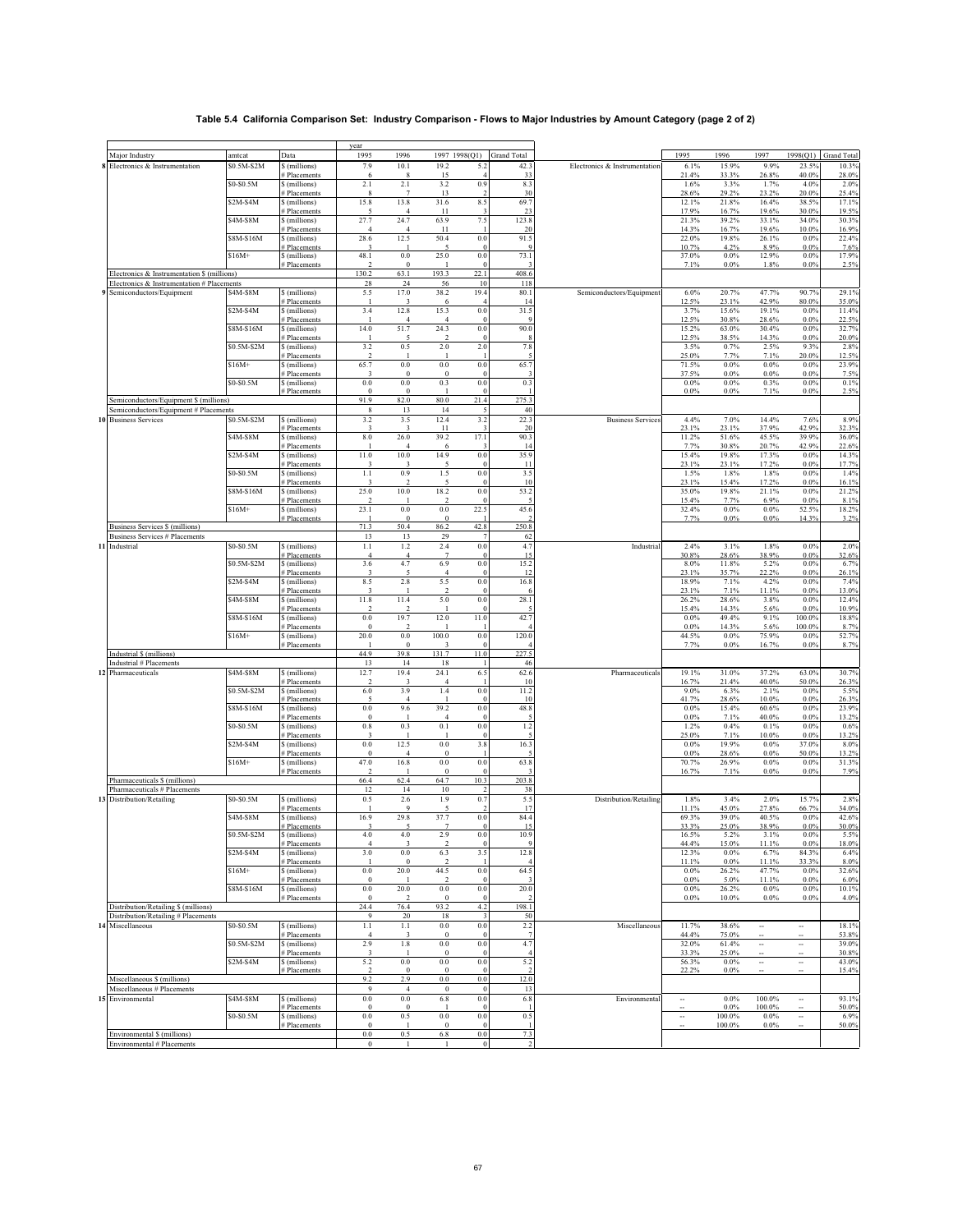## **Table 6.1 CA Regional Comparison Set: Input-Output - Flows** b**etween Major California Metro Regions**

| year                | (All)                         |                                             |                         |               |                         |                                 |              |                 |                                 |                 |                    |
|---------------------|-------------------------------|---------------------------------------------|-------------------------|---------------|-------------------------|---------------------------------|--------------|-----------------|---------------------------------|-----------------|--------------------|
| industry            | (All)                         | <b>Flows Between California Metro Areas</b> |                         |               |                         |                                 |              |                 |                                 |                 |                    |
| stage               | (AII)                         |                                             |                         |               |                         |                                 |              |                 |                                 |                 |                    |
|                     |                               |                                             |                         |               |                         |                                 |              |                 |                                 |                 |                    |
|                     |                               | CA Company Metro Region                     |                         |               |                         |                                 |              |                 |                                 |                 |                    |
| CA VC Metro Region  | Data                          | CA Other                                    | <b>EASTBAY</b><br>LA    |               | <b>ORANGE</b>           | <b>PENINSULA</b>                | SANDIEGO     | SANTACLARA SF   |                                 | zRest of US     | <b>Grand Total</b> |
| CA Other            | \$ (millions)                 |                                             | 0.5                     | 0.57          |                         |                                 |              | 30.16           |                                 | 11.85           | 43.08              |
|                     | # Placements                  |                                             |                         |               |                         |                                 |              | 4               |                                 |                 | 10                 |
| <b>EASTBAY</b>      | \$ (millions)                 |                                             | 19.45<br>$\overline{4}$ |               | 1.8                     | 26.05                           |              | 45.3            | 5.59<br>$\overline{\mathbf{c}}$ | 30.41           | 128.6              |
| LA                  | # Placements<br>\$ (millions) | 13.58                                       | 23.75                   | 43.34         | $\overline{c}$<br>17.18 | 8<br>11.4                       | 41.1         | 12<br>91.18     | 4.5                             | 90.4            | 36<br>336.43       |
| <b>ORANGE</b>       | # Placements                  | 6                                           | 8                       | 18            | 10                      | 3                               | 10           | 16              | $\overline{\mathbf{c}}$         | 15              | 88                 |
|                     | \$ (millions)                 | 0.17                                        |                         | 42.84         | 18.3                    |                                 | 45.76        |                 | 7.2                             | 26.75           | 141.02             |
|                     | # Placements                  | $\mathcal{D}$                               |                         | 8             | 6                       |                                 | $\varsigma$  |                 |                                 |                 | 30                 |
| <b>PENINSULA</b>    | \$ (millions)                 | 28.26                                       | 304.82                  | 161.44        | 67.85                   | 449.39                          | 216.44       | 1809.26         | 221.19                          | 1218.98         | 4477.63            |
|                     | # Placements                  | 9                                           | 65                      | 24            | 18                      | 124                             | 40           | 353             | 63                              | 229             | 925                |
| <b>SANDIEGO</b>     | \$ (millions)                 |                                             | 13.85                   | 8.31          | 4.5                     | 9                               | 133.71       | 15.11           | 17.6                            | 15.42           | 217.5              |
|                     | # Placements                  |                                             | $\overline{\mathbf{c}}$ | 5             |                         |                                 | 37           | 3               | 3                               | 15              | 68                 |
| <b>SANTACLARA</b>   | \$ (millions)                 | 29.99                                       | 41.45                   | 24.3          | 51.04                   | 109.95                          | 67.67        | 682.6           | 101.41                          | 365.3           | 1473.71            |
|                     | # Placements                  | $\overline{7}$                              | 14                      | 5             | 12                      | 28                              | 11           | 127             | 26                              | 72              | 302                |
| <b>SF</b>           | \$ (millions)                 | 76.73                                       | 111.22                  | 96.1          | 70.91<br>q              | 222.98                          | 85.8         | 643.01          | 197.62                          | 1330.33         | 2834.7             |
| zRest of US         | # Placements<br>\$ (millions) | 16<br>135.17                                | 34<br>523.57            | 11<br>629.72  | 424.59                  | 47<br>403.06                    | 26<br>591.6  | 119<br>1972.28  | 47<br>310.05                    | 234<br>18847.96 | 543<br>23838       |
|                     | # Placements                  | 38                                          | 92                      | 78            | 92                      | 100                             | 106          | 359             | 60                              | 4113            | 5038               |
| Total \$ (millions) |                               | 283.9                                       | 1038.61                 | 1006.62       | 656.17                  | 1231.83                         | 1182.08      | 5288.9          | 865.16                          | 21937.4         | 33490.67           |
| Total # Placements  |                               | 78                                          | 220                     | 150           | 150                     | 312                             | 235          | 993             | 204                             | 4698            | 7040               |
|                     |                               |                                             |                         |               |                         |                                 |              |                 |                                 |                 |                    |
|                     |                               |                                             |                         |               |                         |                                 |              |                 |                                 |                 |                    |
| year                | (All)                         |                                             |                         |               |                         |                                 |              |                 |                                 |                 |                    |
| industry            | (A  )                         |                                             |                         |               |                         | as % of COMPANY TOTAL (COLUMNS) |              |                 |                                 |                 |                    |
| stage               | (A  )                         |                                             |                         |               |                         |                                 |              |                 |                                 |                 |                    |
|                     |                               |                                             |                         |               |                         |                                 |              |                 |                                 |                 |                    |
|                     |                               | <b>A Company Metro Region</b>               |                         |               |                         |                                 |              |                 |                                 |                 |                    |
| CA VC Metro Region  | Data                          | CA Other                                    | <b>EASTBAY</b><br>LA    |               | ORANGE                  | <b>PENINSULA</b>                | SANDIEGO     | SANTACLARA SF   |                                 | zRest of US     | <b>Grand Total</b> |
| CA Other            | \$ (millions)                 | $0.0\%$                                     | 0.0%                    | 0.1%          | $0.0\%$                 |                                 |              |                 |                                 |                 |                    |
| <b>EASTBAY</b>      | # Placements<br>\$ (millions) | 0.0%                                        | 0.5%                    |               |                         | $0.0\%$                         | 0.0%         | 0.6%            | $0.0\%$                         | 0.1%            | 0.1%               |
|                     |                               |                                             |                         | 0.7%          | 0.0%                    | $0.0\%$                         | $0.0\%$      | 0.4%            | 0.0%                            | 0.1%            | 0.1%               |
| LA                  |                               | 0.0%                                        | 1.9%                    | 0.0%          | 0.3%                    | 2.1%                            | 0.0%         | 0.9%            | 0.6%                            | 0.1%            | 0.4%               |
|                     | # Placements                  | 0.0%                                        | 1.8%                    | 0.0%          | 1.3%                    | 2.6%                            | 0.0%         | 1.2%            | 1.0%                            | 0.2%            | 0.5%               |
|                     | \$ (millions)                 | 4.8%                                        | 2.3%                    | 4.3%          | 2.6%                    | 0.9%                            | 3.5%         | 1.7%            | 0.5%                            | 0.4%            | 1.0%               |
|                     | # Placements                  | 7.7%                                        | 3.6%                    | 12.0%         | 6.7%                    | 1.0%                            | 4.3%         | 1.6%            | 1.0%                            | 0.3%            | 1.3%               |
| ORANGE              | \$ (millions)                 | 0.1%                                        | 0.0%<br>0.0%            | 4.3%          | 2.8%                    | $0.0\%$                         | 3.9%<br>2.1% | $0.0\%$<br>0.0% | 0.8%                            | 0.1%<br>0.2%    | 0.4%               |
| <b>PENINSULA</b>    | # Placements<br>\$ (millions) | 2.6%<br>10.0%                               | 29.3%                   | 5.3%<br>16.0% | 4.0%<br>10.3%           | $0.0\%$<br>36.5%                | 18.3%        | 34.2%           | 0.5%<br>25.6%                   | 5.6%            | 0.4%<br>13.4%      |
|                     | # Placements                  | 11.5%                                       | 29.5%                   | 16.0%         | 12.0%                   | 39.7%                           | 17.0%        | 35.5%           | 30.9%                           | 4.9%            | 13.1%              |
| <b>SANDIEGO</b>     | \$ (millions)                 | $0.0\%$                                     | 1.3%                    | 0.8%          | 0.7%                    | 0.7%                            | 11.3%        | 0.3%            | 2.0%                            | 0.1%            | 0.6%               |
|                     | # Placements                  | 0.0%                                        | 0.9%                    | 3.3%          | 0.7%                    | 0.6%                            | 15.7%        | 0.3%            | 1.5%                            | 0.3%            | 1.0%               |
| <b>SANTACLARA</b>   | \$ (millions)                 | 10.6%                                       | 4.0%                    | 2.4%          | 7.8%                    | 8.9%                            | 5.7%         | 12.9%           | 11.7%                           | 1.7%            | 4.4%               |
|                     | # Placements                  | 9.0%                                        | 6.4%                    | 3.3%          | 8.0%                    | 9.0%                            | 4.7%         | 12.8%           | 12.7%                           | 1.5%            | 4.3%               |
| SF                  | \$ (millions)                 | 27.0%                                       | 10.7%                   | 9.5%          | 10.8%                   | 18.1%                           | 7.3%         | 12.2%           | 22.8%                           | 6.1%            | 8.5%               |
|                     | # Placements                  | 20.5%                                       | 15.5%                   | 7.3%          | 6.0%                    | 15.1%                           | 11.1%        | 12.0%           | 23.0%                           | 5.0%            | 7.7%               |
| zRest of US         | \$ (millions)                 | 47.6%                                       | 50.4%                   | 62.6%         | 64.7%                   | 32.7%                           | 50.0%        | 37.3%           | 35.8%                           | 85.9%           | 71.2%              |
|                     | # Placements                  | 48.7%                                       | 41.8%                   | 52.0%         | 61.3%                   | 32.1%                           | 45.1%        | 36.2%           | 29.4%                           | 87.5%           | 71.6%              |
| Total \$ (millions) |                               | 100.0%                                      | 100.0%                  | 100.0%        | 100.0%                  | 100.0%                          | 100.0%       | 100.0%          | 100.0%                          | 100.0%          | 100.0%             |
| Total # Placements  |                               | 100.0%                                      | 100.0%                  | 100.0%        | 100.0%                  | 100.0%                          | 100.0%       | 100.0%          | 100.0%                          | 100.0%          | 100.0%             |
|                     |                               |                                             |                         |               |                         |                                 |              |                 |                                 |                 |                    |
| year                | (All)                         |                                             |                         |               |                         |                                 |              |                 |                                 |                 |                    |
| industry            | (All)                         |                                             |                         |               |                         | as % of VC TOTAL (ROWS)         |              |                 |                                 |                 |                    |
| stage               | (All)                         |                                             |                         |               |                         |                                 |              |                 |                                 |                 |                    |
|                     |                               |                                             |                         |               |                         |                                 |              |                 |                                 |                 |                    |

|                     |               | CA Company Metro Region |                |         |         |         |                  |                 |               |         |             |                    |
|---------------------|---------------|-------------------------|----------------|---------|---------|---------|------------------|-----------------|---------------|---------|-------------|--------------------|
| CA VC Metro Region  | Data          | CA Other                | <b>EASTBAY</b> | LA      |         | ORANGE  | <b>PENINSULA</b> | <b>SANDIEGO</b> | SANTACLARA SF |         | zRest of US | <b>Grand Total</b> |
| CA Other            | \$ (millions) |                         | $0.0\%$        | 1.2%    | 1.3%    | $0.0\%$ | $0.0\%$          | $0.0\%$         | 70.0%         | 0.0%    | 27.5%       | 100.0%             |
|                     | # Placements  |                         | $0.0\%$        | 10.0%   | 10.0%   | $0.0\%$ | $0.0\%$          | $0.0\%$         | 40.0%         | $0.0\%$ | 40.0%       | 100.0%             |
| <b>EASTBAY</b>      | \$ (millions) |                         | $0.0\%$        | 15.1%   | $0.0\%$ | 1.4%    | 20.3%            | $0.0\%$         | 35.2%         | 4.3%    | 23.6%       | 100.0%             |
|                     | # Placements  |                         | $0.0\%$        | 11.1%   | $0.0\%$ | 5.6%    | 22.2%            | $0.0\%$         | 33.3%         | 5.6%    | 22.2%       | 100.0%             |
| LA                  | \$ (millions) |                         | 4.0%           | 7.1%    | 12.9%   | 5.1%    | 3.4%             | 12.2%           | 27.1%         | 1.3%    | 26.9%       | 100.0%             |
|                     | # Placements  |                         | 6.8%           | 9.1%    | 20.5%   | 1.4%    | 3.4%             | 11.4%           | 18.2%         | 2.3%    | 17.0%       | 100.0%             |
| <b>ORANGE</b>       | \$ (millions) |                         | 0.1%           | $0.0\%$ | 30.4%   | 13.0%   | $0.0\%$          | 32.4%           | $0.0\%$       | 5.1%    | 19.0%       | 100.0%             |
|                     | # Placements  |                         | 6.7%           | $0.0\%$ | 26.7%   | 20.0%   | $0.0\%$          | 16.7%           | $0.0\%$       | 3.3%    | 26.7%       | 100.0%             |
| <b>PENINSULA</b>    | \$(millions)  |                         | 0.6%           | 6.8%    | 3.6%    | 1.5%    | 10.0%            | 4.8%            | 40.4%         | 4.9%    | 27.2%       | 100.0%             |
|                     | # Placements  |                         | $.0\%$         | 7.0%    | 2.6%    | 1.9%    | 13.4%            | 4.3%            | 38.2%         | 6.8%    | 24.8%       | 100.0%             |
| <b>SANDIEGO</b>     | \$ (millions) |                         | $0.0\%$        | 6.4%    | 3.8%    | 2.1%    | 4.1%             | 61.5%           | 6.9%          | 8.1%    | 7.1%        | 100.0%             |
|                     | # Placements  |                         | $0.0\%$        | 2.9%    | 7.4%    | 1.5%    | 2.9%             | 54.4%           | 4.4%          | 4.4%    | 22.1%       | 100.0%             |
| <b>SANTACLARA</b>   | \$(millions)  |                         | 2.0%           | 2.8%    | 1.6%    | 3.5%    | 7.5%             | 4.6%            | 46.3%         | 6.9%    | 24.8%       | 100.0%             |
|                     | # Placements  |                         | 2.3%           | 4.6%    | 1.7%    | $4.0\%$ | 9.3%             | 3.6%            | 42.1%         | 8.6%    | 23.8%       | 100.0%             |
| <b>SF</b>           | \$ (millions) |                         | 2.7%           | 3.9%    | 3.4%    | 2.5%    | 7.9%             | $3.0\%$         | 22.7%         | 7.0%    | 46.9%       | 100.0%             |
|                     | # Placements  |                         | 2.9%           | 6.3%    | 2.0%    | 1.7%    | 8.7%             | 4.8%            | 21.9%         | 8.7%    | 43.1%       | 100.0%             |
| zRest of US         | § (millions)  |                         | 0.6%           | 2.2%    | 2.6%    | 1.8%    | 1.7%             | 2.5%            | 8.3%          | 1.3%    | 79.1%       | 100.0%             |
|                     | # Placements  |                         | 0.8%           | 1.8%    | 1.5%    | 1.8%    | 2.0%             | 2.1%            | 7.1%          | 1.2%    | 81.6%       | 100.0%             |
| Total \$ (millions) |               |                         | 0.8%           | 3.1%    | 3.0%    | 2.0%    | 3.7%             | 3.5%            | 15.8%         | 2.6%    | 65.5%       | 100.0%             |
| Total # Placements  |               |                         | 1.1%           | 3.1%    | 2.1%    | 2.1%    | 4.4%             | 3.3%            | 14.1%         | 2.9%    | 66.7%       | 100.0%             |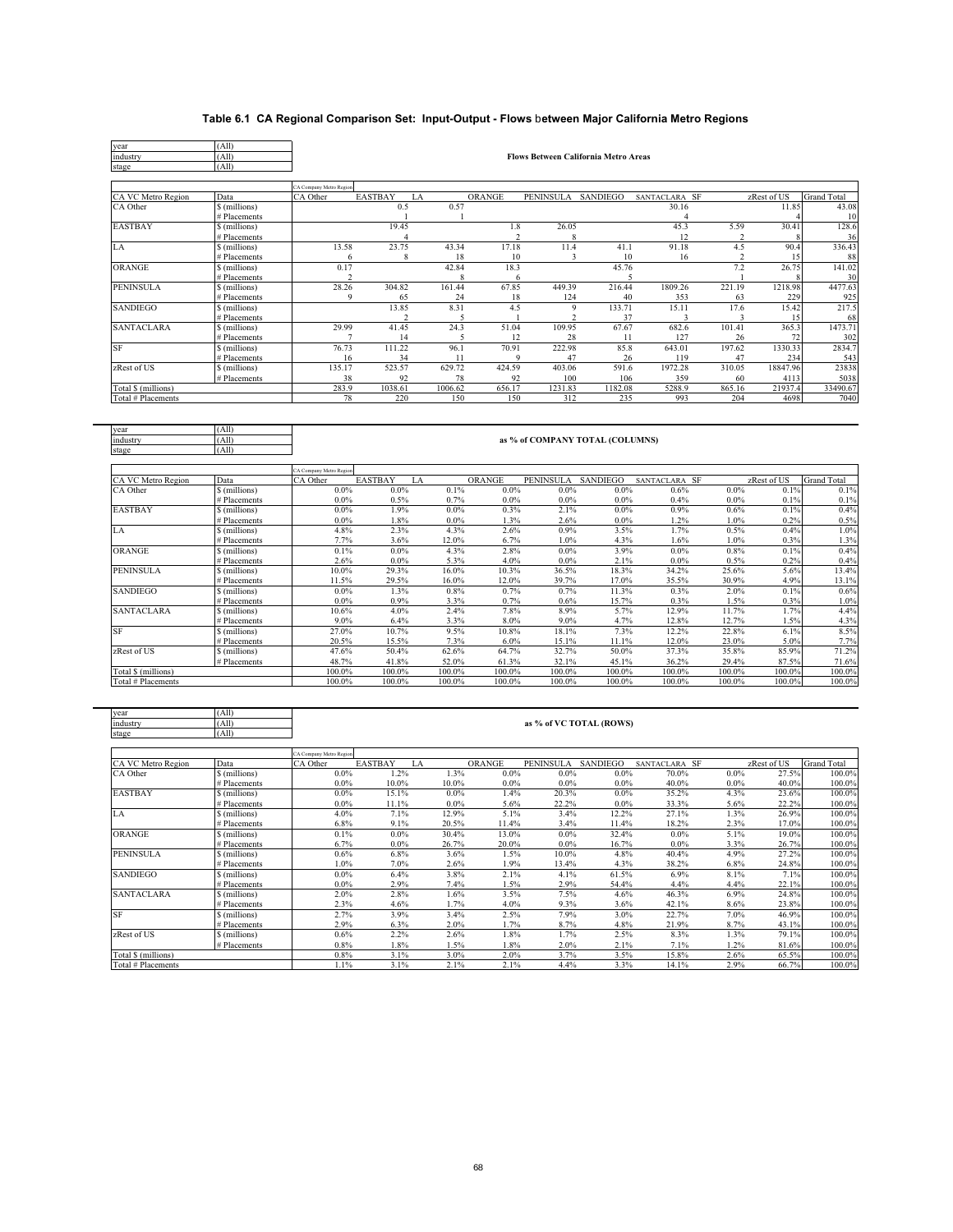## **Table 7.1 U.S. Regional Comparison Set: Geographical Comparison - Flows to Major Metropolitan Areas**

industry (All) stage (All)  $\frac{\text{year}}{1995}$ Data 1995 1996 1997 1998(Q1) Grand Total \$ (millions) 7566.2 9535.3 12788.4 3600.7 33490.7 **Data** 1995 1996 1997 1998(Q1) Grand Total<br>
S (millions) 1995 1996 129788.4 3600.7<br>
# Placements 1585 2063 2689 703 7040 **Total for U.S.**

| industry               | (A11)                         |                                 |        |        |            |                           |                 |       |       |                              |              |                      |
|------------------------|-------------------------------|---------------------------------|--------|--------|------------|---------------------------|-----------------|-------|-------|------------------------------|--------------|----------------------|
| stage                  | (A11)                         |                                 |        |        |            |                           |                 |       |       |                              |              |                      |
|                        |                               | <b>Major Metropolitan Areas</b> |        |        |            |                           |                 |       |       | % of U.S. Total              |              |                      |
|                        |                               | year                            |        |        |            |                           |                 |       |       |                              |              |                      |
| Metropolitan Area      | Data                          | 1995                            | 1996   |        |            | 1997 1998(O1) Grand Total |                 | 1995  | 1996  | 1997                         |              | 1998(Q1) Grand Total |
| <b>SANTACLARA</b><br>1 | \$(millions)                  | 1025.7                          | 1479.0 | 2343.2 | 416.5      | 5264.4                    | SANTACLARA      | 13.6% | 15.5% | 18.3%                        | 11.6%        | 15.7%                |
|                        | # Placements                  | 200                             | 305    | 404    | 84         | 993                       |                 | 12.6% | 14.8% | 15.0%                        | 11.9%        | 14.1%                |
| 2 BOSTON/RT128         | \$ (millions)                 | 501.0                           | 983.5  | 1297.1 | 407.4      | 3188.9                    | RT128           | 6.6%  | 10.3% | 10.1%                        | 11.3%        | 9.5%                 |
|                        | # Placements                  | 175                             | 256    | 288    | 81         | 800                       |                 | 11.0% | 12.4% | 10.7%                        | 11.5%        | 11.4%                |
| 3 NY METRO             | \$ (millions)                 | 795.7                           | 668.4  | 1031.4 | 294.0      | 2789.5                    | NY METRO        | 10.5% | 7.0%  | 8.1%                         | 8.2%         | 8.3%                 |
|                        | # Placements                  | 135                             | 115    | 163    | 40         | 453                       |                 | 8.5%  | 5.6%  | 6.1%                         | 5.7%         | 6.4%                 |
| <b>4 DC/METROPLEX</b>  | \$ (millions)                 | 501.8                           | 303.7  | 399.7  | 181.3      | 1386.5                    | DC/METROPLEX    | 6.6%  | 3.2%  | 3.1%                         | 5.0%         | 4.1%                 |
|                        | # Placements                  | 60                              | 69     | 97     | 27         | 253                       |                 | 3.8%  | 3.3%  | 3.6%                         | 3.8%         | 3.6%                 |
| <b>5 PENINSULA</b>     | \$ (millions)                 | 233.1                           | 366.7  | 453.8  | 188.2      | 1241.8                    | PENINSULA       | 3.1%  | 3.8%  | 3.5%                         | 5.2%         | 3.7%                 |
|                        | # Placements                  | 58                              | 108    | 115    | 32         | 313                       |                 | 3.7%  | 5.2%  | 4.3%                         | 4.6%         | 4.4%                 |
| <b>6 SANDIEGO</b>      | \$ (millions)                 | 307.7                           | 306.2  | 404.4  | 163.8      | 1182.1                    | SANDIEGO        | 4.1%  | 3.2%  | 3.2%                         | 4.5%         | 3.5%                 |
|                        | # Placements                  | 52                              | 72     | 85     | 26         | 235                       |                 | 3.3%  | 3.5%  | 3.2%                         | 3.7%         | 3.3%                 |
| <b>7 EASTBAY</b>       | \$(millions)                  | 227.8                           | 240.4  | 465.8  | 104.6      | 1038.6                    | <b>EASTBAY</b>  | 3.0%  | 2.5%  | 3.6%                         | 2.9%         | 3.1%                 |
|                        | # Placements                  | 46                              | 70     | 85     | 19         | 220                       |                 | 2.9%  | 3.4%  | 3.2%                         | 2.7%         | 3.1%                 |
| $8$ LA                 | \$(millions)                  | 142.3                           | 279.0  | 411.0  | 174.3      | 1006.6                    | LA              | 1.9%  | 2.9%  | 3.2%                         | 4.8%         | 3.0%                 |
|                        | # Placements                  | 33                              | 30     | 66     | 21         | 150                       |                 | 2.1%  | 1.5%  | 2.5%                         | 3.0%         | 2.1%                 |
| 9 DALLAS/FW            | \$ (millions)                 | 305.3                           | 252.7  | 350.7  | 95.7       | 1004.3                    | DALLAS/FW       | 4.0%  | 2.6%  | 2.7%                         | 2.7%         | 3.0%                 |
|                        | # Placements                  | 30                              | 31     | 43     | 12         | 116                       |                 | 1.9%  | 1.5%  | 1.6%                         | 1.7%         | 1.6%                 |
| 10 PHILADELPHIA        | \$(millions)                  | 174.3                           | 287.2  | 336.6  | 202.4      | 1000.4                    | PHILADELPHIA    | 2.3%  | 3.0%  | 2.6%                         | 5.6%         | 3.0%                 |
|                        | # Placements                  | 78                              | 93     | 119    | 39         | 329                       |                 | 4.9%  | 4.5%  | 4.4%                         | 5.5%         | 4.7%                 |
| 11 CHICAGO             | \$ (millions)                 | 198.8                           | 363.3  | 326.5  | 100.9      | 989.5                     | CHICAGO         | 2.6%  | 3.8%  | 2.6%                         | 2.8%         | 3.0%                 |
|                        | # Placements                  | 34                              | 50     | 63     | 14         | 161                       |                 | 2.1%  | 2.4%  | 2.3%                         | 2.0%         | 2.3%                 |
| 12 SEATTLE             | \$ (millions)                 | 170.8                           | 313.7  | 379.6  | 68.0       | 932.1                     | <b>SEATTLE</b>  | 2.3%  | 3.3%  | 3.0%                         | 1.9%         | 2.8%                 |
|                        | # Placements                  | 35                              | 55     | 68     | 19         | 177                       |                 | 2.2%  | 2.7%  | 2.5%                         | 2.7%         | 2.5%                 |
| 13 SF                  | \$(millions)                  | 183.8                           | 197.3  | 362.0  | 119.1      | 862.2                     | SF              | 2.4%  | 2.1%  | 2.8%                         | 3.3%         | 2.6%                 |
|                        | # Placements                  | 37                              | 61     | 84     | 21         | 203                       |                 | 2.3%  | 3.0%  | 3.1%                         | 3.0%         | 2.9%                 |
| 14 ATLANTA             |                               |                                 | 125.7  | 330.5  |            |                           |                 | 3.2%  | 1.3%  |                              |              | 2.3%                 |
|                        | \$ (millions)<br># Placements | 241.2<br>29                     | 32     | 73     | 86.0<br>17 | 783.4<br>151              | <b>ATLANTA</b>  | 1.8%  | 1.6%  | 2.6%<br>2.7%                 | 2.4%<br>2.4% | 2.1%                 |
| 15 HOUSTON             |                               |                                 |        |        |            |                           |                 |       |       |                              |              |                      |
|                        | \$ (millions)                 | 161.6                           | 238.4  | 312.4  | 21.0       | 733.5                     | <b>HOUSTON</b>  | 2.1%  | 2.5%  | 2.4%                         | 0.6%         | 2.2%                 |
|                        | # Placements                  | 30                              | 32     | 30     | 10         | 102                       |                 | 1.9%  | 1.6%  | 1.1%                         | 1.4%         | 1.4%                 |
| 16 ORANGE              | \$(millions)                  | 197.2                           | 151.5  | 252.8  | 54.7       | 656.2                     | ORANGE          | 2.6%  | 1.6%  | 2.0%                         | 1.5%         | 2.0%                 |
|                        | # Placements                  | 47                              | 42     | 51     | 10         | 150                       |                 | 3.0%  | 2.0%  | 1.9%                         | 1.4%         | 2.1%                 |
| $17$ MSP               | \$ (millions)                 | 173.3                           | 120.7  | 205.5  | 49.0       | 548.4                     | <b>MSP</b>      | 2.3%  | 1.3%  | 1.6%                         | 1.4%         | 1.6%                 |
|                        | # Placements                  | 59                              | 49     | 72     | 14         | 194                       |                 | 3.7%  | 2.4%  | 2.7%                         | 2.0%         | 2.8%                 |
| 18 MIAMI/FLA/BR        | \$ (millions)                 | 47.1                            | 228.8  | 246.2  | 17.8       | 539.9                     | MIAMI/FLA/BR    | 0.6%  | 2.4%  | 1.9%                         | 0.5%         | 1.6%                 |
|                        | # Placements                  | 14                              | 34     | 40     | 6          | 94                        |                 | 0.9%  | 1.6%  | 1.5%                         | 0.9%         | 1.3%                 |
| 19 RSRCHTRI            | \$ (millions)                 | 190.4                           | 133.2  | 142.9  | 70.2       | 536.6                     | <b>RSRCHTRI</b> | 2.5%  | 1.4%  | 1.1%                         | 1.9%         | 1.6%                 |
|                        | # Placements                  | 23                              | 29     | 51     | 14         | 117                       |                 | 1.5%  | 1.4%  | 1.9%                         | 2.0%         | 1.7%                 |
| 20 AUSTIN              | \$ (millions)                 | 40.5                            | 125.7  | 203.2  | 17.3       | 386.6                     | <b>AUSTIN</b>   | 0.5%  | 1.3%  | 1.6%                         | 0.5%         | 1.2%                 |
|                        | # Placements                  | 14                              | 24     | 49     | 7          | 94                        |                 | 0.9%  | 1.2%  | 1.8%                         | 1.0%         | 1.3%                 |
| 21 PORTLAND            | \$ (millions)                 | 20.7                            | 61.7   | 64.6   | 3.6        | 150.6                     | <b>PORTLAND</b> | 0.3%  | 0.6%  | 0.5%                         | 0.1%         | 0.4%                 |
|                        | # Placements                  | 8                               | 18     | 26     | 2          | 54                        |                 | 0.5%  | 0.9%  | 1.0%                         | 0.3%         | 0.8%                 |
|                        |                               |                                 |        |        |            |                           |                 |       |       | <b>Total For Metro Areas</b> |              |                      |
|                        |                               |                                 |        |        |            |                           |                 | 77.2% | 75.8% | 80.7%                        | 78.8%        | 78.3%                |
|                        |                               |                                 |        |        |            |                           |                 | 75.5% | 76.3% | 77.1%                        | 73.3%        | 76.1%                |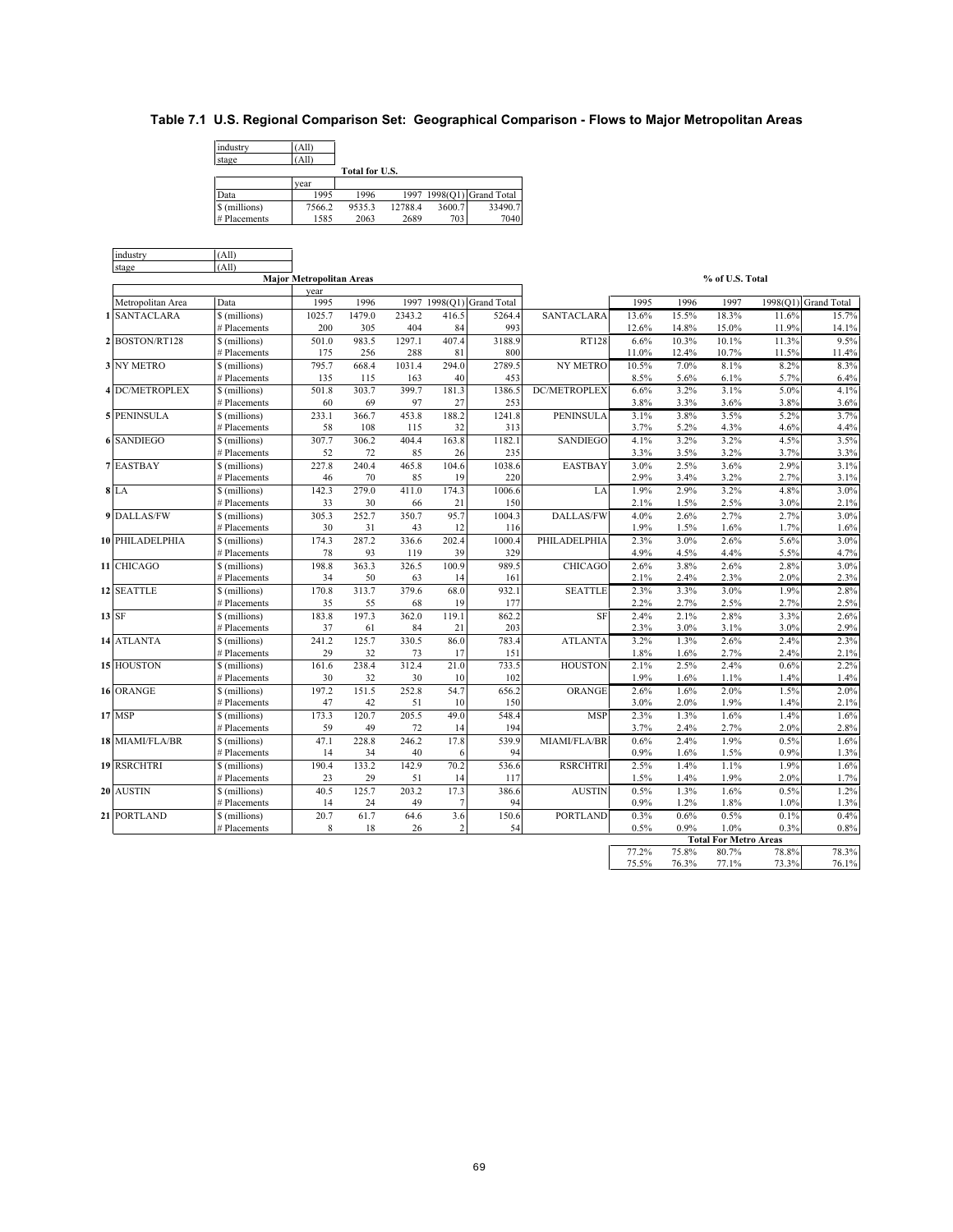## **Table 7.2 U.S. Regional Comparison Set: Geographical Comparison - Flows to Top Metropolitan Areas by Top 5 Industries (page 1 of 3)**

|                    |                               |                               | year                    |                |                        |                         |                    |                  |                |                 |                |                |                    |
|--------------------|-------------------------------|-------------------------------|-------------------------|----------------|------------------------|-------------------------|--------------------|------------------|----------------|-----------------|----------------|----------------|--------------------|
| Metropolitan Area  | Major Industry                | Data                          | 1995                    | 1996           | 1997 1998(Q1)          |                         | <b>Grand Total</b> |                  | 1995           | 1996            |                | 1997 1998(Q1)  | <b>Grand Total</b> |
| <b>SANTACLARA</b>  | Software & Information        | \$ (millions)                 | 313.7                   | 489.4          | 900.9                  | 162.2                   | 1866.2             | SANTACLARA       | 31%            | 33.1%           | 38.4%          | 39.0%          | 35.5%              |
|                    |                               | # Placements                  | 78                      | 134            | 203                    | 31                      | 446                |                  | 39%            | 43.9%           | 50.2%          | 36.9%          | 44.9%              |
|                    | Communications                | \$ (millions)<br># Placements | 99.9<br>24              | 405.6<br>67    | 599.3<br>75            | 128.8<br>20             | 1233.5<br>186      |                  | 9.7%<br>12.0%  | 27.4%<br>22.0%  | 25.6%<br>18.6% | 30.9%<br>23.8% | 23.4%<br>18.7%     |
|                    | Computers and Peripherals     | \$ (millions)                 | 184.7                   | 223.0          | 308.3                  | 59.9                    | 775.9              |                  | 18.0%          | 15.1%           | 13.2%          | 14.4%          | 14.7%              |
|                    |                               | # Placements                  | 31                      | 26             | 37                     | 13                      | 107                |                  | 15.5%          | 8.5%            | 9.2%           | 15.5%          | 10.8%              |
|                    | Biotechnology                 | \$ (millions)                 | 120.9                   | 115.9          | 59.2                   | 14.9                    | 310.8              |                  | 11.8%          | 7.8%            | 2.5%           | 3.6%           | 5.9%               |
|                    | Healthcare                    | # Placements<br>\$ (millions) | 19<br>103.6             | 12<br>9.9      | 10<br>126.6            | 7.8                     | 44<br>248.0        |                  | 9.5%<br>10.1%  | 3.9%<br>0.7%    | 2.5%<br>5.4%   | 3.6%<br>1.9%   | 4.4%<br>4.7%       |
|                    |                               | # Placements                  | 15                      | 5              | 12                     | $\overline{\mathbf{c}}$ | 34                 |                  | 7.5%           | 1.6%            | 3.0%           | 2.4%           | 3.4%               |
| 2 RT128            | Software & Information        | \$(millions)                  | 158.6                   | 408.5          | 346.6                  | 169.4                   | 1083.1             | RT128            | 29.7%          | 40.3%           | 26.2%          | 41.0%          | 33.0%              |
|                    |                               | # Placements                  | 55                      | 101            | 110                    | 38                      | 304                |                  | 30.1%          | 38.3%           | 36.9%          | 45.8%          | 36.7%              |
|                    | Biotechnology                 | \$(millions)                  | 88.1<br>19              | 112.7<br>25    | 204.0<br>27            | 23.9                    | 428.6<br>77        |                  | 16.5%<br>10.4% | 11.1%<br>9.5%   | 15.4%<br>9.1%  | 5.8%<br>7.2%   | 13.0%<br>9.3%      |
|                    | Communications                | # Placements<br>\$ (millions) | 40.5                    | 106.9          | 156.7                  | 108.0                   | 412.1              |                  | 7.6%           | 10.5%           | 11.8%          | 26.1%          | 12.5%              |
|                    |                               | # Placements                  | 10                      | 30             | 30                     |                         | 79                 |                  | 5.5%           | 11.4%           | 10.1%          | 10.8%          | 9.5%               |
|                    | Healthcare                    | \$ (millions)                 | 50.2                    | 121.5          | 58.5                   | 32.4                    | 262.6              |                  | 9.4%           | 12.0%           | 4.4%           | 7.8%           | 8.0%               |
|                    | Distribution/Retailing        | # Placements<br>\$ (millions) | 22<br>37.5              | 26<br>53.5     | 18<br>135.2            | 3.7                     | 72<br>229.9        |                  | 12.0%<br>7.0%  | 9.8%<br>5.3%    | 6.0%<br>10.2%  | 7.2%<br>0.9%   | 8.7%<br>7.0%       |
|                    |                               | # Placements                  | 6                       | 9              | 15                     |                         | 31                 |                  | 3.3%           | 3.4%            | 5.0%           | 1.2%           | 3.7%               |
| 3 NY METRO         | Communications                | \$ (millions)                 | 101.0                   | 131.0          | 130.5                  | 91.8                    | 454.3              | <b>NY METRO</b>  | 18.8%          | 19.6%           | 13.9%          | 53.2%          | 19.6%              |
|                    |                               | # Placements                  | 13                      | 11             | 24                     | 14                      | 62                 |                  | 16.3%          | 11.7%           | 17.5%          | 41.2%          | 18.0%              |
|                    | Distribution/Retailing        | \$ (millions)<br># Placements | 184.9<br>14             | 72.3<br>15     | 193.7<br>23            | 2.5                     | 453.4<br>53        |                  | 34.5%<br>17.5% | 10.8%<br>16.0%  | 20.7%<br>16.8% | 1.5%<br>2.9%   | 19.6%<br>15.4%     |
|                    | Consumer                      | \$(millions)                  | 257.7                   | 64.2           | 68.8                   | 42.6                    | 433.3              |                  | 48.0%          | 9.6%            | 7.4%           | 24.7%          | 18.7%              |
|                    |                               | # Placements                  | 13                      | 9              | 14                     |                         | 38                 |                  | 16.3%          | 9.6%            | 10.2%          | 5.9%           | 11.0%              |
|                    | Software & Information        | \$ (millions)                 | 50.2                    | 138.9          | 187.4                  | 53.6                    | 430.1<br>106       |                  | 9.4%<br>26.3%  | 20.8%           | 20.0%          | 31.1%          | 18.6%<br>30.7%     |
|                    | <b>Business Services</b>      | # Placements<br>\$ (millions) | 21<br>81.2              | 31<br>92.2     | 43<br>191.2            | 11<br>20.1              | 384.7              |                  | 15.1%          | 33.0%<br>13.8%  | 31.4%<br>20.4% | 32.4%<br>11.7% | 16.6%              |
|                    |                               | # Placements                  | 11                      | 9              | 16                     | 2                       | 38                 |                  | 13.8%          | 9.6%            | 11.7%          | 5.9%           | 11.0%              |
| 4 DC/METROPLEX     | Communications                | \$ (millions)                 | 153.4                   | 108.3          | 98.4                   | 125.9                   | 486.0              | DC/METROPLEX     | 42.9%          | 37.8%           | 21.7%          | 100.1%         | 39.8%              |
|                    | Software & Information        | # Placements                  | 17                      | 19<br>52.1     | 18                     |                         | 62                 |                  | 29.3%<br>30.5% | 31.1%           | 27.3%          | 47.1%          | 30.7%<br>23.7%     |
|                    |                               | \$(millions)<br># Placements  | 109.3<br>$\overline{4}$ | 18             | 116.0<br>29            | 12.4                    | 289.8<br>58        |                  | 6.9%           | 18.2%<br>29.5%  | 25.6%<br>43.9% | 9.9%<br>41.2%  | 28.7%              |
|                    | Healthcare                    | \$(millions)                  | 85.0                    | 46.3           | 88.1                   | 30.3                    | 249.6              |                  | 23.8%          | 16.2%           | 19.5%          | 24.1%          | 20.4%              |
|                    |                               | # Placements                  | 10                      | 10             | 16                     |                         | 44                 |                  | 17.2%          | 16.4%           | 24.2%          | 47.1%          | 21.8%              |
|                    | Industrial                    | \$ (millions)<br># Placements | 106.5<br>2              | 0.7            | 9.0<br>$\overline{4}$  | 0.8                     | 116.9              |                  | 29.8%<br>3.4%  | 0.2%<br>1.6%    | 2.0%<br>6.1%   | 0.6%<br>5.9%   | 9.6%<br>4.0%       |
|                    | <b>Business Services</b>      | \$ (millions)                 | 0.3                     | 40.4           | 34.5                   | 3.5                     | 78.7               |                  | 0.1%           | 14.1%           | 7.6%           | 2.8%           | 6.4%               |
|                    |                               | # Placements                  | 2                       | 5              | 6                      |                         | 14                 |                  | 3.4%           | 8.2%            | 9.1%           | 5.9%           | 6.9%               |
| <b>5 PENINSULA</b> | Software & Information        | \$ (millions)                 | 70.6                    | 185.2          | 258.9                  | 134.9                   | 649.6              | PENINSULA        | 29.6%          | 91.6%           | 43.9%          | 95.5%          | 55.4%              |
|                    | Biotechnology                 | # Placements<br>\$ (millions) | 23<br>59.2              | 59<br>44.0     | 58<br>37.5             | 19<br>6.8               | 159<br>147.4       |                  | 45.1%<br>24.8% | 109.3%<br>21.8% | 51.3%<br>6.4%  | 61.3%<br>4.8%  | 63.9%<br>12.6%     |
|                    |                               | # Placements                  | 6                       | 10             | $\overline{7}$         |                         | 26                 |                  | 11.8%          | 18.5%           | 6.2%           | 9.7%           | 10.4%              |
|                    | Medical Instruments & Devices | \$ (millions)                 | 25.3                    | 42.1           | 55.0                   | 15.5                    | 137.9              |                  | $10.6\%$       | 20.8%           | 9.3%           | 10.9%          | 11.8%              |
|                    |                               | # Placements                  | 6                       | 16             | 16                     | 10.6                    | 41<br>115.2        |                  | 11.8%          | 29.6%           | 14.2%          | 9.7%           | 16.5%              |
|                    | Communications                | \$ (millions)<br># Placements | 44.3<br>6               | 28.3<br>8      | 32.0<br>14             |                         | 30                 |                  | 18.6%<br>11.8% | 14.0%<br>14.8%  | 5.4%<br>12.4%  | 7.5%<br>6.5%   | 9.8%<br>12.0%      |
|                    | Computers and Peripherals     | \$ (millions)                 | $1.0\,$                 | 28.9           | 24.1                   | 1.1                     | 55.1               |                  | 0.4%           | 14.3%           | 4.1%           | 0.8%           | 4.7%               |
|                    |                               | # Placements                  | $\mathbf{1}$            | $\overline{4}$ | 5                      |                         | 11                 |                  | 2.0%           | 7.4%            | 4.4%           | 3.2%           | 4.4%               |
| <b>6 SANDIEGO</b>  | Biotechnology                 | \$(millions)                  | 34.7<br>9               | 133.5<br>22    | 98.0<br>14             | 4.0                     | 270.2<br>47        | SANDIEGO         | 13.0%<br>23.1% | 36.0%<br>43.1%  | 28.2%<br>21.2% | 4.0%<br>14.3%  | 24.9%<br>27.6%     |
|                    | Software & Information        | # Placements<br>\$(millions)  | 79.0                    | 36.0           | 38.6                   | 71.7                    | 225.2              |                  | 29.7%          | 9.7%            | 11.1%          | 71.0%          | 20.7%              |
|                    |                               | # Placements                  | 11                      | 9              | 11                     |                         | 39                 |                  | 28.2%          | 17.6%           | 16.7%          | 57.1%          | 22.9%              |
|                    | Communications                | \$(millions)                  | 53.4                    | 27.8           | 94.7                   | 32.3                    | 208.2              |                  | 20.1%          | 7.5%            | 27.3%          | 32.0%          | 19.2%              |
|                    | Medical Instruments & Devices | # Placements<br>\$ (millions) | $\overline{4}$<br>10.8  | 10<br>39.8     | 18<br>89.7             | 35.5                    | 37<br>175.7        |                  | 10.3%<br>4.0%  | 19.6%<br>10.7%  | 27.3%<br>25.8% | 35.7%<br>35.2% | 21.8%<br>16.2%     |
|                    |                               | # Placements                  |                         | 9              | 16                     |                         | 30                 |                  | 2.6%           | 17.6%           | 24.2%          | 28.6%          | 17.6%              |
|                    | Healthcare                    | \$(millions)                  | 24.5                    | 13.5           | 20.3                   | 19.0                    | 77.3               |                  | 9.2%           | 3.6%            | 5.9%           | 18.8%          | 7.1%               |
|                    |                               | # Placements                  | 6<br>35.5               | 6              | 7                      | 25.0                    | 24                 |                  | 15.4%          | 11.8%           | 10.6%          | 35.7%          | 14.1%<br>25.3%     |
| <b>7 EASTBAY</b>   | Communications                | \$(millions)<br># Placements  | 8                       | 88.9<br>15     | 116.1<br>16            |                         | 265.4<br>43        | <b>EASTBAY</b>   | 19.3%<br>9.4%  | 26.4%<br>15.2%  | 35.8%<br>13.4% | 12.2%<br>9.3%  | 12.4%              |
|                    | Software & Information        | \$ (millions)                 | 37.3                    | 74.6           | 121.3                  | 22.7                    | 255.9              |                  | 20.3%          | 22.1%           | 37.5%          | 11.0%          | 24.4%              |
|                    |                               | # Placements                  | 13                      | 24             | 31                     |                         | 73                 |                  | 15.3%          | 24.2%           | 26.1%          | 11.6%          | 21.1%              |
|                    | Computers and Peripherals     | \$ (millions)<br># Placements | 95.8<br>7               | 5.1<br>2       | 69.4<br>5              | 5.5                     | 175.7<br>15        |                  | 52.1%<br>8.2%  | 1.5%<br>2.0%    | 21.4%<br>4.2%  | 2.7%<br>2.3%   | 16.7%<br>4.3%      |
|                    | Biotechnology                 | \$ (millions)                 | 25.6                    | 11.8           | 54.8                   | 1.6                     | 93.8               |                  | 13.9%          | 3.5%            | 16.9%          | 0.8%           | 8.9%               |
|                    |                               | # Placements                  | 4                       | 3              | 7                      |                         | 15                 |                  | 4.7%           | 3.0%            | 5.9%           | 2.3%           | 4.3%               |
|                    | Medical Instruments & Devices | \$ (millions)                 | 12.0<br>2               | 10.4           | 34.5                   | 15.0                    | 71.9               |                  | 6.5%           | 3.1%            | 10.7%          | 7.3%           | 6.8%               |
| 8 LA               | Consumer                      | # Placements<br>\$ (millions) | 32.9                    | 5<br>121.5     | $\overline{4}$<br>44.2 | 3.3                     | 12<br>201.9        | LA               | 2.4%<br>11.7%  | 5.1%<br>31.9%   | 3.4%<br>22.2%  | 2.3%<br>2.5%   | 3.5%<br>20.4%      |
|                    |                               | # Placements                  | 7                       | 6              | 6                      |                         | 21                 |                  | 12.1%          | 12.5%           | 11.5%          | 11.1%          | 11.9%              |
|                    | Healthcare                    | \$ (millions)                 | 3.5                     | 42.9           | 18.5                   | 97.0                    | 161.9              |                  | 1.3%           | 11.3%           | 9.3%           | 74.9%          | 16.4%              |
|                    | Software & Information        | # Placements<br>\$ (millions) | 2<br>15.0               | 3<br>26.8      | 3<br>69.1              | 21.2                    | -11<br>132.1       |                  | 3.4%<br>5.4%   | 6.3%<br>7.0%    | 5.8%<br>34.7%  | 16.7%<br>16.4% | 6.3%<br>13.4%      |
|                    |                               | # Placements                  | 6                       | 7              | 19                     |                         | 38                 |                  | 10.3%          | 14.6%           | 36.5%          | 33.3%          | 21.6%              |
|                    | Industrial                    | \$ (millions)                 | 0.4                     | 17.2           | 96.3                   | 11.0                    | 124.9              |                  | 0.1%           | 4.5%            | 48.4%          | 8.5%           | 12.6%              |
|                    |                               | # Placements                  |                         | 4.3            | $\overline{7}$         | 24.8                    | 11                 |                  | 1.7%           | 4.2%            | 13.5%          | 5.6%           | 6.3%               |
|                    | Communications                | \$ (millions)<br># Placements | 35.7<br>7               | $\overline{2}$ | 26.3<br>9              | 5                       | 91.1<br>23         |                  | 12.7%<br>12.1% | 1.1%<br>4.2%    | 13.2%<br>17.3% | 19.1%<br>27.8% | 9.2%<br>13.1%      |
| 9 PHILADELPHIA     | Biotechnology                 | \$ (millions)                 | 26.7                    | 75.5           | 35.4                   | 11.7                    | 149.2              | <b>DALLAS/FW</b> | 22.6%          | 22.0%           | 9.5%           | 8.1%           | 15.3%              |
|                    |                               | # Placements                  | 12                      | 15             | 11                     |                         | 46                 |                  | 28.6%          | 27.3%           | 12.8%          | 33.3%          | 22.2%              |
|                    | Communications                | \$ (millions)                 | 29.6<br>$\overline{4}$  | 20.0           | 85.8                   | 4.4<br>3                | 139.8              |                  | 25.1%          | 5.8%            | 23.0%          | 3.1%           | 14.3%              |
|                    | Healthcare                    | # Placements<br>\$ (millions) | 19.2                    | 8<br>20.1      | 9<br>46.9              | 44.4                    | 24<br>130.6        |                  | 9.5%<br>16.2%  | 14.5%<br>5.9%   | 10.5%<br>12.6% | 12.5%<br>30.9% | 11.6%<br>13.4%     |
|                    |                               | # Placements                  | 13                      | 6              | 17                     |                         | 43                 |                  | 31.0%          | 10.9%           | 19.8%          | 29.2%          | 20.8%              |
|                    | Industrial                    | \$ (millions)                 | 9.6                     | 66.7           | 10.0                   | 34.8                    | 121.0              |                  | 8.1%           | 19.4%           | 2.7%           | 24.2%          | 12.4%              |
|                    | Software & Information        | # Placements<br>\$ (millions) | $\tau$<br>22.4          | 9<br>30.7      | 7<br>53.1              | 4.3                     | 25<br>110.5        |                  | 16.7%<br>19.0% | 16.4%<br>8.9%   | 8.1%<br>14.2%  | 8.3%<br>3.0%   | 12.1%<br>11.3%     |
|                    |                               | # Placements                  | 14                      | 17             | 26                     | $\overline{4}$          | 61                 |                  | 33.3%          | 30.9%           | 30.2%          | 16.7%          | 29.5%              |

stage (All) **Top Metropolitan Areas, Top 5 Industries in Each Metro Area % of Metropolitan Area Total**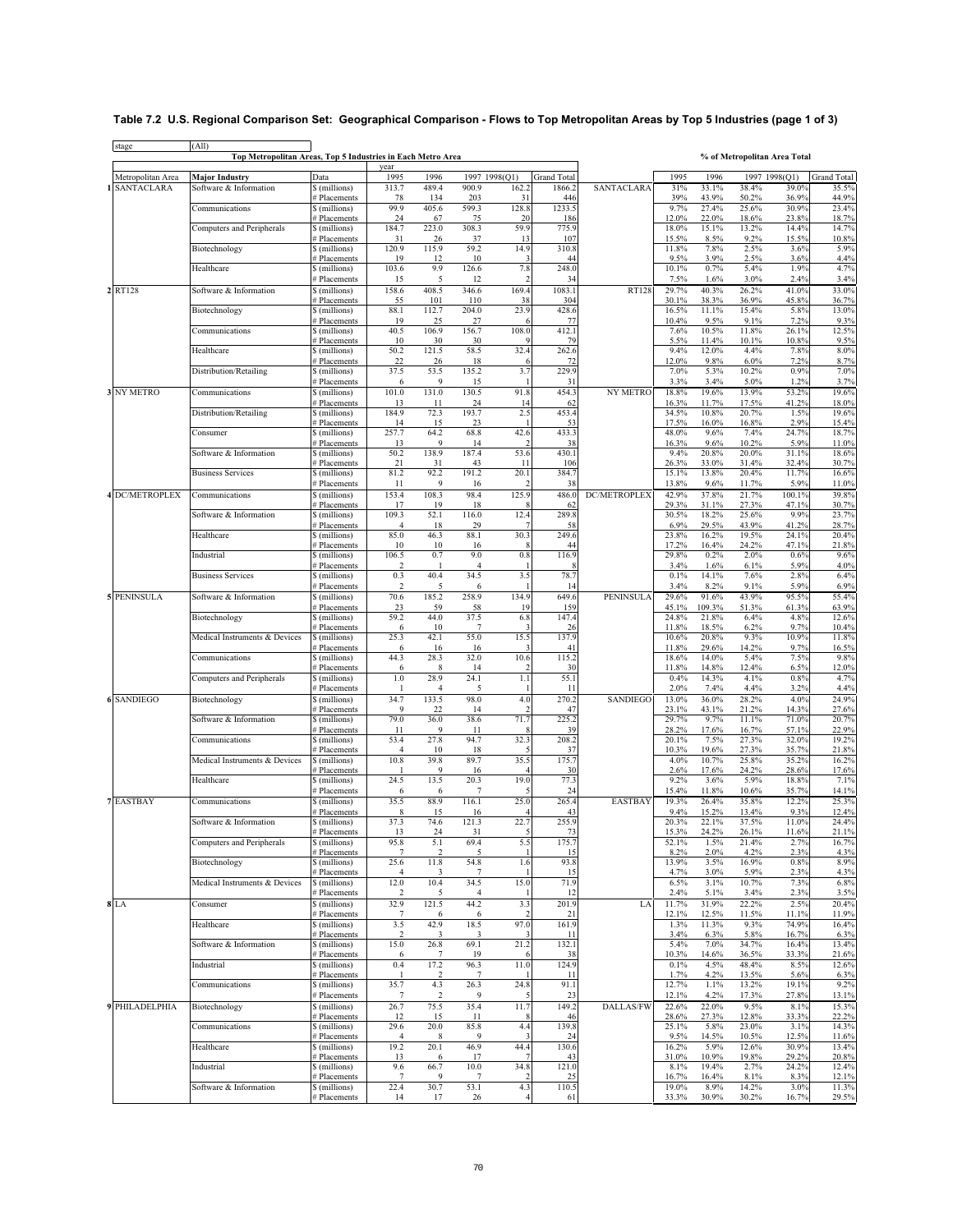|                   |                               |                               | year                            |                        |                                  |                                |                         |                |                |                |                |                 |                    |
|-------------------|-------------------------------|-------------------------------|---------------------------------|------------------------|----------------------------------|--------------------------------|-------------------------|----------------|----------------|----------------|----------------|-----------------|--------------------|
| Metropolitan Area | <b>Major Industry</b>         | Data                          | 1995                            | 1996                   |                                  | 1997 1998(Q1)                  | <b>Grand Total</b>      |                | 1995           | 1996           |                | 1997 1998(Q1)   | <b>Grand Total</b> |
| 10 CHICAGO        | Communications                | \$ (millions)                 | 30.0                            | 65.5                   | 73.3                             | 43.4                           | 212.1                   | PHILADELPHIA   | 17.5%          | 20.3%          | 18.3%          | 63.8%           | 22.1%              |
|                   | Consumer                      | # Placements<br>\$ (millions) | 3<br>80.3                       | 8<br>88.3              | 10<br>18.6                       | 5<br>0.0                       | 26<br>187.2             |                | 8.3%<br>46.8%  | 13.6%<br>27.4% | 13.3%<br>4.7%  | 26.3%<br>0.0%   | 13.8%<br>19.5%     |
|                   |                               | # Placements                  | 5<br>47.9                       | 8<br>33.3              | 7<br>81.7                        | $\Omega$<br>0.0                | 20<br>163.0             |                | 13.9%<br>27.9% | 13.6%<br>10.3% | 9.3%           | 0.0%<br>0.0%    | 10.6%<br>16.9%     |
|                   | Industrial                    | \$ (millions)<br># Placements | $\overline{7}$                  | 4                      | $\mathbf Q$                      | $\theta$                       | 20                      |                | 19.4%          | 6.8%           | 20.4%<br>12.0% | 0.0%            | 10.6%              |
|                   | Software & Information        | \$(millions)<br># Placements  | 21.4                            | 51.0<br>9              | 44.3<br>10                       | 34.1                           | 150.7                   |                | 12.4%          | 15.8%          | 11.1%          | 50.2%           | 15.7%              |
|                   | Healthcare                    | \$ (millions)                 | 8<br>5.8                        | 37.2                   | 56.6                             | 13.6                           | 31<br>113.2             |                | 22.2%<br>3.4%  | 15.3%<br>11.5% | 13.3%<br>14.1% | 21.1%<br>20.0%  | 16.4%<br>11.8%     |
|                   |                               | # Placements                  | $\overline{4}$                  | 8                      | 13                               |                                | 29                      |                | 9.5%           | 14.5%          | 15.1%          | 16.7%           | 14.0%              |
| 11 DALLAS/FW      | Communications                | \$(millions)<br># Placements  | 98.7<br>7                       | 107.1<br>8             | 151.8<br>7                       | 50.0                           | 407.6<br>23             | CHICAGO        | 57.5%<br>19.4% | 33.3%<br>13.6% | 37.9%<br>9.3%  | 73.6%<br>5.3%   | 42.4%<br>12.2%     |
|                   | Consumer                      | \$ (millions)                 | 69.8                            | 45.3                   | 31.5                             | 0.6                            | 147.1                   |                | 40.6%          | 14.1%          | 7.9%           | 0.9%            | 15.3%              |
|                   | Distribution/Retailing        | # Placements<br>\$ (millions) | 3<br>50.8                       | 21.6                   | 54.9                             | 12.5                           | 14<br>139.7             |                | 8.3%<br>29.6%  | 3.4%<br>6.7%   | 10.7%<br>13.7% | 5.3%<br>18.3%   | 7.4%<br>14.5%      |
|                   |                               | # Placements                  | 3                               | 3                      | 6                                | 3                              | 15                      |                | 8.3%           | 5.1%           | 8.0%           | 15.8%           | 7.9%               |
|                   | Healthcare                    | \$(millions)<br># Placements  | 7.7<br>$\overline{\mathbf{c}}$  | 25.9<br>5              | 63.8                             | 12.2                           | 109.6<br>16             |                | 4.5%<br>5.6%   | 8.0%<br>8.5%   | 15.9%<br>9.3%  | 18.0%<br>10.5%  | 11.4%<br>8.5%      |
|                   | <b>Business Services</b>      | \$(millions)                  | 42.5                            | 19.6                   | 8.0                              | 3.0                            | 73.1                    |                | 24.7%          | 6.1%           | 2.0%           | 4.4%            | 7.6%               |
| 12 SEATTLE        | Software & Information        | # Placements<br>\$(millions)  | $\overline{4}$<br>28.3          | $\overline{4}$<br>82.8 | $\overline{\mathbf{c}}$<br>112.9 | 33.6                           | 11<br>257.6             | <b>SEATTLE</b> | 9.5%<br>16.5%  | 7.3%<br>25.7%  | 2.3%<br>28.2%  | 4.2%<br>49.4%   | 5.3%<br>26.8%      |
|                   |                               | # Placements                  | 10                              | 19                     | 27                               | 10                             | 66                      |                | 27.8%          | 32.2%          | 36.0%          | 52.6%           | 34.9%              |
|                   | Communications                | \$ (millions)<br># Placements | 20.2<br>5                       | 121.1<br>15            | 101.8<br>18                      | 8.9<br>4                       | 252.0<br>42             |                | 11.8%<br>13.9% | 37.6%<br>25.4% | 25.4%<br>24.0% | 13.0%<br>21.1%  | 26.2%<br>22.2%     |
|                   | Healthcare                    | \$(millions)                  | 27.0                            | 19.3                   | 33.6                             | 13.2                           | 93.1                    |                | 15.7%          | 6.0%           | 8.4%           | 19.4%           | 9.7%               |
|                   | Biotechnology                 | # Placements<br>\$(millions)  | $\overline{4}$<br>7.0           | 3<br>43.1              | 3<br>30.0                        | 2<br>$0.0\,$                   | -12<br>80.1             |                | 11.1%<br>4.1%  | 5.1%<br>13.4%  | 4.0%<br>7.5%   | 10.5%<br>0.0%   | 6.3%<br>8.3%       |
|                   |                               | # Placements                  | $\overline{2}$                  | 5                      | 4                                |                                | 11                      |                | 5.6%           | 8.5%           | 5.3%           | $0.0\%$         | 5.8%               |
|                   | Consumer                      | \$ (millions)<br># Placements | 21.9<br>$\overline{4}$          | 10.7<br>2              | 41.1<br>8                        | 0.0<br>$\Omega$                | 73.7<br>14              |                | 12.8%<br>9.5%  | 3.3%<br>3.6%   | 10.3%<br>9.3%  | 0.0%<br>0.0%    | 7.7%<br>6.8%       |
| 13 SF             | Software & Information        | \$(millions)                  | 30.6                            | 115.1                  | 223.5                            | 86.4                           | 455.6                   | SF             | 17.8%          | 35.7%          | 55.9%          | 127.1%          | 47.4%              |
|                   | Consumer                      | # Placements<br>\$ (millions) | 12<br>81.8                      | 40<br>24.9             | 56<br>25.1                       | 16<br>0.0                      | 124<br>131.8            |                | 33.3%<br>47.6% | 67.8%<br>7.7%  | 74.7%<br>6.3%  | 84.2%<br>0.0%   | 65.6%<br>13.7%     |
|                   |                               | # Placements                  | -7                              | 4                      |                                  |                                | 12                      |                | 19.4%          | 6.8%           | 1.3%           | $0.0\%$         | 6.3%               |
|                   | Communications                | \$(millions)<br># Placements  | 8.7<br>5                        | 36.5<br>6              | 61.0<br>12                       | 3.0<br>2                       | 109.2<br>25             |                | 5.1%<br>13.9%  | 11.3%<br>10.2% | 15.3%<br>16.0% | 4.4%<br>10.5%   | 11.4%<br>13.2%     |
|                   | <b>Business Services</b>      | \$ (millions)                 | 33.8                            | 1.0                    | 2.3                              | 29.5                           | 66.5                    |                | 19.7%          | 0.3%           | 0.6%           | 43.4%           | 6.9%               |
|                   | Distribution/Retailing        | # Placements<br>\$(millions)  | 5<br>4.7                        | 0.8                    | $\overline{4}$<br>37.6           | 0.3                            | 12<br>43.3              |                | 13.9%<br>2.8%  | 1.7%<br>0.2%   | 5.3%<br>9.4%   | 10.5%<br>0.4%   | 6.3%<br>4.5%       |
|                   |                               | # Placements                  | $\overline{2}$                  | 3                      | 3                                |                                | <b>C</b>                |                | 4.8%           | 5.5%           | 3.5%           | 4.2%            | 4.3%               |
| 14 ATLANTA        | Software & Information        | \$ (millions)<br># Placements | 72.8<br>9                       | 51.7<br>$\mathbf Q$    | 84.7<br>31                       | 16.1<br>-6                     | 225.3<br>55             | <b>ATLANTA</b> | 42.4%<br>25.0% | 16.0%<br>15.3% | 21.2%<br>41.3% | 23.7%<br>31.6%  | 23.4%<br>29.1%     |
|                   | Healthcare                    | \$ (millions)                 | 45.3                            | 7.6                    | 86.3                             | 14.3                           | 153.4                   |                | 26.4%          | 2.4%           | 21.6%          | 21.0%           | 16.0%              |
|                   | Communications                | # Placements<br>\$ (millions) | 6<br>23.3                       | 8.2                    | 8<br>69.7                        | 36.0                           | 2 <sup>2</sup><br>137.2 |                | 16.7%<br>13.5% | 11.9%<br>2.6%  | 10.7%<br>17.4% | 21.1%<br>53.0%  | 13.2%<br>14.3%     |
|                   |                               | # Placements                  | 2                               | 8                      | 15                               | 3                              | 28                      |                | 5.6%           | 13.6%          | 20.0%          | 15.8%           | 14.8%              |
|                   | <b>Business Services</b>      | \$ (millions)<br># Placements | 71.6<br>4                       | 5.3                    | 0.6<br>$\mathcal{D}$             | 16.8                           | 94.3<br><b>C</b>        |                | 41.7%<br>11.1% | 1.6%<br>1.7%   | 0.1%<br>2.7%   | 24.8%<br>10.5%  | 9.8%<br>4.8%       |
|                   | Distribution/Retailing        | \$(millions)                  | 3.0                             | 33.0                   | 20.3                             | 2.0                            | 58.3                    |                | 1.7%           | 10.2%          | 5.1%           | 2.9%            | 6.1%               |
| 15 HOUSTON        | Industrial                    | # Placements<br>\$ (millions) | 3<br>65.1                       | 2<br>136.0             | 3<br>27.1                        | 2.9                            | 231.0                   | <b>HOUSTON</b> | 7.1%<br>37.9%  | 3.6%<br>42.2%  | 3.5%<br>6.8%   | 4.2%<br>4.2%    | 4.3%<br>24.0%      |
|                   |                               | # Placements                  | $\overline{7}$                  | 4<br>24.3              | 6                                | р                              | 20<br>195.4             |                | 19.4%          | 6.8%           | 8.0%           | 15.8%<br>1.5%   | 10.6%              |
|                   | Communications                | \$(millions)<br># Placements  | 13.5<br>$\overline{\mathbf{c}}$ | 3                      | 156.7<br>6                       | 1.0                            | 12                      |                | 7.9%<br>5.6%   | 7.5%<br>5.1%   | 39.1%<br>8.0%  | 5.3%            | 20.3%<br>6.3%      |
|                   | Healthcare                    | \$ (millions)<br># Placements | 48.9<br>5                       | 10.2<br>2              | 24.5                             | 0.3                            | 83.9<br>12              |                | 28.5%<br>13.9% | 3.2%<br>3.4%   | 6.1%<br>4.0%   | 0.4%<br>10.5%   | 8.7%<br>6.3%       |
|                   | Software & Information        | \$ (millions)                 | 0.5                             | 16.7                   | 18.9                             | 16.0                           | 52.1                    |                | 0.3%           | 5.2%           | 4.7%           | 23.5%           | 5.4%               |
|                   | Environmental                 | # Placements<br>\$(millions)  | 14.5                            | 5<br>0.4               | $\overline{\mathbf{c}}$<br>34.0  | 0.5                            | 10<br>49.5              |                | 2.8%<br>8.4%   | 8.5%<br>0.1%   | 2.7%<br>8.5%   | 10.5%<br>0.7%   | 5.3%<br>5.1%       |
|                   |                               | # Placements                  | $\overline{1}$                  | -1                     | 3                                |                                |                         |                | 2.4%           | 1.8%           | 3.5%           | 4.2%            | 2.9%               |
| 16 ORANGE         | Consumer                      | \$ (millions)<br># Placements | 50.2<br>7                       | 14.1                   | 22.5                             | 30.4                           | 117.2<br>16             | ORANGE         | 29.3%<br>19.4% | 4.4%<br>8.5%   | 5.6%<br>4.0%   | 44.7%<br>5.3%   | 12.2%<br>8.5%      |
|                   | Healthcare                    | \$ (millions)                 | 20.7                            | 34.3                   | 47.7                             | 2.5                            | 105.2                   |                | 12.1%          | 10.6%          | 11.9%          | 3.7%            | 10.9%              |
|                   | Communications                | # Placements<br>\$ (millions) | 10<br>22.5                      | 9<br>4.0               | 10<br>69.2                       | 0.0                            | 31<br>95.6              |                | 27.8%<br>13.1% | 15.3%<br>1.2%  | 13.3%<br>17.3% | 10.5%<br>0.0%   | 16.4%<br>9.9%      |
|                   |                               | # Placements                  | 3                               | 2                      | 5                                | $\boldsymbol{0}$               | 10                      |                | 8.3%           | 3.4%           | 6.7%           | 0.0%            | 5.3%               |
|                   | Software & Information        | \$ (millions)<br># Placements | 31.6<br>9                       | 37.2<br>9              | 14.5<br>$\overline{4}$           | 1.8<br>$\overline{\mathbf{3}}$ | 85.0<br>25              |                | 18.4%<br>25.0% | 11.5%<br>15.3% | 3.6%<br>5.3%   | 2.6%<br>15.8%   | 8.8%<br>13.2%      |
|                   | Biotechnology                 | \$ (millions)                 | 27.5                            | 7.5                    | 26.3                             | 15.2                           | 76.5                    |                | 16.0%          | 2.3%           | 6.6%           | 22.4%           | 8.0%               |
| <b>17 MSP</b>     | Software & Information        | # Placements<br>\$(millions)  | 4<br>31.9                       | 3<br>23.2              | 3<br>67.1                        | 2.4                            | 12<br>124.7             | MSP            | 9.5%<br>18.6%  | 5.5%<br>7.2%   | 3.5%<br>16.8%  | 8.3%<br>3.5%    | 5.8%<br>13.0%      |
|                   |                               | # Placements                  | 10                              | 12                     | 22                               |                                | 46                      |                | 27.8%          | 20.3%          | 29.3%          | 10.5%           | 24.3%              |
|                   | Consumer                      | \$ (millions)<br># Placements | 42.7<br>11                      | 16.1<br>7              | 54.0<br>11                       | 10.3                           | 123.0<br>32             |                | 24.9%<br>30.6% | 5.0%<br>11.9%  | 13.5%<br>14.7% | 15.2%<br>15.8%  | 12.8%<br>16.9%     |
|                   | Healthcare                    | \$ (millions)                 | 58.2                            | 22.9                   | 1.5                              | 14.8                           | 97.3                    |                | 33.9%          | 7.1%           | 0.4%           | 21.8%           | 10.1%              |
|                   | Distribution/Retailing        | # Placements<br>\$ (millions) | 12<br>21.5                      | 4<br>15.7              | 3<br>13.3                        | 8.0                            | 24<br>58.4              |                | 33.3%<br>12.5% | 6.8%<br>4.9%   | 4.0%<br>3.3%   | 26.3%<br>11.8%  | 12.7%<br>6.1%      |
|                   |                               | # Placements                  | $\overline{2}$                  | 4                      | 3                                |                                | 10                      |                | 5.6%           | 6.8%           | 4.0%           | 5.3%            | 5.3%               |
|                   | Medical Instruments & Devices | \$ (millions)<br># Placements | 4.7<br>5                        | 17.8<br>9              | 32.4<br>10                       | 3.2                            | 58.1<br>25              |                | 2.8%<br>11.9%  | 5.5%<br>16.4%  | 8.1%<br>11.6%  | 4.7%<br>4.2%    | 6.0%<br>12.1%      |
| 18 MIAMI/FLA/BR   | Healthcare                    | \$ (millions)                 | 6.0                             | 35.2                   | 92.2                             | 12.9                           | 146.3                   | MIAMI/FLA/BR   | 3.5%           | 10.9%          | 23.0%          | 19.0%           | 15.2%              |
|                   | Communications                | # Placements<br>\$ (millions) | 12.4                            | 8<br>44.5              | 12<br>56.8                       | 0.0                            | 24<br>113.6             |                | 2.8%<br>7.2%   | 13.6%<br>13.8% | 16.0%<br>14.2% | 15.8%<br>0.0%   | 12.7%<br>11.8%     |
|                   |                               | # Placements                  | 3                               | 6                      | 4                                | $\boldsymbol{0}$               | 13                      |                | 8.3%           | 10.2%          | 5.3%           | 0.0%            | 6.9%               |
|                   | <b>Business Services</b>      | \$ (millions)<br># Placements | 4.0                             | 60.5<br>5              | 29.0<br>5                        | 0.4                            | 93.9<br>12              |                | 2.3%<br>2.8%   | 18.8%<br>8.5%  | 7.2%<br>6.7%   | 0.6%<br>5.3%    | 9.8%<br>6.3%       |
|                   | Software & Information        | \$ (millions)                 | 8.8                             | 38.7                   | 21.6                             | 2.0                            | 71.0                    |                | 5.1%           | 12.0%          | 5.4%           | 2.9%            | 7.4%               |
|                   | Consumer                      | # Placements<br>\$ (millions) | 2<br>$0.0\,$                    | 5<br>4.5               | 6<br>29.5                        | $0.0\,$                        | 14<br>34.0              |                | 5.6%<br>0.0%   | 8.5%<br>1.4%   | 8.0%<br>7.4%   | 5.3%<br>$0.0\%$ | 7.4%<br>3.5%       |
|                   |                               | # Placements                  | $\bf{0}$                        | $\mathbf{1}$           | $\overline{2}$                   | $\theta$                       | -3                      |                | $0.0\%$        | 1.8%           | 2.3%           | 0.0%            | 1.4%               |

## **Table 7.2 U.S. Regional Comparison Set: Geographical Comparison - Flows to Top Metropolitan Areas by Top 5 Industries (page 2 of 3)**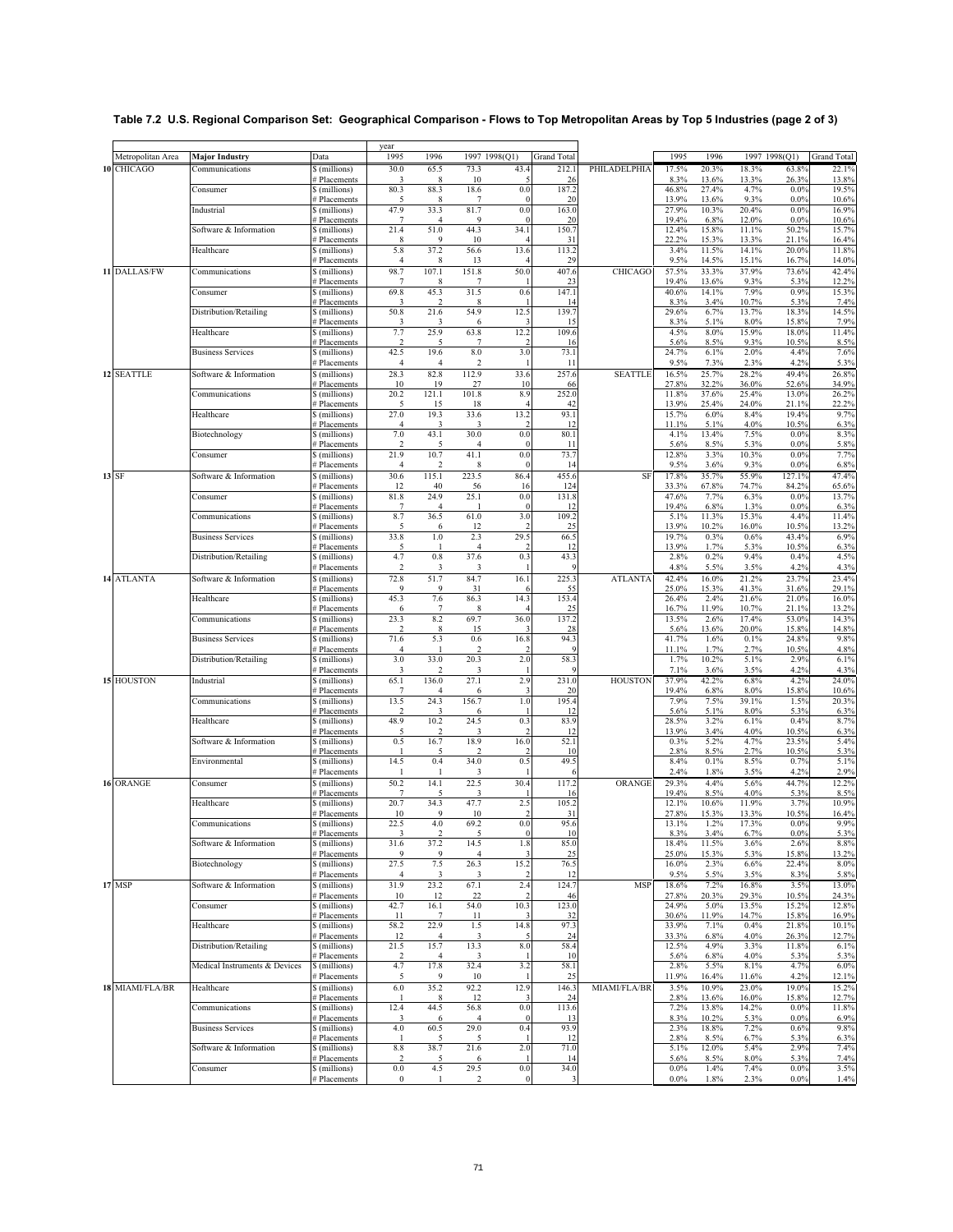| Table 7.2 U.S. Regional Comparison Set: Geographical Comparison - Flows to Top Metropolitan Areas by Top 5 Industries (page 3 of 3) |  |  |
|-------------------------------------------------------------------------------------------------------------------------------------|--|--|
|                                                                                                                                     |  |  |

|                    |                               |               | vear           |                |               |      |                    |                 |         |       |       |               |                    |
|--------------------|-------------------------------|---------------|----------------|----------------|---------------|------|--------------------|-----------------|---------|-------|-------|---------------|--------------------|
| Metropolitan Area  | <b>Major Industry</b>         | Data          | 1995           | 1996           | 1997 1998(Q1) |      | <b>Grand Total</b> |                 | 1995    | 1996  |       | 1997 1998(Q1) | <b>Grand Total</b> |
| <b>19 RSRCHTRI</b> | Industrial                    | \$ (millions) | 74.4           | 39.0           | 4.3           | 2.7  | 120.4              | <b>RSRCHTRI</b> | 43.4%   | 12.1% | 1.1%  | 3.9%          | 12.5%              |
|                    |                               | # Placements  | $\overline{2}$ |                |               |      |                    |                 | 5.6%    | 5.1%  | 4.0%  | 5.3%          | 4.8%               |
|                    | Healthcare                    | \$ (millions) | 17.5           | 28.4           | 19.9          | 19.3 | 85.2               |                 | 10.2%   | 8.8%  | 5.0%  | 28.4%         | 8.9%               |
|                    |                               | # Placements  | 3              | 9              | 12            |      | 27                 |                 | 8.3%    | 15.3% | 16.0% | 15.8%         | 14.3%              |
|                    | Biotechnology                 | \$ (millions) | 22.9           | 32.4           | 11.2          | 18.0 | 84.4               |                 | 13.3%   | 10.1% | 2.8%  | 26.5%         | 8.8%               |
|                    |                               | # Placements  | 6              | $\overline{4}$ |               |      | 16                 |                 | 16.7%   | 6.8%  | 4.0%  | 15.8%         | 8.5%               |
|                    | Communications                | \$ (millions) | 34.5           | 12.7           | 8.4           | 19.0 | 74.6               |                 | 20.1%   | 3.9%  | 2.1%  | 28.0%         | 7.8%               |
|                    |                               | # Placements  | 3              |                |               |      |                    |                 | 8.3%    | 5.1%  | 1.3%  | 10.5%         | 4.8%               |
|                    | Software & Information        | \$ (millions) | 7.7            | 8.6            | 45.2          | 4.6  | 66.1               |                 | 4.5%    | 2.7%  | 11.3% | 6.8%          | 6.9%               |
|                    |                               | # Placements  |                |                | 16            |      | 28                 |                 | 9.5%    | 7.3%  | 18.6% | 16.7%         | 13.5%              |
| 20 AUSTIN          | Software & Information        | \$ (millions) | 9.8            | 39.1           | 89.2          | 7.2  | 145.2              | <b>AUSTIN</b>   | 5.7%    | 12.1% | 22.3% | 10.6%         | 15.1%              |
|                    |                               | # Placements  | $\overline{7}$ | 15             | 25            |      | 49                 |                 | 19.4%   | 25.4% | 33.3% | 10.5%         | 25.9%              |
|                    | Communications                | \$ (millions) | 29.5           | 8.6            | 26.3          | 7.3  | 71.7               |                 | 17.2%   | 2.7%  | 6.6%  | 10.7%         | 7.5%               |
|                    |                               | # Placements  |                |                | 12            |      | 23                 |                 | 13.9%   | 5.1%  | 16.0% | 15.8%         | 12.2%              |
|                    | Consumer                      | \$ (millions) | 0.0            | 50.0           | 4.0           | 0.0  | 54.0               |                 | 0.0%    | 15.5% | 1.0%  | 0.0%          | 5.6%               |
|                    |                               | # Placements  | $\theta$       |                | 2             |      |                    |                 | $0.0\%$ | 1.7%  | 2.7%  | 0.0%          | 1.6%               |
|                    | Healthcare                    | \$ (millions) | 0.0            | 3.3            | 49.0          | 0.0  | 52.3               |                 | 0.0%    | 1.0%  | 12.2% | 0.0%          | 5.4%               |
|                    |                               | # Placements  | $\theta$       |                |               |      |                    |                 | $0.0\%$ | 1.7%  | 2.7%  | 0.0%          | 1.6%               |
|                    | Electronics & Instrumentation | \$ (millions) | 0.0            | 0.0            | 14.3          | 2.8  | 17.0               |                 | 0.0%    | 0.0%  | 3.6%  | 4.0%          | 1.8%               |
|                    |                               | # Placements  | $\theta$       | $\bf{0}$       |               |      |                    |                 | $0.0\%$ | 0.0%  | 4.7%  | 8.3%          | 2.9%               |
| 21 PORTLAND        | Software & Information        | \$ (millions) | 17.8           | 37.4           | 39.4          | 3.0  | 97.7               | <b>PORTLAND</b> | 10.4%   | 11.6% | 9.9%  | 4.5%          | 10.2%              |
|                    |                               | # Placements  | 5              |                | 10            |      | 23                 |                 | 13.9%   | 11.9% | 13.3% | 5.3%          | 12.2%              |
|                    | Communications                | \$ (millions) | 0.0            | 10.5           | 8.5           | 0.6  | 19.6               |                 | $0.0\%$ | 3.3%  | 2.1%  | 0.9%          | 2.0%               |
|                    |                               | # Placements  | $\mathbf{0}$   | 3              |               |      |                    |                 | $0.0\%$ | 5.1%  | 1.3%  | 5.3%          | 2.6%               |
|                    | Computers and Peripherals     | \$ (millions) | 0.3            | 1.0            | 7.0           | 0.0  | 8.3                |                 | 0.2%    | 0.3%  | 1.7%  | 0.0%          | 0.9%               |
|                    |                               | # Placements  |                |                |               |      | 6                  |                 | 2.8%    | 1.7%  | 5.3%  | 0.0%          | 3.2%               |
|                    | Environmental                 | \$ (millions) | 0.1            | 1.4            | 5.8           | 0.0  | 7.3                |                 | 0.1%    | 0.4%  | 1.4%  | 0.0%          | 0.8%               |
|                    |                               | # Placements  |                | $\overline{2}$ |               |      |                    |                 | 2.8%    | 3.4%  | 1.3%  | 0.0%          | 2.1%               |
|                    | Healthcare                    | \$ (millions) | 0.0            | 5.3            | 1.0           | 0.0  | 6.3                |                 | 0.0%    | 1.6%  | 0.2%  | 0.0%          | 0.7%               |
|                    |                               | # Placements  | $\theta$       | $\overline{c}$ |               |      | 3                  |                 | $0.0\%$ | 3.4%  | 1.3%  | $0.0\%$       | 1.6%               |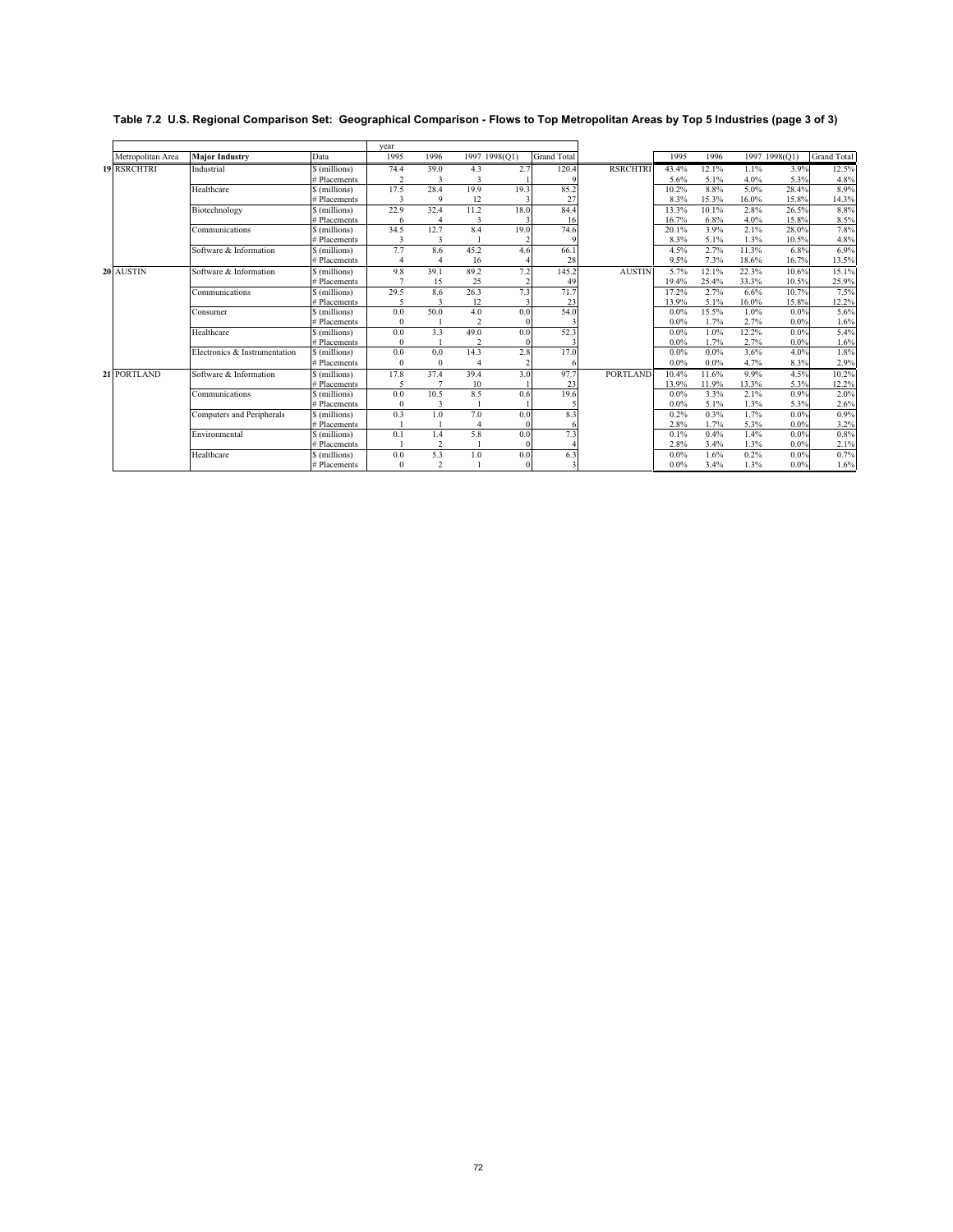#### **Table 7.3 U.S. Regional Comparison Set: Geographical Comparison - Flows to Top Metropolitan Areas by Stage of Financing (page 1 of 6)**

|                                                 | Top Metropolitan Areas, Stages of Financing in Each Metro Area |                               | year                    |                |              |                       |                           |                    |                |                | % of Metropolitan Area Total |                |                |
|-------------------------------------------------|----------------------------------------------------------------|-------------------------------|-------------------------|----------------|--------------|-----------------------|---------------------------|--------------------|----------------|----------------|------------------------------|----------------|----------------|
| Metropolitain Area                              | <b>Stage of Financing</b>                                      | Data                          | 1995                    | 1996           |              |                       | 1997 1998(Q1) Grand Total |                    | 1995           | 1996           |                              | 1997 1998(Q1)  | Grand Total    |
| <b>SANTACLARA</b><br>1                          | Second                                                         | \$ (millions)                 | 200.0                   | 254.4          | 583.0        | 116.3                 | 1153.7                    | <b>SANTACLARA</b>  | 19.5%          | 17.2%          | 24.9%                        | 27.9%          | 21.9%          |
|                                                 |                                                                | # Placements                  | 44                      | 46             | 96           | 18                    | 204                       |                    | 22.0%          | 15.1%          | 23.8%                        | 21.4%          | 20.5%          |
|                                                 | Third                                                          | \$(millions)<br># Placements  | 100.1<br>24             | 204.7<br>31    | 498.0<br>60  | 75.0<br>10            | 877.8<br>125              |                    | 9.8%<br>12.0%  | 13.8%<br>10.2% | 21.3%<br>14.9%               | 18.0%<br>11.9% | 16.7%<br>12.6% |
|                                                 | First                                                          | \$(millions)                  | 130.1                   | 261.8          | 322.2        | 79.2                  | 793.2                     |                    | 12.7%          | 17.7%          | 13.8%                        | 19.0%          | 15.1%          |
|                                                 |                                                                | # Placements                  | 33                      | 69             | 78           | 24                    | 204                       |                    | 16.5%          | 22.6%          | 19.3%                        | 28.6%          | 20.5%          |
|                                                 | Fourth & Beyond                                                | \$ (millions)                 | 203.7                   | 145.3          | 225.0        | 25.9                  | 599.8                     |                    | 19.9%          | 9.8%           | 9.6%<br>5.0%                 | 6.2%           | 11.4%          |
|                                                 | Follow-on                                                      | # Placements<br>\$ (millions) | 21<br>115.3             | 18<br>138.6    | 20<br>171.7  | 63.3                  | 65<br>489.0               |                    | 10.5%<br>11.2% | 5.9%<br>9.4%   | 7.3%                         | 7.1%<br>15.2%  | 6.5%<br>9.3%   |
|                                                 |                                                                | # Placements                  | 21                      | 28             | 31           |                       | 88                        |                    | 10.5%          | 9.2%           | 7.7%                         | 9.5%           | 8.9%           |
|                                                 | Not Categorized                                                | \$(millions)                  | 118.1                   | 130.8          | 192.1        | 18.7                  | 459.7                     |                    | 11.5%          | 8.8%           | 8.2%                         | 4.5%           | 8.7%           |
|                                                 | Bridge/Mezzanine                                               | # Placements<br>\$ (millions) | 23<br>53.8              | 39<br>108.9    | 38<br>129.1  | 4<br>8.4              | 104<br>300.3              |                    | 11.5%<br>5.2%  | 12.8%<br>7.4%  | 9.4%<br>5.5%                 | 4.8%<br>2.0%   | 10.5%<br>5.7%  |
|                                                 |                                                                | # Placements                  | 21                      | 28             | 42           | 10                    | 101                       |                    | 10.5%          | 9.2%           | 10.4%                        | 11.9%          | 10.2%          |
|                                                 | IPO/Wrts/2ndP/Other                                            | \$(millions)                  | 95.7                    | 113.2          | 52.0         | 26.0                  | 286.8                     |                    | 9.3%           | 7.7%           | 2.2%                         | 6.2%           | 5.4%           |
|                                                 |                                                                | # Placements                  | 8                       | 18             | 12           | 2                     | 40                        |                    | 4.0%           | 5.9%           | 3.0%                         | 2.4%           | 4.0%           |
|                                                 | Initial/Seed                                                   | \$(millions)<br># Placements  | 9.0<br>5                | 97.9<br>27     | 50.1<br>26   | 3.8                   | 160.8<br>60               |                    | 0.9%<br>2.5%   | 6.6%<br>8.9%   | 2.1%<br>6.4%                 | 0.9%<br>2.4%   | 3.1%<br>6.0%   |
|                                                 | Buyout                                                         | \$(millions)                  | 0.0                     | 23.5           | 120.0        | 0.0                   | 143.5                     |                    | 0.0%           | 1.6%           | 5.1%                         | 0.0%           | 2.7%           |
|                                                 |                                                                | # Placements                  | $\bf{0}$                | -1             |              | $\theta$              |                           |                    | $0.0\%$        | 0.3%           | 0.2%                         | 0.0%           | 0.2%           |
| SANTACLARA \$ (millions)                        |                                                                |                               | 1025.7                  | 1479.0         | 2343.2       | 416.5                 | 5264.4                    |                    |                |                |                              |                |                |
| <b>SANTACLARA # Placements</b><br>2 RT128       | Second                                                         | \$ (millions)                 | 200<br>78.8             | 305<br>245.4   | 404<br>267.0 | 84<br>147.8           | 993<br>738.9              | <b>RT128</b>       | 15.7%          | 24.9%          | 20.6%                        | 36.3%          | 23.2%          |
|                                                 |                                                                | # Placements                  | 28                      | 55             | 50           | 11                    | 144                       |                    | 16.0%          | 21.5%          | 17.4%                        | 13.6%          | 18.0%          |
|                                                 | First                                                          | \$(millions)                  | 103.5                   | 122.3          | 258.7        | 98.7                  | 583.1                     |                    | 20.6%          | 12.4%          | 19.9%                        | 24.2%          | 18.3%          |
|                                                 |                                                                | # Placements                  | 36                      | 46             | 63           | 19                    | 164                       |                    | 20.6%          | 18.0%          | 21.9%                        | 23.5%          | 20.5%          |
|                                                 | Follow-on                                                      | \$(millions)<br># Placements  | 81.9<br>27              | 131.2<br>42    | 139.7<br>47  | 49.4<br>13            | 402.3<br>129              |                    | 16.3%<br>15.4% | 13.3%<br>16.4% | 10.8%<br>16.3%               | 12.1%<br>16.0% | 12.6%<br>16.1% |
|                                                 | Third                                                          | \$(millions)                  | 61.5                    | 82.0           | 126.7        | 67.9                  | 338.0                     |                    | 12.3%          | 8.3%           | 9.8%                         | 16.7%          | 10.6%          |
|                                                 |                                                                | # Placements                  | 15                      | 19             | 26           | 11                    | 71                        |                    | 8.6%           | 7.4%           | 9.0%                         | 13.6%          | 8.9%           |
|                                                 | Bridge/Mezzanine                                               | \$ (millions)                 | 34.1                    | 109.1          | 168.0        | 17.7                  | 328.9                     |                    | 6.8%           | 11.1%          | 13.0%                        | 4.3%           | 10.3%          |
|                                                 | Buyout                                                         | # Placements<br>\$ (millions) | 30<br>58.2              | 40<br>53.8     | 44<br>159.0  | 17<br>1.5             | 131<br>272.4              |                    | 17.1%<br>11.6% | 15.6%<br>5.5%  | 15.3%<br>12.3%               | 21.0%<br>0.4%  | 16.4%<br>8.5%  |
|                                                 |                                                                | # Placements                  | 5                       | $\tau$         | 9            |                       | 22                        |                    | 2.9%           | 2.7%           | 3.1%                         | 1.2%           | 2.8%           |
|                                                 | Fourth & Beyond                                                | \$(millions)                  | 35.7                    | 47.8           | 113.2        | 22.8                  | 219.5                     |                    | 7.1%           | 4.9%           | 8.7%                         | 5.6%           | 6.9%           |
|                                                 | IPO/Wrts/2ndP/Other                                            | # Placements<br>\$ (millions) | 6<br>11.9               | 5<br>132.8     | 13<br>30.4   | $\overline{4}$<br>0.4 | 28<br>175.4               |                    | 3.4%<br>2.4%   | 2.0%<br>13.5%  | 4.5%<br>2.3%                 | 4.9%<br>0.1%   | 3.5%<br>5.5%   |
|                                                 |                                                                | # Placements                  | 6                       | 11             | 10           |                       | 29                        |                    | 3.4%           | 4.3%           | 3.5%                         | 2.5%           | 3.6%           |
|                                                 | Initial/Seed                                                   | \$ (millions)                 | 21.8                    | 41.5           | 33.0         | 1.2                   | 97.5                      |                    | 4.4%           | 4.2%           | 2.5%                         | 0.3%           | 3.1%           |
|                                                 |                                                                | # Placements                  | 19                      | 28             | 25           | 3                     | 75                        |                    | 10.9%          | 10.9%          | 8.7%                         | 3.7%           | 9.4%           |
|                                                 | Not Categorized                                                | \$(millions)<br># Placements  | 13.7<br>3               | 17.8<br>3      | 1.5          | 0.0<br>$\theta$       | 33.0                      |                    | 2.7%<br>1.7%   | 1.8%<br>1.2%   | 0.1%<br>0.3%                 | 0.0%<br>0.0%   | 1.0%<br>0.9%   |
| RT128 \$ (millions)                             |                                                                |                               | 501.0                   | 983.5          | 1297.1       | 407.4                 | 3188.9                    |                    |                |                |                              |                |                |
| RT128 # Placements                              |                                                                |                               | 175                     | 256            | 288          | 81                    | 800                       |                    |                |                |                              |                |                |
| 3 NY METRO                                      | Buyout                                                         | \$(millions)                  | 198.1                   | 148.9          | 94.5         | 21.9                  | 463.4                     | <b>NY METRO</b>    | 24.9%          | 22.3%          | 9.2%                         | 7.4%           | 16.6%          |
|                                                 | IPO/Wrts/2ndP/Other                                            | # Placements<br>\$ (millions) | 9<br>259.3              | 6<br>32.4      | 11<br>87.2   | 55.9                  | 28<br>434.7               |                    | 6.7%<br>32.6%  | 5.2%<br>4.9%   | 6.7%<br>8.5%                 | 5.0%<br>19.0%  | 6.2%<br>15.6%  |
|                                                 |                                                                | # Placements                  | 10                      | 8              | 9            |                       | 31                        |                    | 7.4%           | 7.0%           | 5.5%                         | 10.0%          | 6.8%           |
|                                                 | Second                                                         | \$(millions)                  | 66.8                    | 48.7           | 165.9        | 26.7                  | 308.1                     |                    | 8.4%           | 7.3%           | 16.1%                        | 9.1%           | 11.0%          |
|                                                 | Initial/Seed                                                   | # Placements<br>\$(millions)  | 26<br>2.6               | 16<br>94.9     | 18<br>177.7  | 6<br>28.5             | 66<br>303.7               |                    | 19.3%<br>0.3%  | 13.9%<br>14.2% | 11.0%<br>17.2%               | 15.0%<br>9.7%  | 14.6%<br>10.9% |
|                                                 |                                                                | # Placements                  | 6                       | 7              | 15           |                       | 31                        |                    | 4.4%           | 6.1%           | 9.2%                         | 7.5%           | 6.8%           |
|                                                 | First                                                          | \$(millions)                  | 57.7                    | 52.7           | 77.6         | 88.1                  | 276.1                     |                    | 7.2%           | 7.9%           | 7.5%                         | 29.9%          | 9.9%           |
|                                                 |                                                                | # Placements                  | 23                      | 13             | 26           | 10                    | 72                        |                    | 17.0%          | 11.3%          | 16.0%                        | 25.0%          | 15.9%          |
|                                                 | Follow-on                                                      | \$ (millions)<br># Placements | 55.8<br>21              | 98.5<br>26     | 100.9<br>29  | 16.2<br>5             | 271.4<br>81               |                    | 7.0%<br>15.6%  | 14.7%<br>22.6% | 9.8%<br>17.8%                | 5.5%<br>12.5%  | 9.7%<br>17.9%  |
|                                                 | Not Categorized                                                | \$(millions)                  | 78.7                    | 40.1           | 78.7         | 11.4                  | 208.8                     |                    | 9.9%           | 6.0%           | 7.6%                         | 3.9%           | 7.5%           |
|                                                 |                                                                | # Placements                  | 14                      | 12             | 15           |                       | 45                        |                    | 10.4%          | 10.4%          | 9.2%                         | 10.0%          | 9.9%           |
|                                                 | Bridge/Mezzanine                                               | \$ (millions)                 | 29.0                    | 44.8           | 89.0         | 43.4                  | 206.2                     |                    | 3.6%           | 6.7%           | 8.6%                         | 14.8%          | 7.4%           |
|                                                 | Third                                                          | # Placements<br>\$(millions)  | 17<br>14.4              | 13<br>41.8     | 22<br>118.2  | 1.9                   | 56<br>176.3               |                    | 12.6%<br>1.8%  | 11.3%<br>6.2%  | 13.5%<br>11.5%               | 10.0%<br>0.6%  | 12.4%<br>6.3%  |
|                                                 |                                                                | # Placements                  | 5                       | $\overline{7}$ | 13           |                       | 27                        |                    | 3.7%           | 6.1%           | 8.0%                         | 5.0%           | 6.0%           |
|                                                 | Fourth & Beyond                                                | \$ (millions)                 | 33.3                    | 65.7           | 41.8         | 0.0                   | 140.8                     |                    | 4.2%           | 9.8%           | 4.0%                         | $0.0\%$        | 5.0%           |
|                                                 |                                                                | # Placements                  | $\overline{4}$<br>795.7 | 7<br>668.4     | 5<br>1031.4  | $\bf{0}$<br>294.0     | 16<br>2789.5              |                    | 3.0%           | 6.1%           | 3.1%                         | $0.0\%$        | 3.5%           |
| NY METRO \$ (millions)<br>NY METRO # Placements |                                                                |                               | 135                     | 115            | 163          | 40                    | 453                       |                    |                |                |                              |                |                |
| <b>4 DC/METROPLEX</b>                           | Second                                                         | \$ (millions)                 | 81.0                    | 9.7            | 104.2        | 47.8                  |                           | 242.6 DC/METROPLEX | 16.1%          | 3.2%           | 26.1%                        | 26.3%          | 17.5%          |
|                                                 |                                                                | # Placements                  | 9                       | $\overline{4}$ | 16           |                       | 36                        |                    | 15.0%          | 5.8%           | 16.5%                        | 25.9%          | 14.2%          |
|                                                 | Follow-on                                                      | \$ (millions)                 | 22.2                    | 59.9           | 82.2         | 48.3                  | 212.6                     |                    | 4.4%           | 19.7%          | 20.6%                        | 26.6%          | 15.3%          |
|                                                 | Third                                                          | # Placements<br>\$ (millions) | 14<br>119.1             | 7<br>14.3      | 24<br>43.1   | 36.0                  | 53<br>212.4               |                    | 23.3%<br>23.7% | 10.1%<br>4.7%  | 24.7%<br>10.8%               | 29.6%<br>19.9% | 20.9%<br>15.3% |
|                                                 |                                                                | # Placements                  | 8                       | 3              | 7            | 3                     | 21                        |                    | 13.3%          | 4.3%           | 7.2%                         | 11.1%          | 8.3%           |
|                                                 | First                                                          | \$(millions)                  | 22.7                    | 32.7           | 46.8         | 35.7                  | 137.9                     |                    | 4.5%           | 10.8%          | 11.7%                        | 19.7%          | 9.9%           |
|                                                 |                                                                | # Placements                  | 7                       | 15             | 11           | 3                     | 36                        |                    | 11.7%          | 21.7%          | 11.3%                        | 11.1%          | 14.2%          |
|                                                 | Bridge/Mezzanine                                               | \$ (millions)<br># Placements | 101.5<br>3              | 23.6<br>11     | 4.4<br>5     | 4.8<br>3              | 134.2<br>22               |                    | 20.2%<br>5.0%  | 7.8%<br>15.9%  | 1.1%<br>5.2%                 | 2.6%<br>11.1%  | 9.7%<br>8.7%   |
|                                                 | IPO/Wrts/2ndP/Other                                            | \$ (millions)                 | 105.0                   | 20.2           | 4.9          | 0.0                   | 130.2                     |                    | 20.9%          | 6.7%           | 1.2%                         | 0.0%           | 9.4%           |
|                                                 |                                                                | # Placements                  |                         | $\overline{2}$ | -1           | $\mathbf{0}$          |                           |                    | 1.7%           | 2.9%           | 1.0%                         | 0.0%           | 1.6%           |
|                                                 | Not Categorized                                                | \$(millions)                  | 12.2                    | 47.3           | 53.9         | 8.0                   | 121.4                     |                    | 2.4%           | 15.6%          | 13.5%                        | 4.4%           | 8.8%           |
|                                                 | Initial/Seed                                                   | # Placements<br>\$(millions)  | 8<br>0.5                | 11<br>29.8     | 13<br>36.8   | 0.0                   | 34<br>67.1                |                    | 13.3%<br>0.1%  | 15.9%<br>9.8%  | 13.4%<br>9.2%                | 7.4%<br>0.0%   | 13.4%<br>4.8%  |
|                                                 |                                                                | # Placements                  | 5                       | 10             | 13           | $\bf{0}$              | 28                        |                    | 8.3%           | 14.5%          | 13.4%                        | 0.0%           | 11.1%          |
|                                                 | Fourth & Beyond                                                | \$(millions)                  | 2.3                     | 61.4           | 1.4          | 0.0                   | 65.1                      |                    | 0.4%           | 20.2%          | 0.4%                         | 0.0%           | 4.7%           |
|                                                 |                                                                | # Placements                  | 1                       | 5              | 2            | $\theta$              | 8                         |                    | 1.7%           | 7.2%           | 2.1%                         | 0.0%           | 3.2%           |
|                                                 | Buyout                                                         | \$(millions)<br># Placements  | 35.5<br>$\overline{4}$  | 5.0<br>1       | 21.8<br>5    | 0.8                   | 63.1<br>11                |                    | 7.1%<br>6.7%   | 1.6%<br>1.4%   | 5.4%<br>5.2%                 | 0.4%<br>3.7%   | 4.6%<br>4.3%   |
| DC/METROPLEX \$ (millions)                      |                                                                |                               | 501.8                   | 303.7          | 399.7        | 181.3                 | 1386.5                    |                    |                |                |                              |                |                |
| DC/METROPLEX # Placements                       |                                                                |                               | 60                      | 69             | 97           | 27                    | 253                       |                    |                |                |                              |                |                |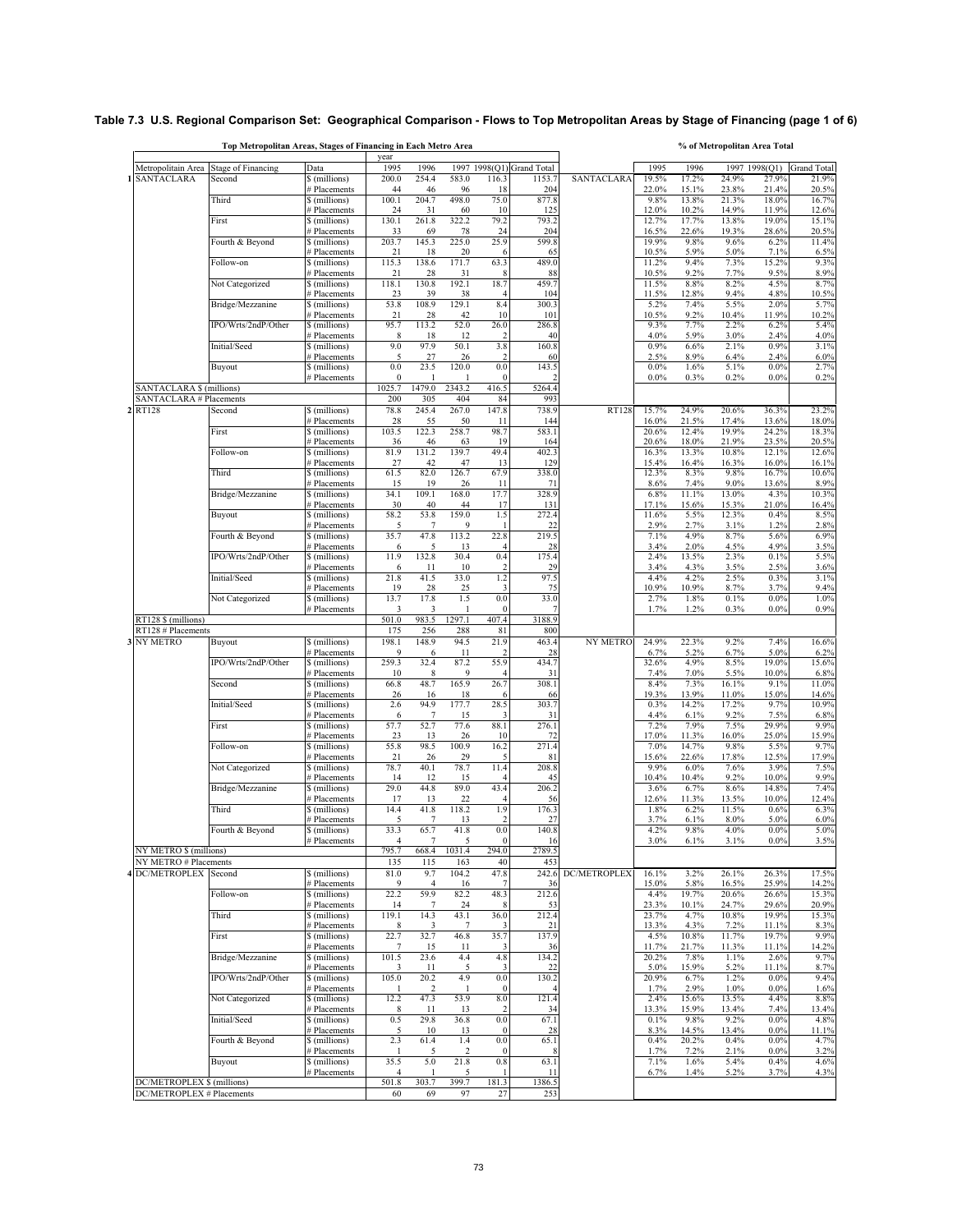|                                    |                     |                                    | year                  |                        |                                |                     |                           |                  |                |                 |                |                |                    |
|------------------------------------|---------------------|------------------------------------|-----------------------|------------------------|--------------------------------|---------------------|---------------------------|------------------|----------------|-----------------|----------------|----------------|--------------------|
| Metropolitain Area                 | Stage of Financing  | Data                               | 1995                  | 1996                   |                                |                     | 1997 1998(Q1) Grand Total |                  | 1995           | 1996            |                | 1997 1998(Q1)  | <b>Grand Total</b> |
| <b>PENINSULA</b>                   | Second              | \$ (millions)                      | 41.4                  | 96.0                   | 145.8                          | 51.6                | 334.9                     | <b>PENINSULA</b> | 17.8%          | 26.2%           | 32.1%          | 27.4%          | 27.0%              |
|                                    | First               | # Placements<br>\$(millions)       | 7<br>56.9             | 18<br>84.3             | 26<br>66.0                     | 12<br>24.7          | 63<br>232.0               |                  | 12.1%<br>24.4% | 16.7%<br>23.0%  | 22.6%<br>14.5% | 37.5%<br>13.1% | 20.1%<br>18.7%     |
|                                    |                     | # Placements                       | 15                    | 24                     | 18                             | 5                   | 62                        |                  | 25.9%          | 22.2%           | 15.7%          | 15.6%          | 19.8%              |
|                                    | Third               | \$(millions)                       | 24.2                  | 26.8                   | 76.8                           | 36.9                | 164.7                     |                  | 10.4%          | 7.3%            | 16.9%          | 19.6%          | 13.3%              |
|                                    | Fourth & Beyond     | # Placements<br>\$(millions)       | 4<br>19.5             | $\overline{4}$<br>6.0  | 12<br>48.1                     | 43.0                | 25<br>116.6               |                  | 6.9%<br>8.4%   | 3.7%<br>1.6%    | 10.4%<br>10.6% | 15.6%<br>22.8% | 8.0%<br>9.4%       |
|                                    |                     | # Placements                       | 4                     | -1                     | 10                             | 2                   | 17                        |                  | 6.9%           | 0.9%            | 8.7%           | 6.3%           | 5.4%               |
|                                    | Bridge/Mezzanine    | \$(millions)                       | 23.9                  | 25.1                   | 18.0                           | 23.5<br>2           | 90.4<br>41                |                  | 10.2%          | 6.8%            | 4.0%           | 12.5%          | 7.3%               |
|                                    | Follow-on           | <b>Placements</b><br>\$ (millions) | 8<br>18.6             | 18<br>39.5             | 13<br>23.2                     | 3.0                 | 84.3                      |                  | 13.8%<br>8.0%  | 16.7%<br>10.8%  | 11.3%<br>5.1%  | 6.3%<br>1.6%   | 13.1%<br>6.8%      |
|                                    |                     | <b>Placements</b>                  | 5                     | 9                      | 8                              | 2                   | 24                        |                  | 8.6%           | 8.3%            | 7.0%           | 6.3%           | 7.7%               |
|                                    | Not Categorized     | \$(millions)                       | 17.6                  | 28.0                   | 32.8                           | 0.6                 | 78.9                      |                  | 7.5%           | 7.6%            | 7.2%           | 0.3%           | 6.4%               |
|                                    | Initial/Seed        | # Placements<br>\$(millions)       | 7<br>10.8             | 11<br>41.0             | 12<br>17.5                     | 4.9                 | 31<br>74.1                |                  | 12.1%<br>4.6%  | 10.2%<br>11.2%  | 10.4%<br>3.8%  | 3.1%<br>2.6%   | 9.9%<br>6.0%       |
|                                    |                     | # Placements                       | 5                     | 20                     | 12                             | 3                   | 40                        |                  | 8.6%           | 18.5%           | 10.4%          | 9.4%           | 12.8%              |
|                                    | IPO/Wrts/2ndP/Other | \$(millions)                       | 20.2                  | 20.1                   | 19.4                           | 0.0                 | 59.7                      |                  | 8.7%           | 5.5%            | 4.3%           | $0.0\%$        | 4.8%               |
|                                    | Buyout              | # Placements<br>\$(millions)       | 3<br>0.0              | 3<br>0.0               | $\overline{\mathbf{c}}$<br>6.2 | 0.0                 | 8<br>6.2                  |                  | 5.2%<br>0.0%   | 2.8%<br>$0.0\%$ | 1.7%<br>1.4%   | 0.0%<br>0.0%   | 2.6%<br>0.5%       |
|                                    |                     | # Placements                       | 0                     | $\mathbf{0}$           | $\overline{\mathbf{c}}$        | $\theta$            | $\overline{\mathbf{c}}$   |                  | $0.0\%$        | $0.0\%$         | 1.7%           | $0.0\%$        | 0.6%               |
| PENINSULA \$ (millions)            |                     |                                    | 233.1                 | 366.7                  | 453.8                          | 188.2               | 1241.8                    |                  |                |                 |                |                |                    |
| PENINSULA # Placements<br>SANDIEGO | Follow-on           | \$ (millions)                      | 58<br>62.5            | 108<br>67.1            | 115<br>98.3                    | 32<br>12.5          | 313<br>240.4              | SANDIEGO         | 20.3%          | 21.9%           | 24.3%          | 7.6%           | 20.3%              |
|                                    |                     | # Placements                       | 10                    | 18                     | 16                             | 4                   | 48                        |                  | 19.2%          | 25.0%           | 18.8%          | 15.4%          | 20.4%              |
|                                    | Second              | \$(millions)                       | 48.2                  | 20.0                   | 100.1                          | 39.8                | 208.0                     |                  | 15.7%          | 6.5%            | 24.7%          | 24.3%          | 17.6%              |
|                                    | First               | # Placements<br>\$(millions)       | 8<br>60.6             | 9<br>57.1              | 17<br>26.3                     | 6<br>39.7           | 40<br>183.7               |                  | 15.4%<br>19.7% | 12.5%<br>18.6%  | 20.0%<br>6.5%  | 23.1%<br>24.3% | 17.0%<br>15.5%     |
|                                    |                     | # Placements                       | 9                     | 12                     | 8                              | 5                   | 34                        |                  | 17.3%          | 16.7%           | 9.4%           | 19.2%          | 14.5%              |
|                                    | Fourth & Beyond     | \$(millions)                       | 0.0                   | 11.4                   | 51.6                           | 48.1                | 111.1                     |                  | 0.0%           | 3.7%            | 12.8%          | 29.4%          | 9.4%               |
|                                    | Not Categorized     | # Placements<br>\$(millions)       | $\Omega$<br>61.1      | 2<br>47.3              | $\overline{4}$<br>0.0          | 3<br>1.3            | q<br>109.7                |                  | 0.0%<br>19.9%  | 2.8%<br>15.4%   | 4.7%<br>0.0%   | 11.5%<br>0.8%  | 3.8%<br>9.3%       |
|                                    |                     | # Placements                       | 6                     | 9                      | -1                             |                     | 17                        |                  | 11.5%          | 12.5%           | 1.2%           | 3.8%           | 7.2%               |
|                                    | Third               | \$(millions)                       | 28.2                  | 31.9                   | 28.0                           | 17.4                | 105.5                     |                  | 9.2%           | 10.4%           | 6.9%           | 10.6%          | 8.9%               |
|                                    | Bridge/Mezzanine    | # Placements                       | 5<br>13.1             | 3<br>32.3              | 7<br>40.6                      | 3<br>0.8            | 18<br>86.7                |                  | 9.6%<br>4.2%   | 4.2%<br>10.6%   | 8.2%<br>10.0%  | 11.5%<br>0.5%  | 7.7%<br>7.3%       |
|                                    |                     | \$ (millions)<br># Placements      | $7\phantom{.0}$       | 11                     | 15                             |                     | 34                        |                  | 13.5%          | 15.3%           | 17.6%          | 3.8%           | 14.5%              |
|                                    | Initial/Seed        | \$(millions)                       | 10.7                  | 21.4                   | 23.2                           | 4.2                 | 59.5                      |                  | 3.5%           | 7.0%            | 5.7%           | 2.6%           | 5.0%               |
|                                    | Buyout              | # Placements<br>\$(millions)       | 4<br>19.5             | 5<br>0.0               | 11<br>21.6                     | 3<br>0.0            | 23<br>41.1                |                  | 7.7%<br>6.3%   | 6.9%<br>$0.0\%$ | 12.9%<br>5.3%  | 11.5%<br>0.0%  | 9.8%<br>3.5%       |
|                                    |                     | # Placements                       | 2                     | $\boldsymbol{0}$       | $\overline{\mathbf{c}}$        | $\boldsymbol{0}$    |                           |                  | 3.8%           | $0.0\%$         | 2.4%           | 0.0%           | 1.7%               |
|                                    | IPO/Wrts/2ndP/Other | \$(millions)                       | 3.8                   | 17.9                   | 14.8                           | 0.0                 | 36.4                      |                  | 1.2%           | 5.8%            | 3.7%           | 0.0%           | 3.1%               |
| SANDIEGO \$ (millions)             |                     | # Placements                       | 307.7                 | 3<br>306.2             | $\overline{4}$<br>404.4        | $\epsilon$<br>163.8 | 1182.1                    |                  | 1.9%           | 4.2%            | 4.7%           | $0.0\%$        | 3.4%               |
| <b>SANDIEGO</b> # Placements       |                     |                                    | 52                    | 72                     | 85                             | 26                  | 235                       |                  |                |                 |                |                |                    |
| <b>EASTBAY</b>                     | Second              | \$ (millions)                      | 7.0                   | 103.4                  | 109.0                          | 16.9                | 236.3                     | <b>EASTBAY</b>   | 3.1%           | 43.0%           | 23.4%          | 16.2%          | 22.8%              |
|                                    |                     | # Placements                       | 4                     | 15<br>36.6             | 22<br>95.3                     |                     | 44                        |                  | 8.7%<br>9.5%   | 21.4%           | 25.9%<br>20.5% | 15.8%          | 20.0%              |
|                                    | First               | \$(millions)<br># Placements       | 21.7<br>5             | 12                     | 16                             | 10.6                | 164.3<br>36               |                  | 10.9%          | 15.2%<br>17.1%  | 18.8%          | 10.1%<br>15.8% | 15.8%<br>16.4%     |
|                                    | Third               | \$(millions)                       | 41.8                  | 21.6                   | 53.6                           | 37.7                | 154.7                     |                  | 18.3%          | 9.0%            | 11.5%          | 36.0%          | 14.9%              |
|                                    |                     | # Placements                       | 7<br>81.7             | 9<br>0.0               | 8<br>56.0                      | 5<br>4.6            | 29<br>142.3               |                  | 15.2%<br>35.9% | 12.9%<br>0.0%   | 9.4%<br>12.0%  | 26.3%<br>4.4%  | 13.2%<br>13.7%     |
|                                    | Buyout              | \$(millions)<br># Placements       |                       | $\bf{0}$               | $\overline{\mathbf{c}}$        |                     |                           |                  | 2.2%           | 0.0%            | 2.4%           | 5.3%           | 1.8%               |
|                                    | Fourth & Beyond     | \$(millions)                       | 33.4                  | 26.4                   | 24.3                           | 26.0                | 110.1                     |                  | 14.6%          | 11.0%           | 5.2%           | 24.9%          | 10.6%              |
|                                    | Follow-on           | # Placements                       | 5                     | 5<br>8.4               | 3<br>34.7                      | 3                   | 16                        |                  | 10.9%          | 7.1%<br>3.5%    | 3.5%<br>7.5%   | 15.8%          | 7.3%               |
|                                    |                     | \$ (millions)<br># Placements      | 7.3<br>$\overline{2}$ | 6                      | 5                              | 5.5                 | 55.9<br>14                |                  | 3.2%<br>4.3%   | 8.6%            | 5.9%           | 5.3%<br>5.3%   | 5.4%<br>6.4%       |
|                                    | Bridge/Mezzanine    | \$ (millions)                      | 4.6                   | 22.8                   | 26.1                           | 1.5                 | 55.1                      |                  | 2.0%           | 9.5%            | 5.6%           | 1.4%           | 5.3%               |
|                                    | Not Categorized     | # Placements                       | 6<br>13.2             | 8<br>17.2              | 11<br>20.8                     |                     | 26<br>52.8                |                  | 13.0%          | 11.4%<br>7.1%   | 12.9%<br>4.5%  | 5.3%<br>1.5%   | 11.8%              |
|                                    |                     | \$(millions)<br># Placements       | 8                     | 8                      | 9                              | 1.6                 | 26                        |                  | 5.8%<br>17.4%  | 11.4%           | 10.6%          | 5.3%           | 5.1%<br>11.8%      |
|                                    | IPO/Wrts/2ndP/Other | \$(millions)                       | 9.1                   | 1.4                    | 41.5                           | 0.0                 | 52.1                      |                  | 4.0%           | 0.6%            | 8.9%           | 0.0%           | 5.0%               |
|                                    |                     | # Placements                       | 3<br>8.0              | 3<br>2.6               | 5<br>4.4                       | $\theta$            | 11                        |                  | 6.5%<br>3.5%   | 4.3%<br>1.1%    | 5.9%<br>0.9%   | $0.0\%$        | 5.0%               |
|                                    | Initial/Seed        | \$(millions)<br># Placements       | 5                     | $\overline{4}$         | $\overline{4}$                 | 0.2<br>-1           | 15.2<br>14                |                  | 10.9%          | 5.7%            | 4.7%           | 0.2%<br>5.3%   | 1.5%<br>6.4%       |
| <b>EASTBAY \$ (millions)</b>       |                     |                                    | 227.8                 | 240.4                  | 465.8                          | 104.6               | 1038.6                    |                  |                |                 |                |                |                    |
| <b>EASTBAY # Placements</b>        |                     |                                    | 46                    | 70                     | 85                             | 19                  | 220                       |                  |                |                 |                |                |                    |
| <b>8</b> LA                        | Buyout              | \$(millions)<br># Placements       | 23.2<br>2             | 93.5<br>$\overline{4}$ | 51.8<br>8                      | 72.0                | 240.5<br>16               | LA               | 16.3%<br>6.1%  | 33.5%<br>13.3%  | 12.6%<br>12.1% | 41.3%<br>9.5%  | 23.9%<br>10.7%     |
|                                    | First               | \$(millions)                       | 25.5                  | 26.6                   | 94.9                           | 46.5                | 193.5                     |                  | 18.0%          | 9.5%            | 23.1%          | 26.7%          | 19.2%              |
|                                    |                     | # Placements                       | 10                    | 5                      | 19                             |                     | 42                        |                  | 30.3%          | 16.7%           | 28.8%          | 38.1%          | 28.0%              |
|                                    | Second              | \$(millions)<br># Placements       | 10.4<br>5             | 71.1<br>6              | 20.0                           | 22.0                | 123.5<br>22               |                  | 7.3%<br>15.2%  | 25.5%<br>20.0%  | 4.9%<br>12.1%  | 12.6%<br>14.3% | 12.3%<br>14.7%     |
|                                    | Third               | \$(millions)                       | 13.5                  | 48.1                   | 8<br>35.3                      | 0.0                 | 96.9                      |                  | 9.5%           | 17.2%           | 8.6%           | $0.0\%$        | 9.6%               |
|                                    |                     | # Placements                       | 3                     | 5                      | 4                              | $\theta$            | 12                        |                  | 9.1%           | 16.7%           | 6.1%           | 0.0%           | 8.0%               |
|                                    | Bridge/Mezzanine    | \$ (millions)                      | 17.8                  | 6.0                    | 62.8                           | 0.3                 | 86.8                      |                  | 12.5%          | 2.2%            | 15.3%          | 0.1%           | 8.6%               |
|                                    | Not Categorized     | # Placements<br>\$(millions)       | 4<br>1.1              | -1<br>7.5              | 4<br>65.5                      | 11.3                | 10<br>85.3                |                  | 12.1%<br>0.7%  | 3.3%<br>2.7%    | 6.1%<br>15.9%  | 4.8%<br>6.5%   | 6.7%<br>8.5%       |
|                                    |                     | # Placements                       |                       |                        | 4                              |                     | 8                         |                  | $3.0\%$        | 3.3%            | 6.1%           | 9.5%           | 5.3%               |
|                                    | Follow-on           | \$ (millions)                      | 27.8                  | 7.4                    | 22.1                           | 10.3                | 67.6                      |                  | 19.5%          | 2.7%            | 5.4%           | 5.9%           | 6.7%               |
|                                    | Initial/Seed        | # Placements<br>\$ (millions)      | 5<br>4.0              | 3<br>14.6              | 6<br>32.4                      | 0.0                 | 16<br>51.0                |                  | 15.2%<br>2.8%  | 10.0%<br>5.2%   | 9.1%<br>7.9%   | 9.5%<br>0.0%   | 10.7%<br>5.1%      |
|                                    |                     | # Placements                       |                       | 4                      | 10                             | -0                  | 15                        |                  | 3.0%           | 13.3%           | 15.2%          | $0.0\%$        | 10.0%              |
|                                    | IPO/Wrts/2ndP/Other | \$ (millions)                      | 19.0                  | 4.2                    | 1.3                            | 7.0                 | 31.5                      |                  | 13.4%          | 1.5%            | 0.3%           | 4.0%           | 3.1%               |
|                                    | Fourth & Beyond     | # Placements<br>\$(millions)       | 2<br>0.0              | 0.0                    | 25.0                           | 5.1                 | -6<br>30.1                |                  | 6.1%<br>0.0%   | 3.3%<br>$0.0\%$ | 1.5%<br>6.1%   | 9.5%<br>2.9%   | 4.0%<br>3.0%       |
|                                    |                     | # Placements                       | 0                     | $\bf{0}$               | $\overline{2}$                 |                     | 3                         |                  | $0.0\%$        | $0.0\%$         | 3.0%           | 4.8%           | 2.0%               |
| LA \$ (millions)                   |                     |                                    | 142.3                 | 279.0                  | 411.0                          | 174.3               | 1006.6                    |                  |                |                 |                |                |                    |
| LA # Placements                    |                     |                                    | 33                    | 30                     | 66                             | 21                  | 150                       |                  |                |                 |                |                |                    |

#### **Table 7.3 U.S. Regional Comparison Set: Geographical Comparison - Flows to Top Metropolitan Areas by Stage of Financing (page 2 of 6)**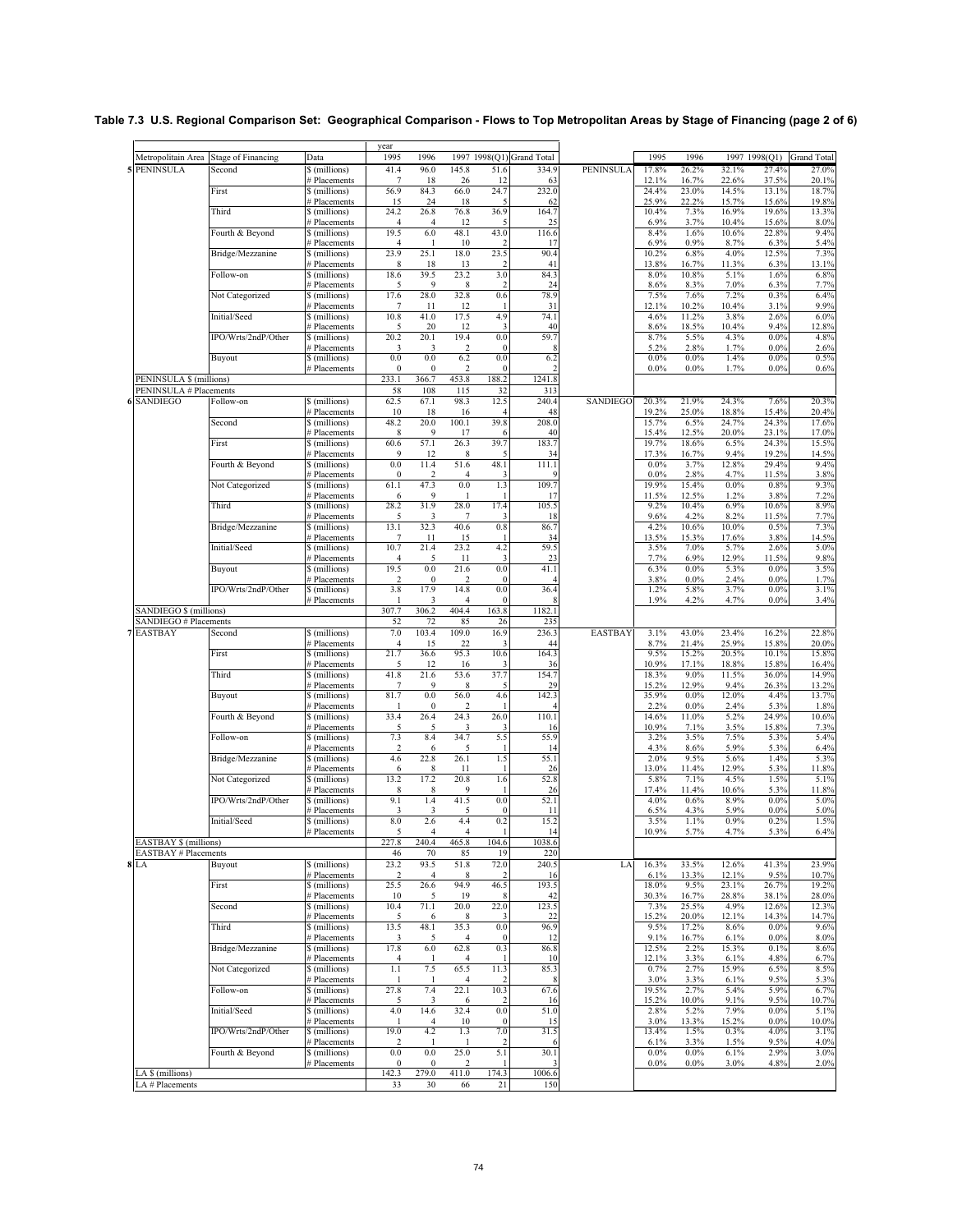|                                               |                     |                                    | year                   |                        |                                 |                           |                           |                |                 |                 |                 |                 |                    |
|-----------------------------------------------|---------------------|------------------------------------|------------------------|------------------------|---------------------------------|---------------------------|---------------------------|----------------|-----------------|-----------------|-----------------|-----------------|--------------------|
| Metropolitain Area                            | Stage of Financing  | Data                               | 1995                   | 1996                   |                                 |                           | 1997 1998(Q1) Grand Total |                | 1995            | 1996            |                 | 1997 1998(Q1)   | <b>Grand Total</b> |
| <b>DALLAS/FW</b><br>9                         | Buyout              | \$(millions)<br># Placements       | 5.5<br>$\overline{2}$  | 95.0<br>$\overline{2}$ | 160.5<br>$\overline{7}$         | 17.9<br>3                 | 278.9<br>14               | DALLAS/FW      | 1.8%<br>6.7%    | 37.6%<br>6.5%   | 45.8%<br>16.3%  | 18.7%<br>25.0%  | 27.8%<br>12.1%     |
|                                               | Third               | \$(millions)                       | 28.1                   | 13.3                   | 41.4                            | 64.4                      | 147.1                     |                | 9.2%            | 5.2%            | 11.8%           | 67.3%           | 14.7%              |
|                                               | Not Categorized     | # Placements<br>\$(millions)       | 2<br>78.8              | 5<br>40.1              | 5<br>5.3                        | 3<br>0.0                  | 15<br>124.2               |                | 6.7%<br>25.8%   | 16.1%<br>15.9%  | 11.6%<br>1.5%   | 25.0%<br>0.0%   | 12.9%<br>12.4%     |
|                                               |                     | Placements                         | 3                      | 7                      | $\overline{2}$                  | $\mathbf{0}$              | 12                        |                | 10.0%           | 22.6%           | 4.7%            | 0.0%            | 10.3%              |
|                                               | Second              | \$(millions)                       | 66.5                   | 1.5                    | 47.2                            | 0.0                       | 115.1                     |                | 21.8%           | 0.6%            | 13.5%           | 0.0%            | 11.5%              |
|                                               | Follow-on           | # Placements<br>\$ (millions)      | 2<br>40.0              | 2<br>34.0              | 7<br>35.6                       | $\mathbf{0}$<br>2.9       | 11<br>112.5               |                | 6.7%<br>13.1%   | 6.5%<br>13.5%   | 16.3%<br>10.1%  | $0.0\%$<br>3.0% | 9.5%<br>11.2%      |
|                                               |                     | # Placements                       | 8                      | 5                      | 11                              | $\overline{c}$            | 26                        |                | 26.7%           | 16.1%           | 25.6%           | 16.7%           | 22.4%              |
|                                               | IPO/Wrts/2ndP/Other | \$(millions)                       | 37.9                   | 55.0                   | 0.0                             | 0.9                       | 93.7                      |                | 12.4%           | 21.8%           | 0.0%            | 0.9%            | 9.3%               |
|                                               | First               | # Placements<br>\$(millions)       | $\overline{4}$<br>10.2 | $\overline{4}$<br>3.5  | $\boldsymbol{0}$<br>28.8        | -1<br>3.6                 | 46.0                      |                | 13.3%<br>3.3%   | 12.9%<br>1.4%   | $0.0\%$<br>8.2% | 8.3%<br>3.8%    | 7.8%<br>4.6%       |
|                                               |                     | Placements                         | 3                      | 1                      | 7                               | $\overline{c}$            | 13                        |                | 10.0%           | 3.2%            | 16.3%           | 16.7%           | 11.2%              |
|                                               | Fourth & Beyond     | \$ (millions)                      | 33.0<br>2              | 2.9                    | 0.0                             | 6.0<br>-1                 | 41.9                      |                | 10.8%           | 1.1%            | 0.0%<br>0.0%    | 6.3%            | 4.2%               |
|                                               | Initial/Seed        | # Placements<br>\$(millions)       | 0.5                    | $\overline{c}$<br>2.8  | $\bf{0}$<br>25.5                | 0.0                       | 5<br>28.7                 |                | 6.7%<br>0.1%    | 6.5%<br>1.1%    | 7.3%            | 8.3%<br>0.0%    | 4.3%<br>2.9%       |
|                                               |                     | # Placements                       | $\overline{2}$         |                        | $\overline{2}$                  | $\mathbf{0}$              |                           |                | 6.7%            | 3.2%            | 4.7%            | 0.0%            | 4.3%               |
|                                               | Bridge/Mezzanine    | \$ (millions)<br># Placements      | 5.0<br>$\overline{c}$  | 4.8<br>$\overline{c}$  | 6.5<br>$\overline{\mathbf{c}}$  | 0.0<br>$\mathbf{0}$       | 16.3<br>6                 |                | 1.6%<br>6.7%    | 1.9%<br>6.5%    | 1.9%<br>4.7%    | 0.0%<br>0.0%    | 1.6%<br>5.2%       |
| DALLAS/FW \$ (millions)                       |                     |                                    | 305.3                  | 252.7                  | 350.7                           | 95.7                      | 1004.3                    |                |                 |                 |                 |                 |                    |
| DALLAS/FW # Placements                        |                     |                                    | 30                     | 31                     | 43                              | 12                        | 116                       |                |                 |                 |                 |                 |                    |
| PHILADELPHIA                                  | Buyout              | \$(millions)                       | 0.0                    | 63.3<br>5              | 35.4<br>$\overline{\mathbf{c}}$ | 94.0                      | 192.7<br>-9               | PHILADELPHIA   | $0.0\%$<br>0.0% | 22.0%<br>5.4%   | 10.5%<br>1.7%   | 46.4%<br>5.1%   | 19.3%<br>2.7%      |
|                                               | Follow-on           | # Placements<br>\$ (millions)      | $\bf{0}$<br>53.9       | 52.7                   | 60.2                            | 3.9                       | 170.8                     |                | 30.9%           | 18.4%           | 17.9%           | 1.9%            | 17.1%              |
|                                               |                     | <b>Placements</b>                  | 18                     | 13                     | 18                              | $\overline{2}$            | 51                        |                | 23.1%           | 14.0%           | 15.1%           | 5.1%            | 15.5%              |
|                                               | Second              | \$(millions)<br># Placements       | 16.0<br>4              | 31.4<br>6              | 60.0<br>18                      | 32.0                      | 139.4<br>29               |                | 9.2%<br>5.1%    | 10.9%<br>6.5%   | 17.8%<br>15.1%  | 15.8%<br>2.6%   | 13.9%<br>8.8%      |
|                                               | First               | \$(millions)                       | 49.8                   | 23.1                   | 36.1                            | 13.7                      | 122.6                     |                | 28.6%           | 8.0%            | 10.7%           | 6.8%            | 12.3%              |
|                                               |                     | <b>Placements</b>                  | 16                     | 11                     | 18                              | 3                         | 48                        |                | 20.5%           | 11.8%           | 15.1%           | 7.7%            | 14.6%              |
|                                               | Third               | \$(millions)<br># Placements       | 3.1<br>10              | 42.6<br>10             | 60.2<br>13                      | 6.8<br>$\overline{2}$     | 112.7<br>35               |                | 1.8%<br>12.8%   | 14.8%<br>10.8%  | 17.9%<br>10.9%  | 3.3%<br>5.1%    | 11.3%<br>10.6%     |
|                                               | Not Categorized     | \$ (millions)                      | 21.2                   | 20.7                   | 30.9                            | 9.2                       | 82.1                      |                | 12.2%           | 7.2%            | 9.2%            | 4.5%            | 8.2%               |
|                                               |                     | # Placements                       | 6                      | 15                     | 10                              | 8                         | 39                        |                | 7.7%            | 16.1%           | 8.4%            | 20.5%           | 11.9%              |
|                                               | Initial/Seed        | \$(millions)<br># Placements       | 4.7<br>16              | 29.9<br>19             | 13.6<br>22                      | 15.7<br>13                | 63.9<br>70                |                | 2.7%<br>20.5%   | 10.4%<br>20.4%  | 4.0%<br>18.5%   | 7.7%<br>33.3%   | 6.4%<br>21.3%      |
|                                               | Bridge/Mezzanine    | \$ (millions)                      | 12.6                   | 7.3                    | 15.8                            | 19.9                      | 55.7                      |                | 7.2%            | 2.6%            | 4.7%            | 9.8%            | 5.6%               |
|                                               | IPO/Wrts/2ndP/Other | <b>Placements</b><br>\$ (millions) | 6                      | 10                     | 11<br>5.0                       | 6<br>0.8                  | 33<br>34.6                |                | 7.7%            | 10.8%           | 9.2%<br>1.5%    | 15.4%<br>0.4%   | 10.0%              |
|                                               |                     | # Placements                       | 12.9<br>2              | 16.0<br>3              | 3                               | -1                        | 9                         |                | 7.4%<br>2.6%    | 5.6%<br>3.2%    | 2.5%            | 2.6%            | 3.5%<br>2.7%       |
|                                               | Fourth & Beyond     | \$(millions)                       | 0.0                    | 0.0                    | 19.5                            | 6.5                       | 26.0                      |                | 0.0%            | $0.0\%$         | 5.8%            | 3.2%            | 2.6%               |
| PHILADELPHIA \$ (millions)                    |                     | # Placements                       | $\bf{0}$<br>174.3      | -1<br>287.2            | $\overline{4}$<br>336.6         | 202.4                     | 1000.4                    |                | 0.0%            | 1.1%            | 3.4%            | 2.6%            | 1.8%               |
| PHILADELPHIA # Placements                     |                     |                                    | 78                     | 93                     | 119                             | 39                        | 329                       |                |                 |                 |                 |                 |                    |
| 11 CHICAGO                                    | Buyout              | \$(millions)                       | 100.0                  | 45.9                   | 29.8                            | 9.8                       | 185.4                     | <b>CHICAGO</b> | 50.3%           | 12.6%           | 9.1%            | 9.7%            | 18.7%              |
|                                               | Follow-on           | <b>Placements</b><br>\$ (millions) | 10<br>21.7             | 5<br>28.0              | 4<br>99.7                       | 0.2                       | 20<br>149.6               |                | 29.4%<br>10.9%  | 10.0%<br>7.7%   | 6.3%<br>30.5%   | 7.1%<br>0.2%    | 12.4%<br>15.1%     |
|                                               |                     | # Placements                       | 6                      | 4                      | 16                              | -1                        | 27                        |                | 17.6%           | 8.0%            | 25.4%           | 7.1%            | 16.8%              |
|                                               | First               | \$(millions)                       | 8.1                    | 55.6                   | 61.8                            | 6.9                       | 132.3                     |                | 4.1%            | 15.3%           | 18.9%           | 6.8%            | 13.4%              |
|                                               | IPO/Wrts/2ndP/Other | # Placements<br>\$ (millions)      | 4<br>0.0               | 7<br>56.2              | 8<br>15.2                       | 49.4                      | 20<br>120.7               |                | 11.8%<br>0.0%   | 14.0%<br>15.5%  | 12.7%<br>4.6%   | 7.1%<br>49.0%   | 12.4%<br>12.2%     |
|                                               |                     | # Placements                       | $\bf{0}$               | 3                      | 5                               | 5                         | 13                        |                | $0.0\%$         | 6.0%            | 7.9%            | 35.7%           | 8.1%               |
|                                               | Second              | \$(millions)                       | 26.2                   | 34.4<br>5              | 43.1<br>11                      | 5.5                       | 109.2<br>18               |                | 13.2%<br>2.9%   | 9.5%<br>10.0%   | 13.2%<br>17.5%  | 5.5%<br>7.1%    | 11.0%<br>11.2%     |
|                                               | Not Categorized     | # Placements<br>\$(millions)       | 25.9                   | 30.3                   | 39.7                            | 5.0                       | 100.9                     |                | 13.0%           | 8.3%            | 12.2%           | 5.0%            | 10.2%              |
|                                               |                     | # Placements                       | 5                      | 8                      | 6                               |                           | 20                        |                | 14.7%           | 16.0%           | 9.5%            | 7.1%            | 12.4%              |
|                                               | Bridge/Mezzanine    | \$ (millions)<br># Placements      | 0.3<br>-1              | 78.9<br>$\overline{7}$ | 0.8<br>3                        | 9.0<br>$\overline{c}$     | 89.0<br>13                |                | 0.2%<br>2.9%    | 21.7%<br>14.0%  | 0.2%<br>4.8%    | 8.9%<br>14.3%   | 9.0%<br>8.1%       |
|                                               | Third               | \$(millions)                       | 16.0                   | 7.9                    | 31.2                            | 12.1                      | 67.2                      |                | 8.0%            | 2.2%            | 9.5%            | 12.0%           | 6.8%               |
|                                               |                     | # Placements                       | 5                      | 3                      | 4                               |                           | 13                        |                | 14.7%           | 6.0%            | 6.3%            | 7.1%            | 8.1%               |
|                                               | Initial/Seed        | \$(millions)<br>Placements         | 0.6<br>$\overline{2}$  | 18.7<br>7              | 4.3<br>5                        | 0.0<br>$\mathbf{0}$       | 23.5<br>14                |                | 0.3%<br>5.9%    | 5.1%<br>14.0%   | 1.3%<br>7.9%    | 0.0%<br>0.0%    | 2.4%<br>8.7%       |
|                                               | Fourth & Beyond     | \$(millions)                       | 0.0                    | 7.5                    | 1.1                             | 3.0                       | 11.6                      |                | $0.0\%$         | 2.1%            | 0.3%            | 3.0%            | 1.2%               |
|                                               |                     | # Placements                       | $\boldsymbol{0}$       | -1                     | 1                               |                           | 3                         |                | $0.0\%$         | 2.0%            | 1.6%            | 7.1%            | 1.9%               |
| CHICAGO \$ (millions)<br>CHICAGO # Placements |                     |                                    | 198.8<br>34            | 363.3<br>50            | 326.5<br>63                     | 100.9<br>14               | 989.5<br>161              |                |                 |                 |                 |                 |                    |
| 12 SEATTLE                                    | Second              | \$(millions)                       | 46.6                   | 81.8                   | 92.0                            | 14.6                      | 235.0                     | <b>SEATTLE</b> | 27.3%           | 26.1%           | 24.2%           | 21.5%           | 25.2%              |
|                                               |                     | # Placements                       | 8                      | 15                     | 17                              | 4                         | 44                        |                | 22.9%           | 27.3%           | 25.0%           | 21.1%           | 24.9%              |
|                                               | First               | \$(millions)<br># Placements       | 18.0<br>6              | 81.4<br>17             | 37.5<br>13                      | 49.8<br>9                 | 186.7<br>45               |                | 10.5%<br>17.1%  | 26.0%<br>30.9%  | 9.9%<br>19.1%   | 73.3%<br>47.4%  | 20.0%<br>25.4%     |
|                                               | Third               | \$(millions)                       | 30.2                   | 67.7                   | 77.6                            | 0.8                       | 176.3                     |                | 17.7%           | 21.6%           | 20.4%           | 1.1%            | 18.9%              |
|                                               |                     | # Placements                       | 3                      | 7                      | 7                               |                           | 18                        |                | 8.6%            | 12.7%           | 10.3%           | 5.3%            | 10.2%              |
|                                               | Not Categorized     | \$(millions)<br># Placements       | 22.6<br>$\overline{4}$ | 36.2<br>5              | 37.4<br>5                       | $0.0\,$<br>$\bf{0}$       | 96.1<br>14                |                | 13.2%<br>11.4%  | 11.5%<br>9.1%   | 9.8%<br>7.4%    | 0.0%<br>0.0%    | 10.3%<br>7.9%      |
|                                               | Follow-on           | \$(millions)                       | 20.9                   | 30.0                   | 44.0                            | $0.0\,$                   | 94.9                      |                | 12.2%           | 9.5%            | 11.6%           | $0.0\%$         | 10.2%              |
|                                               | Fourth & Beyond     | # Placements<br>\$(millions)       | 5<br>$0.0\,$           | 2<br>3.0               | 6<br>47.9                       | $\mathbf{0}$<br>$\rm 0.0$ | 13<br>50.9                |                | 14.3%<br>0.0%   | 3.6%<br>1.0%    | 8.8%<br>12.6%   | 0.0%<br>$0.0\%$ | 7.3%<br>5.5%       |
|                                               |                     | # Placements                       | 0                      |                        | 4                               | $\bf{0}$                  | 5                         |                | 0.0%            | 1.8%            | 5.9%            | 0.0%            | 2.8%               |
|                                               | Initial/Seed        | \$(millions)                       | 2.2                    | 8.0                    | 21.9                            | 0.3                       | 32.4                      |                | 1.3%            | 2.5%            | 5.8%            | 0.4%            | 3.5%               |
|                                               | Bridge/Mezzanine    | # Placements<br>\$ (millions)      | 2<br>19.7              | 3<br>4.9               | 4<br>2.9                        | 3<br>1.9                  | 12<br>29.5                |                | 5.7%<br>11.6%   | 5.5%<br>1.6%    | 5.9%<br>0.8%    | 15.8%<br>2.8%   | 6.8%<br>3.2%       |
|                                               |                     | # Placements                       | 6                      | 3                      | 8                               | -1                        | 18                        |                | 17.1%           | 5.5%            | 11.8%           | 5.3%            | 10.2%              |
|                                               | Buyout              | \$(millions)                       | 10.6                   | 0.0                    | 6.8                             | $0.0\,$                   | 17.4                      |                | 6.2%            | $0.0\%$         | 1.8%            | $0.0\%$         | 1.9%               |
|                                               | IPO/Wrts/2ndP/Other | # Placements<br>\$ (millions)      | 0.0                    | $\bf{0}$<br>0.8        | 1<br>11.6                       | $\bf{0}$<br>0.6           | 2<br>13.0                 |                | 2.9%<br>0.0%    | $0.0\%$<br>0.3% | 1.5%<br>3.1%    | 0.0%<br>0.9%    | 1.1%<br>1.4%       |
|                                               |                     | # Placements                       | $\bf{0}$               | $\overline{c}$         | 3                               |                           | 6                         |                | $0.0\%$         | 3.6%            | 4.4%            | 5.3%            | 3.4%               |
| <b>SEATTLE \$ (millions)</b>                  |                     |                                    | 170.8                  | 313.7                  | 379.6                           | 68.0                      | 932.1                     |                |                 |                 |                 |                 |                    |
| <b>SEATTLE # Placements</b>                   |                     |                                    | 35                     | 55                     | 68                              | 19                        | 177                       |                |                 |                 |                 |                 |                    |

#### **Table 7.3 U.S. Regional Comparison Set: Geographical Comparison - Flows to Top Metropolitan Areas by Stage of Financing (page 3 of 6)**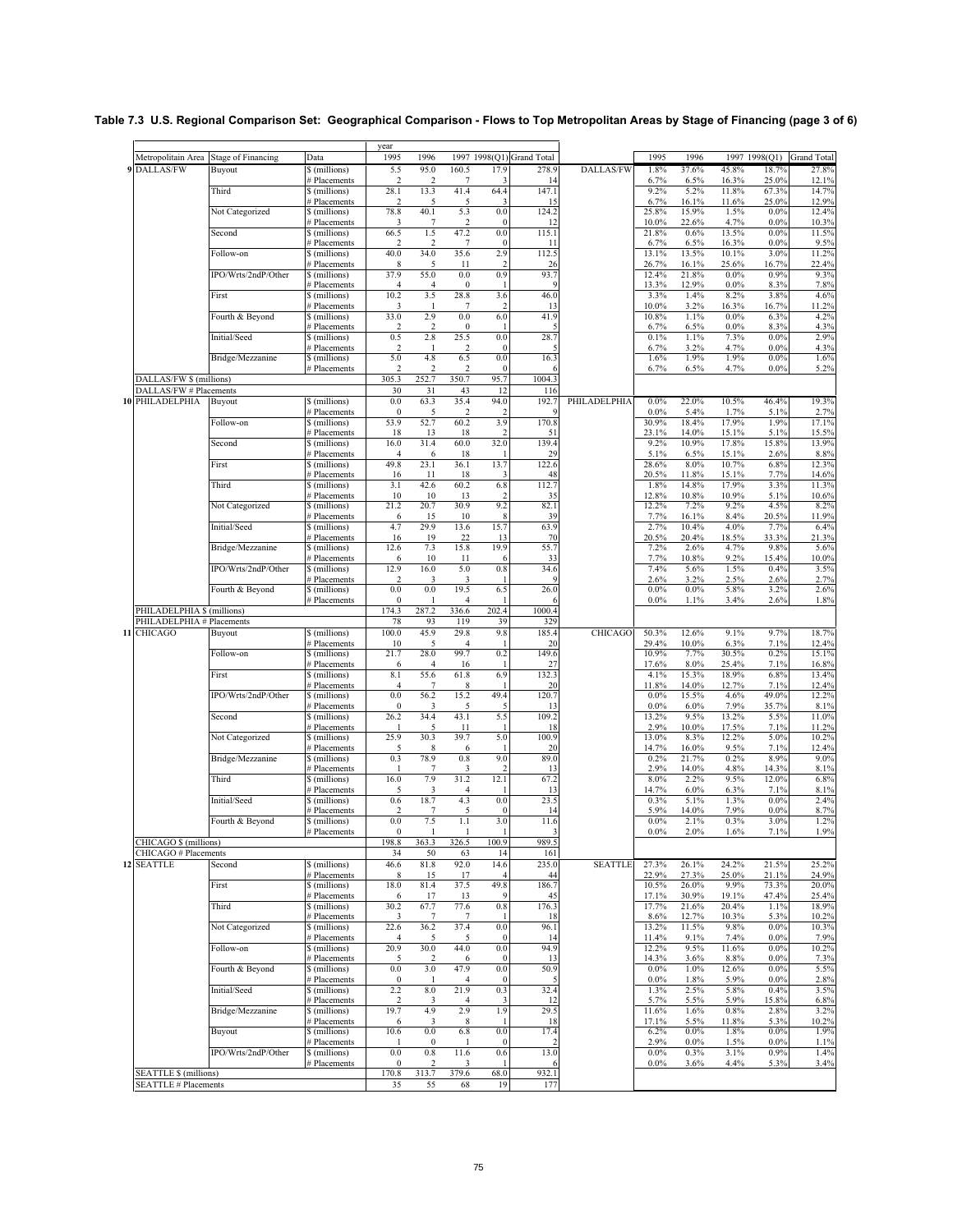|                                                            |                     |                                    | year                  |                         |                                 |                         |                           |                |                 |                 |                |                  |                    |
|------------------------------------------------------------|---------------------|------------------------------------|-----------------------|-------------------------|---------------------------------|-------------------------|---------------------------|----------------|-----------------|-----------------|----------------|------------------|--------------------|
| Metropolitain Area                                         | Stage of Financing  | Data                               | 1995                  | 1996                    |                                 |                         | 1997 1998(Q1) Grand Total |                | 1995            | 1996            |                | 1997 1998(Q1)    | <b>Grand Total</b> |
| SF<br>13                                                   | Second              | \$(millions)                       | 28.5                  | 54.6                    | 99.8                            | 9.5<br>3                | 192.3<br>49               | SF             | 15.5%           | 27.7%           | 27.6%          | 8.0%             | 22.3%<br>24.1%     |
|                                                            | Third               | # Placements<br>\$(millions)       | 8<br>38.0             | 13<br>23.2              | 25<br>78.3                      | 22.2                    | 161.7                     |                | 21.6%<br>20.7%  | 21.3%<br>11.8%  | 29.8%<br>21.6% | 14.3%<br>18.6%   | 18.7%              |
|                                                            |                     | # Placements                       | 4                     | 4                       | 11                              | $\overline{4}$          | 23                        |                | 10.8%           | 6.6%            | 13.1%          | 19.0%            | 11.3%              |
|                                                            | First               | \$(millions)                       | 11.7                  | 22.5                    | 62.9                            | 42.5<br>5               | 139.7<br>37               |                | 6.4%            | 11.4%<br>16.4%  | 17.4%<br>19.0% | 35.7%<br>23.8%   | 16.2%<br>18.2%     |
|                                                            | Fourth & Beyond     | Placements<br>\$ (millions)        | 6<br>4.7              | 10<br>1.1               | 16<br>87.2                      | 6.6                     | 99.5                      |                | 16.2%<br>2.5%   | 0.5%            | 24.1%          | 5.5%             | 11.5%              |
|                                                            |                     | # Placements                       | H                     | П                       | 8                               |                         | 11                        |                | 2.7%            | 1.6%            | 9.5%           | 4.8%             | 5.4%               |
|                                                            | Not Categorized     | \$ (millions)                      | 32.2                  | 19.0                    | 5.4                             | 28.2                    | 84.8                      |                | 17.5%           | 9.6%            | 1.5%           | 23.7%            | 9.8%               |
|                                                            | Bridge/Mezzanine    | <b>Placements</b><br>\$ (millions) | 7<br>52.4             | 5<br>11.8               | 7<br>4.6                        | 3<br>7.4                | 22<br>76.1                |                | 18.9%<br>28.5%  | 8.2%<br>6.0%    | 8.3%<br>1.3%   | 14.3%<br>6.2%    | 10.8%<br>8.8%      |
|                                                            |                     | # Placements                       | $\overline{4}$        | 7                       | 7                               | 3                       | 21                        |                | 10.8%           | 11.5%           | 8.3%           | 14.3%            | 10.3%              |
|                                                            | Initial/Seed        | \$(millions)                       | 15.1                  | 17.6                    | 8.1                             | 0.8                     | 41.5                      |                | 8.2%            | 8.9%            | 2.2%           | 0.6%             | 4.8%               |
|                                                            | Follow-on           | Placements<br>$\delta$ (millions)  | $\overline{4}$<br>1.3 | 12<br>25.3              | 5<br>12.9                       | -1<br>0.0               | 22<br>39.5                |                | 10.8%<br>0.7%   | 19.7%<br>12.8%  | 6.0%<br>3.6%   | 4.8%<br>0.0%     | 10.8%<br>4.6%      |
|                                                            |                     | # Placements                       | 3                     | 7                       | $\overline{4}$                  | $\mathbf{0}$            | 14                        |                | 8.1%            | 11.5%           | 4.8%           | 0.0%             | 6.9%               |
|                                                            | Buyout              | \$(millions)                       | 0.0                   | 22.2                    | 0.0                             | 0.0                     | 22.2<br>$\overline{2}$    |                | 0.0%            | 11.3%           | 0.0%           | 0.0%             | 2.6%               |
|                                                            | IPO/Wrts/2ndP/Other | # Placements<br>\$(millions)       | $\bf{0}$<br>0.0       | $\overline{2}$<br>0.0   | $\boldsymbol{0}$<br>3.0         | $\mathbf{0}$<br>2.0     | 5.0                       |                | 0.0%<br>0.0%    | 3.3%<br>$0.0\%$ | 0.0%<br>0.8%   | 0.0%<br>1.7%     | 1.0%<br>0.6%       |
|                                                            |                     | # Placements                       | $\bf{0}$              | $\theta$                | 1                               |                         | 2                         |                | 0.0%            | $0.0\%$         | 1.2%           | 4.8%             | 1.0%               |
| SF \$ (millions)                                           |                     |                                    | 183.8                 | 197.3                   | 362.0                           | 119.1                   | 862.2                     |                |                 |                 |                |                  |                    |
| SF # Placements<br><b>ATLANTA</b>                          | Buyout              | \$(millions)                       | 37<br>100.9           | 61<br>35.0              | 84<br>45.9                      | 21<br>0.0               | 203<br>181.7              | <b>ATLANTA</b> | 41.8%           | 27.9%           | 13.9%          | 0.0%             | 23.2%              |
|                                                            |                     | # Placements                       | 5                     | 4                       |                                 | $\Omega$                | 14                        |                | 17.2%           | 12.5%           | 6.8%           | 0.0%             | 9.3%               |
|                                                            | Follow-on           | \$ (millions)                      | 71.4                  | 5.7                     | 54.0                            | 22.2                    | 153.3                     |                | 29.6%           | 4.5%            | 16.3%          | 25.9%            | 19.6%              |
|                                                            | First               | <b>Placements</b><br>\$(millions)  | 8<br>9.2              | 5<br>7.4                | 13<br>91.9                      | 6<br>24.1               | 32<br>132.5               |                | 27.6%<br>3.8%   | 15.6%<br>5.8%   | 17.8%<br>27.8% | 35.3%<br>28.0%   | 21.2%<br>16.9%     |
|                                                            |                     | # Placements                       | 3                     | 4                       | 16                              | 3                       | 26                        |                | 10.3%           | 12.5%           | 21.9%          | 17.6%            | 17.2%              |
|                                                            | Second              | \$(millions)                       | 19.8                  | 18.0                    | 23.2                            | 21.7                    | 82.7                      |                | 8.2%            | 14.3%           | 7.0%           | 25.2%            | 10.6%              |
|                                                            | Third               | <b>Placements</b><br>\$(millions)  | 6<br>26.3             | 6<br>11.7               | 14<br>39.0                      | 3<br>1.2                | 29<br>78.1                |                | 20.7%<br>10.9%  | 18.8%<br>9.3%   | 19.2%<br>11.8% | 17.6%<br>1.4%    | 19.2%<br>10.0%     |
|                                                            |                     | # Placements                       | 3                     | 3                       | 6                               | -1                      | 13                        |                | 10.3%           | 9.4%            | 8.2%           | 5.9%             | 8.6%               |
|                                                            | IPO/Wrts/2ndP/Other | \$ (millions)                      | 0.0                   | 36.2                    | 31.6                            | 2.0                     | 69.8                      |                | 0.0%            | 28.8%           | 9.6%           | 2.3%             | 8.9%               |
|                                                            | Bridge/Mezzanine    | # Placements<br>\$(millions)       | $\bf{0}$<br>10.0      | $\overline{2}$<br>0.0   | 5<br>20.8                       | -1<br>0.0               | 8<br>30.8                 |                | 0.0%<br>4.1%    | 6.3%<br>$0.0\%$ | 6.8%<br>6.3%   | 5.9%<br>0.0%     | 5.3%<br>3.9%       |
|                                                            |                     | # Placements                       | -1                    | $\bf{0}$                | 2                               | $\mathbf{0}$            | в                         |                | 3.4%            | $0.0\%$         | 2.7%           | 0.0%             | 2.0%               |
|                                                            | Fourth & Beyond     | \$(millions)                       | 0.0                   | 5.3                     | 13.1                            | 7.0                     | 25.3                      |                | 0.0%            | 4.2%            | 4.0%           | 8.1%             | 3.2%               |
|                                                            | Not Categorized     | Placements<br>\$(millions)         | $\bf{0}$<br>3.0       | 4.9                     | 3<br>7.0                        | -1<br>7.8               | 5<br>22.8                 |                | 0.0%<br>1.2%    | 3.1%<br>3.9%    | 4.1%<br>2.1%   | 5.9%<br>9.1%     | 3.3%<br>2.9%       |
|                                                            |                     | # Placements                       | 2                     | 5                       | $\overline{4}$                  | $\overline{\mathbf{c}}$ | 13                        |                | 6.9%            | 15.6%           | 5.5%           | 11.8%            | 8.6%               |
|                                                            | Initial/Seed        | \$(millions)                       | 0.8                   | 1.5                     | 4.0                             | 0.0                     | 6.3                       |                | 0.3%            | 1.2%            | 1.2%           | 0.0%             | 0.8%               |
| <b>ATLANTA \$ (millions)</b>                               |                     | # Placements                       | -1<br>241.2           | $\overline{2}$<br>125.7 | 5<br>330.5                      | $\mathbf{0}$<br>86.0    | 8<br>783.4                |                | 3.4%            | 6.3%            | 6.8%           | $0.0\%$          | 5.3%               |
| <b>ATLANTA # Placements</b>                                |                     |                                    | 29                    | 32                      | 73                              | 17                      | 151                       |                |                 |                 |                |                  |                    |
| 15 HOUSTON                                                 | Buyout              | \$(millions)                       | 88.4<br>9             | 102.6                   | 25.8                            | 2.0                     | 218.7                     | <b>HOUSTON</b> | 54.7%           | 43.0%           | 8.3%           | 9.5%             | 29.8%              |
|                                                            | Follow-on           | † Placements<br>\$ (millions)      | 9.6                   | 4<br>48.4               | 4<br>116.7                      | 0.4                     | 18<br>175.2               |                | 30.0%<br>5.9%   | 12.5%<br>20.3%  | 13.3%<br>37.4% | 10.0%<br>1.9%    | 17.6%<br>23.9%     |
|                                                            |                     | # Placements                       | 5                     | 8                       | 10                              |                         | 24                        |                | 16.7%           | 25.0%           | 33.3%          | 10.0%            | 23.5%              |
|                                                            | Bridge/Mezzanine    | \$ (millions)                      | 43.6                  | 19.1                    | 1.1                             | 0.0                     | 63.8                      |                | 27.0%           | 8.0%            | 0.4%           | $0.0\%$          | 8.7%               |
|                                                            | Second              | # Placements<br>\$(millions)       | 7<br>13.4             | 8<br>13.5               | 3<br>22.2                       | $\bf{0}$<br>11.5        | 18<br>60.6                |                | 23.3%<br>8.3%   | 25.0%<br>5.7%   | 10.0%<br>7.1%  | 0.0%<br>54.7%    | 17.6%<br>8.3%      |
|                                                            |                     | # Placements                       | 2                     | 2                       | 3                               | 3                       | 10                        |                | 6.7%            | 6.3%            | 10.0%          | 30.0%            | 9.8%               |
|                                                            | Fourth & Beyond     | \$(millions)                       | 0.0                   | 12.6                    | 42.3                            | 0.0                     | 54.9                      |                | 0.0%            | 5.3%            | 13.5%          | $0.0\%$          | 7.5%               |
|                                                            | Third               | # Placements<br>\$(millions)       | $\bf{0}$<br>5.1       | 2<br>0.5                | $\overline{\mathbf{c}}$<br>38.5 | $\boldsymbol{0}$<br>0.0 | $\overline{4}$<br>44.1    |                | 0.0%<br>3.2%    | 6.3%<br>0.2%    | 6.7%<br>12.3%  | 0.0%<br>0.0%     | 3.9%<br>6.0%       |
|                                                            |                     | # Placements                       | 2                     |                         | $\overline{\mathbf{c}}$         | $\Omega$                |                           |                | 6.7%            | 3.1%            | 6.7%           | 0.0%             | 4.9%               |
|                                                            | IPO/Wrts/2ndP/Other | \$ (millions)<br># Placements      | 0.0<br>$\mathbf{0}$   | 11.0<br>$\overline{2}$  | 26.3                            | 6.0                     | 43.3                      |                | 0.0%<br>0.0%    | 4.6%<br>6.3%    | 8.4%<br>3.3%   | 28.5%<br>10.0%   | 5.9%<br>3.9%       |
|                                                            | First               | \$(millions)                       | 0.5                   | 15.5                    | 15.4                            | 0.0                     | 31.4                      |                | 0.3%            | 6.5%            | 4.9%           | $0.0\%$          | 4.3%               |
|                                                            |                     | # Placements                       | -1                    | 3                       | 2                               | $\mathbf{0}$            | 6                         |                | 3.3%            | 9.4%            | 6.7%           | 0.0%             | 5.9%               |
|                                                            | Not Categorized     | \$ (millions)                      | 0.0<br>$\mathbf{0}$   | 0.0<br>$\theta$         | 24.1<br>3                       | 0.3<br>$\overline{2}$   | 24.3                      |                | 0.0%<br>0.0%    | $0.0\%$<br>0.0% | 7.7%<br>10.0%  | 1.3%<br>20.0%    | 3.3%<br>4.9%       |
|                                                            | Initial/Seed        | Placements<br>\$(millions)         | 1.1                   | 15.3                    | 0.0                             | 0.9                     | 17.2                      |                | 0.7%            | 6.4%            | 0.0%           | 4.0%             | 2.3%               |
|                                                            |                     | # Placements                       | 4                     | 2                       | $\theta$                        | 2                       | 8                         |                | 13.3%           | 6.3%            | $0.0\%$        | 20.0%            | 7.8%               |
| <b>HOUSTON</b> § (millions)<br><b>HOUSTON # Placements</b> |                     |                                    | 161.6                 | 238.4                   | 312.4                           | 21.0<br>10              | 733.5<br>102              |                |                 |                 |                |                  |                    |
| 16 ORANGE                                                  | Follow-on           | \$(millions)                       | 30<br>61.5            | 32<br>24.1              | 30<br>58.8                      | 1.8                     | 146.1                     | ORANGE         | 31.2%           | 15.9%           | 23.3%          | 3.2%             | 22.3%              |
|                                                            |                     | # Placements                       | 10                    | 7                       | 11                              | -1                      | 29                        |                | 21.3%           | 16.7%           | 21.6%          | 10.0%            | 19.3%              |
|                                                            | First               | \$(millions)                       | 30.9                  | 39.0                    | 24.2                            | 1.1                     | 95.2                      |                | 15.7%           | 25.7%           | 9.6%           | 2.0%             | 14.5%              |
|                                                            | Second              | # Placements<br>$s$ (millions)     | 6<br>9.8              | 9<br>26.2               | 7<br>47.8                       | 1<br>0.2                | 23<br>84.0                |                | 12.8%<br>5.0%   | 21.4%<br>17.3%  | 13.7%<br>18.9% | 10.0%<br>0.3%    | 15.3%<br>12.8%     |
|                                                            |                     | # Placements                       | 6                     | 5                       | 9                               | -1                      | 21                        |                | 12.8%           | 11.9%           | 17.6%          | 10.0%            | 14.0%              |
|                                                            | Third               | \$(millions)                       | 17.1                  | 19.8                    | 29.1                            | 6.4                     | 72.4                      |                | 8.6%            | 13.0%           | 11.5%          | 11.8%            | 11.0%              |
|                                                            | Buyout              | # Placements<br>\$(millions)       | 2<br>55.4             | 5<br>5.0                | 5<br>4.9                        | 2<br>$0.0\,$            | 14<br>65.3                |                | 4.3%<br>28.1%   | 11.9%<br>3.3%   | 9.8%<br>1.9%   | 20.0%<br>0.0%    | 9.3%<br>10.0%      |
|                                                            |                     | # Placements                       | 5                     |                         |                                 | $\mathbf{0}$            | 7                         |                | 10.6%           | 2.4%            | 2.0%           | 0.0%             | 4.7%               |
|                                                            | Bridge/Mezzanine    | \$ (millions)                      | 7.6                   | 1.5                     | 22.3                            | 30.9                    | 62.3                      |                | 3.8%            | 1.0%            | 8.8%           | 56.5%            | 9.5%               |
|                                                            | Initial/Seed        | # Placements<br>\$(millions)       | 8<br>7.9              | 3<br>11.9               | 4<br>20.4                       | 10.9                    | 17<br>51.0                |                | 17.0%<br>4.0%   | 7.1%<br>7.9%    | 7.8%<br>8.1%   | 20.0%<br>19.8%   | 11.3%<br>7.8%      |
|                                                            |                     | # Placements                       | 5                     | 4                       | 8                               | 2                       | 19                        |                | 10.6%           | 9.5%            | 15.7%          | 20.0%            | 12.7%              |
|                                                            | IPO/Wrts/2ndP/Other | \$ (millions)                      | 3.7                   | 9.8                     | 21.4                            | 3.5                     | 38.5                      |                | 1.9%            | 6.5%            | 8.5%           | 6.4%             | 5.9%               |
|                                                            | Fourth & Beyond     | # Placements<br>\$(millions)       | -1<br>0.1             | 4<br>12.5               | $\overline{c}$<br>22.2          | -1<br>$0.0\,$           | 8<br>34.8                 |                | 2.1%<br>$0.1\%$ | 9.5%<br>8.2%    | 3.9%<br>8.8%   | 10.0%<br>$0.0\%$ | 5.3%<br>5.3%       |
|                                                            |                     | # Placements                       | -1                    | 2                       | 3                               | 0                       | 6                         |                | 2.1%            | 4.8%            | 5.9%           | 0.0%             | 4.0%               |
|                                                            | Not Categorized     | \$ (millions)                      | 3.2                   | 1.8                     | 1.7                             | 0.0                     | 6.6                       |                | 1.6%            | 1.2%            | 0.7%           | 0.0%             | 1.0%               |
| <b>ORANGE \$ (millions)</b>                                |                     | # Placements                       | 3<br>197.2            | $\overline{2}$<br>151.5 | 1<br>252.8                      | $\bf{0}$<br>54.7        | 6<br>656.2                |                | 6.4%            | 4.8%            | 2.0%           | 0.0%             | 4.0%               |
| <b>ORANGE # Placements</b>                                 |                     |                                    | 47                    | 42                      | 51                              | $10$                    | 150                       |                |                 |                 |                |                  |                    |
|                                                            |                     |                                    |                       |                         |                                 |                         |                           |                |                 |                 |                |                  |                    |

#### **Table 7.3 U.S. Regional Comparison Set: Geographical Comparison - Flows to Top Metropolitan Areas by Stage of Financing (page 4 of 6)**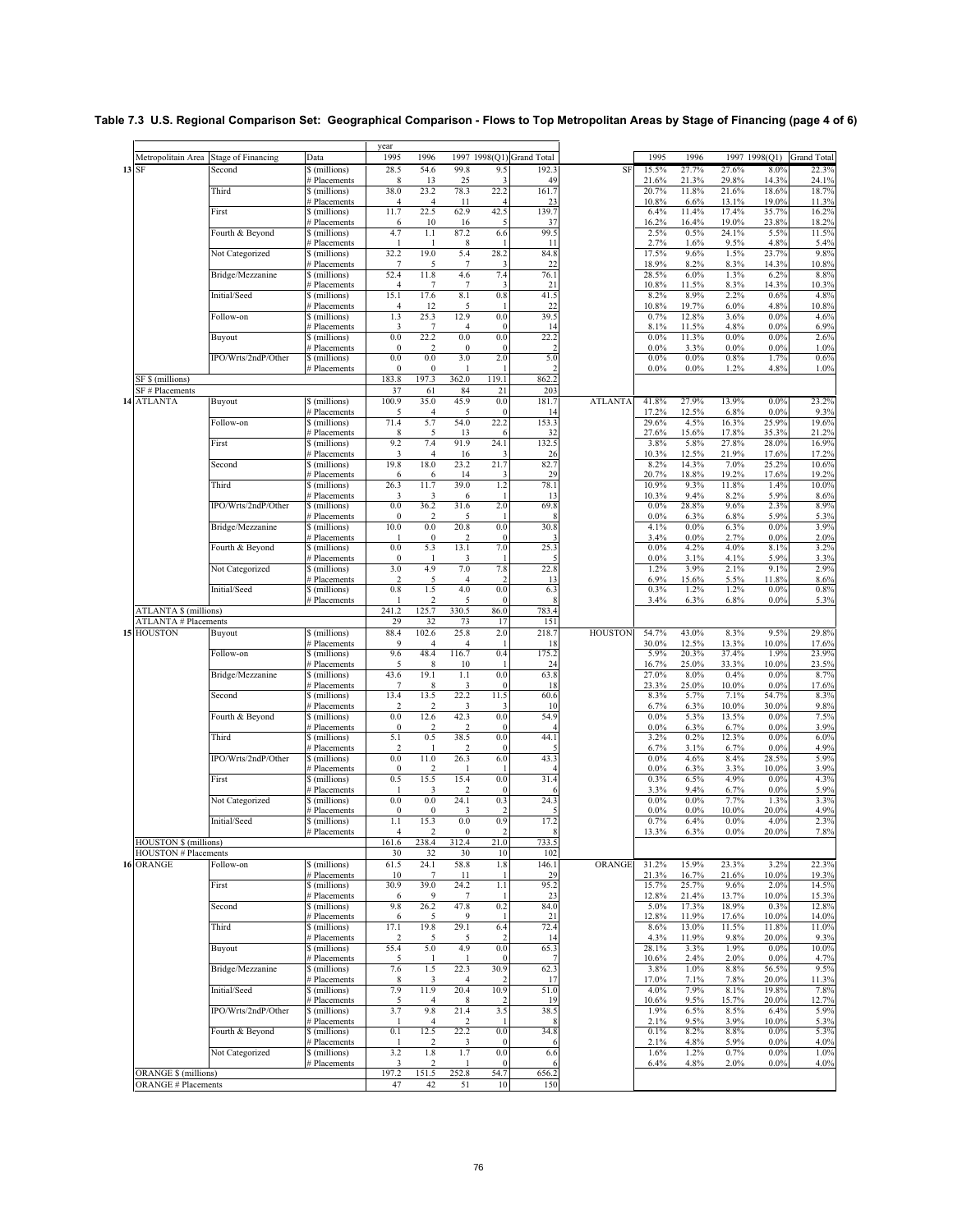|                                                             |                           |                               | year                    |                       |                         |                       |                           |                 |                    |                |                |                |                    |
|-------------------------------------------------------------|---------------------------|-------------------------------|-------------------------|-----------------------|-------------------------|-----------------------|---------------------------|-----------------|--------------------|----------------|----------------|----------------|--------------------|
| Metropolitain Area                                          | <b>Stage of Financing</b> | Data                          | 1995                    | 1996                  |                         |                       | 1997 1998(Q1) Grand Total |                 | 1995               | 1996           |                | 1997 1998(Q1)  | <b>Grand Total</b> |
| <b>17 MSP</b>                                               | Second                    | \$ (millions)                 | 33.8                    | 29.4                  | 37.1                    | 18.8                  | 119.2                     | <b>MSP</b>      | 19.5%              | 24.4%          | 18.1%          | 38.4%          | 21.7%              |
|                                                             | First                     | # Placements<br>\$(millions)  | 9<br>21.7               | 14<br>28.5            | 15<br>35.4              | 13.9                  | 41<br>99.5                |                 | 15.3%<br>12.5%     | 28.6%<br>23.6% | 20.8%<br>17.2% | 21.4%<br>28.4% | 21.1%<br>18.1%     |
|                                                             |                           | # Placements                  | 9                       | 8                     | 13                      |                       | 34                        |                 | 15.3%              | 16.3%          | 18.1%          | 28.6%          | 17.5%              |
|                                                             | Fourth & Beyond           | \$ (millions)                 | 32.9                    | 9.6                   | 15.0                    | 0.0                   | 57.5                      |                 | 19.0%              | 7.9%           | 7.3%           | $0.0\%$        | 10.5%              |
|                                                             |                           | # Placements                  | 3                       | 3                     | 3                       | $\Omega$              |                           |                 | 5.1%               | 6.1%           | 4.2%           | 0.0%           | 4.6%               |
|                                                             | IPO/Wrts/2ndP/Other       | \$ (millions)                 | 1.3                     | 5.3<br>3              | 41.4<br>7               | 7.9                   | 55.8<br>17                |                 | 0.7%<br>5.1%       | 4.4%<br>6.1%   | 20.1%<br>9.7%  | 16.1%<br>28.6% | 10.2%              |
|                                                             | Third                     | # Placements<br>\$(millions)  | 3<br>32.5               | 8.7                   | 10.3                    | 1.1                   | 52.7                      |                 | 18.8%              | 7.2%           | 5.0%           | 2.2%           | 8.8%<br>9.6%       |
|                                                             |                           | # Placements                  | 5                       | $\overline{4}$        | 7                       |                       | 17                        |                 | 8.5%               | 8.2%           | 9.7%           | 7.1%           | 8.8%               |
|                                                             | Follow-on                 | \$ (millions)                 | 15.8                    | 2.9                   | 32.6                    | 0.0                   | 51.3                      |                 | 9.1%               | 2.4%           | 15.9%          | $0.0\%$        | 9.3%               |
|                                                             |                           | # Placements                  | 15                      | 3                     | 9                       | $\mathbf{0}$          | 27                        |                 | 25.4%              | 6.1%           | 12.5%          | 0.0%           | 13.9%              |
|                                                             | Not Categorized           | \$(millions)<br># Placements  | 22.7<br>5               | 2.8<br>$\overline{2}$ | 9.2<br>8                | 7.3<br>2              | 41.9<br>17                |                 | 13.1%<br>8.5%      | 2.3%<br>4.1%   | 4.5%<br>11.1%  | 14.9%<br>14.3% | 7.6%<br>8.8%       |
|                                                             | Buyout                    | \$ (millions)                 | 5.3                     | 21.6                  | 8.0                     | 0.0                   | 34.8                      |                 | 3.0%               | 17.9%          | 3.9%           | 0.0%           | 6.3%               |
|                                                             |                           | # Placements                  | -1                      | $\overline{2}$        | 2                       | $\mathbf{0}$          |                           |                 | 1.7%               | 4.1%           | 2.8%           | 0.0%           | 2.6%               |
|                                                             | Bridge/Mezzanine          | \$(millions)                  | 6.9                     | 5.7                   | 15.0                    | 0.0                   | 27.5                      |                 | 4.0%               | 4.7%           | 7.3%           | 0.0%           | 5.0%               |
|                                                             | Initial/Seed              | # Placements<br>\$(millions)  | 8<br>0.4                | $\overline{4}$<br>6.3 | $\overline{4}$<br>1.6   | $\Omega$<br>0.0       | 16<br>8.3                 |                 | 13.6%<br>0.2%      | 8.2%<br>5.2%   | 5.6%<br>0.8%   | 0.0%<br>0.0%   | 8.2%<br>1.5%       |
|                                                             |                           | # Placements                  |                         | 6                     | $\overline{4}$          | $\mathbf{0}$          | 11                        |                 | 1.7%               | 12.2%          | 5.6%           | 0.0%           | 5.7%               |
| MSP \$ (millions)                                           |                           |                               | 173.3                   | 120.7                 | 205.5                   | 49.0                  | 548.4                     |                 |                    |                |                |                |                    |
| <b>MSP#Placements</b>                                       |                           |                               | 59                      | 49                    | 72                      | 14                    | 194                       |                 |                    |                |                |                |                    |
| MIAMI/FLA/BR<br>18                                          | Second                    | \$ (millions)                 | 21.5                    | 35.3                  | 58.8                    | 0.0                   | 115.6                     | MIAMI/FLA/BR    | 45.7%              | 15.4%          | 23.9%          | $0.0\%$        | 21.4%              |
|                                                             |                           | # Placements                  | $\overline{4}$          | 6                     | 6<br>13.6               | $\mathbf{0}$<br>0.0   | 16<br>109.8               |                 | 28.6%<br>32.6%     | 17.6%<br>35.3% | 15.0%          | 0.0%<br>0.0%   | 17.0%<br>20.3%     |
|                                                             | Not Categorized           | \$(millions)<br># Placements  | 15.4<br>$\overline{4}$  | 80.9<br>10            | 3                       | $\Omega$              | 17                        |                 | 28.6%              | 29.4%          | 5.5%<br>7.5%   | 0.0%           | 18.1%              |
|                                                             | Buyout                    | \$(millions)                  | 6.1                     | 30.0                  | 48.5                    | 2.5                   | 87.1                      |                 | 12.9%              | 13.1%          | 19.7%          | 14.0%          | 16.1%              |
|                                                             |                           | # Placements                  | $\overline{\mathbf{c}}$ |                       | $\overline{4}$          |                       | 8                         |                 | 14.3%              | 2.9%           | 10.0%          | 16.7%          | 8.5%               |
|                                                             | Third                     | \$(millions)                  | 0.0<br>$\mathbf{0}$     | 34.5                  | 17.5                    | 10.4                  | 62.4                      |                 | 0.0%<br>0.0%       | 15.1%          | 7.1%<br>2.5%   | 58.4%          | 11.6%              |
|                                                             | First                     | # Placements<br>\$(millions)  | 3.2                     | 3<br>13.5             | 37.5                    | 0.4                   | 6<br>54.5                 |                 | 6.7%               | 8.8%<br>5.9%   | 15.2%          | 33.3%<br>2.2%  | 6.4%<br>10.1%      |
|                                                             |                           | # Placements                  | $\overline{2}$          | 3                     | 3                       |                       |                           |                 | 14.3%              | 8.8%           | 7.5%           | 16.7%          | 9.6%               |
|                                                             | Follow-on                 | \$ (millions)                 | 1.0                     | 8.3                   | 33.7                    | 2.5                   | 45.5                      |                 | 2.1%               | 3.6%           | 13.7%          | 14.2%          | 8.4%               |
|                                                             | IPO/Wrts/2ndP/Other       | # Placements                  | 2<br>0.0                | 6<br>0.0              | 10<br>23.6              | 0.0                   | 19<br>23.6                |                 | 14.3%<br>0.0%      | 17.6%<br>0.0%  | 25.0%<br>9.6%  | 16.7%<br>0.0%  | 20.2%<br>4.4%      |
|                                                             |                           | \$ (millions)<br># Placements | $\bf{0}$                | $\mathbf{0}$          | $\overline{4}$          | $\mathbf{0}$          |                           |                 | 0.0%               | $0.0\%$        | 10.0%          | $0.0\%$        | 4.3%               |
|                                                             | Initial/Seed              | \$(millions)                  | 0.0                     | 19.7                  | 1.1                     | 0.0                   | 20.8                      |                 | 0.0%               | 8.6%           | 0.4%           | 0.0%           | 3.9%               |
|                                                             |                           | # Placements                  | $\mathbf{0}$            | 3                     | -1                      | $\Omega$              |                           |                 | 0.0%               | 8.8%           | 2.5%           | 0.0%           | 4.3%               |
|                                                             | Bridge/Mezzanine          | \$ (millions)<br># Placements | 0.0<br>$\bf{0}$         | 6.6<br>2              | 9.1<br>7                | 2.0                   | 17.7<br>10                |                 | 0.0%<br>0.0%       | 2.9%<br>5.9%   | 3.7%<br>17.5%  | 11.2%<br>16.7% | 3.3%<br>10.6%      |
|                                                             | Fourth & Beyond           | \$(millions)                  | 0.0                     | 0.0                   | 3.0                     | 0.0                   | 3.0                       |                 | 0.0%               | 0.0%           | 1.2%           | 0.0%           | 0.6%               |
|                                                             |                           | # Placements                  | $\mathbf{0}$            | $\mathbf{0}$          | -1                      | $\Omega$              |                           |                 | 0.0%               | $0.0\%$        | 2.5%           | 0.0%           | 1.1%               |
| MIAMI/FLA/BR \$ (millions)                                  |                           |                               | 47.1                    | 228.8                 | 246.2                   | 17.8                  | 539.9                     |                 |                    |                |                |                |                    |
| MIAMI/FLA/BR # Placements                                   |                           |                               | 14                      | 34                    | 40                      | 6                     | 94                        |                 |                    |                |                |                |                    |
| <b>19 RSRCHTRI</b>                                          | Second                    | \$ (millions)<br># Placements | 8.5                     | 40.3<br>5             | 45.8<br>13              | 38.5<br>4             | 133.0<br>23               | <b>RSRCHTRI</b> | 4.5%<br>4.3%       | 30.2%<br>17.2% | 32.0%<br>25.5% | 54.9%<br>28.6% | 24.8%<br>19.7%     |
|                                                             | Buyout                    | \$(millions)                  | 100.4                   | 24.2                  | 3.5                     | 0.0                   | 128.1                     |                 | 52.7%              | 18.2%          | 2.4%           | 0.0%           | 23.9%              |
|                                                             |                           | # Placements                  | $\overline{\mathbf{c}}$ | 2                     |                         | $\Omega$              |                           |                 | 8.7%               | 6.9%           | 2.0%           | $0.0\%$        | 4.3%               |
|                                                             | First                     | \$(millions)                  | 30.7                    | 4.5                   | 39.0                    | 2.6<br>-2             | 76.7                      |                 | 16.1%              | 3.4%           | 27.3%          | 3.7%           | 14.3%              |
|                                                             | Third                     | # Placements<br>\$(millions)  | 8<br>12.5               | 4<br>9.4              | 11<br>17.3              | 8.0                   | 25<br>47.2                |                 | 34.8%<br>6.6%      | 13.8%<br>7.1%  | 21.6%<br>12.1% | 14.3%<br>11.4% | 21.4%<br>8.8%      |
|                                                             |                           | # Placements                  |                         | 3                     | $\overline{4}$          |                       | <sup>q</sup>              |                 | 4.3%               | 10.3%          | 7.8%           | 7.1%           | 7.7%               |
|                                                             | Follow-on                 | \$ (millions)                 | 12.5                    | 12.4                  | 15.5                    | 1.3                   | 41.6                      |                 | 6.6%               | 9.3%           | 10.8%          | 1.9%           | 7.8%               |
|                                                             |                           | # Placements                  | 3                       | 3                     | 12                      | $\overline{2}$        | 20                        |                 | 13.0%              | 10.3%          | 23.5%          | 14.3%          | 17.1%              |
|                                                             | IPO/Wrts/2ndP/Other       | \$ (millions)<br># Placements | 0.0<br>$\mathbf{0}$     | 36.7<br>5             | 3.0                     | 0.0<br>$\Omega$       | 39.7                      |                 | 0.0%<br>0.0%       | 27.5%<br>17.2% | 2.1%<br>2.0%   | 0.0%<br>0.0%   | 7.4%<br>5.1%       |
|                                                             | Bridge/Mezzanine          | \$ (millions)                 | 15.2                    | 0.2                   | 13.2                    | 0.5                   | 29.1                      |                 | 8.0%               | 0.1%           | 9.2%           | 0.7%           | 5.4%               |
|                                                             |                           | # Placements                  | 5                       | -1                    | 2                       |                       |                           |                 | 21.7%              | 3.4%           | 3.9%           | 7.1%           | 7.7%               |
|                                                             | Not Categorized           | \$(millions)                  | 6.8                     | 5.4                   | 3.0                     | 9.3                   | 24.4                      |                 | 3.6%               | 4.0%           | 2.1%           | 13.2%          | 4.5%               |
|                                                             | Initial/Seed              | # Placements<br>\$ (millions) | 3.9                     | 5<br>0.3              | $\overline{4}$<br>0.7   | $\overline{2}$<br>4.0 | 12<br>8.8                 |                 | 4.3%<br>2.0%       | 17.2%<br>0.2%  | 7.8%<br>0.5%   | 14.3%<br>5.7%  | 10.3%<br>1.6%      |
|                                                             |                           | # Placements                  | $\overline{\mathbf{c}}$ |                       | $\overline{2}$          | -1                    | -6                        |                 | 8.7%               | 3.4%           | 3.9%           | 7.1%           | 5.1%               |
|                                                             | Fourth & Beyond           | \$ (millions)                 | 0.0                     | 0.0                   | 2.1                     | 6.0                   | 8.1                       |                 | 0.0%               | 0.0%           | 1.4%           | 8.6%           | 1.5%               |
|                                                             |                           | # Placements                  | $\boldsymbol{0}$        | $\bf{0}$              | 1                       |                       | $\overline{c}$            |                 | 0.0%               | $0.0\%$        | 2.0%           | 7.1%           | 1.7%               |
| <b>RSRCHTRI \$ (millions)</b><br><b>RSRCHTRI#Placements</b> |                           |                               | 190.4<br>23             | 133.2<br>29           | 142.9<br>51             | /V.2<br>14            | <b>220.0</b><br>117       |                 |                    |                |                |                |                    |
| 20 AUSTIN                                                   | Buyout                    | \$(millions)                  | 0.0                     | 66.0                  | 33.8                    | $0.0\,$               | 99.8                      | <b>AUSTIN</b>   | $0.0\%$            | 52.5%          | 16.6%          | $0.0\%$        | 25.8%              |
|                                                             |                           | # Placements                  | $\bf{0}$                | 3                     | 3                       | $\mathbf{0}$          | 6                         |                 | 0.0%               | 12.5%          | 6.1%           | 0.0%           | 6.4%               |
|                                                             | Follow-on                 | \$ (millions)                 | 29.5                    | 19.0                  | 41.9                    | 6.2                   | 96.6                      |                 | 72.9%              | 15.1%          | 20.6%          | 35.9%          | 25.0%              |
|                                                             |                           | # Placements                  | $\overline{4}$          | $\overline{4}$        | 11                      |                       | 20                        |                 | 28.6%              | 16.7%          | 22.4%          | 14.3%          | 21.3%              |
|                                                             | Second                    | \$(millions)<br># Placements  | 3.2<br>1                | 9.8<br>$\overline{4}$ | 45.3<br>10              | 0.0<br>$\mathbf{0}$   | 58.3<br>15                |                 | 7.9%<br>7.1%       | 7.8%<br>16.7%  | 22.3%<br>20.4% | 0.0%<br>0.0%   | 15.1%<br>16.0%     |
|                                                             | First                     | \$ (millions)                 | 5.6                     | 9.4                   | 22.0                    | 3.5                   | 40.5                      |                 | 13.9%              | 7.5%           | 10.8%          | 20.3%          | 10.5%              |
|                                                             |                           | # Placements                  | 3                       | 3                     | 10                      | $\overline{2}$        | 18                        |                 | 21.4%              | 12.5%          | 20.4%          | 28.6%          | 19.1%              |
|                                                             | Third                     | \$ (millions)                 | $0.0\,$                 | 1.5                   | 25.5                    | 0.3                   | 27.3                      |                 | 0.0%               | 1.2%           | 12.5%          | 1.4%           | 7.0%               |
|                                                             | Initial/Seed              | # Placements<br>\$ (millions) | $\bf{0}$<br>2.1         | 6.5                   | 3<br>14.1               | 0.3                   | 23.0                      |                 | 0.0%<br>5.3%       | 4.2%<br>5.2%   | 6.1%<br>6.9%   | 14.3%<br>1.4%  | 5.3%<br>5.9%       |
|                                                             |                           | # Placements                  | 5                       | 3                     | 5                       |                       | -14                       |                 | 35.7%              | 12.5%          | 10.2%          | 14.3%          | 14.9%              |
|                                                             | Bridge/Mezzanine          | \$ (millions)                 | 0.0                     | 7.6                   | 13.5                    | $0.0\,$               | 21.1                      |                 | 0.0%               | 6.0%           | 6.6%           | $0.0\%$        | 5.5%               |
|                                                             |                           | # Placements                  | $\bf{0}$                | 4                     | 3                       | $\Omega$              | -7                        |                 | 0.0%               | 16.7%          | 6.1%           | $0.0\%$        | 7.4%               |
|                                                             | Not Categorized           | \$ (millions)<br># Placements | 0.0<br>0                | 5.9<br>2              | 5.5<br>1                | 2.5<br>-1             | 13.9<br>4                 |                 | $0.0\%$<br>$0.0\%$ | 4.7%<br>8.3%   | 2.7%<br>2.0%   | 14.7%<br>14.3% | 3.6%<br>4.3%       |
|                                                             | IPO/Wrts/2ndP/Other       | \$ (millions)                 | $0.0\,$                 | 0.0                   | 1.5                     | 4.5                   | 6.0                       |                 | 0.0%               | $0.0\%$        | 0.7%           | 26.1%          | 1.6%               |
|                                                             |                           | # Placements                  |                         | $\bf{0}$              | $\overline{\mathbf{c}}$ |                       | $\overline{4}$            |                 | 7.1%               | $0.0\%$        | 4.1%           | 14.3%          | 4.3%               |
|                                                             | Fourth & Beyond           | \$ (millions)                 | 0.0                     | 0.0                   | 0.1                     | 0.0                   | 0.1                       |                 | 0.0%               | $0.0\%$        | 0.0%           | 0.0%           | 0.0%               |
| <b>AUSTIN \$ (millions)</b>                                 |                           | # Placements                  | 0<br>40.5               | 0<br>125.7            | 203.2                   | $\Omega$<br>17.3      | 386.6                     |                 | $0.0\%$            | $0.0\%$        | 2.0%           | 0.0%           | 1.1%               |
| <b>AUSTIN # Placements</b>                                  |                           |                               | 14                      | 24                    | 49                      | 7                     | 94                        |                 |                    |                |                |                |                    |
|                                                             |                           |                               |                         |                       |                         |                       |                           |                 |                    |                |                |                |                    |

#### **Table 7.3 U.S. Regional Comparison Set: Geographical Comparison - Flows to Top Metropolitan Areas by Stage of Financing (page 5 of 6)**

 $\overline{\phantom{0}}$ 

 $\blacksquare$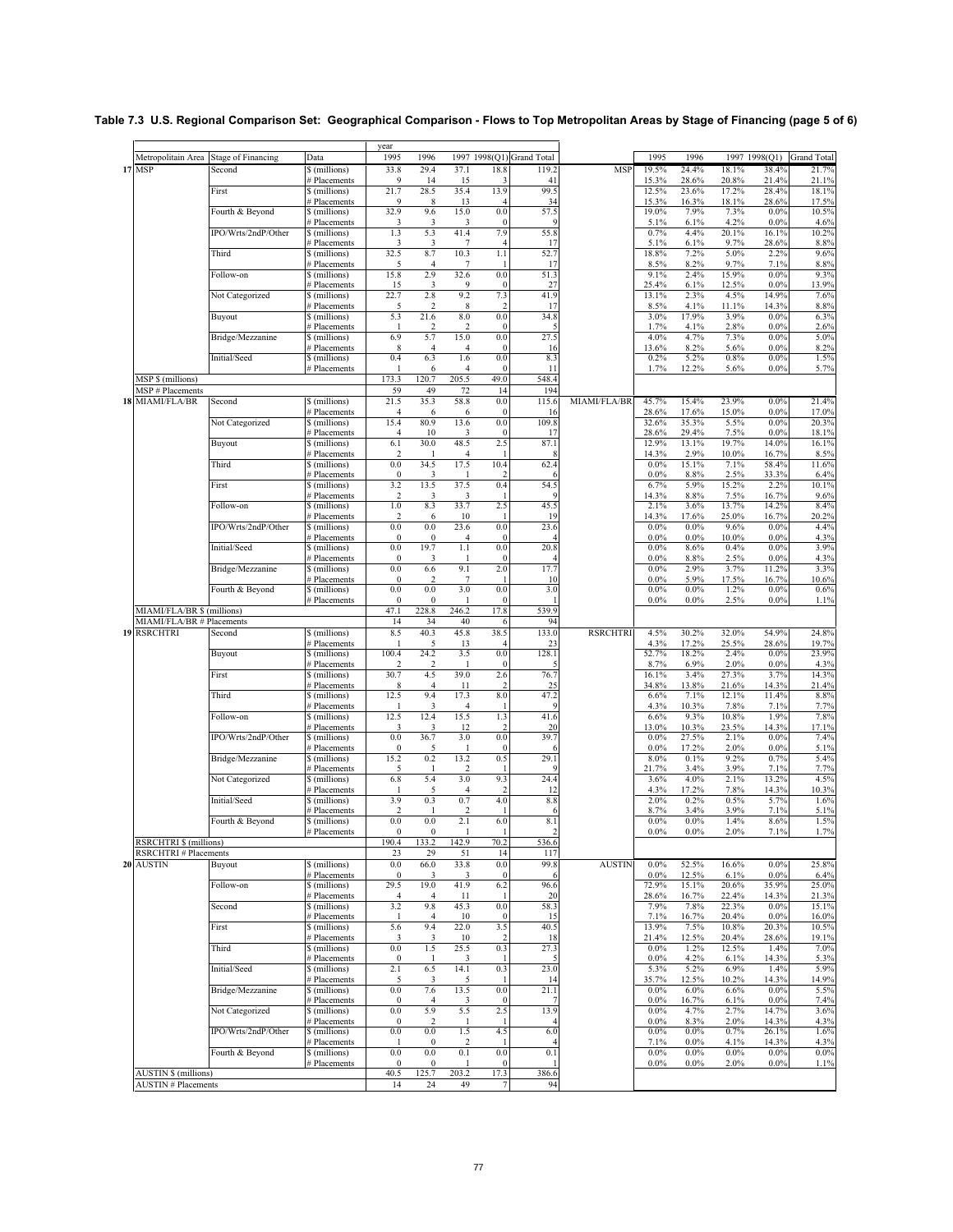|                            |                           |               | year           |                |                          |          |                           |                 |         |         |         |               |                    |
|----------------------------|---------------------------|---------------|----------------|----------------|--------------------------|----------|---------------------------|-----------------|---------|---------|---------|---------------|--------------------|
| Metropolitain Area         | <b>Stage of Financing</b> | Data          | 1995           | 1996           |                          |          | 1997 1998(Q1) Grand Total |                 | 1995    | 1996    |         | 1997 1998(Q1) | <b>Grand Total</b> |
| 21 PORTLAND                | Third                     | \$ (millions) | 10.1           | 25.2           | 11.9                     | 0.0      | 47.2                      | <b>PORTLAND</b> | 49.0%   | 40.8%   | 18.4%   | $0.0\%$       | 31.3%              |
|                            |                           | # Placements  |                |                |                          | 0        |                           |                 | 12.5%   | 16.7%   | 11.5%   | $0.0\%$       | 13.0%              |
|                            | Not Categorized           | \$ (millions) | 1.2            | 13.6           | 14.4                     | 0.6      | 29.7                      |                 | 5.6%    | 22.1%   | 22.3%   | 16.5%         | 19.7%              |
|                            |                           | # Placements  |                |                | 5                        |          |                           |                 | 12.5%   | 11.1%   | 19.2%   | 50.0%         | 16.7%              |
|                            | First                     | \$ (millions) | 0.0            | 7.4            | 13.7                     | 3.0      | 24.1                      |                 | $0.0\%$ | 12.0%   | 21.1%   | 83.5%         | 16.0%              |
|                            |                           | # Placements  | $\mathbf{0}$   |                |                          |          |                           |                 | $0.0\%$ | 22.2%   | 11.5%   | 50.0%         | 14.8%              |
|                            | Second                    | \$ (millions) | 0.8            | 6.0            | 17.2                     | 0.0      | 24.0                      |                 | 3.9%    | 9.7%    | 26.6%   | $0.0\%$       | 15.9%              |
|                            |                           | # Placements  |                |                |                          | $\Omega$ |                           |                 | 12.5%   | 16.7%   | 11.5%   | $0.0\%$       | 13.0%              |
|                            | Follow-on                 | \$ (millions) | 4.3            | 1.6            | 6.2                      | 0.0      | 12.1                      |                 | 21.0%   | 2.6%    | 9.5%    | $0.0\%$       | 8.0%               |
|                            |                           | # Placements  | $\overline{2}$ | $\overline{c}$ | 6                        | $\Omega$ | 10                        |                 | 25.0%   | 11.1%   | 23.1%   | $0.0\%$       | 18.5%              |
|                            | IPO/Wrts/2ndP/Other       | \$ (millions) | 0.0            | 6.5            | 0.0                      | 0.0      | 6.5                       |                 | $0.0\%$ | 10.5%   | $0.0\%$ | $0.0\%$       | 4.3%               |
|                            |                           | # Placements  | $\mathbf{0}$   | 2              | $\mathbf{0}$             | $\Omega$ |                           |                 | $0.0\%$ | 11.1%   | $0.0\%$ | $0.0\%$       | 3.7%               |
|                            | Buyout                    | \$ (millions) | 2.4            | 1.0            | 0.0                      | 0.0      | 3.4                       |                 | 11.6%   | 1.6%    | $0.0\%$ | $0.0\%$       | 2.3%               |
|                            |                           | # Placements  |                |                | $\mathbf{0}$             | $\Omega$ |                           |                 | 12.5%   | 5.6%    | $0.0\%$ | $0.0\%$       | 3.7%               |
|                            | Initial/Seed              | \$ (millions) | 1.9            | 0.0            | 0.1                      | 0.0      | 2.0                       |                 | $9.0\%$ | $0.0\%$ | 0.2%    | $0.0\%$       | 1.3%               |
|                            |                           | # Placements  | $\overline{2}$ | $\Omega$       |                          | $\Omega$ |                           |                 | 25.0%   | $0.0\%$ | 11.5%   | $0.0\%$       | 9.3%               |
|                            | Bridge/Mezzanine          | \$ (millions) | 0.0            | 0.4            | 0.6                      | 0.0      | 1.0                       |                 | $0.0\%$ | 0.6%    | 0.9%    | $0.0\%$       | 0.6%               |
|                            |                           | # Placements  | $\Omega$       |                | $\overline{\phantom{a}}$ | $\Omega$ |                           |                 | $0.0\%$ | 5.6%    | 7.7%    | $0.0\%$       | 5.6%               |
|                            | Fourth & Beyond           | \$ (millions) | 0.0            | 0.0            | 0.6                      | 0.0      | 0.6                       |                 | $0.0\%$ | $0.0\%$ | $1.0\%$ | $0.0\%$       | 0.4%               |
|                            |                           | # Placements  | $\Omega$       | $\Omega$       |                          | $\Omega$ |                           |                 | $0.0\%$ | $0.0\%$ | 3.8%    | $0.0\%$       | 1.9%               |
| PORTLAND \$ (millions)     |                           |               | 20.7           | 61.7           | 64.6                     | 3.6      | 150.6                     |                 |         |         |         |               |                    |
| <b>PORTLAND#Placements</b> |                           |               | 8              | 18             | 26                       |          | 54                        |                 |         |         |         |               |                    |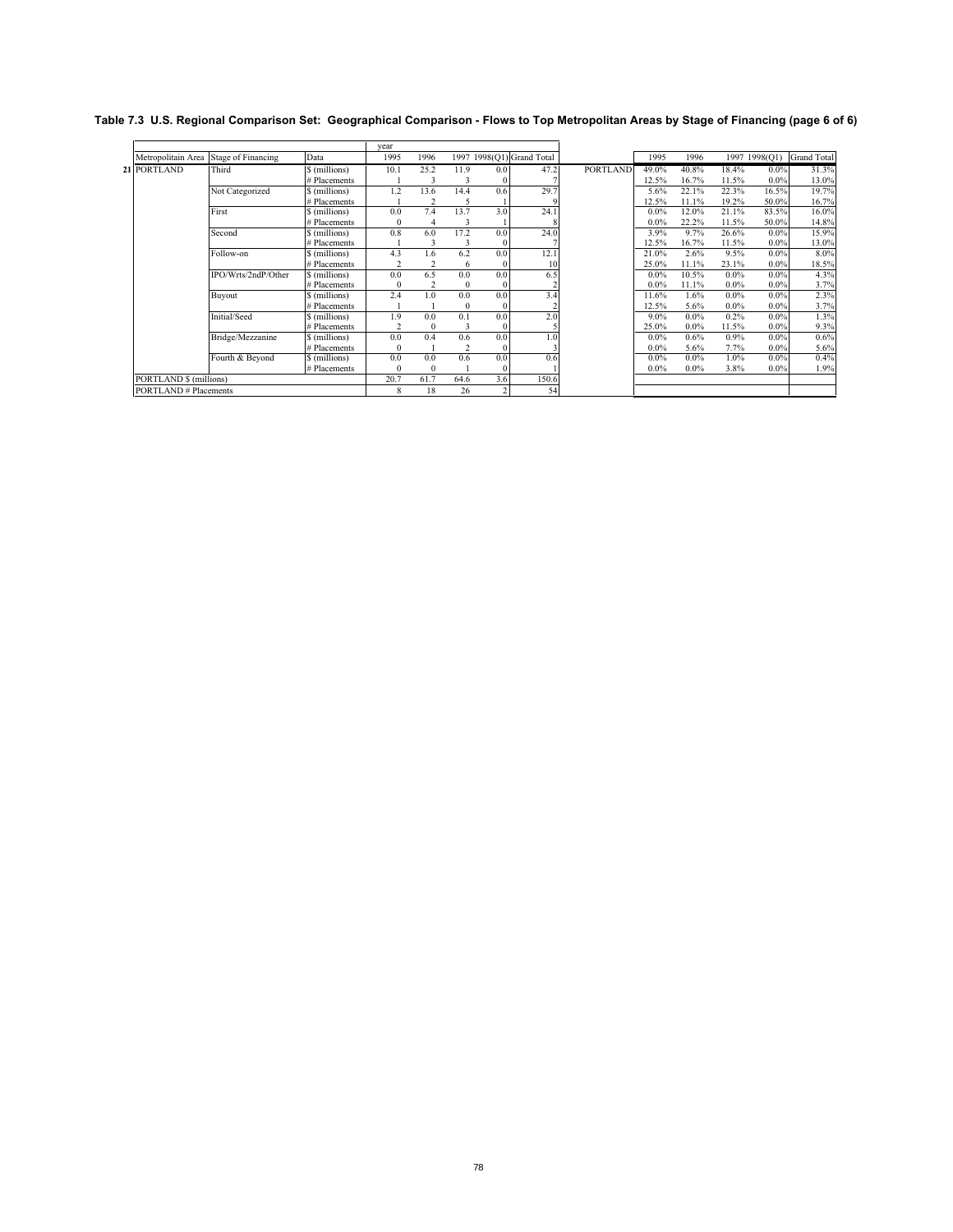#### **Table 7.4 U.S. Regional Comparison Set: Geographical Comparison - % Change in Flows to Top Metropolitan Areas for Selected Time Periods**

|                  |                  |                | 1995-96   | 1996-97                      | 97:1-98:1  | 1995-1997 |
|------------------|------------------|----------------|-----------|------------------------------|------------|-----------|
| 1                | SANTACLARA       | \$ (millions)  | 36.2%     | 45.2%                        | 22.2%      | 78.2%     |
|                  |                  | # Placements   | 41.6%     | 27.9%                        | 3.6%       | 67.5%     |
| $\boldsymbol{2}$ | <b>RT128</b>     | \$ (millions)  | 65.0%     | 27.5%                        | 18.6%      | 88.6%     |
|                  |                  | # Placements   | 37.6%     | 11.8%                        | 9.0%       | 48.8%     |
| 3                | NY METRO         | \$ (millions)  | $-17.4%$  | 42.7%                        | 28.8%      | 25.8%     |
|                  |                  | # Placements   | $-16.0\%$ | 34.5%                        | 2.5%       | 18.8%     |
| 4                | DC/METROPLEX     | \$ (millions)  | $-49.2%$  | 27.3%                        | 91.0%      | $-22.7%$  |
|                  |                  | # Placements   | 14.0%     | 33.7%                        | 76.9%      | 47.1%     |
| 5                | PENINSULA        | \$ (millions)  | 44.5%     | 21.2%                        | 63.7%      | 64.2%     |
|                  |                  | # Placements   | 60.2%     | 6.3%                         | 16.9%      | 65.9%     |
| 6                | <b>SANDIEGO</b>  | \$ (millions)  | $-0.5%$   | 27.6%                        | 131.8%     | 27.2%     |
|                  |                  | # Placements   | 32.3%     | 16.6%                        | 66.7%      | 48.2%     |
| 7                | <b>EASTBAY</b>   | \$ (millions)  | 5.4%      | 63.8%                        | 39.0%      | 68.6%     |
|                  |                  | # Placements   | 41.4%     | 19.4%                        | $-10.0\%$  | 59.5%     |
| 8                | LA               | \$ (millions)  | 64.9%     | 38.3%                        | 94.3%      | 97.1%     |
|                  |                  | # Placements   | $-9.5%$   | 75.0%                        | 62.5%      | 66.7%     |
| 9                | <b>DALLAS/FW</b> | \$ (millions)  | $-18.9%$  | 32.5%                        | 65.8%      | 13.8%     |
|                  |                  | # Placements   | 3.3%      | 32.4%                        | 52.6%      | 35.6%     |
| 10               | PHILADELPHIA     | \$ (millions)  | 48.9%     | 15.9%                        | 103.0%     | 63.6%     |
|                  |                  | # Placements   | 17.5%     | 24.5%                        | 22.9%      | 41.6%     |
| 11               | <b>CHICAGO</b>   | \$ (millions)  | 58.5%     | $-10.7%$                     | $-22.2%$   | 48.6%     |
|                  |                  | # Placements   | 38.1%     | 23.0%                        | $-48.6%$   | 59.8%     |
| 12               | <b>SEATTLE</b>   | \$ (millions)  | 59.0%     | 19.0%                        | 76.3%      | 75.9%     |
|                  |                  | # Placements   | 44.4%     | 21.1%                        | 71.4%      | 64.1%     |
| 13               | <b>SF</b>        | \$ (millions)  | 7.1%      | 58.9%                        | 67.1%      | 65.3%     |
|                  |                  | # Placements   | 49.0%     | 31.7%                        | 21.1%      | 77.7%     |
| 14               | <b>ATLANTA</b>   | \$ (millions)  | $-63.0\%$ | 89.8%                        | 34.0%      | 31.2%     |
|                  |                  | # Placements   | 9.8%      | 78.1%                        | 51.9%      | 86.3%     |
| 15               | <b>HOUSTON</b>   | \$ (millions)  | 38.4%     | 26.9%                        | $-128.5%$  | 63.6%     |
|                  |                  | # Placements   | 6.5%      | $-6.5\%$                     | 50.0%      | $0.0\%$   |
| 16               | ORANGE           | \$ (millions)  | $-26.2%$  | 50.1%                        | 20.0%      | 24.7%     |
|                  |                  | # Placements   | $-11.2%$  | 19.4%                        | 10.5%      | 8.2%      |
| 17               | <b>MSP</b>       | \$ (millions)  | $-35.8%$  | 52.0%                        | 23.9%      | 17.0%     |
|                  |                  | # Placements   | $-18.5%$  | 38.0%                        | $-19.4%$   | 19.8%     |
| 18               | MIAMI/FLA/BR     | \$ (millions)  | 131.7%    | 7.3%                         | $-87.7%$   | 135.8%    |
|                  |                  | # Placements   | 83.3%     | 16.2%                        | $-50.0\%$  | 96.3%     |
| 19               | <b>RSRCHTRI</b>  | $$$ (millions) | $-35.4%$  | 7.0%                         | 128.9%     | $-28.5%$  |
|                  |                  | # Placements   | 23.1%     | 55.0%                        | 66.7%      | 75.7%     |
| 20               | <b>AUSTIN</b>    | \$ (millions)  | 102.6%    | 47.1%                        | 15.6%      | 133.6%    |
|                  |                  | # Placements   | 52.6%     | 68.5%                        | $0.0\%$    | 111.1%    |
| 21               | <b>PORTLAND</b>  | \$ (millions)  | 99.5%     | 4.6%                         | $-128.4%$  | 102.9%    |
|                  |                  | # Placements   | 76.9%     | 36.4%                        | $-120.0\%$ | 105.9%    |
|                  |                  |                |           | <b>Total For Metro Areas</b> |            |           |
|                  |                  |                | 21.2%     | 35.3%                        | 40.3%      | 55.4%     |
|                  |                  |                | 27.3%     | 27.3%                        | 15.9%      | 53.5%     |

#### **% Change for Indicated Period Major Metropolitan Areas**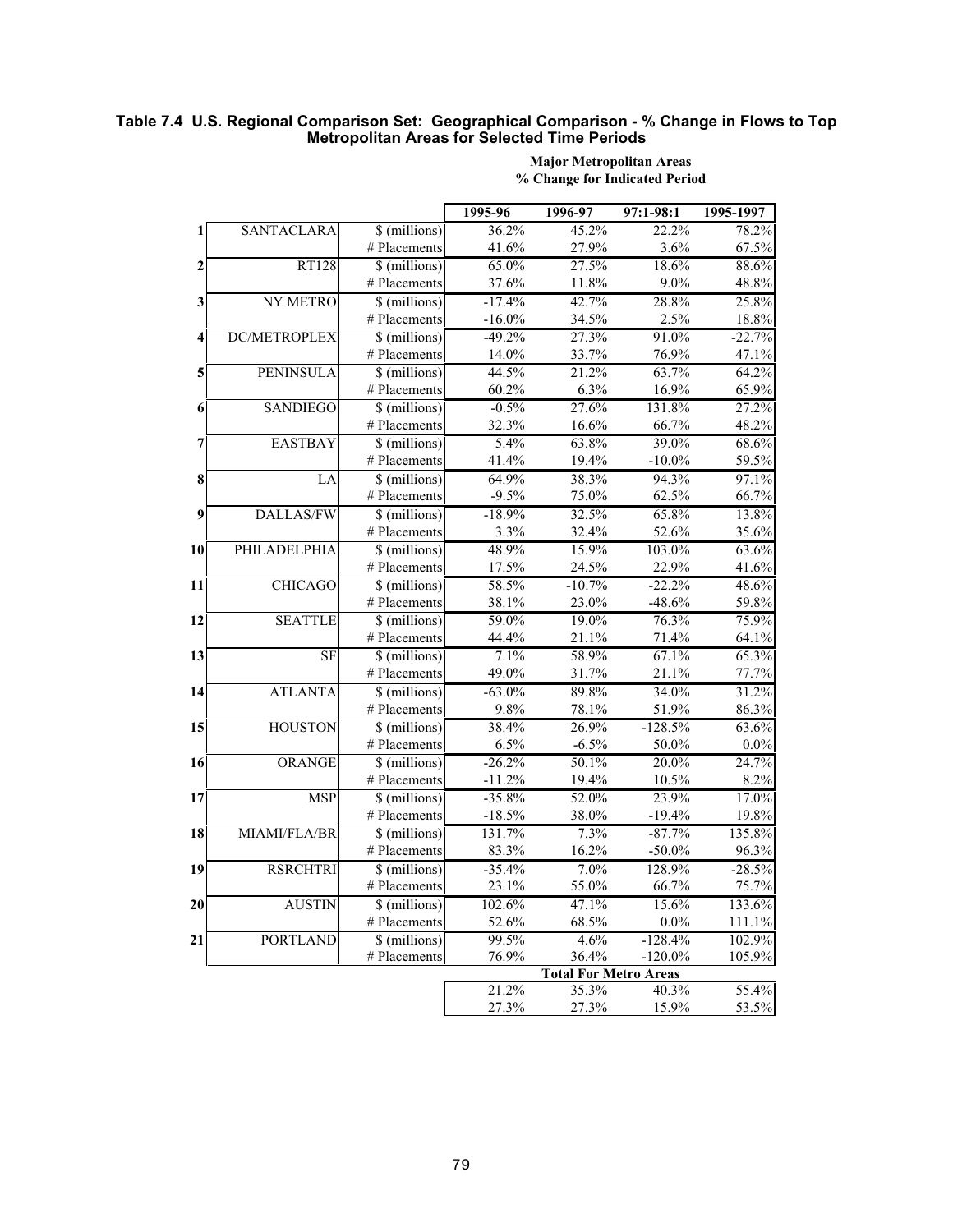## **Table 8.1 U.S. Regional Comparison Set: Industry Comparison - Flows to Major Industries by Top 5 Metropolitan Areas (page 1 of 2)**

**All Industries, Top 5 Metropolitan Areas in Each Industry**

|                                        |                    |                               | year                    |                         |                 |                                 |                           |                           |                |                |                |                  |                    |
|----------------------------------------|--------------------|-------------------------------|-------------------------|-------------------------|-----------------|---------------------------------|---------------------------|---------------------------|----------------|----------------|----------------|------------------|--------------------|
| Major Industry                         | Metropolitain Area | Data                          | 1995                    | 1996                    |                 |                                 | 1997 1998(Q1) Grand Total |                           | 1995           | 1996           |                | 1997 1998(Q1)    | <b>Grand Total</b> |
| Software & Information                 | SANTACLARA         | \$ (millions)                 | 313.7                   | 489.4                   | 900.9           | 162.2                           | 1866.2                    | Software & Information    | 24.2%          | 21.3%          | 28.4%          | 15.8%            | 23.9%              |
|                                        | <b>RT128</b>       | # Placements<br>\$(millions)  | 78<br>158.6             | 134<br>408.5            | 203<br>346.6    | 31<br>169.4                     | 446<br>1083.1             |                           | 20.1%<br>12.3% | 21.3%<br>17.8% | 23.7%<br>10.9% | 13.8%<br>16.4%   | 21.3%<br>13.9%     |
|                                        |                    | # Placements                  | 55                      | 101                     | 110             | 38                              | 304                       |                           | 14.2%          | 16.1%          | 12.9%          | 16.9%            | 14.5%              |
|                                        | PENINSULA          | \$ (millions)                 | 70.6                    | 185.2                   | 258.9           | 134.9                           | 649.6                     |                           | 5.5%           | 8.1%           | 8.2%           | 13.1%            | 8.3%               |
|                                        |                    | <b>Placements</b>             | 23                      | 59                      | 58              | 19                              | 159                       |                           | 5.9%           | 9.4%           | 6.8%           | 8.4%             | 7.6%               |
|                                        | SF                 | \$ (millions)                 | 30.6                    | 115.1                   | 223.5           | 86.4                            | 455.6                     |                           | 2.4%           | 5.0%           | 7.0%           | 8.4%             | 5.8%               |
|                                        | NY METRO           | # Placements<br>\$(millions)  | 12<br>50.2              | 40<br>138.9             | 56<br>187.4     | 16<br>53.6                      | 124<br>430.1              |                           | 3.1%<br>3.9%   | 6.4%<br>6.1%   | 6.5%<br>5.9%   | 7.1%<br>5.2%     | 5.9%<br>5.5%       |
|                                        |                    | # Placements                  | 21                      | 31                      | 43              | 11                              | 106                       |                           | 5.4%           | 4.9%           | 5.0%           | 4.9%             | 5.1%               |
| 2 Communications                       | SANTACLARA         | \$ (millions)                 | 99.9                    | 405.6                   | 599.3           | 128.8                           | 1233.5                    | Communications            | 7.2%           | 21.5%          | 21.0%          | 16.3%            | 17.8%              |
|                                        |                    | # Placements                  | 24                      | 67                      | 75              | 20                              | 186                       |                           | 12.9%          | 21.1%          | 18.2%          | 16.8%            | 18.0%              |
|                                        | DC/METROPLEX       | \$ (millions)                 | 153.4                   | 108.3                   | 98.4            | 125.9                           | 486.0                     |                           | 11.0%          | 5.7%           | 3.4%           | 15.9%            | 7.0%               |
|                                        | NY METRO           | # Placements<br>\$(millions)  | 17<br>101.0             | 19<br>131.0             | 18<br>130.5     | 8<br>91.8                       | 62<br>454.3               |                           | 9.1%<br>7.3%   | 6.0%<br>6.9%   | 4.4%<br>4.6%   | 6.7%<br>11.6%    | 6.0%<br>6.6%       |
|                                        |                    | # Placements                  | 13                      | 11                      | 24              | 14                              | 62                        |                           | 7.0%           | 3.5%           | 5.8%           | 11.8%            | 6.0%               |
|                                        | <b>RT128</b>       | \$(millions)                  | 40.5                    | 106.9                   | 156.7           | 108.0                           | 412.1                     |                           | 2.9%           | 5.7%           | 5.5%           | 13.6%            | 5.9%               |
|                                        |                    | # Placements                  | 10                      | 30                      | 30              | 9                               | 79                        |                           | 5.4%           | 9.4%           | 7.3%           | 7.6%             | 7.6%               |
|                                        | DALLAS/FW          | \$ (millions)                 | 98.7                    | 107.1                   | 151.8           | 50.0                            | 407.6                     |                           | 7.1%           | 5.7%           | 5.3%           | 6.3%             | 5.9%               |
|                                        |                    | # Placements                  | 7                       | 8                       | 7<br>58.5       |                                 | 23                        |                           | 3.8%           | 2.5%           | 1.7%<br>4.7%   | 0.8%             | 2.2%               |
| 3 Healthcare                           | RT128              | \$(millions)<br># Placements  | 50.2<br>22              | 121.5<br>26             | 18              | 32.4<br>6                       | 262.6<br>72               | Healthcare                | 6.3%<br>12.2%  | 15.7%<br>13.9% | 7.6%           | 7.6%<br>7.6%     | 8.1%<br>10.5%      |
|                                        | DC/METROPLEX       | \$ (millions)                 | 85.0                    | 46.3                    | 88.1            | 30.3                            | 249.6                     |                           | 10.7%          | 6.0%           | 7.1%           | 7.1%             | 7.7%               |
|                                        |                    | <b>Placements</b>             | 10                      | 10                      | 16              | 8                               | 44                        |                           | 5.5%           | 5.3%           | 6.7%           | 10.1%            | 6.4%               |
|                                        | SANTACLARA         | \$ (millions)                 | 103.6                   | 9.9                     | 126.6           | 7.8                             | 248.0                     |                           | 13.1%          | 1.3%           | 10.1%          | 1.8%             | 7.6%               |
|                                        |                    | # Placements                  | 15                      | 5                       | 12              |                                 | 34                        |                           | 8.3%           | 2.7%           | 5.0%           | 2.5%             | 5.0%               |
|                                        | NY METRO           | \$(millions)<br># Placements  | 33.5<br>11              | 20.7<br>9               | 144.1<br>15     | 42.5<br>$\overline{4}$          | 240.8<br>39               |                           | 4.2%<br>6.1%   | 2.7%<br>4.8%   | 11.5%<br>6.3%  | 9.9%<br>5.1%     | 7.4%<br>5.7%       |
|                                        | LA                 | \$ (millions)                 | 3.5                     | 42.9                    | 18.5            | 97.0                            | 161.9                     |                           | 0.4%           | 5.5%           | 1.5%           | 22.6%            | 5.0%               |
|                                        |                    | <b>Placements</b>             | $\overline{\mathbf{c}}$ | 3                       | 3               | 3                               | 11                        |                           | 1.1%           | 1.6%           | 1.3%           | 3.8%             | 1.6%               |
| 4 Consumer                             | NY METRO           | \$(millions)                  | 257.7                   | 64.2                    | 68.8            | 42.6                            | 433.3                     | Consumer                  | 28.4%          | 8.1%           | 9.9%           | 20.6%            | 16.6%              |
|                                        |                    | # Placements                  | 13                      | 9                       | 14              |                                 | 38                        |                           | 10.7%          | 7.4%           | 10.2%          | 5.7%             | 9.2%               |
|                                        | LA                 | \$ (millions)                 | 32.9                    | 121.5                   | 44.2            | 3.3<br>$\overline{\phantom{a}}$ | 201.9                     |                           | 3.6%           | 15.2%          | 6.4%           | 1.6%             | 7.7%               |
|                                        | <b>CHICAGO</b>     | # Placements<br>\$ (millions) | $\overline{7}$<br>80.3  | 6<br>88.3               | 6<br>18.6       | 0.0                             | 21<br>187.2               |                           | 5.8%<br>8.8%   | 5.0%<br>11.1%  | 4.4%<br>2.7%   | 5.7%<br>0.0%     | 5.1%<br>7.2%       |
|                                        |                    | <b>Placements</b>             | 5                       | 8                       | 7               | $\Omega$                        | 20                        |                           | 4.1%           | 6.6%           | 5.1%           | $0.0\%$          | 4.8%               |
|                                        | <b>DALLAS/FW</b>   | \$ (millions)                 | 69.8                    | 45.3                    | 31.5            | 0.6                             | 147.1                     |                           | 7.7%           | 5.7%           | 4.5%           | 0.3%             | 5.6%               |
|                                        |                    | # Placements                  | 3                       | 2                       | 8               |                                 | 14                        |                           | 2.5%           | 1.7%           | 5.8%           | 2.9%             | 3.4%               |
|                                        | SF                 | \$ (millions)                 | 81.8                    | 24.9                    | 25.1            | 0.0                             | 131.8                     |                           | 9.0%           | 3.1%           | 3.6%           | 0.0%             | 5.1%               |
| 5 Biotechnology                        | RT128              | # Placements<br>\$(millions)  | 7<br>88.1               | $\overline{4}$<br>112.7 | 204.0           | $\mathbf{0}$<br>23.9            | 12<br>428.6               | Biotechnology             | 5.8%<br>12.6%  | 3.3%<br>15.5%  | 0.7%<br>29.4%  | $0.0\%$<br>15.2% | 2.9%<br>18.8%      |
|                                        |                    | # Placements                  | 19                      | 25                      | 27              | 6                               | 77                        |                           | 15.6%          | 21.7%          | 16.2%          | 16.2%            | 17.5%              |
|                                        | SANTACLARA         | \$(millions)                  | 120.9                   | 115.9                   | 59.2            | 14.9                            | 310.8                     |                           | 17.4%          | 15.9%          | 8.5%           | 9.5%             | 13.7%              |
|                                        |                    | # Placements                  | 19                      | 12                      | 10              | 3                               | 44                        |                           | 15.6%          | 10.4%          | 6.0%           | 8.1%             | 10.0%              |
|                                        | <b>SANDIEGO</b>    | \$ (millions)<br># Placements | 34.7<br>9               | 133.5<br>22             | 98.0<br>14      | 4.0<br>7                        | 270.2<br>47               |                           | 5.0%<br>7.4%   | 18.3%<br>19.1% | 14.1%<br>8.4%  | 2.5%<br>5.4%     | 11.9%<br>10.7%     |
|                                        | PHILADELPHIA       | \$(millions)                  | 26.7                    | 75.5                    | 35.4            | 11.7                            | 149.2                     |                           | 3.8%           | 10.4%          | 5.1%           | 7.4%             | 6.6%               |
|                                        |                    | # Placements                  | 12                      | 15                      | 11              |                                 | 46                        |                           | 9.8%           | 13.0%          | 6.6%           | 21.6%            | 10.4%              |
|                                        | PENINSULA          | \$ (millions)                 | 59.2                    | 44.0                    | 37.5            | 6.8                             | 147.4                     |                           | 8.5%           | 6.0%           | 5.4%           | 4.3%             | 6.5%               |
|                                        |                    | # Placements                  | 6                       | 10                      | $7\phantom{.0}$ | 3                               | 26                        |                           | 4.9%           | 8.7%           | 4.2%           | 8.1%             | 5.9%               |
| 6 Distribution/Retailing               | <b>NY METRO</b>    | \$ (millions)<br># Placements | 184.9<br>14             | 72.3<br>15              | 193.7<br>23     | 2.5                             | 453.4<br>53               | Distribution/Retailing    | 33.7%<br>15.1% | 12.6%<br>13.2% | 27.7%<br>18.5% | 1.2%<br>3.8%     | 22.3%<br>14.8%     |
|                                        | <b>RT128</b>       | \$ (millions)                 | 37.5                    | 53.5                    | 135.2           | 3.7                             | 229.9                     |                           | 6.8%           | 9.3%           | 19.3%          | 1.7%             | 11.3%              |
|                                        |                    | # Placements                  | 6                       | 9                       | 15              |                                 | 31                        |                           | 6.5%           | 7.9%           | 12.1%          | 3.8%             | 8.7%               |
|                                        | DALLAS/FW          | \$ (millions)                 | 50.8                    | 21.6                    | 54.9            | 12.5                            | 139.7                     |                           | 9.3%           | 3.8%           | 7.8%           | 5.9%             | 6.9%               |
|                                        |                    | # Placements                  | 3                       | 3                       | 6               | 3                               | 15                        |                           | 3.2%           | 2.6%           | 4.8%           | 11.5%            | 4.2%               |
|                                        | PHILADELPHIA       | \$(millions)<br># Placements  | 1.5<br>$\overline{2}$   | 18.4<br>3               | 27.8<br>6       | 60.5                            | 108.2<br>13               |                           | 0.3%<br>2.2%   | 3.2%<br>2.6%   | 4.0%<br>4.8%   | 28.6%<br>7.7%    | 5.3%<br>3.6%       |
|                                        | LA                 | \$ (millions)                 | 12.1                    | 38.9                    | 27.5            | 0.0                             | 78.4                      |                           | 2.2%           | 6.8%           | 3.9%           | 0.0%             | 3.9%               |
|                                        |                    | # Placements                  | 3                       | $\overline{4}$          | 5               | $\boldsymbol{0}$                | 12                        |                           | 3.2%           | 3.5%           | 4.0%           | 0.0%             | 3.4%               |
| 7 Computers and Peripherals SANTACLARA |                    | \$ (millions)                 | 184.7                   | 223.0                   | 308.3           | 59.9                            | 775.9                     | Computers and Peripherals | 36.1%          | 34.1%          | 46.0%          | 40.3%            | 39.1%              |
|                                        |                    | † Placements                  | 31                      | 26                      |                 | 12                              | 107                       |                           | 26.1%          | 19.8%          | 27.6%          | 32.5%            | 25.2%              |
|                                        | <b>EASTBAY</b>     | \$(millions)<br># Placements  | 95.8<br>7               | 5.1<br>$\overline{2}$   | 69.4<br>5       | 5.5                             | 175.7<br>15               |                           | 18.7%<br>5.9%  | 0.8%<br>1.5%   | 10.4%<br>3.7%  | 3.7%<br>2.5%     | 8.9%<br>3.5%       |
|                                        | LA                 | \$ (millions)                 | 0.0                     | 1.3                     | 72.0            | 9.0                             | 82.3                      |                           | $0.0\%$        | 0.2%           | 10.7%          | 6.1%             | 4.1%               |
|                                        |                    | # Placements                  | $\bf{0}$                | -1                      | 2               |                                 | $\overline{4}$            |                           | 0.0%           | 0.8%           | 1.5%           | 2.5%             | 0.9%               |
|                                        | RT128              | \$(millions)                  | 21.8                    | 18.6                    | 18.8            | 1.1                             | 60.3                      |                           | 4.3%           | 2.8%           | 2.8%           | 0.7%             | 3.0%               |
|                                        |                    | # Placements                  | 9                       | 9                       | 8               |                                 | 27                        |                           | 7.6%           | 6.9%           | 6.0%           | 2.5%             | 6.4%               |
|                                        | PENINSULA          | \$ (millions)<br># Placements | 1.0<br>-1               | 28.9<br>$\overline{4}$  | 24.1<br>5       | 1.1                             | 55.1<br>11                |                           | 0.2%<br>0.8%   | 4.4%<br>3.1%   | 3.6%<br>3.7%   | 0.7%<br>2.5%     | 2.8%<br>2.6%       |
| 8 Industrial                           | <b>HOUSTON</b>     | \$ (millions)                 | 65.1                    | 136.0                   | 27.1            | 2.9                             | 231.0                     | Industrial                | 17.0%          | 28.5%          | 3.8%           | 1.5%             | 13.1%              |
|                                        |                    | # Placements                  | 7                       |                         | 6               | 3                               | 20                        |                           | 10.4%          | 4.8%           | 4.3%           | 8.8%             | 6.2%               |
|                                        | <b>CHICAGO</b>     | \$(millions)                  | 47.9                    | 33.3                    | 81.7            | 0.0                             | 163.0                     |                           | 12.5%          | 7.0%           | 11.5%          | 0.0%             | 9.2%               |
|                                        |                    | # Placements                  | 7                       | 4                       | 9               | $\Omega$                        | 20                        |                           | 10.4%          | 4.8%           | 6.4%           | 0.0%             | 6.2%               |
|                                        | LA                 | \$ (millions)                 | 0.4                     | 17.2                    | 96.3<br>7       | 11.0                            | 124.9                     |                           | 0.1%           | 3.6%           | 13.5%          | 5.6%<br>2.9%     | 7.1%               |
|                                        | PHILADELPHIA       | # Placements<br>\$(millions)  | 9.6                     | 66.7                    | 10.0            | 34.8                            | 11<br>121.0               |                           | 1.5%<br>2.5%   | 2.4%<br>14.0%  | 5.0%<br>1.4%   | 17.8%            | 3.4%<br>6.8%       |
|                                        |                    | # Placements                  | $\overline{7}$          | 9                       | 7               |                                 | 25                        |                           | 10.4%          | 10.8%          | 5.0%           | 5.9%             | 7.7%               |
|                                        | <b>RSRCHTRI</b>    | \$ (millions)                 | 74.4                    | 39.0                    | 4.3             | 2.7                             | 120.4                     |                           | 19.5%          | 8.2%           | 0.6%           | 1.4%             | 6.8%               |
|                                        |                    | # Placements                  | $\overline{c}$          | 3                       | 3               | -1                              | 9                         |                           | 3.0%           | 3.6%           | 2.1%           | 2.9%             | 2.8%               |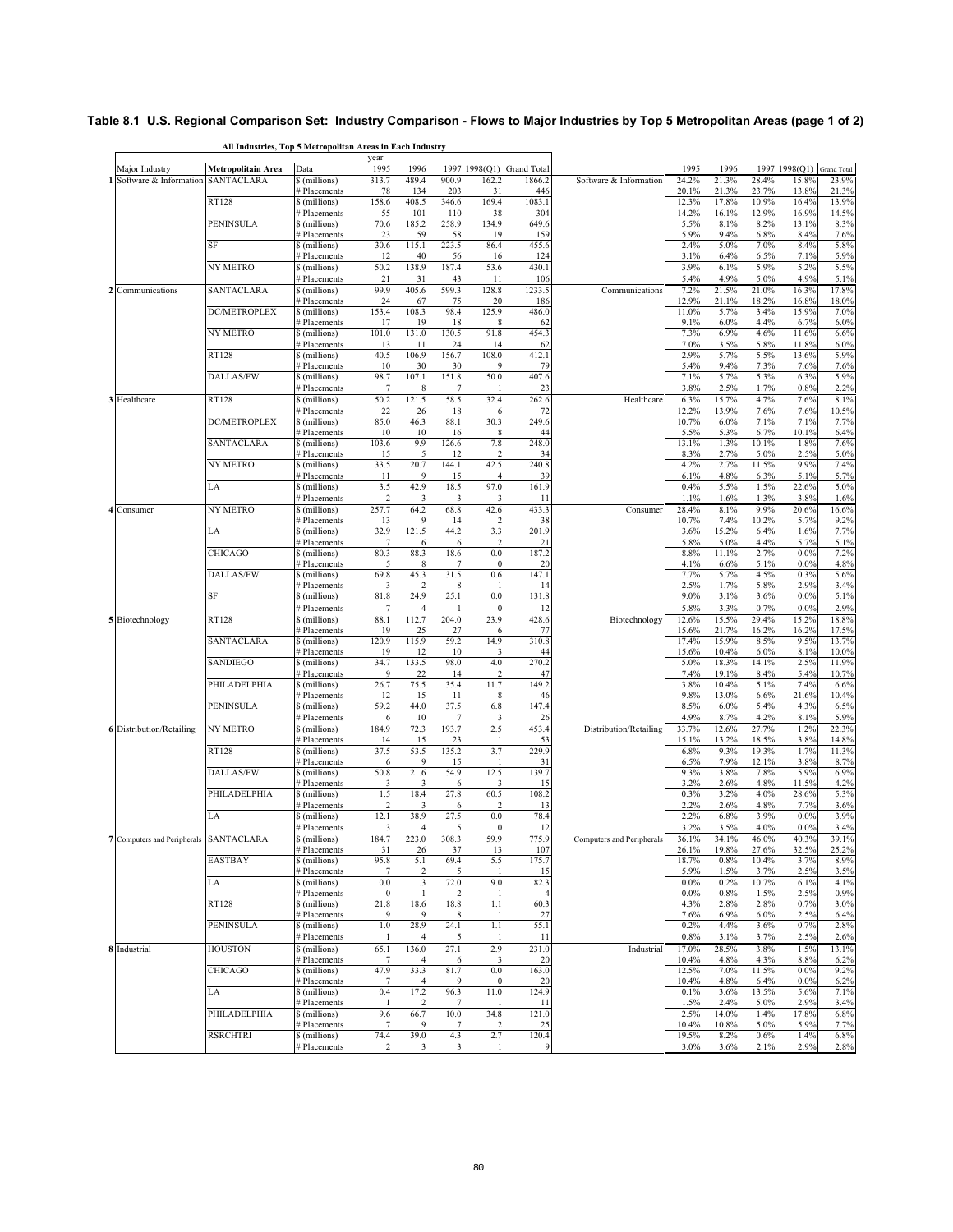|                                  |                     |                                    | vear            | 1996                            |                        |                 |                           |                               |                |                |                |                  |                    |
|----------------------------------|---------------------|------------------------------------|-----------------|---------------------------------|------------------------|-----------------|---------------------------|-------------------------------|----------------|----------------|----------------|------------------|--------------------|
| Major Industry                   | Metropolitain Area  | Data                               | 1995            |                                 |                        |                 | 1997 1998(Q1) Grand Total |                               | 1995           | 1996           |                | 1997 1998(Q1)    | <b>Grand Total</b> |
| 9 Business Services              | NY METRO            | \$(millions)<br># Placements       | 81.2<br>11      | 92.2<br>$\mathbf{Q}$            | 191.2<br>16            | 20.1            | 384.7<br>38               | <b>Business Services</b>      | 22.3%<br>12.8% | 25.8%<br>14.5% | 32.5%<br>16.7% | 16.9%<br>7.4%    | 26.9%<br>14.0%     |
|                                  | <b>RT128</b>        | \$(millions)                       | 1.8             | 16.1                            | 96.9                   | 22.6            | 137.3                     |                               | 0.5%           | 4.5%           | 16.5%          | 18.9%            | 9.6%               |
|                                  |                     | # Placements                       |                 |                                 | 11                     |                 |                           |                               | 3.5%           | 8.1%           | 11.5%          | 14.8%            | 8.5%               |
|                                  | <b>ATLANTA</b>      | \$(millions)                       | 71.6            | 5.3                             | 0.6                    | 16.8            | 94.3                      |                               | 19.7%          | 1.5%           | 0.1%           | 14.1%            | 6.6%               |
|                                  |                     | Placements                         | $\overline{4}$  |                                 | 2                      |                 |                           |                               | 4.7%           | 1.6%           | 2.1%           | 7.49             | 3.3%               |
|                                  | MIAMI/FLA/BR        | \$(millions)                       | 4.0             | 60.5                            | 29.0                   | 0.4             | 93.9                      |                               | 1.1%           | 16.9%          | 4.9%           | 0.3%             | 6.6%               |
|                                  | <b>DC/METROPLEX</b> | Placements                         | -1<br>0.3       | 5<br>40.4                       | 5<br>34.5              | 3.5             | 12<br>78.7                |                               | 1.2%<br>0.1%   | 8.1%<br>11.3%  | 5.2%<br>5.9%   | 3.7%<br>2.9%     | 4.4%<br>5.5%       |
|                                  |                     | \$(millions)<br># Placements       | $\overline{2}$  | 5                               | 6                      |                 | 14                        |                               | 2.3%           | 8.1%           | 6.3%           | 3.7%             | 5.2%               |
| 10 Medical Instruments & Devices | RT128               | \$ (millions)                      | 32.1            | 48.9                            | 105.4                  | 26.6            | 213.0                     | Medical Instruments & Devices | 25.2%          | 12.8%          | 17.2%          | 17.9%            | 16.8%              |
|                                  |                     | # Placements                       | $\overline{7}$  | 17                              | 30                     |                 | 63                        |                               | 21.2%          | 14.0%          | 18.0%          | 25.0%            | 17.6%              |
|                                  | SANTACLARA          | \$ (millions)                      | 6.9             | 53.0                            | 110.4                  | 15.7            | 185.9                     |                               | 5.4%           | 13.9%          | 18.1%          | 10.6%            | 14.7%              |
|                                  |                     | # Placements                       | 4               | 20                              | 19                     |                 | 46                        |                               | 12.1%          | 16.5%          | 11.4%          | 8.3%             | 12.9%              |
|                                  | <b>SANDIEGO</b>     | \$ (millions)                      | 10.8            | 39.8                            | 89.7                   | 35.5            | 175.7                     |                               | 8.4%           | 10.4%          | 14.7%          | 23.9%            | 13.9%              |
|                                  |                     | # Placements                       | -1              | $\mathbf Q$                     | 16                     |                 | 30                        |                               | 3.0%           | 7.4%           | 9.6%           | 11.1%            | 8.4%               |
|                                  | <b>PENINSULA</b>    | \$ (millions)<br># Placements      | 25.3<br>6       | 42.1<br>16                      | 55.0<br>16             | 15.5            | 137.9<br>$\overline{4}$   |                               | 19.9%<br>18.2% | 11.1%<br>13.2% | 9.0%<br>9.6%   | 10.4%<br>8.3%    | 10.9%<br>11.5%     |
|                                  | ORANGE              | \$(millions)                       | 19.6            | 25.3                            | 28.1                   | 0.0             | 72.9                      |                               | 15.4%          | 6.6%           | 4.6%           | 0.0%             | 5.7%               |
|                                  |                     | # Placements                       | 3               | 5                               | 9                      | $\Omega$        | 17                        |                               | 9.1%           | 4.1%           | 5.4%           | $0.0\%$          | 4.8%               |
| 11 Electronics & Instrumentation | SANTACLARA          | \$(millions)                       | 94.0            | 50.1                            | 91.2                   | 9.1             | 244.3                     | Electronics & Instrumentation | 46.1%          | 25.3%          | 22.3%          | 11.3%            | 27.4%              |
|                                  |                     | # Placements                       | 14              | 12                              | 22                     |                 | 53                        |                               | 15.9%          | 15.8%          | 16.9%          | 21.7%            | 16.7%              |
|                                  | <b>RT128</b>        | \$ (millions)                      | 13.8            | 13.9                            | 22.7                   | 10.3            | 60.6                      |                               | 6.7%           | 7.0%           | 5.5%           | 12.8%            | 6.8%               |
|                                  |                     | # Placements                       | 10              | 6                               | 10                     |                 | 28                        |                               | 11.4%          | 7.9%           | 7.7%           | 8.7%             | 8.8%               |
|                                  | <b>NY METRO</b>     | \$ (millions)                      | 16.1            | 25.6                            | 8.1                    | 0.0             | 49.7                      |                               | 7.9%           | 12.9%          | 2.0%           | $0.0\%$          | 5.6%               |
|                                  | <b>EASTBAY</b>      | # Placements<br>S (millions)       | 11<br>11.0      | $\overline{\phantom{0}}$<br>3.0 | $\overline{2}$<br>30.0 | $\Omega$<br>2.5 | 18<br>46.5                |                               | 12.5%<br>5.4%  | 6.6%<br>1.5%   | 1.5%<br>7.3%   | 0.0%<br>3.1%     | 5.7%<br>5.2%       |
|                                  |                     | † Placements                       | $\overline{4}$  | $\overline{4}$                  | 7                      |                 | 16                        |                               | 4.5%           | 5.3%           | 5.4%           | 4.3%             | 5.0%               |
|                                  | LA                  | \$(millions)                       | 11.5            | 0.0                             | 31.6                   | 2.0             | 45.1                      |                               | 5.6%           | 0.0%           | 7.7%           | 2.5%             | 5.1%               |
|                                  |                     | # Placements                       |                 | $\mathbf{0}$                    | 8                      |                 | 10                        |                               | 1.1%           | 0.0%           | 6.2%           | 4.3%             | 3.2%               |
| 12 Pharmaceuticals               | <b>RT128</b>        | § (millions)                       | 20.3            | 4.3                             | 51.8                   | 0.3             | 76.6                      | Pharmaceuticals               | 15.4%          | 3.2%           | 22.3%          | 0.6%             | 14.0%              |
|                                  |                     | # Placements                       | 10              | 3                               | 10                     | -2              | $2^{i}$                   |                               | 22.7%          | 7.1%           | 25.0%          | 18.2%            | 18.2%              |
|                                  | <b>SANDIEGO</b>     | \$ (millions)                      | 49.2            | 13.3                            | 13.2                   | 0.0             | 75.6                      |                               | 37.5%          | 9.9%           | 5.7%           | 0.0%             | 13.8%              |
|                                  |                     | # Placements                       | $\overline{4}$  | $\mathcal{P}$                   | $\overline{c}$         | $\Omega$        |                           |                               | 9.1%           | 4.8%           | 5.0%           | 0.0%             | 5.8%               |
|                                  | SANTACLARA          | \$ (millions)<br># Placements      | 2.7<br>3        | 30.1<br>6                       | 32.4<br>$\overline{4}$ | 3.8             | 68.9<br>14                |                               | 2.1%<br>6.8%   | 22.4%<br>14.3% | 14.0%<br>10.0% | 7.6%<br>9.1%     | 12.6%<br>10.2%     |
|                                  | PHILADELPHIA        | \$ (millions)                      | 18.4            | 1.4                             | 21.8                   | 0.0             | 41.6                      |                               | 14.0%          | 1.0%           | 9.4%           | 0.0%             | 7.6%               |
|                                  |                     | # Placements                       | $\overline{4}$  | 5                               | 7                      | $\Omega$        | 16                        |                               | 9.1%           | 11.9%          | 17.5%          | 0.0%             | 11.7%              |
|                                  | NY METRO            | \$ (millions)                      | 0.2             | 5.2                             | 21.0                   | 0.0             | 26.4                      |                               | 0.1%           | 3.9%           | 9.1%           | 0.0%             | 4.8%               |
|                                  |                     | # Placements                       | 3               | $\overline{2}$                  | $\overline{4}$         | $\Omega$        |                           |                               | 6.8%           | 4.8%           | 10.0%          | $0.0\%$          | 6.6%               |
| 13 Semiconductors/Equipment      | <b>SANTACLARA</b>   | \$ (millions)                      | 88.4            | 73.0                            | 63.2                   | 10.8            | 235.4                     | Semiconductors/Equipment      | 96.3%          | 77.5%          | 62.4%          | 50.5%            | 76.3%              |
|                                  |                     | Placements                         | $\overline{7}$  | 10                              | 12                     |                 | 32                        |                               | 87.5%          | 66.7%          | 70.6%          | 60.0%            | 71.1%              |
|                                  | <b>EASTBAY</b>      | \$ (millions)                      | 0.0             | 0.5                             | 16.8                   | 4.6             | 21.9<br>$\overline{A}$    |                               | $0.0\%$        | 0.6%           | 16.6%          | 21.5%<br>20.0%   | 7.1%<br>8.9%       |
|                                  | <b>RT128</b>        | # Placements<br>\$ (millions)      | $\Omega$<br>0.0 | -1<br>0.0                       | -2<br>10.3             | 0.0             | 10.3                      |                               | 0.0%<br>0.0%   | 6.7%<br>0.0%   | 11.8%<br>10.1% | 0.0%             | 3.3%               |
|                                  |                     | # Placements                       | $\Omega$        | $\Omega$                        | -1                     | $\Omega$        |                           |                               | 0.0%           | $0.0\%$        | 5.9%           | 0.0%             | 2.2%               |
|                                  | <b>AUSTIN</b>       | \$ (millions)                      | $0.0\,$         | 5.0                             | 5.0                    | 0.0             | 10.0                      |                               | 0.0%           | 5.3%           | 4.9%           | 0.0%             | 3.2%               |
|                                  |                     | # Placements                       | $\overline{0}$  | -1                              | -1                     | $\Omega$        | っ                         |                               | 0.0%           | 6.7%           | 5.9%           | 0.0%             | 4.4%               |
|                                  | <b>PENINSULA</b>    | \$ (millions)                      | 0.0             | 3.0                             | 0.0                    | 6.0             | 9.0                       |                               | 0.0%           | 3.2%           | 0.0%           | 28.0%            | 2.9%               |
|                                  |                     | # Placements                       | $\mathbf{0}$    | -1                              | $\mathbf{0}$           |                 | 2                         |                               | 0.0%           | 6.7%           | 0.0%           | 20.0%            | 4.4%               |
| 14 Environmental                 | <b>HOUSTON</b>      | \$(millions)                       | 14.5            | 0.4                             | 34.0                   | 0.5             | 49.5                      | Environmental                 | 24.0%          | 0.5%           | 47.8%          | 28.4%            | 22.6%              |
|                                  | NY METRO            | # Placements<br>\$(millions)       | 6.7             | 28.7                            | 3<br>4.0               | 0.0             | 39.3                      |                               | 3.8%<br>11.0%  | 4.8%<br>33.4%  | 11.1%<br>5.6%  | 25.0%<br>$0.0\%$ | 7.7%<br>17.9%      |
|                                  |                     | Placements                         | 7               | $\overline{4}$                  |                        | $\mathcal{L}$   | 12                        |                               | 26.9%          | 19.0%          | 3.7%           | $0.0\%$          | 15.4%              |
|                                  | MIAMI/FLA/BR        | \$(millions)                       | 0.0             | 30.0                            | 2.0                    | 0.0             | 32.0                      |                               | $0.0\%$        | 35.0%          | 2.8%           | $0.0\%$          | 14.6%              |
|                                  |                     | Placements                         | $\bf{0}$        |                                 | п                      | $\Omega$        | 2                         |                               | 0.0%           | 4.8%           | 3.7%           | $0.0\%$          | $2.6^{\circ}$      |
|                                  | <b>AUSTIN</b>       | \$(millions)                       | 0.0             | 8.0                             | 0.0                    | 0.0             | 8.0                       |                               | $0.0\%$        | 9.3%           | 0.0%           | 0.0%             | 3.6%               |
|                                  |                     | <b>Placements</b>                  | $\Omega$        |                                 | $\Omega$               | $\Omega$        |                           |                               | 0.0%           | 4.8%           | $0.0\%$        | $0.0\%$          | 1.3%               |
|                                  | <b>PORTLAND</b>     | \$ (millions)                      | 0.1             | 1.4                             | 5.8                    | 0.0             | 7.3                       |                               | 0.2%           | 1.6%           | 8.1%           | 0.0%             | 3.3%               |
|                                  |                     | # Placements                       | $\mathbf{1}$    | $\overline{2}$                  | -1                     | $\theta$        |                           |                               | 3.8%           | 9.5%           | 3.7%           | 0.0%             | 5.1%               |
| 15 Misc./Not Categorized         | <b>SEATTLE</b>      | \$ (millions)<br><b>Placements</b> | 10.0            | 16.0<br>3                       | 0.0<br>$\Omega$        | 0.0<br>$\Omega$ | 26.0                      | Misc./Not Categorized         | 16.2%<br>4.3%  | 16.1%<br>10.3% | 0.0%<br>0.0%   | 0.0%<br>0.0%     | 13.6%<br>6.9%      |
|                                  | DALLAS/FW           | \$(millions)                       | 10.4            | 8.4                             | 0.0                    | 0.0             | 18.8                      |                               | 16.9%          | 8.4%           | 0.0%           | $0.0\%$          | 9.8%               |
|                                  |                     | # Placements                       | -1              | -1                              | $\Omega$               | $\Omega$        |                           |                               | 4.3%           | 3.4%           | 0.0%           | 0.0%             | 3.4%               |
|                                  | NY METRO            | \$(millions)                       | 0.0             | 8.7                             | 3.0                    | 0.0             | 11.7                      |                               | $0.0\%$        | 8.7%           | 14.0%          | 0.0%             | 6.1%               |
|                                  |                     | # Placements                       | $\mathbf{0}$    |                                 |                        | $\theta$        |                           |                               | 0.0%           | 6.9%           | 25.0%          | 0.0%             | 5.2%               |
|                                  | <b>HOUSTON</b>      | \$(millions)                       | 0.0             | 10.0                            | 0.0                    | 0.0             | 10.0                      |                               | $0.0\%$        | 10.1%          | 0.0%           | 0.0%             | 5.2%               |
|                                  |                     | # Placements                       | $\Omega$        |                                 | $\Omega$               | $\Omega$        |                           |                               | 0.0%           | 3.4%           | $0.0\%$        | $0.0\%$          | 1.7%               |
|                                  | PHILADELPHIA        | \$ (millions)<br># Placements      | 0.3<br>1        | 4.9<br>$\overline{2}$           | 0.1<br>-1              | 0.5             | 5.8                       |                               | 0.5%<br>4.3%   | 5.0%<br>6.9%   | 0.2%<br>25.0%  | 5.3%<br>50.0%    | 3.0%<br>8.6%       |
|                                  |                     |                                    |                 |                                 |                        |                 |                           |                               |                |                |                |                  |                    |

## **Table 8.1 U.S. Regional Comparison Set: Industry Comparison - Flows to Major Industries by Top 5 Metropolitan Areas (page 2 of 2)**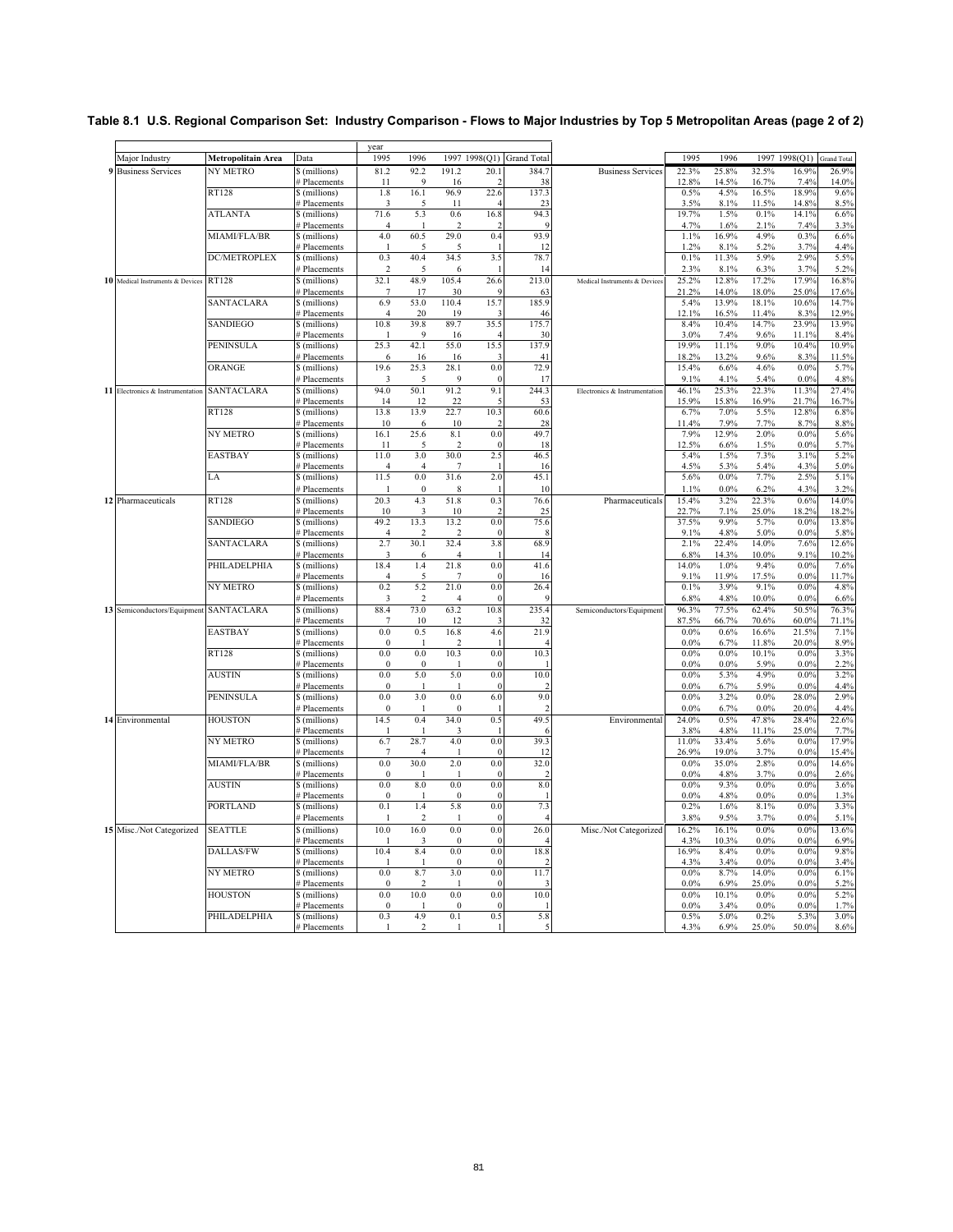| year                  | (All)                         |                |                                 |                |                                             |                             |                    |
|-----------------------|-------------------------------|----------------|---------------------------------|----------------|---------------------------------------------|-----------------------------|--------------------|
| industry              | (All)                         |                |                                 |                | <b>Destination of Venture Capital Flows</b> |                             |                    |
| stage                 | (All)                         |                |                                 |                |                                             |                             |                    |
|                       |                               |                | $\overline{\frac{9}{6}}$ within | % within       | % within                                    | $\sqrt{\frac{9}{6}}$ within | % within           |
| VC Metro Region       | Data                          | Total          | Metro Region                    | State*         | CA                                          | RT128                       | <b>NYMETRO</b>     |
| 1RT128                | \$ (millions)                 | 5,904.2        | 25.6%                           | 26.1%          | 21.8%                                       | 25.6%                       | 13.0%              |
|                       | # Placements                  | 1168           | 40.6%                           | 42.0%          | 18.8%                                       | 40.6%                       | 6.8%               |
| 2 NY METRO            | \$ (millions)                 | 5,478.0        | 17.1%                           | 28.2%          | 25.3%                                       | 8.3%                        | 17.1%              |
| <b>3 PENINSULA</b>    | # Placements<br>\$ (millions) | 901<br>4,477.6 | 19.5%<br>10.0%                  | 28.3%<br>72.8% | 25.9%<br>72.8%                              | 9.8%<br>3.8%                | 19.5%<br>2.1%      |
|                       | # Placements                  | 925            | 13.4%                           | 75.2%          | 75.2%                                       | 3.6%                        | 1.8%               |
| $4$ SF                | \$ (millions)                 | 2,834.7        | 7.0%                            | 53.4%          | 53.4%                                       | 7.2%                        | 3.4%               |
|                       | # Placements                  | 543            | 8.7%                            | 57.1%          | 57.1%                                       | 9.8%                        | 3.5%               |
| 5 CHICAGO             | \$ (millions)                 | 1,782.0        | 18.3%                           | 21.1%          | 21.1%                                       | $9.0\%$                     | 6.5%               |
|                       | # Placements                  | 280            | 21.1%                           | 21.4%          | 18.6%                                       | 3.6%                        | 5.4%               |
| 6 MSP                 | \$ (millions)                 | 1,687.1        | 18.0%                           | 18.6%          | 28.8%                                       | 13.0%                       | 4.3%               |
|                       | # Placements                  | 429            | 29.4%                           | 34.7%          | 28.2%                                       | 8.2%                        | 4.2%               |
| <b>7 SANTACLARA</b>   | \$ (millions)                 | 1,473.7        | 46.3%                           | 75.2%          | 75.2%                                       | 6.4%                        | 3.4%               |
|                       | # Placements                  | 302            | 42.1%                           | 76.2%          | 76.2%                                       | 4.6%                        | 2.0%               |
| <b>8 DC/METROPLEX</b> | \$ (millions)                 | 1,036.7        | 8.2%                            | 8.2%           | 40.3%                                       | 10.5%                       | 3.2%               |
|                       | # Placements                  | 290            | 20.3%                           | 21.0%          | 35.5%                                       | 9.7%                        | 5.9%               |
| 9 PHILADELPHIA        | \$ (millions)                 | 888.5          | 23.7%                           | 28.9%          | 24.9%                                       | 5.1%                        | 8.6%               |
|                       | # Placements                  | 326            | 51.2%                           | 57.7%          | 10.4%                                       | 3.1%                        | 7.1%               |
| 10 DALLAS/FW          | \$ (millions)                 | 607.9          | 20.1%                           | 36.7%          | 26.9%                                       | $0.0\%$                     | 1.6%               |
|                       | # Placements                  | 103            | 19.4%                           | 33.0%          | 29.1%                                       | $0.0\%$                     | 2.9%               |
| 11 AUSTIN             | \$ (millions)                 | 505.0          | 21.7%                           | 63.5%          | 0.3%                                        | $0.0\%$                     | $0.0\%$            |
|                       | # Placements                  | 78             | 39.7%                           | 76.9%          | 1.3%                                        | $0.0\%$                     | 0.0%               |
| 12 SEATTLE            | \$ (millions)                 | 486.1          | 56.5%                           | 56.5%          | 25.6%                                       | 2.2%                        | 3.2%               |
|                       | # Placements                  | 87             | 56.3%                           | 56.3%          | 18.4%                                       | 3.4%                        | 2.3%               |
| 13 HOUSTON            | \$ (millions)                 | 404.4          | 53.9%                           | 62.7%          | 5.7%                                        | 2.9%                        | 1.5%               |
|                       | # Placements                  | 124            | 28.2%                           | 49.2%          | 9.7%                                        | 6.5%                        | 1.6%               |
| 14 LA                 | \$ (millions)                 | 336.4          | 12.9%                           | 73.1%          | 73.1%                                       | 5.8%                        | 2.7%               |
|                       | # Placements                  | 88             | 20.5%                           | 83.0%          | 83.0%                                       | 3.4%                        | 3.4%               |
| 15 SANDIEGO           | \$ (millions)                 | 217.5          | 61.5%                           | 92.9%          | 92.9%                                       | 3.2%                        | $0.0\%$            |
|                       | # Placements                  | 68             | 54.4%                           | 77.9%          | 77.9%                                       | 2.9%                        | $0.0\%$            |
| 16 ATLANTA            | \$ (millions)                 | 201.4          | 45.5%                           | 47.4%          | 6.4%                                        | 2.5%                        | 14.9%              |
|                       | # Placements                  | 86             | 57.0%                           | 64.0%          | 4.7%                                        | 3.5%                        | 1.2%               |
| 17 ORANGE             | \$ (millions)                 | 141.0          | 13.0%                           | 81.0%          | 81.0%                                       | 5.3%                        | $9.0\%$            |
|                       | # Placements                  | 30             | 20.0%                           | 73.3%          | 73.3%                                       | 3.3%                        | 6.7%               |
| 18 RSRCHTRI           | \$ (millions)                 | 137.9          | 65.8%                           | 67.8%          | 9.6%                                        | $0.0\%$                     | $0.0\%$            |
|                       | # Placements                  | 57<br>128.6    | 64.9%                           | 68.4%          | 7.0%                                        | $0.0\%$                     | $0.0\%$            |
| 19 EASTBAY            | \$ (millions)                 |                | 15.1%                           | 76.4%          | 76.4%                                       | $0.0\%$                     | 7.7%               |
| 20 PORTLAND           | # Placements<br>\$ (millions) | 36<br>36.0     | 11.1%<br>29.1%                  | 77.8%<br>39.9% | 77.8%<br>56.4%                              | $0.0\%$<br>$0.0\%$          | 2.8%<br>$0.0\%$    |
|                       | # Placements                  |                |                                 |                | 10.7%                                       |                             |                    |
| 21 MIAMI/FLA/BR       | \$ (millions)                 | $28\,$<br>13.5 | 35.7%<br>25.9%                  | 82.1%<br>25.9% | $0.0\%$                                     | $0.0\%$<br>$0.0\%$          | $0.0\%$<br>$0.0\%$ |
|                       | # Placements                  |                | 20.0%                           | 20.0%          | $0.0\%$                                     | $0.0\%$                     | $0.0\%$            |
| Total \$ (millions)   |                               | 28,778.5       |                                 |                |                                             |                             |                    |
| Total # Placements    |                               | 5954           |                                 |                |                                             |                             |                    |
|                       |                               |                |                                 |                |                                             |                             |                    |
|                       | Avg                           | \$ (millions)  | 28.3%                           | 50.3%          | 38.9%                                       | 5.3%                        | 4.9%               |
|                       | Avg                           | # Placements   | 32.1%                           | 56.0%          | 35.2%                                       | 5.5%                        | 3.7%               |
|                       |                               |                |                                 |                |                                             |                             |                    |
|                       | CA Avg                        | \$ (millions)  | 23.7%                           | 75.0%          | 75.0%                                       | 4.5%                        | 4.0%               |
|                       | CA Avg                        | # Placements   | 24.3%                           | 74.4%          | 74.4%                                       | 3.9%                        | $2.9\%$            |
|                       |                               |                |                                 |                |                                             |                             |                    |
|                       | Non CA Avg                    | \$ (millions)  | 30.7%                           | 38.0%          | 20.9%                                       | 5.6%                        | 5.3%               |
|                       | Non CA Avg                    | # Placements   | 36.0%                           | 46.8%          | 15.6%                                       | 6.3%                        | 4.1%               |
|                       |                               |                |                                 |                |                                             |                             |                    |

# **Table 9.1 U.S. Regional Comparison Set: Input-Output - Destination of Venture Capital Flows from Major Metro Regions**

\* For some Metro areas (NY Metro, Philadelphia, DC Metroplex) state definition includes all states that encompass the Metro region.